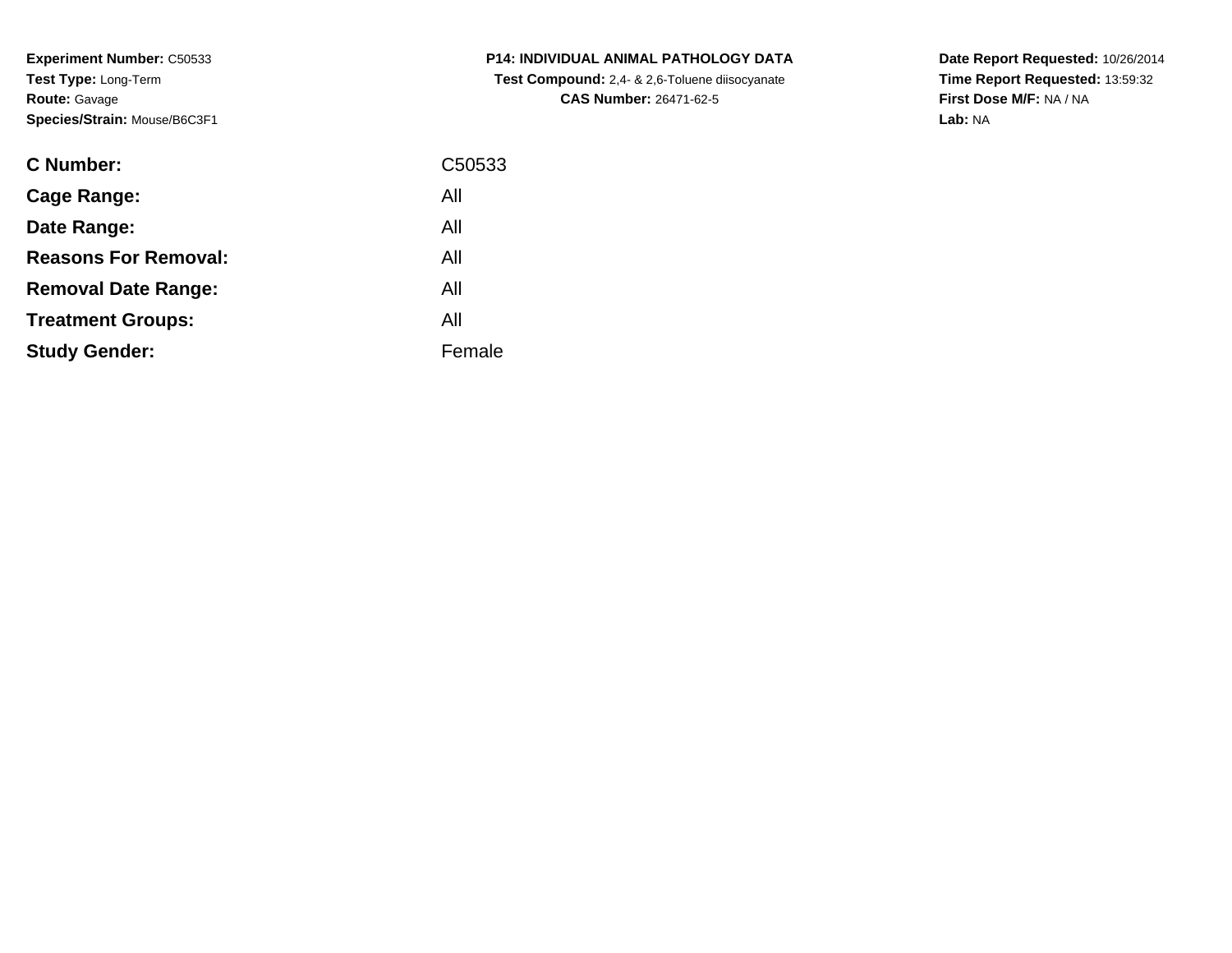| <b>Experiment Number: C50533</b><br>Test Type: Long-Term<br><b>Route: Gavage</b><br>Species/Strain: Mouse/B6C3F1 |                          | <b>P14: INDIVIDUAL ANIMAL PATHOLOGY DATA</b><br>Test Compound: 2,4- & 2,6-Toluene diisocyanate<br>CAS Number: 26471-62-5 | Date Report Requested: 10/26/2014<br>Time Report Requested: 13:59:32<br>First Dose M/F: NA / NA<br>Lab: NA |
|------------------------------------------------------------------------------------------------------------------|--------------------------|--------------------------------------------------------------------------------------------------------------------------|------------------------------------------------------------------------------------------------------------|
| <b>ANIMAL ID: 1 001</b>                                                                                          | <b>TRT#: 1</b>           | <b>SEX: Female</b>                                                                                                       | DAY ON TEST:                                                                                               |
|                                                                                                                  | <b>DOSE: 120.0 MG/KG</b> | <b>DISP: Natural Death</b>                                                                                               | HISTO:                                                                                                     |
| <b>OBSERVATIONS</b>                                                                                              |                          |                                                                                                                          |                                                                                                            |
| Bone marrow                                                                                                      |                          | Fibrosis, Myelo                                                                                                          |                                                                                                            |
| Liver                                                                                                            |                          | Cytoplasmic Change, Eosinophilic                                                                                         |                                                                                                            |
|                                                                                                                  |                          | Metamorphosis, Fatty                                                                                                     |                                                                                                            |
| Lung                                                                                                             | Alveoli                  | Histiocytosis                                                                                                            |                                                                                                            |
| Unspecified                                                                                                      | Multiple Organs Nos      | Lymphoma, Nos-Malignant                                                                                                  |                                                                                                            |
| Uterus                                                                                                           | Endometrium              | Hyperplasia, Cystic                                                                                                      |                                                                                                            |
| PRIMARY CAUSE OF DEATH                                                                                           |                          |                                                                                                                          |                                                                                                            |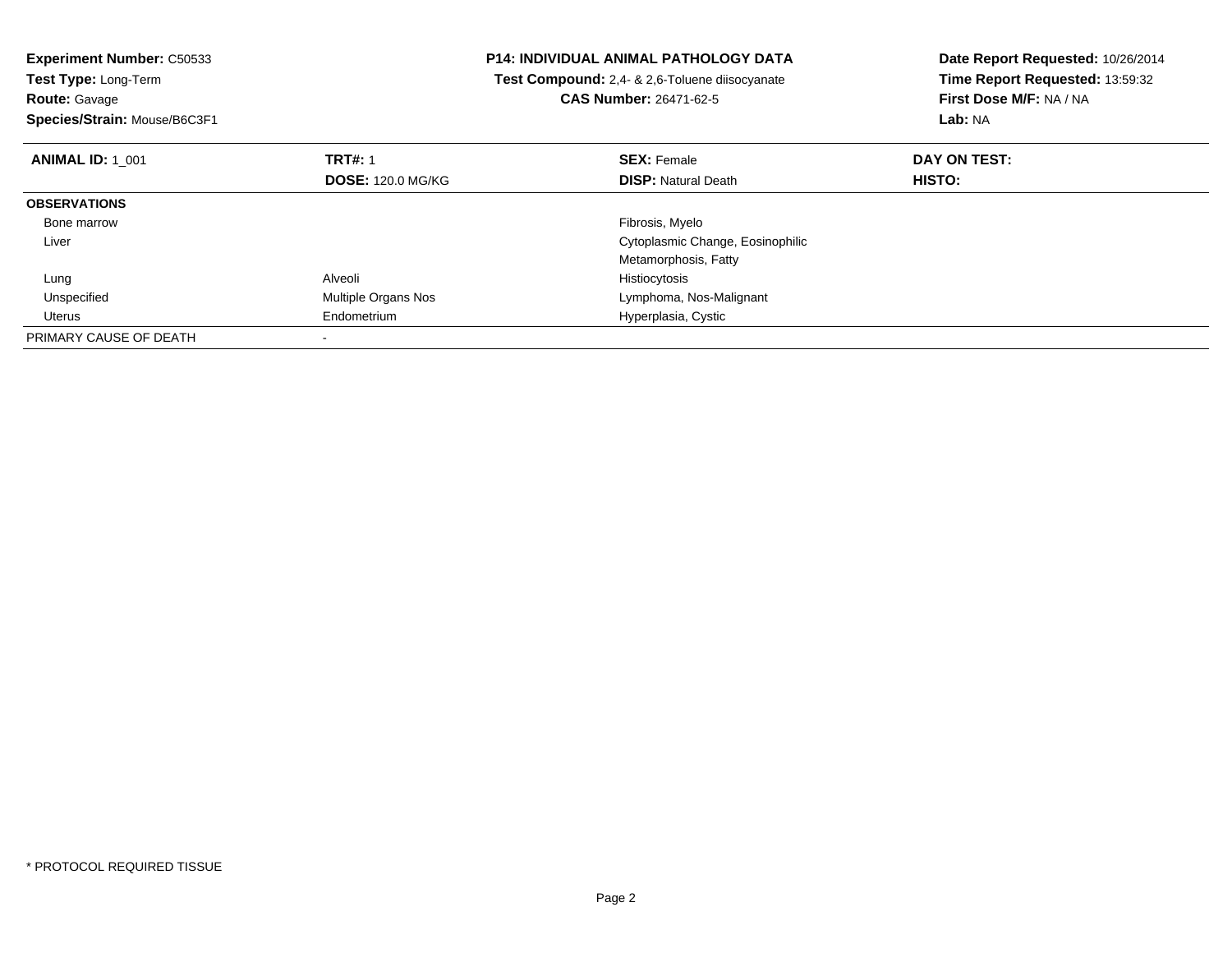| <b>Experiment Number: C50533</b><br><b>Test Type: Long-Term</b> |                          | P14: INDIVIDUAL ANIMAL PATHOLOGY DATA<br>Test Compound: 2,4- & 2,6-Toluene diisocyanate |                                     | Date Report Requested: 10/26/2014 |
|-----------------------------------------------------------------|--------------------------|-----------------------------------------------------------------------------------------|-------------------------------------|-----------------------------------|
|                                                                 |                          |                                                                                         |                                     | Time Report Requested: 13:59:32   |
| <b>Route: Gavage</b>                                            |                          | <b>CAS Number: 26471-62-5</b>                                                           |                                     | First Dose M/F: NA / NA           |
| Species/Strain: Mouse/B6C3F1                                    |                          |                                                                                         |                                     | Lab: NA                           |
| <b>ANIMAL ID: 1 002</b>                                         | <b>TRT#: 1</b>           |                                                                                         | <b>SEX: Female</b>                  | DAY ON TEST:                      |
|                                                                 | <b>DOSE: 120.0 MG/KG</b> |                                                                                         | <b>DISP:</b> Scheduled Sacrifice    | <b>HISTO:</b>                     |
| <b>OBSERVATIONS</b>                                             |                          |                                                                                         |                                     |                                   |
| Bone marrow                                                     |                          |                                                                                         | Fibrosis, Myelo                     |                                   |
| Lung                                                            |                          |                                                                                         | Inflammation, Interstitial          |                                   |
| Unspecified                                                     | Multiple Organs Nos      |                                                                                         | Lymphocytic Inflammatory Infiltrate |                                   |
|                                                                 | Multiple Organs Nos      |                                                                                         | Lymphoma, Nos-Malignant             |                                   |
| Uterus                                                          | Endometrium              |                                                                                         | Hyperplasia, Cystic                 |                                   |
| PRIMARY CAUSE OF DEATH                                          |                          |                                                                                         |                                     |                                   |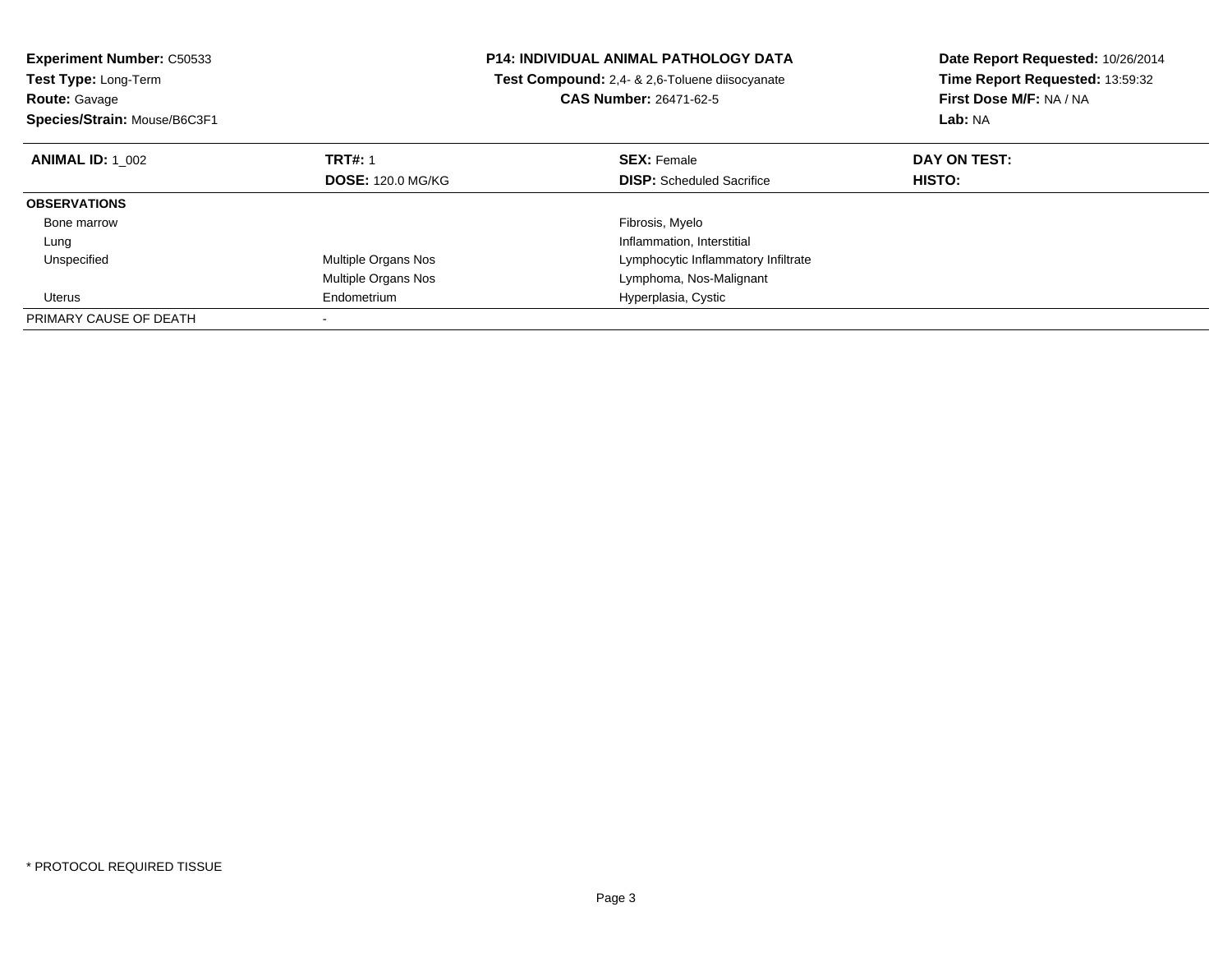| <b>Experiment Number: C50533</b><br>Test Type: Long-Term |                          | <b>P14: INDIVIDUAL ANIMAL PATHOLOGY DATA</b><br>Test Compound: 2.4- & 2.6-Toluene diisocyanate |                                     | Date Report Requested: 10/26/2014 |
|----------------------------------------------------------|--------------------------|------------------------------------------------------------------------------------------------|-------------------------------------|-----------------------------------|
|                                                          |                          |                                                                                                |                                     | Time Report Requested: 13:59:32   |
| <b>Route: Gavage</b>                                     |                          | <b>CAS Number: 26471-62-5</b>                                                                  |                                     | First Dose M/F: NA / NA           |
| Species/Strain: Mouse/B6C3F1                             |                          |                                                                                                |                                     | Lab: NA                           |
| <b>ANIMAL ID: 1 003</b>                                  | <b>TRT#: 1</b>           |                                                                                                | <b>SEX: Female</b>                  | DAY ON TEST:                      |
|                                                          | <b>DOSE: 120.0 MG/KG</b> |                                                                                                | <b>DISP:</b> Scheduled Sacrifice    | <b>HISTO:</b>                     |
| <b>OBSERVATIONS</b>                                      |                          |                                                                                                |                                     |                                   |
| Bone marrow                                              |                          |                                                                                                | Fibrosis, Myelo                     |                                   |
| Lung                                                     |                          |                                                                                                | Hemorrhage                          |                                   |
| Unspecified                                              | Multiple Organs Nos      |                                                                                                | Lymphocytic Inflammatory Infiltrate |                                   |
|                                                          | Multiple Organs Nos      |                                                                                                | Lymphoma, Nos-Malignant             |                                   |
| Uterus                                                   | Endometrium              |                                                                                                | Hyperplasia, Cystic                 |                                   |
| PRIMARY CAUSE OF DEATH                                   |                          |                                                                                                |                                     |                                   |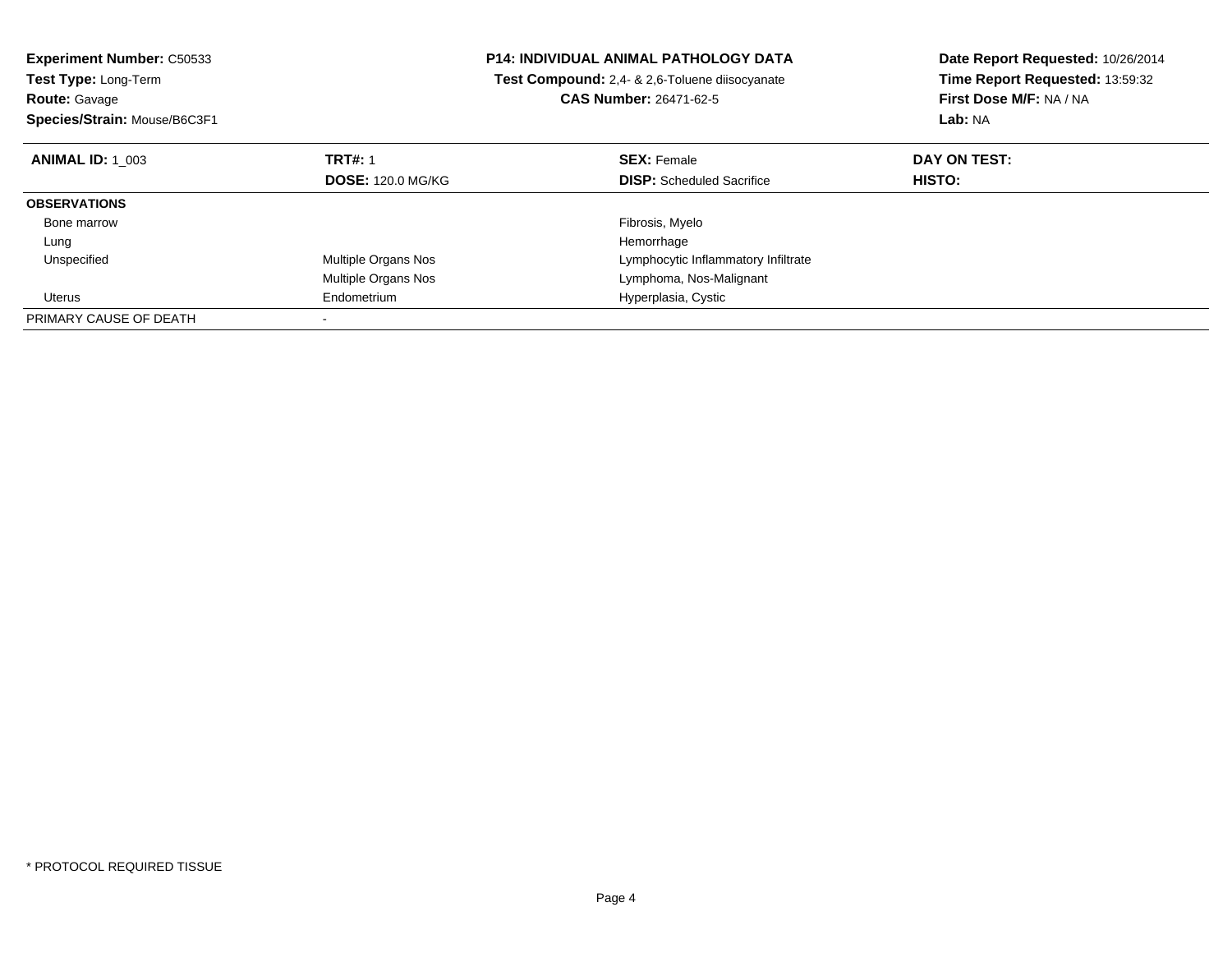| <b>Experiment Number: C50533</b><br>Test Type: Long-Term<br><b>Route: Gavage</b> |                            | <b>P14: INDIVIDUAL ANIMAL PATHOLOGY DATA</b><br>Test Compound: 2,4- & 2,6-Toluene diisocyanate<br><b>CAS Number: 26471-62-5</b> | Date Report Requested: 10/26/2014<br>Time Report Requested: 13:59:32<br>First Dose M/F: NA / NA |
|----------------------------------------------------------------------------------|----------------------------|---------------------------------------------------------------------------------------------------------------------------------|-------------------------------------------------------------------------------------------------|
| Species/Strain: Mouse/B6C3F1                                                     |                            |                                                                                                                                 | Lab: NA                                                                                         |
| <b>ANIMAL ID: 1 004</b>                                                          | <b>TRT#: 1</b>             | <b>SEX: Female</b>                                                                                                              | DAY ON TEST:                                                                                    |
|                                                                                  | <b>DOSE: 120.0 MG/KG</b>   | <b>DISP: Natural Death</b>                                                                                                      | <b>HISTO:</b>                                                                                   |
| <b>OBSERVATIONS</b>                                                              |                            |                                                                                                                                 |                                                                                                 |
| Bone marrow                                                                      |                            | Fibrosis, Myelo                                                                                                                 |                                                                                                 |
| Brain                                                                            | Thalamus                   | Calculus, Unknown Gross Or Micro                                                                                                |                                                                                                 |
| Unspecified                                                                      | Axilla                     | Hemangioma                                                                                                                      |                                                                                                 |
|                                                                                  | <b>Multiple Organs Nos</b> | Lymphoma, Nos-Malignant                                                                                                         |                                                                                                 |
| Uterus                                                                           | Endometrium                | Hyperplasia, Cystic                                                                                                             |                                                                                                 |
| PRIMARY CAUSE OF DEATH                                                           |                            |                                                                                                                                 |                                                                                                 |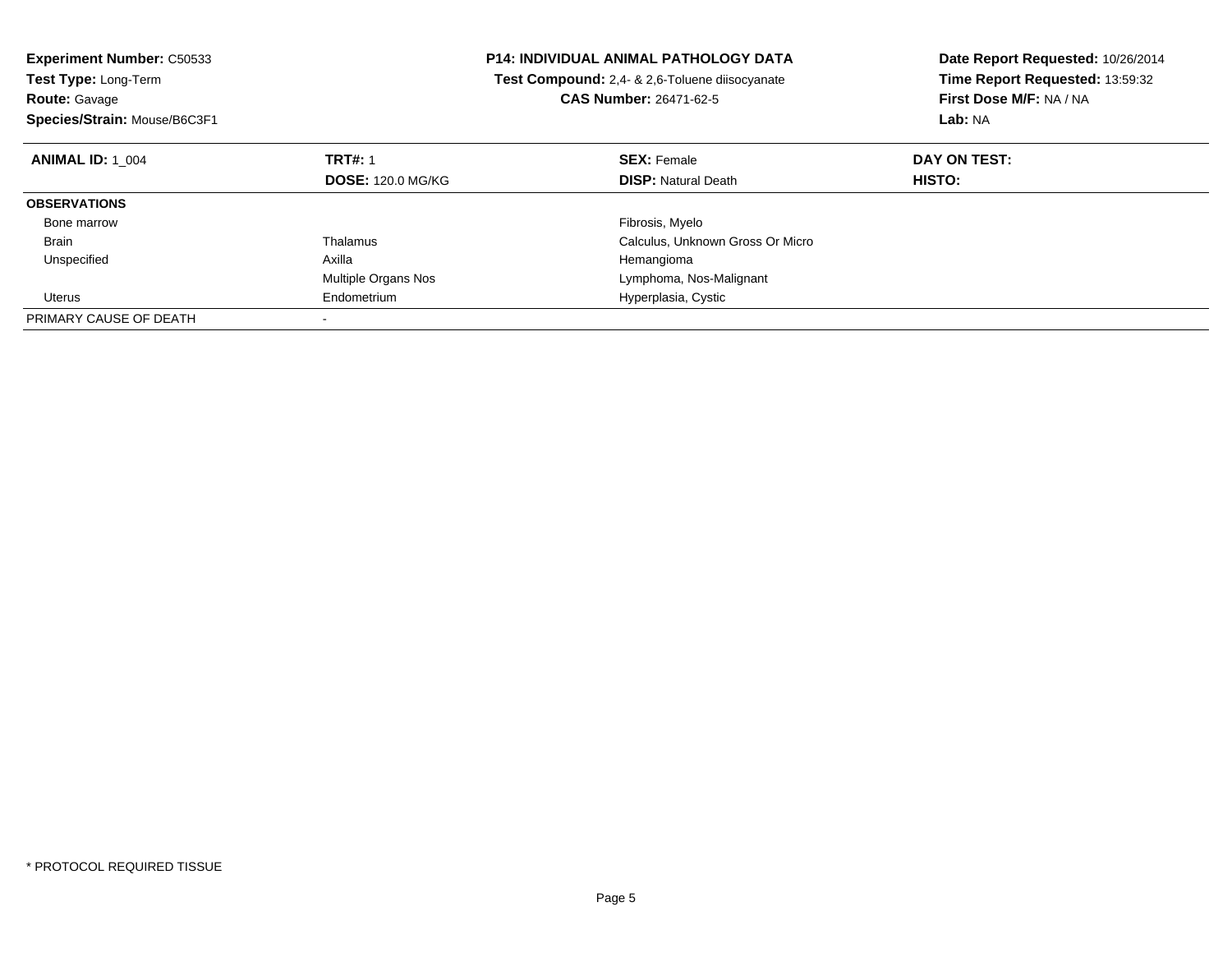| <b>Experiment Number: C50533</b><br>Test Type: Long-Term<br><b>Route: Gavage</b><br>Species/Strain: Mouse/B6C3F1 |                          | <b>P14: INDIVIDUAL ANIMAL PATHOLOGY DATA</b><br>Test Compound: 2,4- & 2,6-Toluene diisocyanate<br><b>CAS Number: 26471-62-5</b> | Date Report Requested: 10/26/2014<br>Time Report Requested: 13:59:32<br>First Dose M/F: NA / NA<br>Lab: NA |
|------------------------------------------------------------------------------------------------------------------|--------------------------|---------------------------------------------------------------------------------------------------------------------------------|------------------------------------------------------------------------------------------------------------|
| <b>ANIMAL ID: 1 005</b>                                                                                          | <b>TRT#: 1</b>           | <b>SEX: Female</b>                                                                                                              | DAY ON TEST:                                                                                               |
|                                                                                                                  | <b>DOSE: 120.0 MG/KG</b> | <b>DISP:</b> Natural Death                                                                                                      | HISTO:                                                                                                     |
| <b>OBSERVATIONS</b>                                                                                              |                          |                                                                                                                                 |                                                                                                            |
| Lung                                                                                                             |                          | Bronchopneumonia, Nos                                                                                                           |                                                                                                            |
| PRIMARY CAUSE OF DEATH                                                                                           |                          |                                                                                                                                 |                                                                                                            |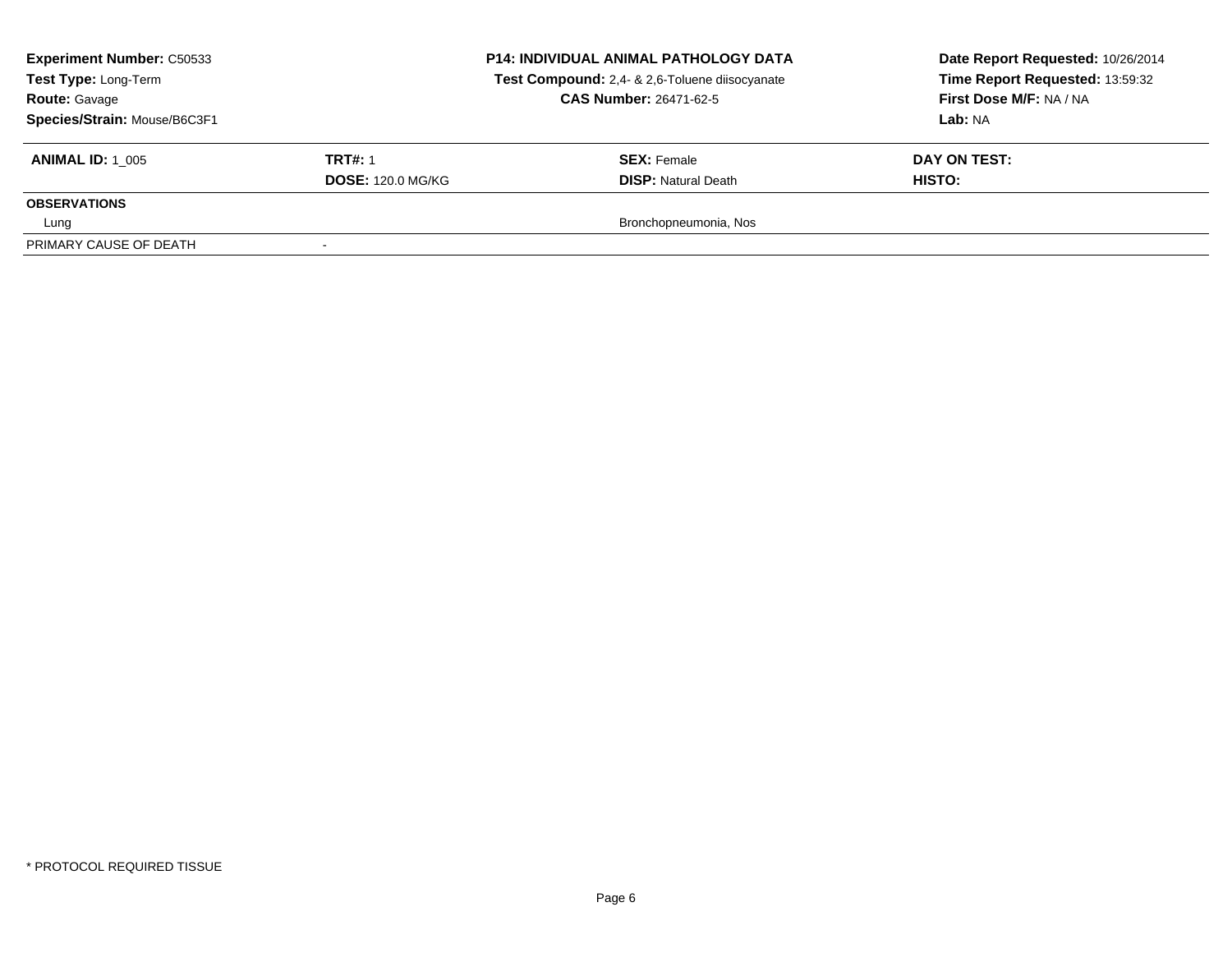| <b>Experiment Number: C50533</b><br>Test Type: Long-Term |                          | <b>P14: INDIVIDUAL ANIMAL PATHOLOGY DATA</b>   | Date Report Requested: 10/26/2014 |
|----------------------------------------------------------|--------------------------|------------------------------------------------|-----------------------------------|
|                                                          |                          | Test Compound: 2,4- & 2,6-Toluene diisocyanate | Time Report Requested: 13:59:32   |
| <b>Route: Gavage</b>                                     |                          | <b>CAS Number: 26471-62-5</b>                  | First Dose M/F: NA / NA           |
| Species/Strain: Mouse/B6C3F1                             |                          |                                                | Lab: NA                           |
| <b>ANIMAL ID: 1 006</b>                                  | <b>TRT#: 1</b>           | <b>SEX: Female</b>                             | DAY ON TEST:                      |
|                                                          | <b>DOSE: 120.0 MG/KG</b> | <b>DISP: Natural Death</b>                     | HISTO:                            |
| <b>OBSERVATIONS</b>                                      |                          |                                                |                                   |
| Bone                                                     | Sternum                  | Necrosis, Nos                                  |                                   |
|                                                          |                          | Osteosarcoma                                   |                                   |
| Lung                                                     |                          | Osteosarcoma, Metastatic                       |                                   |
| Lymph node                                               | Mediastinal Lymph Node   | Osteosarcoma, Metastatic                       |                                   |
| Thyroid                                                  |                          | Atrophy, Focal                                 |                                   |
| Uterus                                                   |                          | Leiomyoma                                      |                                   |
| PRIMARY CAUSE OF DEATH                                   |                          |                                                |                                   |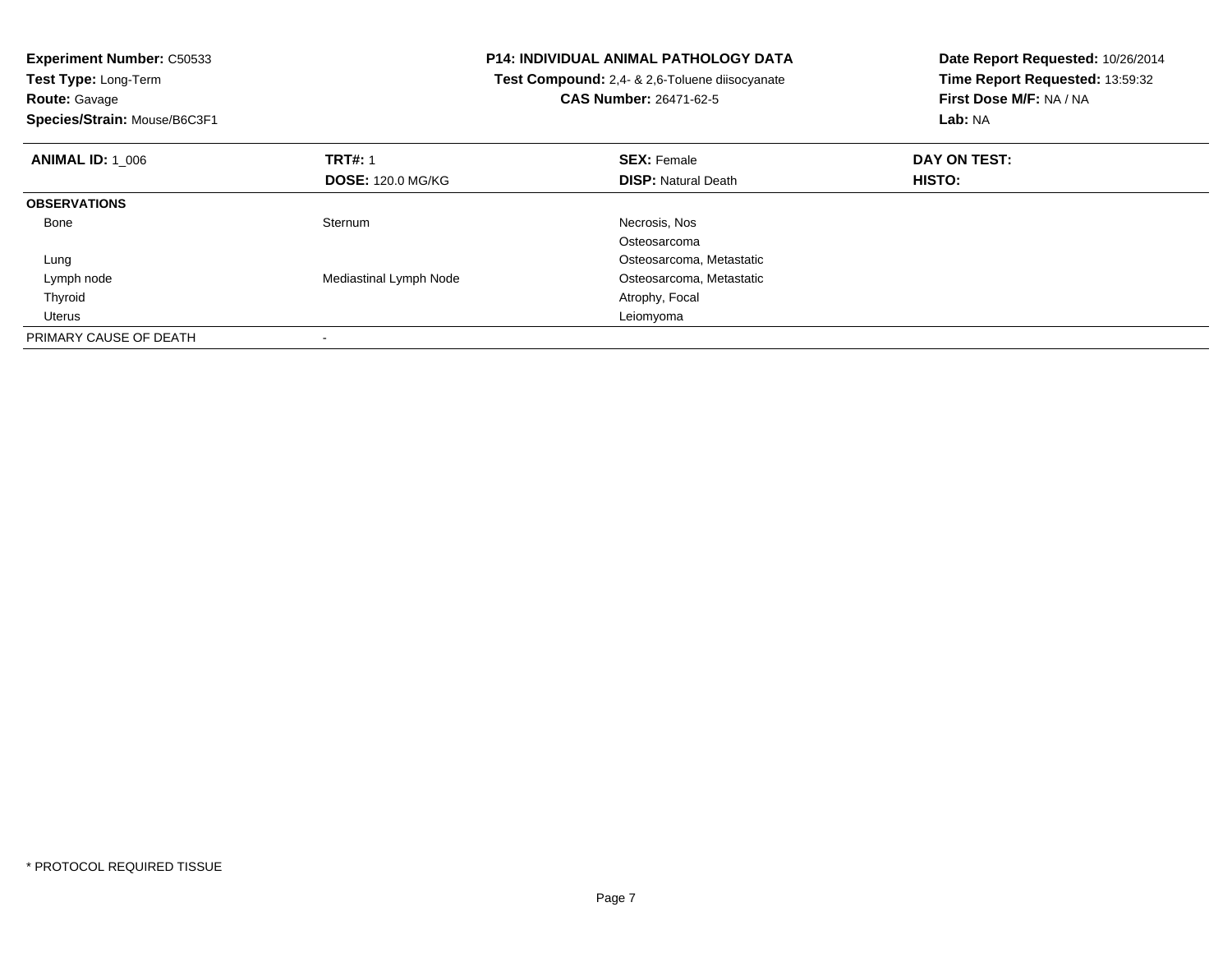**Experiment Number:** C50533**Test Type:** Long-Term

**Route:** Gavage

**Species/Strain:** Mouse/B6C3F1

# **P14: INDIVIDUAL ANIMAL PATHOLOGY DATA**

 **Test Compound:** 2,4- & 2,6-Toluene diisocyanate**CAS Number:** 26471-62-5

| <b>ANIMAL ID: 1 007</b> | <b>TRT#: 1</b>             | <b>SEX: Female</b>                         | DAY ON TEST:  |  |
|-------------------------|----------------------------|--------------------------------------------|---------------|--|
|                         | <b>DOSE: 120.0 MG/KG</b>   | <b>DISP:</b> Scheduled Sacrifice           | <b>HISTO:</b> |  |
| <b>OBSERVATIONS</b>     |                            |                                            |               |  |
| Bone marrow             |                            | Fibrosis, Myelo                            |               |  |
| <b>Intestine Small</b>  | Duodenum                   | Papillary Adenoma                          |               |  |
| Lung                    |                            | Osteosarcoma, Uncertain Primary/Metastatic |               |  |
| Lymph node              | Hepatic Lymph Node         | Hyperplasia, Lymphoid                      |               |  |
|                         | Mediastinal Lymph Node     | Osteosarcoma, Uncertain Primary/Metastatic |               |  |
| Spleen                  |                            | Hyperplasia, Lymphoid                      |               |  |
| Unspecified             | <b>Multiple Organs Nos</b> | Lymphocytic Inflammatory Infiltrate        |               |  |
| Uterus                  | Endometrium                | Hyperplasia, Cystic                        |               |  |
| PRIMARY CAUSE OF DEATH  |                            |                                            |               |  |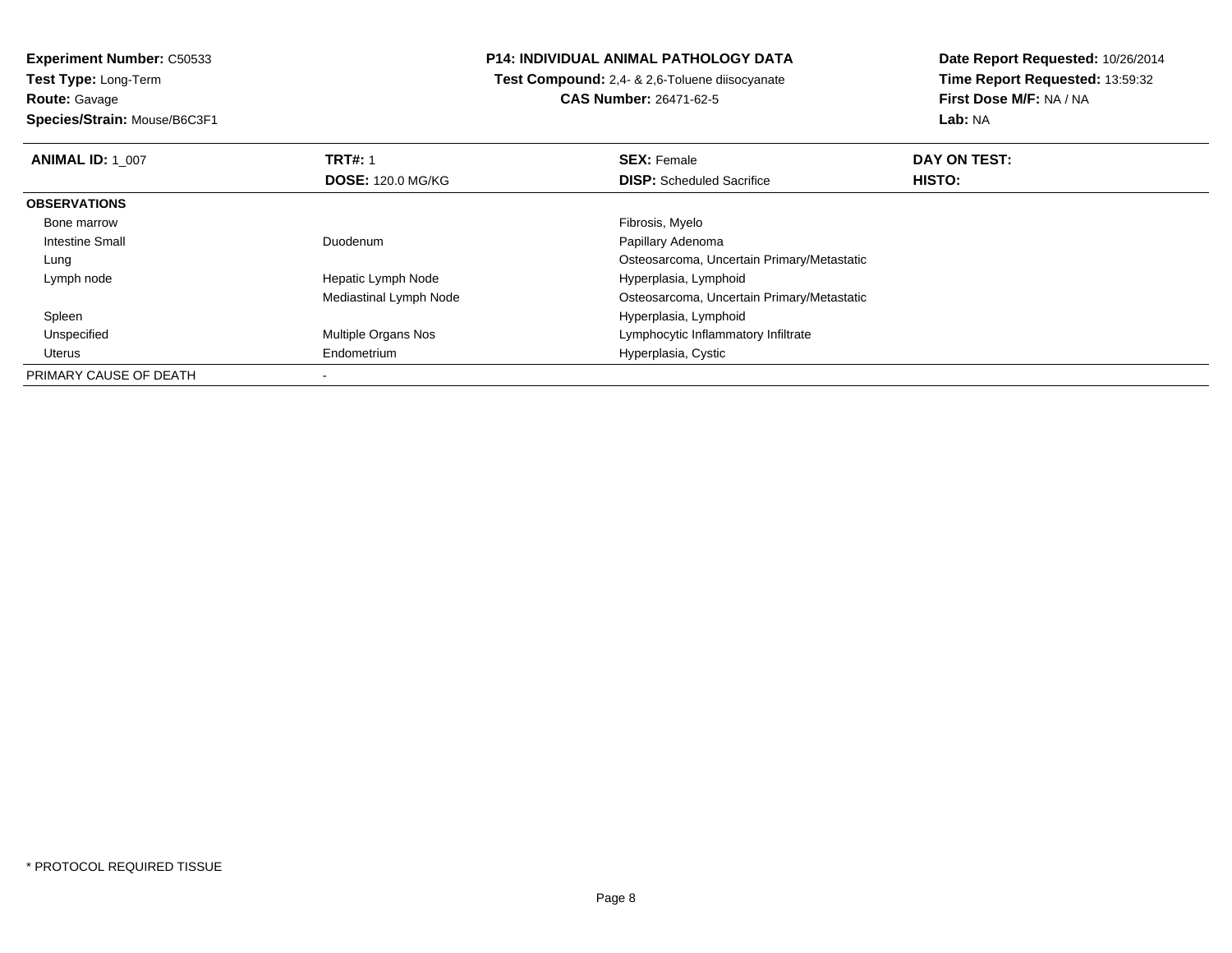**Experiment Number:** C50533**Test Type:** Long-Term**Route:** Gavage **Species/Strain:** Mouse/B6C3F1**P14: INDIVIDUAL ANIMAL PATHOLOGY DATA Test Compound:** 2,4- & 2,6-Toluene diisocyanate**CAS Number:** 26471-62-5**Date Report Requested:** 10/26/2014**Time Report Requested:** 13:59:32**First Dose M/F:** NA / NA**Lab:** NA**ANIMAL ID:** 1\_008**REX:** Female **DAY ON TEST: CONSIST: SEX:** Female **DAY ON TEST: DOSE:** 120.0 MG/KG**DISP:** Scheduled Sacrifice **HISTO: OBSERVATIONS** Bone marroww which is a state of the state of the state of the state of the state of the Fibrosis, Myelo state of the state of the state of the state of the state of the state of the state of the state of the state of the state of th Liver Hepatocellular Adenoma Ovary Cyst, Parovariand **Example 2018** Multiple Organs Nos **Constants Constants Constants Constants Constants Constants Constants Constants Constants Constants Constants Constants Constants Constants Constants Constants Constants Constants Cons**  Unspecified Urinary bladder Lymphocytic Inflammatory Infiltrate Uterus Endometrium Hyperplasia, Cystic PRIMARY CAUSE OF DEATH-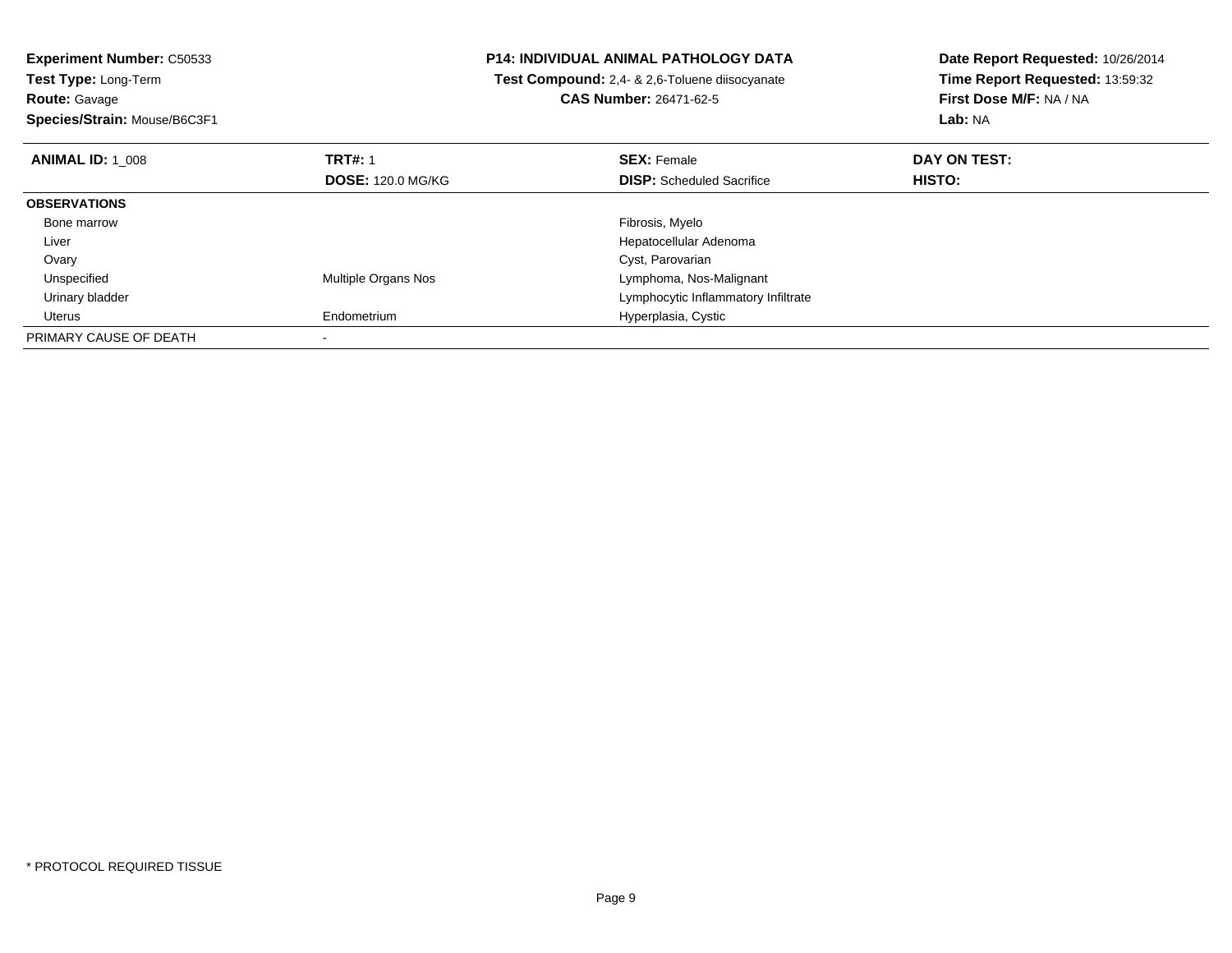| <b>Experiment Number: C50533</b><br>Test Type: Long-Term<br><b>Route: Gavage</b><br>Species/Strain: Mouse/B6C3F1 |                          | <b>P14: INDIVIDUAL ANIMAL PATHOLOGY DATA</b><br>Test Compound: 2,4- & 2,6-Toluene diisocyanate<br>CAS Number: 26471-62-5 | Date Report Requested: 10/26/2014<br>Time Report Requested: 13:59:32<br>First Dose M/F: NA / NA<br>Lab: NA |
|------------------------------------------------------------------------------------------------------------------|--------------------------|--------------------------------------------------------------------------------------------------------------------------|------------------------------------------------------------------------------------------------------------|
| <b>ANIMAL ID: 1 009</b>                                                                                          | <b>TRT#: 1</b>           | <b>SEX: Female</b>                                                                                                       | DAY ON TEST:                                                                                               |
|                                                                                                                  | <b>DOSE: 120.0 MG/KG</b> | <b>DISP:</b> Scheduled Sacrifice                                                                                         | HISTO:                                                                                                     |
| <b>OBSERVATIONS</b>                                                                                              |                          |                                                                                                                          |                                                                                                            |
| Bone marrow                                                                                                      |                          | Fibrosis, Myelo                                                                                                          |                                                                                                            |
| Liver                                                                                                            |                          | Hepatocellular Adenoma                                                                                                   |                                                                                                            |
| Ovary                                                                                                            |                          | Cyst, Parovarian                                                                                                         |                                                                                                            |
| Skin                                                                                                             |                          | Myxosarcoma                                                                                                              |                                                                                                            |
| Spleen                                                                                                           |                          | Hyperplasia, Lymphoid                                                                                                    |                                                                                                            |
| Uterus                                                                                                           | Endometrium              | Hyperplasia, Cystic                                                                                                      |                                                                                                            |
| PRIMARY CAUSE OF DEATH                                                                                           |                          |                                                                                                                          |                                                                                                            |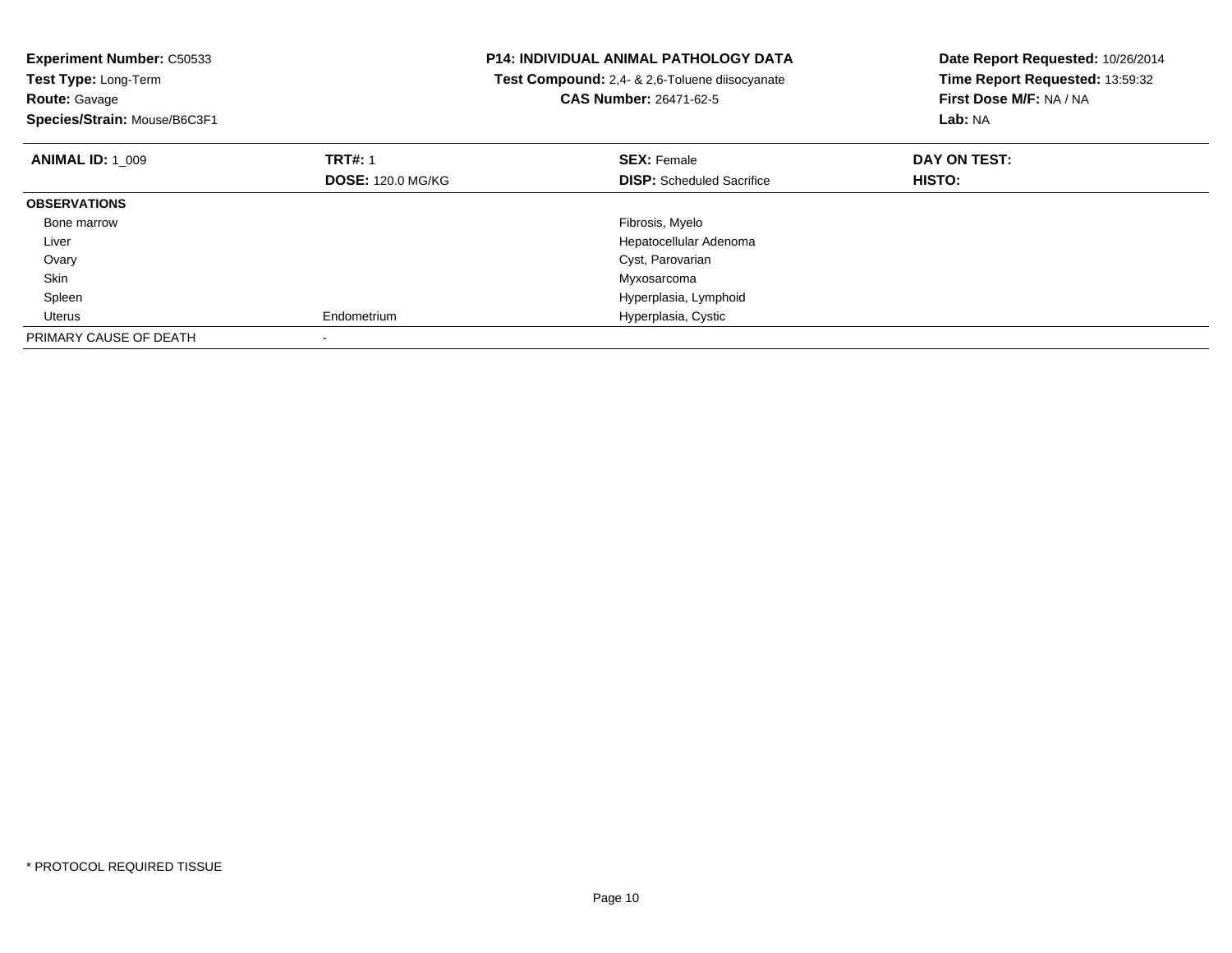| <b>Experiment Number: C50533</b><br><b>Test Type: Long-Term</b><br><b>Route: Gavage</b><br>Species/Strain: Mouse/B6C3F1 |                                            | <b>P14: INDIVIDUAL ANIMAL PATHOLOGY DATA</b><br>Test Compound: 2,4- & 2,6-Toluene diisocyanate<br><b>CAS Number: 26471-62-5</b> | Date Report Requested: 10/26/2014<br>Time Report Requested: 13:59:32<br>First Dose M/F: NA / NA<br>Lab: NA |
|-------------------------------------------------------------------------------------------------------------------------|--------------------------------------------|---------------------------------------------------------------------------------------------------------------------------------|------------------------------------------------------------------------------------------------------------|
| <b>ANIMAL ID: 1 010</b>                                                                                                 | <b>TRT#: 1</b><br><b>DOSE: 120.0 MG/KG</b> | <b>SEX: Female</b><br><b>DISP:</b> Scheduled Sacrifice                                                                          | DAY ON TEST:<br><b>HISTO:</b>                                                                              |
| <b>OBSERVATIONS</b>                                                                                                     |                                            |                                                                                                                                 |                                                                                                            |
| Bone marrow                                                                                                             |                                            | Fibrosis, Myelo                                                                                                                 |                                                                                                            |
| Liver                                                                                                                   |                                            | Hepatocellular Adenoma                                                                                                          |                                                                                                            |
| Spleen                                                                                                                  |                                            | Hyperplasia, Lymphoid                                                                                                           |                                                                                                            |
| Uterus                                                                                                                  | Endometrium                                | Hyperplasia, Cystic                                                                                                             |                                                                                                            |
| PRIMARY CAUSE OF DEATH                                                                                                  | $\overline{\phantom{a}}$                   |                                                                                                                                 |                                                                                                            |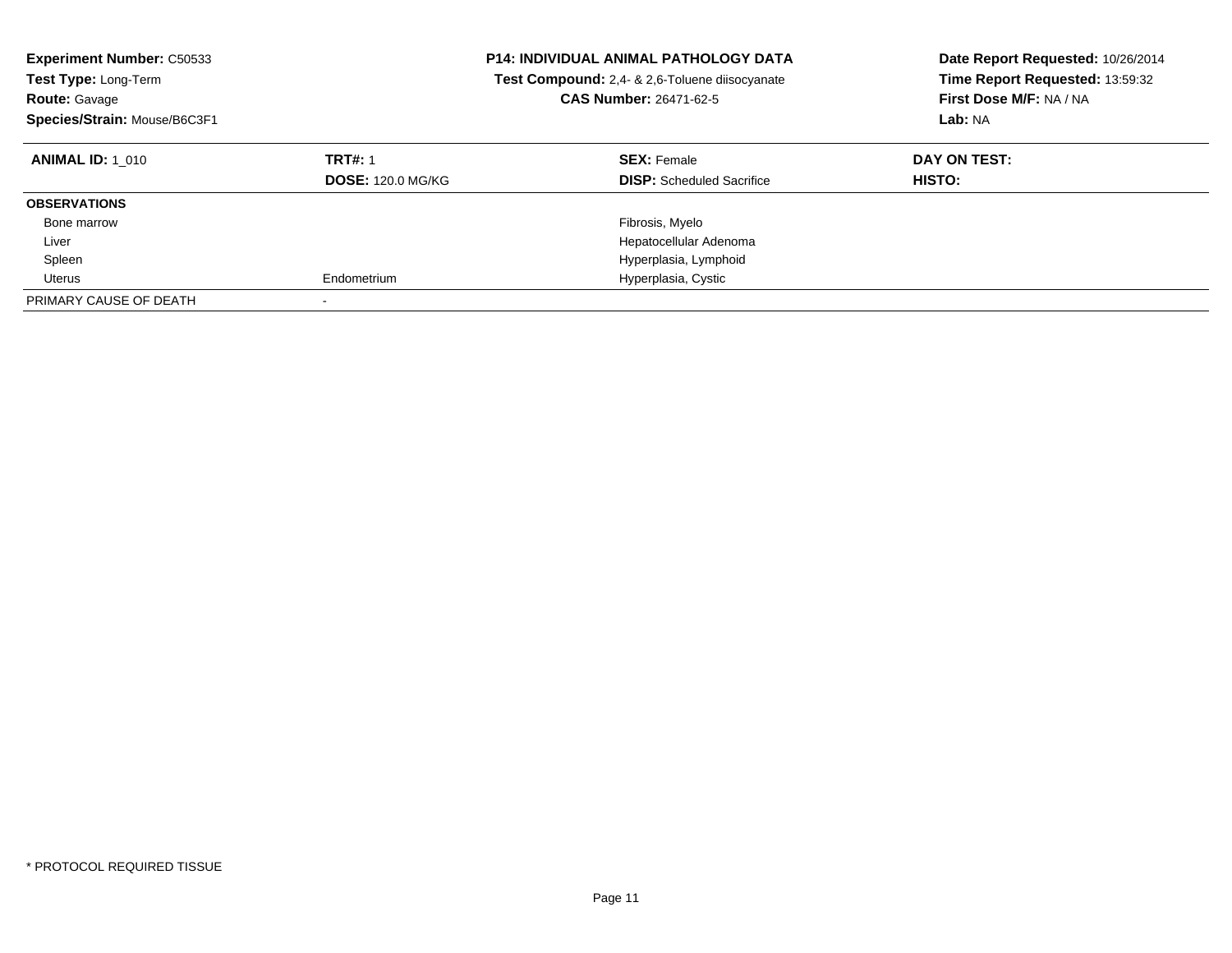| <b>Experiment Number: C50533</b><br>Test Type: Long-Term<br><b>Route: Gavage</b><br>Species/Strain: Mouse/B6C3F1 |                          | <b>P14: INDIVIDUAL ANIMAL PATHOLOGY DATA</b><br>Test Compound: 2,4- & 2,6-Toluene diisocyanate<br>CAS Number: 26471-62-5 | Date Report Requested: 10/26/2014<br>Time Report Requested: 13:59:32<br>First Dose M/F: NA / NA<br>Lab: NA |
|------------------------------------------------------------------------------------------------------------------|--------------------------|--------------------------------------------------------------------------------------------------------------------------|------------------------------------------------------------------------------------------------------------|
| <b>ANIMAL ID: 1 011</b>                                                                                          | <b>TRT#: 1</b>           | <b>SEX: Female</b>                                                                                                       | DAY ON TEST:                                                                                               |
|                                                                                                                  | <b>DOSE: 120.0 MG/KG</b> | <b>DISP:</b> Scheduled Sacrifice                                                                                         | HISTO:                                                                                                     |
| <b>OBSERVATIONS</b>                                                                                              |                          |                                                                                                                          |                                                                                                            |
| Liver                                                                                                            |                          | Hematopoiesis                                                                                                            |                                                                                                            |
|                                                                                                                  |                          | Hepatocellular Adenoma                                                                                                   |                                                                                                            |
| Lung                                                                                                             |                          | Inflammation, Interstitial                                                                                               |                                                                                                            |
| Spleen                                                                                                           |                          | Hematopoiesis                                                                                                            |                                                                                                            |
| Unspecified                                                                                                      | Multiple Organs Nos      | Lymphocytic Inflammatory Infiltrate                                                                                      |                                                                                                            |
| Uterus                                                                                                           | Endometrium              | Hyperplasia, Cystic                                                                                                      |                                                                                                            |
| PRIMARY CAUSE OF DEATH                                                                                           |                          |                                                                                                                          |                                                                                                            |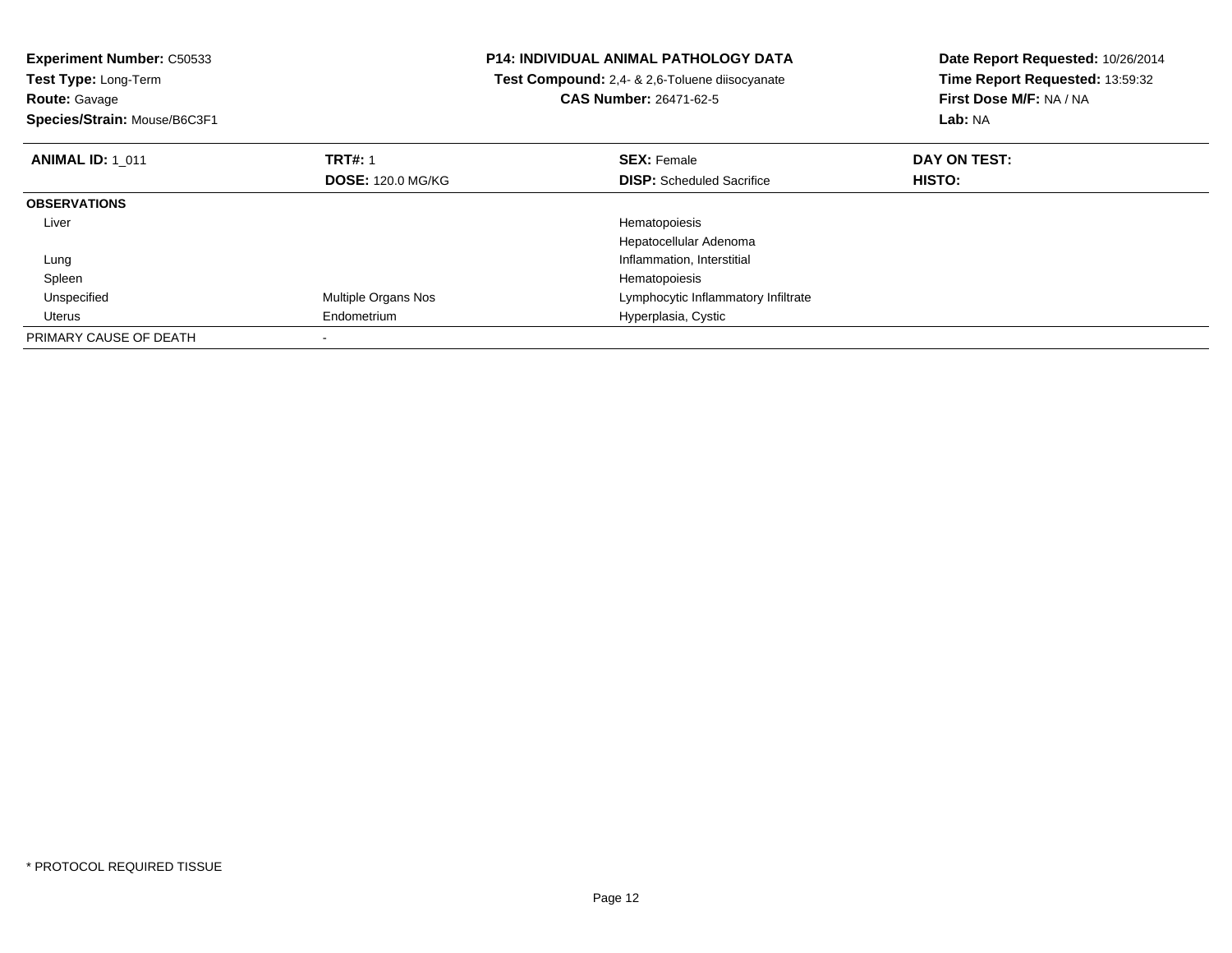| <b>Experiment Number: C50533</b><br><b>Test Type: Long-Term</b><br><b>Route: Gavage</b><br>Species/Strain: Mouse/B6C3F1 |                          | <b>P14: INDIVIDUAL ANIMAL PATHOLOGY DATA</b><br><b>Test Compound:</b> 2,4- & 2,6-Toluene diisocyanate<br><b>CAS Number: 26471-62-5</b> | Date Report Requested: 10/26/2014<br>Time Report Requested: 13:59:32<br>First Dose M/F: NA / NA<br><b>Lab: NA</b> |
|-------------------------------------------------------------------------------------------------------------------------|--------------------------|----------------------------------------------------------------------------------------------------------------------------------------|-------------------------------------------------------------------------------------------------------------------|
| <b>ANIMAL ID:</b> 1 012                                                                                                 | <b>TRT#: 1</b>           | <b>SEX: Female</b>                                                                                                                     | DAY ON TEST:                                                                                                      |
|                                                                                                                         | <b>DOSE: 120.0 MG/KG</b> | <b>DISP:</b> Scheduled Sacrifice                                                                                                       | <b>HISTO:</b>                                                                                                     |
| <b>OBSERVATIONS</b>                                                                                                     |                          |                                                                                                                                        |                                                                                                                   |
| Bone marrow                                                                                                             |                          | Fibrosis, Myelo                                                                                                                        |                                                                                                                   |
| Thyroid                                                                                                                 |                          | Atrophy, Focal                                                                                                                         |                                                                                                                   |
| Unspecified                                                                                                             | Multiple Organs Nos      | Lymphocytic Inflammatory Infiltrate                                                                                                    |                                                                                                                   |
| Uterus                                                                                                                  | Endometrium              | Hyperplasia, Cystic                                                                                                                    |                                                                                                                   |
| PRIMARY CAUSE OF DEATH                                                                                                  |                          |                                                                                                                                        |                                                                                                                   |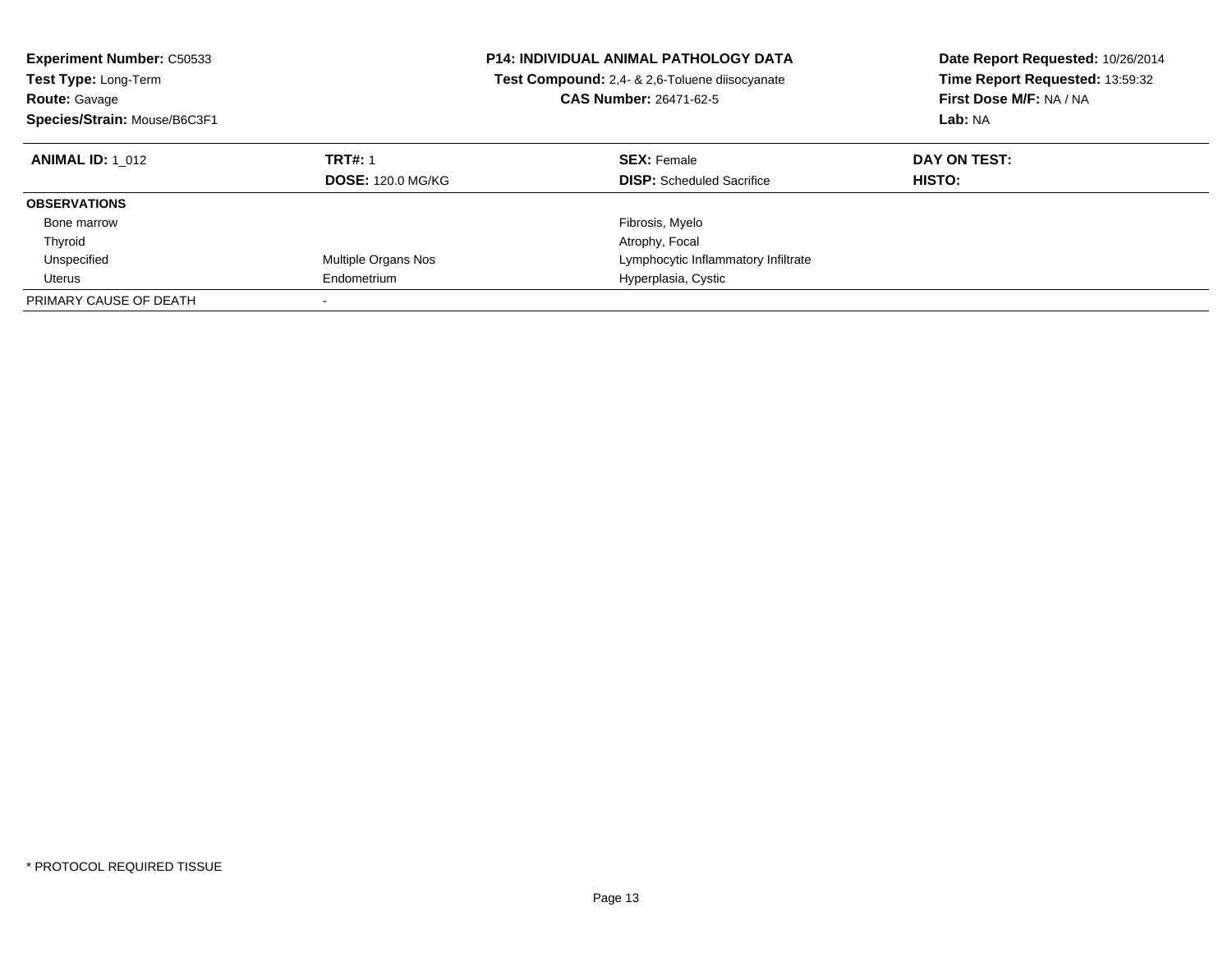**Experiment Number:** C50533**Test Type:** Long-Term**Route:** Gavage **Species/Strain:** Mouse/B6C3F1**P14: INDIVIDUAL ANIMAL PATHOLOGY DATA Test Compound:** 2,4- & 2,6-Toluene diisocyanate**CAS Number:** 26471-62-5**Date Report Requested:** 10/26/2014**Time Report Requested:** 13:59:32**First Dose M/F:** NA / NA**Lab:** NA**ANIMAL ID:** 1\_013**TRT#:** 1 **SEX:** Female **DAY ON TEST: DOSE:** 120.0 MG/KG**DISP:** Scheduled Sacrifice **HISTO: OBSERVATIONS** Bone marroww which is a state of the state of the state of the state of the state of the Fibrosis, Myelo state of the state of the state of the state of the state of the state of the state of the state of the state of the state of th Lungg and the state of the state of the state of the state of the state of the state of the state of the state of the state of the state of the state of the state of the state of the state of the state of the state of the stat Ovary Cyst, Parovarian Focal Cellular Change Pituitary gland Spleen Hyperplasia, Lymphoid ThymusLymphoma, Nos-Malignant<br>Multiple Organs Nos extensions and the University of Lymphocytic Inflammatory In UnspecifiedLymphocytic Inflammatory Infiltrate PRIMARY CAUSE OF DEATH-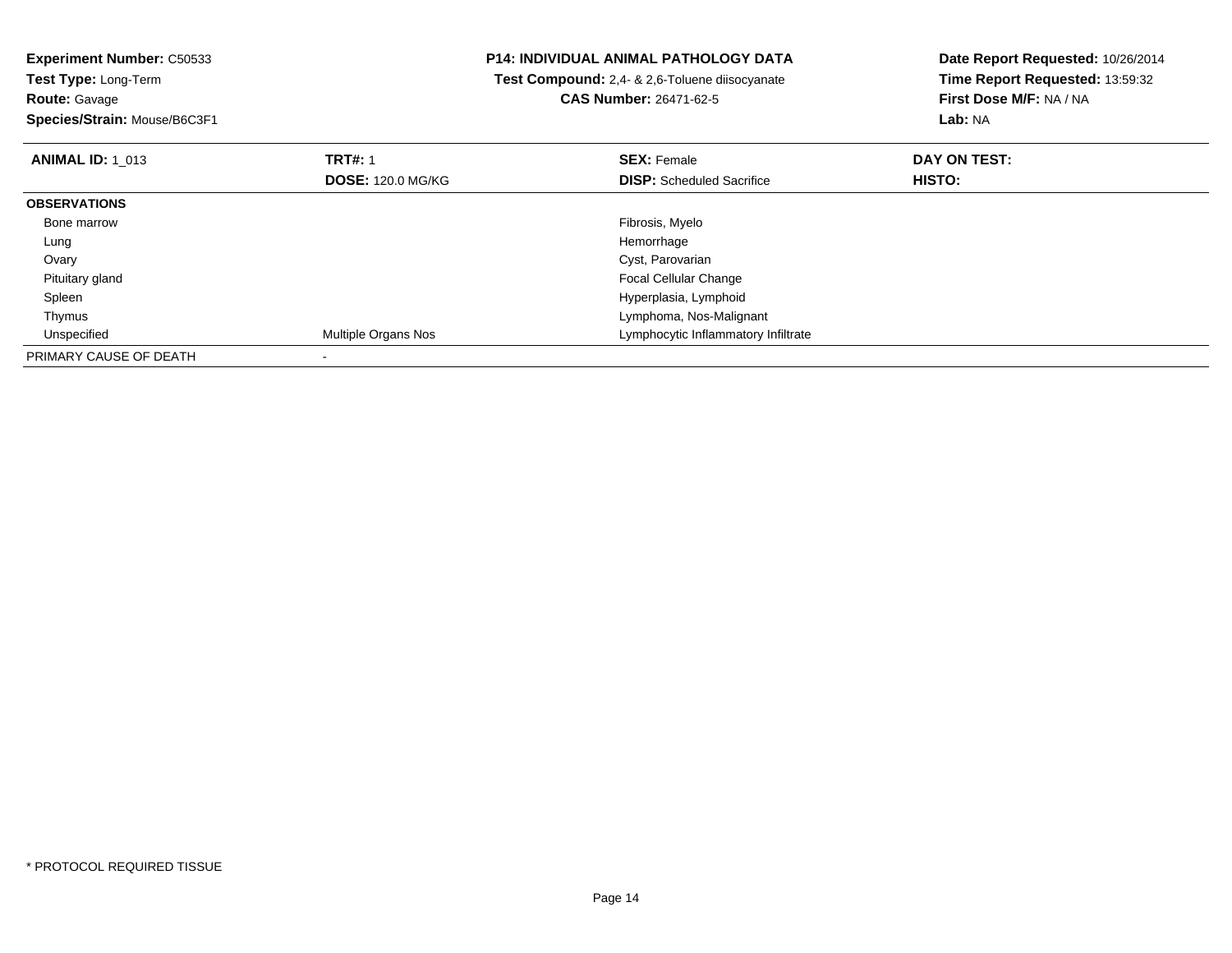| <b>Experiment Number: C50533</b><br>Test Type: Long-Term<br><b>Route: Gavage</b><br>Species/Strain: Mouse/B6C3F1 |                          | <b>P14: INDIVIDUAL ANIMAL PATHOLOGY DATA</b><br>Test Compound: 2,4- & 2,6-Toluene diisocyanate<br><b>CAS Number: 26471-62-5</b> | Date Report Requested: 10/26/2014<br>Time Report Requested: 13:59:32<br>First Dose M/F: NA / NA<br>Lab: NA |
|------------------------------------------------------------------------------------------------------------------|--------------------------|---------------------------------------------------------------------------------------------------------------------------------|------------------------------------------------------------------------------------------------------------|
| <b>ANIMAL ID:</b> 1 014                                                                                          | <b>TRT#: 1</b>           | <b>SEX: Female</b>                                                                                                              | DAY ON TEST:                                                                                               |
|                                                                                                                  | <b>DOSE: 120.0 MG/KG</b> | <b>DISP:</b> Scheduled Sacrifice                                                                                                | HISTO:                                                                                                     |
| <b>OBSERVATIONS</b>                                                                                              |                          |                                                                                                                                 |                                                                                                            |
| Bone marrow                                                                                                      |                          | Fibrosis, Myelo                                                                                                                 |                                                                                                            |
| Lymph node                                                                                                       | Mesenteric Lymph Node    | Mastocytosis                                                                                                                    |                                                                                                            |
| Unspecified                                                                                                      | Multiple Organs Nos      | Lymphocytic Inflammatory Infiltrate                                                                                             |                                                                                                            |
| PRIMARY CAUSE OF DEATH                                                                                           |                          |                                                                                                                                 |                                                                                                            |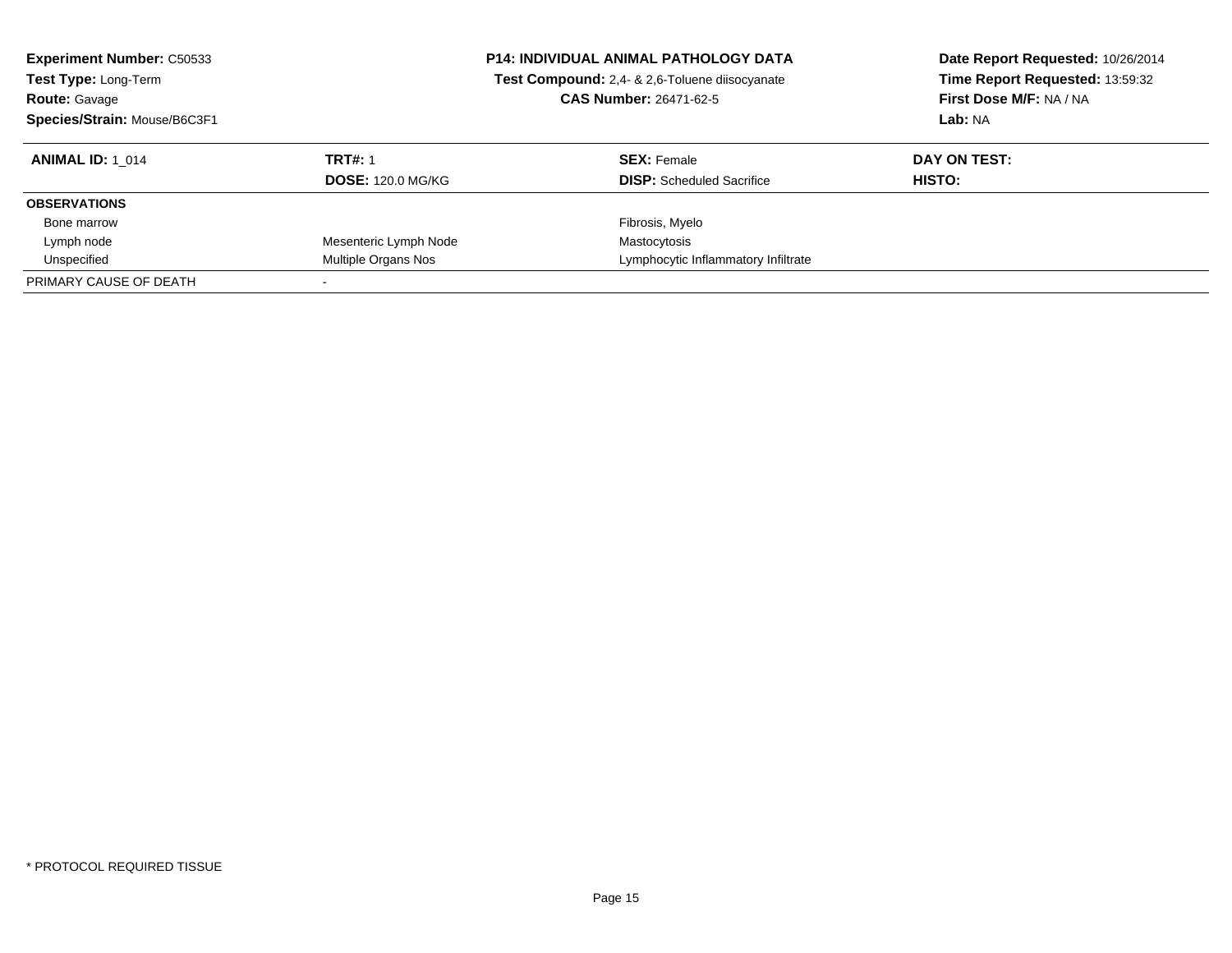| <b>Experiment Number: C50533</b><br>Test Type: Long-Term |                          | <b>P14: INDIVIDUAL ANIMAL PATHOLOGY DATA</b>   | Date Report Requested: 10/26/2014<br>Time Report Requested: 13:59:32 |  |
|----------------------------------------------------------|--------------------------|------------------------------------------------|----------------------------------------------------------------------|--|
|                                                          |                          | Test Compound: 2,4- & 2,6-Toluene diisocyanate |                                                                      |  |
| <b>Route: Gavage</b>                                     |                          | <b>CAS Number: 26471-62-5</b>                  | First Dose M/F: NA / NA                                              |  |
| Species/Strain: Mouse/B6C3F1                             |                          |                                                | Lab: NA                                                              |  |
| <b>ANIMAL ID: 1 015</b>                                  | <b>TRT#: 1</b>           | <b>SEX: Female</b>                             | DAY ON TEST:                                                         |  |
|                                                          | <b>DOSE: 120.0 MG/KG</b> | <b>DISP:</b> Scheduled Sacrifice               | HISTO:                                                               |  |
| <b>OBSERVATIONS</b>                                      |                          |                                                |                                                                      |  |
| Bone                                                     | Sternum                  | Necrosis, Nos                                  |                                                                      |  |
| Bone marrow                                              |                          | Fibrosis, Myelo                                |                                                                      |  |
| Thyroid                                                  |                          | Atrophy, Focal                                 |                                                                      |  |
| Unspecified                                              | Multiple Organs Nos      | Lymphoma, Nos-Malignant                        |                                                                      |  |
| Uterus                                                   | Endometrium              | Hyperplasia, Cystic                            |                                                                      |  |
| PRIMARY CAUSE OF DEATH                                   |                          |                                                |                                                                      |  |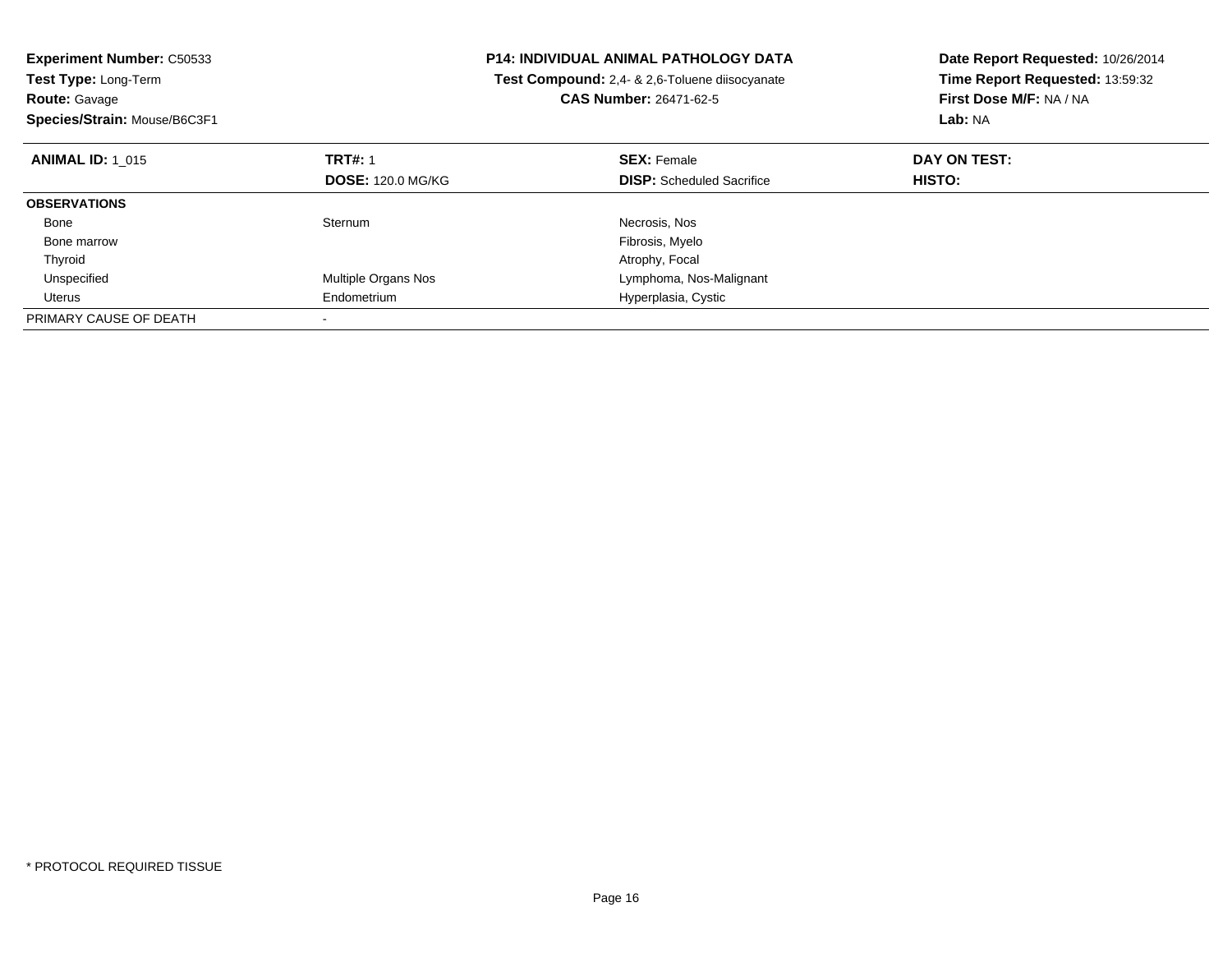| <b>Experiment Number: C50533</b><br>Test Type: Long-Term |                          | <b>P14: INDIVIDUAL ANIMAL PATHOLOGY DATA</b>   | Date Report Requested: 10/26/2014<br>Time Report Requested: 13:59:32 |  |
|----------------------------------------------------------|--------------------------|------------------------------------------------|----------------------------------------------------------------------|--|
|                                                          |                          | Test Compound: 2.4- & 2.6-Toluene diisocyanate |                                                                      |  |
| <b>Route: Gavage</b>                                     |                          | <b>CAS Number: 26471-62-5</b>                  | First Dose M/F: NA / NA                                              |  |
| Species/Strain: Mouse/B6C3F1                             |                          |                                                | Lab: NA                                                              |  |
| <b>ANIMAL ID: 1 016</b>                                  | <b>TRT#: 1</b>           | <b>SEX: Female</b>                             | DAY ON TEST:                                                         |  |
|                                                          | <b>DOSE: 120.0 MG/KG</b> | <b>DISP:</b> Scheduled Sacrifice               | <b>HISTO:</b>                                                        |  |
| <b>OBSERVATIONS</b>                                      |                          |                                                |                                                                      |  |
| Lung                                                     |                          | Inflammation, Interstitial                     |                                                                      |  |
| Lymph node                                               | Renal Lymph Node         | Hyperplasia, Lymphoid                          |                                                                      |  |
|                                                          | Sacral Lymph Node        | Hyperplasia, Lymphoid                          |                                                                      |  |
| Unspecified                                              | Multiple Organs Nos      | Lymphocytic Inflammatory Infiltrate            |                                                                      |  |
| Uterus                                                   | Endometrium              | Hyperplasia, Cystic                            |                                                                      |  |
| PRIMARY CAUSE OF DEATH                                   |                          |                                                |                                                                      |  |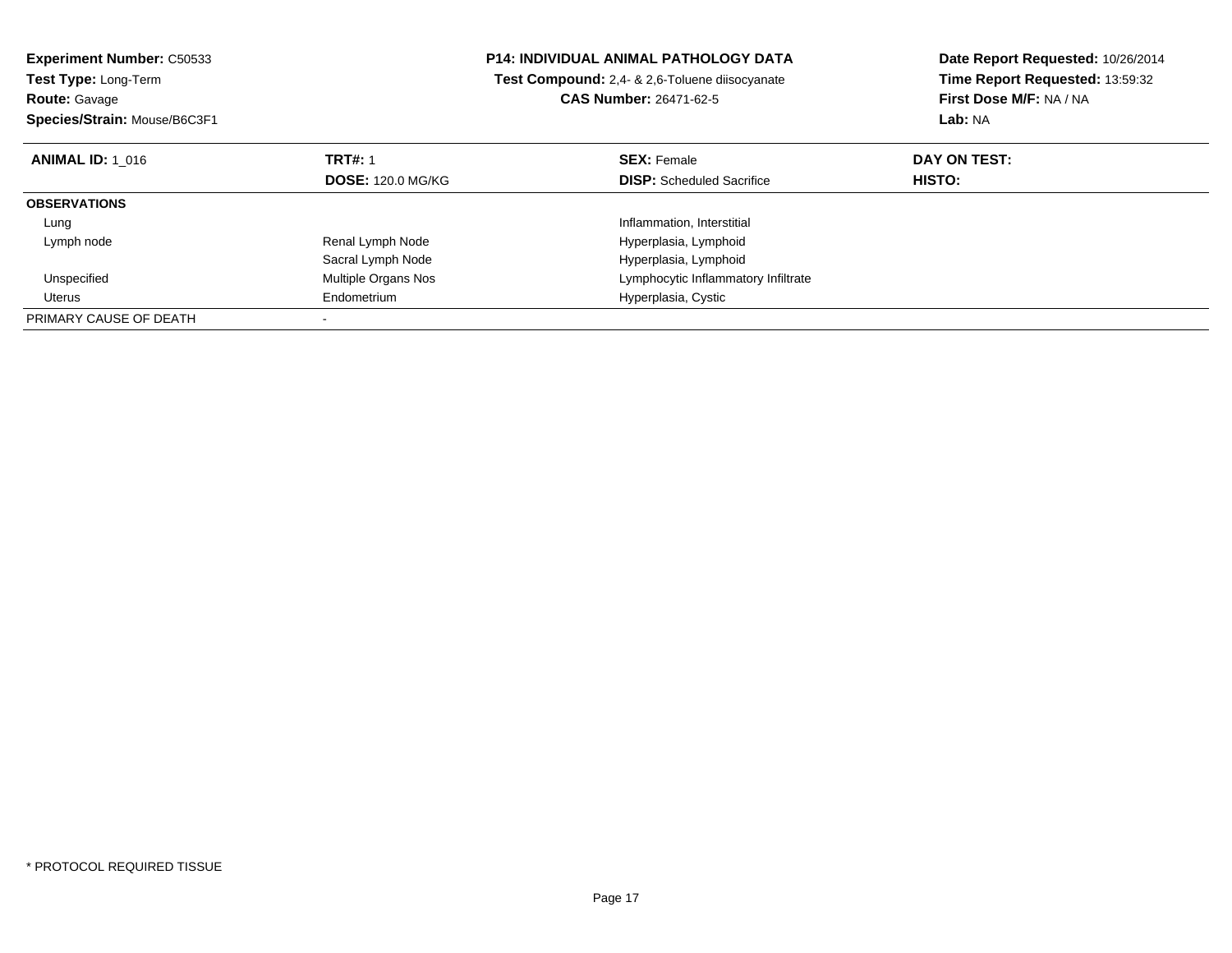| <b>Experiment Number: C50533</b><br><b>Test Type: Long-Term</b><br><b>Route: Gavage</b><br>Species/Strain: Mouse/B6C3F1 | <b>P14: INDIVIDUAL ANIMAL PATHOLOGY DATA</b><br>Test Compound: 2,4- & 2,6-Toluene diisocyanate<br><b>CAS Number: 26471-62-5</b> |                                                  | Date Report Requested: 10/26/2014<br>Time Report Requested: 13:59:32<br>First Dose M/F: NA / NA<br>Lab: NA |
|-------------------------------------------------------------------------------------------------------------------------|---------------------------------------------------------------------------------------------------------------------------------|--------------------------------------------------|------------------------------------------------------------------------------------------------------------|
| <b>ANIMAL ID: 1 017</b>                                                                                                 | <b>TRT#: 1</b><br><b>DOSE: 120.0 MG/KG</b>                                                                                      | <b>SEX: Female</b><br><b>DISP:</b> Natural Death | DAY ON TEST:<br><b>HISTO:</b>                                                                              |
| <b>OBSERVATIONS</b>                                                                                                     |                                                                                                                                 |                                                  |                                                                                                            |
| Esophagus                                                                                                               |                                                                                                                                 | Inflammation, Suppurative                        |                                                                                                            |
| Liver                                                                                                                   |                                                                                                                                 | Necrosis, Coagulative                            |                                                                                                            |
| Lung                                                                                                                    |                                                                                                                                 | Inflammation, Interstitial                       |                                                                                                            |
| Salivary gland                                                                                                          |                                                                                                                                 | Inflammation, Acute                              |                                                                                                            |
| PRIMARY CAUSE OF DEATH                                                                                                  |                                                                                                                                 |                                                  |                                                                                                            |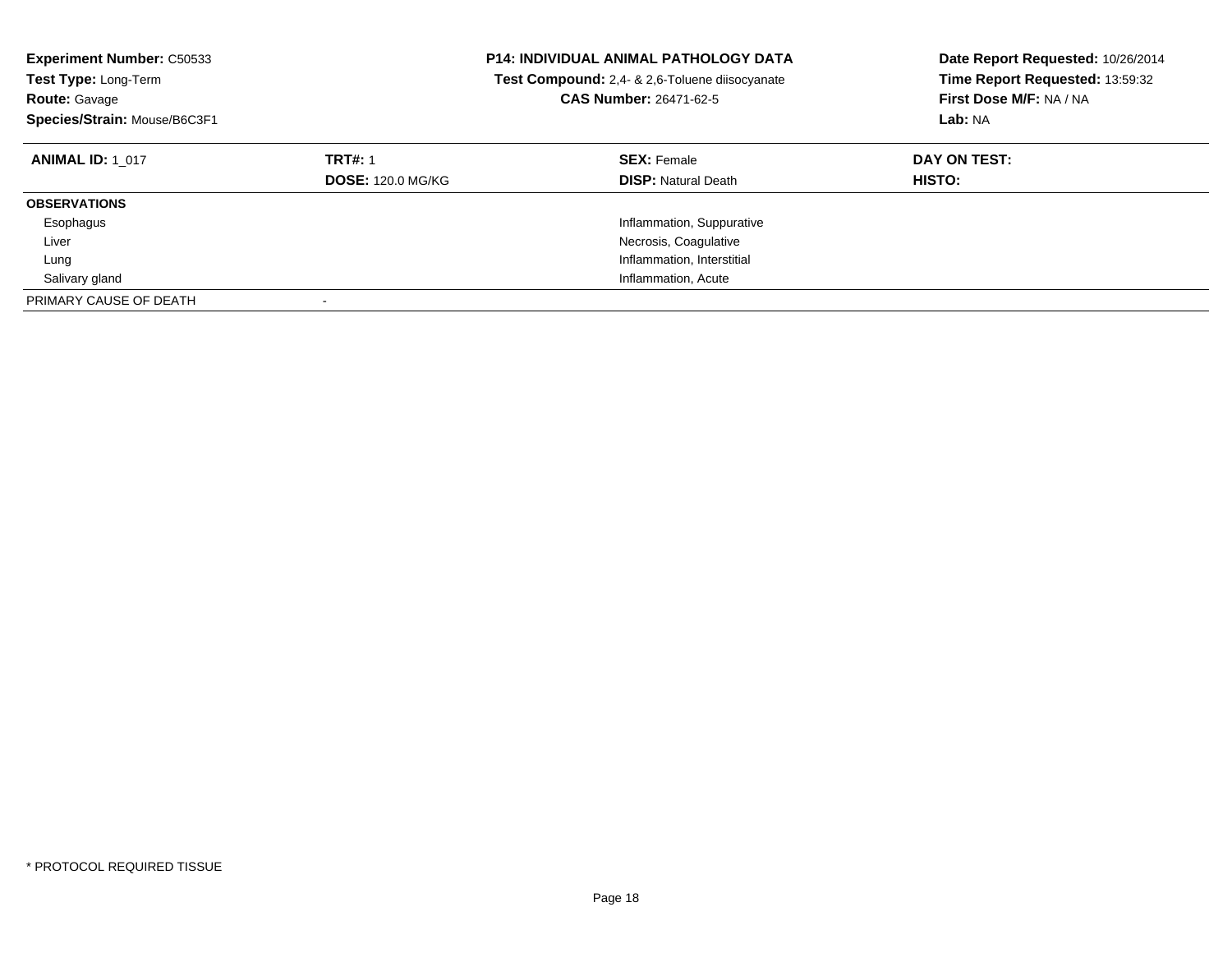**Experiment Number:** C50533**Test Type:** Long-Term**Route:** Gavage **Species/Strain:** Mouse/B6C3F1**P14: INDIVIDUAL ANIMAL PATHOLOGY DATA Test Compound:** 2,4- & 2,6-Toluene diisocyanate**CAS Number:** 26471-62-5**Date Report Requested:** 10/26/2014**Time Report Requested:** 13:59:32**First Dose M/F:** NA / NA**Lab:** NA**ANIMAL ID:** 1\_018**REX:** Female **DAY ON TEST: CONSIST: SEX:** Female **DAY ON TEST: DOSE:** 120.0 MG/KG**DISP:** Natural Death **HISTO: OBSERVATIONS** Bone marroww which is a state of the state of the state of the state of the state of the Fibrosis, Myelo state of the state of the state of the state of the state of the state of the state of the state of the state of the state of th BrainThalamus Calculus, Unknown Gross Or Micro Liver Hemangiosarcoma Adenocarcinoma, Nos Mammary gland UnspecifiedMultiple Organs Nos **Multiple Organs Nos** Lymphocytic Inflammatory Infiltrate Uterus Endometrium Hyperplasia, Cystic PRIMARY CAUSE OF DEATH-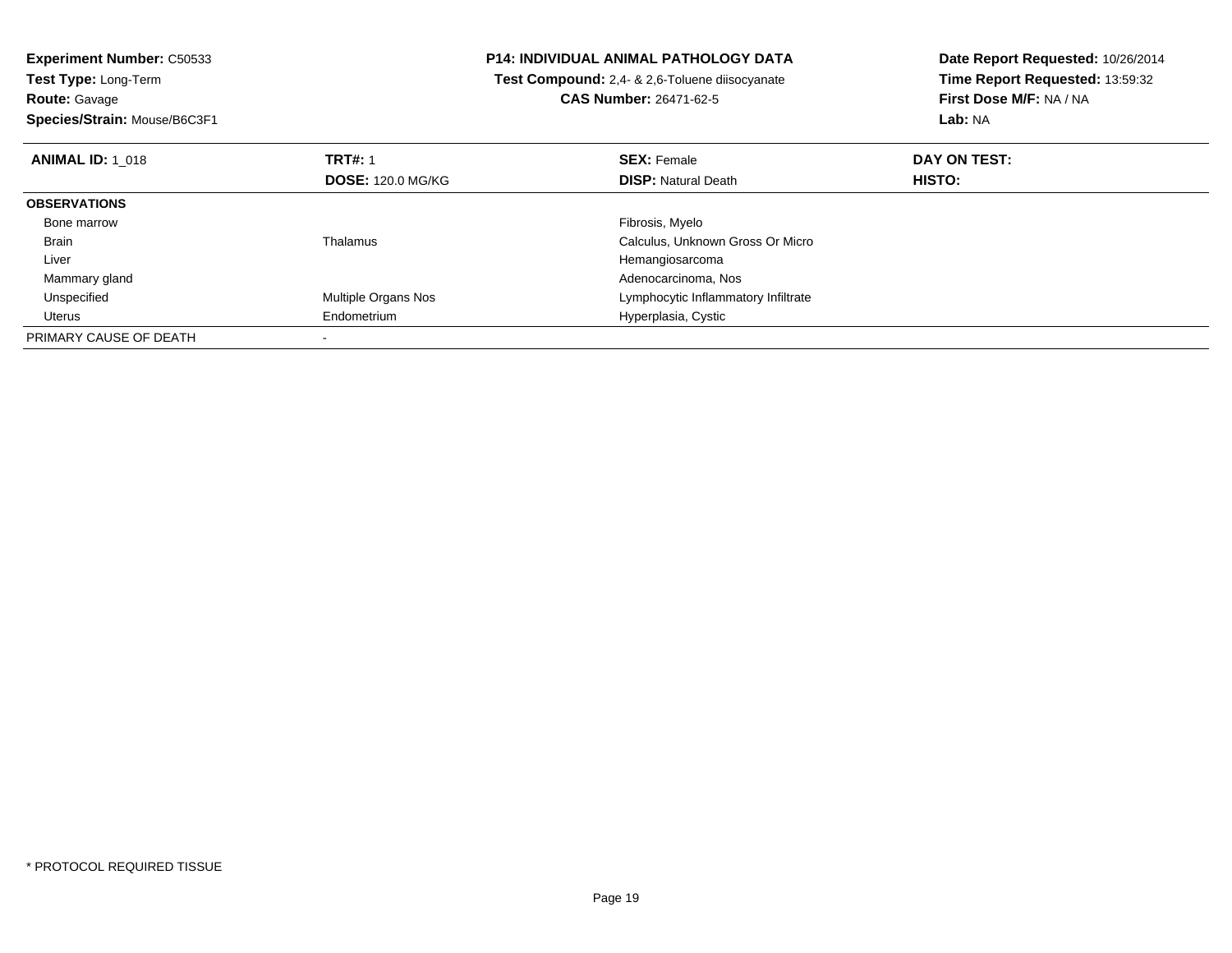| <b>Experiment Number: C50533</b><br>Test Type: Long-Term |                            | <b>P14: INDIVIDUAL ANIMAL PATHOLOGY DATA</b>   | Date Report Requested: 10/26/2014 |
|----------------------------------------------------------|----------------------------|------------------------------------------------|-----------------------------------|
|                                                          |                            | Test Compound: 2,4- & 2,6-Toluene diisocyanate | Time Report Requested: 13:59:32   |
| <b>Route: Gavage</b>                                     |                            | <b>CAS Number: 26471-62-5</b>                  | First Dose M/F: NA / NA           |
| Species/Strain: Mouse/B6C3F1                             |                            |                                                | Lab: NA                           |
| <b>ANIMAL ID: 1 019</b>                                  | <b>TRT#: 1</b>             | <b>SEX: Female</b>                             | DAY ON TEST:                      |
|                                                          | <b>DOSE: 120.0 MG/KG</b>   | <b>DISP:</b> Scheduled Sacrifice               | <b>HISTO:</b>                     |
| <b>OBSERVATIONS</b>                                      |                            |                                                |                                   |
| Bone marrow                                              |                            | Fibrosis, Myelo                                |                                   |
| Lung                                                     |                            | Inflammation, Interstitial                     |                                   |
| Ovary                                                    |                            | Cyst, Follicular Nos                           |                                   |
| Unspecified                                              | <b>Multiple Organs Nos</b> | Lymphocytic Inflammatory Infiltrate            |                                   |
| Uterus                                                   | Endometrium                | Hyperplasia, Cystic                            |                                   |
| PRIMARY CAUSE OF DEATH                                   |                            |                                                |                                   |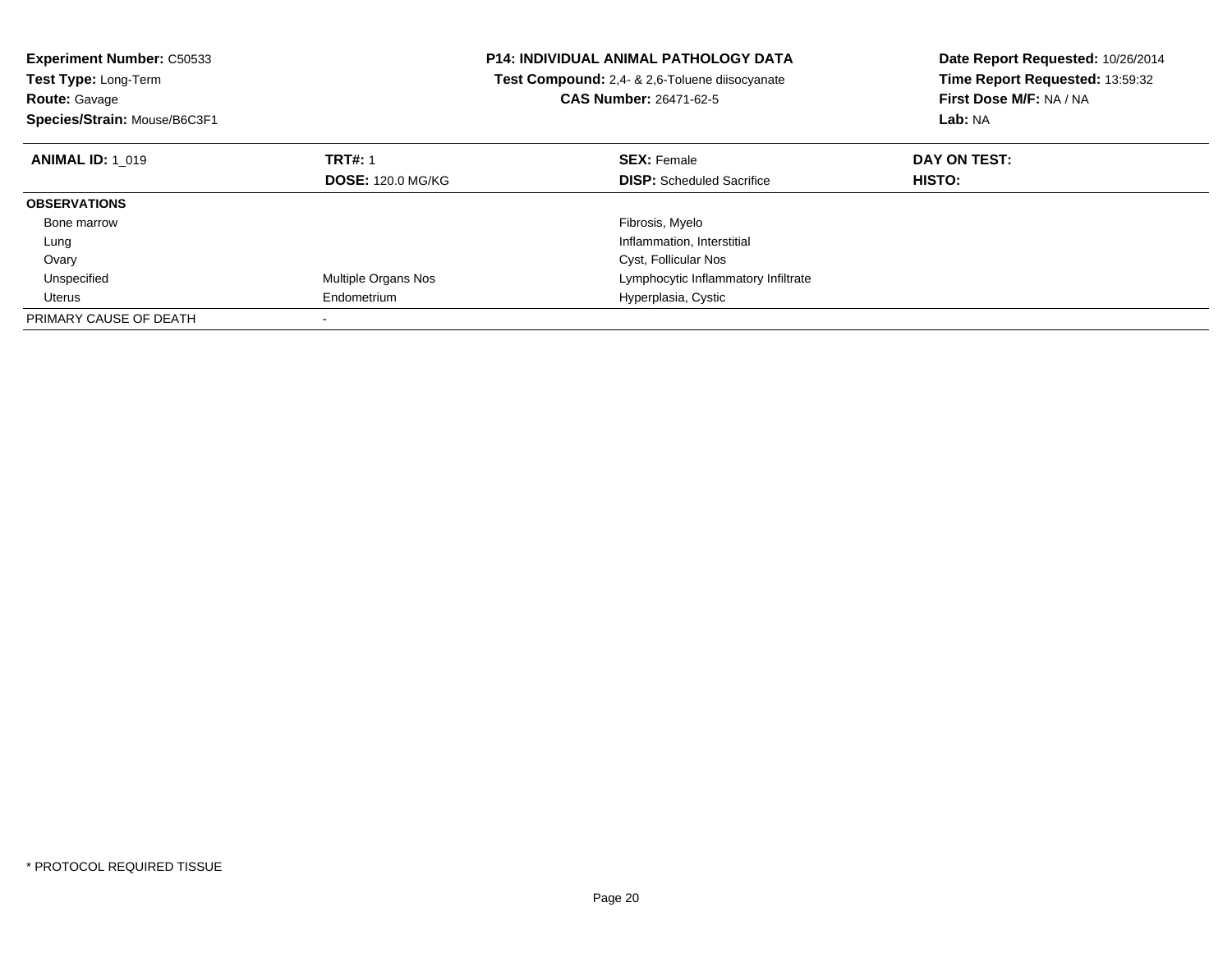| <b>Experiment Number: C50533</b><br><b>Test Type: Long-Term</b><br><b>Route: Gavage</b><br>Species/Strain: Mouse/B6C3F1 | <b>P14: INDIVIDUAL ANIMAL PATHOLOGY DATA</b><br>Test Compound: 2,4- & 2,6-Toluene diisocyanate<br><b>CAS Number: 26471-62-5</b> |                                                        | Date Report Requested: 10/26/2014<br>Time Report Requested: 13:59:32<br>First Dose M/F: NA / NA<br>Lab: NA |
|-------------------------------------------------------------------------------------------------------------------------|---------------------------------------------------------------------------------------------------------------------------------|--------------------------------------------------------|------------------------------------------------------------------------------------------------------------|
| <b>ANIMAL ID: 1 020</b>                                                                                                 | <b>TRT#: 1</b><br><b>DOSE: 120.0 MG/KG</b>                                                                                      | <b>SEX: Female</b><br><b>DISP:</b> Scheduled Sacrifice | DAY ON TEST:<br><b>HISTO:</b>                                                                              |
| <b>OBSERVATIONS</b>                                                                                                     |                                                                                                                                 |                                                        |                                                                                                            |
| Bone marrow                                                                                                             |                                                                                                                                 | Fibrosis, Myelo                                        |                                                                                                            |
| Lung                                                                                                                    |                                                                                                                                 | Inflammation, Interstitial                             |                                                                                                            |
| Ovary                                                                                                                   |                                                                                                                                 | Cyst, Parovarian                                       |                                                                                                            |
| Unspecified                                                                                                             | Multiple Organs Nos                                                                                                             | Lymphocytic Inflammatory Infiltrate                    |                                                                                                            |
| PRIMARY CAUSE OF DEATH                                                                                                  |                                                                                                                                 |                                                        |                                                                                                            |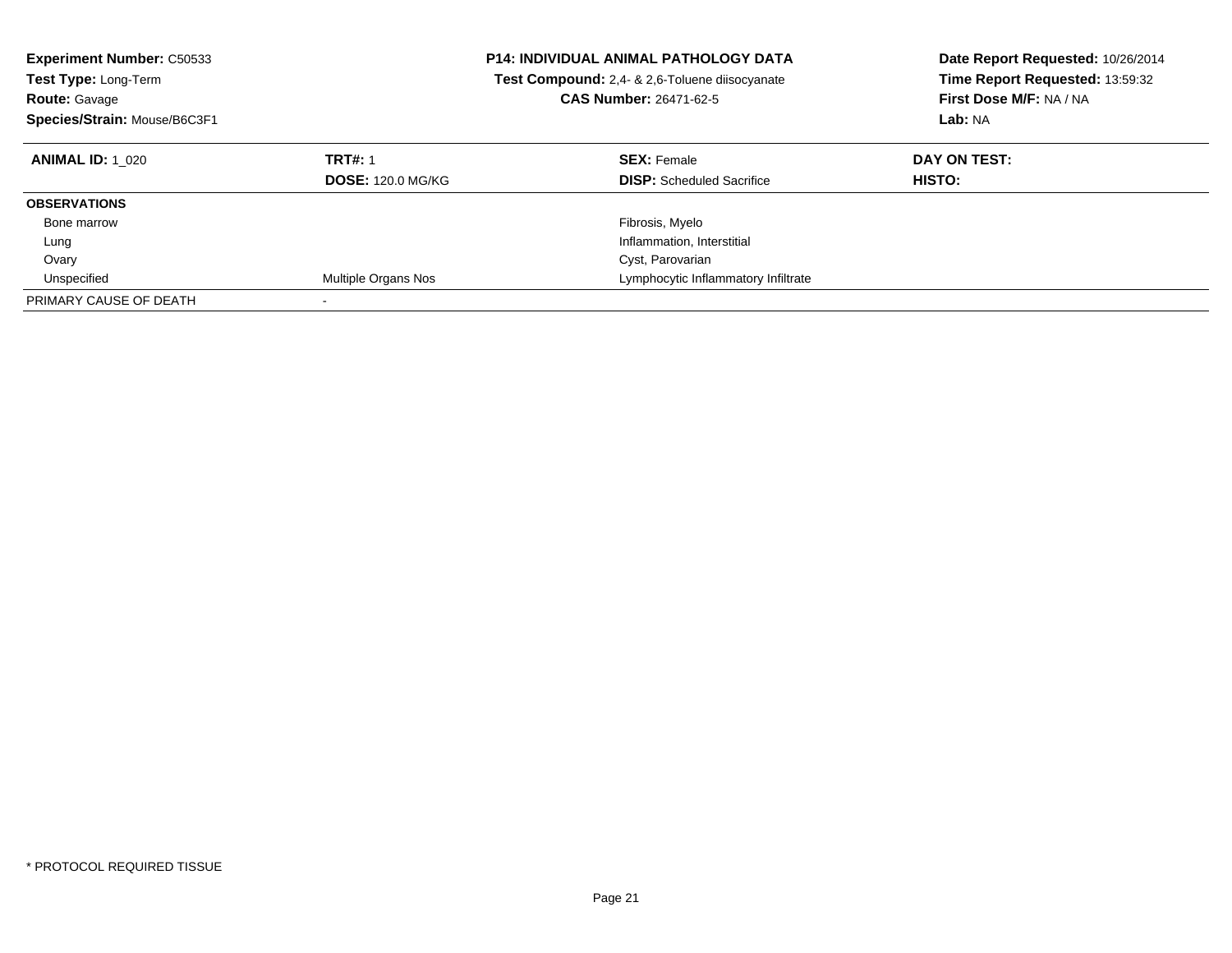| <b>Experiment Number: C50533</b><br>Test Type: Long-Term<br><b>Route: Gavage</b><br>Species/Strain: Mouse/B6C3F1 |                                            | <b>P14: INDIVIDUAL ANIMAL PATHOLOGY DATA</b><br>Test Compound: 2,4- & 2,6-Toluene diisocyanate<br>CAS Number: 26471-62-5 | Date Report Requested: 10/26/2014<br>Time Report Requested: 13:59:32<br>First Dose M/F: NA / NA<br>Lab: NA |  |
|------------------------------------------------------------------------------------------------------------------|--------------------------------------------|--------------------------------------------------------------------------------------------------------------------------|------------------------------------------------------------------------------------------------------------|--|
| <b>ANIMAL ID: 1 021</b>                                                                                          | <b>TRT#: 1</b><br><b>DOSE: 120.0 MG/KG</b> | <b>SEX: Female</b><br><b>DISP:</b> Scheduled Sacrifice                                                                   | DAY ON TEST:<br>HISTO:                                                                                     |  |
| <b>OBSERVATIONS</b>                                                                                              |                                            |                                                                                                                          |                                                                                                            |  |
| Bone marrow                                                                                                      |                                            | Fibrosis, Myelo                                                                                                          |                                                                                                            |  |
| Liver                                                                                                            |                                            | Cytoplasmic Change, Ground-Glass                                                                                         |                                                                                                            |  |
|                                                                                                                  |                                            | Hepatocellular Adenoma                                                                                                   |                                                                                                            |  |
| Lung                                                                                                             |                                            | Inflammation, Interstitial                                                                                               |                                                                                                            |  |
| Unspecified                                                                                                      | Multiple Organs Nos                        | Lymphocytic Inflammatory Infiltrate                                                                                      |                                                                                                            |  |
| Uterus                                                                                                           | Endometrium                                | Hyperplasia, Cystic                                                                                                      |                                                                                                            |  |
| PRIMARY CAUSE OF DEATH                                                                                           |                                            |                                                                                                                          |                                                                                                            |  |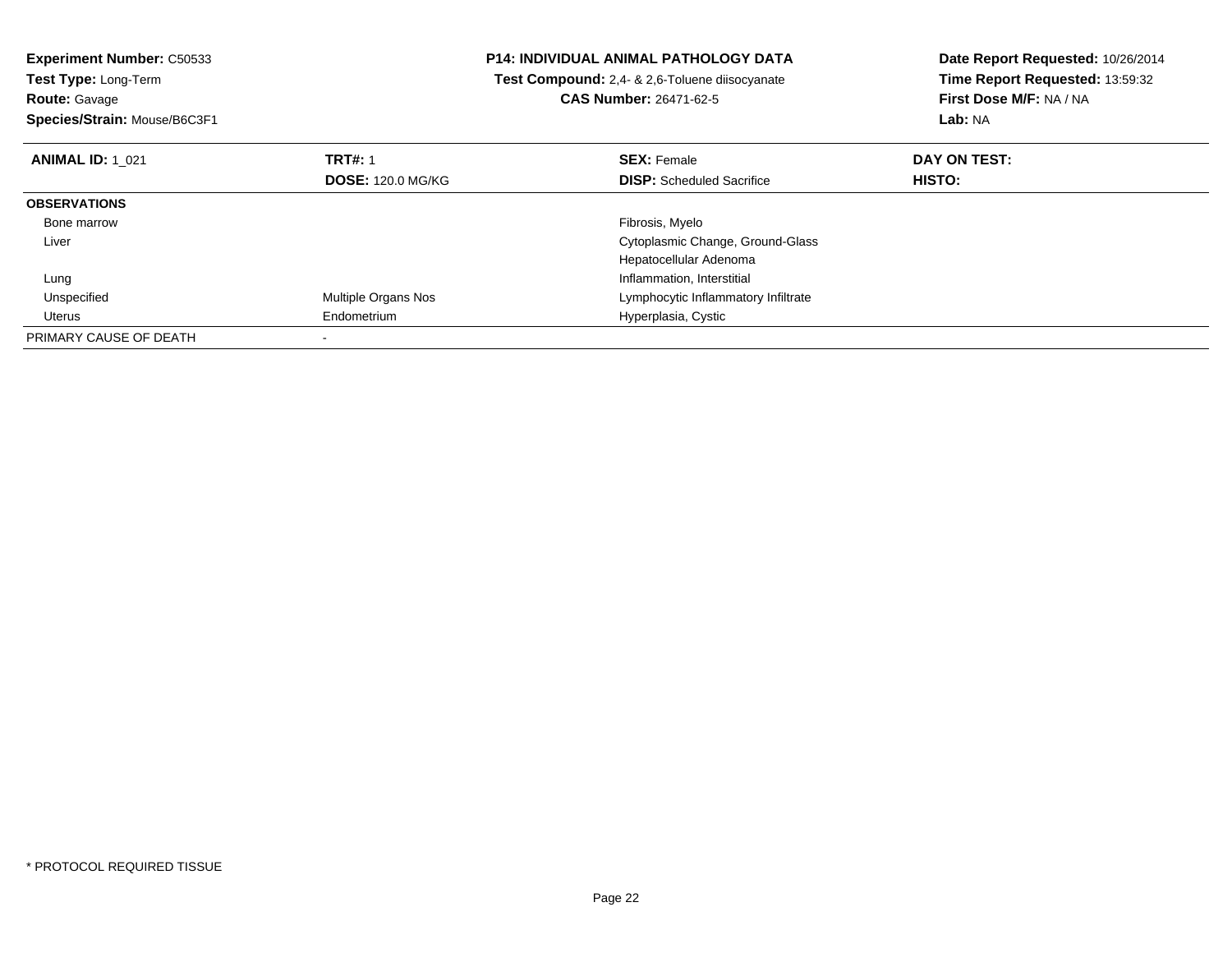| <b>Experiment Number: C50533</b><br>Test Type: Long-Term<br><b>Route: Gavage</b><br>Species/Strain: Mouse/B6C3F1 |                          | <b>P14: INDIVIDUAL ANIMAL PATHOLOGY DATA</b><br>Test Compound: 2,4- & 2,6-Toluene diisocyanate<br>CAS Number: 26471-62-5 | Date Report Requested: 10/26/2014<br>Time Report Requested: 13:59:32<br>First Dose M/F: NA / NA<br>Lab: NA |
|------------------------------------------------------------------------------------------------------------------|--------------------------|--------------------------------------------------------------------------------------------------------------------------|------------------------------------------------------------------------------------------------------------|
| <b>ANIMAL ID: 1 022</b>                                                                                          | <b>TRT#: 1</b>           | <b>SEX: Female</b>                                                                                                       | DAY ON TEST:                                                                                               |
|                                                                                                                  | <b>DOSE: 120.0 MG/KG</b> | <b>DISP:</b> Scheduled Sacrifice                                                                                         | HISTO:                                                                                                     |
| <b>OBSERVATIONS</b>                                                                                              |                          |                                                                                                                          |                                                                                                            |
| Bone marrow                                                                                                      |                          | Fibrosis, Myelo                                                                                                          |                                                                                                            |
| Ovary                                                                                                            |                          | Cyst, Parovarian                                                                                                         |                                                                                                            |
|                                                                                                                  |                          | Teratoma, Nos                                                                                                            |                                                                                                            |
| Pituitary gland                                                                                                  |                          | <b>Focal Cellular Change</b>                                                                                             |                                                                                                            |
| Thyroid                                                                                                          |                          | Atrophy, Focal                                                                                                           |                                                                                                            |
| Unspecified                                                                                                      | Multiple Organs Nos      | Lymphocytic Inflammatory Infiltrate                                                                                      |                                                                                                            |
| PRIMARY CAUSE OF DEATH                                                                                           |                          |                                                                                                                          |                                                                                                            |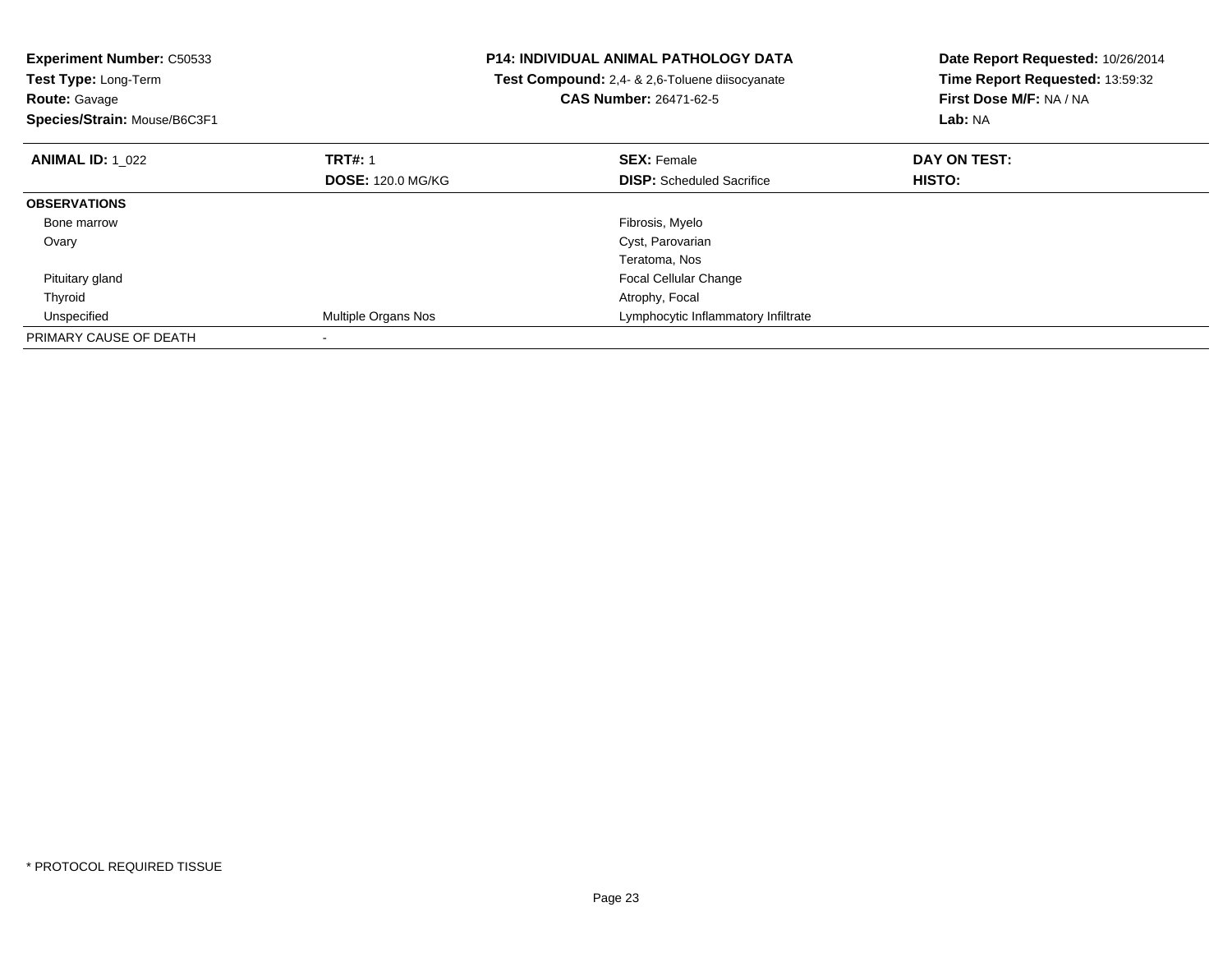| Experiment Number: C50533<br>Test Type: Long-Term |                          | <b>P14: INDIVIDUAL ANIMAL PATHOLOGY DATA</b>          | Date Report Requested: 10/26/2014<br>Time Report Requested: 13:59:32 |  |
|---------------------------------------------------|--------------------------|-------------------------------------------------------|----------------------------------------------------------------------|--|
|                                                   |                          | <b>Test Compound:</b> 2,4- & 2,6-Toluene diisocyanate |                                                                      |  |
| <b>Route: Gavage</b>                              |                          | <b>CAS Number: 26471-62-5</b>                         | First Dose M/F: NA / NA                                              |  |
| Species/Strain: Mouse/B6C3F1                      |                          |                                                       | Lab: NA                                                              |  |
| <b>ANIMAL ID: 1 023</b>                           | <b>TRT#: 1</b>           | <b>SEX: Female</b>                                    | DAY ON TEST:                                                         |  |
|                                                   | <b>DOSE: 120.0 MG/KG</b> | <b>DISP:</b> Scheduled Sacrifice                      | <b>HISTO:</b>                                                        |  |
| <b>OBSERVATIONS</b>                               |                          |                                                       |                                                                      |  |
| Bone marrow                                       |                          | Fibrosis, Myelo                                       |                                                                      |  |
| Liver                                             |                          | Hepatocellular Adenoma                                |                                                                      |  |
| Lung                                              |                          | Alveolar/Bronchiolar Adenoma                          |                                                                      |  |
| Ovary                                             |                          | Cyst, Parovarian                                      |                                                                      |  |
| Unspecified                                       | Multiple Organs Nos      | Lymphoma, Nos-Malignant                               |                                                                      |  |
| Uterus                                            | Endometrium              | Hyperplasia, Cystic                                   |                                                                      |  |
| PRIMARY CAUSE OF DEATH                            |                          |                                                       |                                                                      |  |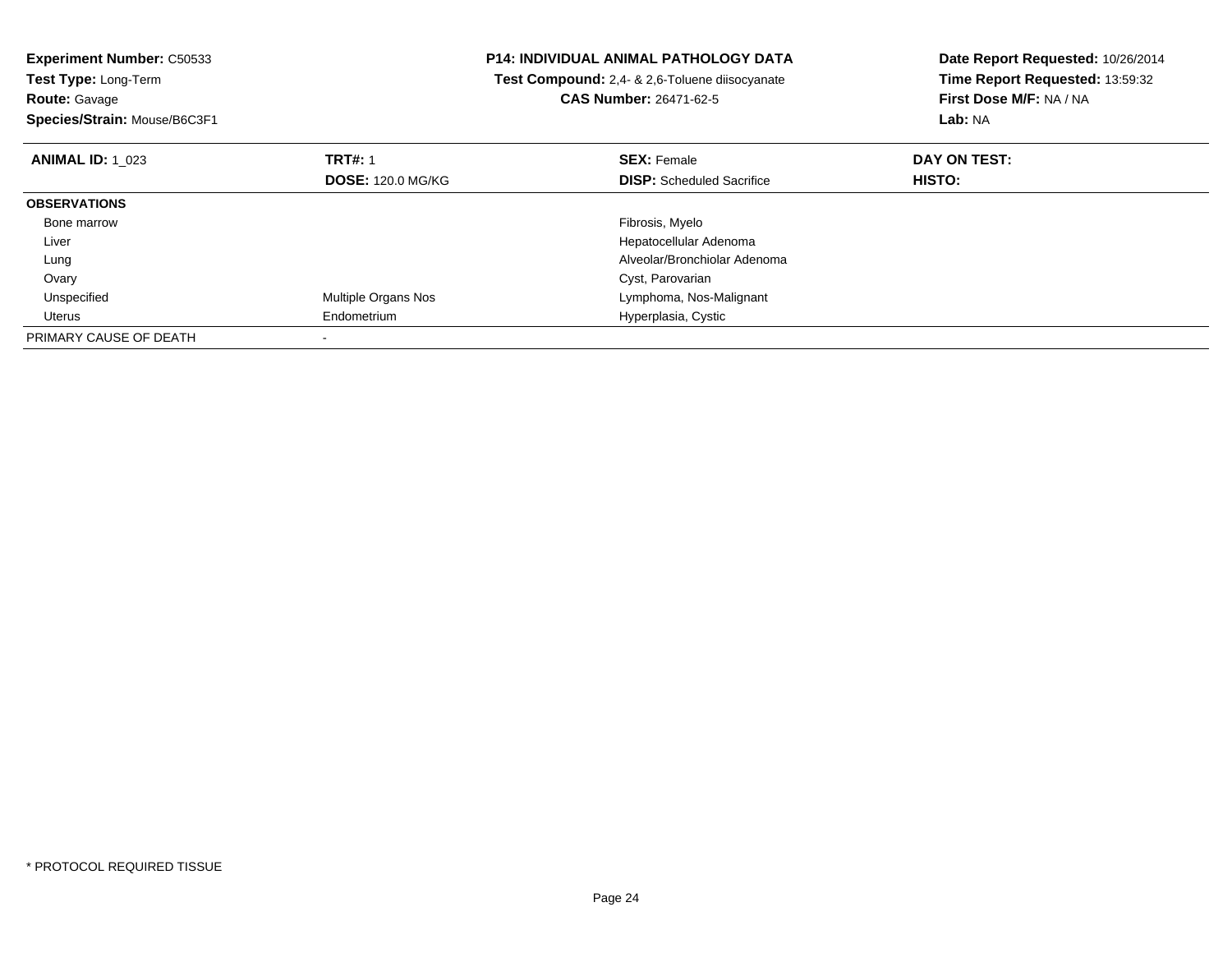**Experiment Number:** C50533**Test Type:** Long-Term**Route:** Gavage

**Species/Strain:** Mouse/B6C3F1

# **P14: INDIVIDUAL ANIMAL PATHOLOGY DATA**

 **Test Compound:** 2,4- & 2,6-Toluene diisocyanate**CAS Number:** 26471-62-5

| <b>ANIMAL ID: 1 024</b> | <b>TRT#: 1</b>           | <b>SEX: Female</b>                   | DAY ON TEST: |  |
|-------------------------|--------------------------|--------------------------------------|--------------|--|
|                         | <b>DOSE: 120.0 MG/KG</b> | <b>DISP:</b> Scheduled Sacrifice     | HISTO:       |  |
| <b>OBSERVATIONS</b>     |                          |                                      |              |  |
| Bone marrow             |                          | Fibrosis, Myelo                      |              |  |
| Brain                   | Thalamus                 | Calculus, Unknown Gross Or Micro     |              |  |
| Liver                   |                          | Hepatocellular Adenoma               |              |  |
| Lung                    |                          | Inflammation, Interstitial           |              |  |
| Ovary                   |                          | Cyst, Parovarian                     |              |  |
| Unspecified             | Multiple Organs Nos      | Lymphoma, Histiocytic-Malignant Type |              |  |
| Uterus                  | Endometrium              | Hyperplasia, Cystic                  |              |  |
| PRIMARY CAUSE OF DEATH  |                          |                                      |              |  |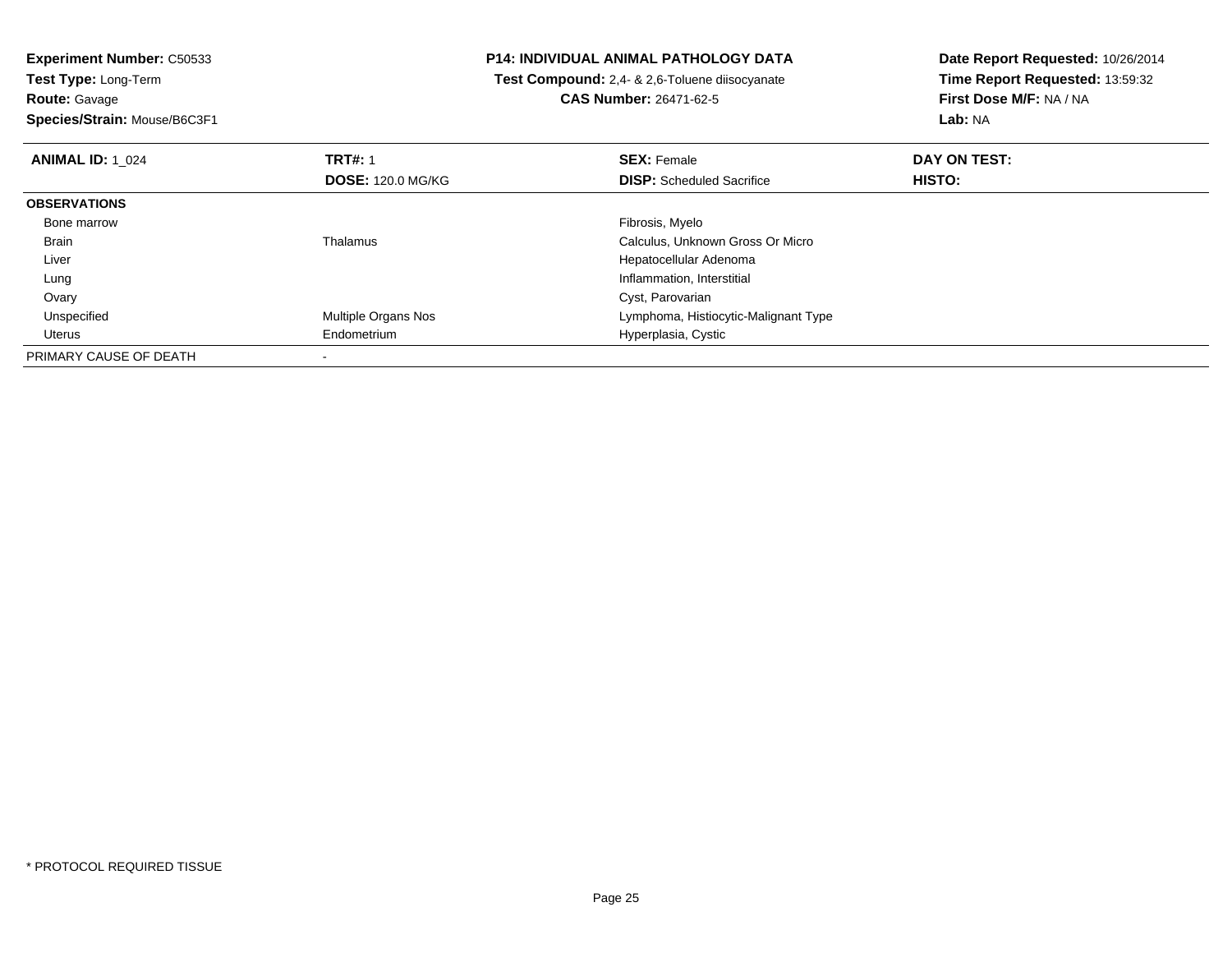**Experiment Number:** C50533**Test Type:** Long-Term**Route:** Gavage

**Species/Strain:** Mouse/B6C3F1

# **P14: INDIVIDUAL ANIMAL PATHOLOGY DATA**

 **Test Compound:** 2,4- & 2,6-Toluene diisocyanate**CAS Number:** 26471-62-5

| <b>ANIMAL ID: 1 025</b> | <b>TRT#: 1</b>           | <b>SEX: Female</b>                  | DAY ON TEST:  |  |
|-------------------------|--------------------------|-------------------------------------|---------------|--|
|                         | <b>DOSE: 120.0 MG/KG</b> | <b>DISP:</b> Scheduled Sacrifice    | <b>HISTO:</b> |  |
| <b>OBSERVATIONS</b>     |                          |                                     |               |  |
| Bone marrow             |                          | Fibrosis, Myelo                     |               |  |
| <b>Brain</b>            | Thalamus                 | Calculus, Unknown Gross Or Micro    |               |  |
| Lung                    | Alveoli                  | Histiocytosis                       |               |  |
| Lymph node              | Mediastinal Lymph Node   | Lymphoma, Nos-Malignant             |               |  |
| Pituitary gland         |                          | <b>Focal Cellular Change</b>        |               |  |
| Unspecified             | Multiple Organs Nos      | Lymphocytic Inflammatory Infiltrate |               |  |
| Uterus                  | Endometrium              | Hyperplasia, Cystic                 |               |  |
| PRIMARY CAUSE OF DEATH  |                          |                                     |               |  |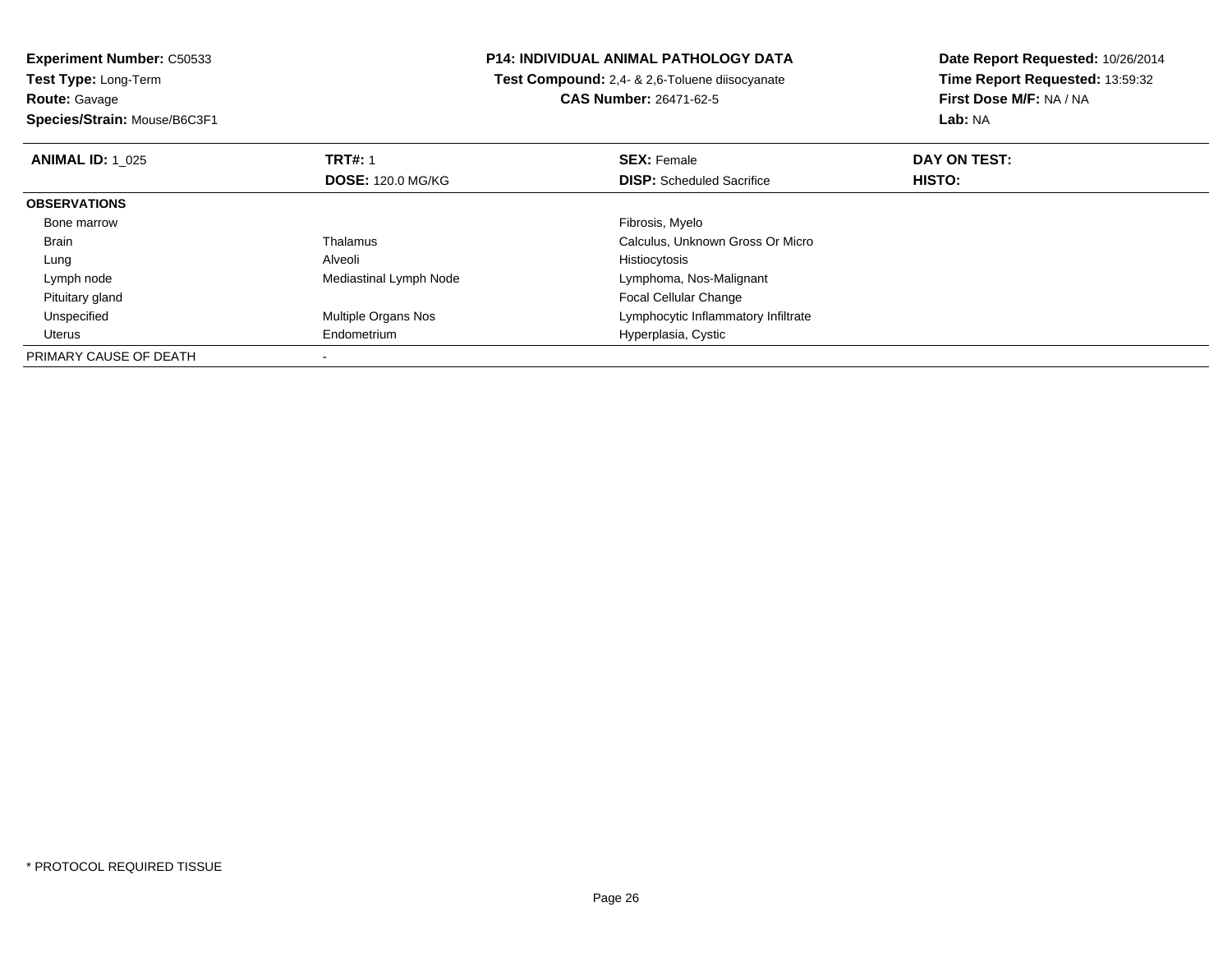| <b>Experiment Number: C50533</b><br>Test Type: Long-Term<br><b>Route: Gavage</b><br>Species/Strain: Mouse/B6C3F1 | <b>P14: INDIVIDUAL ANIMAL PATHOLOGY DATA</b><br>Test Compound: 2,4- & 2,6-Toluene diisocyanate<br>CAS Number: 26471-62-5 |                            | Date Report Requested: 10/26/2014<br>Time Report Requested: 13:59:32<br>First Dose M/F: NA / NA<br>Lab: NA |
|------------------------------------------------------------------------------------------------------------------|--------------------------------------------------------------------------------------------------------------------------|----------------------------|------------------------------------------------------------------------------------------------------------|
| <b>ANIMAL ID:</b> 1 026                                                                                          | <b>TRT#: 1</b>                                                                                                           | <b>SEX: Female</b>         | DAY ON TEST:                                                                                               |
|                                                                                                                  | <b>DOSE: 120.0 MG/KG</b>                                                                                                 | <b>DISP: Natural Death</b> | HISTO:                                                                                                     |
| <b>OBSERVATIONS</b>                                                                                              |                                                                                                                          |                            |                                                                                                            |
| Kidney                                                                                                           |                                                                                                                          | Metamorphosis, Fatty       |                                                                                                            |
| Liver                                                                                                            |                                                                                                                          | Metamorphosis, Fatty       |                                                                                                            |
| Lung                                                                                                             |                                                                                                                          | Inflammation, Suppurative  |                                                                                                            |
| PRIMARY CAUSE OF DEATH                                                                                           |                                                                                                                          |                            |                                                                                                            |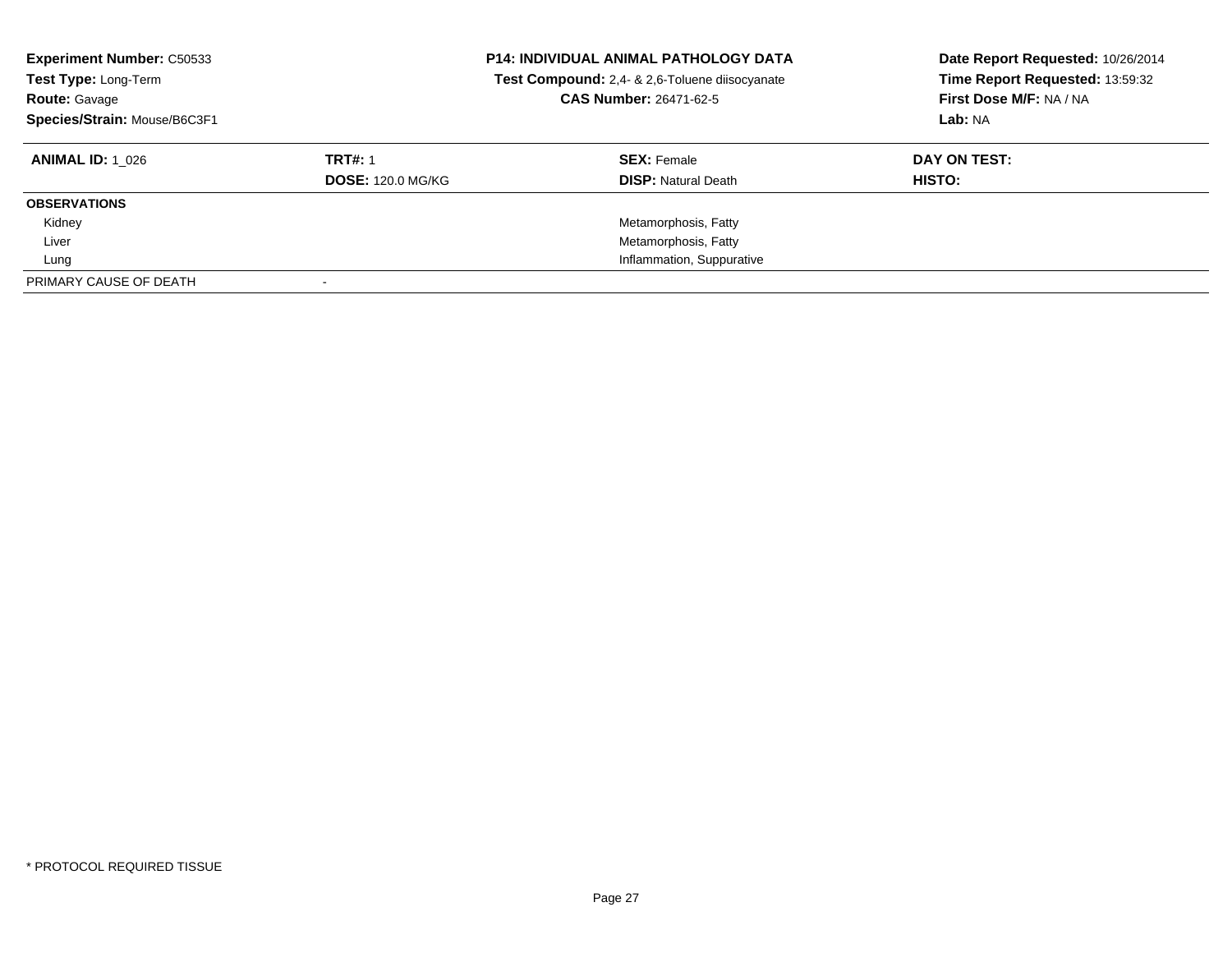| <b>Experiment Number: C50533</b><br>Test Type: Long-Term<br><b>Route: Gavage</b><br>Species/Strain: Mouse/B6C3F1 |                                            | <b>P14: INDIVIDUAL ANIMAL PATHOLOGY DATA</b><br>Test Compound: 2,4- & 2,6-Toluene diisocyanate<br><b>CAS Number: 26471-62-5</b> | Date Report Requested: 10/26/2014<br>Time Report Requested: 13:59:32<br>First Dose M/F: NA / NA<br>Lab: NA |
|------------------------------------------------------------------------------------------------------------------|--------------------------------------------|---------------------------------------------------------------------------------------------------------------------------------|------------------------------------------------------------------------------------------------------------|
| <b>ANIMAL ID: 1 027</b>                                                                                          | <b>TRT#: 1</b><br><b>DOSE: 120.0 MG/KG</b> | <b>SEX: Female</b><br><b>DISP: Natural Death</b>                                                                                | DAY ON TEST:<br><b>HISTO:</b>                                                                              |
| <b>OBSERVATIONS</b>                                                                                              |                                            |                                                                                                                                 |                                                                                                            |
| Liver                                                                                                            |                                            | Necrosis, Nos                                                                                                                   |                                                                                                            |
| Lung                                                                                                             | <b>Bronchus</b>                            | Inflammation, Suppurative                                                                                                       |                                                                                                            |
| PRIMARY CAUSE OF DEATH                                                                                           |                                            |                                                                                                                                 |                                                                                                            |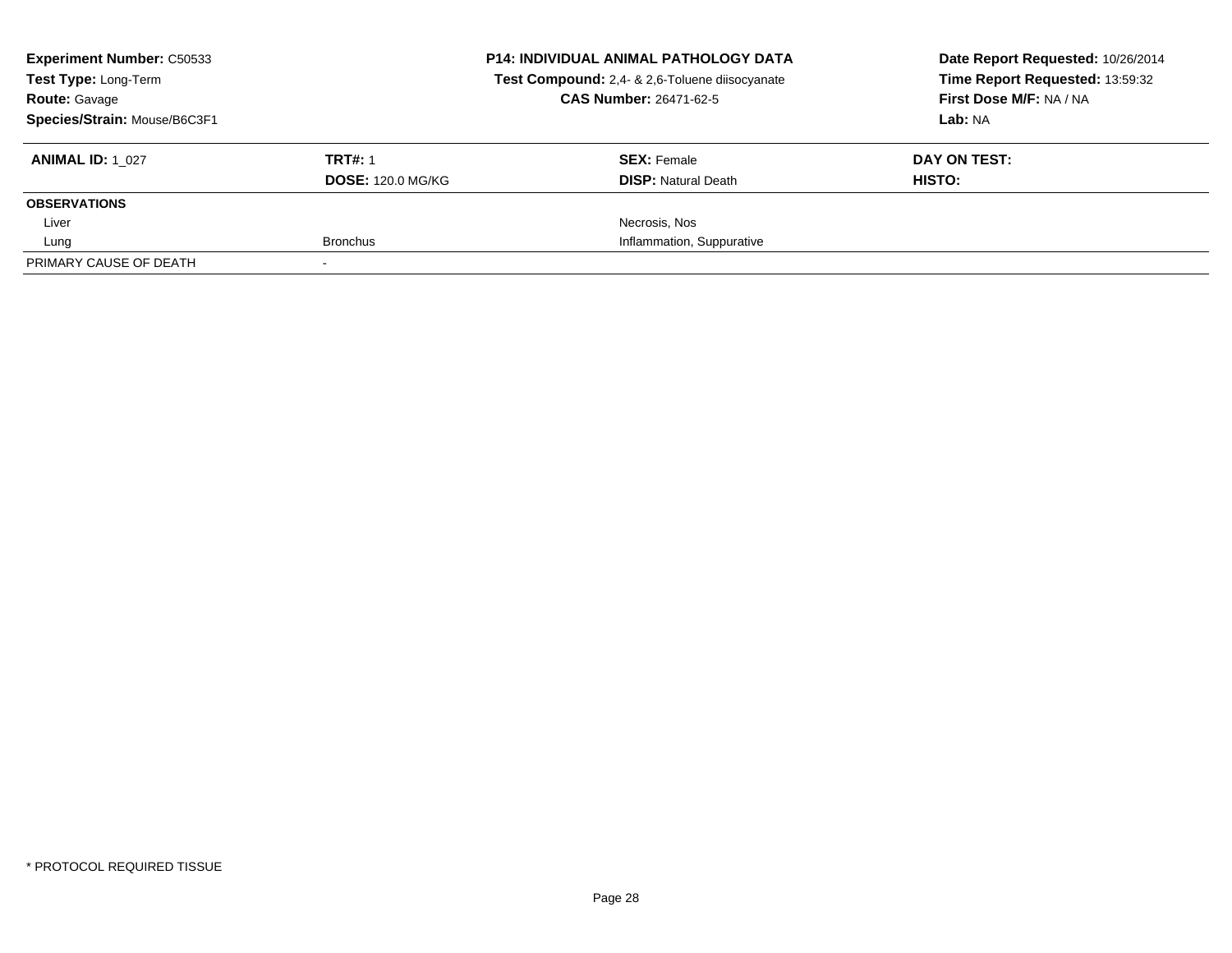| <b>Experiment Number: C50533</b><br>Test Type: Long-Term |                            | <b>P14: INDIVIDUAL ANIMAL PATHOLOGY DATA</b>   | Date Report Requested: 10/26/2014<br>Time Report Requested: 13:59:32 |  |
|----------------------------------------------------------|----------------------------|------------------------------------------------|----------------------------------------------------------------------|--|
|                                                          |                            | Test Compound: 2,4- & 2,6-Toluene diisocyanate |                                                                      |  |
| <b>Route: Gavage</b>                                     |                            | <b>CAS Number: 26471-62-5</b>                  | First Dose M/F: NA / NA                                              |  |
| Species/Strain: Mouse/B6C3F1                             |                            |                                                | <b>Lab: NA</b>                                                       |  |
| <b>ANIMAL ID: 1 028</b>                                  | <b>TRT#: 1</b>             | <b>SEX: Female</b>                             | DAY ON TEST:                                                         |  |
|                                                          | <b>DOSE: 120.0 MG/KG</b>   | <b>DISP:</b> Scheduled Sacrifice               | <b>HISTO:</b>                                                        |  |
| <b>OBSERVATIONS</b>                                      |                            |                                                |                                                                      |  |
| Brain                                                    | Thalamus                   | Calculus, Unknown Gross Or Micro               |                                                                      |  |
| Liver                                                    |                            | Hepatocellular Carcinoma                       |                                                                      |  |
| Lung                                                     |                            | Inflammation, Interstitial                     |                                                                      |  |
| Thyroid                                                  |                            | Atrophy, Focal                                 |                                                                      |  |
| Unspecified                                              | <b>Multiple Organs Nos</b> | Lymphocytic Inflammatory Infiltrate            |                                                                      |  |
| Uterus                                                   | Endometrium                | Hyperplasia, Cystic                            |                                                                      |  |
| PRIMARY CAUSE OF DEATH                                   |                            |                                                |                                                                      |  |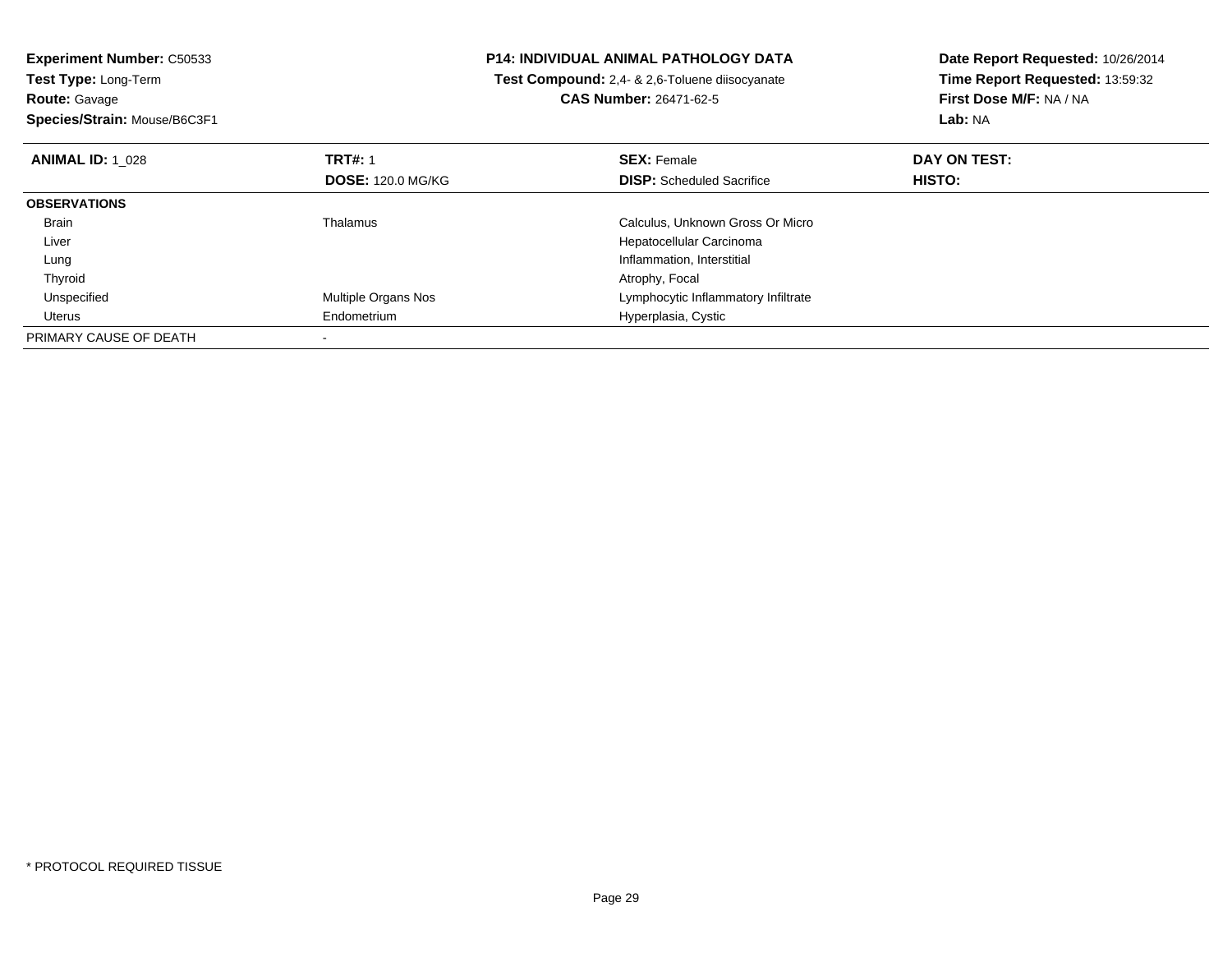**Experiment Number:** C50533**Test Type:** Long-Term**Route:** Gavage **Species/Strain:** Mouse/B6C3F1**P14: INDIVIDUAL ANIMAL PATHOLOGY DATA Test Compound:** 2,4- & 2,6-Toluene diisocyanate**CAS Number:** 26471-62-5**Date Report Requested:** 10/26/2014**Time Report Requested:** 13:59:32**First Dose M/F:** NA / NA**Lab:** NA**ANIMAL ID:** 1\_029**TRT#:** 1 **SEX:** Female **DAY ON TEST: DOSE:** 120.0 MG/KG**DISP:** Natural Death **HISTO: OBSERVATIONS** Bone marroww which is a state of the state of the state of the state of the state of the Fibrosis, Myelo state of the state of the state of the state of the state of the state of the state of the state of the state of the state of th Kidney Glomerulonephritis, Nos Lung Inflammation, Interstitial OvaryHemangiosarcoma<br>Multiple Organs Nos **Exercía e Senator Exercípcios** Lymphoma, Histioc d **Example 20 and 19 and 19 and 19 and 19 and 19 and 19 and 19 and 19 and 19 and 19 and 19 and 19 and 19 and 19 and 19 and 19 and 19 and 19 and 19 and 19 and 19 and 19 and 19 and 19 and 19 and 19 and 19 and 19 and 19 and 1**  Unspecified Uterus Endometrium Hyperplasia, Cystic PRIMARY CAUSE OF DEATH-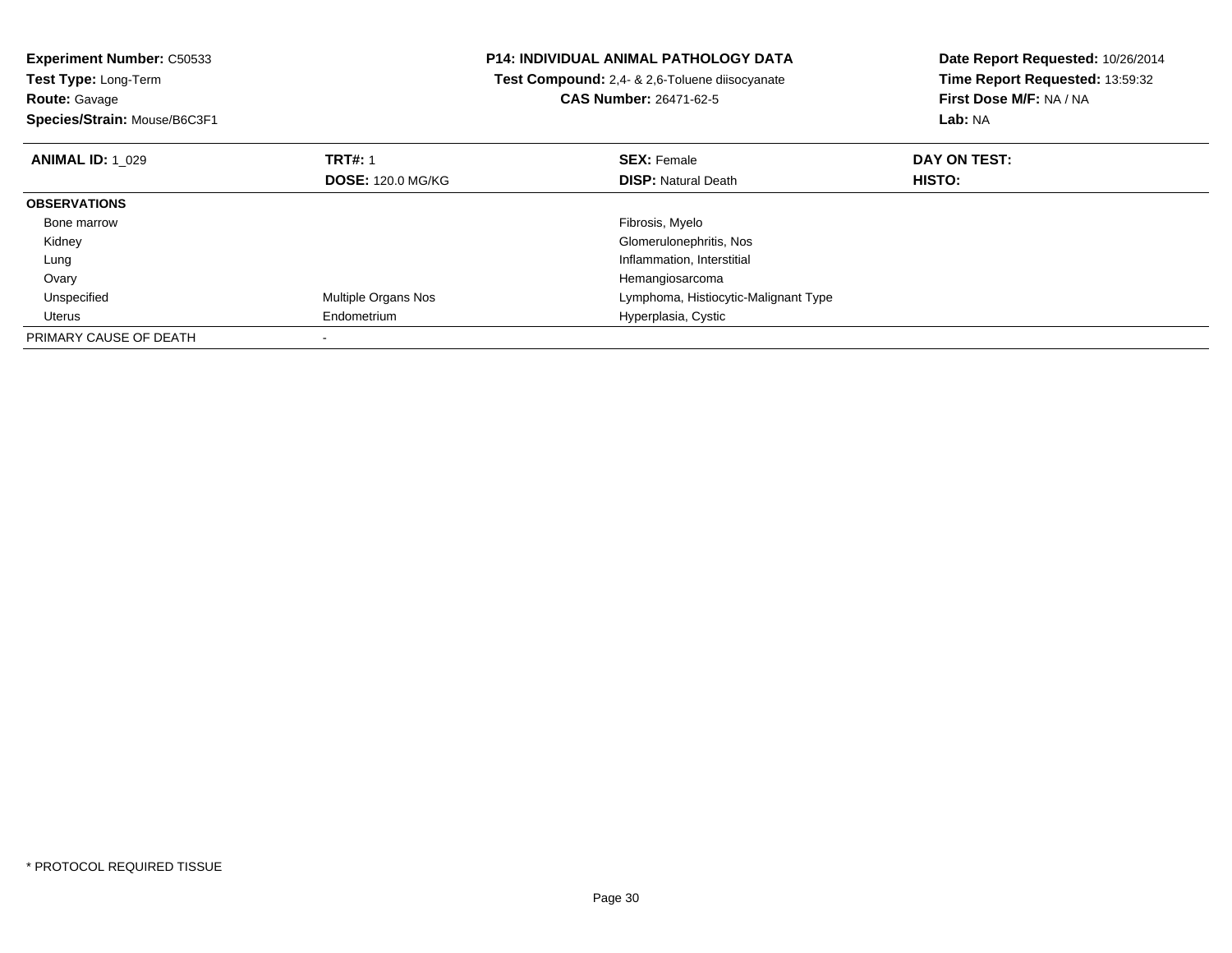**Experiment Number:** C50533**Test Type:** Long-Term

**Route:** Gavage

**Species/Strain:** Mouse/B6C3F1

# **P14: INDIVIDUAL ANIMAL PATHOLOGY DATA**

 **Test Compound:** 2,4- & 2,6-Toluene diisocyanate**CAS Number:** 26471-62-5

| <b>ANIMAL ID: 1_030</b> | <b>TRT#: 1</b>           | <b>SEX: Female</b>                  | DAY ON TEST:  |  |
|-------------------------|--------------------------|-------------------------------------|---------------|--|
|                         | <b>DOSE: 120.0 MG/KG</b> | <b>DISP: Natural Death</b>          | <b>HISTO:</b> |  |
| <b>OBSERVATIONS</b>     |                          |                                     |               |  |
| Liver                   |                          | Hepatocellular Carcinoma            |               |  |
| Lung                    |                          | Inflammation, Interstitial          |               |  |
| Pancreas                | Acinus                   | Atrophy, Nos                        |               |  |
|                         |                          | Inflammation, Chronic               |               |  |
| Spleen                  |                          | Hematopoiesis                       |               |  |
| Unspecified             | <b>Abdominal Cavity</b>  | Hemangiosarcoma                     |               |  |
|                         | Multiple Organs Nos      | Lymphocytic Inflammatory Infiltrate |               |  |
| Uterus                  | Endometrium              | Hyperplasia, Cystic                 |               |  |
|                         |                          | Mineralization                      |               |  |
| PRIMARY CAUSE OF DEATH  |                          |                                     |               |  |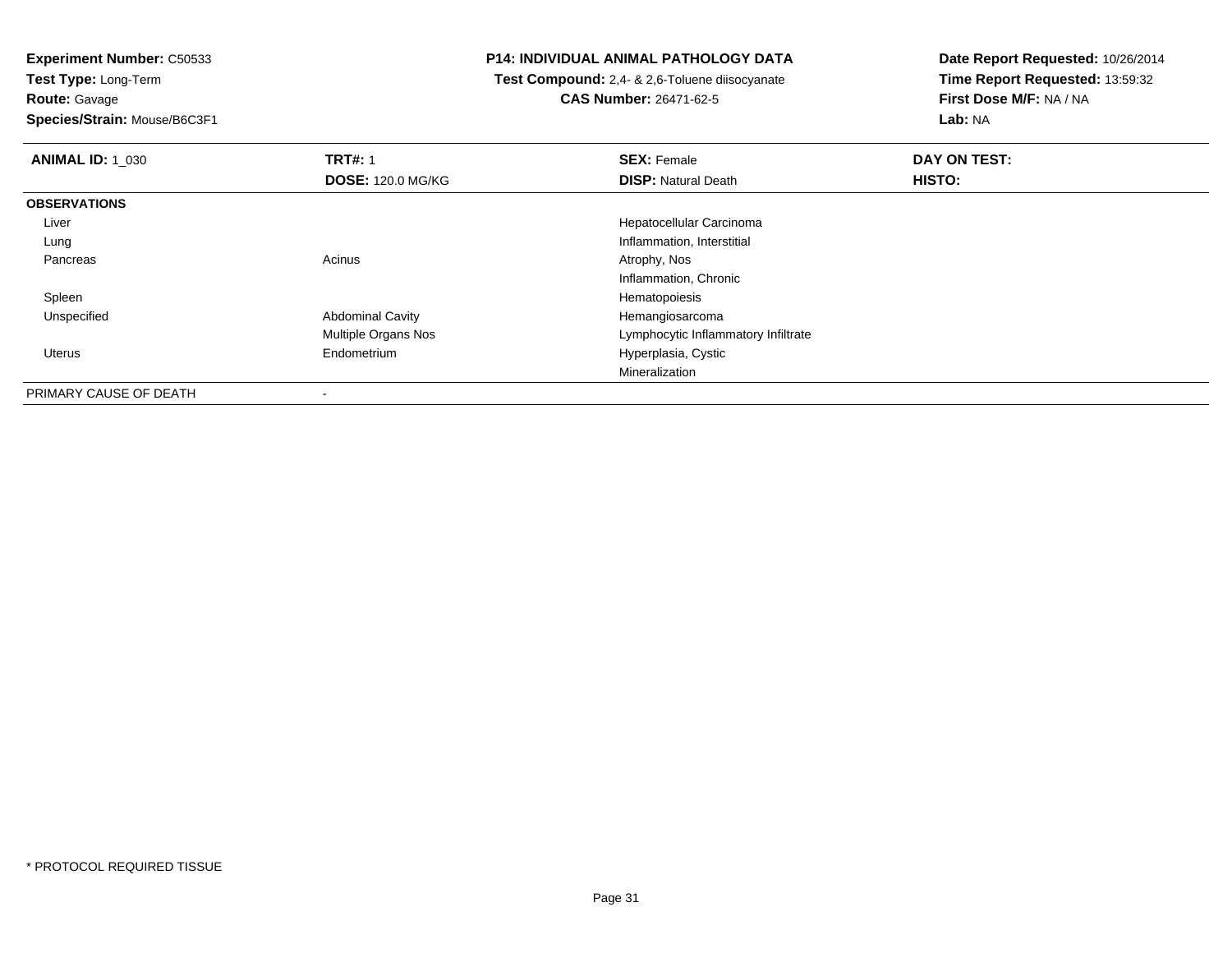**Experiment Number:** C50533**Test Type:** Long-Term**Route:** Gavage**Species/Strain:** Mouse/B6C3F1

# **P14: INDIVIDUAL ANIMAL PATHOLOGY DATA**

 **Test Compound:** 2,4- & 2,6-Toluene diisocyanate**CAS Number:** 26471-62-5

| <b>ANIMAL ID: 1 031</b> | <b>TRT#: 1</b>           | <b>SEX: Female</b>                  | DAY ON TEST: |  |
|-------------------------|--------------------------|-------------------------------------|--------------|--|
|                         | <b>DOSE: 120.0 MG/KG</b> | <b>DISP:</b> Scheduled Sacrifice    | HISTO:       |  |
| <b>OBSERVATIONS</b>     |                          |                                     |              |  |
| Adrenal gland           | <b>Cortex Nos</b>        | <b>Focal Cellular Change</b>        |              |  |
| Bone marrow             |                          | Fibrosis, Myelo                     |              |  |
| Brain                   | Thalamus                 | Calculus, Unknown Gross Or Micro    |              |  |
| Liver                   |                          | Cytoplasmic Change, Basophilic      |              |  |
| Lung                    |                          | Inflammation, Interstitial          |              |  |
| Salivary gland          |                          | Lymphocytic Inflammatory Infiltrate |              |  |
| Thyroid                 |                          | Atrophy, Focal                      |              |  |
| Unspecified             | Multiple Organs Nos      | Lymphoma, Nos-Malignant             |              |  |
| Uterus                  | Endometrium              | Hyperplasia, Cystic                 |              |  |
| PRIMARY CAUSE OF DEATH  |                          |                                     |              |  |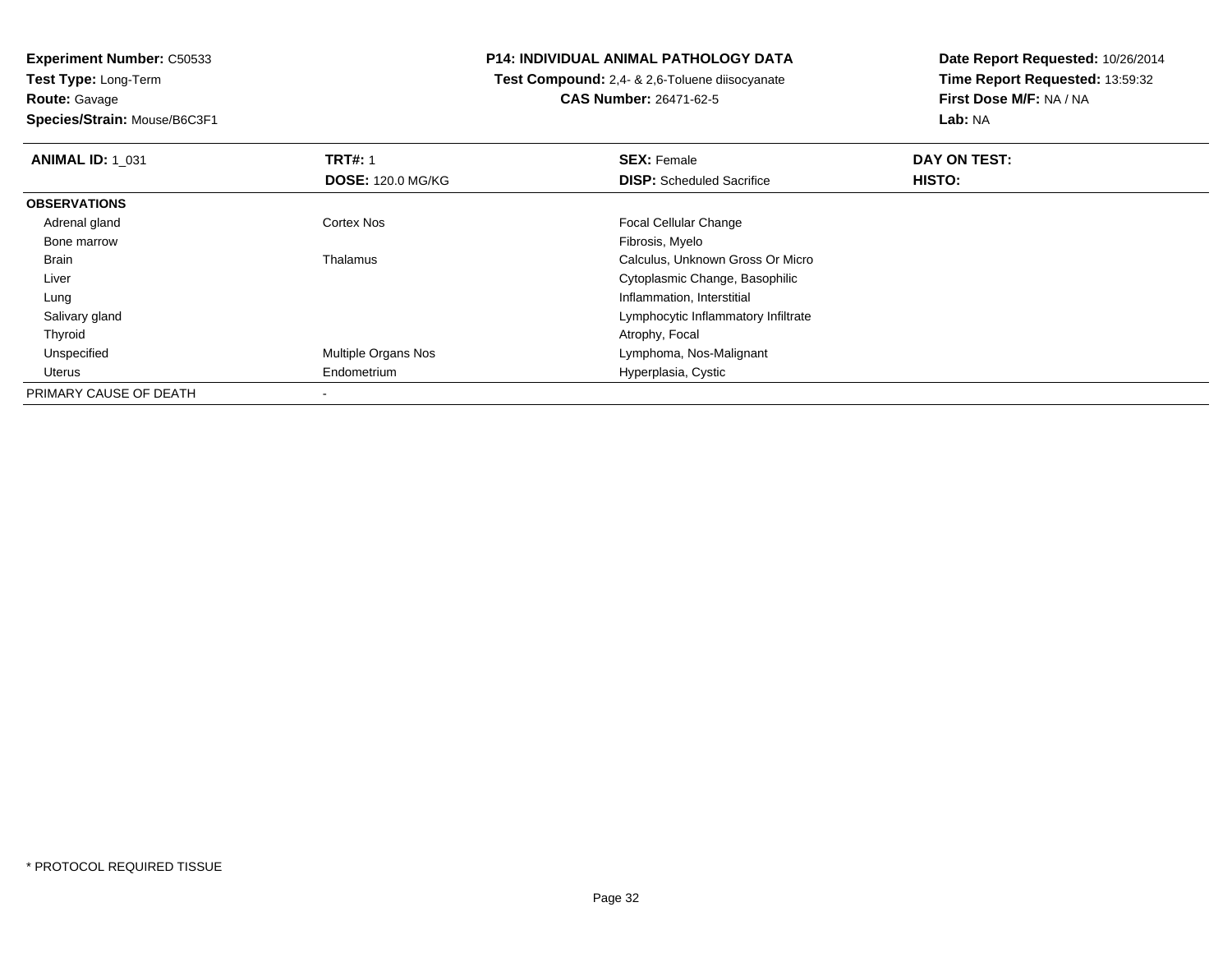| <b>Experiment Number: C50533</b><br><b>Test Type: Long-Term</b><br><b>Route: Gavage</b><br>Species/Strain: Mouse/B6C3F1 |                                            | <b>P14: INDIVIDUAL ANIMAL PATHOLOGY DATA</b><br>Test Compound: 2,4- & 2,6-Toluene diisocyanate<br><b>CAS Number: 26471-62-5</b> | Date Report Requested: 10/26/2014<br>Time Report Requested: 13:59:32<br>First Dose M/F: NA / NA<br><b>Lab: NA</b> |
|-------------------------------------------------------------------------------------------------------------------------|--------------------------------------------|---------------------------------------------------------------------------------------------------------------------------------|-------------------------------------------------------------------------------------------------------------------|
| <b>ANIMAL ID:</b> 1 032                                                                                                 | <b>TRT#: 1</b><br><b>DOSE: 120.0 MG/KG</b> | <b>SEX: Female</b><br><b>DISP:</b> Natural Death                                                                                | DAY ON TEST:<br><b>HISTO:</b>                                                                                     |
| <b>OBSERVATIONS</b>                                                                                                     |                                            |                                                                                                                                 |                                                                                                                   |
| Adrenal gland                                                                                                           |                                            | Congestion, Nos                                                                                                                 |                                                                                                                   |
| Lung                                                                                                                    |                                            | Bronchopneumonia, Nos                                                                                                           |                                                                                                                   |
| Lymph node                                                                                                              | Mediastinal Lymph Node                     | Plasmacytosis                                                                                                                   |                                                                                                                   |
| Uterus                                                                                                                  | Endometrium                                | Hyperplasia, Cystic                                                                                                             |                                                                                                                   |
| PRIMARY CAUSE OF DEATH                                                                                                  |                                            |                                                                                                                                 |                                                                                                                   |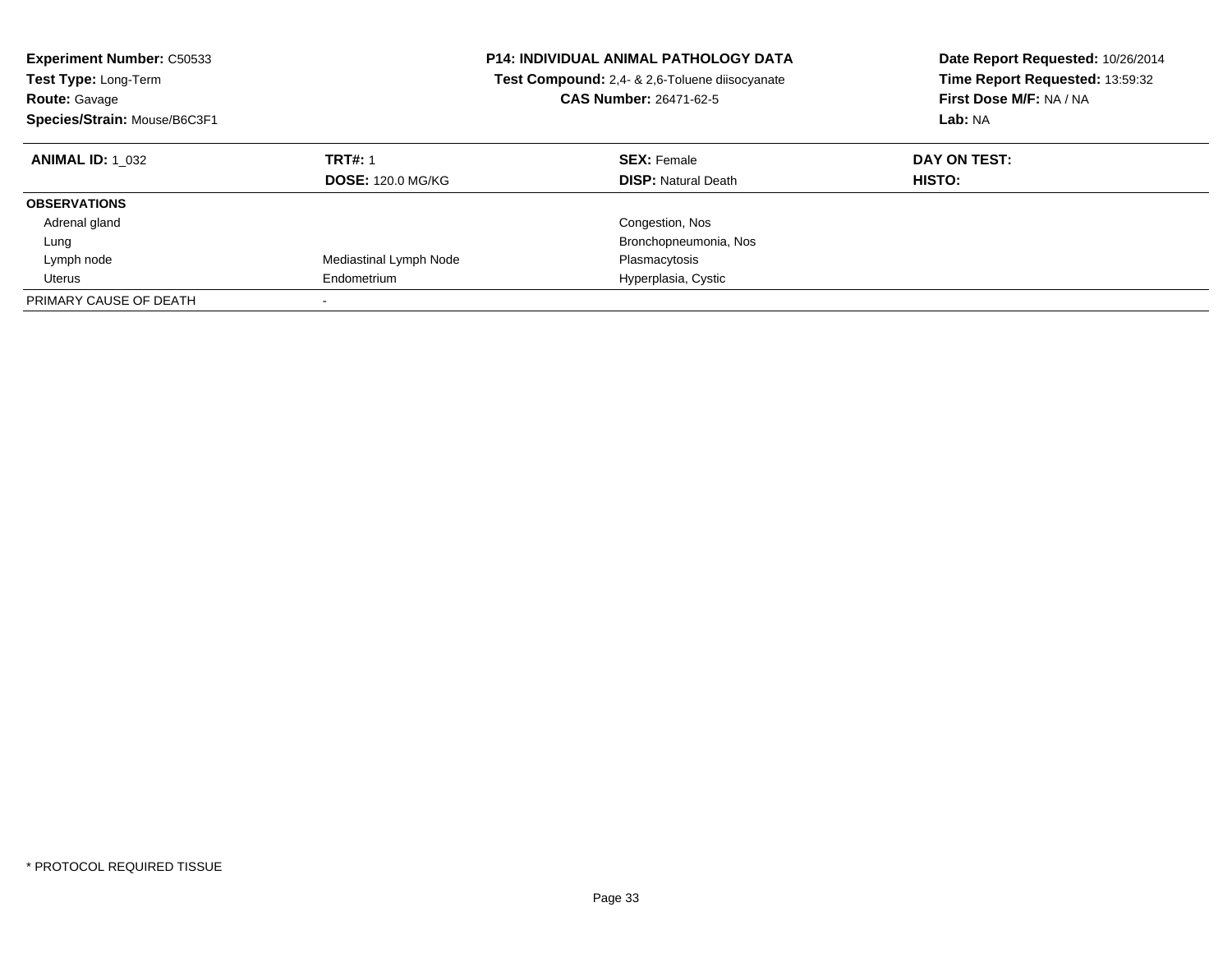| <b>Experiment Number: C50533</b><br><b>Test Type: Long-Term</b><br><b>Route: Gavage</b><br>Species/Strain: Mouse/B6C3F1 |                          | <b>P14: INDIVIDUAL ANIMAL PATHOLOGY DATA</b><br>Test Compound: 2,4- & 2,6-Toluene diisocyanate<br><b>CAS Number: 26471-62-5</b> | Date Report Requested: 10/26/2014<br>Time Report Requested: 13:59:32<br>First Dose M/F: NA / NA<br>Lab: NA |
|-------------------------------------------------------------------------------------------------------------------------|--------------------------|---------------------------------------------------------------------------------------------------------------------------------|------------------------------------------------------------------------------------------------------------|
| <b>ANIMAL ID: 1 033</b>                                                                                                 | <b>TRT#: 1</b>           | <b>SEX: Female</b>                                                                                                              | DAY ON TEST:                                                                                               |
|                                                                                                                         | <b>DOSE: 120.0 MG/KG</b> | <b>DISP:</b> Natural Death                                                                                                      | HISTO:                                                                                                     |
| <b>OBSERVATIONS</b>                                                                                                     |                          |                                                                                                                                 |                                                                                                            |
| Lung                                                                                                                    |                          | Hemorrhage                                                                                                                      |                                                                                                            |
| Trachea                                                                                                                 |                          | Inflammation, Suppurative                                                                                                       |                                                                                                            |
| PRIMARY CAUSE OF DEATH                                                                                                  |                          |                                                                                                                                 |                                                                                                            |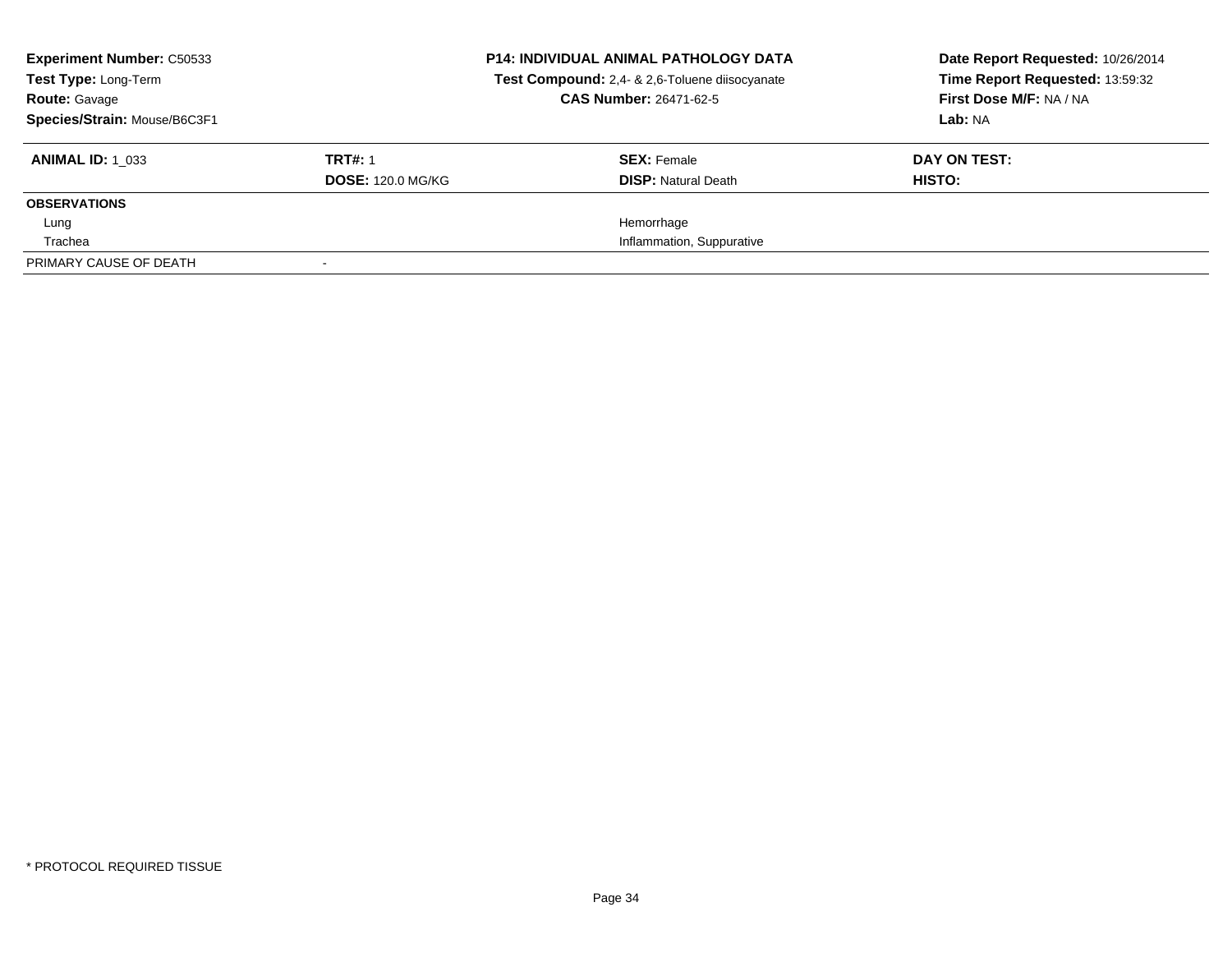| <b>Experiment Number: C50533</b><br><b>Test Type: Long-Term</b><br><b>Route: Gavage</b><br>Species/Strain: Mouse/B6C3F1 |                          | <b>P14: INDIVIDUAL ANIMAL PATHOLOGY DATA</b><br>Test Compound: 2,4- & 2,6-Toluene diisocyanate<br>CAS Number: 26471-62-5 | Date Report Requested: 10/26/2014<br>Time Report Requested: 13:59:32<br>First Dose M/F: NA / NA<br>Lab: NA |
|-------------------------------------------------------------------------------------------------------------------------|--------------------------|--------------------------------------------------------------------------------------------------------------------------|------------------------------------------------------------------------------------------------------------|
| <b>ANIMAL ID: 1 035</b>                                                                                                 | <b>TRT#: 1</b>           | <b>SEX: Female</b>                                                                                                       | DAY ON TEST:                                                                                               |
|                                                                                                                         | <b>DOSE: 120.0 MG/KG</b> | <b>DISP: Natural Death</b>                                                                                               | HISTO:                                                                                                     |
| <b>OBSERVATIONS</b>                                                                                                     |                          |                                                                                                                          |                                                                                                            |
| Liver                                                                                                                   |                          | Cytoplasmic Change, Ground-Glass                                                                                         |                                                                                                            |
|                                                                                                                         |                          | Necrosis, Coagulative                                                                                                    |                                                                                                            |
| PRIMARY CAUSE OF DEATH                                                                                                  |                          |                                                                                                                          |                                                                                                            |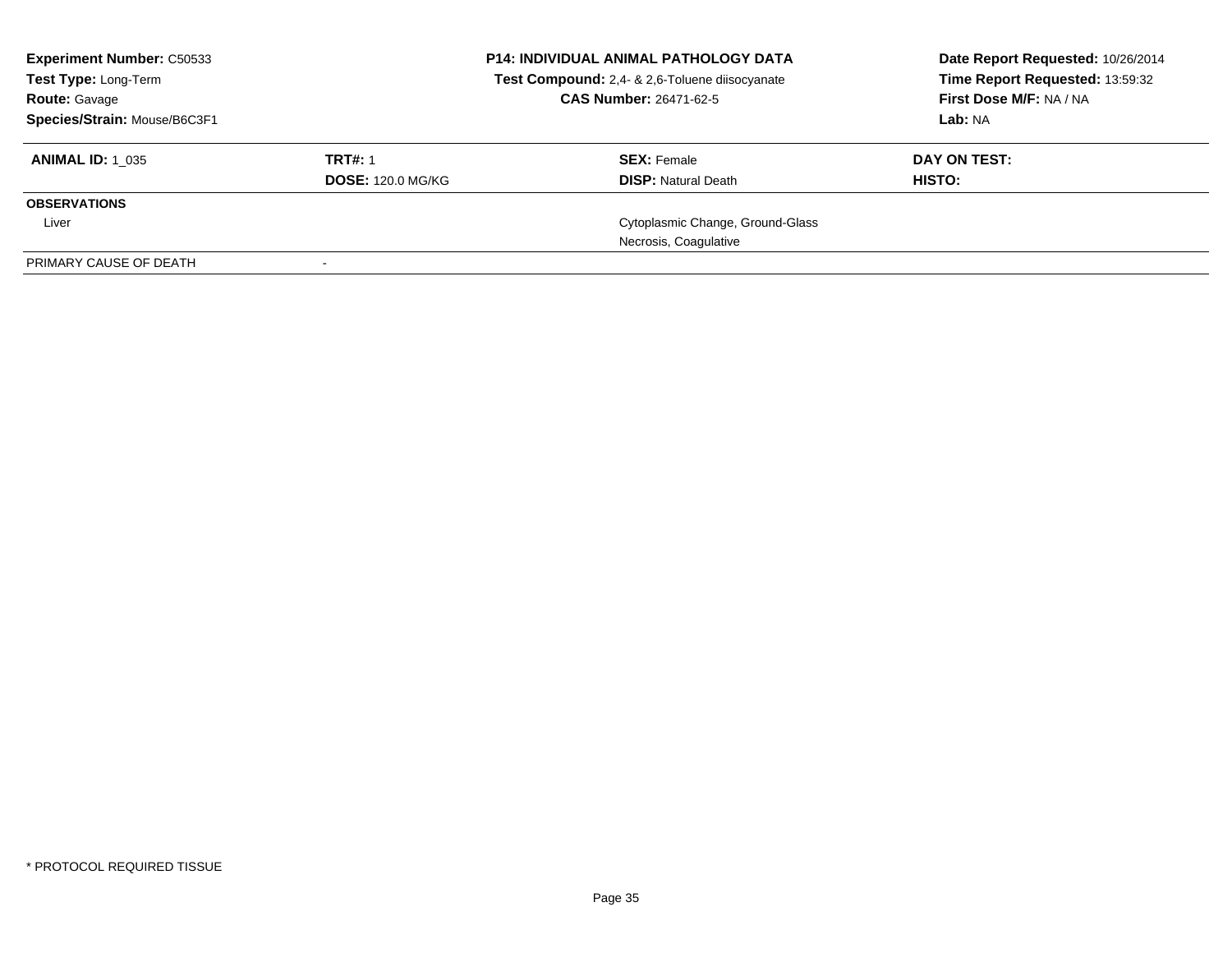| <b>Experiment Number: C50533</b><br>Test Type: Long-Term<br><b>Route: Gavage</b><br>Species/Strain: Mouse/B6C3F1 | <b>P14: INDIVIDUAL ANIMAL PATHOLOGY DATA</b><br>Test Compound: 2,4- & 2,6-Toluene diisocyanate<br><b>CAS Number: 26471-62-5</b> |                                                        | Date Report Requested: 10/26/2014<br>Time Report Requested: 13:59:32<br>First Dose M/F: NA / NA<br>Lab: NA |  |
|------------------------------------------------------------------------------------------------------------------|---------------------------------------------------------------------------------------------------------------------------------|--------------------------------------------------------|------------------------------------------------------------------------------------------------------------|--|
| <b>ANIMAL ID:</b> 1 036                                                                                          | <b>TRT#: 1</b><br><b>DOSE: 120.0 MG/KG</b>                                                                                      | <b>SEX: Female</b><br><b>DISP:</b> Scheduled Sacrifice | DAY ON TEST:<br><b>HISTO:</b>                                                                              |  |
| <b>OBSERVATIONS</b>                                                                                              |                                                                                                                                 |                                                        |                                                                                                            |  |
| Bone marrow                                                                                                      |                                                                                                                                 | Fibrosis, Myelo                                        |                                                                                                            |  |
| Lung                                                                                                             |                                                                                                                                 | Inflammation, Interstitial                             |                                                                                                            |  |
| Unspecified                                                                                                      | Multiple Organs Nos                                                                                                             | Lymphocytic Inflammatory Infiltrate                    |                                                                                                            |  |
| Uterus                                                                                                           | Endometrium                                                                                                                     | Hyperplasia, Cystic                                    |                                                                                                            |  |
| PRIMARY CAUSE OF DEATH                                                                                           |                                                                                                                                 |                                                        |                                                                                                            |  |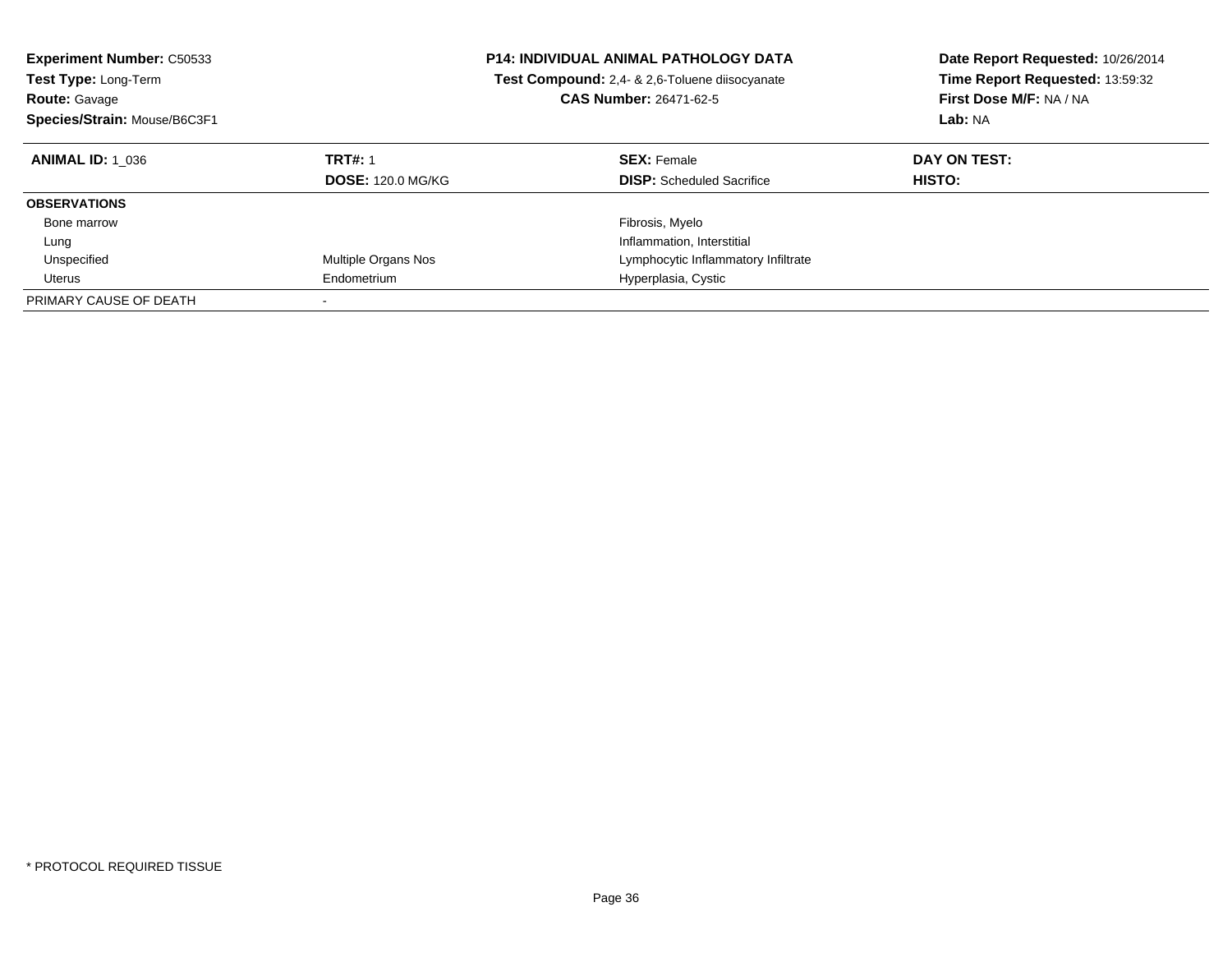**Experiment Number:** C50533**Test Type:** Long-Term**Route:** Gavage

**Species/Strain:** Mouse/B6C3F1

## **P14: INDIVIDUAL ANIMAL PATHOLOGY DATA**

 **Test Compound:** 2,4- & 2,6-Toluene diisocyanate**CAS Number:** 26471-62-5

| <b>ANIMAL ID: 1 037</b> | <b>TRT#: 1</b>             | <b>SEX: Female</b>                  | DAY ON TEST: |  |
|-------------------------|----------------------------|-------------------------------------|--------------|--|
|                         | <b>DOSE: 120.0 MG/KG</b>   | <b>DISP:</b> Scheduled Sacrifice    | HISTO:       |  |
| <b>OBSERVATIONS</b>     |                            |                                     |              |  |
| Adrenal gland           | Medulla                    | <b>Focal Cellular Change</b>        |              |  |
| <b>Brain</b>            | Thalamus                   | Calculus, Unknown Gross Or Micro    |              |  |
| Liver                   |                            | Hepatocellular Adenoma              |              |  |
| Mammary gland           |                            | Dilatation, Ducts                   |              |  |
| Ovary                   |                            | Cyst, Hemorrhagic                   |              |  |
| Pituitary gland         |                            | Adenoma, Nos                        |              |  |
| Skin                    |                            | Fibrosarcoma                        |              |  |
| Thyroid                 |                            | Atrophy, Focal                      |              |  |
| Unspecified             | <b>Multiple Organs Nos</b> | Lymphocytic Inflammatory Infiltrate |              |  |
| PRIMARY CAUSE OF DEATH  |                            |                                     |              |  |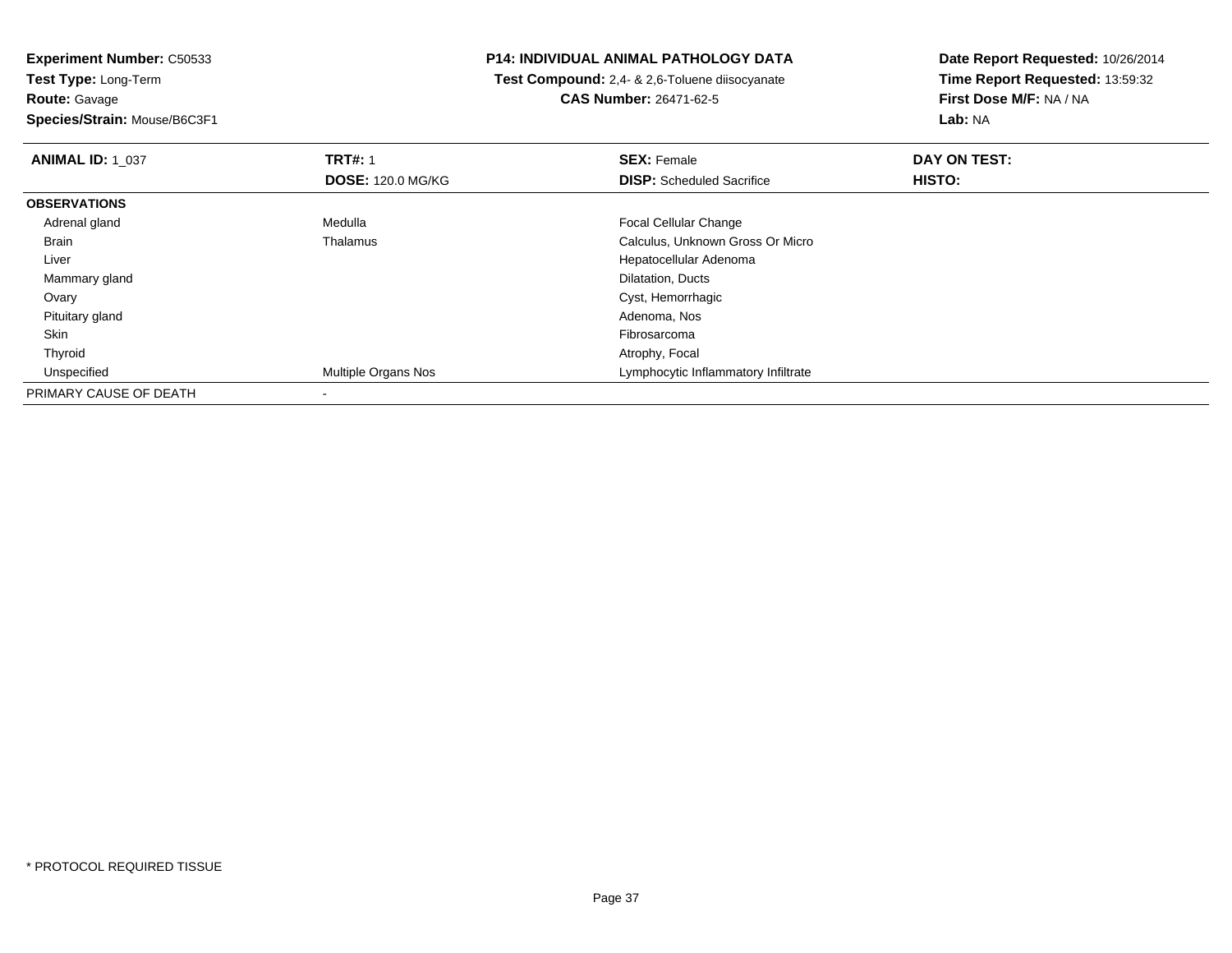| <b>Experiment Number: C50533</b><br><b>Test Type: Long-Term</b><br><b>Route: Gavage</b><br>Species/Strain: Mouse/B6C3F1 |                                            | <b>P14: INDIVIDUAL ANIMAL PATHOLOGY DATA</b><br><b>Test Compound:</b> 2.4- & 2.6-Toluene diisocyanate<br><b>CAS Number: 26471-62-5</b> | Date Report Requested: 10/26/2014<br>Time Report Requested: 13:59:32<br>First Dose M/F: NA / NA<br>Lab: NA |
|-------------------------------------------------------------------------------------------------------------------------|--------------------------------------------|----------------------------------------------------------------------------------------------------------------------------------------|------------------------------------------------------------------------------------------------------------|
| <b>ANIMAL ID: 1 038</b>                                                                                                 | <b>TRT#: 1</b><br><b>DOSE: 120.0 MG/KG</b> | <b>SEX: Female</b><br><b>DISP:</b> Scheduled Sacrifice                                                                                 | DAY ON TEST:<br><b>HISTO:</b>                                                                              |
| <b>OBSERVATIONS</b>                                                                                                     |                                            |                                                                                                                                        |                                                                                                            |
| Bone marrow                                                                                                             |                                            | Fibrosis, Myelo                                                                                                                        |                                                                                                            |
| <b>Brain</b>                                                                                                            | Thalamus                                   | Calculus, Unknown Gross Or Micro                                                                                                       |                                                                                                            |
| Lung                                                                                                                    |                                            | Inflammation, Interstitial                                                                                                             |                                                                                                            |
| Unspecified                                                                                                             | Multiple Organs Nos                        | Lymphoma, Nos-Malignant                                                                                                                |                                                                                                            |
| PRIMARY CAUSE OF DEATH                                                                                                  |                                            |                                                                                                                                        |                                                                                                            |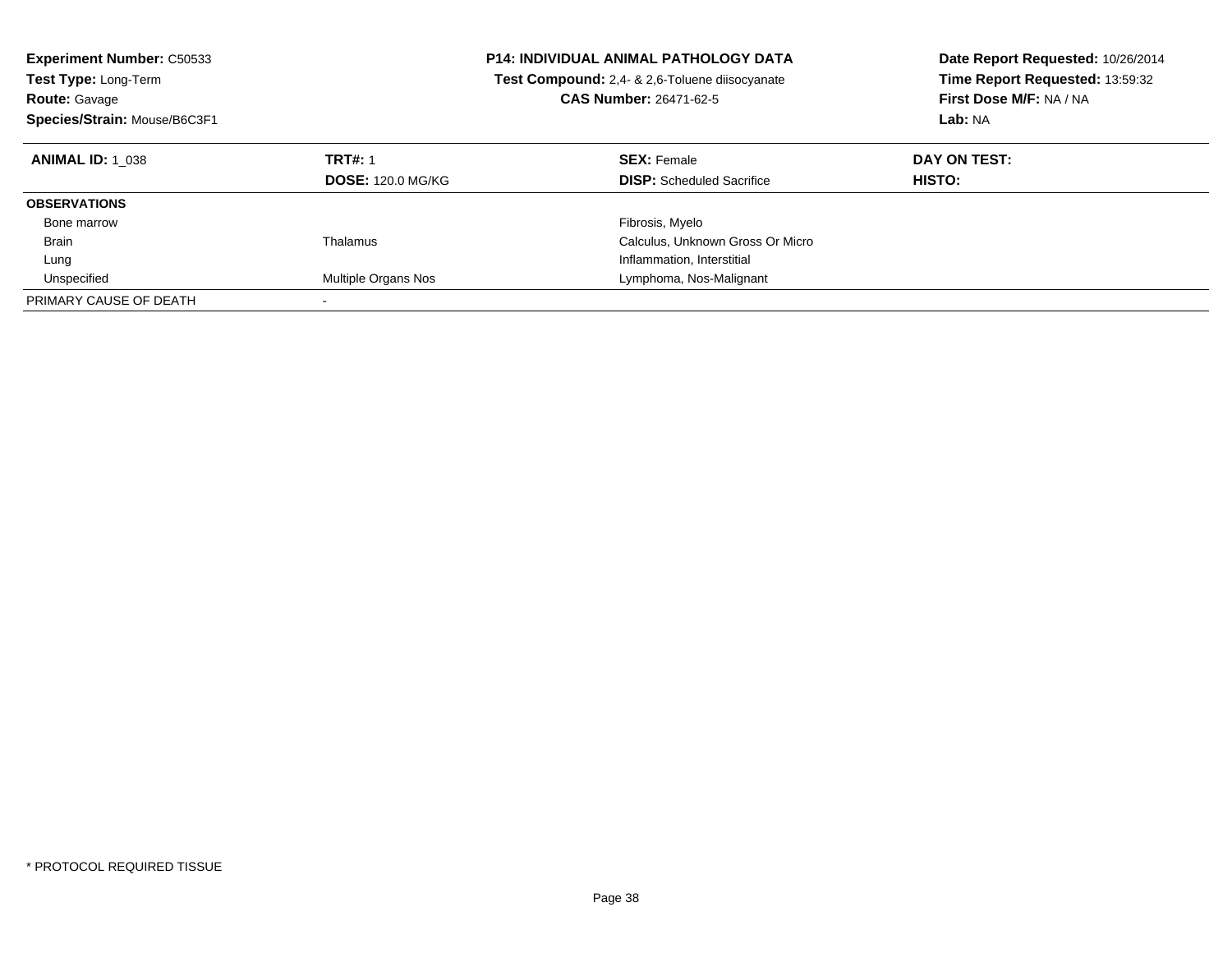| <b>Experiment Number: C50533</b><br>Test Type: Long-Term<br><b>Route: Gavage</b> |                          | <b>P14: INDIVIDUAL ANIMAL PATHOLOGY DATA</b><br>Test Compound: 2,4- & 2,6-Toluene diisocyanate<br><b>CAS Number: 26471-62-5</b> | Date Report Requested: 10/26/2014<br>Time Report Requested: 13:59:32<br>First Dose M/F: NA / NA |
|----------------------------------------------------------------------------------|--------------------------|---------------------------------------------------------------------------------------------------------------------------------|-------------------------------------------------------------------------------------------------|
| Species/Strain: Mouse/B6C3F1                                                     |                          |                                                                                                                                 | Lab: NA                                                                                         |
| <b>ANIMAL ID: 1 039</b>                                                          | <b>TRT#: 1</b>           | <b>SEX: Female</b>                                                                                                              | DAY ON TEST:                                                                                    |
|                                                                                  | <b>DOSE: 120.0 MG/KG</b> | <b>DISP:</b> Scheduled Sacrifice                                                                                                | <b>HISTO:</b>                                                                                   |
| <b>OBSERVATIONS</b>                                                              |                          |                                                                                                                                 |                                                                                                 |
| Bone marrow                                                                      |                          | Fibrosis, Myelo                                                                                                                 |                                                                                                 |
| Lung                                                                             |                          | Inflammation, Interstitial                                                                                                      |                                                                                                 |
| Thyroid                                                                          |                          | Atrophy, Focal                                                                                                                  |                                                                                                 |
| Unspecified                                                                      | Multiple Organs Nos      | Lymphocytic Inflammatory Infiltrate                                                                                             |                                                                                                 |
| Uterus                                                                           | Endometrium              | Hyperplasia, Cystic                                                                                                             |                                                                                                 |
| PRIMARY CAUSE OF DEATH                                                           |                          |                                                                                                                                 |                                                                                                 |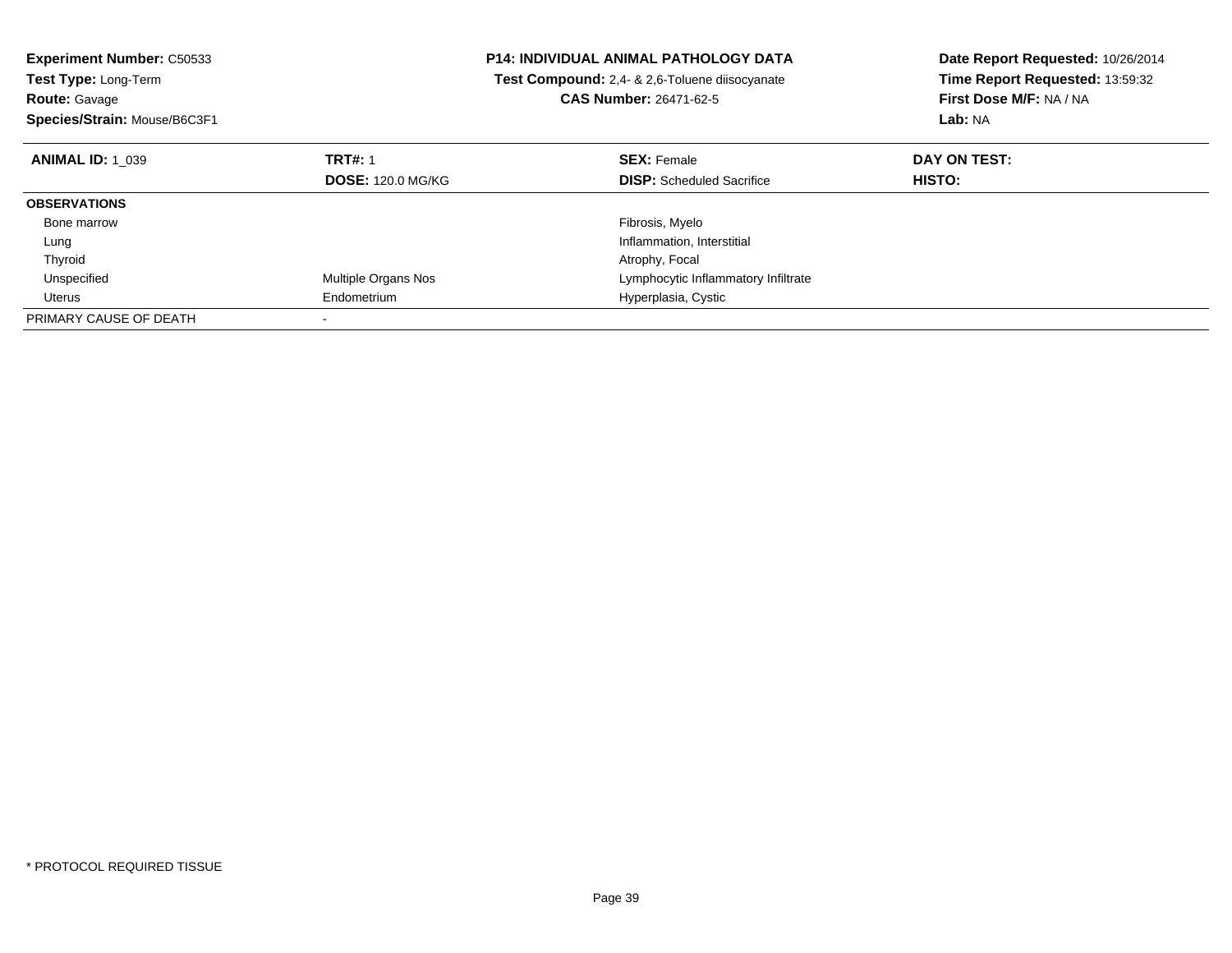| <b>Experiment Number: C50533</b><br>Test Type: Long-Term<br><b>Route: Gavage</b><br>Species/Strain: Mouse/B6C3F1 |                          | <b>P14: INDIVIDUAL ANIMAL PATHOLOGY DATA</b><br>Test Compound: 2,4- & 2,6-Toluene diisocyanate<br><b>CAS Number: 26471-62-5</b> | Date Report Requested: 10/26/2014<br>Time Report Requested: 13:59:32<br>First Dose M/F: NA / NA<br>Lab: NA |
|------------------------------------------------------------------------------------------------------------------|--------------------------|---------------------------------------------------------------------------------------------------------------------------------|------------------------------------------------------------------------------------------------------------|
| <b>ANIMAL ID: 1 040</b>                                                                                          | <b>TRT#: 1</b>           | <b>SEX:</b> Female                                                                                                              | DAY ON TEST:                                                                                               |
|                                                                                                                  | <b>DOSE: 120.0 MG/KG</b> | <b>DISP:</b> Natural Death                                                                                                      | HISTO:                                                                                                     |
| <b>OBSERVATIONS</b>                                                                                              |                          |                                                                                                                                 |                                                                                                            |
| Lung                                                                                                             |                          | Inflammation, Suppurative                                                                                                       |                                                                                                            |
| PRIMARY CAUSE OF DEATH                                                                                           |                          |                                                                                                                                 |                                                                                                            |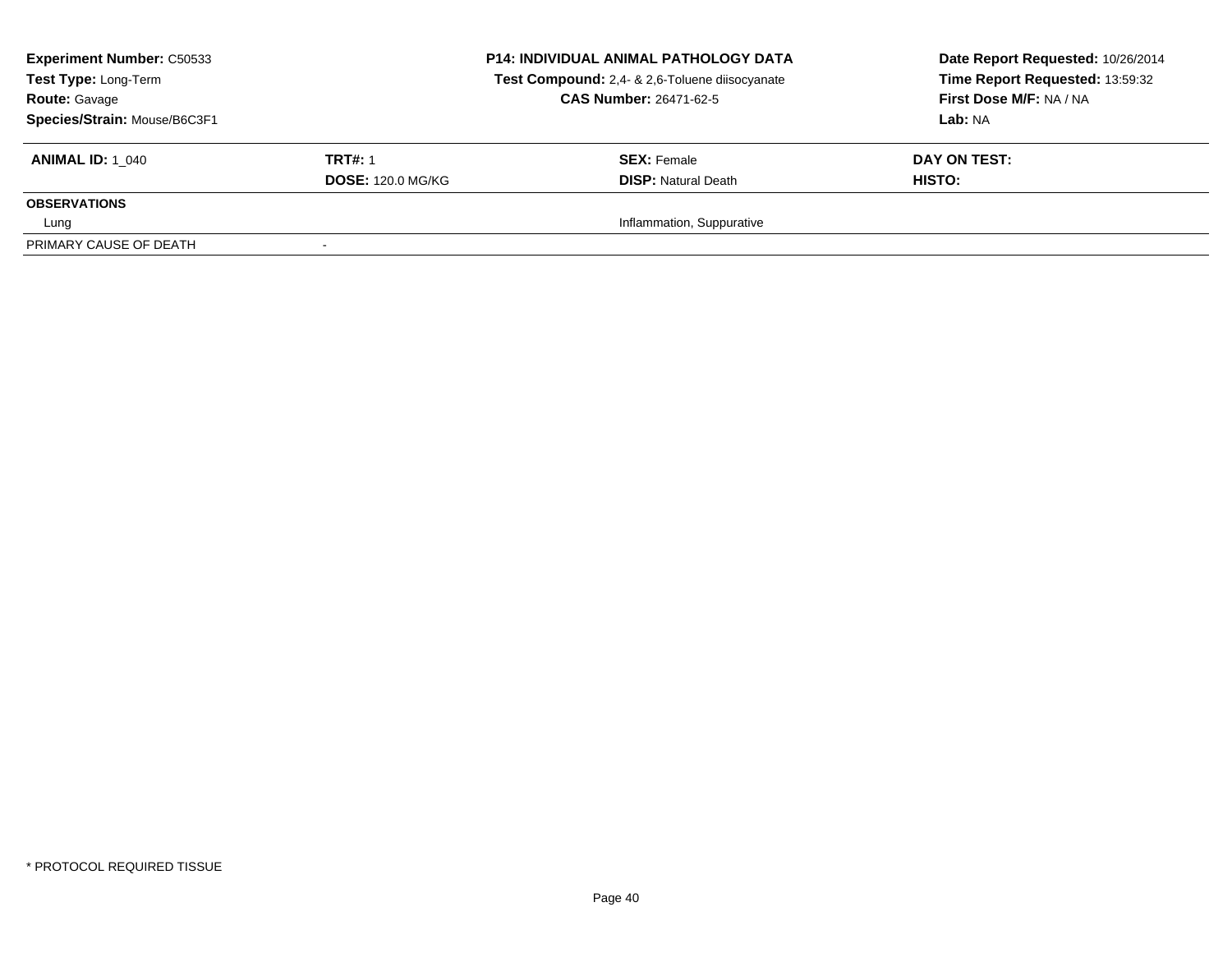**Experiment Number:** C50533**Test Type:** Long-Term**Route:** Gavage **Species/Strain:** Mouse/B6C3F1**P14: INDIVIDUAL ANIMAL PATHOLOGY DATA Test Compound:** 2,4- & 2,6-Toluene diisocyanate**CAS Number:** 26471-62-5**Date Report Requested:** 10/26/2014**Time Report Requested:** 13:59:32**First Dose M/F:** NA / NA**Lab:** NA**ANIMAL ID:** 1\_041**TRT#:** 1 **SEX:** Female **DAY ON TEST: DOSE:** 120.0 MG/KG**DISP:** Scheduled Sacrifice **HISTO: OBSERVATIONS** Bonee Sternum Sternum Necrosis, Nos Liver Hepatocellular Adenoma Lungg and the state of the state of the state of the state of the state of the state of the state of the state of the state of the state of the state of the state of the state of the state of the state of the state of the stat Ovary Cyst, Parovarian Unspecifiedd and the control of the control of the control of the control of the control of the control of the control of the control of the control of the control of the control of the control of the control of the control of the co Multiple Organs Nos Lymphocytic Inflammatory Infiltrate Uterus Endometrium Hyperplasia, Cystic PRIMARY CAUSE OF DEATH-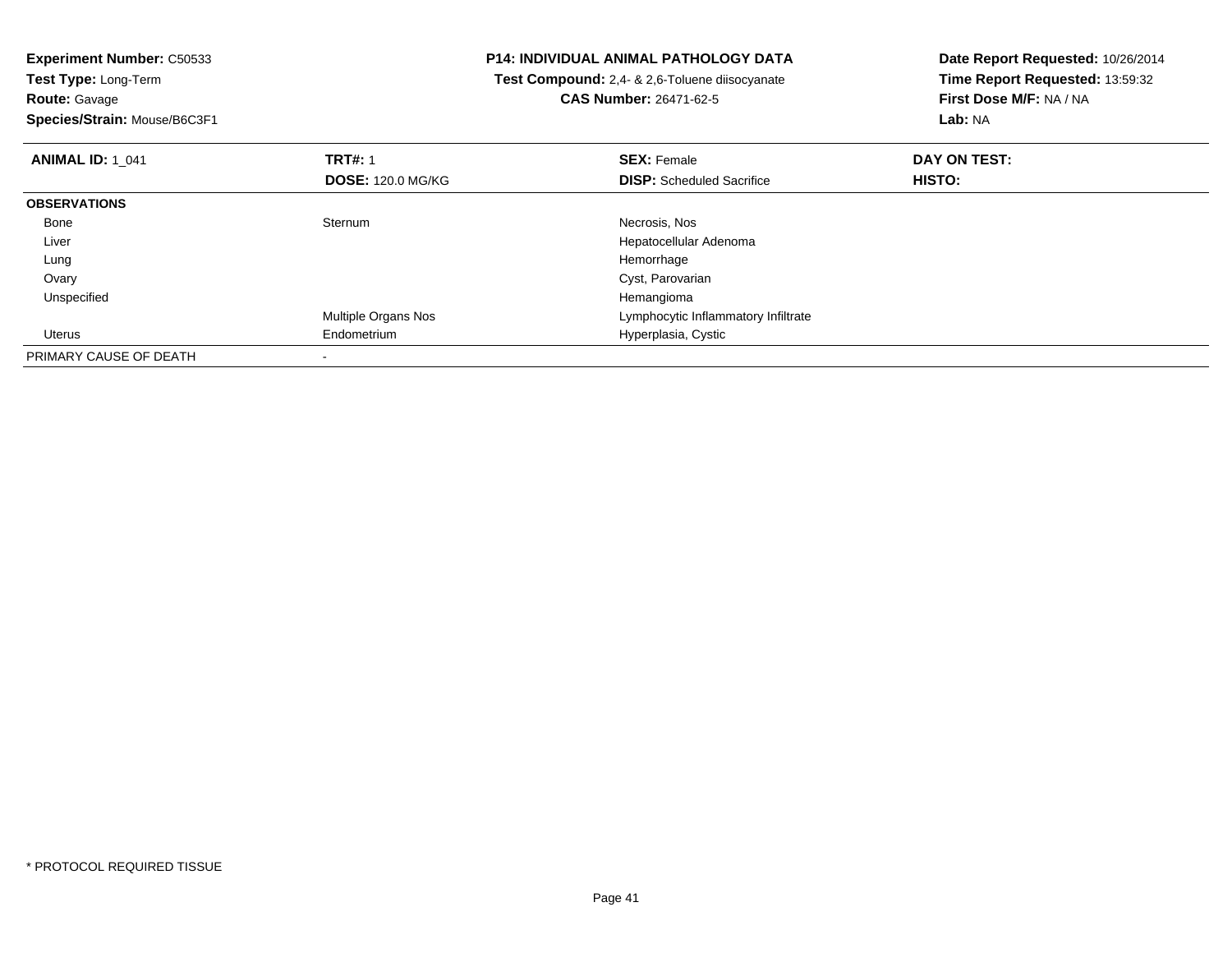| <b>Experiment Number: C50533</b><br>Test Type: Long-Term |                          | <b>P14: INDIVIDUAL ANIMAL PATHOLOGY DATA</b>          | Date Report Requested: 10/26/2014<br>Time Report Requested: 13:59:32 |
|----------------------------------------------------------|--------------------------|-------------------------------------------------------|----------------------------------------------------------------------|
|                                                          |                          | <b>Test Compound:</b> 2.4- & 2.6-Toluene diisocyanate |                                                                      |
| <b>Route: Gavage</b>                                     |                          | <b>CAS Number: 26471-62-5</b>                         | First Dose M/F: NA / NA                                              |
| Species/Strain: Mouse/B6C3F1                             |                          |                                                       | Lab: NA                                                              |
| <b>ANIMAL ID: 1 042</b>                                  | <b>TRT#: 1</b>           | <b>SEX: Female</b>                                    | DAY ON TEST:                                                         |
|                                                          | <b>DOSE: 120.0 MG/KG</b> | <b>DISP:</b> Scheduled Sacrifice                      | HISTO:                                                               |
| <b>OBSERVATIONS</b>                                      |                          |                                                       |                                                                      |
| Bone marrow                                              |                          | Fibrosis, Myelo                                       |                                                                      |
| Brain                                                    | Thalamus                 | Calculus, Unknown Gross Or Micro                      |                                                                      |
| Liver                                                    |                          | Hepatocellular Adenoma                                |                                                                      |
| Lung                                                     |                          | Inflammation, Interstitial                            |                                                                      |
| Unspecified                                              | Multiple Organs Nos      | Lymphoma, Nos-Malignant                               |                                                                      |
| Uterus                                                   | Endometrium              | Hyperplasia, Cystic                                   |                                                                      |
| PRIMARY CAUSE OF DEATH                                   |                          |                                                       |                                                                      |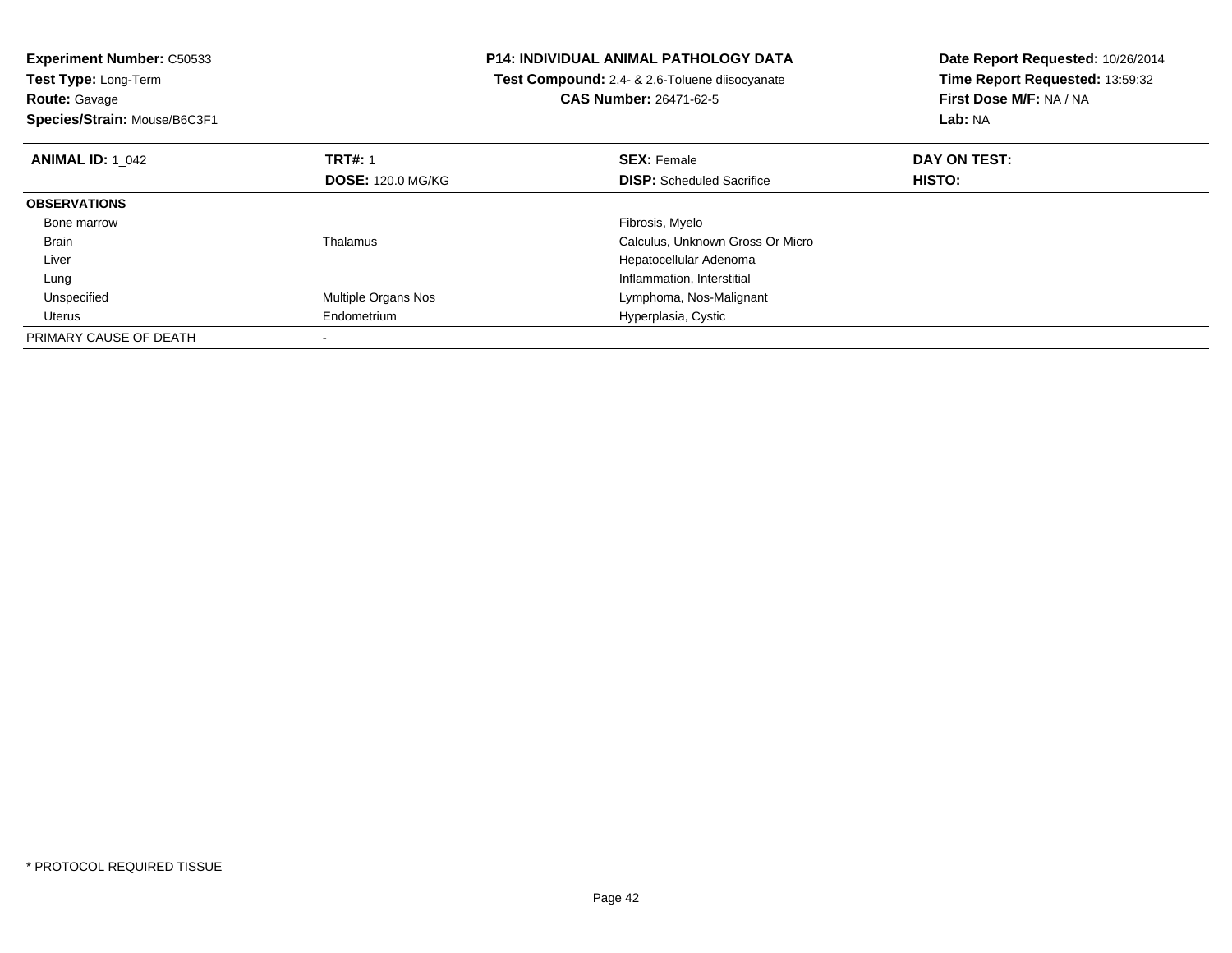**Experiment Number:** C50533**Test Type:** Long-Term**Route:** Gavage**Species/Strain:** Mouse/B6C3F1

## **P14: INDIVIDUAL ANIMAL PATHOLOGY DATA**

 **Test Compound:** 2,4- & 2,6-Toluene diisocyanate**CAS Number:** 26471-62-5

| <b>ANIMAL ID: 1 043</b> | <b>TRT#: 1</b>           | <b>SEX: Female</b>                  | DAY ON TEST: |
|-------------------------|--------------------------|-------------------------------------|--------------|
|                         | <b>DOSE: 120.0 MG/KG</b> | <b>DISP:</b> Scheduled Sacrifice    | HISTO:       |
| <b>OBSERVATIONS</b>     |                          |                                     |              |
| Adrenal gland           | Cortex Nos               | <b>Focal Cellular Change</b>        |              |
| Bone marrow             |                          | Fibrosis, Myelo                     |              |
| Brain                   | Thalamus                 | Calculus, Unknown Gross Or Micro    |              |
| Liver                   |                          | Cytoplasmic Change, Basophilic      |              |
| Lung                    |                          | Inflammation, Interstitial          |              |
| Ovary                   |                          | Angiectasis                         |              |
| Pituitary gland         |                          | <b>Focal Cellular Change</b>        |              |
| Thyroid                 |                          | Atrophy, Focal                      |              |
| Unspecified             | Multiple Organs Nos      | Lymphocytic Inflammatory Infiltrate |              |
| Uterus                  | Endometrium              | Hyperplasia, Cystic                 |              |
| PRIMARY CAUSE OF DEATH  | -                        |                                     |              |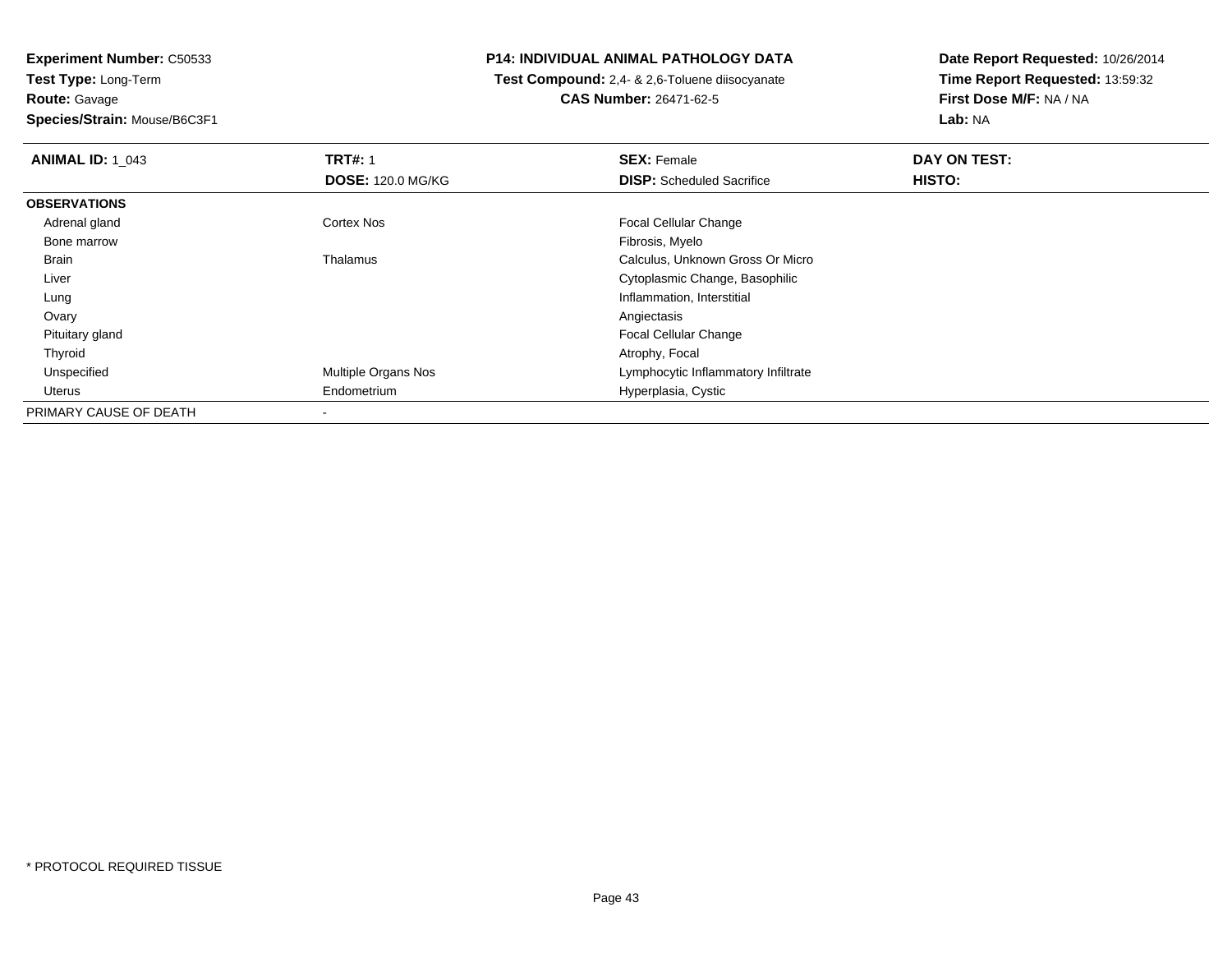**Experiment Number:** C50533**Test Type:** Long-Term**Route:** Gavage

**Species/Strain:** Mouse/B6C3F1

## **P14: INDIVIDUAL ANIMAL PATHOLOGY DATA**

 **Test Compound:** 2,4- & 2,6-Toluene diisocyanate**CAS Number:** 26471-62-5

| <b>ANIMAL ID: 1 044</b> | <b>TRT#: 1</b>           | <b>SEX: Female</b>                  | DAY ON TEST: |  |
|-------------------------|--------------------------|-------------------------------------|--------------|--|
|                         | <b>DOSE: 120.0 MG/KG</b> | <b>DISP:</b> Scheduled Sacrifice    | HISTO:       |  |
| <b>OBSERVATIONS</b>     |                          |                                     |              |  |
| Bone marrow             |                          | Fibrosis, Myelo                     |              |  |
| <b>Brain</b>            | Thalamus                 | Calculus, Unknown Gross Or Micro    |              |  |
| Eye                     |                          | Cataract                            |              |  |
| Harderian gland         | Hardarian Gland          | Adenoma, Nos                        |              |  |
| Liver                   |                          | Hepatocellular Adenoma              |              |  |
| Unspecified             | Multiple Organs Nos      | Lymphocytic Inflammatory Infiltrate |              |  |
| Uterus                  | Endometrium              | Hyperplasia, Cystic                 |              |  |
| PRIMARY CAUSE OF DEATH  |                          |                                     |              |  |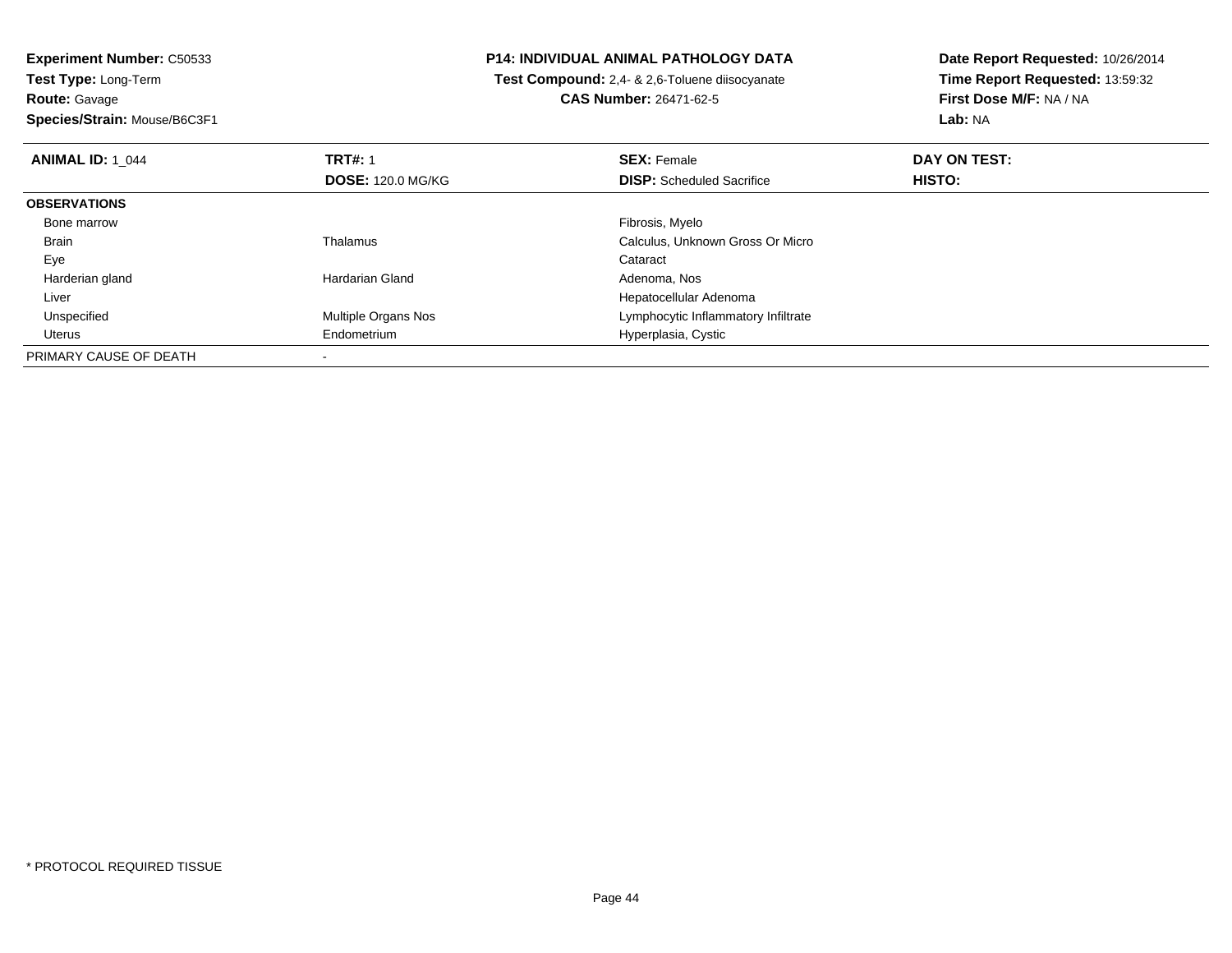| <b>Experiment Number: C50533</b><br>Test Type: Long-Term<br><b>Route: Gavage</b><br>Species/Strain: Mouse/B6C3F1 |                          | <b>P14: INDIVIDUAL ANIMAL PATHOLOGY DATA</b><br>Test Compound: 2,4- & 2,6-Toluene diisocyanate<br><b>CAS Number: 26471-62-5</b> | Date Report Requested: 10/26/2014<br>Time Report Requested: 13:59:32<br>First Dose M/F: NA / NA<br>Lab: NA |
|------------------------------------------------------------------------------------------------------------------|--------------------------|---------------------------------------------------------------------------------------------------------------------------------|------------------------------------------------------------------------------------------------------------|
| <b>ANIMAL ID: 1 045</b>                                                                                          | <b>TRT#: 1</b>           | <b>SEX: Female</b>                                                                                                              | DAY ON TEST:                                                                                               |
|                                                                                                                  | <b>DOSE: 120.0 MG/KG</b> | <b>DISP:</b> Natural Death                                                                                                      | HISTO:                                                                                                     |
| <b>OBSERVATIONS</b>                                                                                              |                          |                                                                                                                                 |                                                                                                            |
| Lung                                                                                                             |                          | Bronchopneumonia, Nos                                                                                                           |                                                                                                            |
| PRIMARY CAUSE OF DEATH                                                                                           |                          |                                                                                                                                 |                                                                                                            |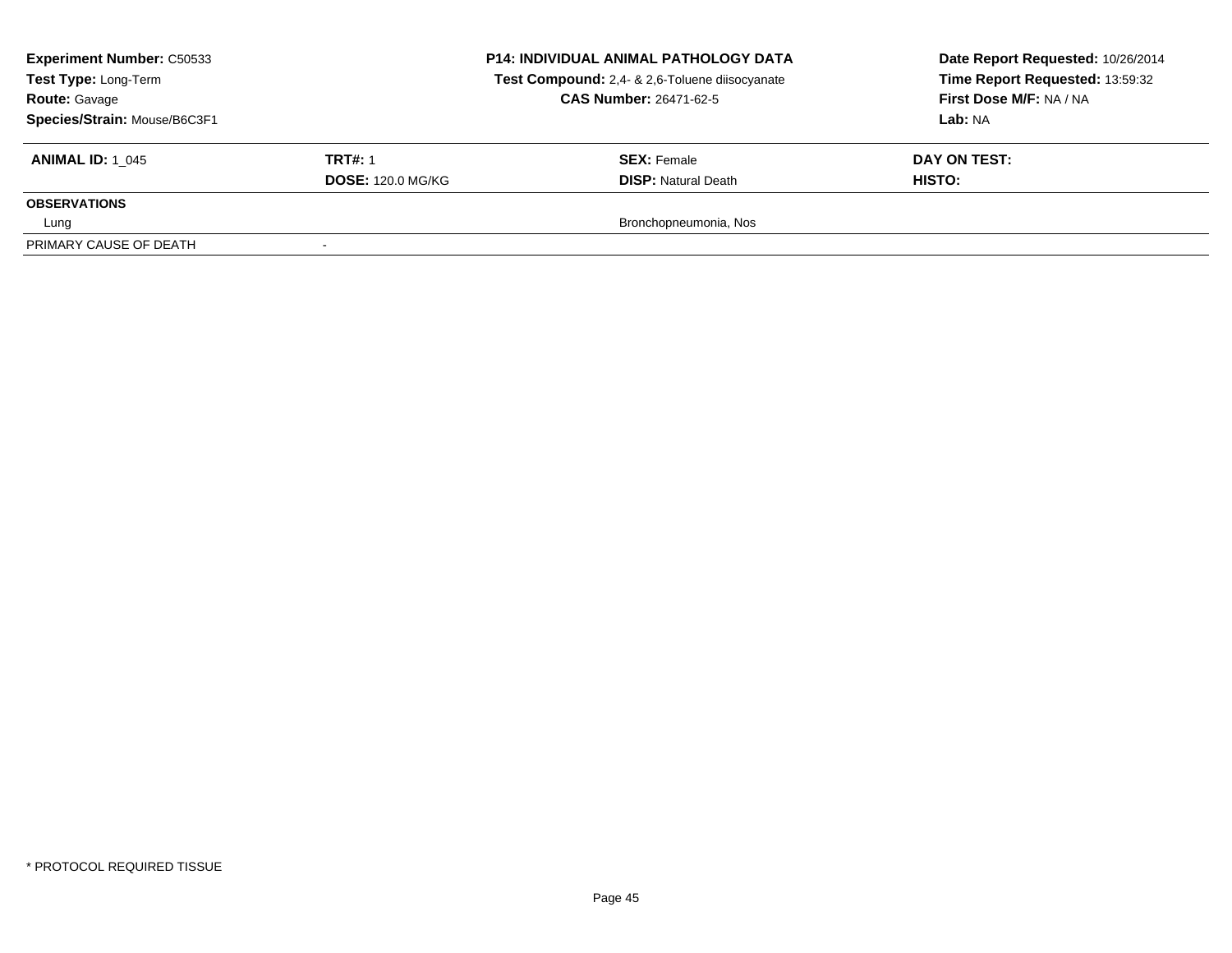| <b>Experiment Number: C50533</b><br>Test Type: Long-Term<br><b>Route: Gavage</b><br>Species/Strain: Mouse/B6C3F1 |                          | <b>P14: INDIVIDUAL ANIMAL PATHOLOGY DATA</b><br>Test Compound: 2,4- & 2,6-Toluene diisocyanate<br><b>CAS Number: 26471-62-5</b> | Date Report Requested: 10/26/2014<br>Time Report Requested: 13:59:32<br>First Dose M/F: NA / NA<br>Lab: NA |
|------------------------------------------------------------------------------------------------------------------|--------------------------|---------------------------------------------------------------------------------------------------------------------------------|------------------------------------------------------------------------------------------------------------|
| <b>ANIMAL ID:</b> 1 046                                                                                          | <b>TRT#: 1</b>           | <b>SEX:</b> Female                                                                                                              | DAY ON TEST:                                                                                               |
| <b>OBSERVATIONS</b>                                                                                              | <b>DOSE: 120.0 MG/KG</b> | <b>DISP:</b> Natural Death                                                                                                      | HISTO:                                                                                                     |
|                                                                                                                  |                          |                                                                                                                                 |                                                                                                            |
| Lung                                                                                                             |                          | Bronchopneumonia, Nos<br>Congestion, Nos                                                                                        |                                                                                                            |
| PRIMARY CAUSE OF DEATH                                                                                           |                          |                                                                                                                                 |                                                                                                            |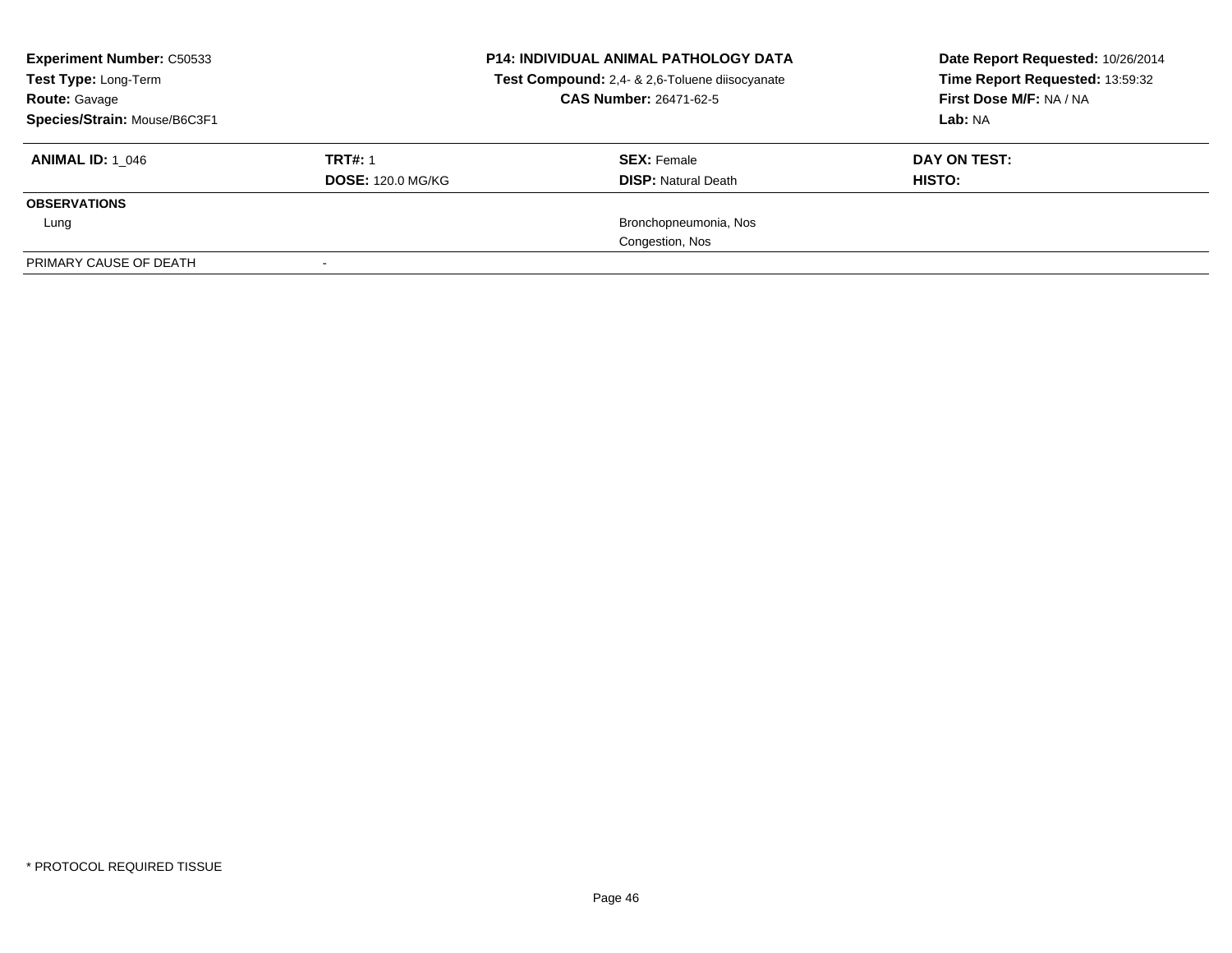| <b>Experiment Number: C50533</b><br>Test Type: Long-Term<br><b>Route: Gavage</b><br>Species/Strain: Mouse/B6C3F1 |                                            | <b>P14: INDIVIDUAL ANIMAL PATHOLOGY DATA</b><br>Test Compound: 2,4- & 2,6-Toluene diisocyanate<br><b>CAS Number: 26471-62-5</b> | Date Report Requested: 10/26/2014<br>Time Report Requested: 13:59:32<br>First Dose M/F: NA / NA<br>Lab: NA |
|------------------------------------------------------------------------------------------------------------------|--------------------------------------------|---------------------------------------------------------------------------------------------------------------------------------|------------------------------------------------------------------------------------------------------------|
| <b>ANIMAL ID: 1 047</b>                                                                                          | <b>TRT#: 1</b><br><b>DOSE: 120.0 MG/KG</b> | <b>SEX: Female</b><br><b>DISP:</b> Scheduled Sacrifice                                                                          | DAY ON TEST:<br>HISTO:                                                                                     |
| <b>OBSERVATIONS</b>                                                                                              |                                            |                                                                                                                                 |                                                                                                            |
| Bone marrow                                                                                                      |                                            | Fibrosis, Myelo                                                                                                                 |                                                                                                            |
| Lung                                                                                                             |                                            | Hemorrhage                                                                                                                      |                                                                                                            |
| Unspecified                                                                                                      | Multiple Organs Nos                        | Lymphoma, Nos-Malignant                                                                                                         |                                                                                                            |
| Uterus                                                                                                           | Endometrium                                | Hyperplasia, Cystic                                                                                                             |                                                                                                            |
| PRIMARY CAUSE OF DEATH                                                                                           |                                            |                                                                                                                                 |                                                                                                            |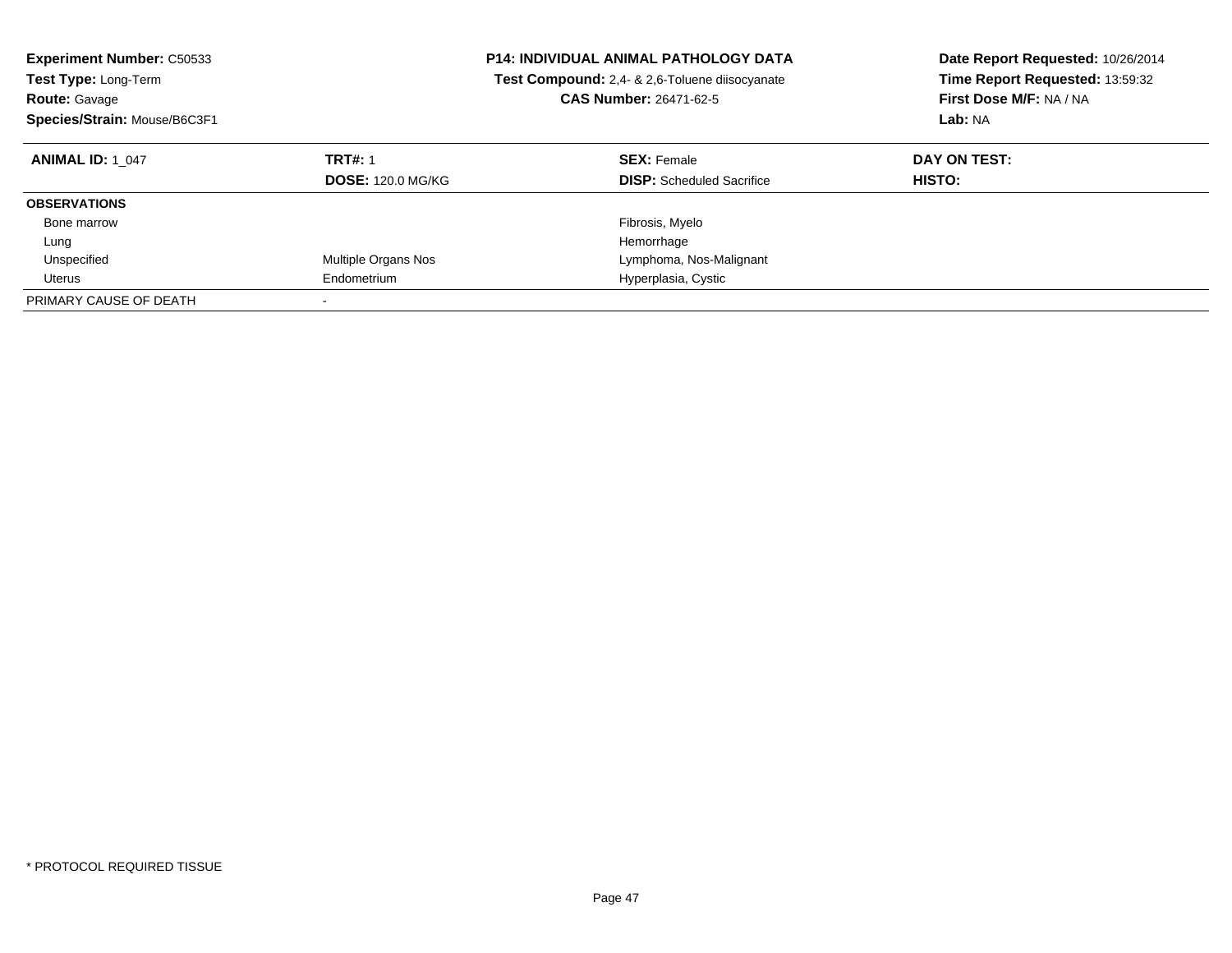| <b>Experiment Number: C50533</b><br><b>Test Type: Long-Term</b> |                          | <b>P14: INDIVIDUAL ANIMAL PATHOLOGY DATA</b><br>Test Compound: 2,4- & 2,6-Toluene diisocyanate | Date Report Requested: 10/26/2014<br>Time Report Requested: 13:59:32 |
|-----------------------------------------------------------------|--------------------------|------------------------------------------------------------------------------------------------|----------------------------------------------------------------------|
| <b>Route: Gavage</b>                                            |                          | <b>CAS Number: 26471-62-5</b>                                                                  | First Dose M/F: NA / NA                                              |
| Species/Strain: Mouse/B6C3F1                                    |                          |                                                                                                | Lab: NA                                                              |
| <b>ANIMAL ID: 1 048</b>                                         | <b>TRT#: 1</b>           | <b>SEX: Female</b>                                                                             | DAY ON TEST:                                                         |
|                                                                 | <b>DOSE: 120.0 MG/KG</b> | <b>DISP:</b> Scheduled Sacrifice                                                               | HISTO:                                                               |
| <b>OBSERVATIONS</b>                                             |                          |                                                                                                |                                                                      |
| Bone marrow                                                     |                          | Fibrosis, Myelo                                                                                |                                                                      |
| Lymph node                                                      | Mandibular Lymph Node    | Hyperplasia, Lymphoid                                                                          |                                                                      |
| Unspecified                                                     | Multiple Organs Nos      | Lymphocytic Inflammatory Infiltrate                                                            |                                                                      |
| Uterus                                                          | Endometrium              | Hyperplasia, Cystic                                                                            |                                                                      |
| PRIMARY CAUSE OF DEATH                                          |                          |                                                                                                |                                                                      |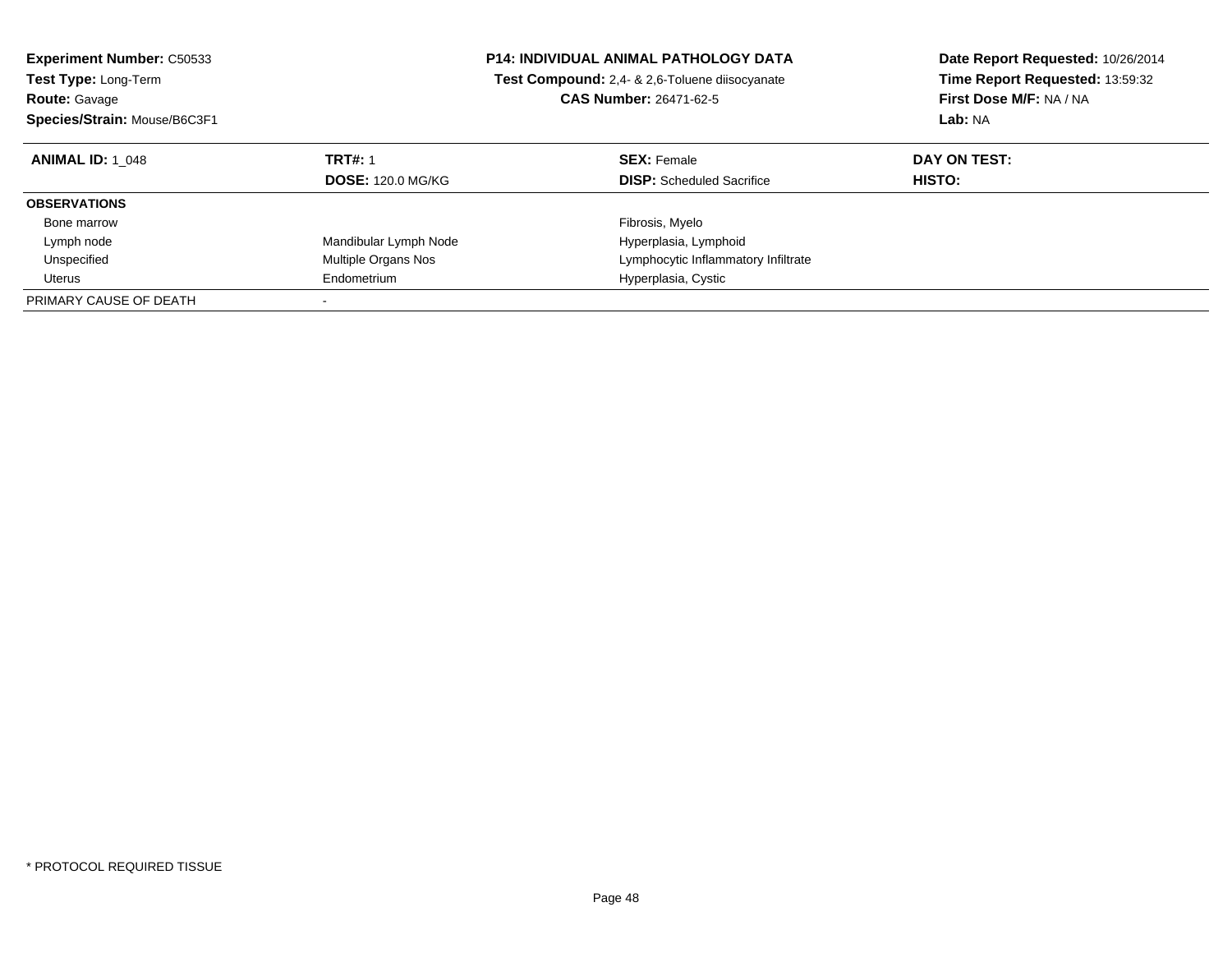| <b>Experiment Number: C50533</b> |                            | <b>P14: INDIVIDUAL ANIMAL PATHOLOGY DATA</b>   | Date Report Requested: 10/26/2014 |  |
|----------------------------------|----------------------------|------------------------------------------------|-----------------------------------|--|
| Test Type: Long-Term             |                            | Test Compound: 2,4- & 2,6-Toluene diisocyanate | Time Report Requested: 13:59:32   |  |
| <b>Route: Gavage</b>             |                            | <b>CAS Number: 26471-62-5</b>                  | First Dose M/F: NA / NA           |  |
| Species/Strain: Mouse/B6C3F1     |                            |                                                | Lab: NA                           |  |
| <b>ANIMAL ID: 1 049</b>          | <b>TRT#: 1</b>             | <b>SEX: Female</b>                             | DAY ON TEST:                      |  |
|                                  | <b>DOSE: 120.0 MG/KG</b>   | <b>DISP:</b> Scheduled Sacrifice               | <b>HISTO:</b>                     |  |
| <b>OBSERVATIONS</b>              |                            |                                                |                                   |  |
| Bone marrow                      |                            | Fibrosis, Myelo                                |                                   |  |
| Liver                            |                            | Hepatocellular Adenoma                         |                                   |  |
| Ovary                            |                            | Cyst, Parovarian                               |                                   |  |
| Unspecified                      | <b>Multiple Organs Nos</b> | Lymphocytic Inflammatory Infiltrate            |                                   |  |
| Uterus                           | Endometrium                | Hyperplasia, Cystic                            |                                   |  |
| PRIMARY CAUSE OF DEATH           |                            |                                                |                                   |  |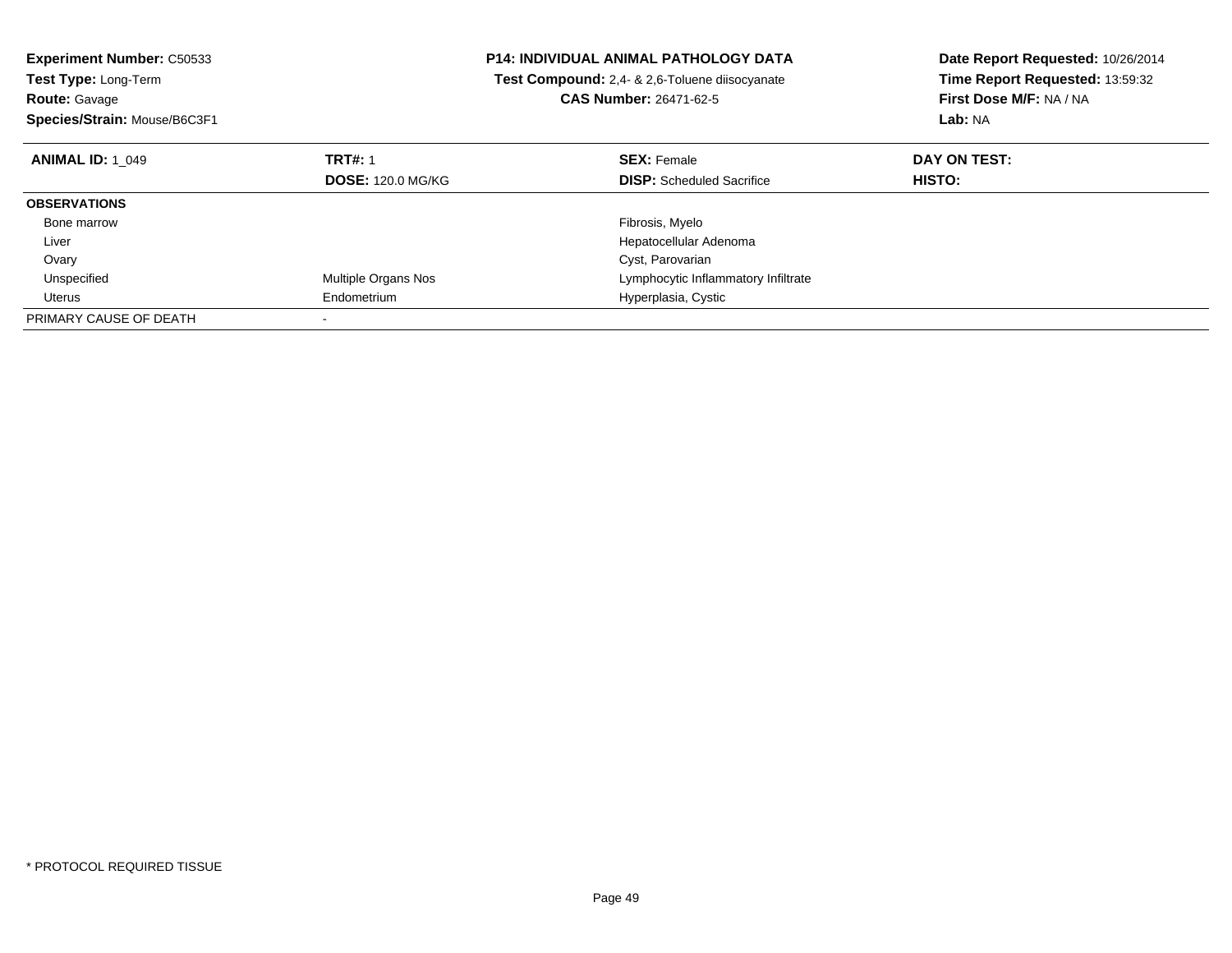| <b>Experiment Number: C50533</b><br>Test Type: Long-Term<br><b>Route: Gavage</b> |                          | <b>P14: INDIVIDUAL ANIMAL PATHOLOGY DATA</b><br>Test Compound: 2,4- & 2,6-Toluene diisocyanate<br><b>CAS Number: 26471-62-5</b> | Date Report Requested: 10/26/2014<br>Time Report Requested: 13:59:32<br>First Dose M/F: NA / NA |
|----------------------------------------------------------------------------------|--------------------------|---------------------------------------------------------------------------------------------------------------------------------|-------------------------------------------------------------------------------------------------|
| Species/Strain: Mouse/B6C3F1                                                     |                          |                                                                                                                                 | Lab: NA                                                                                         |
| <b>ANIMAL ID: 1 050</b>                                                          | <b>TRT#: 1</b>           | <b>SEX: Female</b>                                                                                                              | DAY ON TEST:                                                                                    |
|                                                                                  | <b>DOSE: 120.0 MG/KG</b> | <b>DISP:</b> Scheduled Sacrifice                                                                                                | <b>HISTO:</b>                                                                                   |
| <b>OBSERVATIONS</b>                                                              |                          |                                                                                                                                 |                                                                                                 |
| Bone marrow                                                                      |                          | Fibrosis, Myelo                                                                                                                 |                                                                                                 |
| Liver                                                                            |                          | Hepatocellular Carcinoma                                                                                                        |                                                                                                 |
| Lung                                                                             |                          | Inflammation, Interstitial                                                                                                      |                                                                                                 |
| Unspecified                                                                      | Multiple Organs Nos      | Lymphoma, Nos-Malignant                                                                                                         |                                                                                                 |
| Uterus                                                                           | Endometrium              | Hyperplasia, Cystic                                                                                                             |                                                                                                 |
| PRIMARY CAUSE OF DEATH                                                           |                          |                                                                                                                                 |                                                                                                 |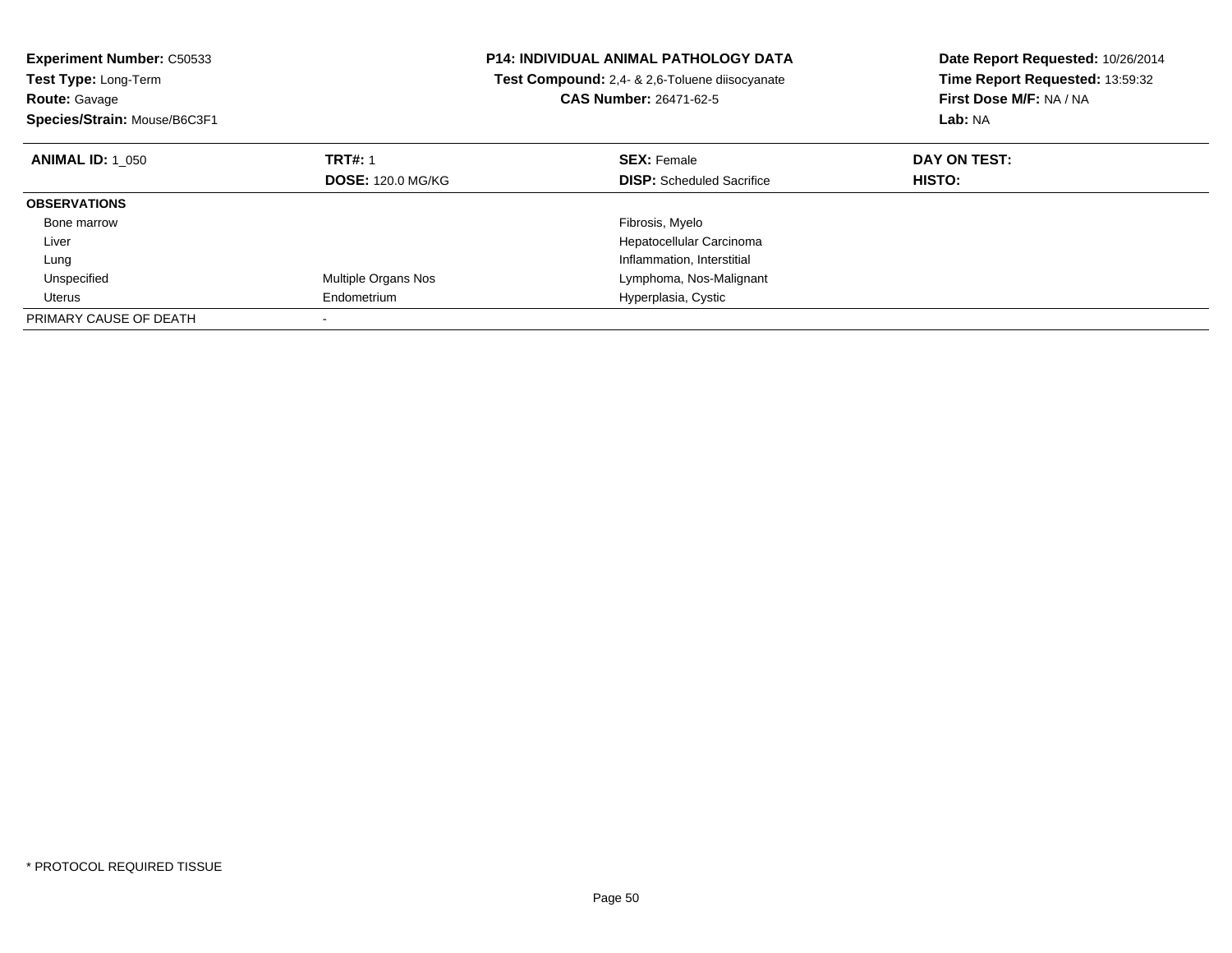| <b>Experiment Number: C50533</b> | <b>P14: INDIVIDUAL ANIMAL PATHOLOGY DATA</b> |                                                | Date Report Requested: 10/26/2014 |
|----------------------------------|----------------------------------------------|------------------------------------------------|-----------------------------------|
| Test Type: Long-Term             |                                              | Test Compound: 2,4- & 2,6-Toluene diisocyanate | Time Report Requested: 13:59:32   |
| <b>Route: Gavage</b>             |                                              | <b>CAS Number: 26471-62-5</b>                  | First Dose M/F: NA / NA           |
| Species/Strain: Mouse/B6C3F1     |                                              |                                                | Lab: NA                           |
| <b>ANIMAL ID: 2 001</b>          | TRT#: 2                                      | <b>SEX: Female</b>                             | DAY ON TEST:                      |
|                                  | <b>DOSE: 060.0 MG/KG</b>                     | <b>DISP:</b> Scheduled Sacrifice               | <b>HISTO:</b>                     |
| <b>OBSERVATIONS</b>              |                                              |                                                |                                   |
| Bone marrow                      |                                              | Fibrosis, Myelo                                |                                   |
| Liver                            |                                              | Hepatocellular Adenoma                         |                                   |
| Lung                             |                                              | Inflammation, Interstitial                     |                                   |
| Unspecified                      | Multiple Organs Nos                          | Lymphocytic Inflammatory Infiltrate            |                                   |
| Uterus                           | Endometrium                                  | Hyperplasia, Cystic                            |                                   |
| PRIMARY CAUSE OF DEATH           |                                              |                                                |                                   |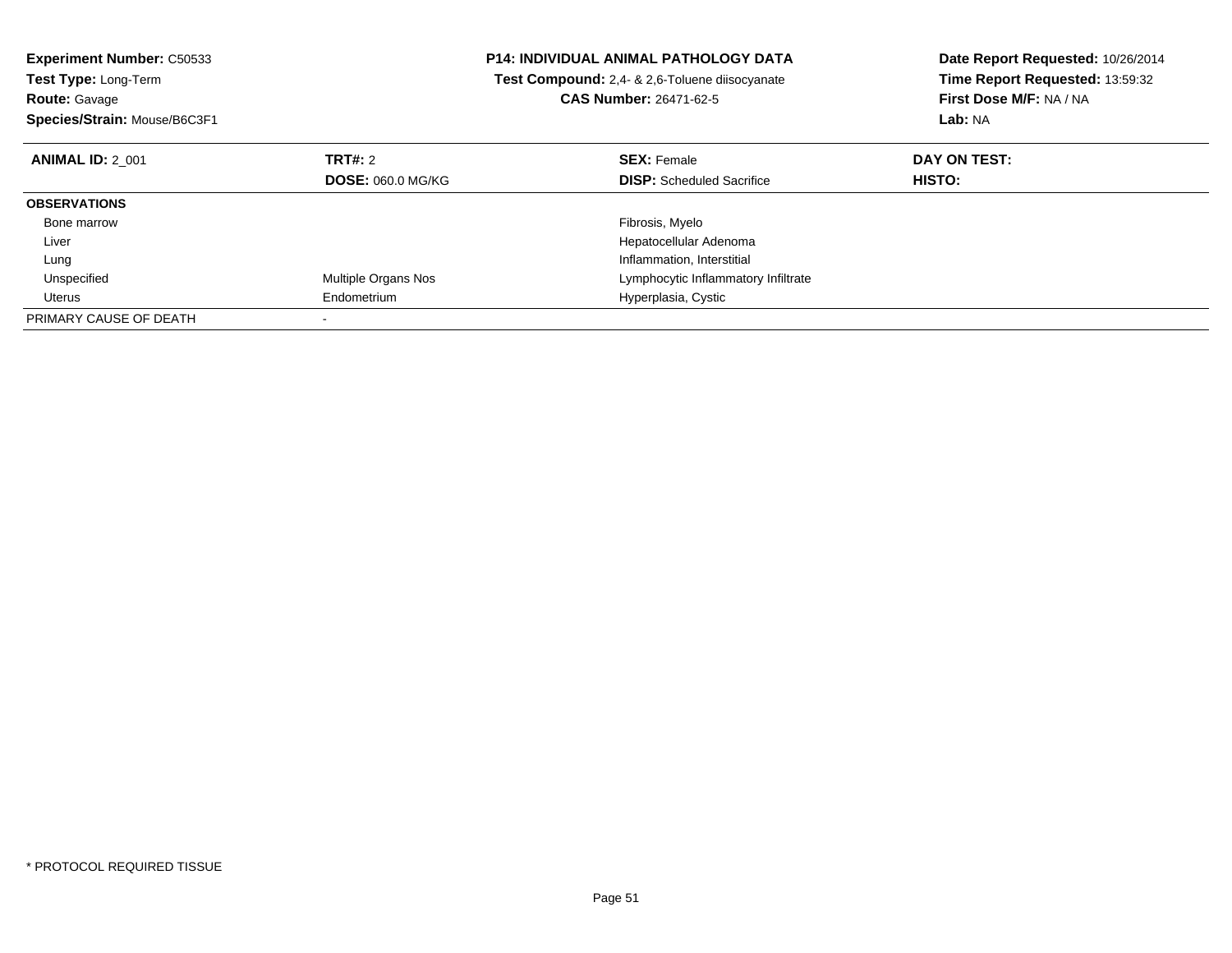| <b>Experiment Number: C50533</b> | <b>P14: INDIVIDUAL ANIMAL PATHOLOGY DATA</b> |                                                | Date Report Requested: 10/26/2014 |
|----------------------------------|----------------------------------------------|------------------------------------------------|-----------------------------------|
| Test Type: Long-Term             |                                              | Test Compound: 2.4- & 2.6-Toluene diisocyanate | Time Report Requested: 13:59:32   |
| <b>Route: Gavage</b>             |                                              | <b>CAS Number: 26471-62-5</b>                  | First Dose M/F: NA / NA           |
| Species/Strain: Mouse/B6C3F1     |                                              |                                                | Lab: NA                           |
| <b>ANIMAL ID: 2 002</b>          | TRT#: 2                                      | <b>SEX: Female</b>                             | DAY ON TEST:                      |
|                                  | <b>DOSE: 060.0 MG/KG</b>                     | <b>DISP:</b> Scheduled Sacrifice               | HISTO:                            |
| <b>OBSERVATIONS</b>              |                                              |                                                |                                   |
| Bone marrow                      |                                              | Fibrosis, Myelo                                |                                   |
| Lymph node                       | Mesenteric Lymph Node                        | Lymphoma, Nos-Malignant                        |                                   |
| Thyroid                          |                                              | Atrophy, Focal                                 |                                   |
| Unspecified                      | Multiple Organs Nos                          | Lymphocytic Inflammatory Infiltrate            |                                   |
| Uterus                           | Endometrium                                  | Hyperplasia, Cystic                            |                                   |
| PRIMARY CAUSE OF DEATH           |                                              |                                                |                                   |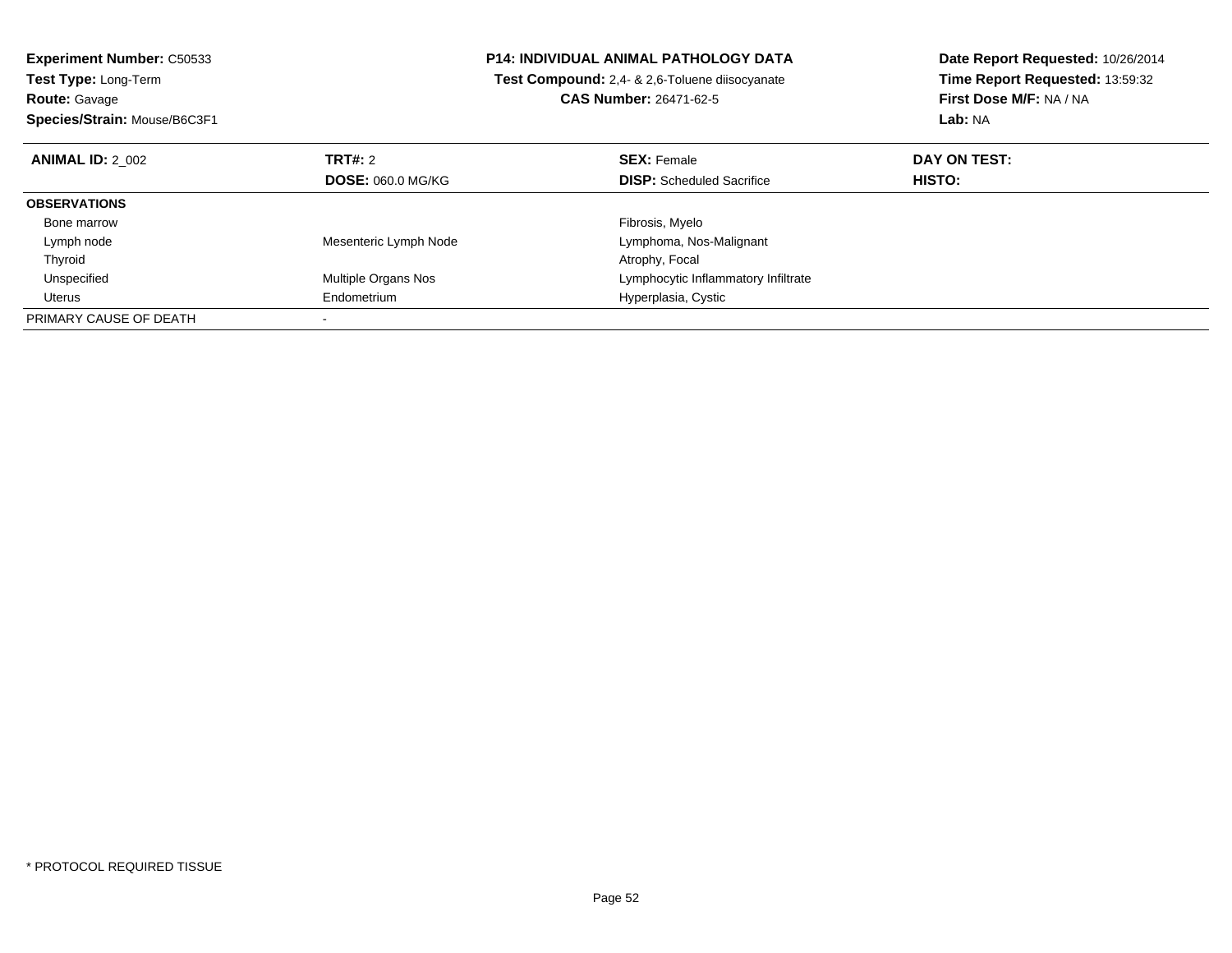| <b>Experiment Number: C50533</b><br>Test Type: Long-Term<br><b>Route: Gavage</b> |                          | <b>P14: INDIVIDUAL ANIMAL PATHOLOGY DATA</b><br>Test Compound: 2,4- & 2,6-Toluene diisocyanate<br><b>CAS Number: 26471-62-5</b> | Date Report Requested: 10/26/2014<br>Time Report Requested: 13:59:32<br>First Dose M/F: NA / NA |
|----------------------------------------------------------------------------------|--------------------------|---------------------------------------------------------------------------------------------------------------------------------|-------------------------------------------------------------------------------------------------|
| Species/Strain: Mouse/B6C3F1                                                     |                          |                                                                                                                                 | Lab: NA                                                                                         |
| <b>ANIMAL ID: 2 003</b>                                                          | <b>TRT#:</b> 2           | <b>SEX: Female</b>                                                                                                              | DAY ON TEST:                                                                                    |
|                                                                                  | <b>DOSE: 060.0 MG/KG</b> | <b>DISP:</b> Scheduled Sacrifice                                                                                                | <b>HISTO:</b>                                                                                   |
| <b>OBSERVATIONS</b>                                                              |                          |                                                                                                                                 |                                                                                                 |
| Bone marrow                                                                      |                          | Fibrosis, Myelo                                                                                                                 |                                                                                                 |
| Lung                                                                             |                          | Inflammation, Interstitial                                                                                                      |                                                                                                 |
| Thyroid                                                                          |                          | Atrophy, Focal                                                                                                                  |                                                                                                 |
| Unspecified                                                                      | Multiple Organs Nos      | Lymphocytic Inflammatory Infiltrate                                                                                             |                                                                                                 |
| Uterus                                                                           | Endometrium              | Hyperplasia, Cystic                                                                                                             |                                                                                                 |
| PRIMARY CAUSE OF DEATH                                                           |                          |                                                                                                                                 |                                                                                                 |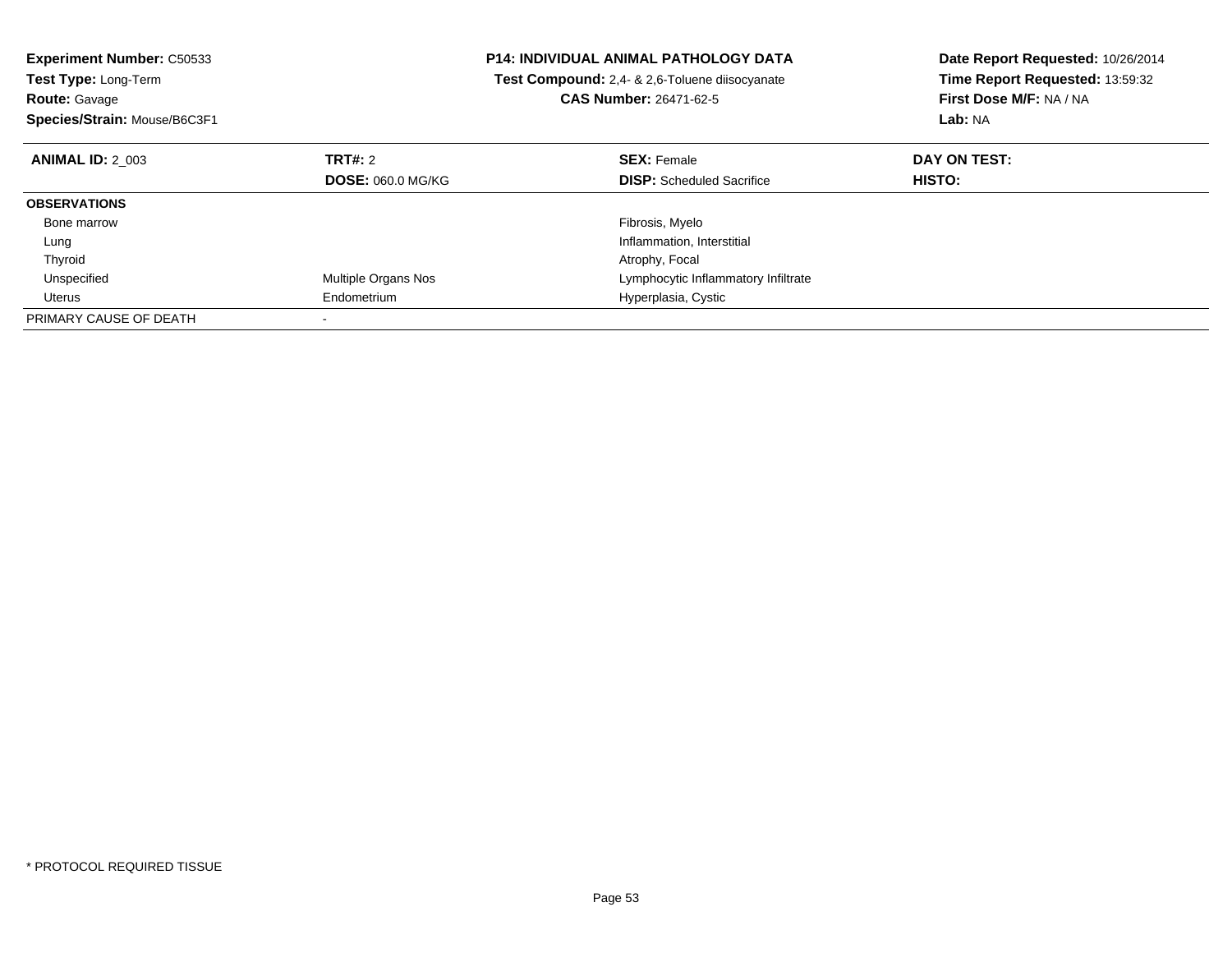| <b>Experiment Number: C50533</b><br>Test Type: Long-Term<br><b>Route: Gavage</b><br>Species/Strain: Mouse/B6C3F1 |                                     | <b>P14: INDIVIDUAL ANIMAL PATHOLOGY DATA</b><br>Test Compound: 2,4- & 2,6-Toluene diisocyanate<br>CAS Number: 26471-62-5 | Date Report Requested: 10/26/2014<br>Time Report Requested: 13:59:32<br>First Dose M/F: NA / NA<br>Lab: NA |
|------------------------------------------------------------------------------------------------------------------|-------------------------------------|--------------------------------------------------------------------------------------------------------------------------|------------------------------------------------------------------------------------------------------------|
| <b>ANIMAL ID: 2 004</b>                                                                                          | TRT#: 2<br><b>DOSE: 060.0 MG/KG</b> | <b>SEX: Female</b><br><b>DISP:</b> Scheduled Sacrifice                                                                   | DAY ON TEST:<br><b>HISTO:</b>                                                                              |
| <b>OBSERVATIONS</b>                                                                                              |                                     |                                                                                                                          |                                                                                                            |
|                                                                                                                  |                                     |                                                                                                                          |                                                                                                            |
| Adrenal gland                                                                                                    | Cortex Nos                          | <b>Focal Cellular Change</b>                                                                                             |                                                                                                            |
| Bone marrow                                                                                                      |                                     | Fibrosis, Myelo                                                                                                          |                                                                                                            |
| Uterus                                                                                                           | Endometrium                         | Hyperplasia, Cystic                                                                                                      |                                                                                                            |
| PRIMARY CAUSE OF DEATH                                                                                           |                                     |                                                                                                                          |                                                                                                            |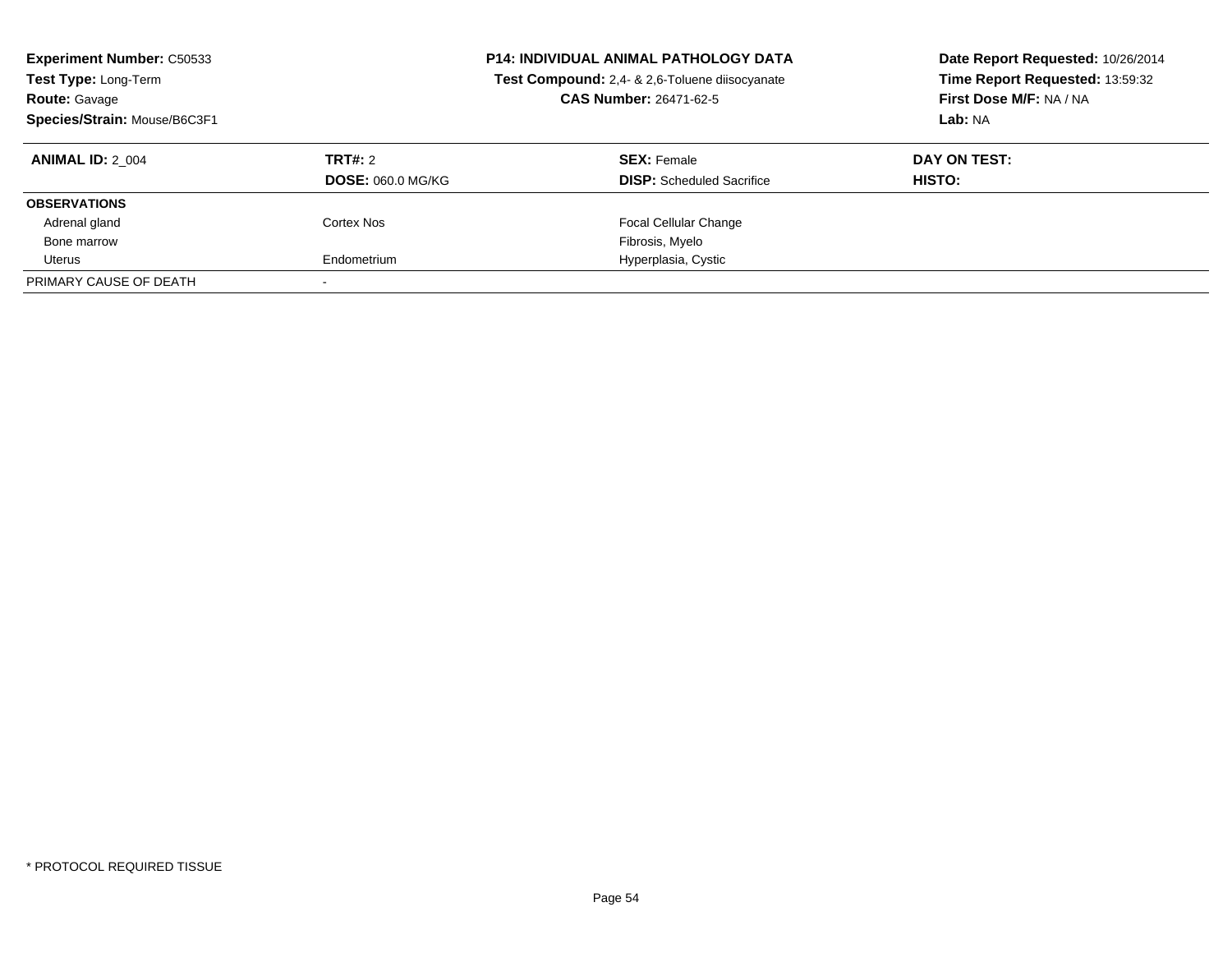| <b>Experiment Number: C50533</b> |                          | <b>P14: INDIVIDUAL ANIMAL PATHOLOGY DATA</b>   | Date Report Requested: 10/26/2014 |
|----------------------------------|--------------------------|------------------------------------------------|-----------------------------------|
| <b>Test Type: Long-Term</b>      |                          | Test Compound: 2,4- & 2,6-Toluene diisocyanate | Time Report Requested: 13:59:32   |
| <b>Route: Gavage</b>             |                          | <b>CAS Number: 26471-62-5</b>                  | First Dose M/F: NA / NA           |
| Species/Strain: Mouse/B6C3F1     |                          |                                                | <b>Lab: NA</b>                    |
| <b>ANIMAL ID: 2 005</b>          | <b>TRT#: 2</b>           | <b>SEX: Female</b>                             | DAY ON TEST:                      |
|                                  | <b>DOSE: 060.0 MG/KG</b> | <b>DISP:</b> Scheduled Sacrifice               | HISTO:                            |
| <b>OBSERVATIONS</b>              |                          |                                                |                                   |
| Bone marrow                      |                          | Fibrosis, Myelo                                |                                   |
| Lung                             |                          | Hemorrhage                                     |                                   |
| Pituitary gland                  |                          | Adenoma, Nos                                   |                                   |
| Thymus                           |                          | Hyperplasia, Lymphoid                          |                                   |
| Unspecified                      | Multiple Organs Nos      | Lymphocytic Inflammatory Infiltrate            |                                   |
| Uterus                           | Endometrium              | Hyperplasia, Cystic                            |                                   |
| PRIMARY CAUSE OF DEATH           |                          |                                                |                                   |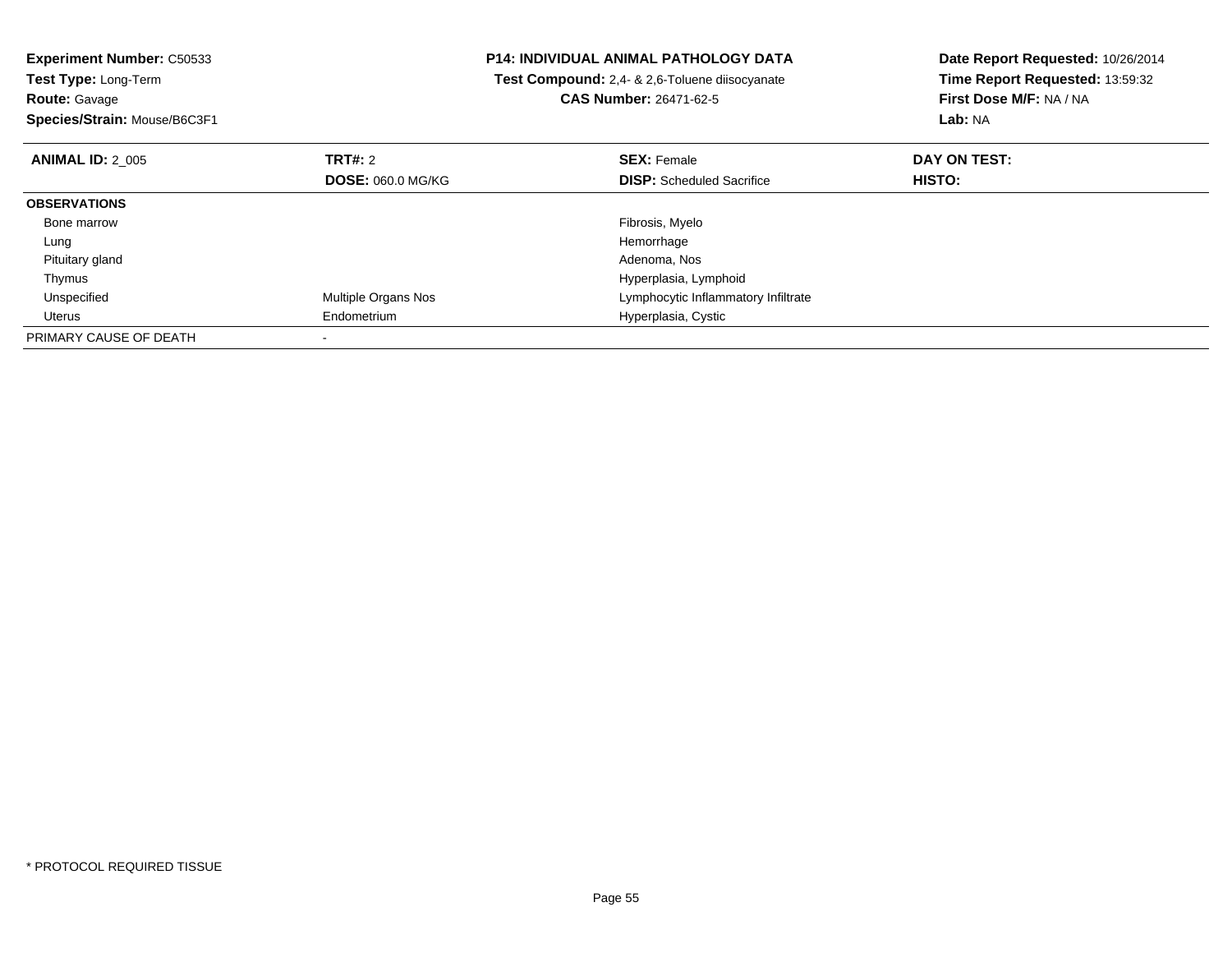| <b>Experiment Number: C50533</b><br><b>Test Type: Long-Term</b><br><b>Route: Gavage</b><br>Species/Strain: Mouse/B6C3F1 |                                            | <b>P14: INDIVIDUAL ANIMAL PATHOLOGY DATA</b><br><b>Test Compound:</b> 2.4- & 2.6-Toluene diisocyanate<br><b>CAS Number: 26471-62-5</b> | Date Report Requested: 10/26/2014<br>Time Report Requested: 13:59:32<br>First Dose M/F: NA / NA<br>Lab: NA |
|-------------------------------------------------------------------------------------------------------------------------|--------------------------------------------|----------------------------------------------------------------------------------------------------------------------------------------|------------------------------------------------------------------------------------------------------------|
| <b>ANIMAL ID: 2 006</b>                                                                                                 | <b>TRT#: 2</b><br><b>DOSE: 060.0 MG/KG</b> | <b>SEX: Female</b><br><b>DISP:</b> Scheduled Sacrifice                                                                                 | DAY ON TEST:<br><b>HISTO:</b>                                                                              |
| <b>OBSERVATIONS</b>                                                                                                     |                                            |                                                                                                                                        |                                                                                                            |
| Bone marrow                                                                                                             |                                            | Fibrosis, Myelo                                                                                                                        |                                                                                                            |
| <b>Brain</b>                                                                                                            | Thalamus                                   | Calculus, Unknown Gross Or Micro                                                                                                       |                                                                                                            |
| Spleen                                                                                                                  |                                            | Hematopoiesis                                                                                                                          |                                                                                                            |
| Unspecified                                                                                                             | Multiple Organs Nos                        | Lymphoma, Nos-Malignant                                                                                                                |                                                                                                            |
| PRIMARY CAUSE OF DEATH                                                                                                  |                                            |                                                                                                                                        |                                                                                                            |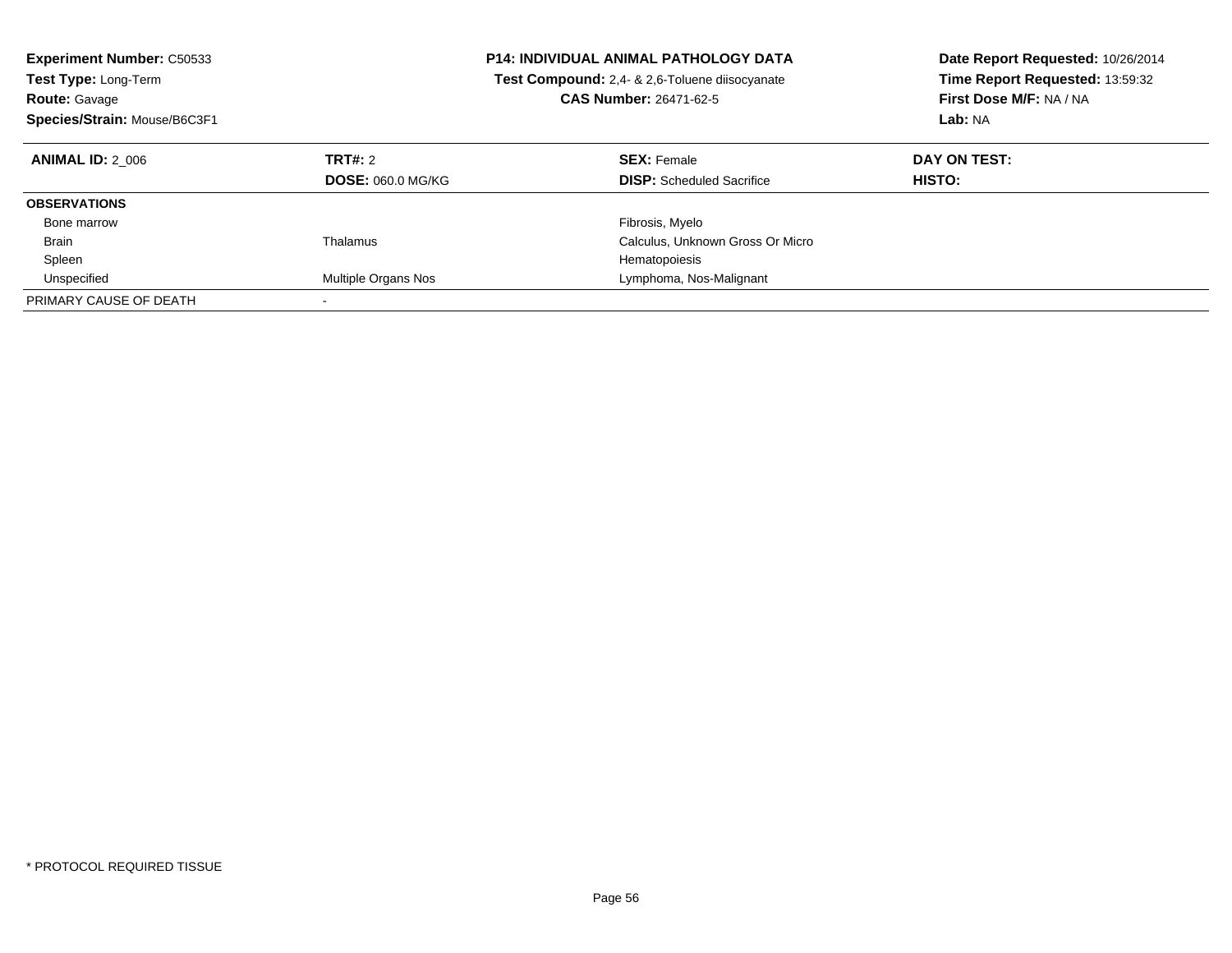| <b>Experiment Number: C50533</b><br><b>Test Type: Long-Term</b><br><b>Route: Gavage</b><br>Species/Strain: Mouse/B6C3F1 |                                     | <b>P14: INDIVIDUAL ANIMAL PATHOLOGY DATA</b><br>Test Compound: 2,4- & 2,6-Toluene diisocyanate<br><b>CAS Number: 26471-62-5</b> | Date Report Requested: 10/26/2014<br>Time Report Requested: 13:59:32<br>First Dose M/F: NA / NA<br>Lab: NA |
|-------------------------------------------------------------------------------------------------------------------------|-------------------------------------|---------------------------------------------------------------------------------------------------------------------------------|------------------------------------------------------------------------------------------------------------|
| <b>ANIMAL ID: 2 007</b>                                                                                                 | TRT#: 2<br><b>DOSE: 060.0 MG/KG</b> | <b>SEX: Female</b><br><b>DISP:</b> Scheduled Sacrifice                                                                          | DAY ON TEST:<br>HISTO:                                                                                     |
| <b>OBSERVATIONS</b>                                                                                                     |                                     |                                                                                                                                 |                                                                                                            |
| Lung                                                                                                                    |                                     | Inflammation, Interstitial                                                                                                      |                                                                                                            |
| Unspecified                                                                                                             | Multiple Organs Nos                 | Lymphocytic Inflammatory Infiltrate                                                                                             |                                                                                                            |
| PRIMARY CAUSE OF DEATH                                                                                                  |                                     |                                                                                                                                 |                                                                                                            |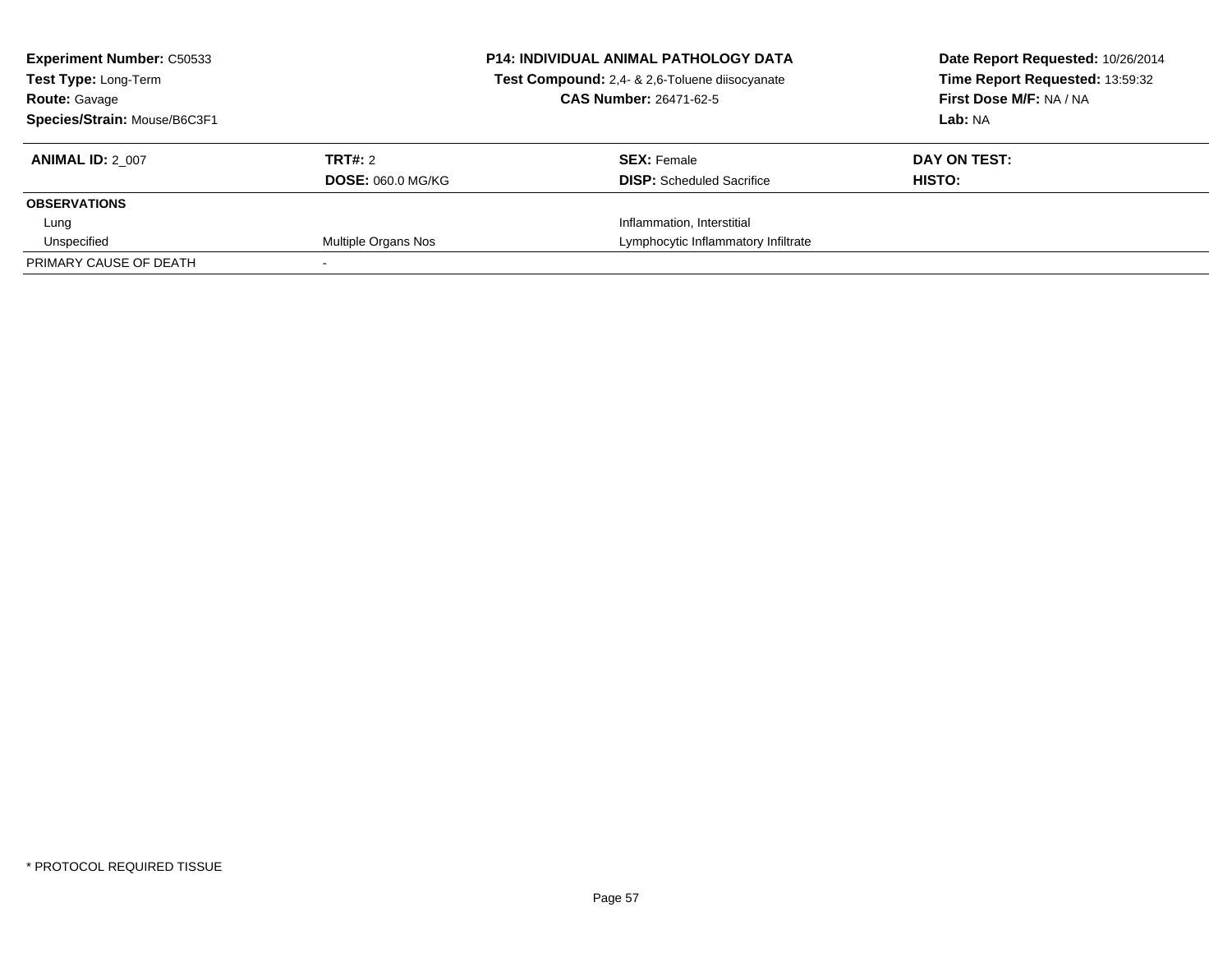| <b>Experiment Number: C50533</b> | <b>P14: INDIVIDUAL ANIMAL PATHOLOGY DATA</b> |                                                | Date Report Requested: 10/26/2014 |
|----------------------------------|----------------------------------------------|------------------------------------------------|-----------------------------------|
| Test Type: Long-Term             |                                              | Test Compound: 2,4- & 2,6-Toluene diisocyanate | Time Report Requested: 13:59:32   |
| <b>Route: Gavage</b>             |                                              | CAS Number: 26471-62-5                         | First Dose M/F: NA / NA           |
| Species/Strain: Mouse/B6C3F1     |                                              |                                                | Lab: NA                           |
| <b>ANIMAL ID: 2 008</b>          | TRT#: 2                                      | <b>SEX: Female</b>                             | DAY ON TEST:                      |
|                                  | <b>DOSE: 060.0 MG/KG</b>                     | <b>DISP:</b> Scheduled Sacrifice               | HISTO:                            |
| <b>OBSERVATIONS</b>              |                                              |                                                |                                   |
| Adrenal gland                    | Cortex Nos                                   | <b>Focal Cellular Change</b>                   |                                   |
| Brain                            | Thalamus                                     | Calculus, Unknown Gross Or Micro               |                                   |
| Lung                             |                                              | Inflammation, Interstitial                     |                                   |
| Unspecified                      | Multiple Organs Nos                          | Lymphocytic Inflammatory Infiltrate            |                                   |
| Uterus                           | Endometrium                                  | Hyperplasia, Cystic                            |                                   |
| PRIMARY CAUSE OF DEATH           |                                              |                                                |                                   |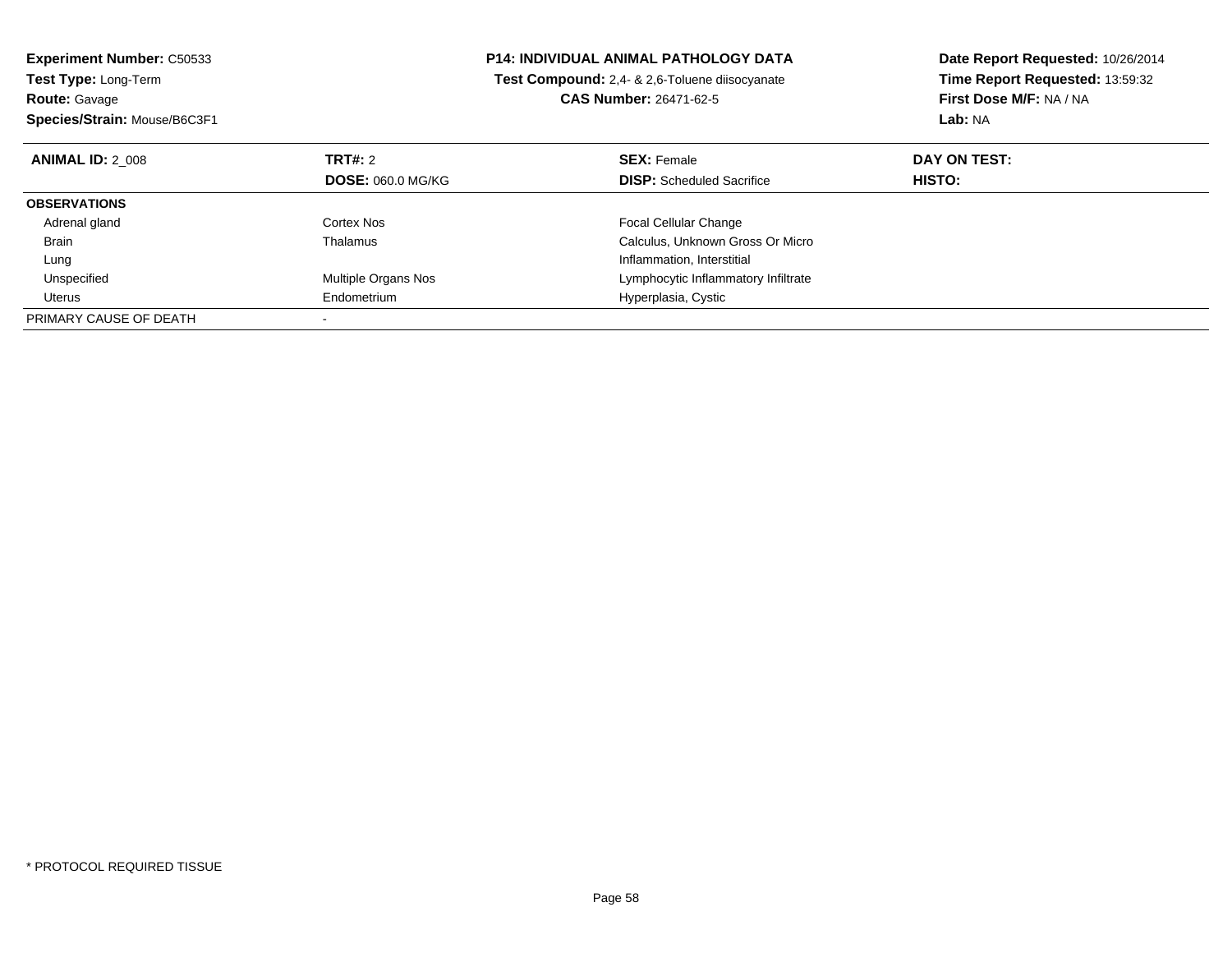**Experiment Number:** C50533**Test Type:** Long-Term**Route:** Gavage **Species/Strain:** Mouse/B6C3F1**P14: INDIVIDUAL ANIMAL PATHOLOGY DATA Test Compound:** 2,4- & 2,6-Toluene diisocyanate**CAS Number:** 26471-62-5**Date Report Requested:** 10/26/2014**Time Report Requested:** 13:59:32**First Dose M/F:** NA / NA**Lab:** NA**ANIMAL ID:** 2\_009**TRT#:** 2 **SEX:** Female **DAY ON TEST: DOSE:** 060.0 MG/KG**DISP:** Scheduled Sacrifice **HISTO: OBSERVATIONS** Bone marroww which is a state of the state of the state of the state of the state of the Fibrosis, Myelo state of the state of the state of the state of the state of the state of the state of the state of the state of the state of th BrainThalamus Calculus, Unknown Gross Or Micro Meninges Pigmentation, Nos Lung Inflammation, Interstitial Ovary Cyst, Parovariand **Example 20 and 10 and 10 and 10 and 10 and 10 and 10 and 10 and 10 and 10 and 10 and 10 and 10 and 10 and 10**  Unspecified Uterus Endometrium Hyperplasia, Cystic PRIMARY CAUSE OF DEATH-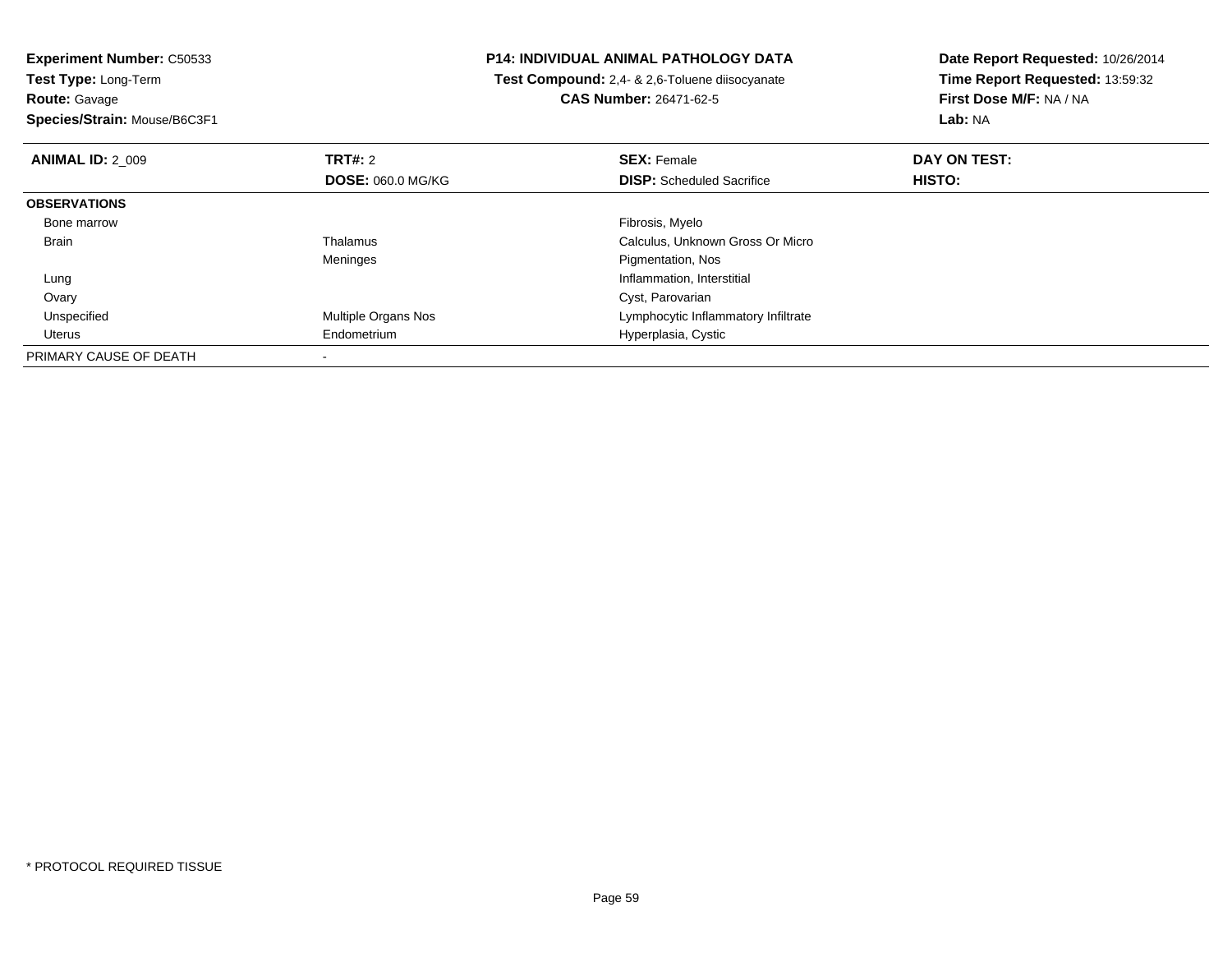| <b>Experiment Number: C50533</b><br><b>Test Type: Long-Term</b><br><b>Route: Gavage</b><br>Species/Strain: Mouse/B6C3F1 |                                     | <b>P14: INDIVIDUAL ANIMAL PATHOLOGY DATA</b><br><b>Test Compound:</b> 2,4- & 2,6-Toluene diisocyanate<br><b>CAS Number: 26471-62-5</b> | Date Report Requested: 10/26/2014<br>Time Report Requested: 13:59:32<br>First Dose M/F: NA / NA<br>Lab: NA |
|-------------------------------------------------------------------------------------------------------------------------|-------------------------------------|----------------------------------------------------------------------------------------------------------------------------------------|------------------------------------------------------------------------------------------------------------|
| <b>ANIMAL ID: 2 010</b>                                                                                                 | TRT#: 2<br><b>DOSE: 060.0 MG/KG</b> | <b>SEX: Female</b><br><b>DISP:</b> Scheduled Sacrifice                                                                                 | DAY ON TEST:<br>HISTO:                                                                                     |
| <b>OBSERVATIONS</b>                                                                                                     |                                     |                                                                                                                                        |                                                                                                            |
| Bone marrow                                                                                                             |                                     | Fibrosis, Myelo                                                                                                                        |                                                                                                            |
| Intestine Small                                                                                                         | Jejunum                             | Lymphoma, Nos-Malignant                                                                                                                |                                                                                                            |
| Unspecified                                                                                                             | Multiple Organs Nos                 | Lymphocytic Inflammatory Infiltrate                                                                                                    |                                                                                                            |
| Uterus                                                                                                                  | Endometrium                         | Hyperplasia, Cystic                                                                                                                    |                                                                                                            |
| PRIMARY CAUSE OF DEATH                                                                                                  |                                     |                                                                                                                                        |                                                                                                            |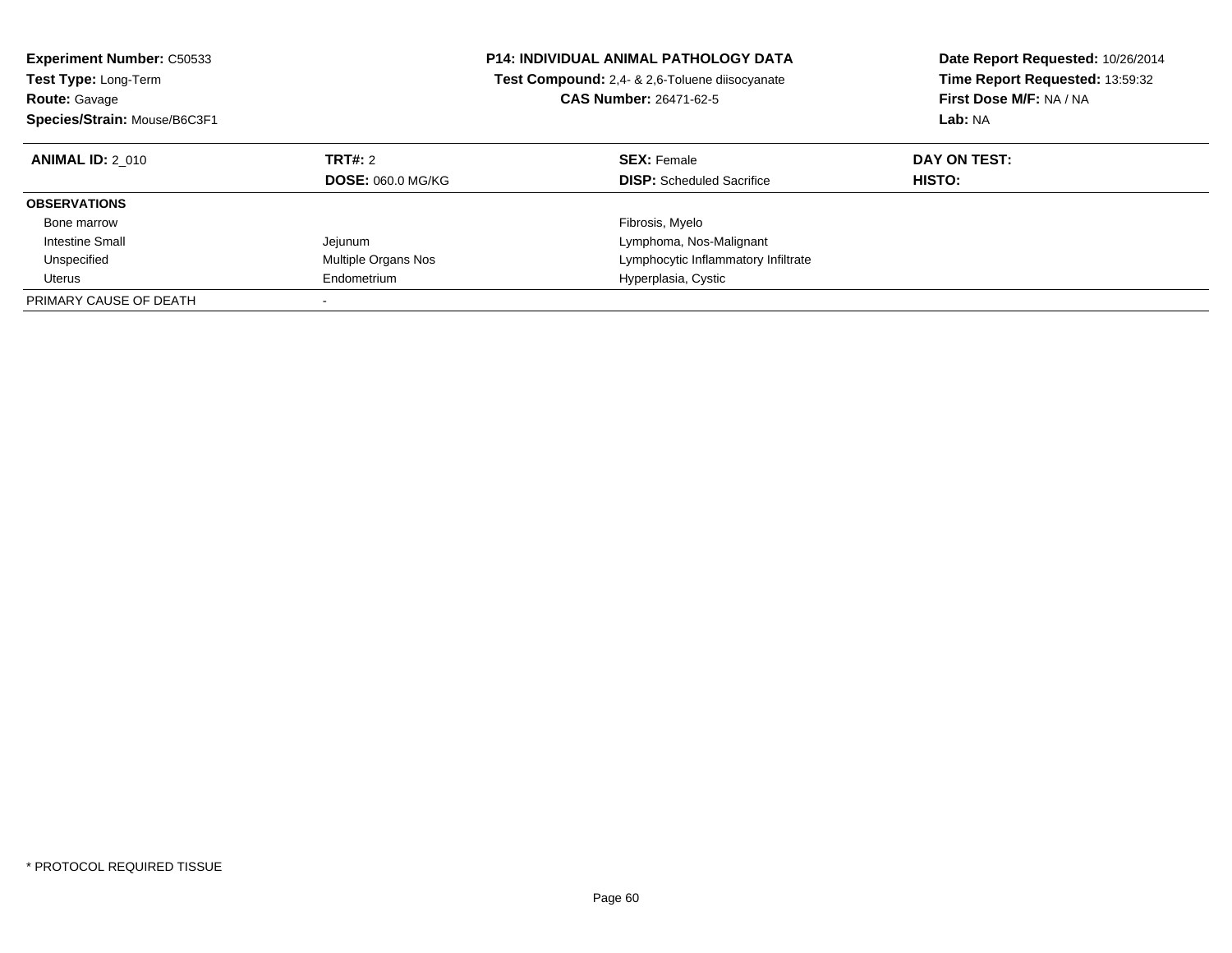| <b>Experiment Number: C50533</b> |                            | <b>P14: INDIVIDUAL ANIMAL PATHOLOGY DATA</b>   | Date Report Requested: 10/26/2014 |
|----------------------------------|----------------------------|------------------------------------------------|-----------------------------------|
| Test Type: Long-Term             |                            | Test Compound: 2,4- & 2,6-Toluene diisocyanate | Time Report Requested: 13:59:32   |
| <b>Route: Gavage</b>             |                            | <b>CAS Number: 26471-62-5</b>                  | First Dose M/F: NA / NA           |
| Species/Strain: Mouse/B6C3F1     |                            |                                                | Lab: NA                           |
| <b>ANIMAL ID: 2 011</b>          | <b>TRT#: 2</b>             | <b>SEX: Female</b>                             | DAY ON TEST:                      |
|                                  | <b>DOSE: 060.0 MG/KG</b>   | <b>DISP:</b> Scheduled Sacrifice               | <b>HISTO:</b>                     |
| <b>OBSERVATIONS</b>              |                            |                                                |                                   |
| Bone marrow                      |                            | Fibrosis, Myelo                                |                                   |
| Brain                            | Meninges                   | Pigmentation, Nos                              |                                   |
| Lung                             | Alveoli                    | Histiocytosis                                  |                                   |
| Pituitary gland                  |                            | <b>Focal Cellular Change</b>                   |                                   |
| Unspecified                      | <b>Multiple Organs Nos</b> | Lymphocytic Inflammatory Infiltrate            |                                   |
| Uterus                           | Endometrium                | Hyperplasia, Cystic                            |                                   |
| PRIMARY CAUSE OF DEATH           |                            |                                                |                                   |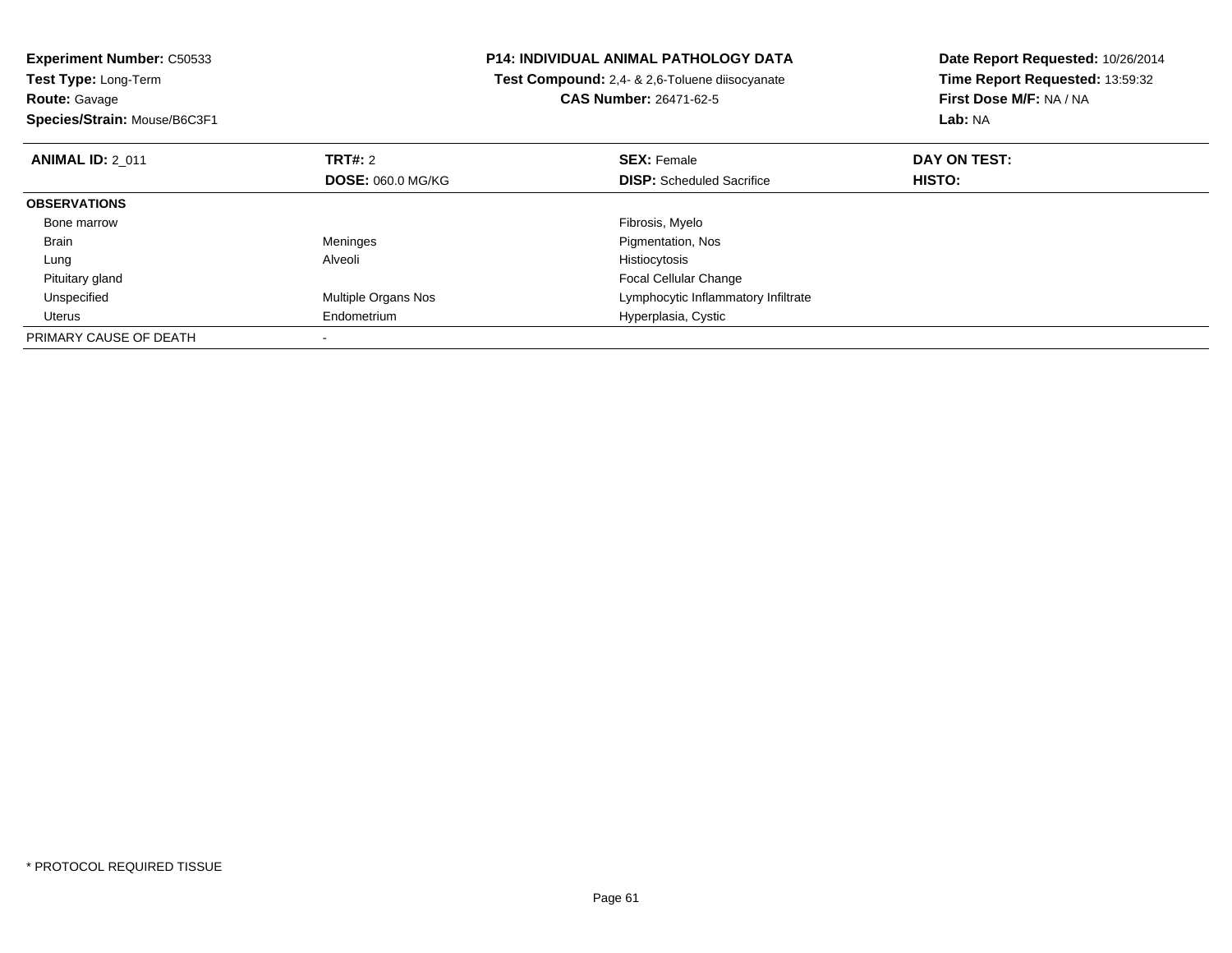| <b>Experiment Number: C50533</b><br>Test Type: Long-Term<br><b>Route: Gavage</b><br>Species/Strain: Mouse/B6C3F1 |                          | <b>P14: INDIVIDUAL ANIMAL PATHOLOGY DATA</b><br>Test Compound: 2,4- & 2,6-Toluene diisocyanate<br><b>CAS Number: 26471-62-5</b> | Date Report Requested: 10/26/2014<br>Time Report Requested: 13:59:32<br>First Dose M/F: NA / NA<br>Lab: NA |
|------------------------------------------------------------------------------------------------------------------|--------------------------|---------------------------------------------------------------------------------------------------------------------------------|------------------------------------------------------------------------------------------------------------|
| <b>ANIMAL ID: 2 012</b>                                                                                          | TRT#: 2                  | <b>SEX: Female</b>                                                                                                              | DAY ON TEST:                                                                                               |
|                                                                                                                  | <b>DOSE: 060.0 MG/KG</b> | <b>DISP:</b> Scheduled Sacrifice                                                                                                | HISTO:                                                                                                     |
| <b>OBSERVATIONS</b>                                                                                              |                          |                                                                                                                                 |                                                                                                            |
| Bone marrow                                                                                                      |                          | Fibrosis, Myelo                                                                                                                 |                                                                                                            |
| Unspecified                                                                                                      | Multiple Organs Nos      | Lymphoma, Nos-Malignant                                                                                                         |                                                                                                            |
| Uterus                                                                                                           | Endometrium              | Hyperplasia, Cystic                                                                                                             |                                                                                                            |
| PRIMARY CAUSE OF DEATH                                                                                           |                          |                                                                                                                                 |                                                                                                            |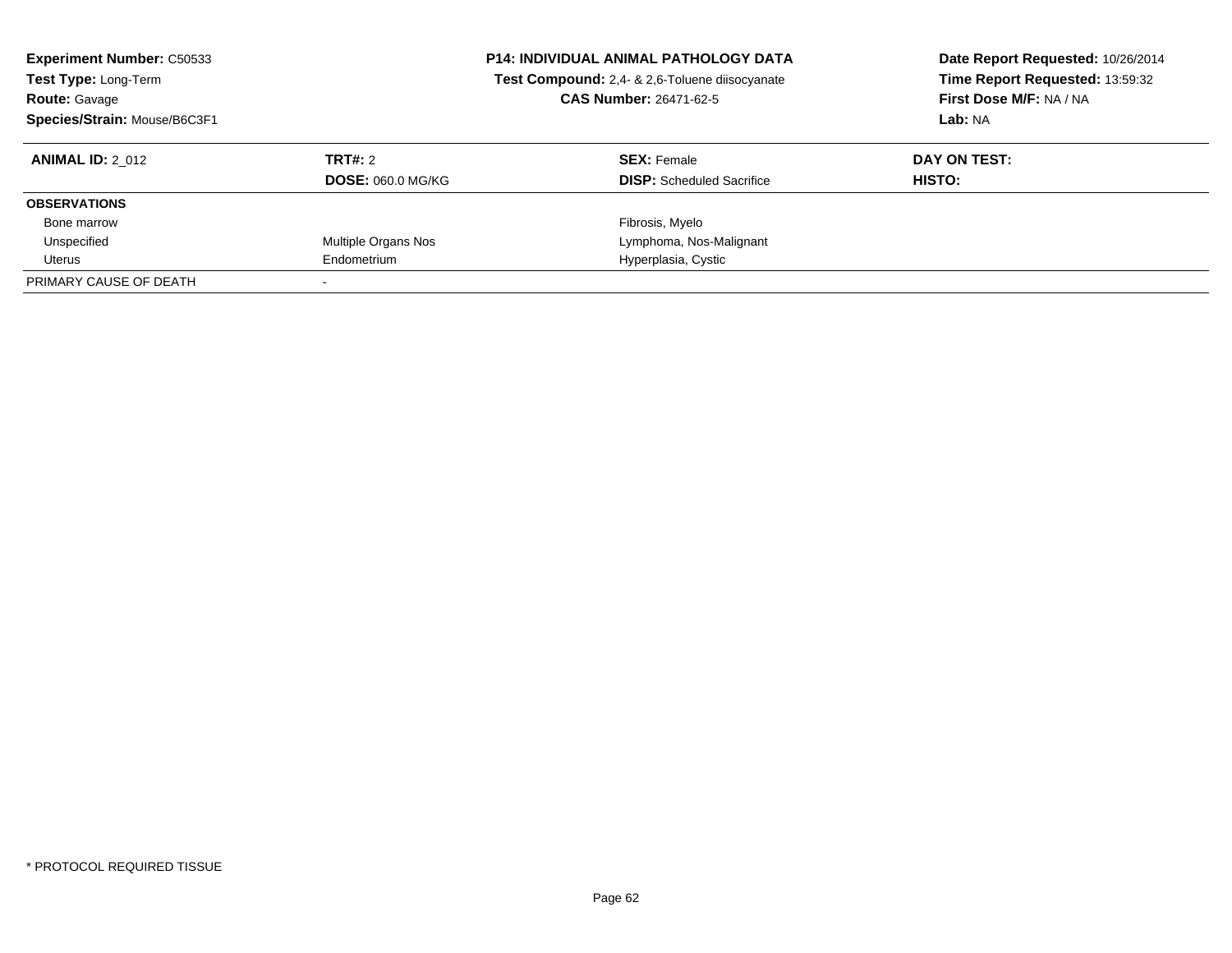| <b>Experiment Number: C50533</b><br><b>Test Type: Long-Term</b><br><b>Route: Gavage</b><br>Species/Strain: Mouse/B6C3F1 | <b>P14: INDIVIDUAL ANIMAL PATHOLOGY DATA</b><br>Test Compound: 2,4- & 2,6-Toluene diisocyanate<br><b>CAS Number: 26471-62-5</b> |                                                       | Date Report Requested: 10/26/2014<br>Time Report Requested: 13:59:32<br>First Dose M/F: NA / NA<br>Lab: NA |
|-------------------------------------------------------------------------------------------------------------------------|---------------------------------------------------------------------------------------------------------------------------------|-------------------------------------------------------|------------------------------------------------------------------------------------------------------------|
| <b>ANIMAL ID: 2 013</b>                                                                                                 | TRT#: 2<br><b>DOSE: 060.0 MG/KG</b>                                                                                             | <b>SEX: Female</b><br><b>DISP:</b> Moribund Sacrifice | DAY ON TEST:<br><b>HISTO:</b>                                                                              |
| <b>OBSERVATIONS</b>                                                                                                     |                                                                                                                                 |                                                       |                                                                                                            |
| Liver                                                                                                                   |                                                                                                                                 | Hepatocellular Adenoma                                |                                                                                                            |
| Lung                                                                                                                    |                                                                                                                                 | Inflammation, Interstitial                            |                                                                                                            |
| Unspecified                                                                                                             | Multiple Organs Nos                                                                                                             | Lymphocytic Inflammatory Infiltrate                   |                                                                                                            |
| Uterus                                                                                                                  | Endometrium                                                                                                                     | Hyperplasia, Cystic                                   |                                                                                                            |
| PRIMARY CAUSE OF DEATH                                                                                                  |                                                                                                                                 |                                                       |                                                                                                            |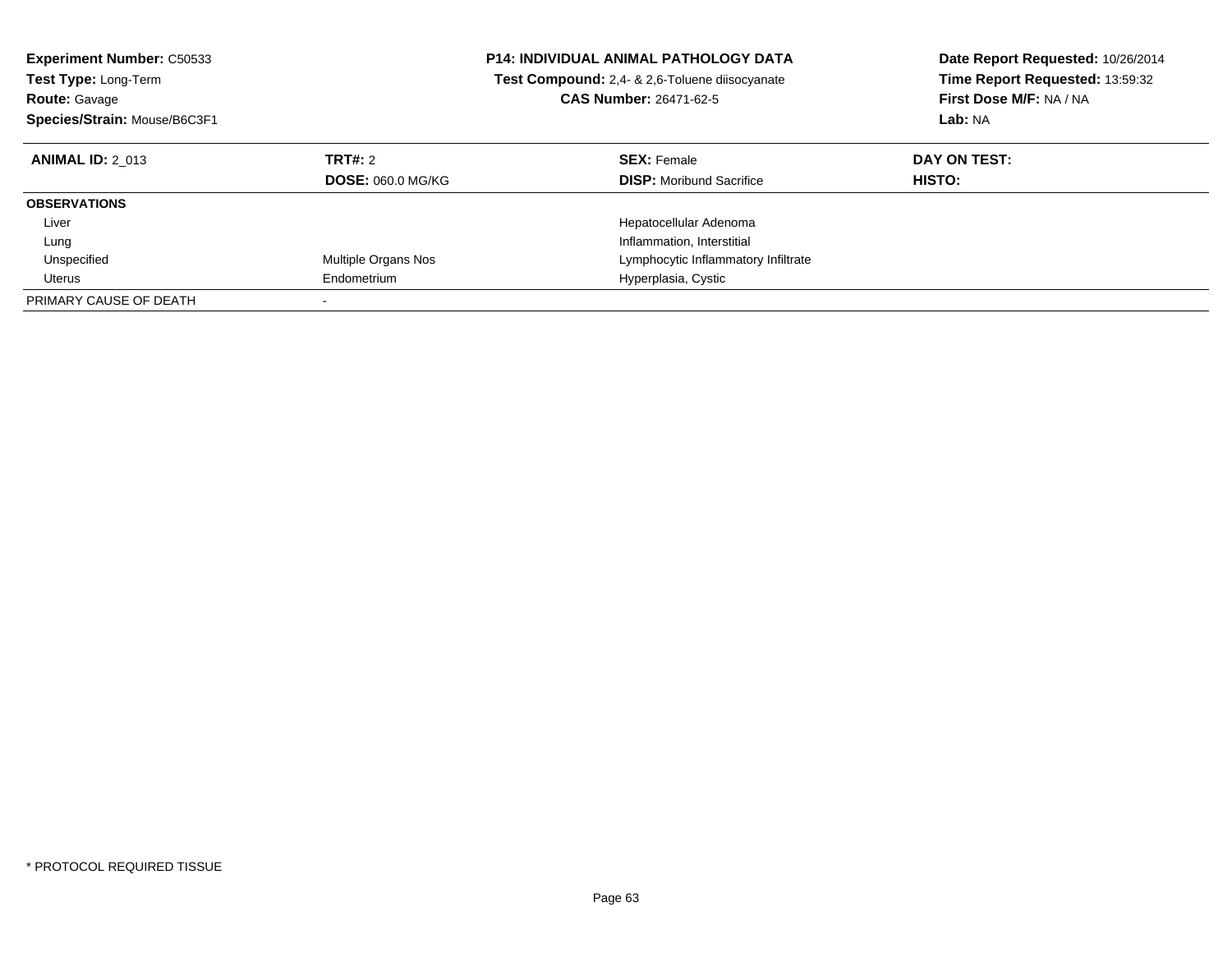| <b>Experiment Number: C50533</b><br>Test Type: Long-Term<br><b>Route: Gavage</b><br>Species/Strain: Mouse/B6C3F1 |                          | <b>P14: INDIVIDUAL ANIMAL PATHOLOGY DATA</b><br>Test Compound: 2,4- & 2,6-Toluene diisocyanate<br>CAS Number: 26471-62-5 | Date Report Requested: 10/26/2014<br>Time Report Requested: 13:59:32<br>First Dose M/F: NA / NA<br>Lab: NA |
|------------------------------------------------------------------------------------------------------------------|--------------------------|--------------------------------------------------------------------------------------------------------------------------|------------------------------------------------------------------------------------------------------------|
| <b>ANIMAL ID: 2 014</b>                                                                                          | TRT#: 2                  | <b>SEX: Female</b>                                                                                                       | DAY ON TEST:                                                                                               |
|                                                                                                                  | <b>DOSE: 060.0 MG/KG</b> | <b>DISP: Natural Death</b>                                                                                               | HISTO:                                                                                                     |
| <b>OBSERVATIONS</b>                                                                                              |                          |                                                                                                                          |                                                                                                            |
| Liver                                                                                                            |                          | Cytoplasmic Vacuolization                                                                                                |                                                                                                            |
|                                                                                                                  |                          | Necrosis, Nos                                                                                                            |                                                                                                            |
| Unspecified                                                                                                      | <b>Abdominal Cavity</b>  | Hematoma, Nos                                                                                                            |                                                                                                            |
| PRIMARY CAUSE OF DEATH                                                                                           |                          |                                                                                                                          |                                                                                                            |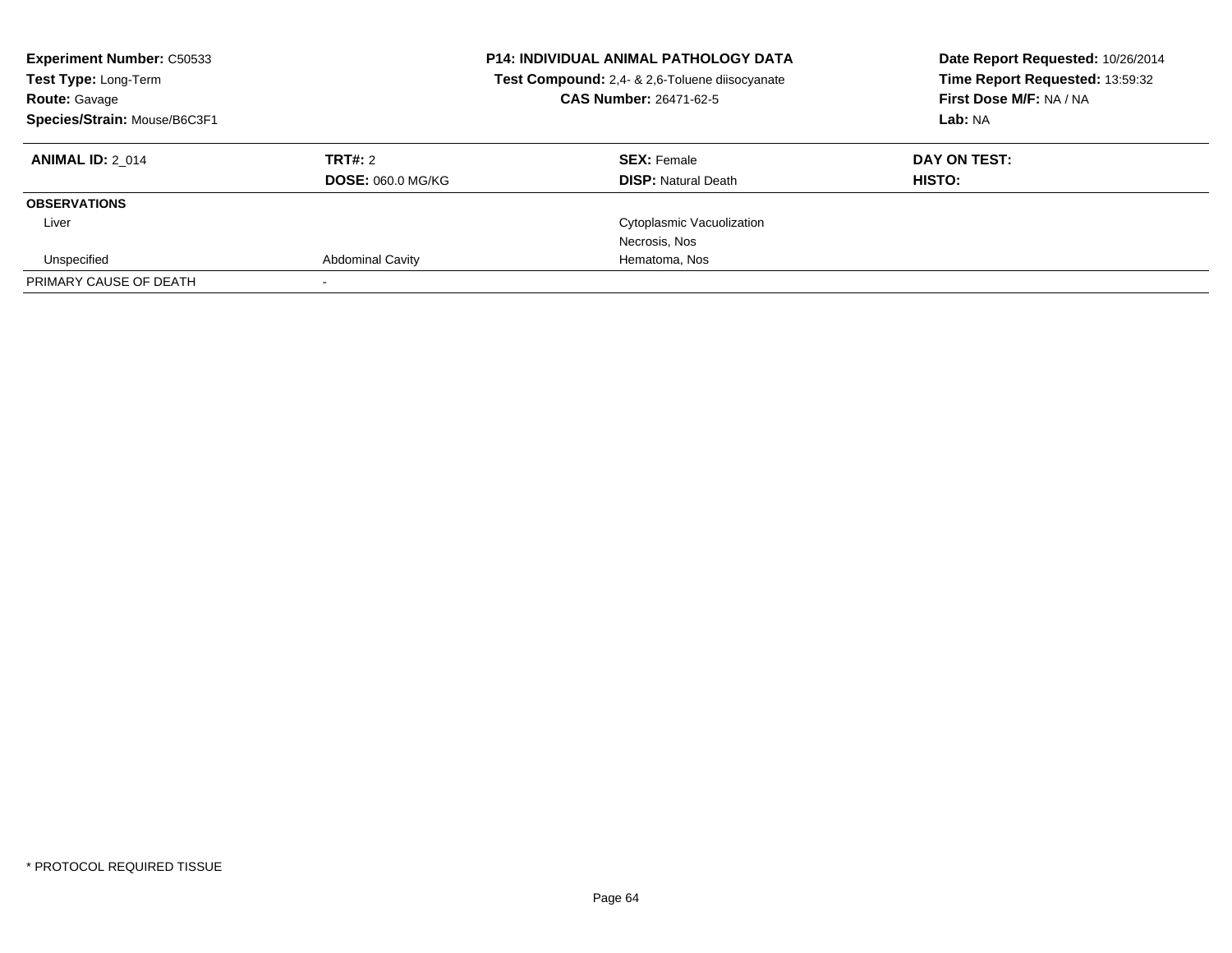| <b>Experiment Number: C50533</b><br>Test Type: Long-Term<br><b>Route: Gavage</b> |                          | <b>P14: INDIVIDUAL ANIMAL PATHOLOGY DATA</b><br>Test Compound: 2,4- & 2,6-Toluene diisocyanate<br><b>CAS Number: 26471-62-5</b> | Date Report Requested: 10/26/2014<br>Time Report Requested: 13:59:32<br>First Dose M/F: NA / NA |
|----------------------------------------------------------------------------------|--------------------------|---------------------------------------------------------------------------------------------------------------------------------|-------------------------------------------------------------------------------------------------|
| Species/Strain: Mouse/B6C3F1                                                     |                          |                                                                                                                                 | Lab: NA                                                                                         |
| <b>ANIMAL ID: 2 015</b>                                                          | <b>TRT#:</b> 2           | <b>SEX: Female</b>                                                                                                              | DAY ON TEST:                                                                                    |
|                                                                                  | <b>DOSE: 060.0 MG/KG</b> | <b>DISP:</b> Scheduled Sacrifice                                                                                                | <b>HISTO:</b>                                                                                   |
| <b>OBSERVATIONS</b>                                                              |                          |                                                                                                                                 |                                                                                                 |
| Bone marrow                                                                      |                          | Fibrosis, Myelo                                                                                                                 |                                                                                                 |
| Liver                                                                            |                          | Inflammation, Multifocal                                                                                                        |                                                                                                 |
| Ovary                                                                            |                          | Cyst, Parovarian                                                                                                                |                                                                                                 |
| Unspecified                                                                      | Multiple Organs Nos      | Lymphocytic Inflammatory Infiltrate                                                                                             |                                                                                                 |
| Uterus                                                                           | Endometrium              | Hyperplasia, Cystic                                                                                                             |                                                                                                 |
| PRIMARY CAUSE OF DEATH                                                           |                          |                                                                                                                                 |                                                                                                 |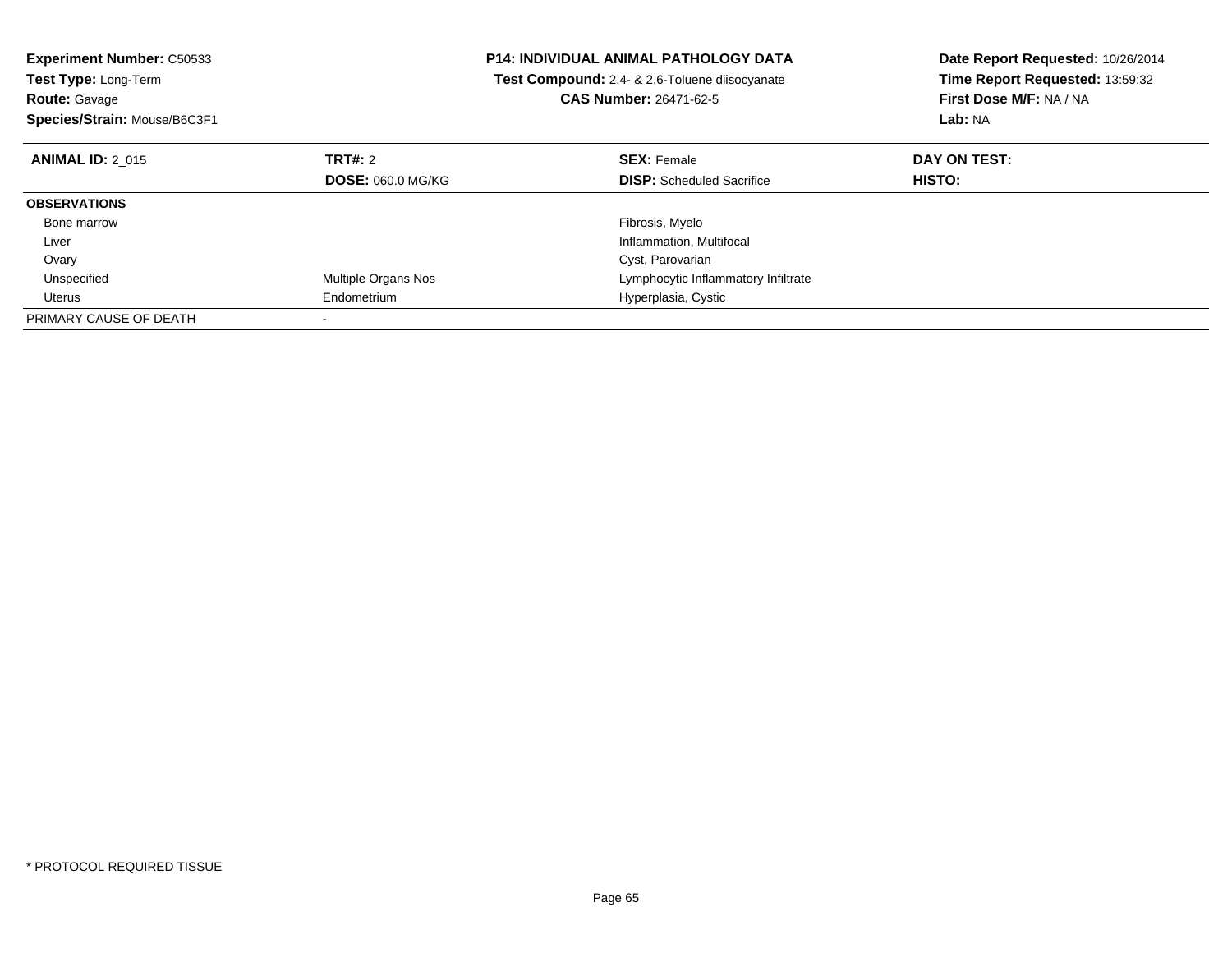| <b>Experiment Number: C50533</b><br>Test Type: Long-Term |                            | <b>P14: INDIVIDUAL ANIMAL PATHOLOGY DATA</b>          | Date Report Requested: 10/26/2014<br>Time Report Requested: 13:59:32 |  |
|----------------------------------------------------------|----------------------------|-------------------------------------------------------|----------------------------------------------------------------------|--|
|                                                          |                            | <b>Test Compound:</b> 2,4- & 2,6-Toluene diisocyanate |                                                                      |  |
| <b>Route: Gavage</b>                                     |                            | <b>CAS Number: 26471-62-5</b>                         | First Dose M/F: NA / NA                                              |  |
| Species/Strain: Mouse/B6C3F1                             |                            |                                                       | Lab: NA                                                              |  |
| <b>ANIMAL ID: 2 016</b>                                  | TRT#: 2                    | <b>SEX: Female</b>                                    | DAY ON TEST:                                                         |  |
|                                                          | <b>DOSE: 060.0 MG/KG</b>   | <b>DISP:</b> Scheduled Sacrifice                      | HISTO:                                                               |  |
| <b>OBSERVATIONS</b>                                      |                            |                                                       |                                                                      |  |
| Adrenal gland                                            |                            | Pheochromocytoma                                      |                                                                      |  |
| Bone                                                     | Sternum                    | Necrosis, Nos                                         |                                                                      |  |
| Bone marrow                                              |                            | Fibrosis, Myelo                                       |                                                                      |  |
| Pituitary gland                                          |                            | Hemorrhage                                            |                                                                      |  |
| Unspecified                                              | <b>Multiple Organs Nos</b> | Lymphocytic Inflammatory Infiltrate                   |                                                                      |  |
| Uterus                                                   | Endometrium                | Hyperplasia, Cystic                                   |                                                                      |  |
| PRIMARY CAUSE OF DEATH                                   |                            |                                                       |                                                                      |  |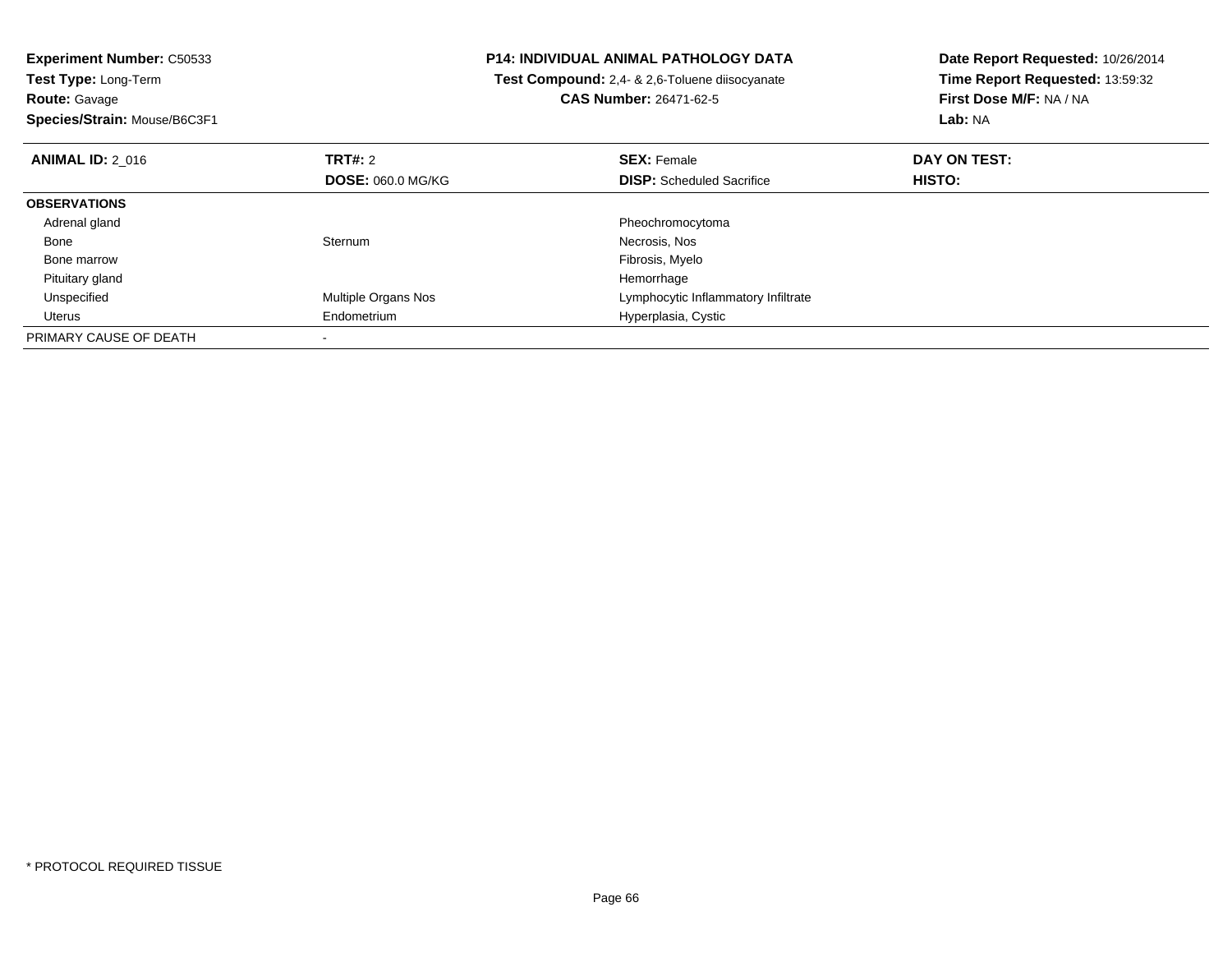| <b>Experiment Number: C50533</b><br>Test Type: Long-Term<br><b>Route: Gavage</b><br>Species/Strain: Mouse/B6C3F1 |                          | <b>P14: INDIVIDUAL ANIMAL PATHOLOGY DATA</b><br>Test Compound: 2,4- & 2,6-Toluene diisocyanate<br><b>CAS Number: 26471-62-5</b> | Date Report Requested: 10/26/2014<br>Time Report Requested: 13:59:32<br>First Dose M/F: NA / NA<br>Lab: NA |
|------------------------------------------------------------------------------------------------------------------|--------------------------|---------------------------------------------------------------------------------------------------------------------------------|------------------------------------------------------------------------------------------------------------|
| <b>ANIMAL ID: 2 017</b>                                                                                          | TRT#: 2                  | <b>SEX: Female</b>                                                                                                              | DAY ON TEST:                                                                                               |
|                                                                                                                  | <b>DOSE: 060.0 MG/KG</b> | <b>DISP:</b> Scheduled Sacrifice                                                                                                | HISTO:                                                                                                     |
| <b>OBSERVATIONS</b>                                                                                              |                          |                                                                                                                                 |                                                                                                            |
| Bone marrow                                                                                                      |                          | Fibrosis, Myelo                                                                                                                 |                                                                                                            |
| Unspecified                                                                                                      | Multiple Organs Nos      | Lymphocytic Inflammatory Infiltrate                                                                                             |                                                                                                            |
| Uterus                                                                                                           | Endometrium              | Hyperplasia, Cystic                                                                                                             |                                                                                                            |
| PRIMARY CAUSE OF DEATH                                                                                           |                          |                                                                                                                                 |                                                                                                            |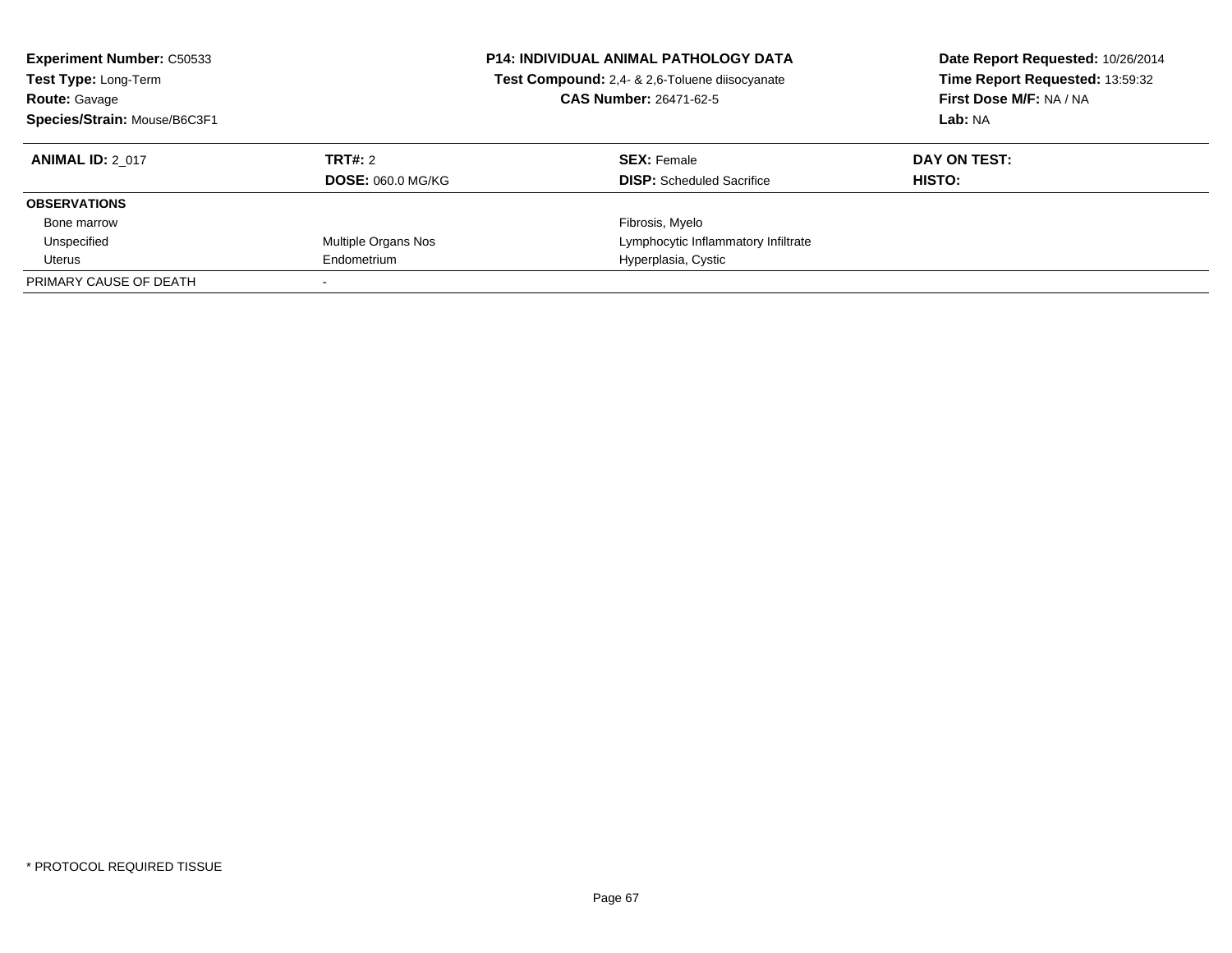**Experiment Number:** C50533**Test Type:** Long-Term

**Route:** Gavage

**Species/Strain:** Mouse/B6C3F1

## **P14: INDIVIDUAL ANIMAL PATHOLOGY DATA**

 **Test Compound:** 2,4- & 2,6-Toluene diisocyanate**CAS Number:** 26471-62-5

| <b>ANIMAL ID: 2_018</b> | TRT#: 2                  | <b>SEX: Female</b>                  | DAY ON TEST: |
|-------------------------|--------------------------|-------------------------------------|--------------|
|                         | <b>DOSE: 060.0 MG/KG</b> | <b>DISP:</b> Scheduled Sacrifice    | HISTO:       |
| <b>OBSERVATIONS</b>     |                          |                                     |              |
| Bone marrow             |                          | Fibrosis, Myelo                     |              |
| Brain                   | Thalamus                 | Calculus, Unknown Gross Or Micro    |              |
| Liver                   |                          | Cytoplasmic Vacuolization           |              |
| Lung                    |                          | Hemorrhage                          |              |
|                         |                          | Inflammation, Interstitial          |              |
| Pituitary gland         |                          | Adenoma, Nos                        |              |
| Thyroid                 |                          | Atrophy, Focal                      |              |
|                         |                          | Follicular-Cell Adenoma             |              |
| Unspecified             | Multiple Organs Nos      | Lymphocytic Inflammatory Infiltrate |              |
| Uterus                  | Endometrium              | Hyperplasia, Cystic                 |              |
| PRIMARY CAUSE OF DEATH  |                          |                                     |              |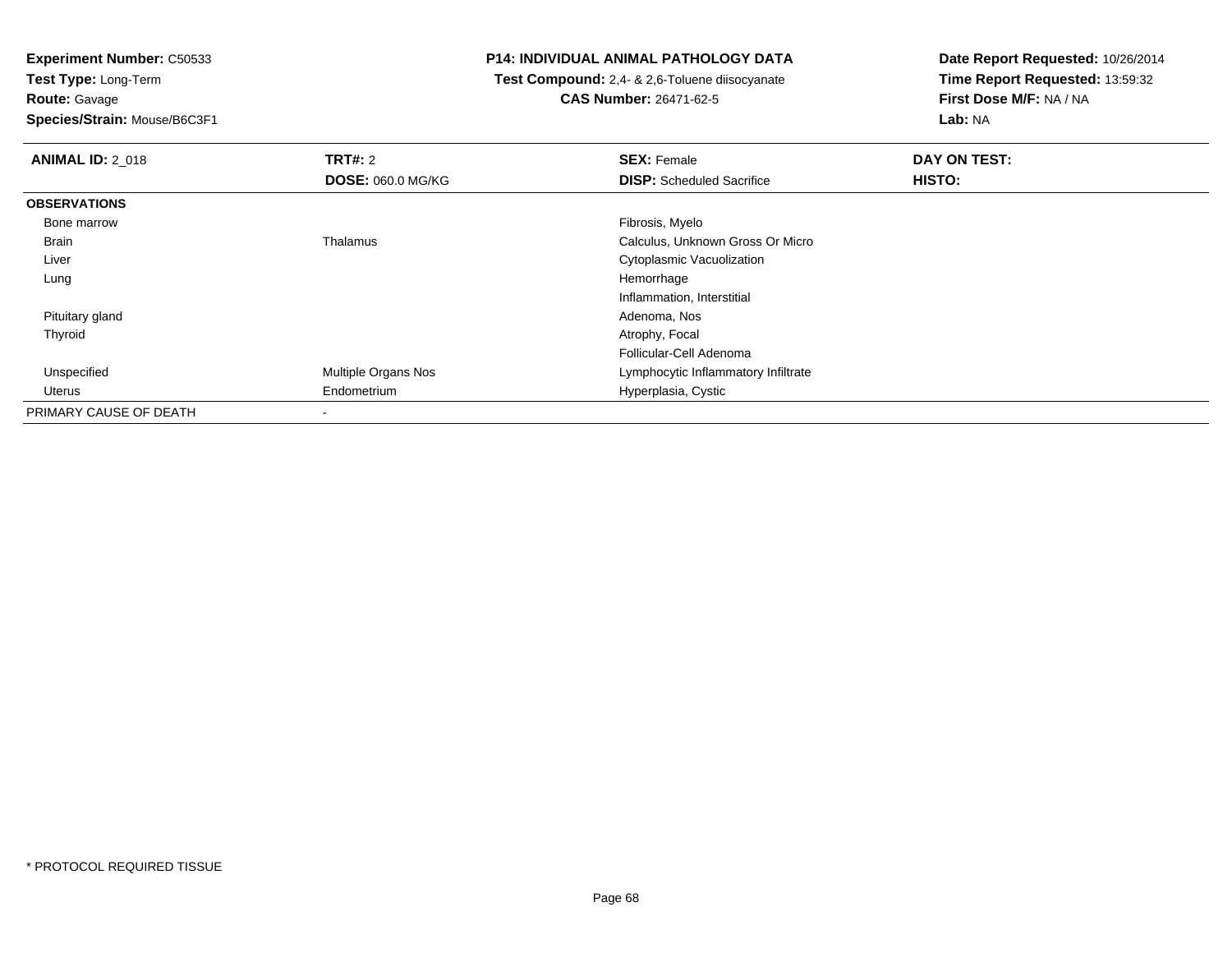| <b>Experiment Number: C50533</b><br><b>Test Type: Long-Term</b> |                     | <b>P14: INDIVIDUAL ANIMAL PATHOLOGY DATA</b>          | Date Report Requested: 10/26/2014<br>Time Report Requested: 13:59:32 |
|-----------------------------------------------------------------|---------------------|-------------------------------------------------------|----------------------------------------------------------------------|
|                                                                 |                     | <b>Test Compound:</b> 2,4- & 2,6-Toluene diisocyanate |                                                                      |
| <b>Route: Gavage</b>                                            |                     | CAS Number: 26471-62-5                                | First Dose M/F: NA / NA                                              |
| Species/Strain: Mouse/B6C3F1                                    |                     |                                                       | Lab: NA                                                              |
| <b>ANIMAL ID: 2 019</b>                                         | <b>TRT#: 2</b>      | <b>SEX: Female</b>                                    | DAY ON TEST:                                                         |
|                                                                 | DOSE: 060.0 MG/KG   | <b>DISP:</b> Scheduled Sacrifice                      | HISTO:                                                               |
| <b>OBSERVATIONS</b>                                             |                     |                                                       |                                                                      |
| Bone marrow                                                     |                     | Fibrosis, Myelo                                       |                                                                      |
| Brain                                                           | Thalamus            | Calculus, Unknown Gross Or Micro                      |                                                                      |
| Spleen                                                          |                     | Hemangioma                                            |                                                                      |
| Thyroid                                                         |                     | Cyst, Nos                                             |                                                                      |
| Unspecified                                                     | Multiple Organs Nos | Lymphocytic Inflammatory Infiltrate                   |                                                                      |
| Uterus                                                          | Endometrium         | Hyperplasia, Cystic                                   |                                                                      |
| PRIMARY CAUSE OF DEATH                                          |                     |                                                       |                                                                      |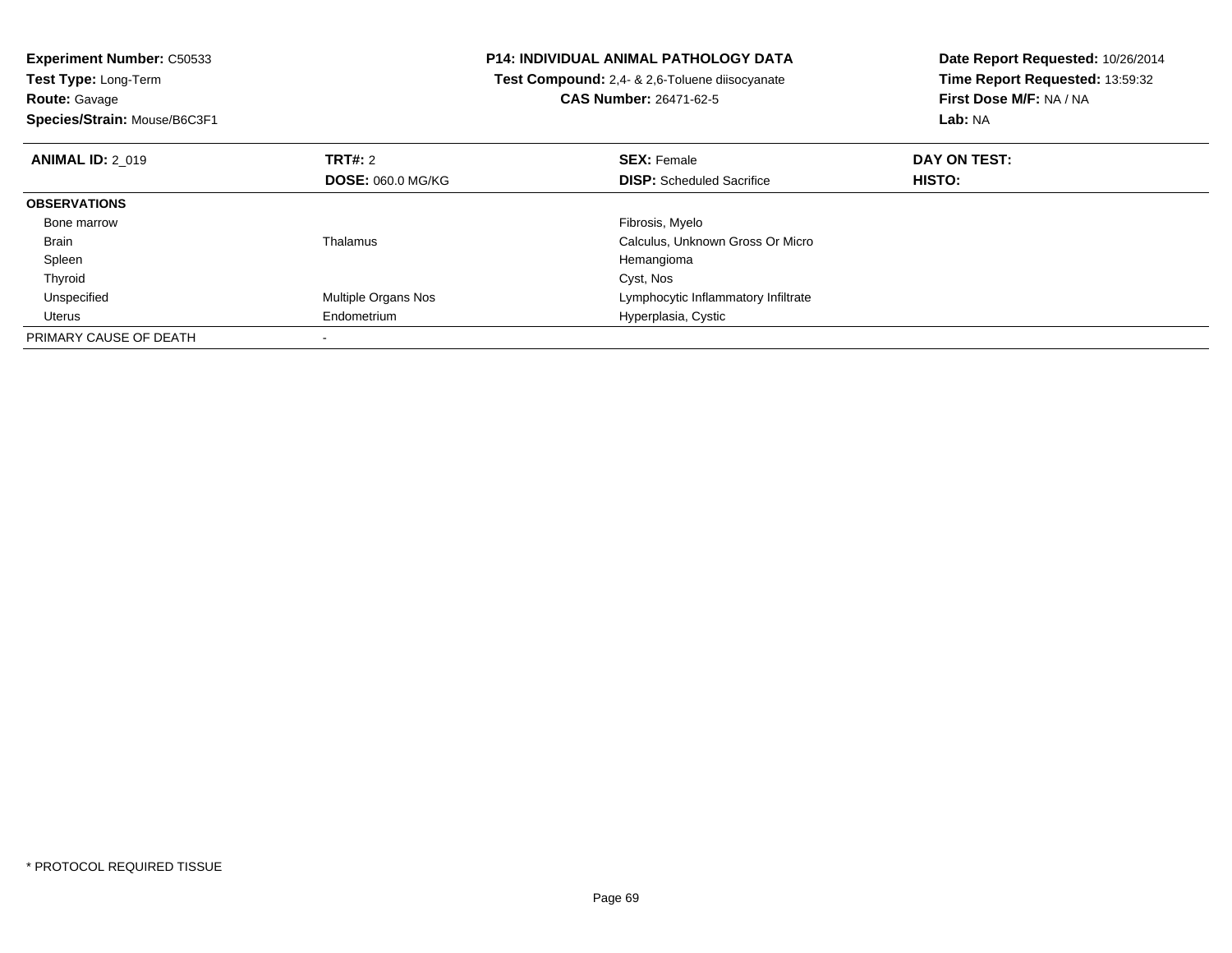| <b>Experiment Number: C50533</b><br>Test Type: Long-Term |                          | <b>P14: INDIVIDUAL ANIMAL PATHOLOGY DATA</b>   | Date Report Requested: 10/26/2014<br>Time Report Requested: 13:59:32 |
|----------------------------------------------------------|--------------------------|------------------------------------------------|----------------------------------------------------------------------|
|                                                          |                          | Test Compound: 2,4- & 2,6-Toluene diisocyanate |                                                                      |
| <b>Route: Gavage</b>                                     |                          | <b>CAS Number: 26471-62-5</b>                  | First Dose M/F: NA / NA                                              |
| Species/Strain: Mouse/B6C3F1                             |                          |                                                | Lab: NA                                                              |
| <b>ANIMAL ID: 2 020</b>                                  | <b>TRT#: 2</b>           | <b>SEX: Female</b>                             | DAY ON TEST:                                                         |
|                                                          | <b>DOSE: 060.0 MG/KG</b> | <b>DISP:</b> Scheduled Sacrifice               | HISTO:                                                               |
| <b>OBSERVATIONS</b>                                      |                          |                                                |                                                                      |
| Brain                                                    | Thalamus                 | Calculus, Unknown Gross Or Micro               |                                                                      |
| Lung                                                     |                          | Inflammation, Interstitial                     |                                                                      |
| Unspecified                                              | Multiple Organs Nos      | Lymphocytic Inflammatory Infiltrate            |                                                                      |
|                                                          | Multiple Organs Nos      | Lymphoma, Nos-Malignant                        |                                                                      |
| Uterus                                                   | Endometrium              | Hyperplasia, Cystic                            |                                                                      |
| PRIMARY CAUSE OF DEATH                                   |                          |                                                |                                                                      |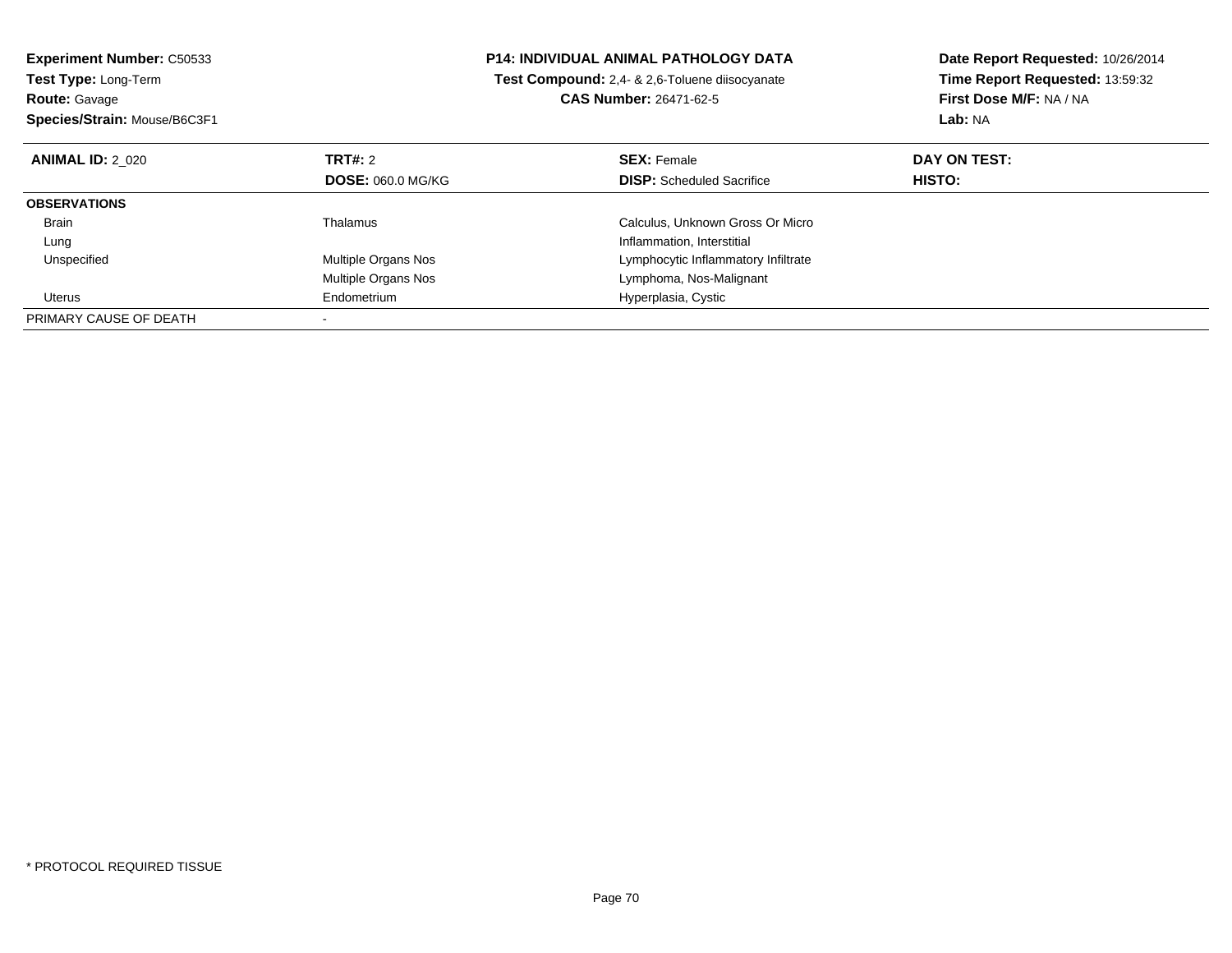| <b>Experiment Number: C50533</b><br>Test Type: Long-Term<br><b>Route: Gavage</b><br>Species/Strain: Mouse/B6C3F1 |                          | <b>P14: INDIVIDUAL ANIMAL PATHOLOGY DATA</b><br>Test Compound: 2,4- & 2,6-Toluene diisocyanate<br><b>CAS Number: 26471-62-5</b> | Date Report Requested: 10/26/2014<br>Time Report Requested: 13:59:32<br>First Dose M/F: NA / NA<br>Lab: NA |
|------------------------------------------------------------------------------------------------------------------|--------------------------|---------------------------------------------------------------------------------------------------------------------------------|------------------------------------------------------------------------------------------------------------|
| <b>ANIMAL ID: 2 021</b>                                                                                          | TRT#: 2                  | <b>SEX: Female</b>                                                                                                              | DAY ON TEST:                                                                                               |
|                                                                                                                  | <b>DOSE: 060.0 MG/KG</b> | <b>DISP:</b> Scheduled Sacrifice                                                                                                | HISTO:                                                                                                     |
| <b>OBSERVATIONS</b>                                                                                              |                          |                                                                                                                                 |                                                                                                            |
| Pituitary gland                                                                                                  |                          | Cyst, Nos                                                                                                                       |                                                                                                            |
|                                                                                                                  |                          | <b>Focal Cellular Change</b>                                                                                                    |                                                                                                            |
| Spleen                                                                                                           |                          | Hematopoiesis                                                                                                                   |                                                                                                            |
| Thyroid                                                                                                          |                          | Atrophy, Focal                                                                                                                  |                                                                                                            |
| Unspecified                                                                                                      | Multiple Organs Nos      | Lymphoma, Nos-Malignant                                                                                                         |                                                                                                            |
| Uterus                                                                                                           | Endometrium              | Hyperplasia, Cystic                                                                                                             |                                                                                                            |
| PRIMARY CAUSE OF DEATH                                                                                           |                          |                                                                                                                                 |                                                                                                            |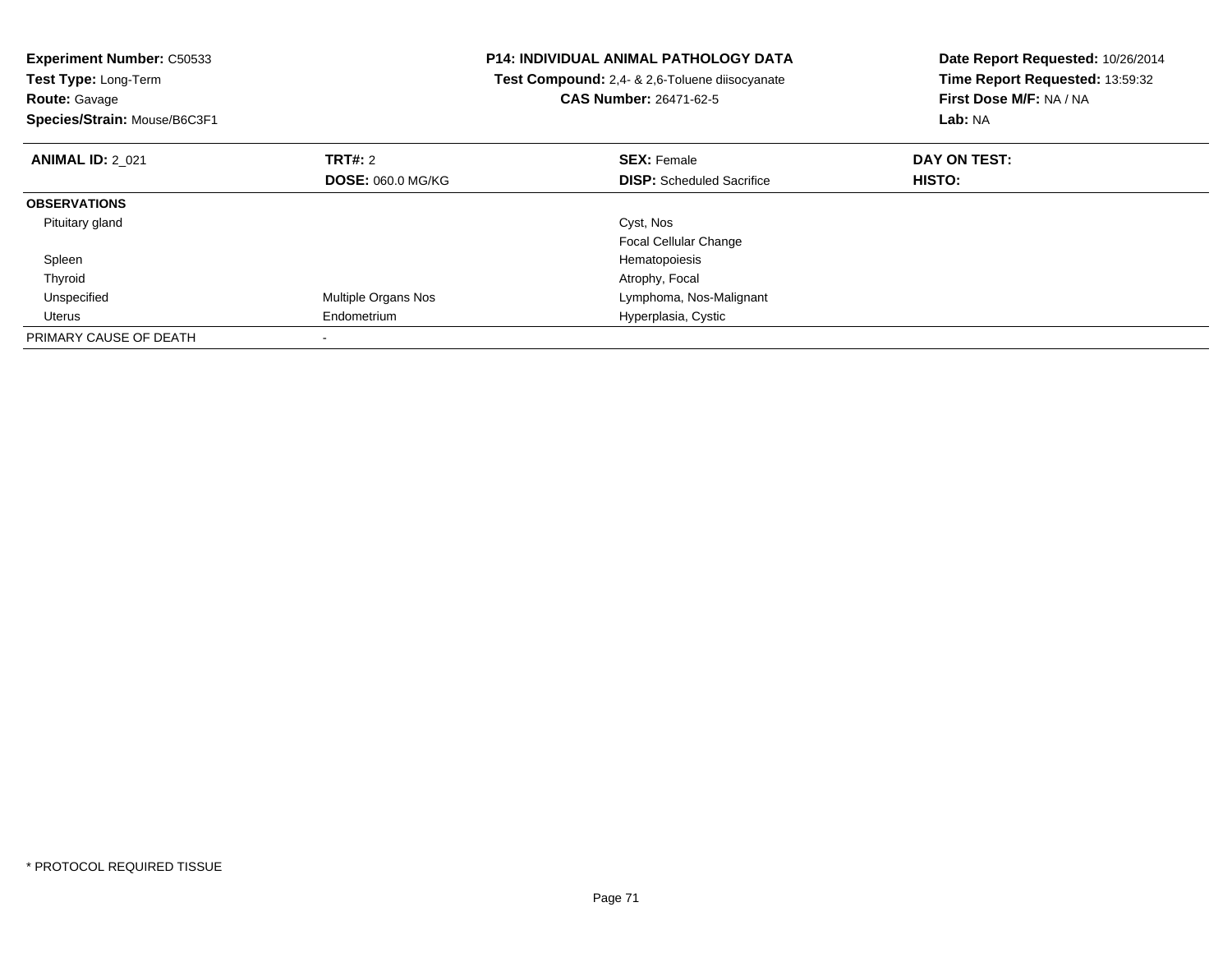| <b>Experiment Number: C50533</b><br>Test Type: Long-Term<br><b>Route: Gavage</b><br>Species/Strain: Mouse/B6C3F1 |                          | <b>P14: INDIVIDUAL ANIMAL PATHOLOGY DATA</b><br>Test Compound: 2,4- & 2,6-Toluene diisocyanate<br><b>CAS Number: 26471-62-5</b> | Date Report Requested: 10/26/2014<br>Time Report Requested: 13:59:32<br>First Dose M/F: NA / NA<br>Lab: NA |
|------------------------------------------------------------------------------------------------------------------|--------------------------|---------------------------------------------------------------------------------------------------------------------------------|------------------------------------------------------------------------------------------------------------|
| <b>ANIMAL ID: 2 022</b>                                                                                          | TRT#: 2                  | <b>SEX: Female</b>                                                                                                              | DAY ON TEST:                                                                                               |
|                                                                                                                  | <b>DOSE: 060.0 MG/KG</b> | <b>DISP: Natural Death</b>                                                                                                      | HISTO:                                                                                                     |
| <b>OBSERVATIONS</b>                                                                                              |                          |                                                                                                                                 |                                                                                                            |
| Lung                                                                                                             |                          | Bronchopneumonia, Nos                                                                                                           |                                                                                                            |
| Pancreas                                                                                                         |                          | Inflammation, Suppurative                                                                                                       |                                                                                                            |
| PRIMARY CAUSE OF DEATH                                                                                           |                          |                                                                                                                                 |                                                                                                            |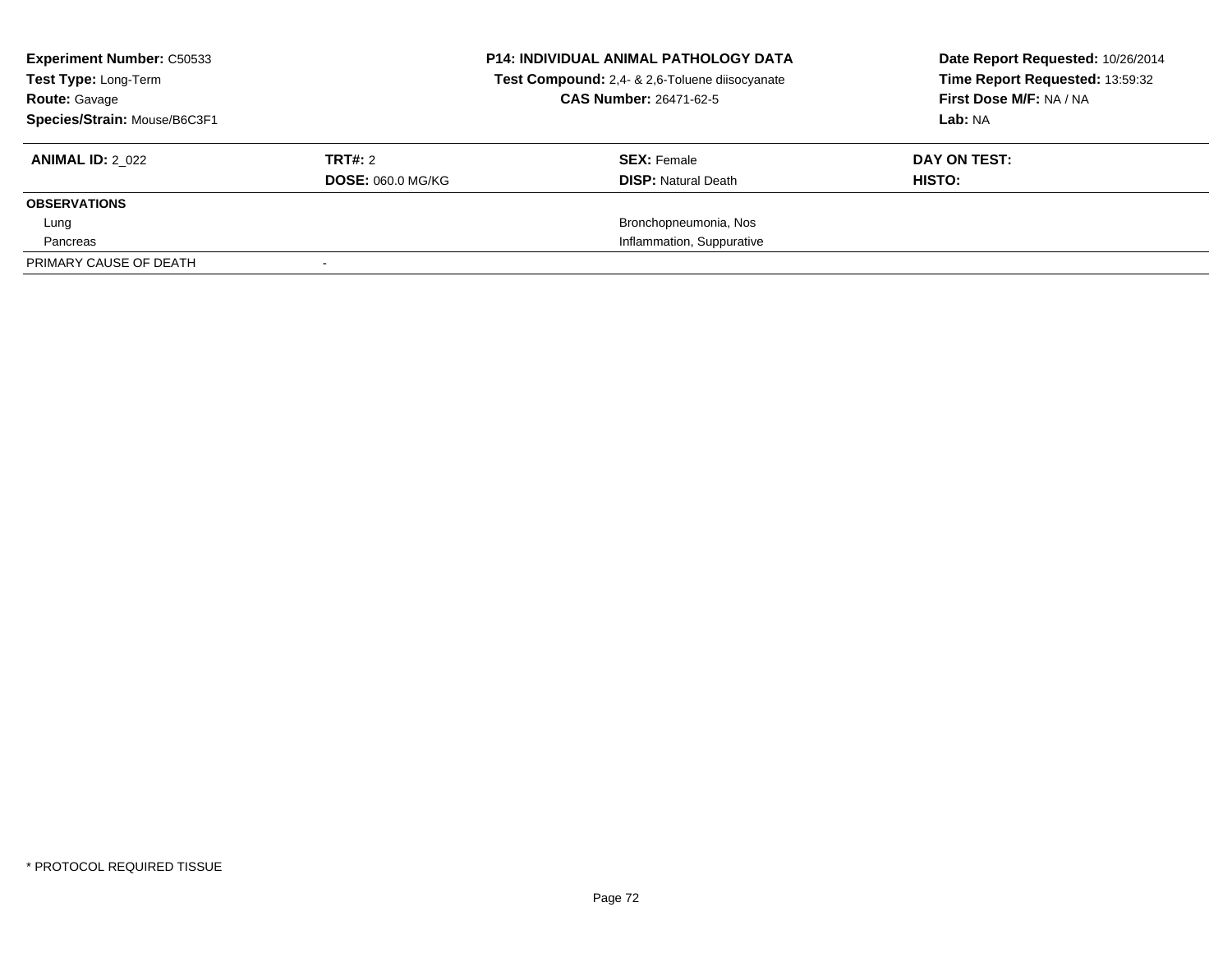| <b>Experiment Number: C50533</b><br><b>Test Type: Long-Term</b><br><b>Route: Gavage</b><br>Species/Strain: Mouse/B6C3F1 | <b>P14: INDIVIDUAL ANIMAL PATHOLOGY DATA</b><br><b>Test Compound:</b> 2.4- & 2.6-Toluene diisocyanate<br><b>CAS Number: 26471-62-5</b> |                                                        | Date Report Requested: 10/26/2014<br>Time Report Requested: 13:59:32<br>First Dose M/F: NA / NA<br>Lab: NA |  |
|-------------------------------------------------------------------------------------------------------------------------|----------------------------------------------------------------------------------------------------------------------------------------|--------------------------------------------------------|------------------------------------------------------------------------------------------------------------|--|
| <b>ANIMAL ID: 2 023</b>                                                                                                 | TRT#: 2<br><b>DOSE: 060.0 MG/KG</b>                                                                                                    | <b>SEX: Female</b><br><b>DISP:</b> Scheduled Sacrifice | DAY ON TEST:<br>HISTO:                                                                                     |  |
| <b>OBSERVATIONS</b>                                                                                                     |                                                                                                                                        |                                                        |                                                                                                            |  |
| <b>Brain</b>                                                                                                            | Thalamus                                                                                                                               | Calculus, Unknown Gross Or Micro                       |                                                                                                            |  |
| Thyroid                                                                                                                 |                                                                                                                                        | Atrophy, Focal                                         |                                                                                                            |  |
| Unspecified                                                                                                             | Multiple Organs Nos                                                                                                                    | Lymphocytic Inflammatory Infiltrate                    |                                                                                                            |  |
| Uterus                                                                                                                  | Endometrium                                                                                                                            | Hyperplasia, Cystic                                    |                                                                                                            |  |
| PRIMARY CAUSE OF DEATH                                                                                                  |                                                                                                                                        |                                                        |                                                                                                            |  |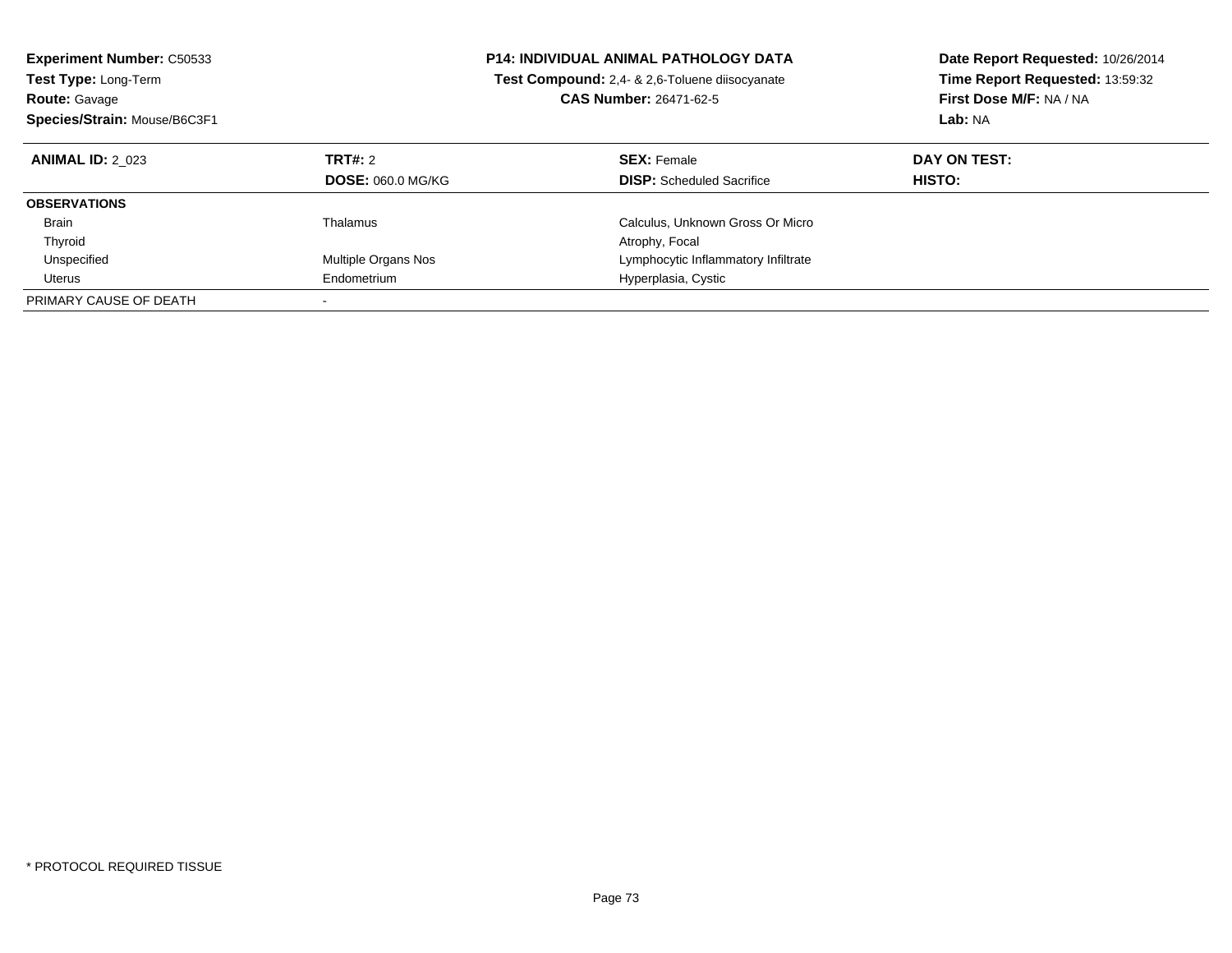| <b>Experiment Number: C50533</b><br>Test Type: Long-Term |                          | <b>P14: INDIVIDUAL ANIMAL PATHOLOGY DATA</b>          | Date Report Requested: 10/26/2014<br>Time Report Requested: 13:59:32 |  |
|----------------------------------------------------------|--------------------------|-------------------------------------------------------|----------------------------------------------------------------------|--|
|                                                          |                          | <b>Test Compound:</b> 2.4- & 2.6-Toluene diisocyanate |                                                                      |  |
| <b>Route: Gavage</b>                                     |                          | <b>CAS Number: 26471-62-5</b>                         | First Dose M/F: NA / NA                                              |  |
| Species/Strain: Mouse/B6C3F1                             |                          |                                                       | Lab: NA                                                              |  |
| <b>ANIMAL ID: 2 024</b>                                  | TRT#: 2                  | <b>SEX: Female</b>                                    | DAY ON TEST:                                                         |  |
|                                                          | <b>DOSE: 060.0 MG/KG</b> | <b>DISP:</b> Scheduled Sacrifice                      | <b>HISTO:</b>                                                        |  |
| <b>OBSERVATIONS</b>                                      |                          |                                                       |                                                                      |  |
| Bone                                                     | Sternum                  | Necrosis, Nos                                         |                                                                      |  |
| Bone marrow                                              |                          | Fibrosis, Myelo                                       |                                                                      |  |
| Lung                                                     |                          | Inflammation, Interstitial                            |                                                                      |  |
| Mammary gland                                            |                          | Carcinosarcoma                                        |                                                                      |  |
| Unspecified                                              | Multiple Organs Nos      | Lymphocytic Inflammatory Infiltrate                   |                                                                      |  |
| Uterus                                                   | Endometrium              | Hyperplasia, Cystic                                   |                                                                      |  |
| PRIMARY CAUSE OF DEATH                                   |                          |                                                       |                                                                      |  |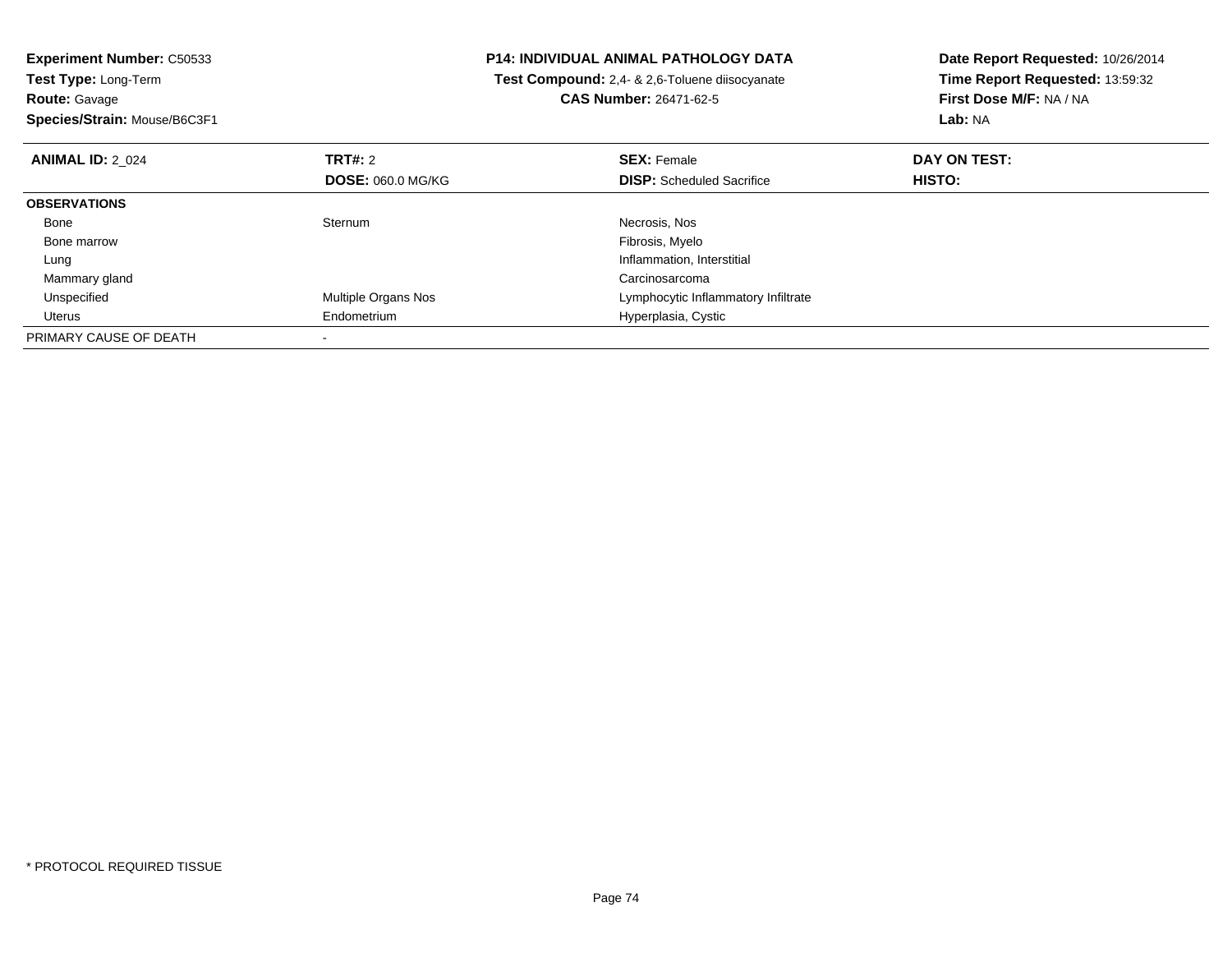| <b>Experiment Number: C50533</b><br><b>Test Type: Long-Term</b><br><b>Route: Gavage</b><br>Species/Strain: Mouse/B6C3F1 |                                     | <b>P14: INDIVIDUAL ANIMAL PATHOLOGY DATA</b><br><b>Test Compound:</b> 2,4- & 2,6-Toluene diisocyanate<br><b>CAS Number: 26471-62-5</b> | Date Report Requested: 10/26/2014<br>Time Report Requested: 13:59:32<br>First Dose M/F: NA / NA<br>Lab: NA |
|-------------------------------------------------------------------------------------------------------------------------|-------------------------------------|----------------------------------------------------------------------------------------------------------------------------------------|------------------------------------------------------------------------------------------------------------|
| <b>ANIMAL ID: 2 025</b>                                                                                                 | TRT#: 2<br><b>DOSE: 060.0 MG/KG</b> | <b>SEX: Female</b><br><b>DISP:</b> Scheduled Sacrifice                                                                                 | DAY ON TEST:<br>HISTO:                                                                                     |
| <b>OBSERVATIONS</b>                                                                                                     |                                     |                                                                                                                                        |                                                                                                            |
| Bone marrow                                                                                                             |                                     | Fibrosis, Myelo                                                                                                                        |                                                                                                            |
| Lung                                                                                                                    |                                     | Inflammation, Interstitial                                                                                                             |                                                                                                            |
| Unspecified                                                                                                             | Multiple Organs Nos                 | Lymphocytic Inflammatory Infiltrate                                                                                                    |                                                                                                            |
| Uterus                                                                                                                  |                                     | <b>Endometrial Stromal Polyp</b>                                                                                                       |                                                                                                            |
| PRIMARY CAUSE OF DEATH                                                                                                  |                                     |                                                                                                                                        |                                                                                                            |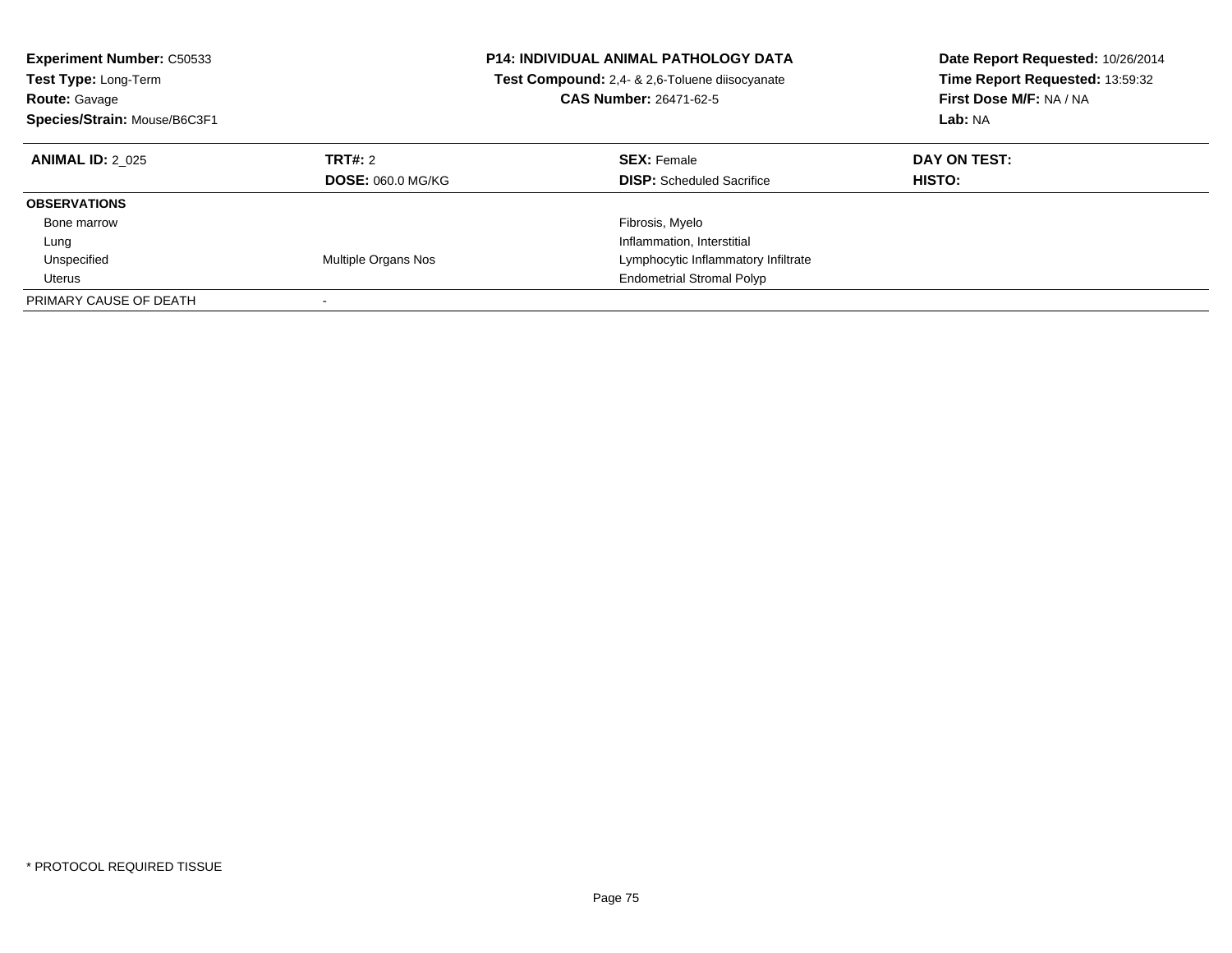| <b>Experiment Number: C50533</b><br><b>Test Type: Long-Term</b> |                         | P14: INDIVIDUAL ANIMAL PATHOLOGY DATA<br>Test Compound: 2,4- & 2,6-Toluene diisocyanate | Date Report Requested: 10/26/2014<br>Time Report Requested: 13:59:32 |
|-----------------------------------------------------------------|-------------------------|-----------------------------------------------------------------------------------------|----------------------------------------------------------------------|
| <b>Route: Gavage</b>                                            |                         | <b>CAS Number: 26471-62-5</b>                                                           | First Dose M/F: NA / NA                                              |
| Species/Strain: Mouse/B6C3F1                                    |                         |                                                                                         | Lab: NA                                                              |
| <b>ANIMAL ID: 2 026</b>                                         | <b>TRT#:</b> 2          | <b>SEX: Female</b>                                                                      | DAY ON TEST:                                                         |
|                                                                 | DOSE: 060.0 MG/KG       | <b>DISP:</b> Scheduled Sacrifice                                                        | HISTO:                                                               |
| <b>OBSERVATIONS</b>                                             |                         |                                                                                         |                                                                      |
| Bone marrow                                                     |                         | Fibrosis, Myelo                                                                         |                                                                      |
| Lung                                                            |                         | Inflammation, Interstitial                                                              |                                                                      |
| Pituitary gland                                                 |                         | Adenoma, Nos                                                                            |                                                                      |
| Unspecified                                                     | Multiple Organs Nos     | Lymphocytic Inflammatory Infiltrate                                                     |                                                                      |
|                                                                 | <b>Abdominal Cavity</b> | Necrosis, Fat                                                                           |                                                                      |
| Uterus                                                          | Endometrium             | Hyperplasia, Cystic                                                                     |                                                                      |
| PRIMARY CAUSE OF DEATH                                          |                         |                                                                                         |                                                                      |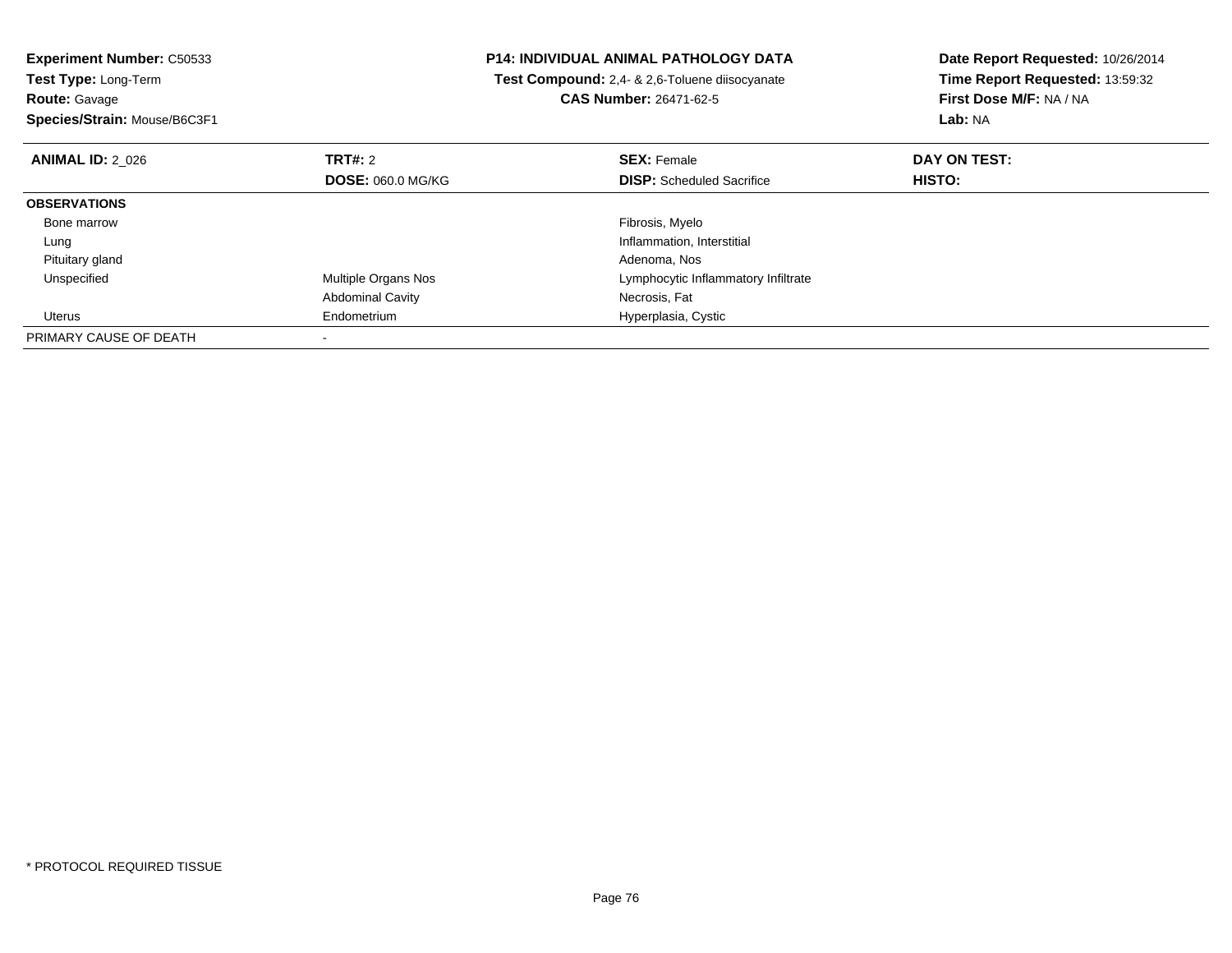| <b>Experiment Number: C50533</b><br><b>Test Type: Long-Term</b><br><b>Route: Gavage</b><br>Species/Strain: Mouse/B6C3F1 | <b>P14: INDIVIDUAL ANIMAL PATHOLOGY DATA</b><br>Test Compound: 2,4- & 2,6-Toluene diisocyanate<br><b>CAS Number: 26471-62-5</b> |                                                        |                        |  | Date Report Requested: 10/26/2014<br>Time Report Requested: 13:59:32<br>First Dose M/F: NA / NA<br>Lab: NA |
|-------------------------------------------------------------------------------------------------------------------------|---------------------------------------------------------------------------------------------------------------------------------|--------------------------------------------------------|------------------------|--|------------------------------------------------------------------------------------------------------------|
| <b>ANIMAL ID: 2 027</b>                                                                                                 | TRT#: 2<br><b>DOSE: 060.0 MG/KG</b>                                                                                             | <b>SEX: Female</b><br><b>DISP:</b> Scheduled Sacrifice | DAY ON TEST:<br>HISTO: |  |                                                                                                            |
| <b>OBSERVATIONS</b>                                                                                                     |                                                                                                                                 |                                                        |                        |  |                                                                                                            |
| Bone marrow                                                                                                             |                                                                                                                                 | Fibrosis, Myelo                                        |                        |  |                                                                                                            |
| Ovary                                                                                                                   |                                                                                                                                 | Cyst, Follicular Nos                                   |                        |  |                                                                                                            |
| Unspecified                                                                                                             | Multiple Organs Nos                                                                                                             | Lymphoma, Nos-Malignant                                |                        |  |                                                                                                            |
| Uterus                                                                                                                  | Endometrium                                                                                                                     | Hyperplasia, Cystic                                    |                        |  |                                                                                                            |
| PRIMARY CAUSE OF DEATH                                                                                                  |                                                                                                                                 |                                                        |                        |  |                                                                                                            |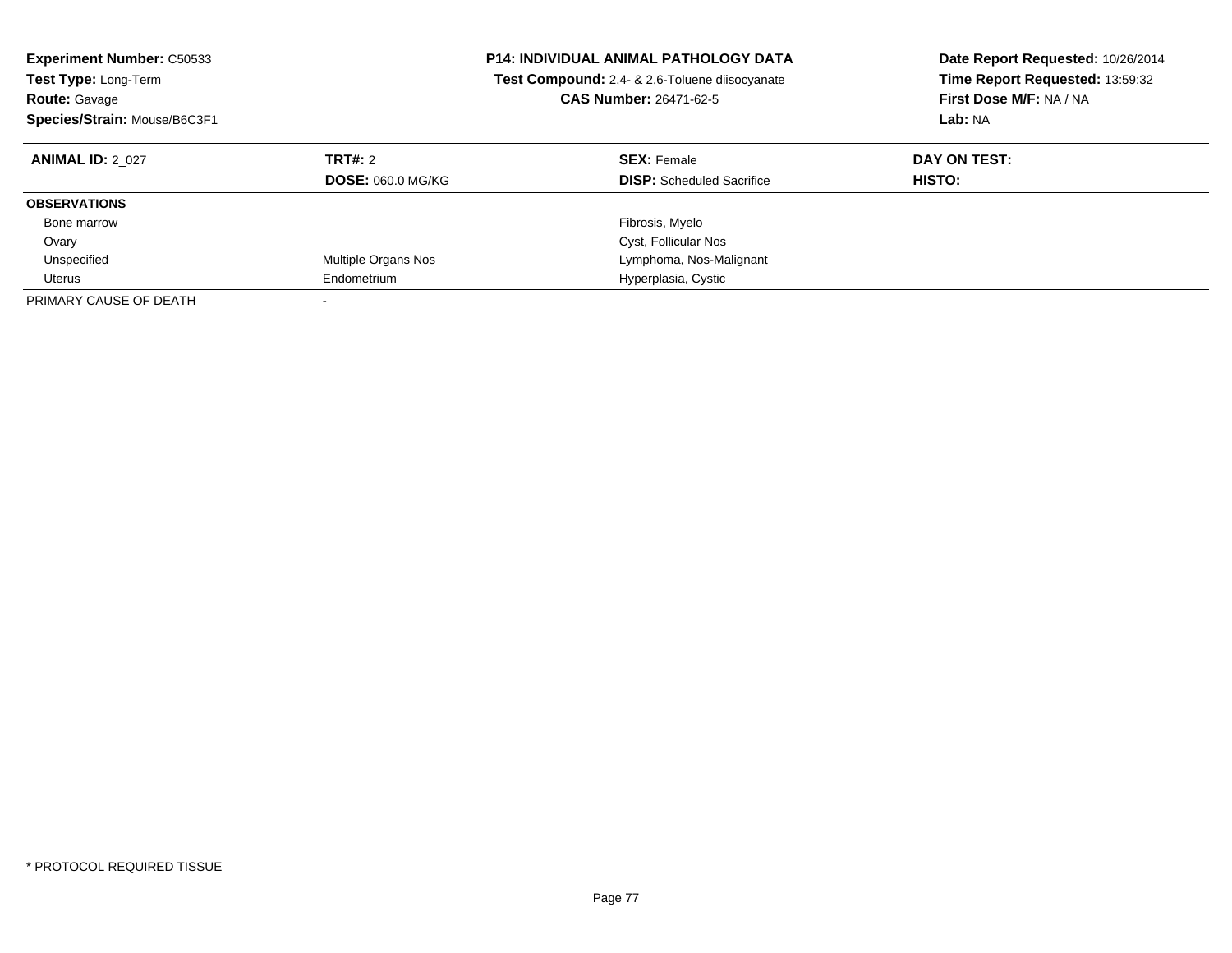**Experiment Number:** C50533**Test Type:** Long-Term**Route:** Gavage **Species/Strain:** Mouse/B6C3F1**P14: INDIVIDUAL ANIMAL PATHOLOGY DATA Test Compound:** 2,4- & 2,6-Toluene diisocyanate**CAS Number:** 26471-62-5**Date Report Requested:** 10/26/2014**Time Report Requested:** 13:59:32**First Dose M/F:** NA / NA**Lab:** NA**ANIMAL ID: 2 028 REX:** Female **DAY ON TEST: CONSIST: SEX:** Female **DAY ON TEST: DOSE:** 060.0 MG/KG**DISP:** Scheduled Sacrifice **HISTO: OBSERVATIONS** Bone marroww which is a state of the state of the state of the state of the state of the Fibrosis, Myelo state of the state of the state of the state of the state of the state of the state of the state of the state of the state of th Lymph nodeRenal Lymph Node **Hyperplasia**, Lymphoid Sacral Lymph Node Hyperplasia, Lymphoid Ovary Cyst, Parovarian Hyperplasia, Reticulum Cell Spleen UnspecifiedMultiple Organs Nos **Multiple Organs Nos** Lymphocytic Inflammatory Infiltrate Uterus Endometrium Hyperplasia, Cystic PRIMARY CAUSE OF DEATH-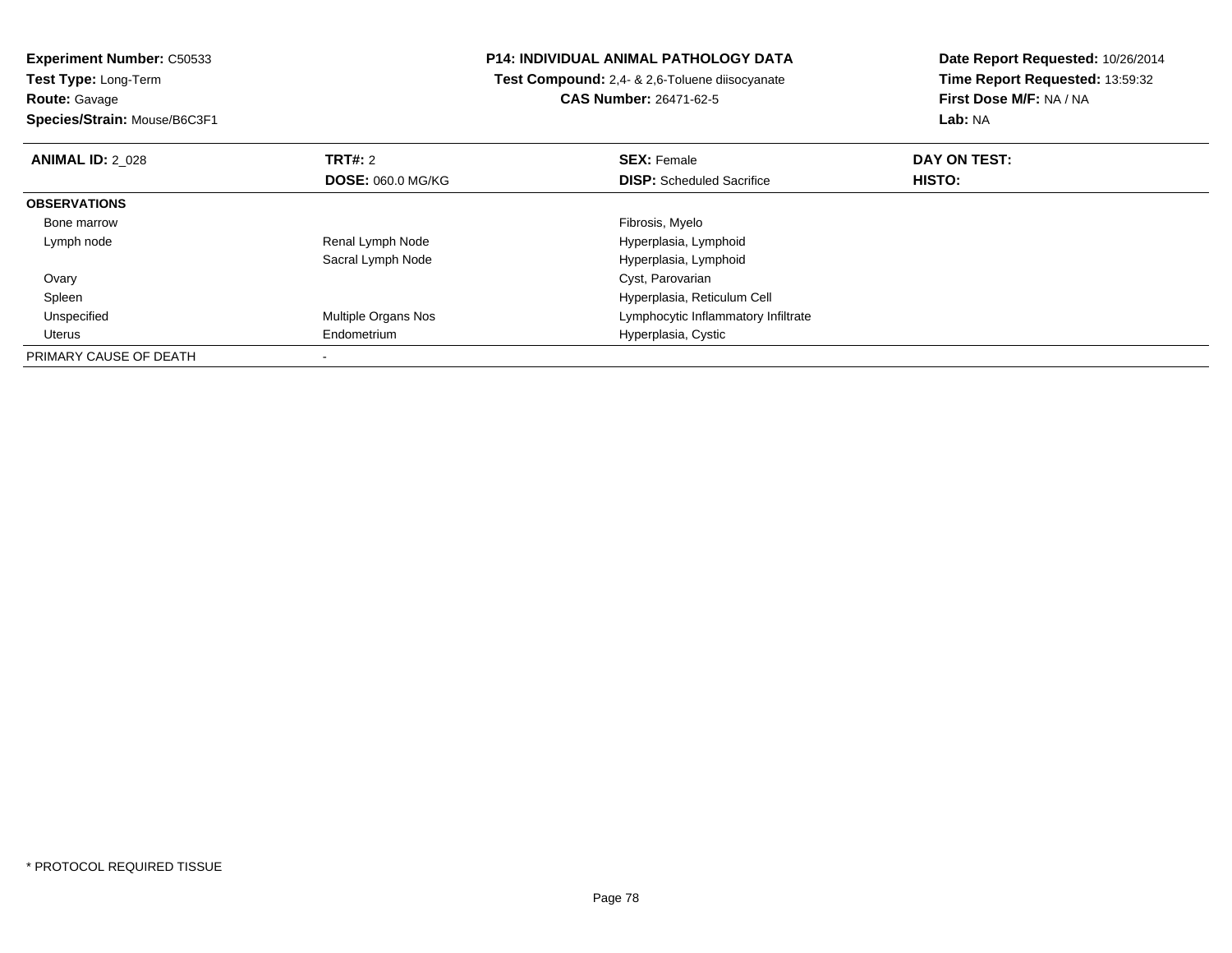**Experiment Number:** C50533**Test Type:** Long-Term**Route:** Gavage **Species/Strain:** Mouse/B6C3F1**P14: INDIVIDUAL ANIMAL PATHOLOGY DATA Test Compound:** 2,4- & 2,6-Toluene diisocyanate**CAS Number:** 26471-62-5**Date Report Requested:** 10/26/2014**Time Report Requested:** 13:59:32**First Dose M/F:** NA / NA**Lab:** NA**ANIMAL ID:** 2\_029**TRT#:** 2 **SEX:** Female **DAY ON TEST: DOSE:** 060.0 MG/KG**DISP:** Scheduled Sacrifice **HISTO: OBSERVATIONS** Bone marroww which is a state of the state of the state of the state of the state of the Fibrosis, Myelo state of the state of the state of the state of the state of the state of the state of the state of the state of the state of th Heart Cardiac Valve Pigmentation, Nos LungInflammation, Interstitial<br>Multiple Organs Nos **Exercía Express Control Control Control Control Control Control Control Control Control C**  UnspecifiedLymphocytic Inflammatory Infiltrate Multiple Organs Nos Lymphoma, Nos-Malignant Uterus Endometrium Hyperplasia, Cystic PRIMARY CAUSE OF DEATH-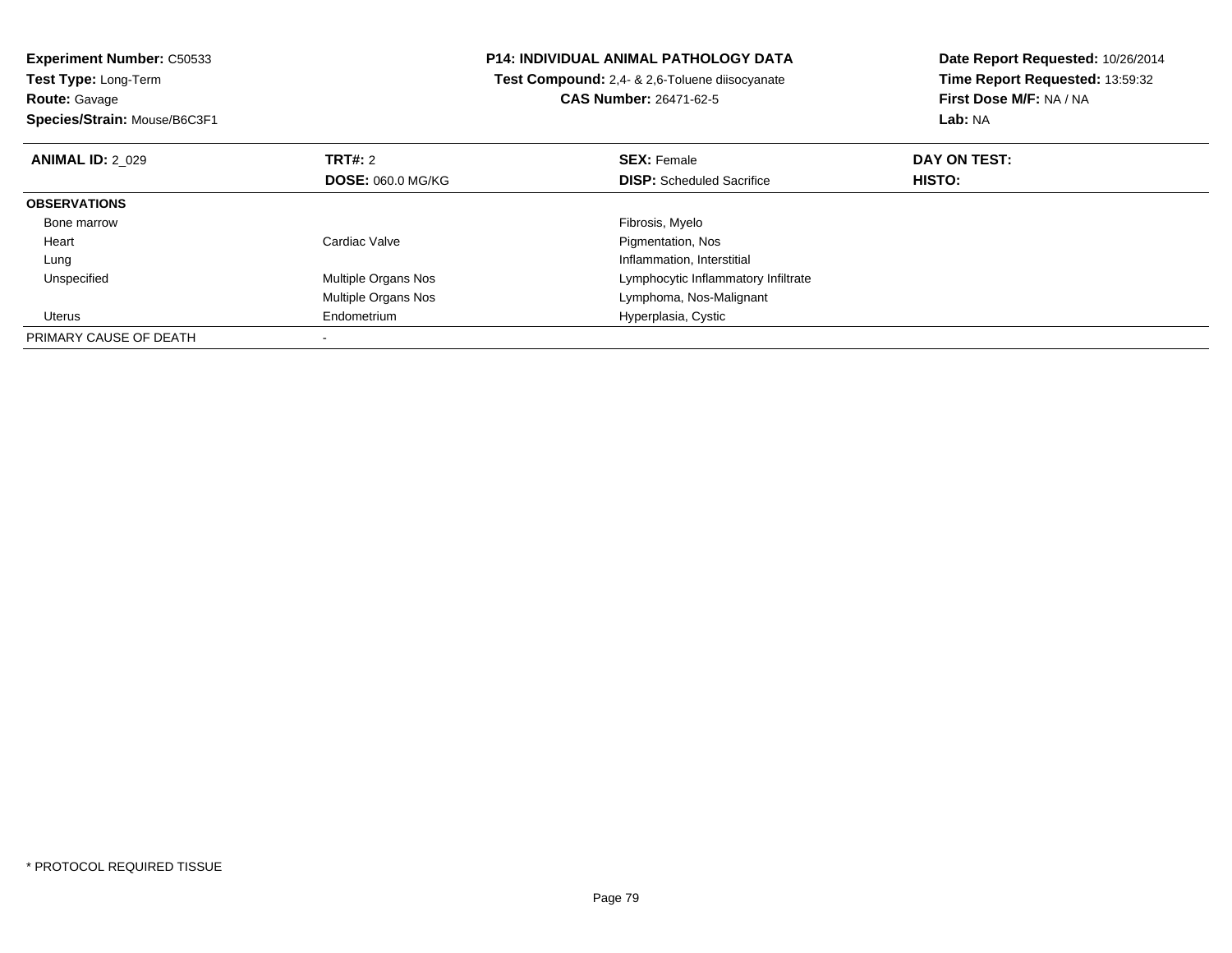| <b>Experiment Number: C50533</b><br>Test Type: Long-Term |                            | <b>P14: INDIVIDUAL ANIMAL PATHOLOGY DATA</b>   | Date Report Requested: 10/26/2014<br>Time Report Requested: 13:59:32 |
|----------------------------------------------------------|----------------------------|------------------------------------------------|----------------------------------------------------------------------|
|                                                          |                            | Test Compound: 2.4- & 2.6-Toluene diisocyanate |                                                                      |
| <b>Route: Gavage</b>                                     |                            | <b>CAS Number: 26471-62-5</b>                  | First Dose M/F: NA / NA                                              |
| Species/Strain: Mouse/B6C3F1                             |                            |                                                | Lab: NA                                                              |
| <b>ANIMAL ID: 2 030</b>                                  | TRT#: 2                    | <b>SEX: Female</b>                             | DAY ON TEST:                                                         |
|                                                          | <b>DOSE: 060.0 MG/KG</b>   | <b>DISP:</b> Scheduled Sacrifice               | <b>HISTO:</b>                                                        |
| <b>OBSERVATIONS</b>                                      |                            |                                                |                                                                      |
| Adrenal gland                                            | Cortex Nos                 | <b>Focal Cellular Change</b>                   |                                                                      |
| Bone marrow                                              |                            | Fibrosis, Myelo                                |                                                                      |
| Liver                                                    |                            | Cytoplasmic Change, Basophilic                 |                                                                      |
| Unspecified                                              | <b>Multiple Organs Nos</b> | Lymphocytic Inflammatory Infiltrate            |                                                                      |
| Uterus                                                   | Endometrium                | Hyperplasia, Cystic                            |                                                                      |
| PRIMARY CAUSE OF DEATH                                   |                            |                                                |                                                                      |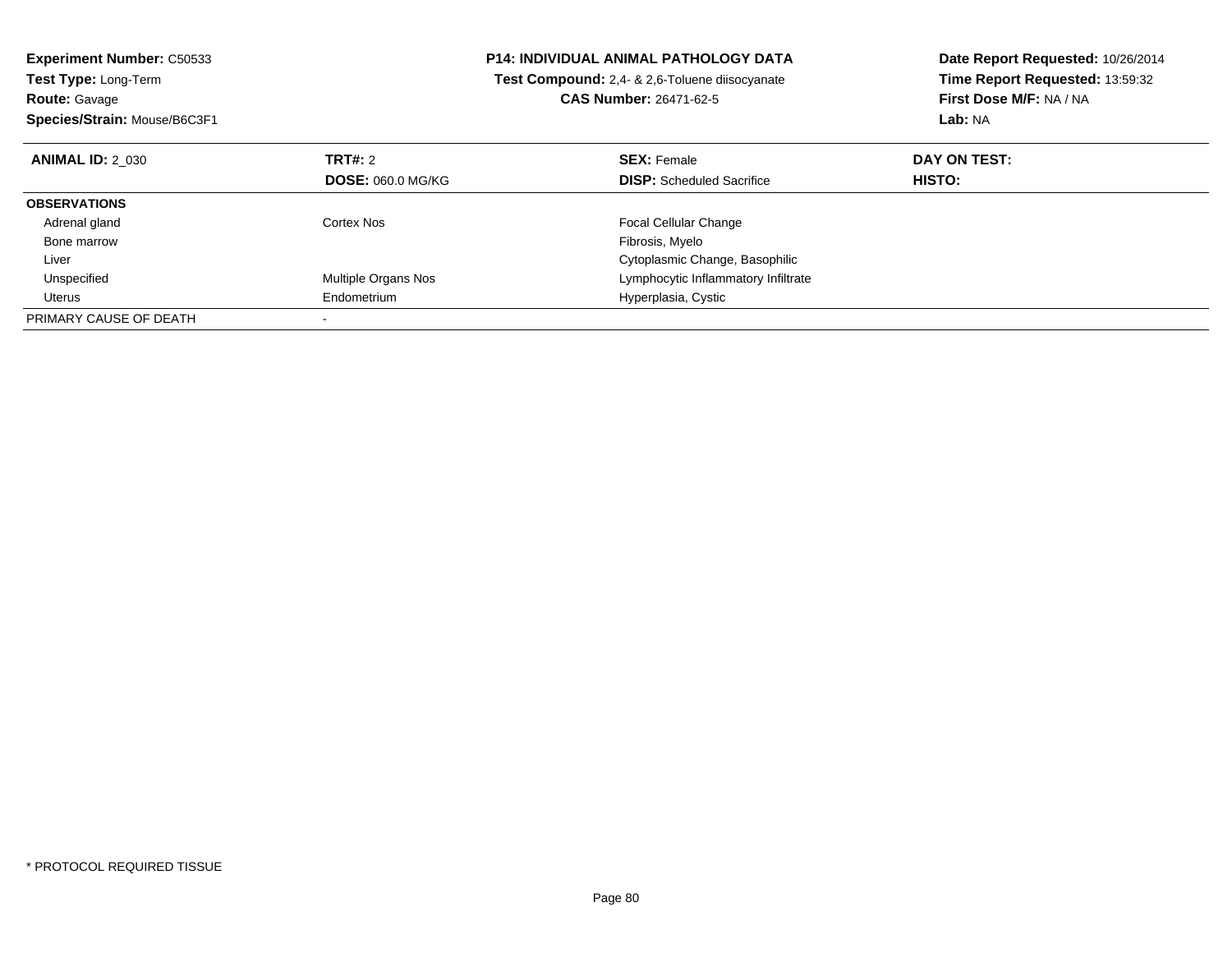**Experiment Number:** C50533**Test Type:** Long-Term**Route:** Gavage **Species/Strain:** Mouse/B6C3F1**P14: INDIVIDUAL ANIMAL PATHOLOGY DATA Test Compound:** 2,4- & 2,6-Toluene diisocyanate**CAS Number:** 26471-62-5**Date Report Requested:** 10/26/2014**Time Report Requested:** 13:59:32**First Dose M/F:** NA / NA**Lab:** NA**ANIMAL ID:** 2\_031**TRT#:** 2 **SEX:** Female **DAY ON TEST: DOSE:** 060.0 MG/KG**DISP:** Scheduled Sacrifice **HISTO: OBSERVATIONS** Bone marroww which is a state of the state of the state of the state of the state of the Fibrosis, Myelo state of the state of the state of the state of the state of the state of the state of the state of the state of the state of th BrainThalamus Calculus, Unknown Gross Or Micro Liver Necrosis, Coagulative Focal Cellular Change Pituitary gland Thyroidd and the control of the control of the control of the control of the control of the control of the control of the control of the control of the control of the control of the control of the control of the control of the co UnspecifiedMultiple Organs Nos **Multiple Organs Nos** Lymphoma, Nos-Malignant Uterus Endometrium Hyperplasia, Cystic PRIMARY CAUSE OF DEATH-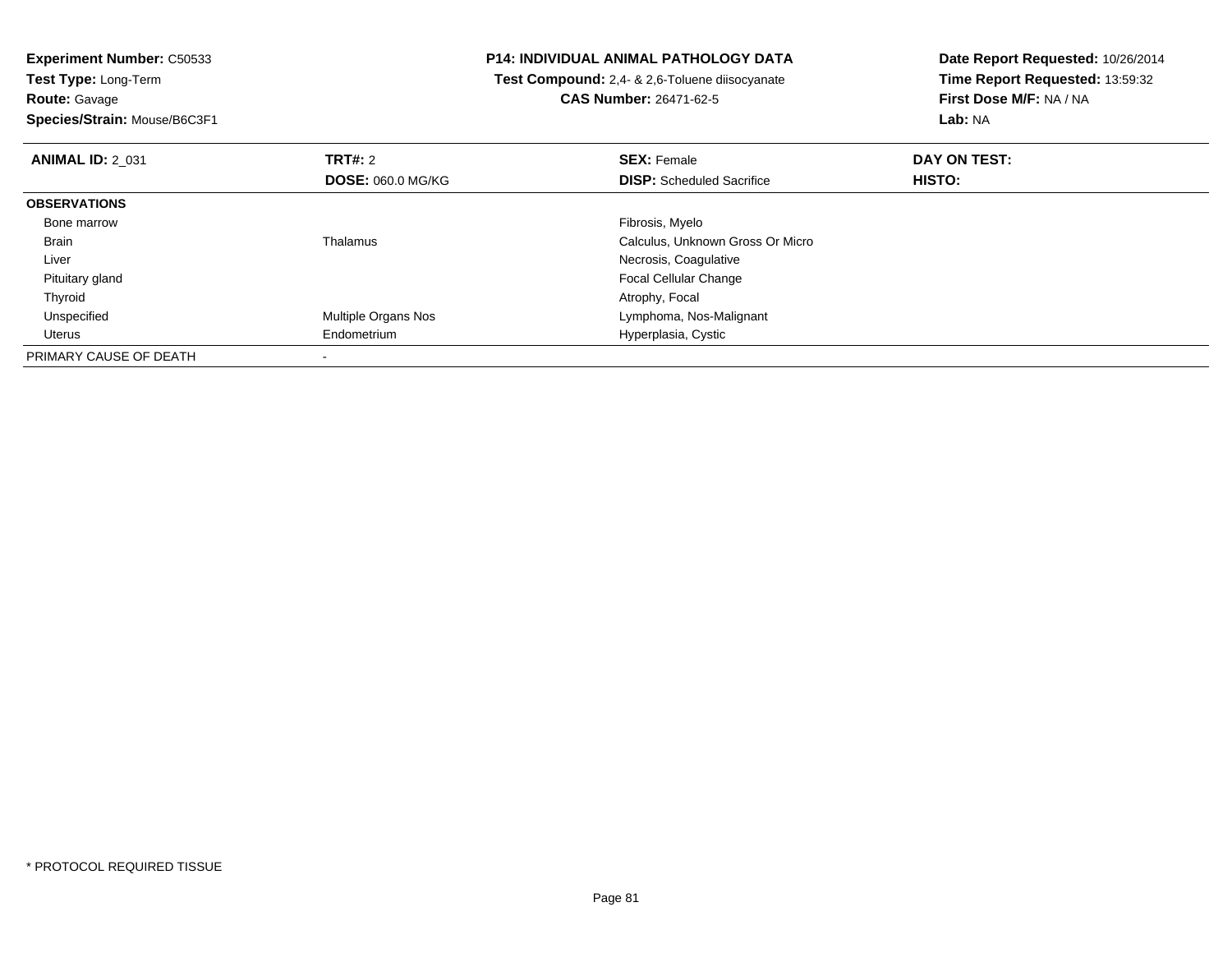| <b>Experiment Number: C50533</b><br><b>Test Type: Long-Term</b><br><b>Route: Gavage</b> | P14: INDIVIDUAL ANIMAL PATHOLOGY DATA<br>Test Compound: 2,4- & 2,6-Toluene diisocyanate<br><b>CAS Number: 26471-62-5</b> |                                  | Date Report Requested: 10/26/2014<br>Time Report Requested: 13:59:32<br>First Dose M/F: NA / NA |
|-----------------------------------------------------------------------------------------|--------------------------------------------------------------------------------------------------------------------------|----------------------------------|-------------------------------------------------------------------------------------------------|
| Species/Strain: Mouse/B6C3F1                                                            |                                                                                                                          |                                  | Lab: NA                                                                                         |
| <b>ANIMAL ID: 2 032</b>                                                                 | TRT#: 2                                                                                                                  | <b>SEX: Female</b>               | DAY ON TEST:                                                                                    |
|                                                                                         | <b>DOSE: 060.0 MG/KG</b>                                                                                                 | <b>DISP:</b> Scheduled Sacrifice | <b>HISTO:</b>                                                                                   |
| <b>OBSERVATIONS</b>                                                                     |                                                                                                                          |                                  |                                                                                                 |
| Bone marrow                                                                             |                                                                                                                          | Fibrosis, Myelo                  |                                                                                                 |
| Liver                                                                                   |                                                                                                                          | Hepatocellular Adenoma           |                                                                                                 |
| Thyroid                                                                                 |                                                                                                                          | Atrophy, Focal                   |                                                                                                 |
| Unspecified                                                                             | Multiple Organs Nos                                                                                                      | Lymphoma, Nos-Malignant          |                                                                                                 |
| Uterus                                                                                  | Endometrium                                                                                                              | Hyperplasia, Cystic              |                                                                                                 |
| PRIMARY CAUSE OF DEATH                                                                  |                                                                                                                          |                                  |                                                                                                 |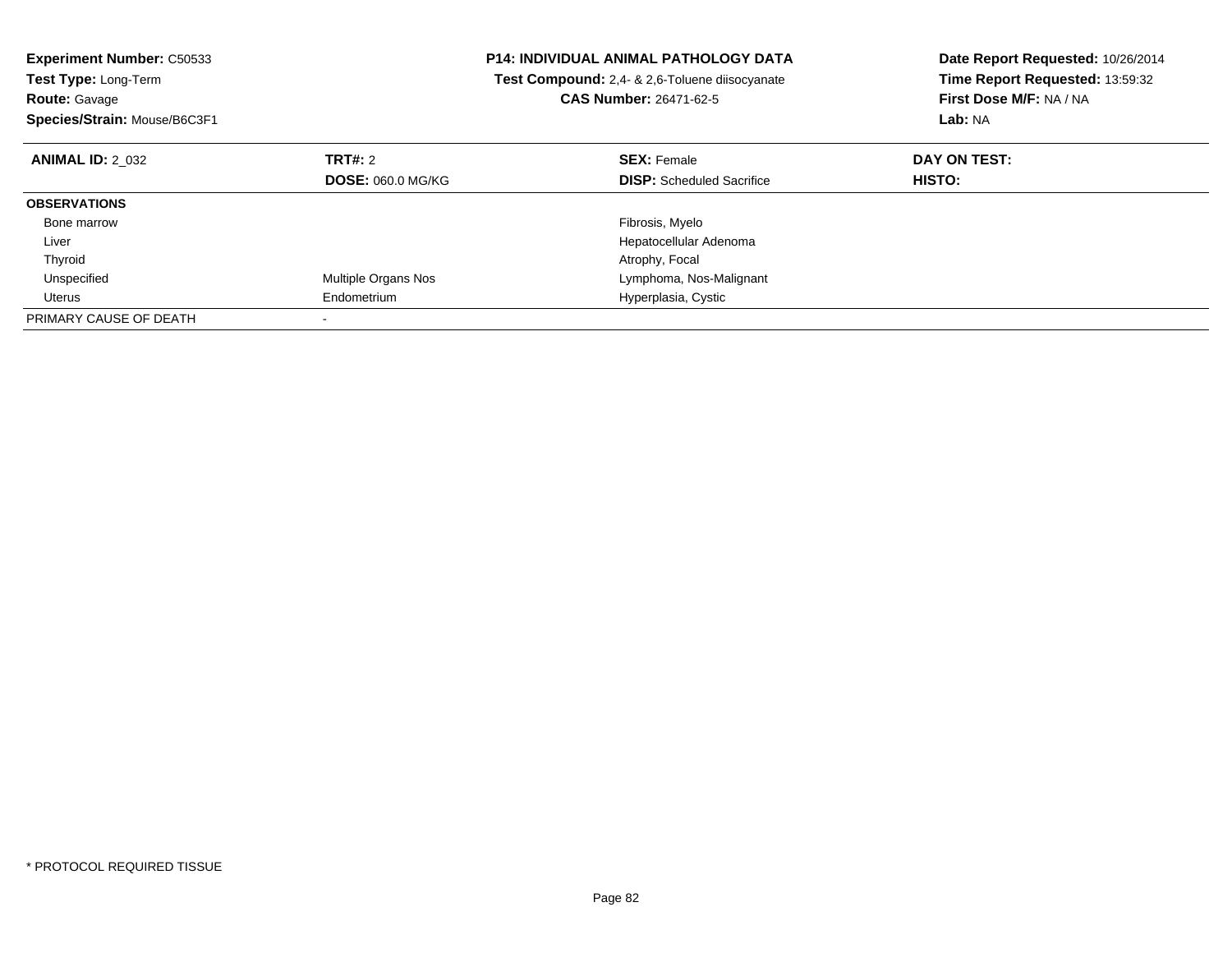**Experiment Number:** C50533**Test Type:** Long-Term**Route:** Gavage **Species/Strain:** Mouse/B6C3F1**P14: INDIVIDUAL ANIMAL PATHOLOGY DATA Test Compound:** 2,4- & 2,6-Toluene diisocyanate**CAS Number:** 26471-62-5**Date Report Requested:** 10/26/2014**Time Report Requested:** 13:59:32**First Dose M/F:** NA / NA**Lab:** NA**ANIMAL ID:** 2\_033**TRT#:** 2 **SEX:** Female **DAY ON TEST: DOSE:** 060.0 MG/KG**DISP:** Scheduled Sacrifice **HISTO: OBSERVATIONS** Bone marroww which is a state of the state of the state of the state of the state of the Fibrosis, Myelo state of the state of the state of the state of the state of the state of the state of the state of the state of the state of th LungInflammation, Interstitial<br>Angiectasis Pituitary glandd and the contract of the contract of the contract of the contract of the contract of the contract of the contract of the contract of the contract of the contract of the contract of the contract of the contract of the cont Thyroidd and the control of the control of the control of the control of the control of the control of the control of the control of the control of the control of the control of the control of the control of the control of the co UnspecifiedMultiple Organs Nos **Multiple Organs Nos** Lymphocytic Inflammatory Infiltrate Multiple Organs Nos Lymphoma, Nos-Malignant Uterus Endometrium Hyperplasia, Cystic PRIMARY CAUSE OF DEATH-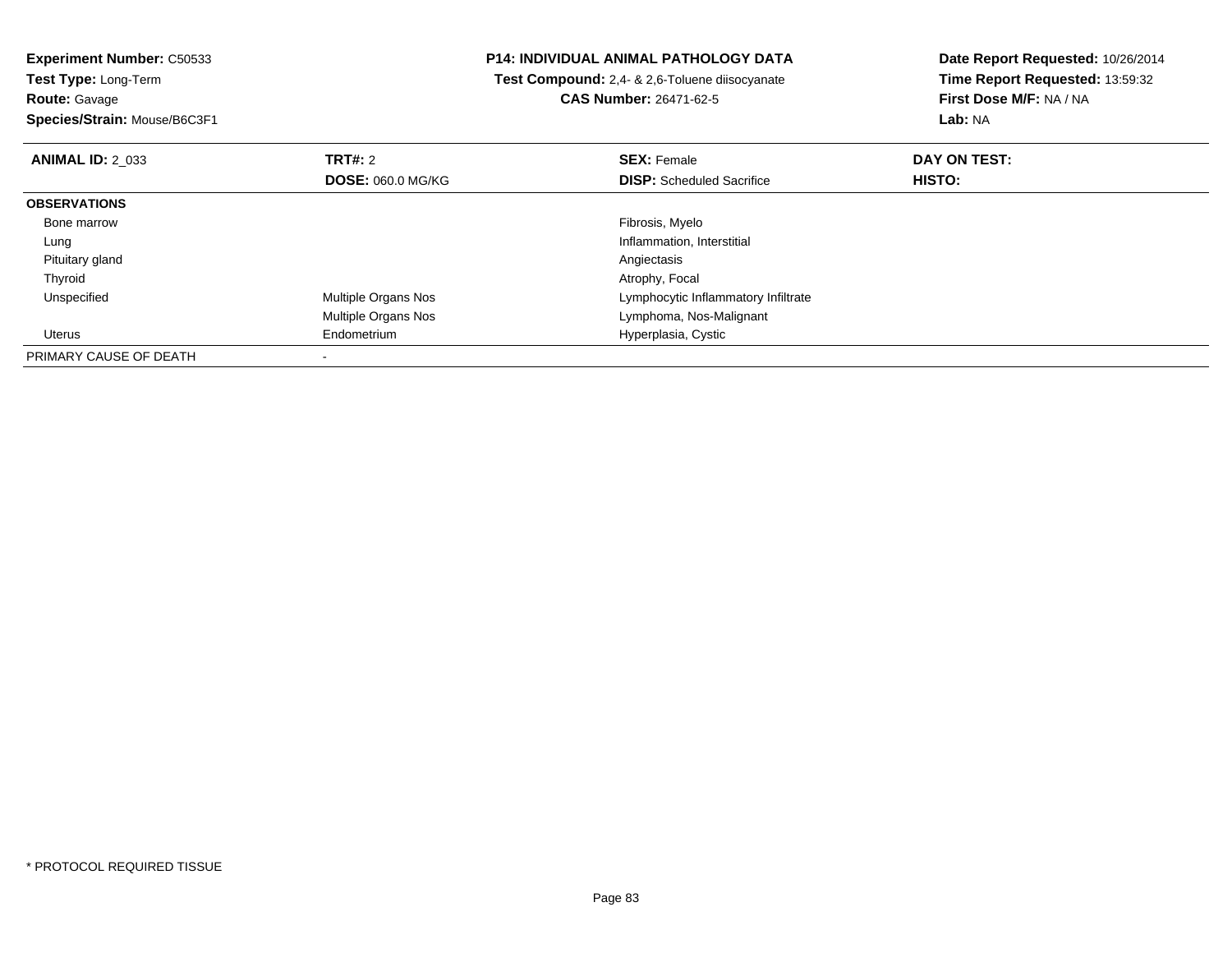| <b>Experiment Number: C50533</b><br>Test Type: Long-Term<br><b>Route: Gavage</b><br>Species/Strain: Mouse/B6C3F1 |                                     | <b>P14: INDIVIDUAL ANIMAL PATHOLOGY DATA</b><br>Test Compound: 2,4- & 2,6-Toluene diisocyanate<br>CAS Number: 26471-62-5 | Date Report Requested: 10/26/2014<br>Time Report Requested: 13:59:32<br>First Dose M/F: NA / NA<br>Lab: NA |
|------------------------------------------------------------------------------------------------------------------|-------------------------------------|--------------------------------------------------------------------------------------------------------------------------|------------------------------------------------------------------------------------------------------------|
| <b>ANIMAL ID: 2 034</b>                                                                                          | TRT#: 2<br><b>DOSE: 060.0 MG/KG</b> | <b>SEX: Female</b><br><b>DISP: Natural Death</b>                                                                         | DAY ON TEST:<br>HISTO:                                                                                     |
| <b>OBSERVATIONS</b>                                                                                              |                                     |                                                                                                                          |                                                                                                            |
| Bone                                                                                                             | Sternum                             | Necrosis, Nos                                                                                                            |                                                                                                            |
| Lung                                                                                                             |                                     | Hemorrhage                                                                                                               |                                                                                                            |
| Trachea                                                                                                          |                                     | Inflammation, Chronic                                                                                                    |                                                                                                            |
| PRIMARY CAUSE OF DEATH                                                                                           |                                     |                                                                                                                          |                                                                                                            |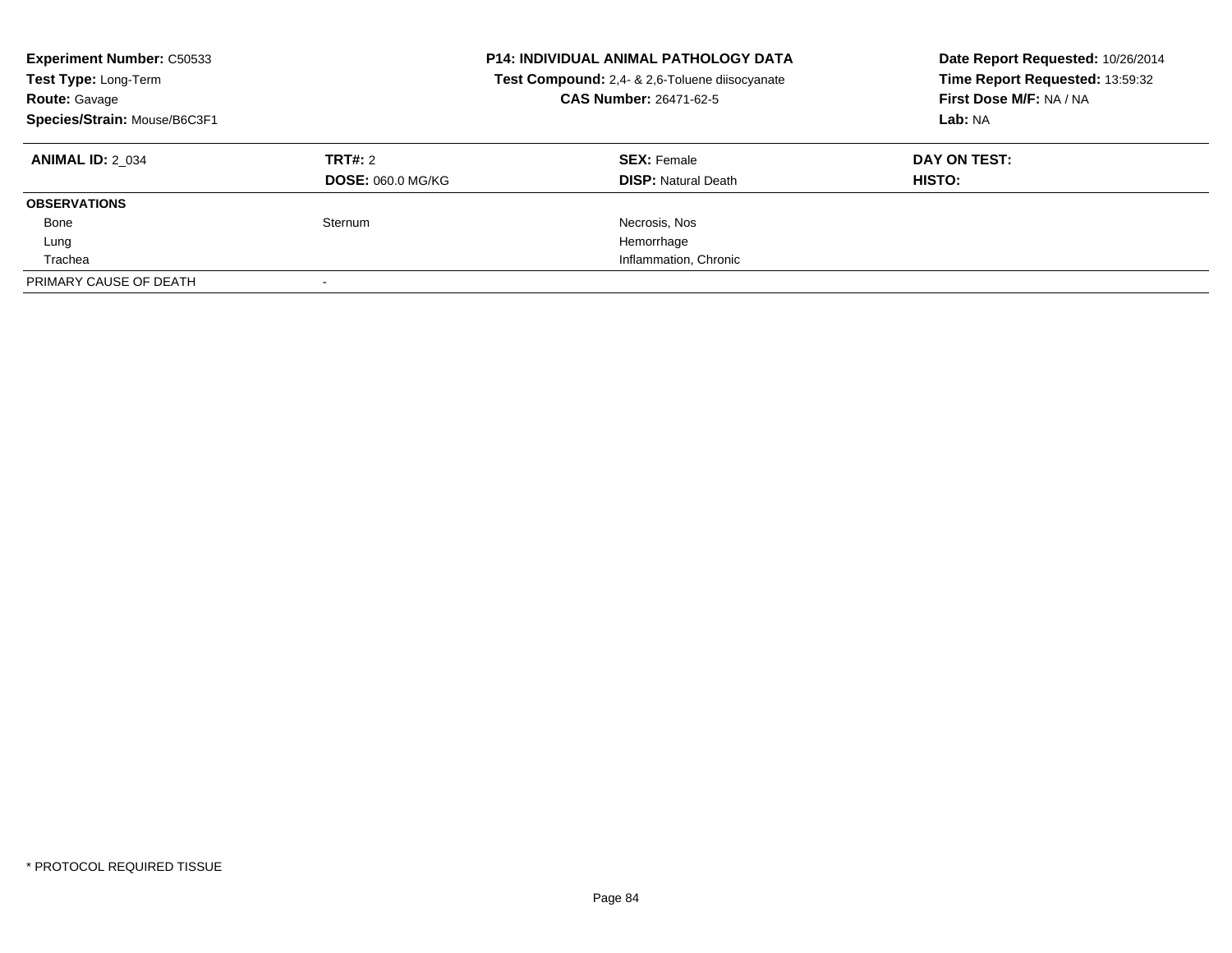| <b>Experiment Number: C50533</b><br>Test Type: Long-Term<br><b>Route: Gavage</b> |                          | <b>P14: INDIVIDUAL ANIMAL PATHOLOGY DATA</b><br>Test Compound: 2,4- & 2,6-Toluene diisocyanate<br><b>CAS Number: 26471-62-5</b> | Date Report Requested: 10/26/2014<br>Time Report Requested: 13:59:32<br>First Dose M/F: NA / NA |
|----------------------------------------------------------------------------------|--------------------------|---------------------------------------------------------------------------------------------------------------------------------|-------------------------------------------------------------------------------------------------|
| Species/Strain: Mouse/B6C3F1                                                     |                          |                                                                                                                                 | Lab: NA                                                                                         |
| <b>ANIMAL ID: 2 035</b>                                                          | TRT#: 2                  | <b>SEX: Female</b>                                                                                                              | DAY ON TEST:                                                                                    |
|                                                                                  | <b>DOSE: 060.0 MG/KG</b> | <b>DISP:</b> Scheduled Sacrifice                                                                                                | HISTO:                                                                                          |
| <b>OBSERVATIONS</b>                                                              |                          |                                                                                                                                 |                                                                                                 |
| Bone marrow                                                                      |                          | Fibrosis, Myelo                                                                                                                 |                                                                                                 |
| Liver                                                                            |                          | Hepatocellular Carcinoma                                                                                                        |                                                                                                 |
| Unspecified                                                                      | Multiple Organs Nos      | Lymphocytic Inflammatory Infiltrate                                                                                             |                                                                                                 |
|                                                                                  | Multiple Organs Nos      | Lymphoma, Nos-Malignant                                                                                                         |                                                                                                 |
| Uterus                                                                           | Endometrium              | Hyperplasia, Cystic                                                                                                             |                                                                                                 |
| PRIMARY CAUSE OF DEATH                                                           |                          |                                                                                                                                 |                                                                                                 |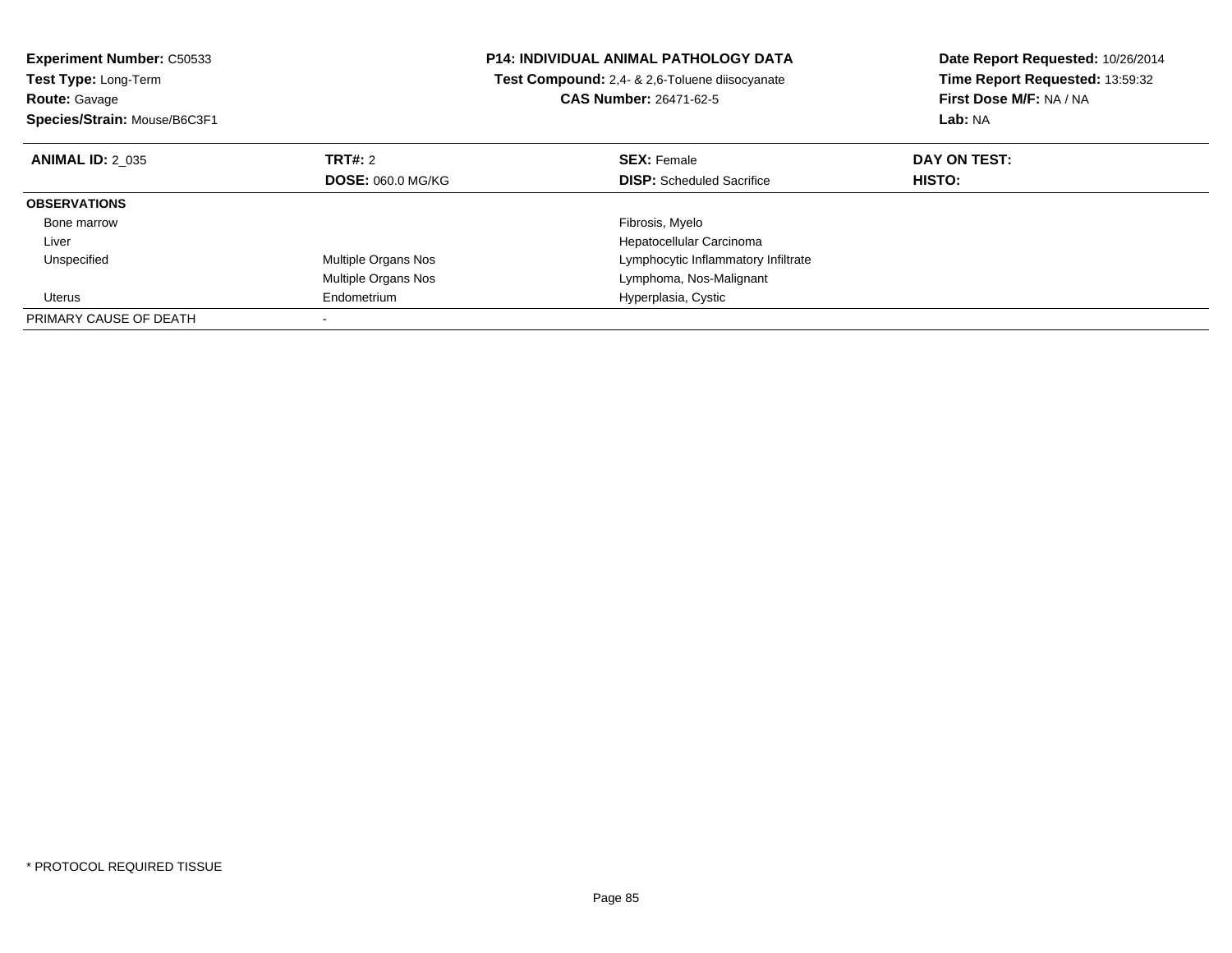| <b>Experiment Number: C50533</b><br>Test Type: Long-Term<br><b>Route: Gavage</b><br>Species/Strain: Mouse/B6C3F1 |                                     | <b>P14: INDIVIDUAL ANIMAL PATHOLOGY DATA</b><br><b>Test Compound:</b> 2.4- & 2.6-Toluene diisocyanate<br><b>CAS Number: 26471-62-5</b> | Date Report Requested: 10/26/2014<br>Time Report Requested: 13:59:32<br>First Dose M/F: NA / NA<br>Lab: NA |
|------------------------------------------------------------------------------------------------------------------|-------------------------------------|----------------------------------------------------------------------------------------------------------------------------------------|------------------------------------------------------------------------------------------------------------|
| <b>ANIMAL ID: 2 036</b>                                                                                          | TRT#: 2<br><b>DOSE: 060.0 MG/KG</b> | <b>SEX: Female</b><br><b>DISP:</b> Natural Death                                                                                       | DAY ON TEST:<br>HISTO:                                                                                     |
| <b>OBSERVATIONS</b>                                                                                              |                                     |                                                                                                                                        |                                                                                                            |
| Bone marrow                                                                                                      |                                     | Fibrosis, Myelo                                                                                                                        |                                                                                                            |
| Ovary                                                                                                            |                                     | Cyst, Parovarian                                                                                                                       |                                                                                                            |
| Unspecified                                                                                                      | Multiple Organs Nos                 | Lymphocytic Inflammatory Infiltrate                                                                                                    |                                                                                                            |
| Uterus                                                                                                           | Endometrium                         | Hyperplasia, Cystic                                                                                                                    |                                                                                                            |
| PRIMARY CAUSE OF DEATH                                                                                           |                                     |                                                                                                                                        |                                                                                                            |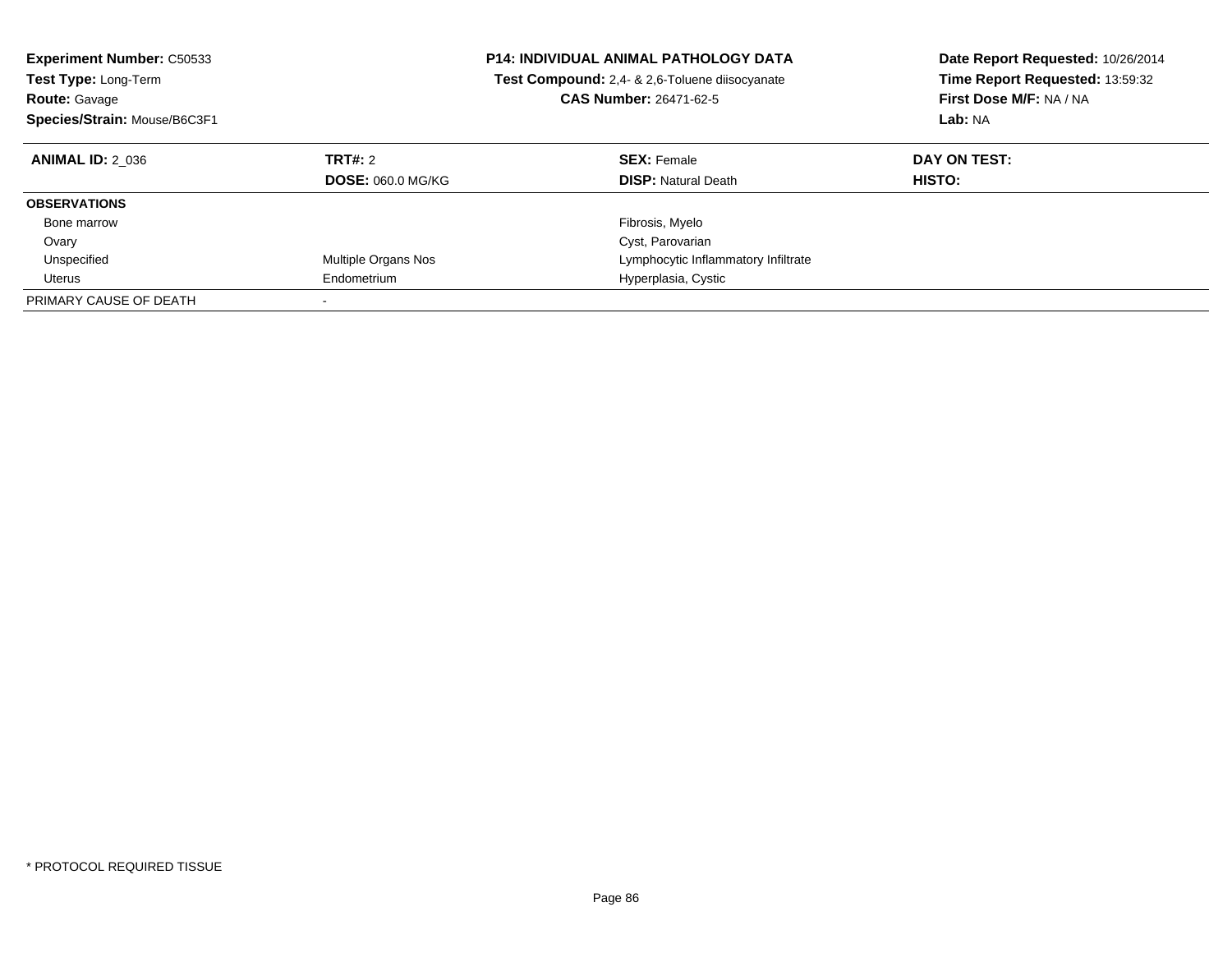**Experiment Number:** C50533**Test Type:** Long-Term**Route:** Gavage

**Species/Strain:** Mouse/B6C3F1

## **P14: INDIVIDUAL ANIMAL PATHOLOGY DATA**

 **Test Compound:** 2,4- & 2,6-Toluene diisocyanate**CAS Number:** 26471-62-5

**Date Report Requested:** 10/26/2014 **Time Report Requested:** 13:59:32**First Dose M/F:** NA / NA**Lab:** NA

| <b>ANIMAL ID: 2 037</b> | <b>TRT#: 2</b><br><b>DOSE: 060.0 MG/KG</b> | <b>SEX: Female</b><br><b>DISP:</b> Scheduled Sacrifice | DAY ON TEST:<br>HISTO: |  |
|-------------------------|--------------------------------------------|--------------------------------------------------------|------------------------|--|
| <b>OBSERVATIONS</b>     |                                            |                                                        |                        |  |
| Bone                    | Sternum                                    | Necrosis, Nos                                          |                        |  |
| Bone marrow             |                                            | Fibrosis, Myelo                                        |                        |  |
| <b>Brain</b>            | Thalamus                                   | Calculus, Unknown Gross Or Micro                       |                        |  |
| Lung                    |                                            | Inflammation, Interstitial                             |                        |  |
| Unspecified             | Multiple Organs Nos                        | Lymphocytic Inflammatory Infiltrate                    |                        |  |
|                         | Multiple Organs Nos                        | Lymphoma, Nos-Malignant                                |                        |  |
| Uterus                  | Endometrium                                | Hyperplasia, Cystic                                    |                        |  |
| PRIMARY CAUSE OF DEATH  |                                            |                                                        |                        |  |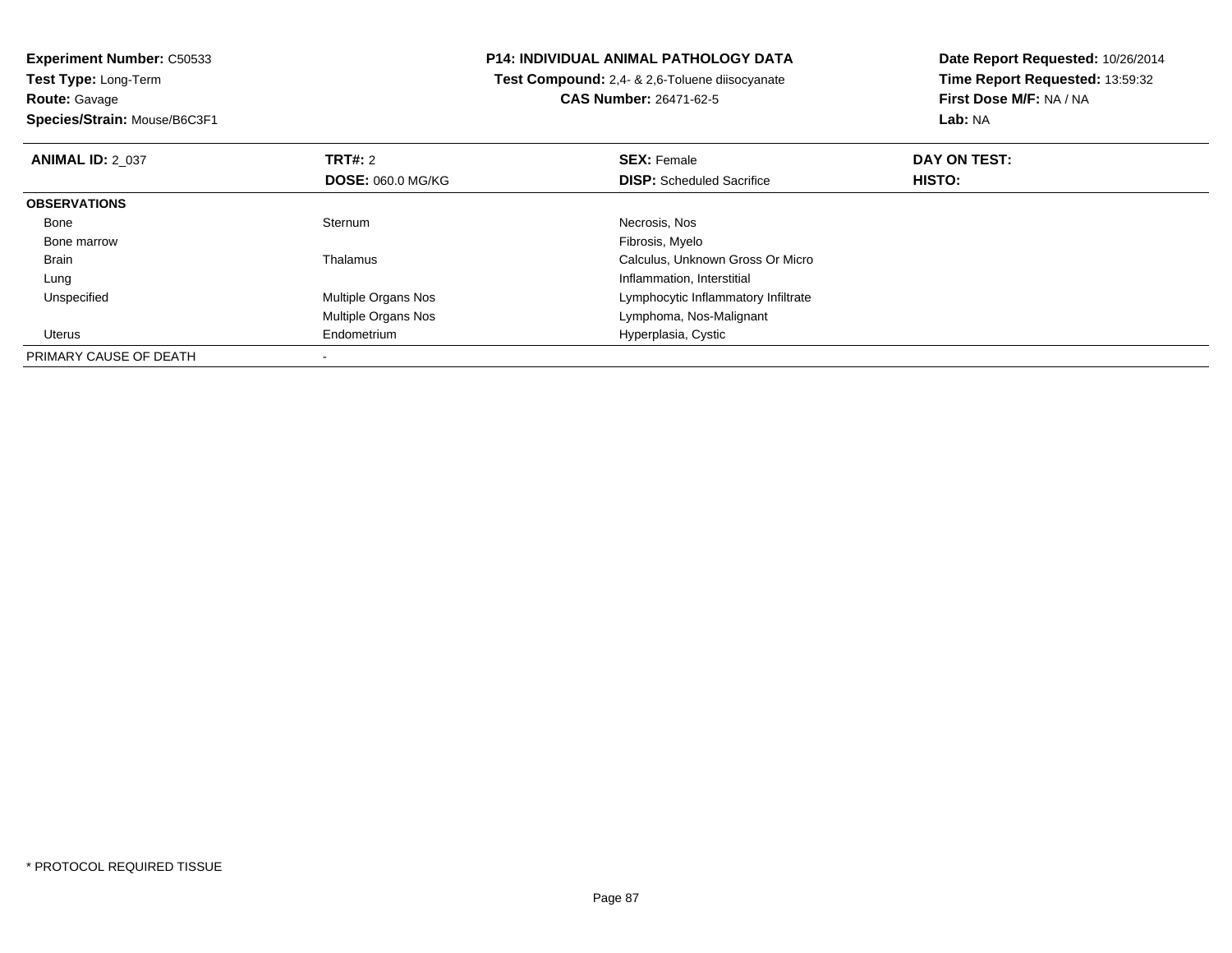| <b>Experiment Number: C50533</b> |                          | <b>P14: INDIVIDUAL ANIMAL PATHOLOGY DATA</b>          | Date Report Requested: 10/26/2014 |  |
|----------------------------------|--------------------------|-------------------------------------------------------|-----------------------------------|--|
| <b>Test Type: Long-Term</b>      |                          | <b>Test Compound:</b> 2,4- & 2,6-Toluene diisocyanate | Time Report Requested: 13:59:32   |  |
| <b>Route: Gavage</b>             |                          | <b>CAS Number: 26471-62-5</b>                         | First Dose M/F: NA / NA           |  |
| Species/Strain: Mouse/B6C3F1     |                          |                                                       | <b>Lab: NA</b>                    |  |
| <b>ANIMAL ID: 2 038</b>          | TRT#: 2                  | <b>SEX: Female</b>                                    | DAY ON TEST:                      |  |
|                                  | <b>DOSE: 060.0 MG/KG</b> | <b>DISP:</b> Scheduled Sacrifice                      | <b>HISTO:</b>                     |  |
| <b>OBSERVATIONS</b>              |                          |                                                       |                                   |  |
| Bone marrow                      |                          | Fibrosis, Myelo                                       |                                   |  |
| Lung                             |                          | Alveolar/Bronchiolar Carcinoma                        |                                   |  |
| Lymph node                       | Mediastinal Lymph Node   | Alveolar/Bronchiolar Carcinoma, Metastatic            |                                   |  |
| Unspecified                      | Multiple Organs Nos      | Lymphocytic Inflammatory Infiltrate                   |                                   |  |
| Uterus                           | Endometrium              | Hyperplasia, Cystic                                   |                                   |  |
| PRIMARY CAUSE OF DEATH           |                          |                                                       |                                   |  |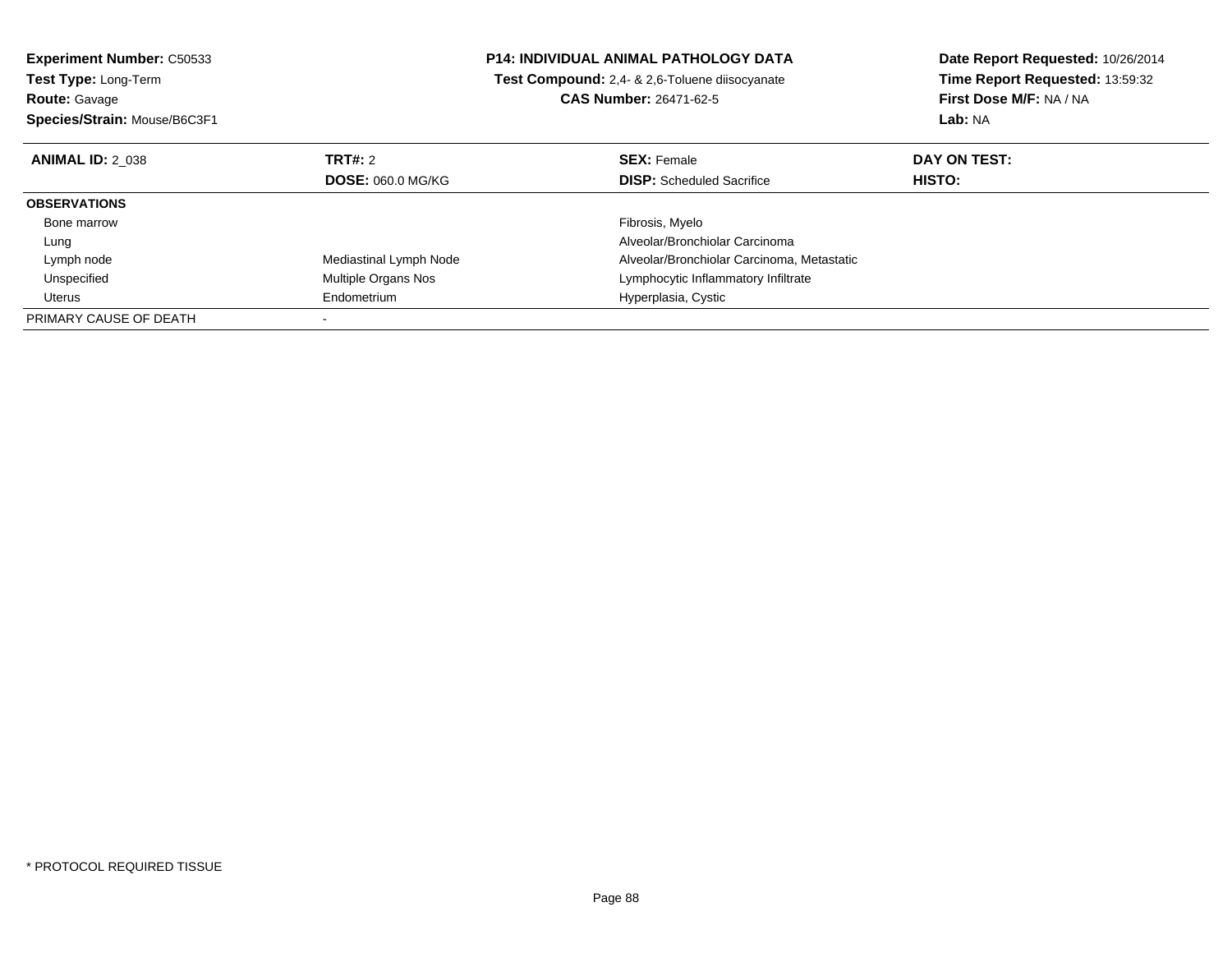| <b>Experiment Number: C50533</b> | <b>P14: INDIVIDUAL ANIMAL PATHOLOGY DATA</b> |                                                | Date Report Requested: 10/26/2014 |  |
|----------------------------------|----------------------------------------------|------------------------------------------------|-----------------------------------|--|
| Test Type: Long-Term             |                                              | Test Compound: 2,4- & 2,6-Toluene diisocyanate | Time Report Requested: 13:59:32   |  |
| <b>Route: Gavage</b>             |                                              | <b>CAS Number: 26471-62-5</b>                  | First Dose M/F: NA / NA           |  |
| Species/Strain: Mouse/B6C3F1     |                                              |                                                | Lab: NA                           |  |
| <b>ANIMAL ID: 2 039</b>          | TRT#: 2                                      | <b>SEX: Female</b>                             | DAY ON TEST:                      |  |
|                                  | <b>DOSE: 060.0 MG/KG</b>                     | <b>DISP:</b> Scheduled Sacrifice               | HISTO:                            |  |
| <b>OBSERVATIONS</b>              |                                              |                                                |                                   |  |
| Bone marrow                      |                                              | Fibrosis, Myelo                                |                                   |  |
| Harderian gland                  | Hardarian Gland                              | Adenoma, Nos                                   |                                   |  |
| Lung                             |                                              | Inflammation, Interstitial                     |                                   |  |
| Unspecified                      | <b>Multiple Organs Nos</b>                   | Lymphocytic Inflammatory Infiltrate            |                                   |  |
| Uterus                           |                                              | <b>Endometrial Stromal Polyp</b>               |                                   |  |
|                                  | Endometrium                                  | Hyperplasia, Cystic                            |                                   |  |
| PRIMARY CAUSE OF DEATH           |                                              |                                                |                                   |  |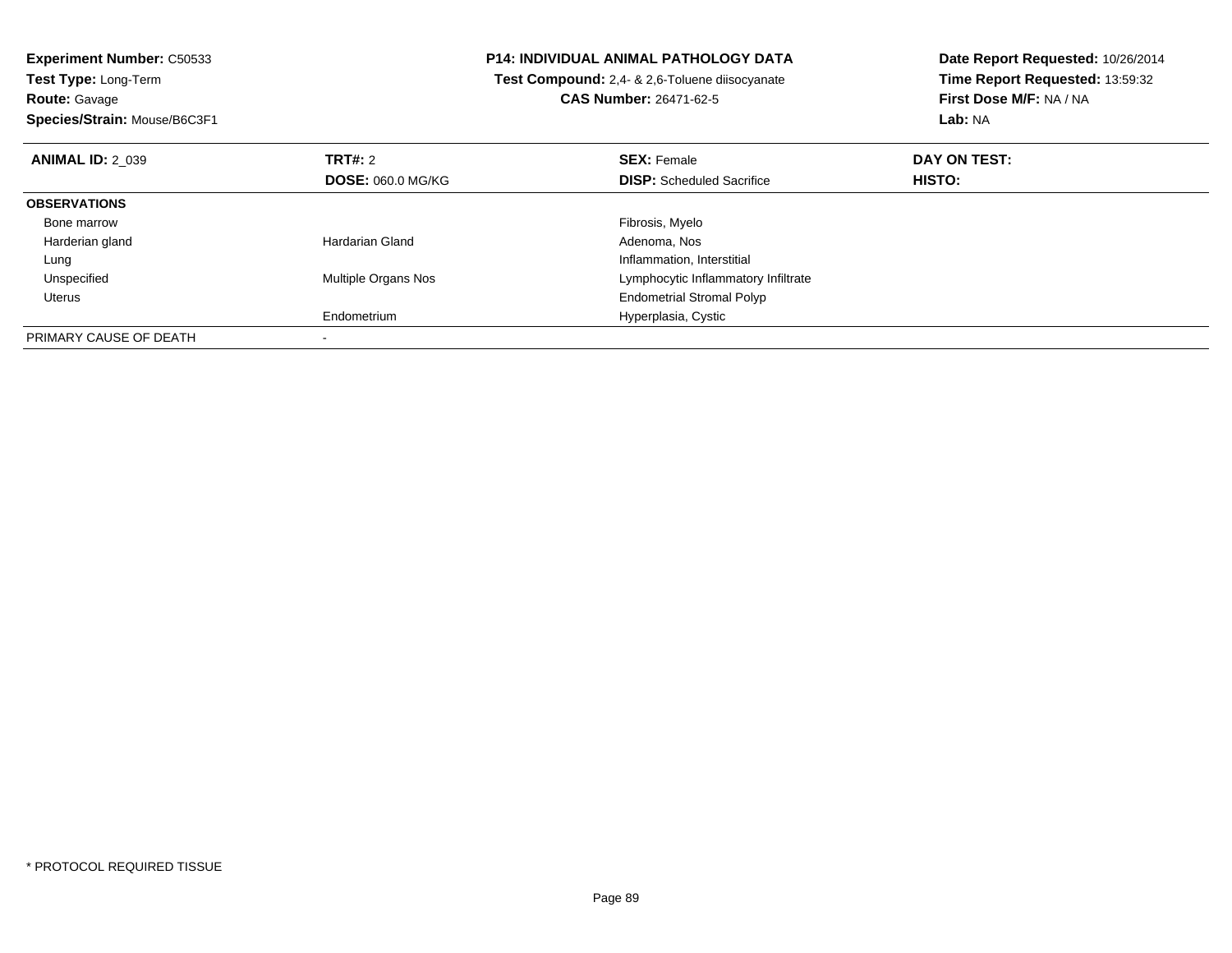| <b>Experiment Number: C50533</b><br><b>Test Type: Long-Term</b><br><b>Route: Gavage</b><br>Species/Strain: Mouse/B6C3F1 |                          | <b>P14: INDIVIDUAL ANIMAL PATHOLOGY DATA</b><br><b>Test Compound:</b> 2,4- & 2,6-Toluene diisocyanate<br><b>CAS Number: 26471-62-5</b> | Date Report Requested: 10/26/2014<br>Time Report Requested: 13:59:32<br>First Dose M/F: NA / NA<br><b>Lab: NA</b> |
|-------------------------------------------------------------------------------------------------------------------------|--------------------------|----------------------------------------------------------------------------------------------------------------------------------------|-------------------------------------------------------------------------------------------------------------------|
| <b>ANIMAL ID: 2 040</b>                                                                                                 | TRT#: 2                  | <b>SEX: Female</b>                                                                                                                     | DAY ON TEST:                                                                                                      |
|                                                                                                                         | <b>DOSE: 060.0 MG/KG</b> | <b>DISP:</b> Scheduled Sacrifice                                                                                                       | <b>HISTO:</b>                                                                                                     |
| <b>OBSERVATIONS</b>                                                                                                     |                          |                                                                                                                                        |                                                                                                                   |
| Bone marrow                                                                                                             |                          | Fibrosis, Myelo                                                                                                                        |                                                                                                                   |
| Lymph node                                                                                                              | Mesenteric Lymph Node    | Lymphoma, Nos-Malignant                                                                                                                |                                                                                                                   |
| Unspecified                                                                                                             | Multiple Organs Nos      | Lymphocytic Inflammatory Infiltrate                                                                                                    |                                                                                                                   |
| Uterus                                                                                                                  | Endometrium              | Hyperplasia, Cystic                                                                                                                    |                                                                                                                   |
| PRIMARY CAUSE OF DEATH                                                                                                  |                          |                                                                                                                                        |                                                                                                                   |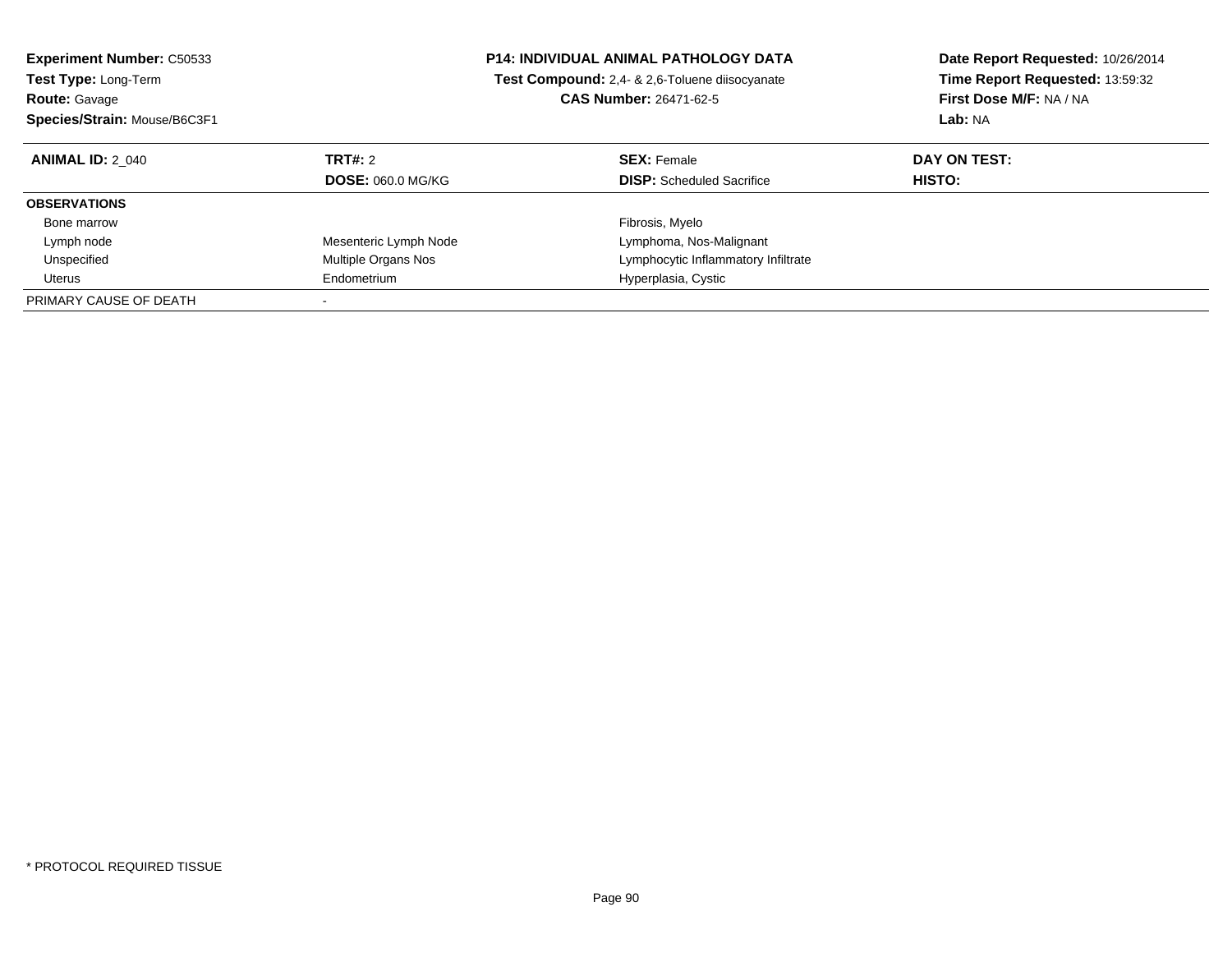| <b>Experiment Number: C50533</b><br>Test Type: Long-Term<br><b>Route: Gavage</b><br>Species/Strain: Mouse/B6C3F1 |                                     | <b>P14: INDIVIDUAL ANIMAL PATHOLOGY DATA</b><br>Test Compound: 2,4- & 2,6-Toluene diisocyanate<br><b>CAS Number: 26471-62-5</b> | Date Report Requested: 10/26/2014<br>Time Report Requested: 13:59:32<br>First Dose M/F: NA / NA<br>Lab: NA |
|------------------------------------------------------------------------------------------------------------------|-------------------------------------|---------------------------------------------------------------------------------------------------------------------------------|------------------------------------------------------------------------------------------------------------|
| <b>ANIMAL ID: 2 041</b>                                                                                          | TRT#: 2<br><b>DOSE: 060.0 MG/KG</b> | <b>SEX:</b> Female<br><b>DISP:</b> Scheduled Sacrifice                                                                          | DAY ON TEST:<br>HISTO:                                                                                     |
| <b>OBSERVATIONS</b>                                                                                              |                                     |                                                                                                                                 |                                                                                                            |
| Bone marrow                                                                                                      |                                     | Fibrosis, Myelo                                                                                                                 |                                                                                                            |
| Uterus                                                                                                           | Endometrium                         | Hyperplasia, Cystic                                                                                                             |                                                                                                            |
| PRIMARY CAUSE OF DEATH                                                                                           |                                     |                                                                                                                                 |                                                                                                            |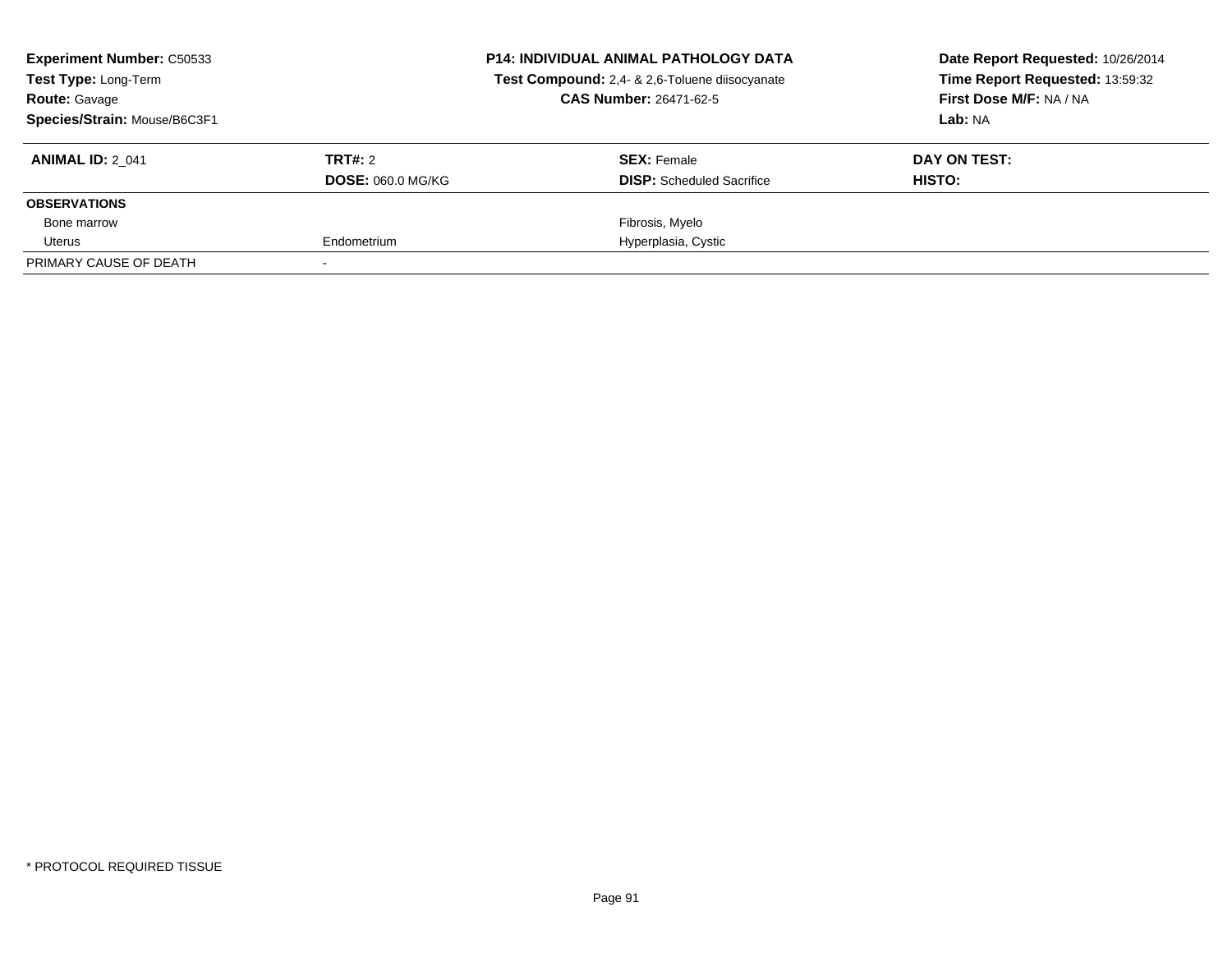| <b>Experiment Number: C50533</b> |                            | <b>P14: INDIVIDUAL ANIMAL PATHOLOGY DATA</b>   | Date Report Requested: 10/26/2014<br>Time Report Requested: 13:59:32 |
|----------------------------------|----------------------------|------------------------------------------------|----------------------------------------------------------------------|
| Test Type: Long-Term             |                            | Test Compound: 2,4- & 2,6-Toluene diisocyanate |                                                                      |
| <b>Route: Gavage</b>             |                            | <b>CAS Number: 26471-62-5</b>                  | First Dose M/F: NA / NA                                              |
| Species/Strain: Mouse/B6C3F1     |                            |                                                | Lab: NA                                                              |
| <b>ANIMAL ID: 2 042</b>          | TRT#: 2                    | <b>SEX: Female</b>                             | DAY ON TEST:                                                         |
|                                  | <b>DOSE: 060.0 MG/KG</b>   | <b>DISP:</b> Scheduled Sacrifice               | <b>HISTO:</b>                                                        |
| <b>OBSERVATIONS</b>              |                            |                                                |                                                                      |
| Bone                             | Sternum                    | Necrosis, Nos                                  |                                                                      |
| Lung                             |                            | Alveolar/Bronchiolar Carcinoma                 |                                                                      |
| Thyroid                          |                            | Atrophy, Focal                                 |                                                                      |
| Unspecified                      | <b>Multiple Organs Nos</b> | Lymphocytic Inflammatory Infiltrate            |                                                                      |
| Uterus                           | Endometrium                | Hyperplasia, Cystic                            |                                                                      |
| PRIMARY CAUSE OF DEATH           |                            |                                                |                                                                      |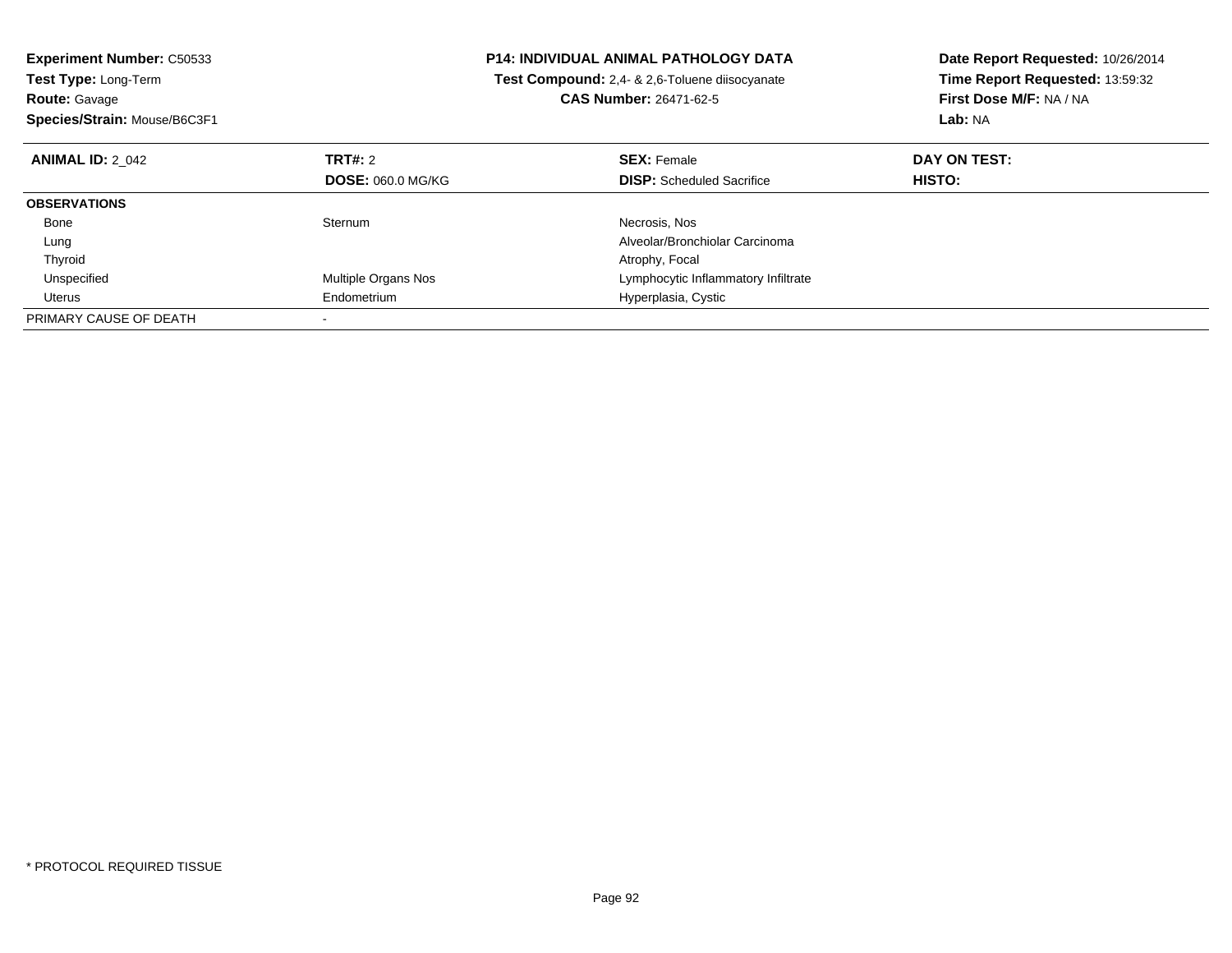| <b>Experiment Number: C50533</b><br>Test Type: Long-Term<br><b>Route: Gavage</b><br>Species/Strain: Mouse/B6C3F1 |                                     | <b>P14: INDIVIDUAL ANIMAL PATHOLOGY DATA</b><br>Test Compound: 2,4- & 2,6-Toluene diisocyanate<br><b>CAS Number: 26471-62-5</b> | Date Report Requested: 10/26/2014<br>Time Report Requested: 13:59:32<br>First Dose M/F: NA / NA<br>Lab: NA |
|------------------------------------------------------------------------------------------------------------------|-------------------------------------|---------------------------------------------------------------------------------------------------------------------------------|------------------------------------------------------------------------------------------------------------|
| <b>ANIMAL ID: 2 043</b>                                                                                          | TRT#: 2<br><b>DOSE: 060.0 MG/KG</b> | <b>SEX: Female</b><br><b>DISP:</b> Scheduled Sacrifice                                                                          | DAY ON TEST:<br><b>HISTO:</b>                                                                              |
| <b>OBSERVATIONS</b>                                                                                              |                                     |                                                                                                                                 |                                                                                                            |
| Bone marrow                                                                                                      |                                     | Fibrosis, Myelo                                                                                                                 |                                                                                                            |
| Lung                                                                                                             |                                     | Inflammation, Interstitial                                                                                                      |                                                                                                            |
| Unspecified                                                                                                      | Multiple Organs Nos                 | Lymphocytic Inflammatory Infiltrate                                                                                             |                                                                                                            |
| Uterus                                                                                                           | Endometrium                         | Hyperplasia, Cystic                                                                                                             |                                                                                                            |
| PRIMARY CAUSE OF DEATH                                                                                           |                                     |                                                                                                                                 |                                                                                                            |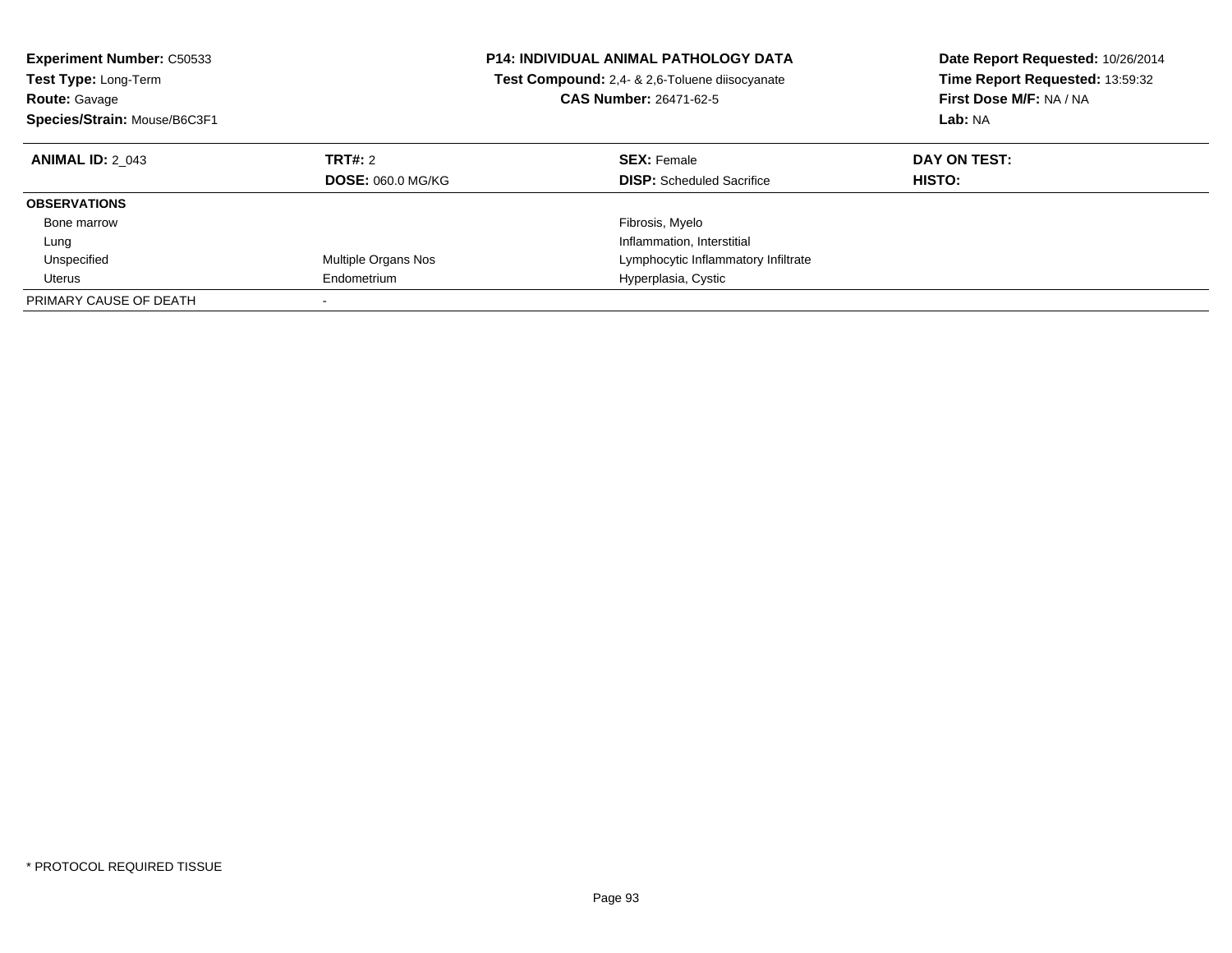**Experiment Number:** C50533**Test Type:** Long-Term

**Route:** Gavage

**Species/Strain:** Mouse/B6C3F1

## **P14: INDIVIDUAL ANIMAL PATHOLOGY DATA**

 **Test Compound:** 2,4- & 2,6-Toluene diisocyanate**CAS Number:** 26471-62-5

**Date Report Requested:** 10/26/2014 **Time Report Requested:** 13:59:32**First Dose M/F:** NA / NA**Lab:** NA

| <b>ANIMAL ID: 2_044</b> | <b>TRT#: 2</b>           | <b>SEX: Female</b>               | DAY ON TEST: |  |
|-------------------------|--------------------------|----------------------------------|--------------|--|
|                         | <b>DOSE: 060.0 MG/KG</b> | <b>DISP:</b> Scheduled Sacrifice | HISTO:       |  |
| <b>OBSERVATIONS</b>     |                          |                                  |              |  |
| Bone                    | Sternum                  | Necrosis, Nos                    |              |  |
| Bone marrow             |                          | Fibrosis, Myelo                  |              |  |
| Lung                    |                          | Alveolar/Bronchiolar Adenoma     |              |  |
|                         |                          | Hemorrhage                       |              |  |
|                         |                          | Inflammation, Interstitial       |              |  |
| Ovary                   |                          | Cyst, Follicular Nos             |              |  |
| Thyroid                 |                          | Atrophy, Focal                   |              |  |
| Uterus                  | Endometrium              | Hyperplasia, Cystic              |              |  |
| PRIMARY CAUSE OF DEATH  |                          |                                  |              |  |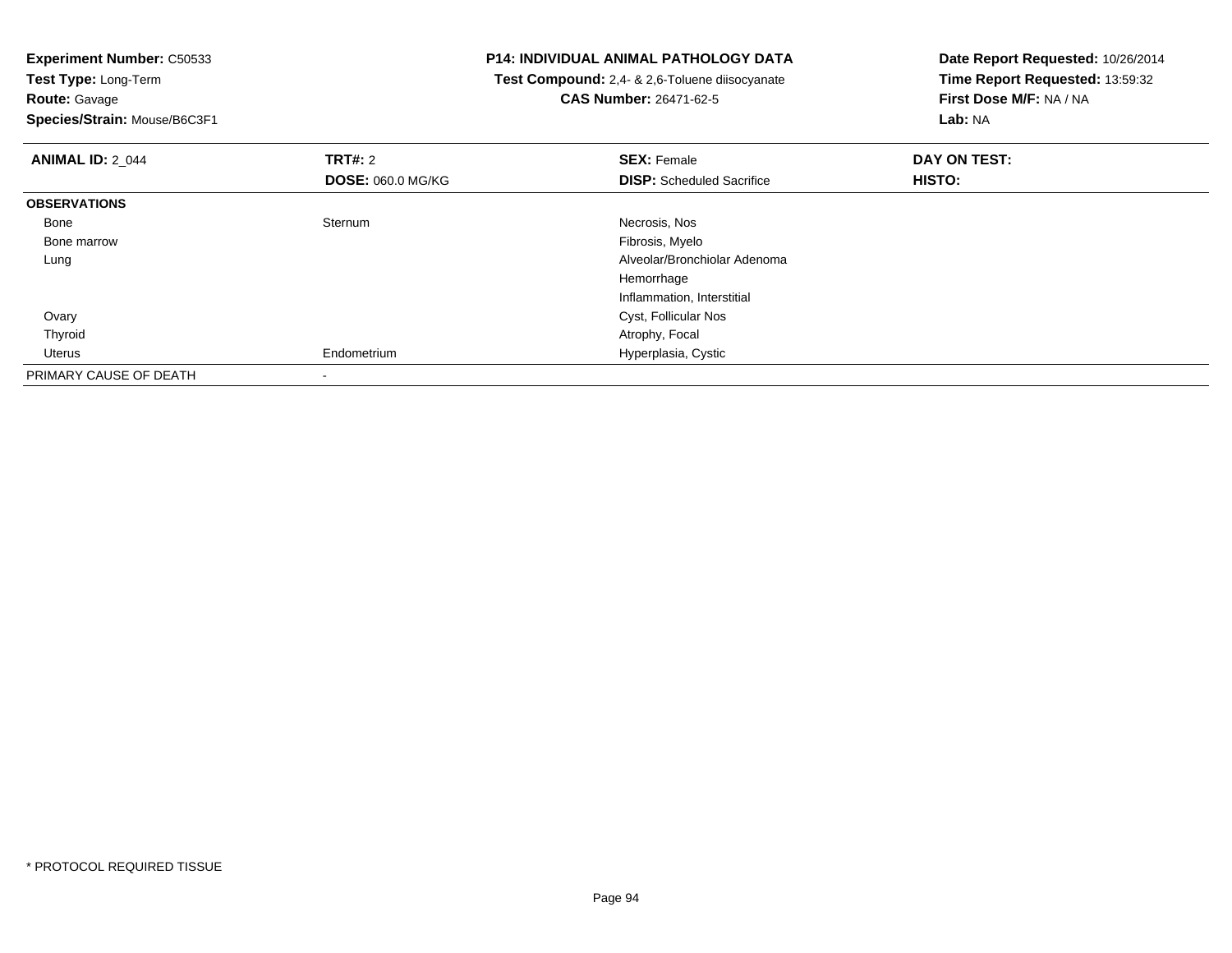| <b>Experiment Number: C50533</b><br><b>Test Type: Long-Term</b><br><b>Route: Gavage</b><br>Species/Strain: Mouse/B6C3F1 |                                     | <b>P14: INDIVIDUAL ANIMAL PATHOLOGY DATA</b><br>Test Compound: 2,4- & 2,6-Toluene diisocyanate<br><b>CAS Number: 26471-62-5</b> | Date Report Requested: 10/26/2014<br>Time Report Requested: 13:59:32<br>First Dose M/F: NA / NA<br>Lab: NA |
|-------------------------------------------------------------------------------------------------------------------------|-------------------------------------|---------------------------------------------------------------------------------------------------------------------------------|------------------------------------------------------------------------------------------------------------|
| <b>ANIMAL ID: 2 045</b>                                                                                                 | TRT#: 2<br><b>DOSE: 060.0 MG/KG</b> | <b>SEX: Female</b><br><b>DISP:</b> Scheduled Sacrifice                                                                          | DAY ON TEST:<br><b>HISTO:</b>                                                                              |
| <b>OBSERVATIONS</b>                                                                                                     |                                     |                                                                                                                                 |                                                                                                            |
| Bone marrow                                                                                                             |                                     | Fibrosis, Myelo                                                                                                                 |                                                                                                            |
| Brain                                                                                                                   | Meninges                            | Pigmentation, Nos                                                                                                               |                                                                                                            |
| Unspecified                                                                                                             | Multiple Organs Nos                 | Lymphoma, Nos-Malignant                                                                                                         |                                                                                                            |
| Uterus                                                                                                                  | Endometrium                         | Hyperplasia, Cystic                                                                                                             |                                                                                                            |
| PRIMARY CAUSE OF DEATH                                                                                                  |                                     |                                                                                                                                 |                                                                                                            |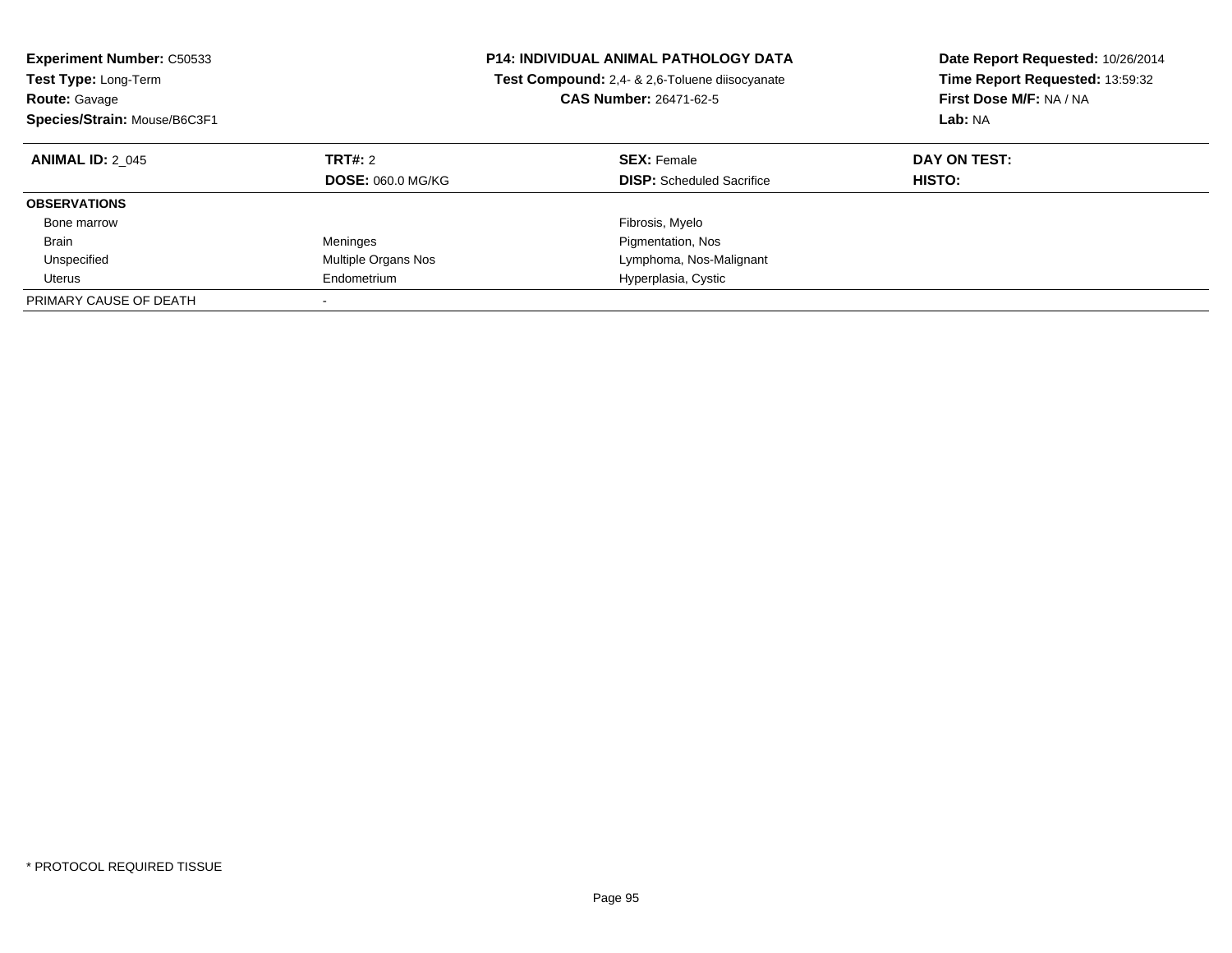| <b>Experiment Number: C50533</b> |                          | <b>P14: INDIVIDUAL ANIMAL PATHOLOGY DATA</b>   | Date Report Requested: 10/26/2014 |
|----------------------------------|--------------------------|------------------------------------------------|-----------------------------------|
| Test Type: Long-Term             |                          | Test Compound: 2.4- & 2.6-Toluene diisocyanate | Time Report Requested: 13:59:32   |
| <b>Route: Gavage</b>             |                          | <b>CAS Number: 26471-62-5</b>                  | First Dose M/F: NA / NA           |
| Species/Strain: Mouse/B6C3F1     |                          |                                                | Lab: NA                           |
| <b>ANIMAL ID: 2 046</b>          | <b>TRT#: 2</b>           | <b>SEX: Female</b>                             | DAY ON TEST:                      |
|                                  | <b>DOSE: 060.0 MG/KG</b> | <b>DISP:</b> Scheduled Sacrifice               | <b>HISTO:</b>                     |
| <b>OBSERVATIONS</b>              |                          |                                                |                                   |
| Bone marrow                      |                          | Fibrosis, Myelo                                |                                   |
| Brain                            | Meninges                 | Pigmentation, Nos                              |                                   |
| Lymph node                       | Inguinal Lymph Node      | Hyperplasia, Lymphoid                          |                                   |
| Unspecified                      | Multiple Organs Nos      | Lymphocytic Inflammatory Infiltrate            |                                   |
| Uterus                           | Endometrium              | Hyperplasia, Cystic                            |                                   |
| PRIMARY CAUSE OF DEATH           |                          |                                                |                                   |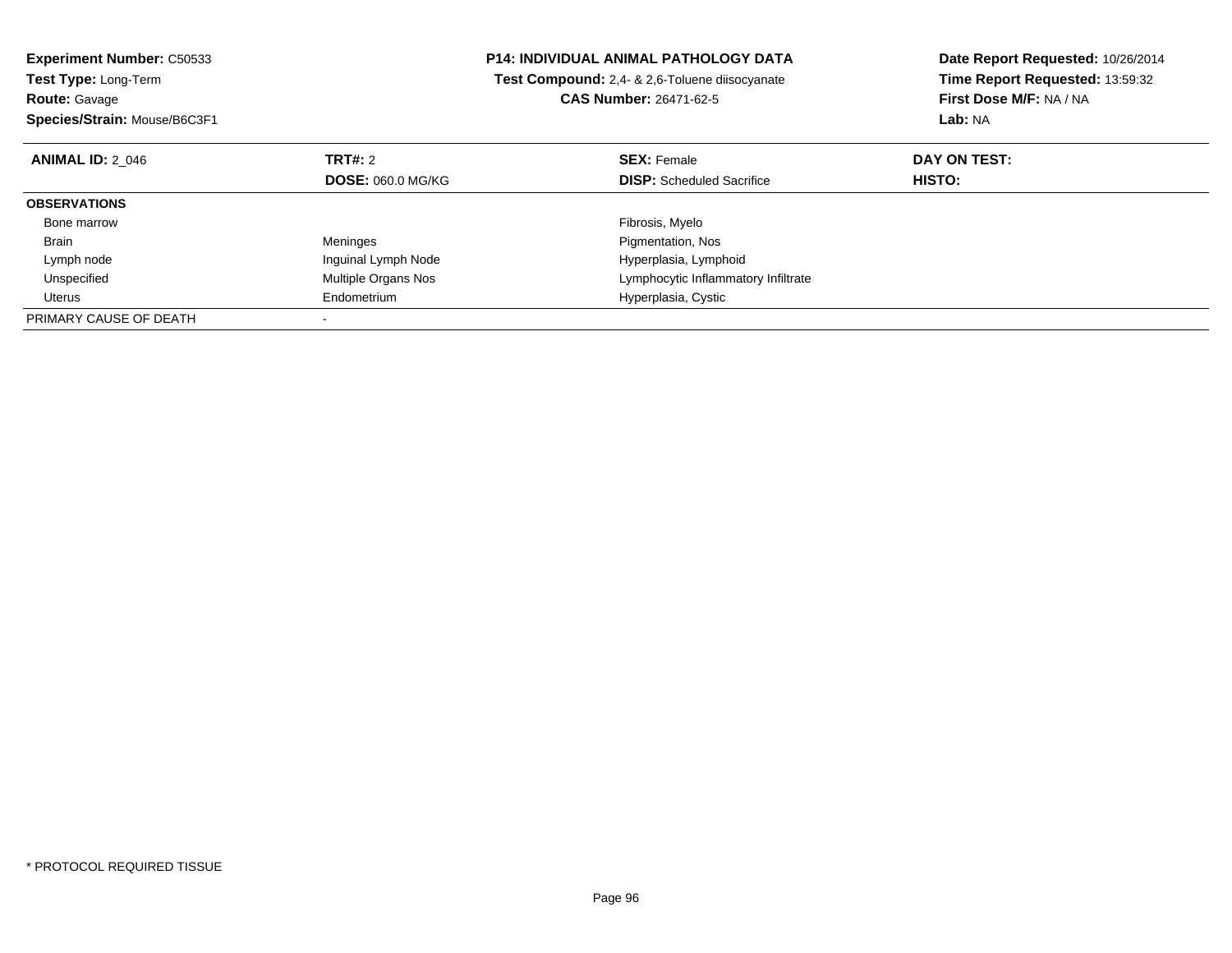| <b>Experiment Number: C50533</b><br>Test Type: Long-Term<br><b>Route: Gavage</b><br>Species/Strain: Mouse/B6C3F1 |                                     | <b>P14: INDIVIDUAL ANIMAL PATHOLOGY DATA</b><br>Test Compound: 2,4- & 2,6-Toluene diisocyanate<br><b>CAS Number: 26471-62-5</b> | Date Report Requested: 10/26/2014<br>Time Report Requested: 13:59:32<br>First Dose M/F: NA / NA<br>Lab: NA |
|------------------------------------------------------------------------------------------------------------------|-------------------------------------|---------------------------------------------------------------------------------------------------------------------------------|------------------------------------------------------------------------------------------------------------|
| <b>ANIMAL ID: 2 047</b>                                                                                          | TRT#: 2<br><b>DOSE: 060.0 MG/KG</b> | <b>SEX: Female</b><br><b>DISP:</b> Natural Death                                                                                | DAY ON TEST:<br>HISTO:                                                                                     |
| <b>OBSERVATIONS</b>                                                                                              |                                     |                                                                                                                                 |                                                                                                            |
| Liver                                                                                                            |                                     | Leukocytosis, Nos                                                                                                               |                                                                                                            |
| Skin                                                                                                             |                                     | Fibrosarcoma                                                                                                                    |                                                                                                            |
| Unspecified                                                                                                      | Multiple Organs Nos                 | Fibrosarcoma, Metastatic                                                                                                        |                                                                                                            |
| Uterus                                                                                                           | Endometrium                         | Hyperplasia, Cystic                                                                                                             |                                                                                                            |
| PRIMARY CAUSE OF DEATH                                                                                           |                                     |                                                                                                                                 |                                                                                                            |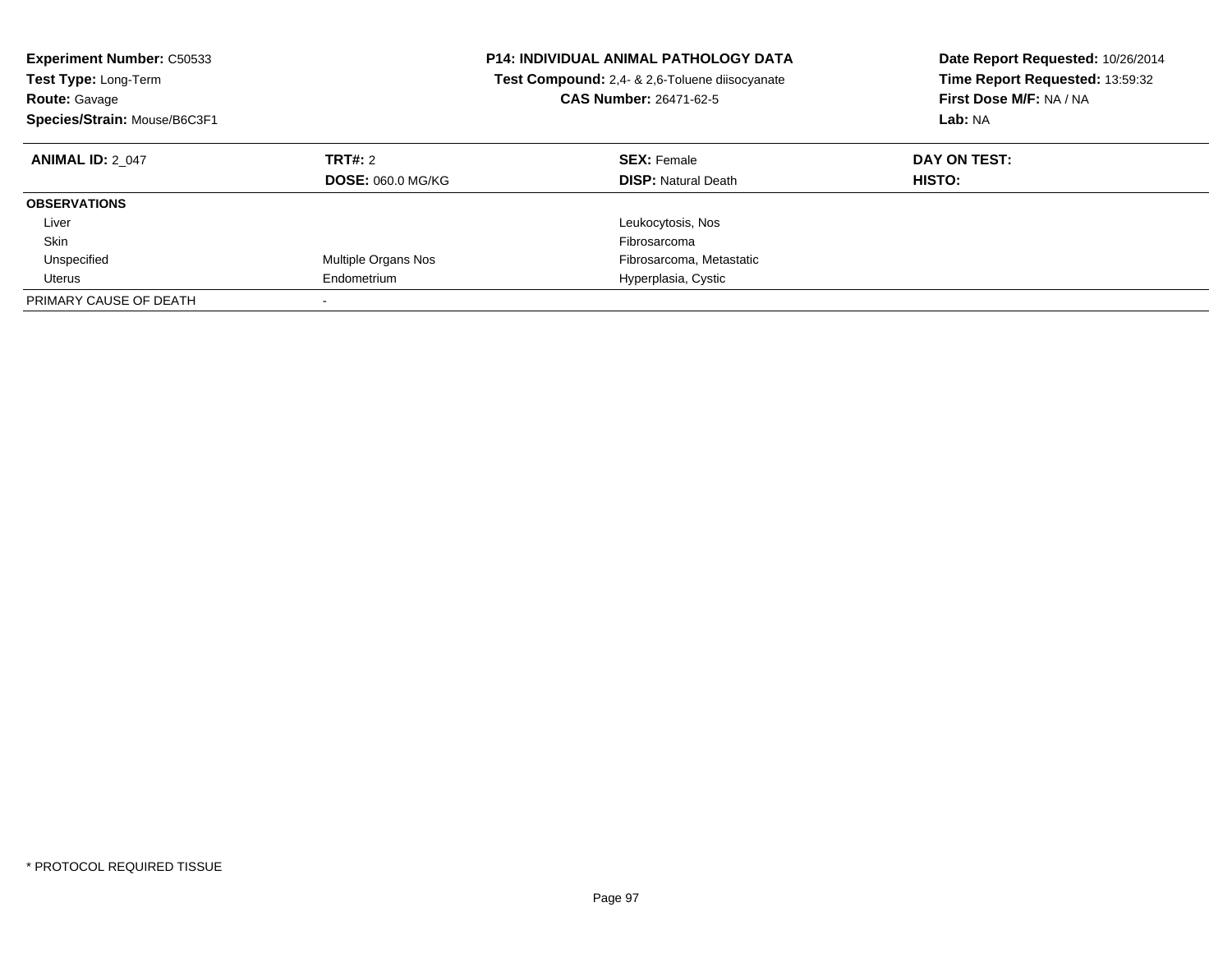**Experiment Number:** C50533**Test Type:** Long-Term**Route:** Gavage **Species/Strain:** Mouse/B6C3F1**P14: INDIVIDUAL ANIMAL PATHOLOGY DATA Test Compound:** 2,4- & 2,6-Toluene diisocyanate**CAS Number:** 26471-62-5**Date Report Requested:** 10/26/2014**Time Report Requested:** 13:59:32**First Dose M/F:** NA / NA**Lab:** NA**ANIMAL ID: 2 048 REX:** Female **DAY ON TEST: CONSIST: SEX:** Female **DAY ON TEST: DOSE:** 060.0 MG/KG**DISP:** Scheduled Sacrifice **HISTO: OBSERVATIONS** Heart Cardiac Valve Pigmentation, Nos Kidney Metaplasia, Osseous Lung Perivascular Cuffing Ovary Cyst, Parovarian Focal Cellular Change Pituitary gland UnspecifiedMultiple Organs Nos **Multiple Organs Nos** Lymphocytic Inflammatory Infiltrate Uterus Endometrium Hyperplasia, Cystic PRIMARY CAUSE OF DEATH-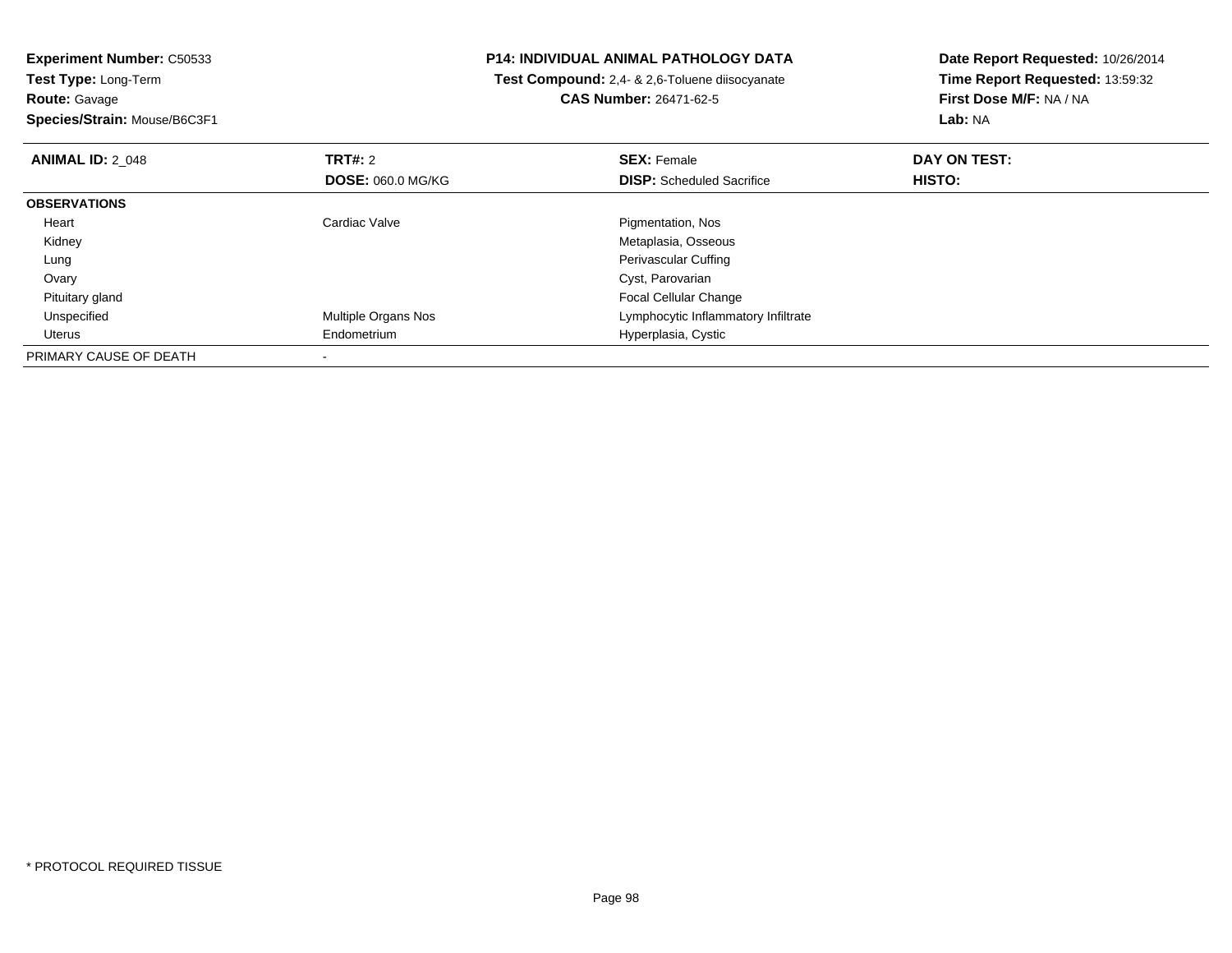**Experiment Number:** C50533**Test Type:** Long-Term**Route:** Gavage **Species/Strain:** Mouse/B6C3F1**P14: INDIVIDUAL ANIMAL PATHOLOGY DATA Test Compound:** 2,4- & 2,6-Toluene diisocyanate**CAS Number:** 26471-62-5**Date Report Requested:** 10/26/2014**Time Report Requested:** 13:59:32**First Dose M/F:** NA / NA**Lab:** NA**ANIMAL ID:** 2\_049**TRT#:** 2 **SEX:** Female **DAY ON TEST: DOSE:** 060.0 MG/KG**DISP:** Moribund Sacrifice **HISTO: OBSERVATIONS** Bone marroww which is a state of the state of the state of the state of the state of the Fibrosis, Myelo state of the state of the state of the state of the state of the state of the state of the state of the state of the state of th BrainThalamus Calculus, Unknown Gross Or Micro Kidney Lymphocytic Inflammatory Infiltrate UnspecifiedMultiple Organs Nos **Lymphoma**, Nos-Malignant Urinary bladder Lymphocytic Inflammatory Infiltrate Uterus Endometrium Hyperplasia, Cystic PRIMARY CAUSE OF DEATH-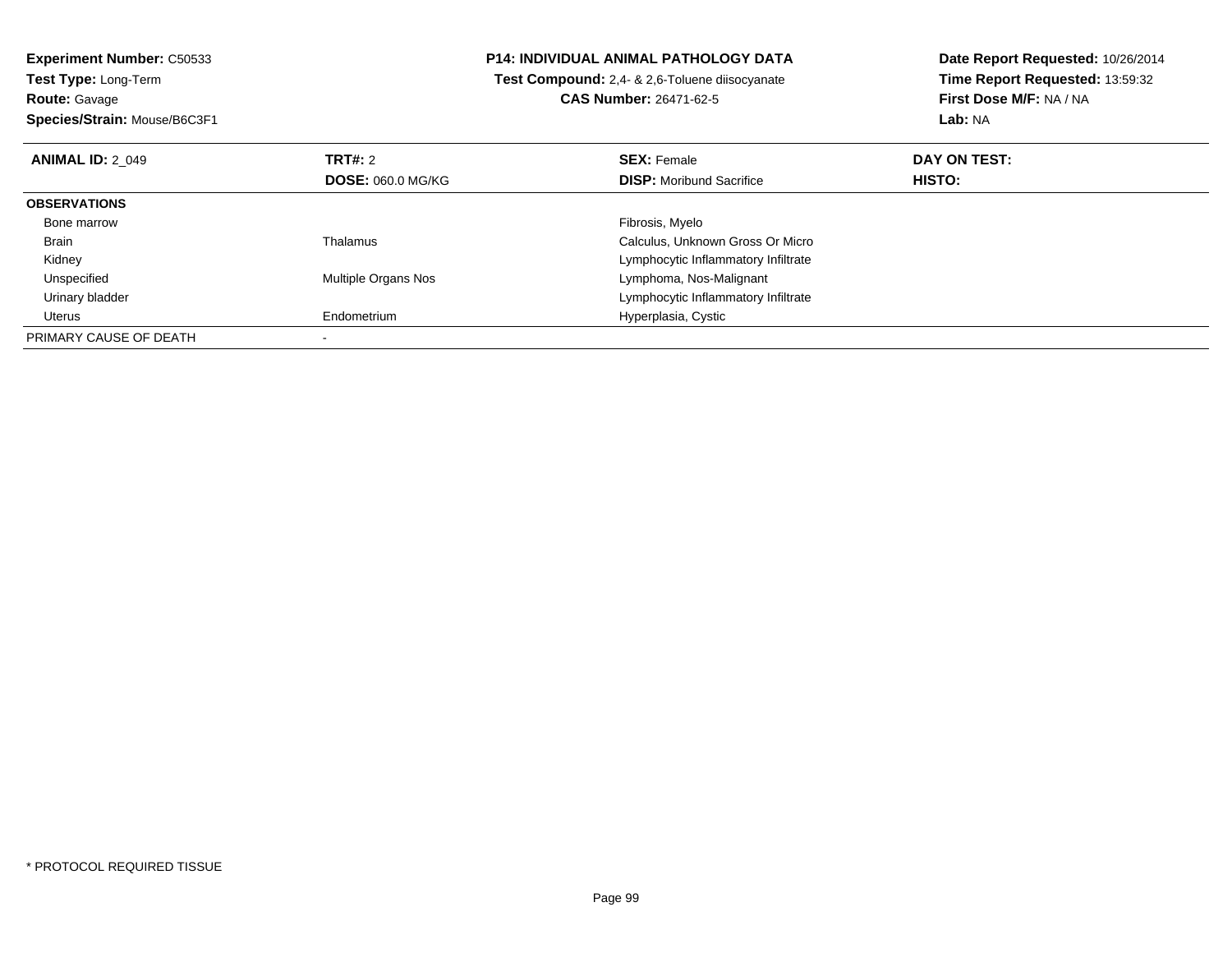| <b>Experiment Number: C50533</b><br>Test Type: Long-Term<br><b>Route: Gavage</b><br>Species/Strain: Mouse/B6C3F1 |                            | P14: INDIVIDUAL ANIMAL PATHOLOGY DATA<br>Test Compound: 2,4- & 2,6-Toluene diisocyanate<br><b>CAS Number: 26471-62-5</b> | Date Report Requested: 10/26/2014<br>Time Report Requested: 13:59:32<br>First Dose M/F: NA / NA<br>Lab: NA |
|------------------------------------------------------------------------------------------------------------------|----------------------------|--------------------------------------------------------------------------------------------------------------------------|------------------------------------------------------------------------------------------------------------|
|                                                                                                                  |                            |                                                                                                                          |                                                                                                            |
| <b>ANIMAL ID: 2 050</b>                                                                                          | TRT#: 2                    | <b>SEX: Female</b>                                                                                                       | DAY ON TEST:                                                                                               |
|                                                                                                                  | <b>DOSE: 060.0 MG/KG</b>   | <b>DISP:</b> Scheduled Sacrifice                                                                                         | HISTO:                                                                                                     |
| <b>OBSERVATIONS</b>                                                                                              |                            |                                                                                                                          |                                                                                                            |
| Bone marrow                                                                                                      |                            | Fibrosis, Myelo                                                                                                          |                                                                                                            |
| Liver                                                                                                            |                            | Hepatocellular Carcinoma                                                                                                 |                                                                                                            |
| Ovary                                                                                                            |                            | Cyst, Parovarian                                                                                                         |                                                                                                            |
| Unspecified                                                                                                      | <b>Multiple Organs Nos</b> | Lymphoma, Nos-Malignant                                                                                                  |                                                                                                            |
| Uterus                                                                                                           | Endometrium                | Hyperplasia, Cystic                                                                                                      |                                                                                                            |
| PRIMARY CAUSE OF DEATH                                                                                           |                            |                                                                                                                          |                                                                                                            |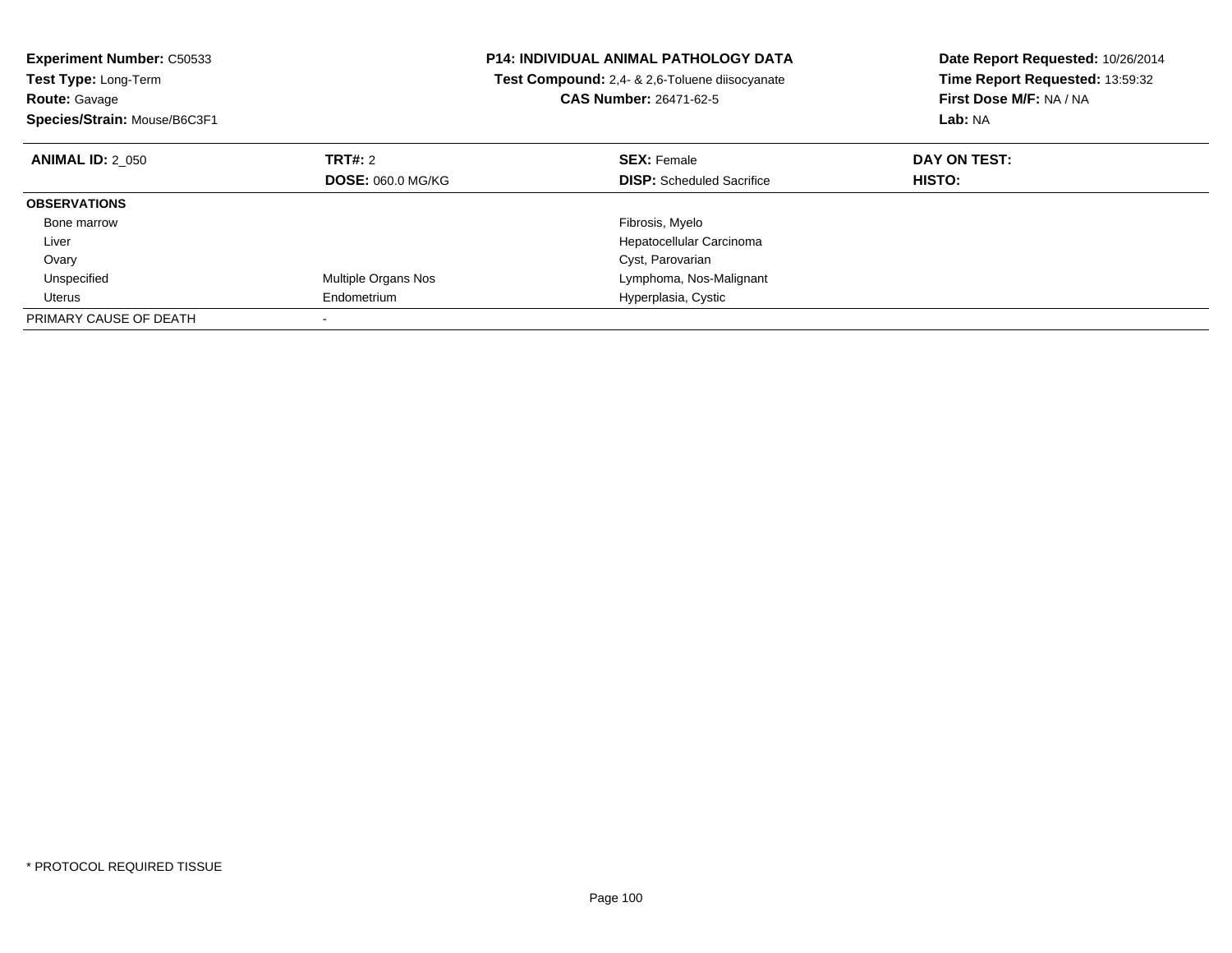| <b>Experiment Number: C50533</b><br><b>Test Type: Long-Term</b> |             | <b>P14: INDIVIDUAL ANIMAL PATHOLOGY DATA</b><br>Test Compound: 2,4- & 2,6-Toluene diisocyanate | Date Report Requested: 10/26/2014<br>Time Report Requested: 13:59:32 |
|-----------------------------------------------------------------|-------------|------------------------------------------------------------------------------------------------|----------------------------------------------------------------------|
| <b>Route: Gavage</b>                                            |             | <b>CAS Number: 26471-62-5</b>                                                                  | First Dose M/F: NA / NA                                              |
| Species/Strain: Mouse/B6C3F1                                    |             |                                                                                                | Lab: NA                                                              |
| <b>ANIMAL ID: 3 001</b>                                         | TRT#: 3     | <b>SEX: Female</b>                                                                             | DAY ON TEST:                                                         |
|                                                                 | DOSE: 0     | <b>DISP:</b> Scheduled Sacrifice                                                               | HISTO:                                                               |
| <b>OBSERVATIONS</b>                                             |             |                                                                                                |                                                                      |
| Bone                                                            |             | Fibrous Osteodystrophy                                                                         |                                                                      |
| Uterus                                                          | Endometrium | Hyperplasia, Cystic                                                                            |                                                                      |
| PRIMARY CAUSE OF DEATH                                          |             |                                                                                                |                                                                      |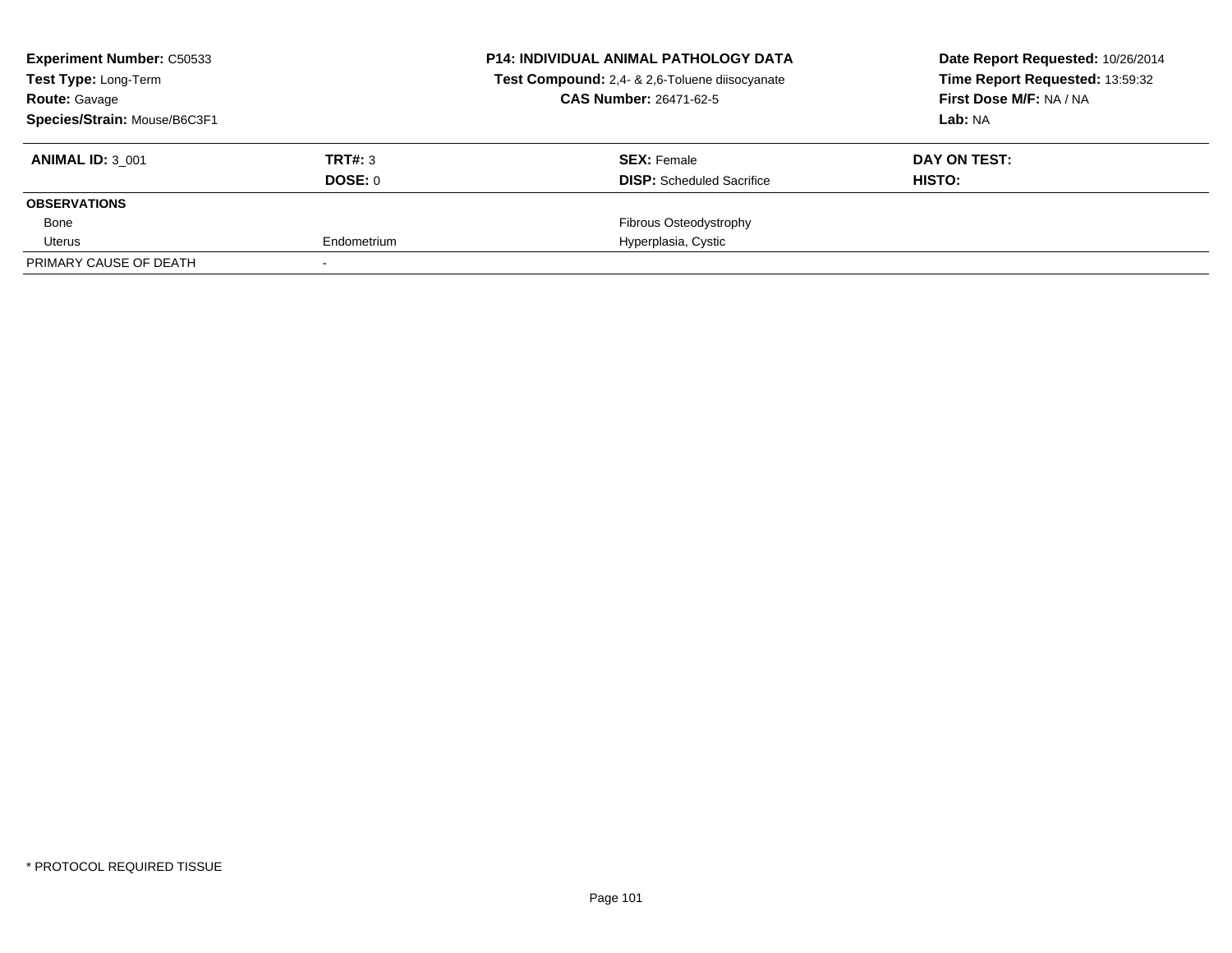| <b>Experiment Number: C50533</b><br>Test Type: Long-Term<br><b>Route: Gavage</b><br>Species/Strain: Mouse/B6C3F1 |                    | <b>P14: INDIVIDUAL ANIMAL PATHOLOGY DATA</b><br>Test Compound: 2,4- & 2,6-Toluene diisocyanate<br><b>CAS Number: 26471-62-5</b> | Date Report Requested: 10/26/2014<br>Time Report Requested: 13:59:32<br>First Dose M/F: NA / NA<br>Lab: NA |
|------------------------------------------------------------------------------------------------------------------|--------------------|---------------------------------------------------------------------------------------------------------------------------------|------------------------------------------------------------------------------------------------------------|
| <b>ANIMAL ID: 3 002</b>                                                                                          | TRT#: 3<br>DOSE: 0 | <b>SEX: Female</b><br><b>DISP:</b> Scheduled Sacrifice                                                                          | DAY ON TEST:<br>HISTO:                                                                                     |
| <b>OBSERVATIONS</b>                                                                                              |                    |                                                                                                                                 |                                                                                                            |
| Bone                                                                                                             |                    | Fibrous Osteodystrophy                                                                                                          |                                                                                                            |
| Brain                                                                                                            |                    | Calcification, Focal                                                                                                            |                                                                                                            |
| Lung                                                                                                             |                    | Pneumonia, Chronic Murine                                                                                                       |                                                                                                            |
| Uterus                                                                                                           | Endometrium        | Hyperplasia, Cystic                                                                                                             |                                                                                                            |
| PRIMARY CAUSE OF DEATH                                                                                           |                    |                                                                                                                                 |                                                                                                            |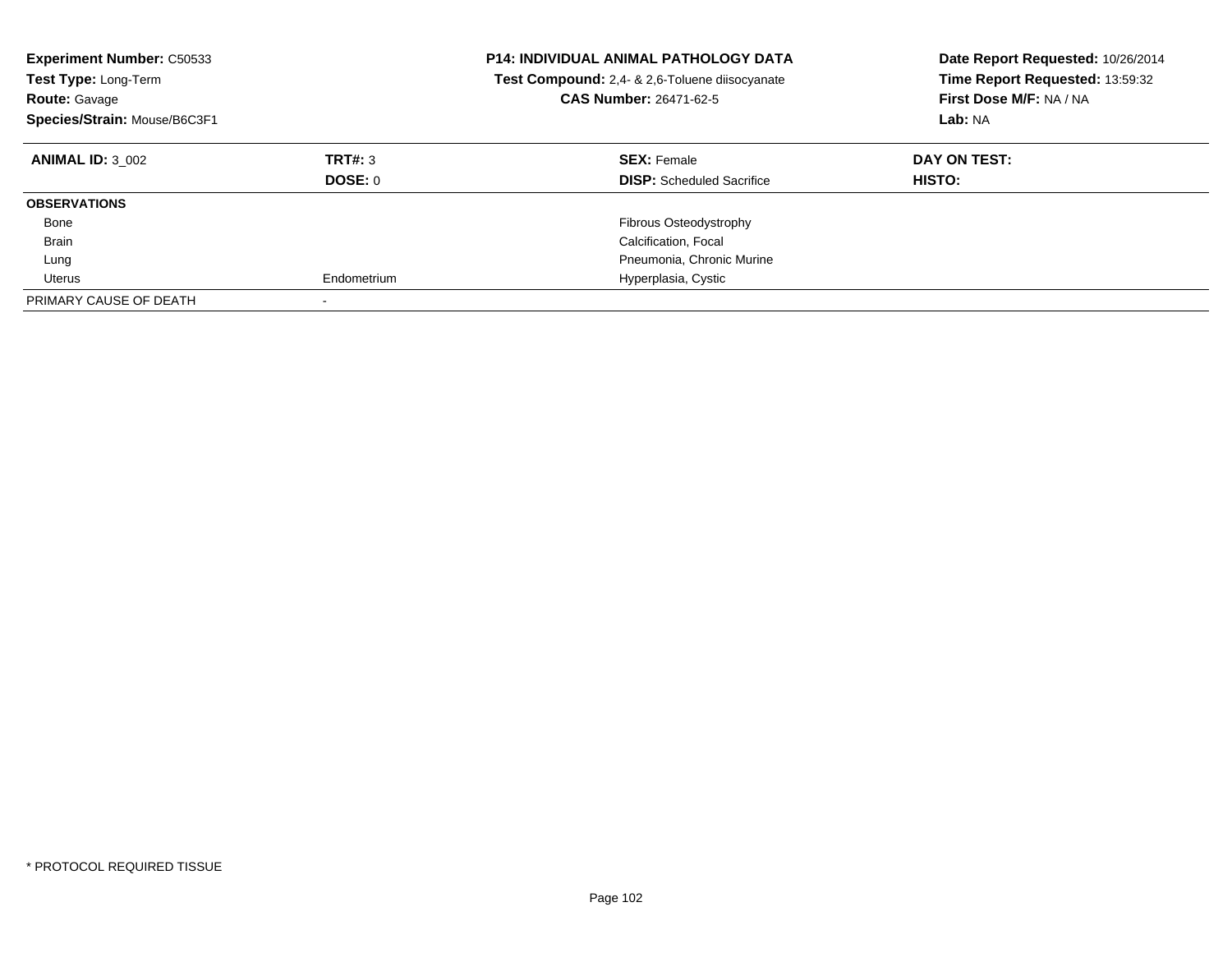| <b>Experiment Number: C50533</b><br>Test Type: Long-Term<br><b>Route: Gavage</b><br>Species/Strain: Mouse/B6C3F1 |                    | <b>P14: INDIVIDUAL ANIMAL PATHOLOGY DATA</b><br>Test Compound: 2,4- & 2,6-Toluene diisocyanate<br><b>CAS Number: 26471-62-5</b> | Date Report Requested: 10/26/2014<br>Time Report Requested: 13:59:32<br>First Dose M/F: NA / NA<br>Lab: NA |
|------------------------------------------------------------------------------------------------------------------|--------------------|---------------------------------------------------------------------------------------------------------------------------------|------------------------------------------------------------------------------------------------------------|
| <b>ANIMAL ID: 3 003</b>                                                                                          | TRT#: 3<br>DOSE: 0 | <b>SEX: Female</b><br><b>DISP:</b> Scheduled Sacrifice                                                                          | DAY ON TEST:<br>HISTO:                                                                                     |
| <b>OBSERVATIONS</b>                                                                                              |                    |                                                                                                                                 |                                                                                                            |
| Bone                                                                                                             |                    | Fibrous Osteodystrophy                                                                                                          |                                                                                                            |
| Brain                                                                                                            |                    | Calcification, Focal                                                                                                            |                                                                                                            |
| Lung                                                                                                             |                    | Pneumonia, Chronic Murine                                                                                                       |                                                                                                            |
| Uterus                                                                                                           | Endometrium        | Hyperplasia, Cystic                                                                                                             |                                                                                                            |
| PRIMARY CAUSE OF DEATH                                                                                           |                    |                                                                                                                                 |                                                                                                            |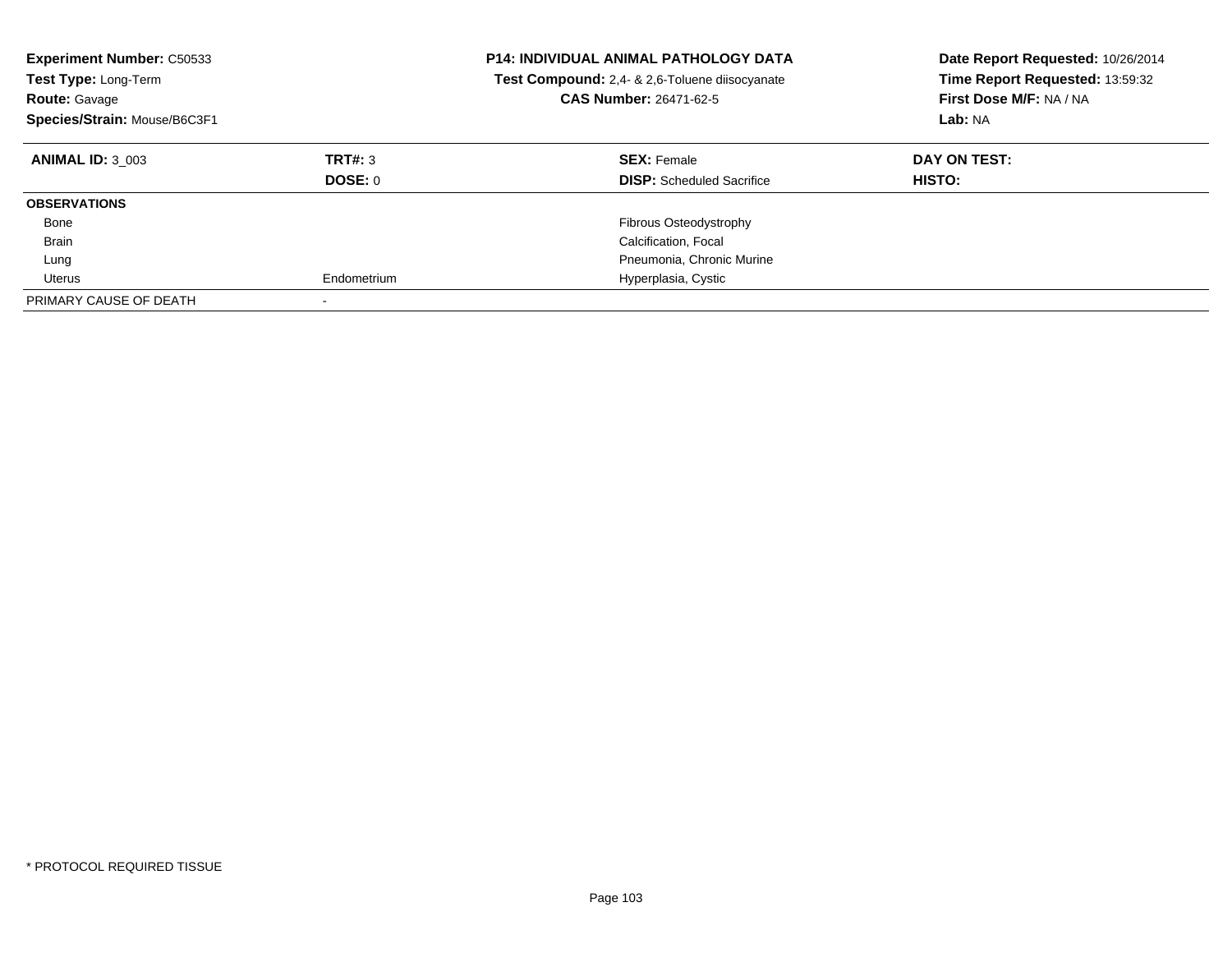| <b>Experiment Number: C50533</b><br>Test Type: Long-Term<br><b>Route: Gavage</b><br>Species/Strain: Mouse/B6C3F1 |             | <b>P14: INDIVIDUAL ANIMAL PATHOLOGY DATA</b><br><b>Test Compound:</b> 2,4- & 2,6-Toluene diisocyanate<br>CAS Number: 26471-62-5 | Date Report Requested: 10/26/2014<br>Time Report Requested: 13:59:32<br>First Dose M/F: NA / NA<br>Lab: NA |
|------------------------------------------------------------------------------------------------------------------|-------------|---------------------------------------------------------------------------------------------------------------------------------|------------------------------------------------------------------------------------------------------------|
| <b>ANIMAL ID: 3 004</b>                                                                                          | TRT#: 3     | <b>SEX: Female</b>                                                                                                              | DAY ON TEST:                                                                                               |
|                                                                                                                  | DOSE: 0     | <b>DISP:</b> Scheduled Sacrifice                                                                                                | HISTO:                                                                                                     |
| <b>OBSERVATIONS</b>                                                                                              |             |                                                                                                                                 |                                                                                                            |
| Bone                                                                                                             |             | <b>Fibrous Osteodystrophy</b>                                                                                                   |                                                                                                            |
| Brain                                                                                                            |             | Calcification, Focal                                                                                                            |                                                                                                            |
| Lung                                                                                                             |             | Pneumonia, Aspiration                                                                                                           |                                                                                                            |
|                                                                                                                  |             | Pneumonia, Chronic Murine                                                                                                       |                                                                                                            |
| Uterus                                                                                                           | Endometrium | Hyperplasia, Cystic                                                                                                             |                                                                                                            |
| PRIMARY CAUSE OF DEATH                                                                                           |             |                                                                                                                                 |                                                                                                            |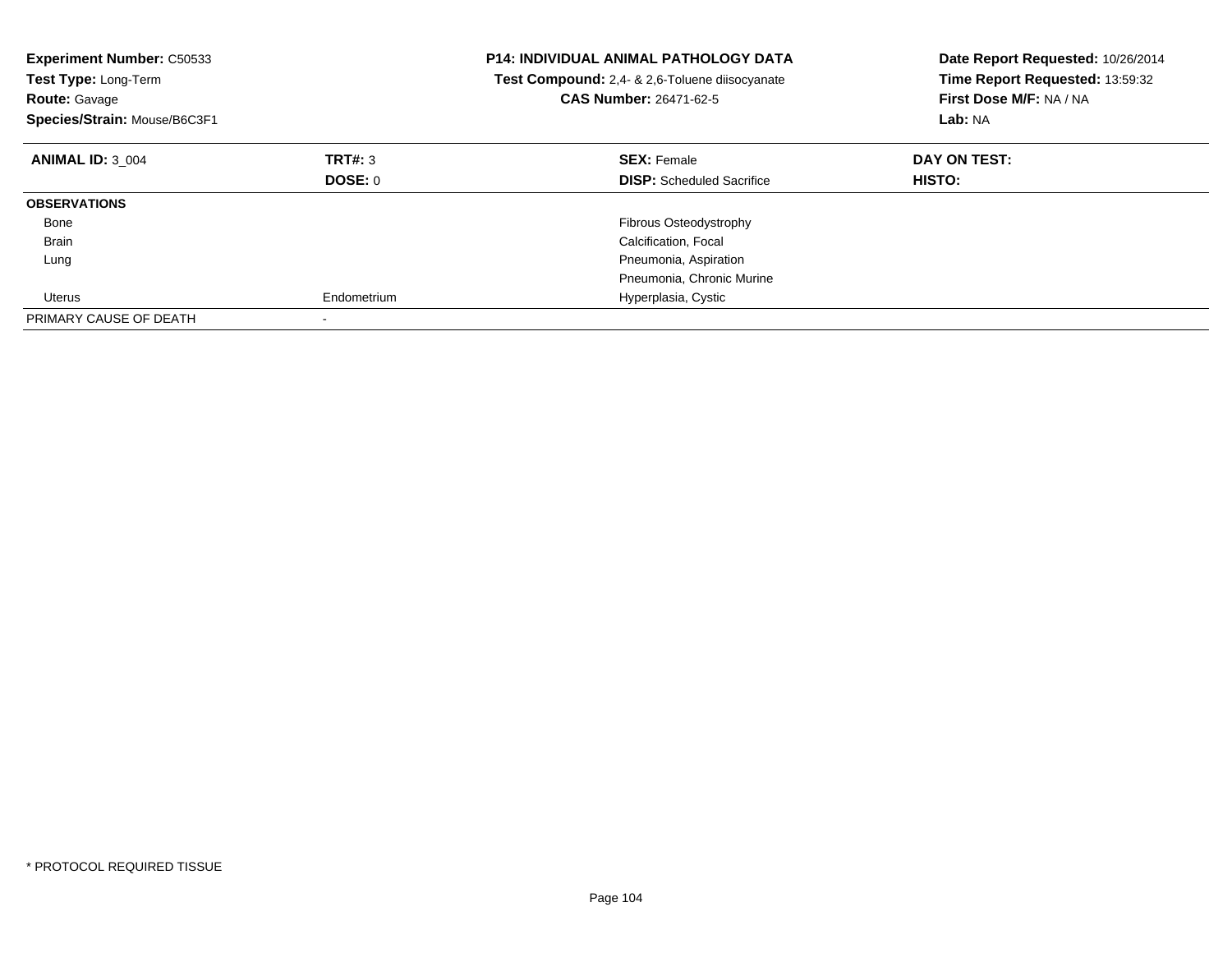| <b>Experiment Number: C50533</b><br>Test Type: Long-Term<br><b>Route: Gavage</b><br>Species/Strain: Mouse/B6C3F1 |             | <b>P14: INDIVIDUAL ANIMAL PATHOLOGY DATA</b><br>Test Compound: 2,4- & 2,6-Toluene diisocyanate<br><b>CAS Number: 26471-62-5</b> | Date Report Requested: 10/26/2014<br>Time Report Requested: 13:59:32<br>First Dose M/F: NA / NA<br>Lab: NA |
|------------------------------------------------------------------------------------------------------------------|-------------|---------------------------------------------------------------------------------------------------------------------------------|------------------------------------------------------------------------------------------------------------|
| <b>ANIMAL ID: 3 005</b>                                                                                          | TRT#: 3     | <b>SEX: Female</b>                                                                                                              | DAY ON TEST:                                                                                               |
|                                                                                                                  | DOSE: 0     | <b>DISP:</b> Scheduled Sacrifice                                                                                                | <b>HISTO:</b>                                                                                              |
| <b>OBSERVATIONS</b>                                                                                              |             |                                                                                                                                 |                                                                                                            |
| Bone                                                                                                             |             | Fibrous Osteodystrophy                                                                                                          |                                                                                                            |
| Brain                                                                                                            |             | Calcification, Focal                                                                                                            |                                                                                                            |
| Lung                                                                                                             |             | Pneumonia, Aspiration                                                                                                           |                                                                                                            |
|                                                                                                                  |             | Pneumonia, Chronic Murine                                                                                                       |                                                                                                            |
| Uterus                                                                                                           | Endometrium | Hyperplasia, Cystic                                                                                                             |                                                                                                            |
| PRIMARY CAUSE OF DEATH                                                                                           |             |                                                                                                                                 |                                                                                                            |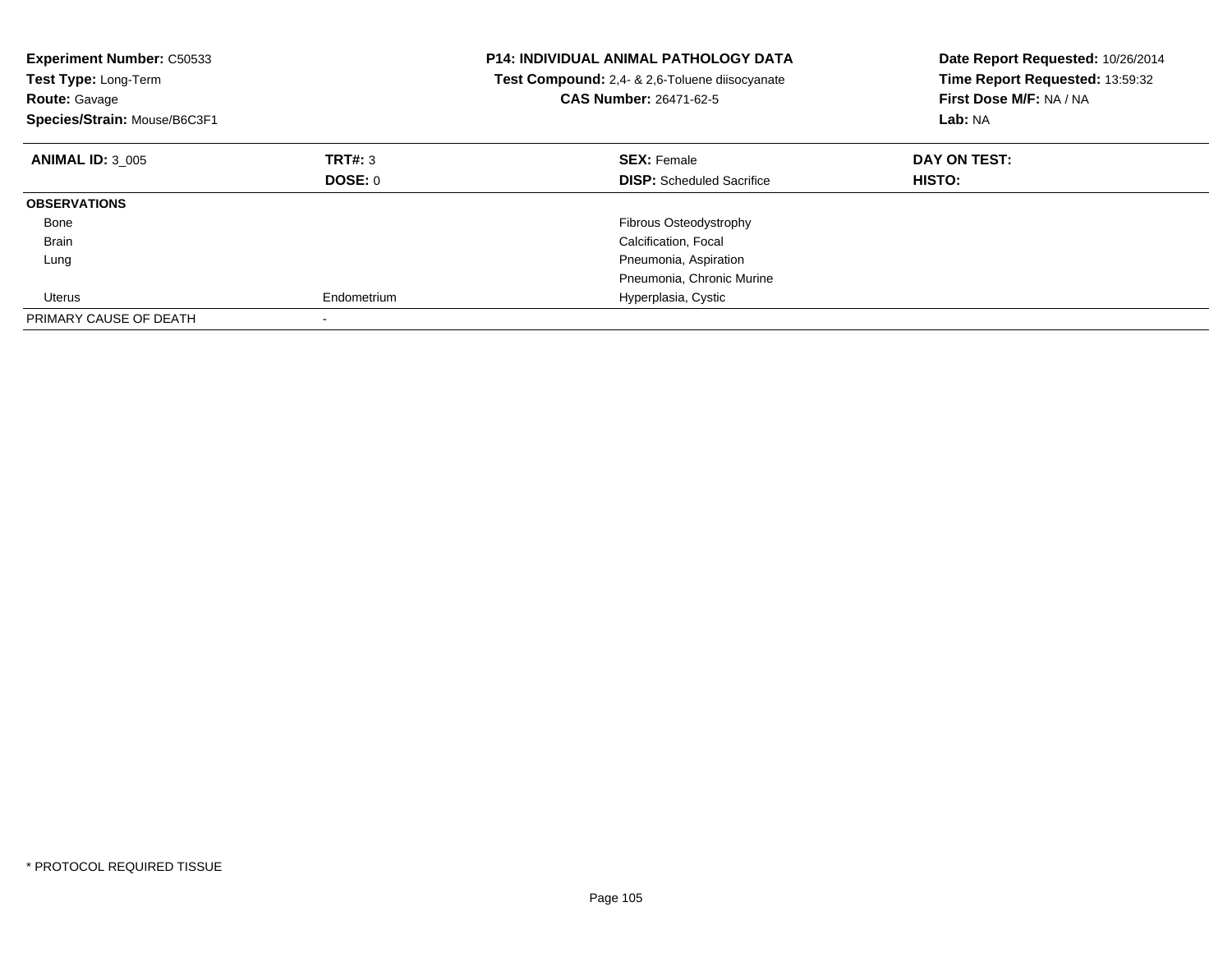| <b>Experiment Number: C50533</b><br>Test Type: Long-Term<br><b>Route: Gavage</b><br>Species/Strain: Mouse/B6C3F1 |                    | <b>P14: INDIVIDUAL ANIMAL PATHOLOGY DATA</b><br>Test Compound: 2,4- & 2,6-Toluene diisocyanate<br><b>CAS Number: 26471-62-5</b> | Date Report Requested: 10/26/2014<br>Time Report Requested: 13:59:32<br>First Dose M/F: NA / NA<br>Lab: NA |
|------------------------------------------------------------------------------------------------------------------|--------------------|---------------------------------------------------------------------------------------------------------------------------------|------------------------------------------------------------------------------------------------------------|
| <b>ANIMAL ID: 3 006</b>                                                                                          | TRT#: 3<br>DOSE: 0 | <b>SEX: Female</b><br><b>DISP:</b> Scheduled Sacrifice                                                                          | DAY ON TEST:<br>HISTO:                                                                                     |
| <b>OBSERVATIONS</b>                                                                                              |                    |                                                                                                                                 |                                                                                                            |
| Bone                                                                                                             |                    | Fibrous Osteodystrophy                                                                                                          |                                                                                                            |
| Brain                                                                                                            |                    | Calcification, Focal                                                                                                            |                                                                                                            |
| Lung                                                                                                             |                    | Pneumonia, Chronic Murine                                                                                                       |                                                                                                            |
| Uterus                                                                                                           | Endometrium        | Hyperplasia, Cystic                                                                                                             |                                                                                                            |
| PRIMARY CAUSE OF DEATH                                                                                           |                    |                                                                                                                                 |                                                                                                            |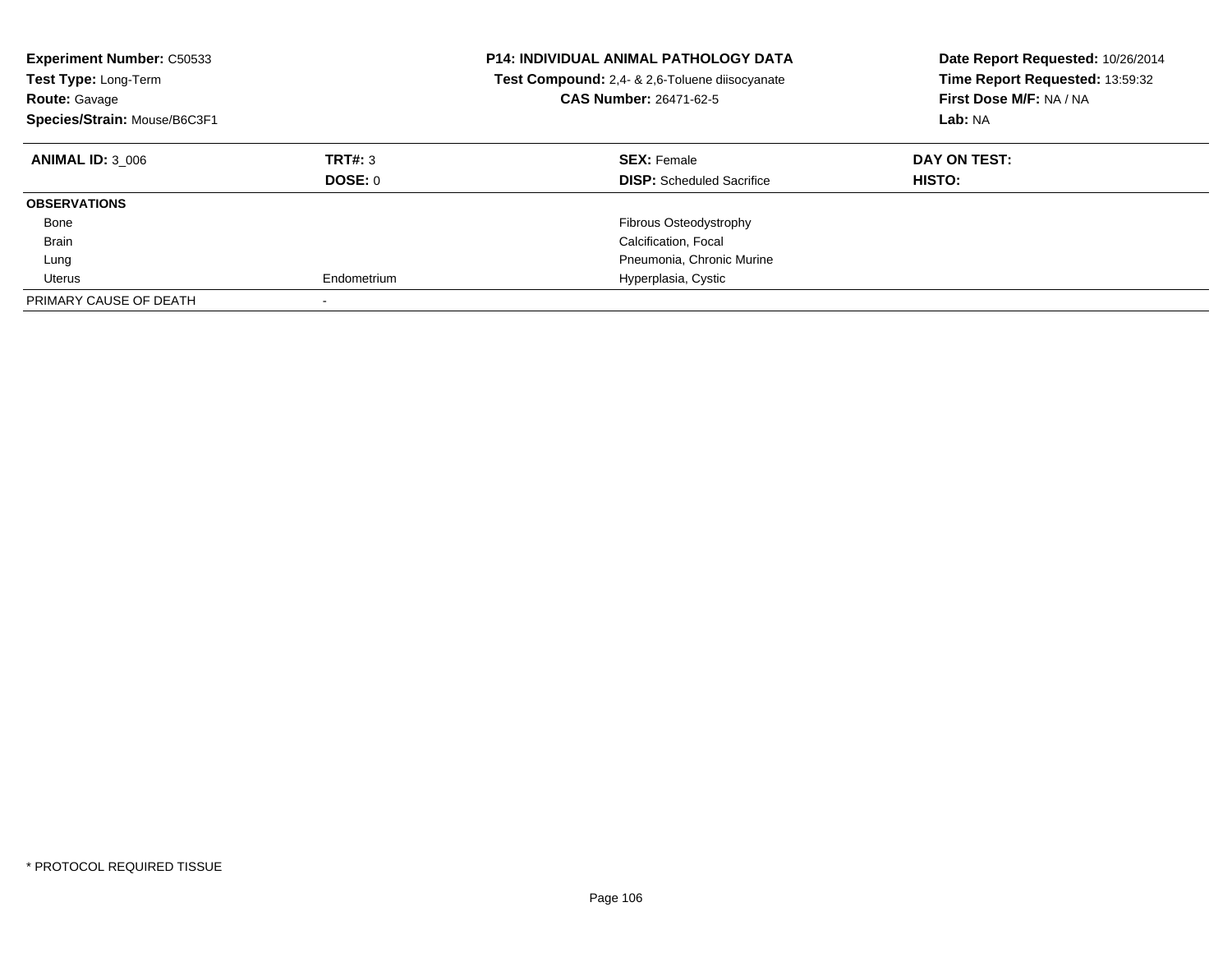| <b>Experiment Number: C50533</b><br><b>Test Type: Long-Term</b> |             | <b>P14: INDIVIDUAL ANIMAL PATHOLOGY DATA</b><br>Test Compound: 2,4- & 2,6-Toluene diisocyanate | Date Report Requested: 10/26/2014<br>Time Report Requested: 13:59:32 |
|-----------------------------------------------------------------|-------------|------------------------------------------------------------------------------------------------|----------------------------------------------------------------------|
| <b>Route: Gavage</b>                                            |             | <b>CAS Number: 26471-62-5</b>                                                                  | First Dose M/F: NA / NA                                              |
| Species/Strain: Mouse/B6C3F1                                    |             |                                                                                                | Lab: NA                                                              |
| <b>ANIMAL ID: 3 007</b>                                         | TRT#: 3     | <b>SEX: Female</b>                                                                             | DAY ON TEST:                                                         |
|                                                                 | DOSE: 0     | <b>DISP:</b> Scheduled Sacrifice                                                               | HISTO:                                                               |
| <b>OBSERVATIONS</b>                                             |             |                                                                                                |                                                                      |
| Bone                                                            |             | Fibrous Osteodystrophy                                                                         |                                                                      |
| Uterus                                                          | Endometrium | Hyperplasia, Cystic                                                                            |                                                                      |
| PRIMARY CAUSE OF DEATH                                          |             |                                                                                                |                                                                      |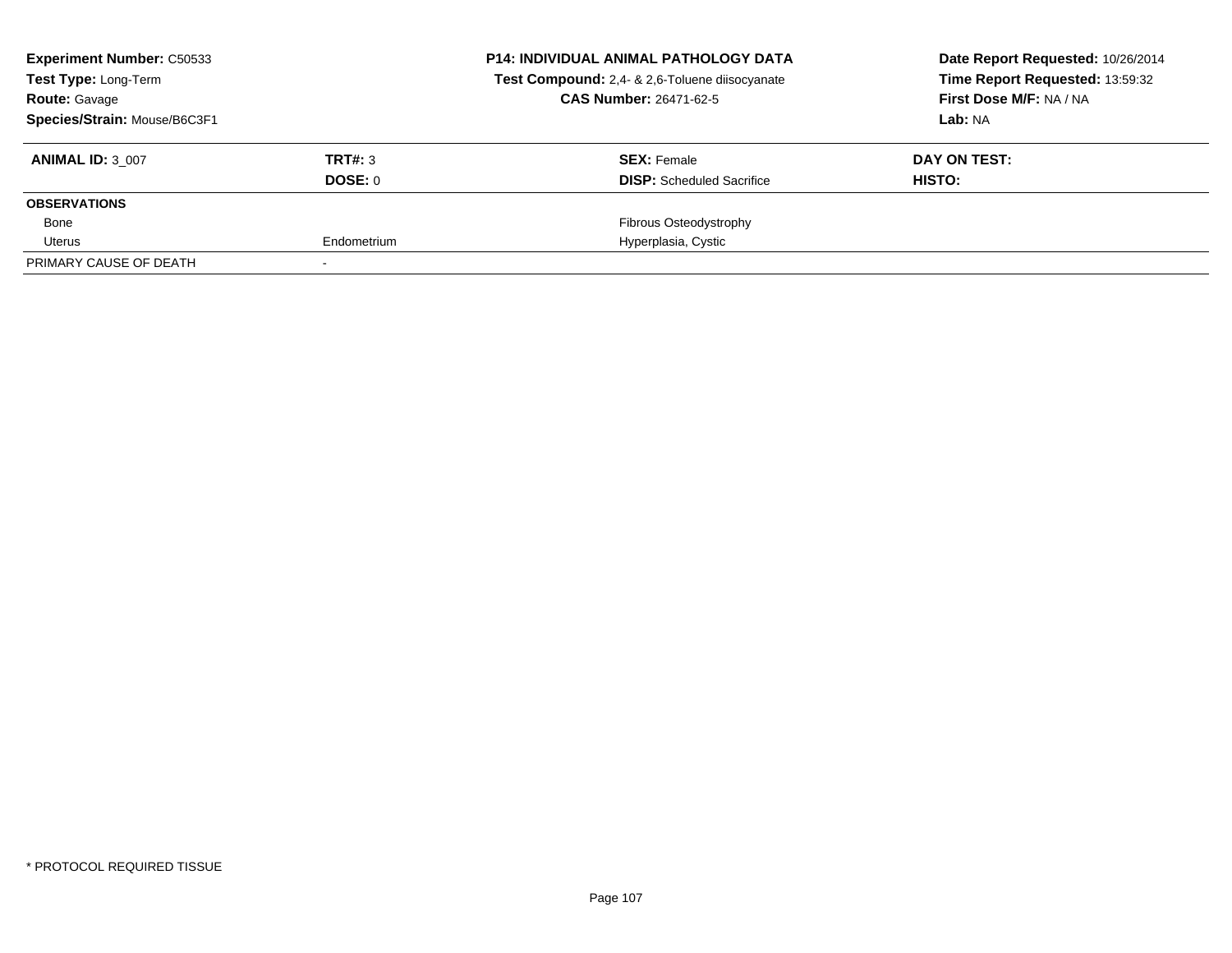| <b>Experiment Number: C50533</b><br>Test Type: Long-Term<br><b>Route: Gavage</b><br>Species/Strain: Mouse/B6C3F1 |                    | <b>P14: INDIVIDUAL ANIMAL PATHOLOGY DATA</b><br>Test Compound: 2,4- & 2,6-Toluene diisocyanate<br><b>CAS Number: 26471-62-5</b> | Date Report Requested: 10/26/2014<br>Time Report Requested: 13:59:32<br>First Dose M/F: NA / NA<br>Lab: NA |
|------------------------------------------------------------------------------------------------------------------|--------------------|---------------------------------------------------------------------------------------------------------------------------------|------------------------------------------------------------------------------------------------------------|
| <b>ANIMAL ID: 3 008</b>                                                                                          | TRT#: 3<br>DOSE: 0 | <b>SEX: Female</b><br><b>DISP:</b> Scheduled Sacrifice                                                                          | DAY ON TEST:<br><b>HISTO:</b>                                                                              |
| <b>OBSERVATIONS</b>                                                                                              |                    |                                                                                                                                 |                                                                                                            |
| Bone                                                                                                             |                    | Calcification, Focal                                                                                                            |                                                                                                            |
| Brain                                                                                                            |                    | Calcification, Focal                                                                                                            |                                                                                                            |
| Lung                                                                                                             |                    | Pneumonia, Chronic Murine                                                                                                       |                                                                                                            |
| Uterus                                                                                                           | Endometrium        | Hyperplasia, Cystic                                                                                                             |                                                                                                            |
| PRIMARY CAUSE OF DEATH                                                                                           |                    |                                                                                                                                 |                                                                                                            |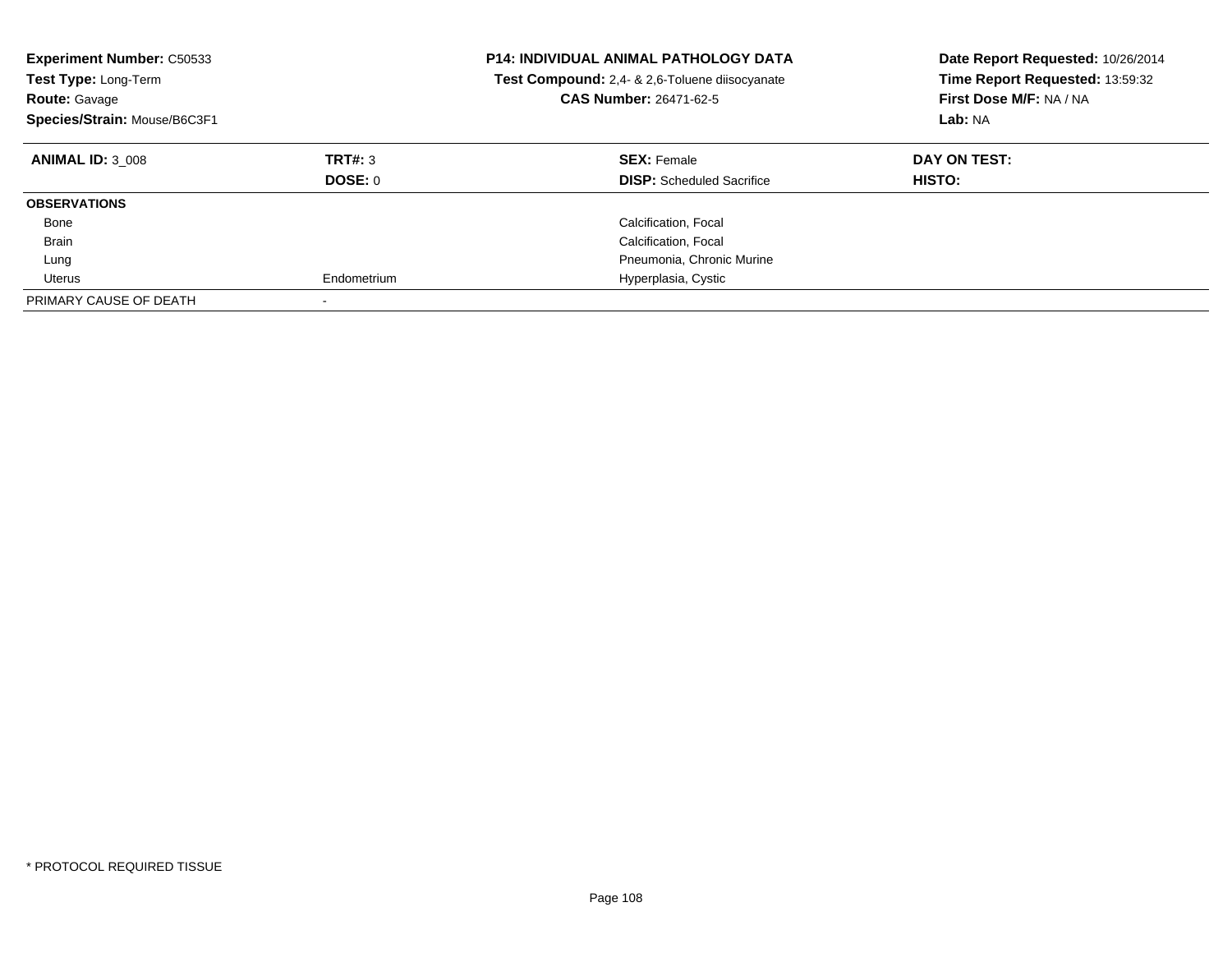| <b>Experiment Number: C50533</b><br>Test Type: Long-Term<br><b>Route: Gavage</b><br>Species/Strain: Mouse/B6C3F1 |             | <b>P14: INDIVIDUAL ANIMAL PATHOLOGY DATA</b><br><b>Test Compound:</b> 2,4- & 2,6-Toluene diisocyanate<br>CAS Number: 26471-62-5 | Date Report Requested: 10/26/2014<br>Time Report Requested: 13:59:32<br>First Dose M/F: NA / NA<br>Lab: NA |
|------------------------------------------------------------------------------------------------------------------|-------------|---------------------------------------------------------------------------------------------------------------------------------|------------------------------------------------------------------------------------------------------------|
| <b>ANIMAL ID: 3 009</b>                                                                                          | TRT#: 3     | <b>SEX: Female</b>                                                                                                              | DAY ON TEST:                                                                                               |
|                                                                                                                  | DOSE: 0     | <b>DISP:</b> Scheduled Sacrifice                                                                                                | HISTO:                                                                                                     |
| <b>OBSERVATIONS</b>                                                                                              |             |                                                                                                                                 |                                                                                                            |
| Bone                                                                                                             |             | <b>Fibrous Osteodystrophy</b>                                                                                                   |                                                                                                            |
| Brain                                                                                                            |             | Calcification, Focal                                                                                                            |                                                                                                            |
| Lung                                                                                                             |             | Pneumonia, Aspiration                                                                                                           |                                                                                                            |
|                                                                                                                  |             | Pneumonia, Chronic Murine                                                                                                       |                                                                                                            |
| Uterus                                                                                                           | Endometrium | Hyperplasia, Cystic                                                                                                             |                                                                                                            |
| PRIMARY CAUSE OF DEATH                                                                                           |             |                                                                                                                                 |                                                                                                            |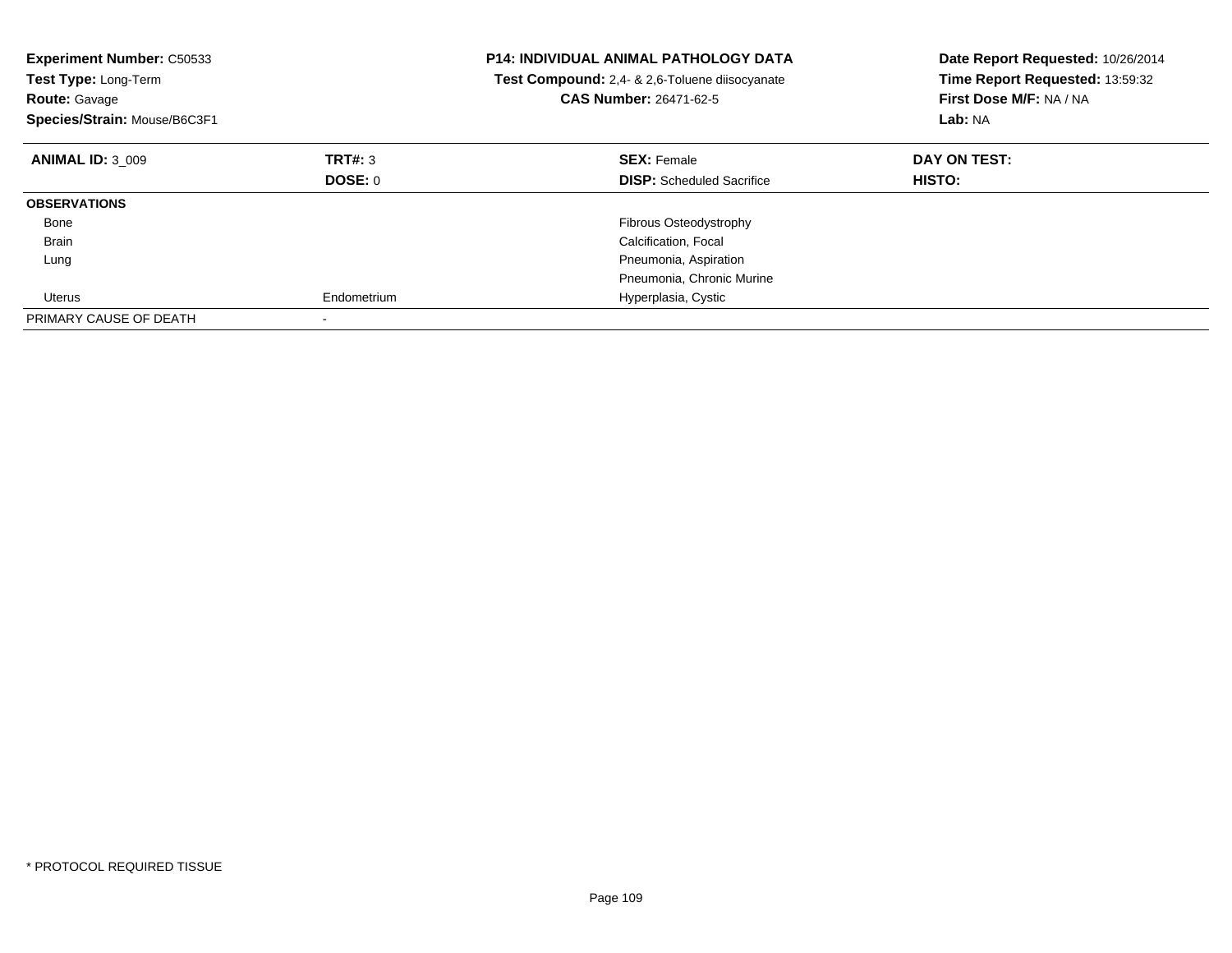| <b>Experiment Number: C50533</b><br>Test Type: Long-Term<br><b>Route: Gavage</b><br>Species/Strain: Mouse/B6C3F1 |             | <b>P14: INDIVIDUAL ANIMAL PATHOLOGY DATA</b><br>Test Compound: 2,4- & 2,6-Toluene diisocyanate<br><b>CAS Number: 26471-62-5</b> | Date Report Requested: 10/26/2014<br>Time Report Requested: 13:59:32<br>First Dose M/F: NA / NA<br>Lab: NA |
|------------------------------------------------------------------------------------------------------------------|-------------|---------------------------------------------------------------------------------------------------------------------------------|------------------------------------------------------------------------------------------------------------|
| <b>ANIMAL ID: 3 010</b>                                                                                          | TRT#: 3     | <b>SEX: Female</b>                                                                                                              | DAY ON TEST:                                                                                               |
|                                                                                                                  | DOSE: 0     | <b>DISP:</b> Scheduled Sacrifice                                                                                                | HISTO:                                                                                                     |
| <b>OBSERVATIONS</b>                                                                                              |             |                                                                                                                                 |                                                                                                            |
| Bone                                                                                                             |             | Fibrous Osteodystrophy                                                                                                          |                                                                                                            |
| Liver                                                                                                            | Hepatocytes | Cytoplasmic Vacuolization                                                                                                       |                                                                                                            |
| Lung                                                                                                             |             | Pneumonia, Aspiration                                                                                                           |                                                                                                            |
|                                                                                                                  |             | Pneumonia, Chronic Murine                                                                                                       |                                                                                                            |
| Uterus                                                                                                           | Endometrium | Hyperplasia, Cystic                                                                                                             |                                                                                                            |
| PRIMARY CAUSE OF DEATH                                                                                           |             |                                                                                                                                 |                                                                                                            |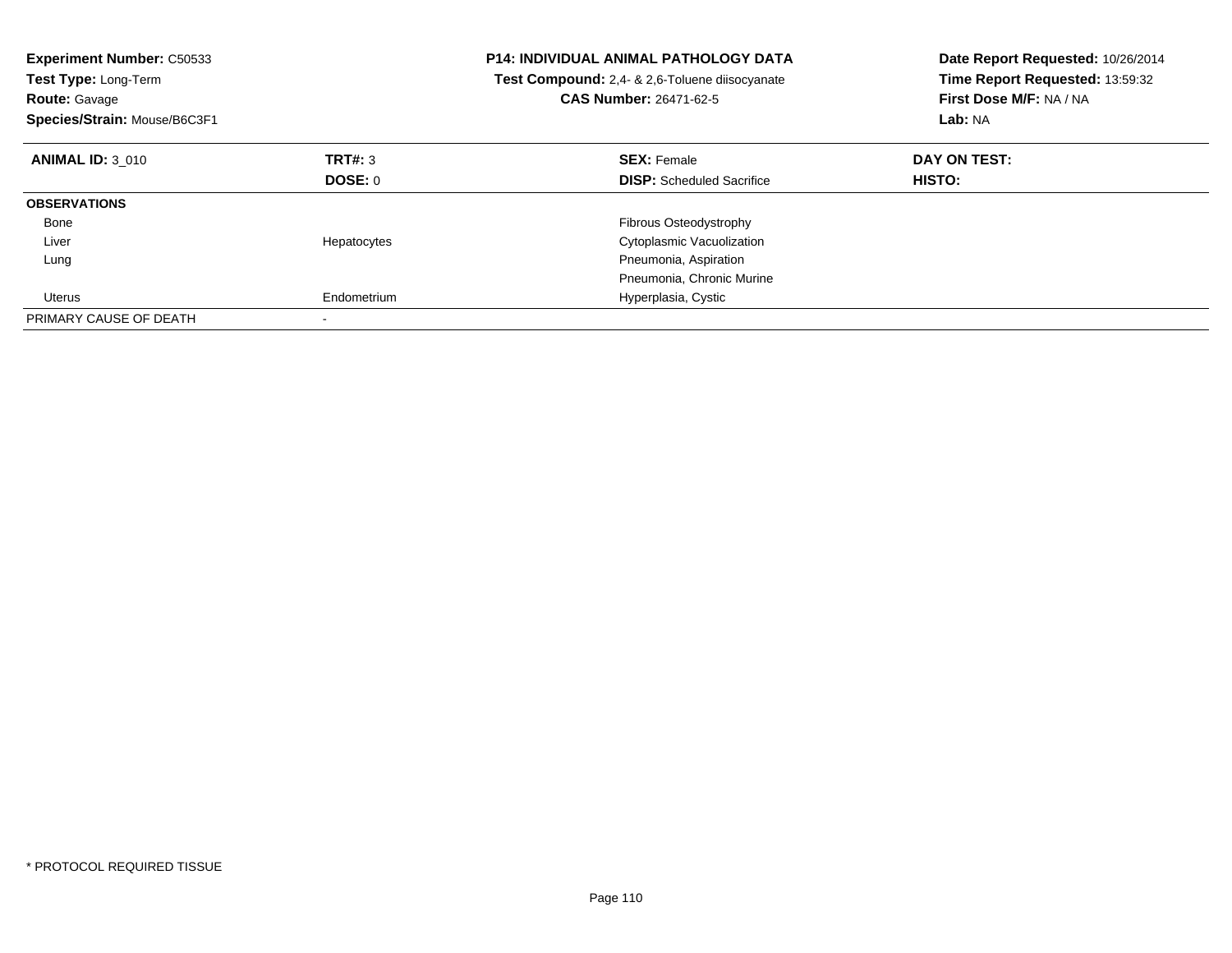| <b>Experiment Number: C50533</b><br>Test Type: Long-Term<br><b>Route: Gavage</b> |             | <b>P14: INDIVIDUAL ANIMAL PATHOLOGY DATA</b><br>Test Compound: 2,4- & 2,6-Toluene diisocyanate<br>CAS Number: 26471-62-5 | Date Report Requested: 10/26/2014<br>Time Report Requested: 13:59:32<br>First Dose M/F: NA / NA |
|----------------------------------------------------------------------------------|-------------|--------------------------------------------------------------------------------------------------------------------------|-------------------------------------------------------------------------------------------------|
| Species/Strain: Mouse/B6C3F1                                                     |             |                                                                                                                          | Lab: NA                                                                                         |
| <b>ANIMAL ID: 3 011</b>                                                          | TRT#: 3     | <b>SEX: Female</b>                                                                                                       | DAY ON TEST:                                                                                    |
|                                                                                  | DOSE: 0     | <b>DISP:</b> Scheduled Sacrifice                                                                                         | <b>HISTO:</b>                                                                                   |
| <b>OBSERVATIONS</b>                                                              |             |                                                                                                                          |                                                                                                 |
| Lung                                                                             |             | Pneumonia, Aspiration                                                                                                    |                                                                                                 |
|                                                                                  |             | Pneumonia, Chronic Murine                                                                                                |                                                                                                 |
| Uterus                                                                           | Endometrium | Hyperplasia, Cystic                                                                                                      |                                                                                                 |
| PRIMARY CAUSE OF DEATH                                                           |             |                                                                                                                          |                                                                                                 |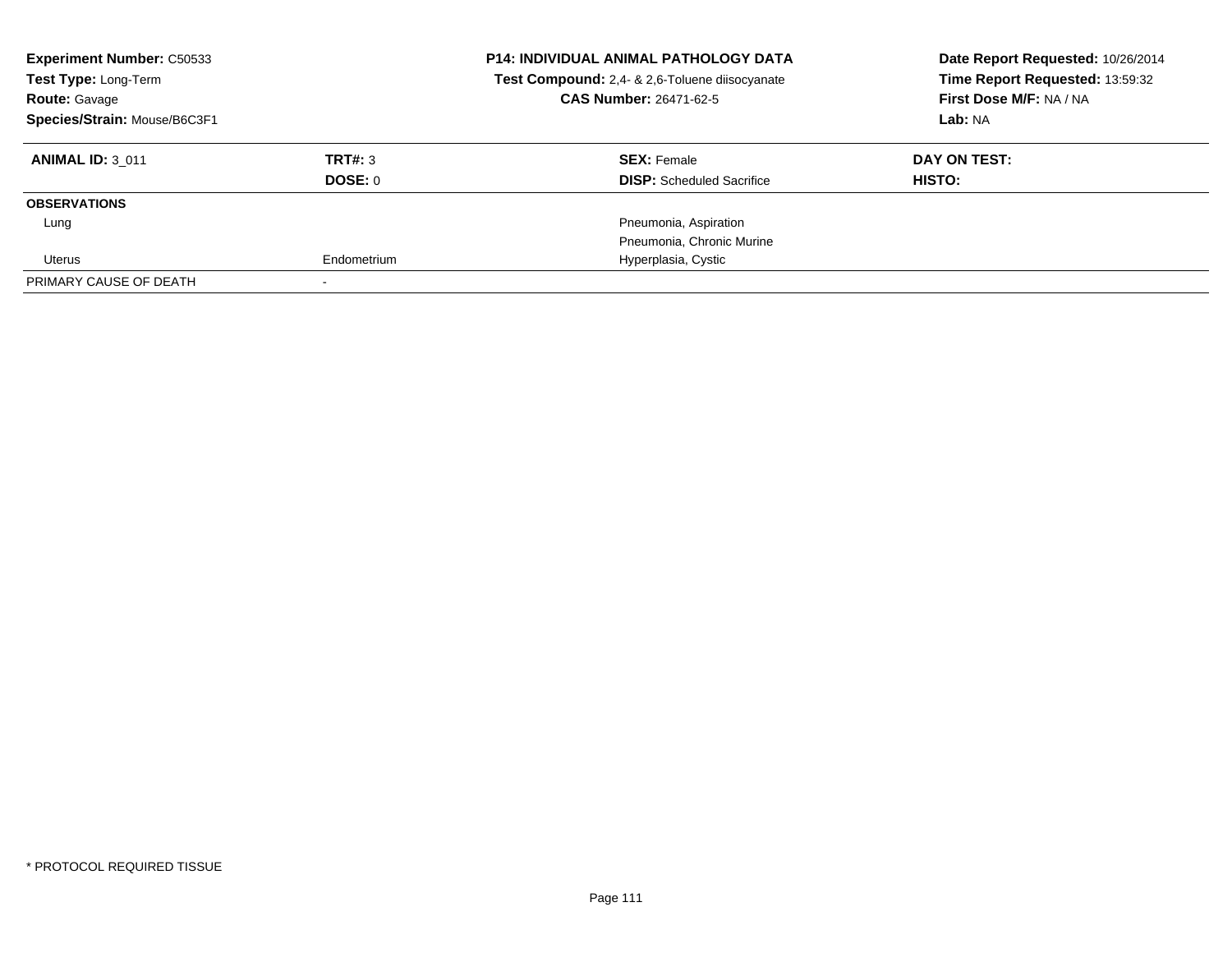| <b>Experiment Number: C50533</b><br>Test Type: Long-Term<br><b>Route: Gavage</b><br>Species/Strain: Mouse/B6C3F1 |                     | <b>P14: INDIVIDUAL ANIMAL PATHOLOGY DATA</b><br>Test Compound: 2,4- & 2,6-Toluene diisocyanate<br><b>CAS Number: 26471-62-5</b> | Date Report Requested: 10/26/2014<br>Time Report Requested: 13:59:32<br>First Dose M/F: NA / NA<br>Lab: NA |
|------------------------------------------------------------------------------------------------------------------|---------------------|---------------------------------------------------------------------------------------------------------------------------------|------------------------------------------------------------------------------------------------------------|
| <b>ANIMAL ID: 3 012</b>                                                                                          | TRT#: 3             | <b>SEX: Female</b>                                                                                                              | DAY ON TEST:                                                                                               |
|                                                                                                                  | DOSE: 0             | <b>DISP:</b> Natural Death                                                                                                      | <b>HISTO:</b>                                                                                              |
| <b>OBSERVATIONS</b>                                                                                              |                     |                                                                                                                                 |                                                                                                            |
| Bone                                                                                                             |                     | <b>Fibrous Osteodystrophy</b>                                                                                                   |                                                                                                            |
| <b>Brain</b>                                                                                                     |                     | Calcification, Focal                                                                                                            |                                                                                                            |
| Heart                                                                                                            | Myocardium Nos      | Inflammation, Chronic                                                                                                           |                                                                                                            |
| Lung                                                                                                             |                     | Pneumonia, Aspiration                                                                                                           |                                                                                                            |
| Unspecified                                                                                                      | Multiple Organs Nos | Leukemia, Lymphocytic                                                                                                           |                                                                                                            |
| PRIMARY CAUSE OF DEATH                                                                                           |                     |                                                                                                                                 |                                                                                                            |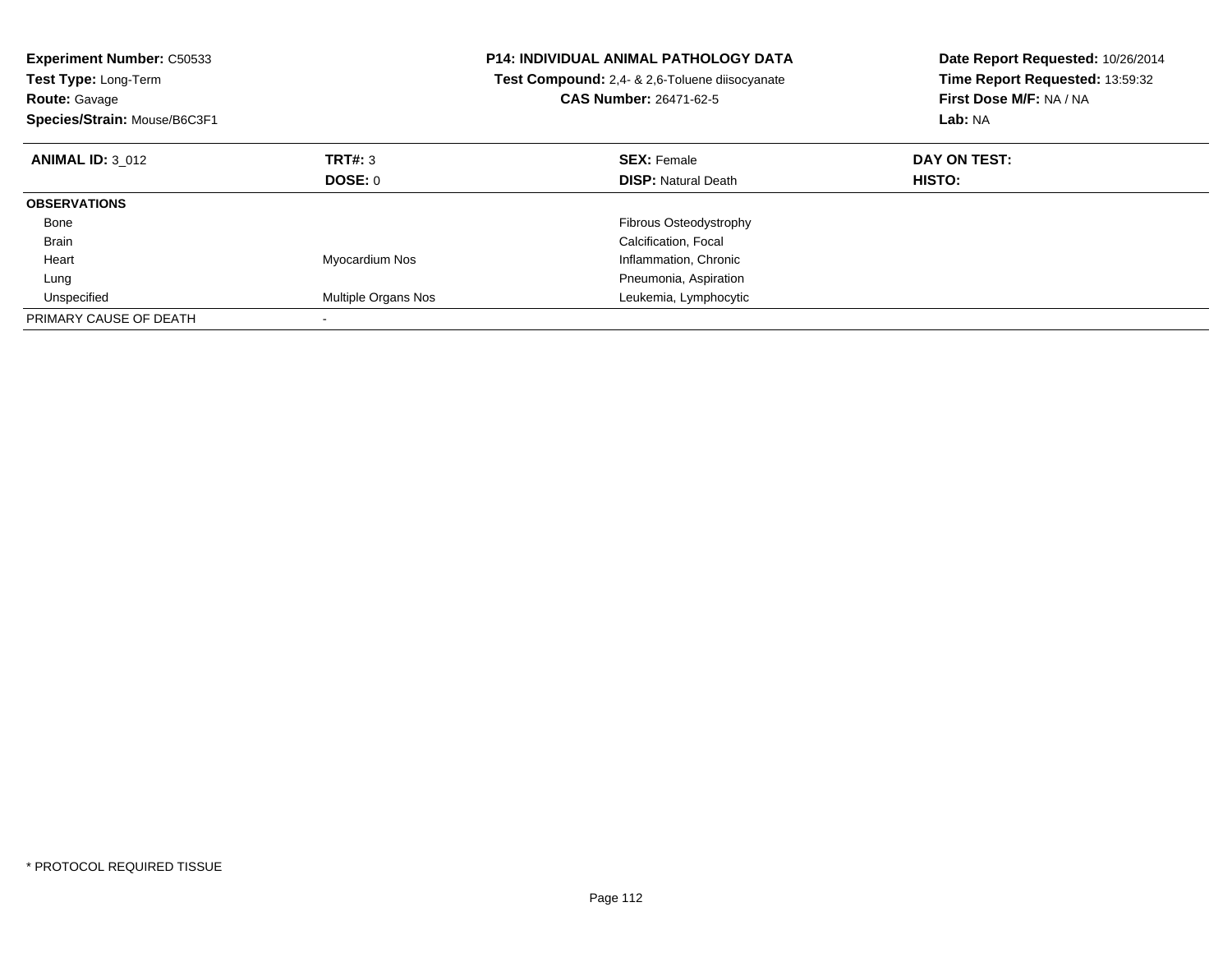| <b>Experiment Number: C50533</b><br>Test Type: Long-Term<br><b>Route: Gavage</b><br>Species/Strain: Mouse/B6C3F1 |             | <b>P14: INDIVIDUAL ANIMAL PATHOLOGY DATA</b><br>Test Compound: 2,4- & 2,6-Toluene diisocyanate<br><b>CAS Number: 26471-62-5</b> | Date Report Requested: 10/26/2014<br>Time Report Requested: 13:59:32<br>First Dose M/F: NA / NA<br>Lab: NA |
|------------------------------------------------------------------------------------------------------------------|-------------|---------------------------------------------------------------------------------------------------------------------------------|------------------------------------------------------------------------------------------------------------|
| <b>ANIMAL ID: 3 013</b>                                                                                          | TRT#: 3     | <b>SEX: Female</b>                                                                                                              | DAY ON TEST:                                                                                               |
|                                                                                                                  | DOSE: 0     | <b>DISP:</b> Scheduled Sacrifice                                                                                                | HISTO:                                                                                                     |
| <b>OBSERVATIONS</b>                                                                                              |             |                                                                                                                                 |                                                                                                            |
| Bone                                                                                                             |             | Fibrous Osteodystrophy                                                                                                          |                                                                                                            |
| Intestine Small                                                                                                  | Duodenum    | Adenomatous Polyp, Nos                                                                                                          |                                                                                                            |
| Uterus                                                                                                           | Endometrium | Hyperplasia, Cystic                                                                                                             |                                                                                                            |
| PRIMARY CAUSE OF DEATH                                                                                           |             |                                                                                                                                 |                                                                                                            |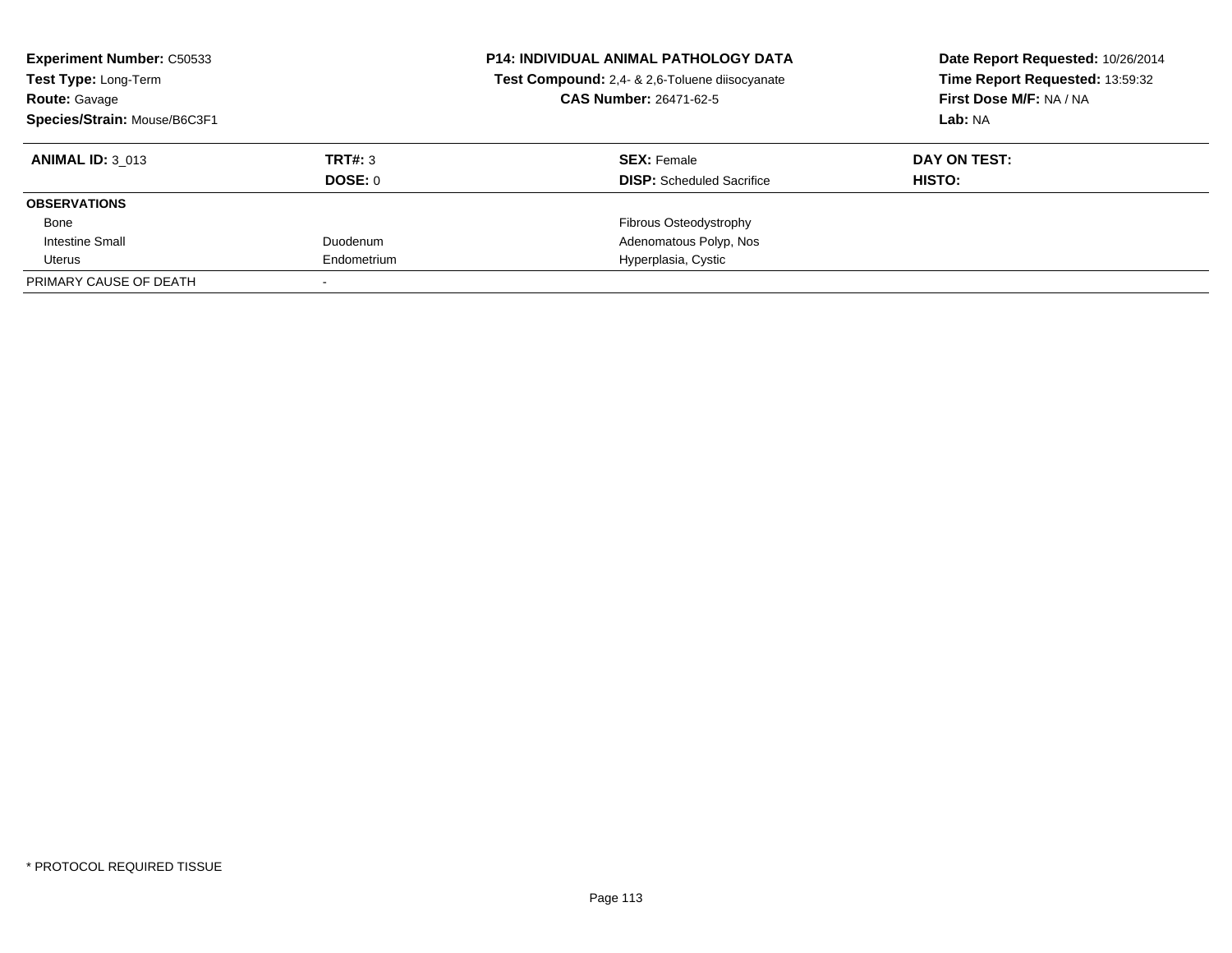| <b>Experiment Number: C50533</b><br>Test Type: Long-Term<br><b>Route: Gavage</b><br>Species/Strain: Mouse/B6C3F1 |         | <b>P14: INDIVIDUAL ANIMAL PATHOLOGY DATA</b><br><b>Test Compound:</b> 2,4- & 2,6-Toluene diisocyanate<br><b>CAS Number: 26471-62-5</b> | Date Report Requested: 10/26/2014<br>Time Report Requested: 13:59:32<br>First Dose M/F: NA / NA<br>Lab: NA |
|------------------------------------------------------------------------------------------------------------------|---------|----------------------------------------------------------------------------------------------------------------------------------------|------------------------------------------------------------------------------------------------------------|
| <b>ANIMAL ID: 3 014</b>                                                                                          | TRT#: 3 | <b>SEX: Female</b>                                                                                                                     | DAY ON TEST:                                                                                               |
|                                                                                                                  | DOSE: 0 | <b>DISP:</b> Moribund Sacrifice                                                                                                        | HISTO:                                                                                                     |
| <b>OBSERVATIONS</b>                                                                                              |         |                                                                                                                                        |                                                                                                            |
| Brain                                                                                                            |         | Calcification, Focal                                                                                                                   |                                                                                                            |
| Intestine Large                                                                                                  | Colon   | Parasitism                                                                                                                             |                                                                                                            |
| Kidney                                                                                                           |         | Inflammation, Chronic                                                                                                                  |                                                                                                            |
| Lung                                                                                                             |         | Pneumonia, Aspiration                                                                                                                  |                                                                                                            |
| Mammary gland                                                                                                    |         | Lactation                                                                                                                              |                                                                                                            |
| Pituitary gland                                                                                                  |         | Adenoma, Nos                                                                                                                           |                                                                                                            |
| PRIMARY CAUSE OF DEATH                                                                                           |         |                                                                                                                                        |                                                                                                            |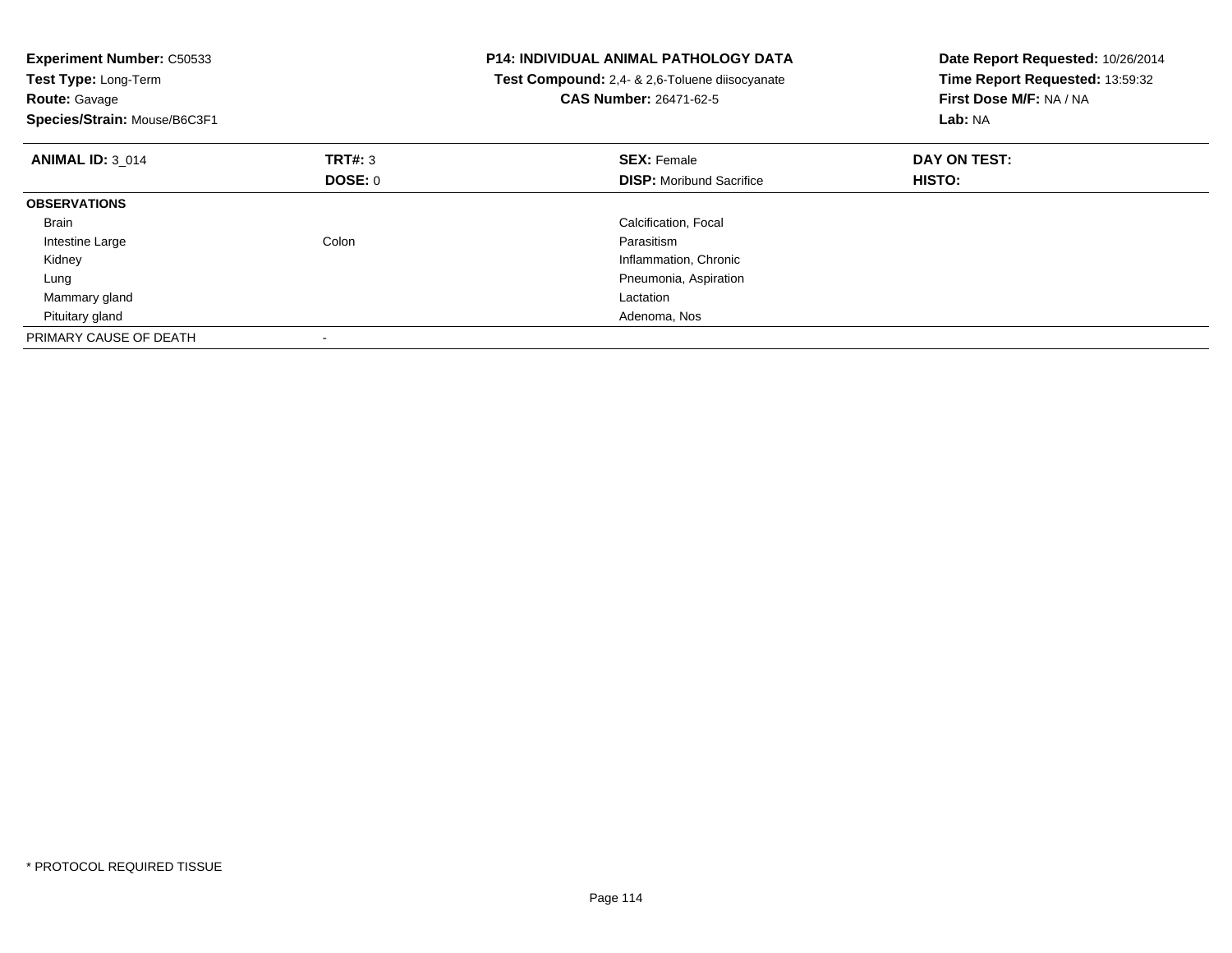| <b>Experiment Number: C50533</b><br>Test Type: Long-Term<br><b>Route: Gavage</b><br>Species/Strain: Mouse/B6C3F1 |             | <b>P14: INDIVIDUAL ANIMAL PATHOLOGY DATA</b><br>Test Compound: 2,4- & 2,6-Toluene diisocyanate<br><b>CAS Number: 26471-62-5</b> | Date Report Requested: 10/26/2014<br>Time Report Requested: 13:59:32<br>First Dose M/F: NA / NA<br>Lab: NA |
|------------------------------------------------------------------------------------------------------------------|-------------|---------------------------------------------------------------------------------------------------------------------------------|------------------------------------------------------------------------------------------------------------|
| <b>ANIMAL ID: 3 015</b>                                                                                          | TRT#: 3     | <b>SEX: Female</b>                                                                                                              | DAY ON TEST:                                                                                               |
|                                                                                                                  | DOSE: 0     | <b>DISP:</b> Scheduled Sacrifice                                                                                                | <b>HISTO:</b>                                                                                              |
| <b>OBSERVATIONS</b>                                                                                              |             |                                                                                                                                 |                                                                                                            |
| Bone                                                                                                             |             | Fibrous Osteodystrophy                                                                                                          |                                                                                                            |
| <b>Brain</b>                                                                                                     |             | Calcification, Focal                                                                                                            |                                                                                                            |
| Lung                                                                                                             |             | Pneumonia, Aspiration                                                                                                           |                                                                                                            |
|                                                                                                                  |             | Pneumonia, Chronic Murine                                                                                                       |                                                                                                            |
| Ovary                                                                                                            |             | Cyst, Nos                                                                                                                       |                                                                                                            |
| Uterus                                                                                                           | Endometrium | Hyperplasia, Cystic                                                                                                             |                                                                                                            |
| PRIMARY CAUSE OF DEATH                                                                                           |             |                                                                                                                                 |                                                                                                            |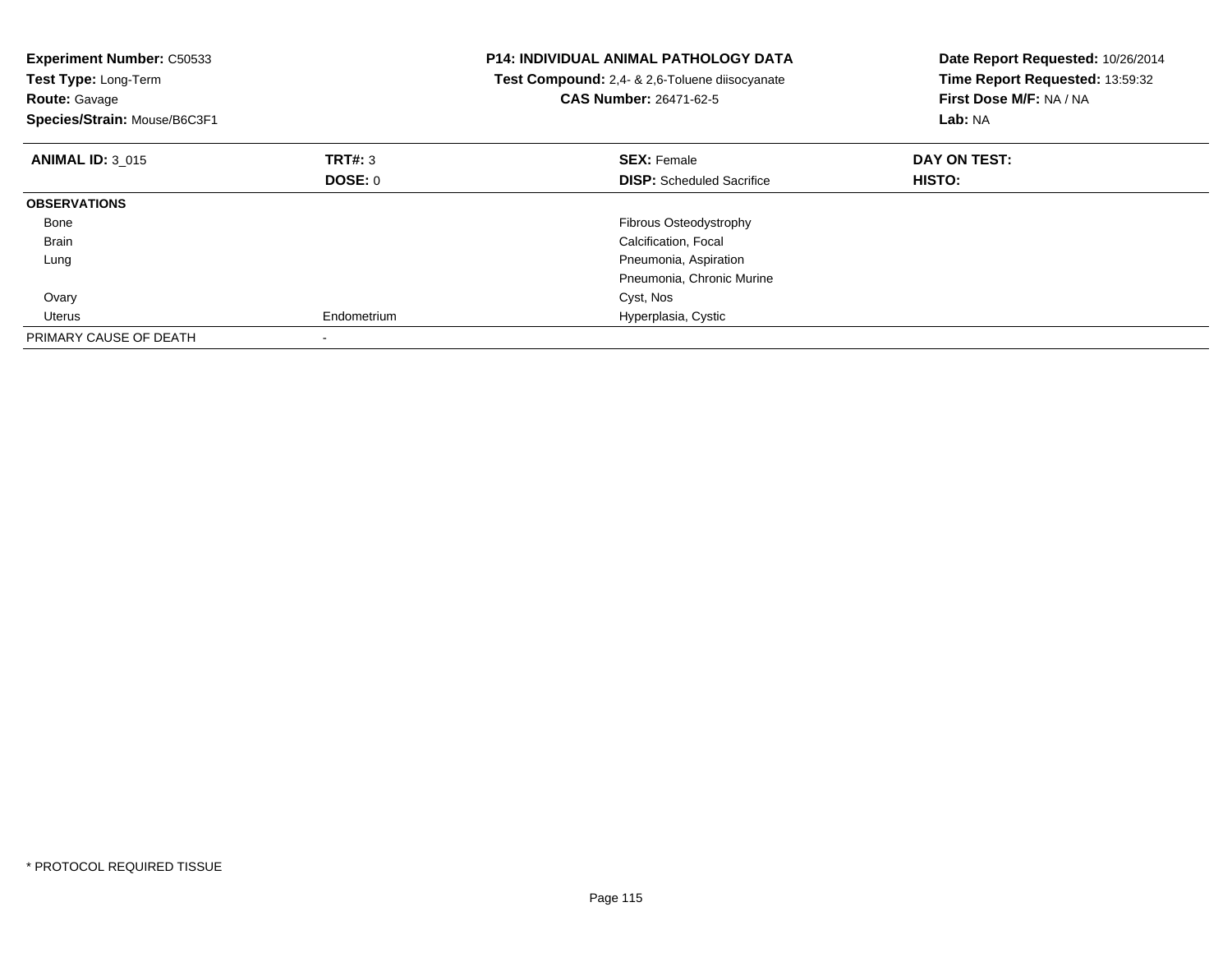| <b>Experiment Number: C50533</b><br>Test Type: Long-Term<br><b>Route: Gavage</b><br>Species/Strain: Mouse/B6C3F1 |             | <b>P14: INDIVIDUAL ANIMAL PATHOLOGY DATA</b><br>Test Compound: 2,4- & 2,6-Toluene diisocyanate<br><b>CAS Number: 26471-62-5</b> | Date Report Requested: 10/26/2014<br>Time Report Requested: 13:59:32<br>First Dose M/F: NA / NA<br>Lab: NA |
|------------------------------------------------------------------------------------------------------------------|-------------|---------------------------------------------------------------------------------------------------------------------------------|------------------------------------------------------------------------------------------------------------|
| <b>ANIMAL ID: 3 017</b>                                                                                          | TRT#: 3     | <b>SEX: Female</b>                                                                                                              | DAY ON TEST:                                                                                               |
|                                                                                                                  | DOSE: 0     | <b>DISP:</b> Scheduled Sacrifice                                                                                                | HISTO:                                                                                                     |
| <b>OBSERVATIONS</b>                                                                                              |             |                                                                                                                                 |                                                                                                            |
| Brain                                                                                                            |             | Calcification, Focal                                                                                                            |                                                                                                            |
| Lung                                                                                                             |             | Pneumonia, Chronic Murine                                                                                                       |                                                                                                            |
| Uterus                                                                                                           | Endometrium | Hyperplasia, Cystic                                                                                                             |                                                                                                            |
| PRIMARY CAUSE OF DEATH                                                                                           |             |                                                                                                                                 |                                                                                                            |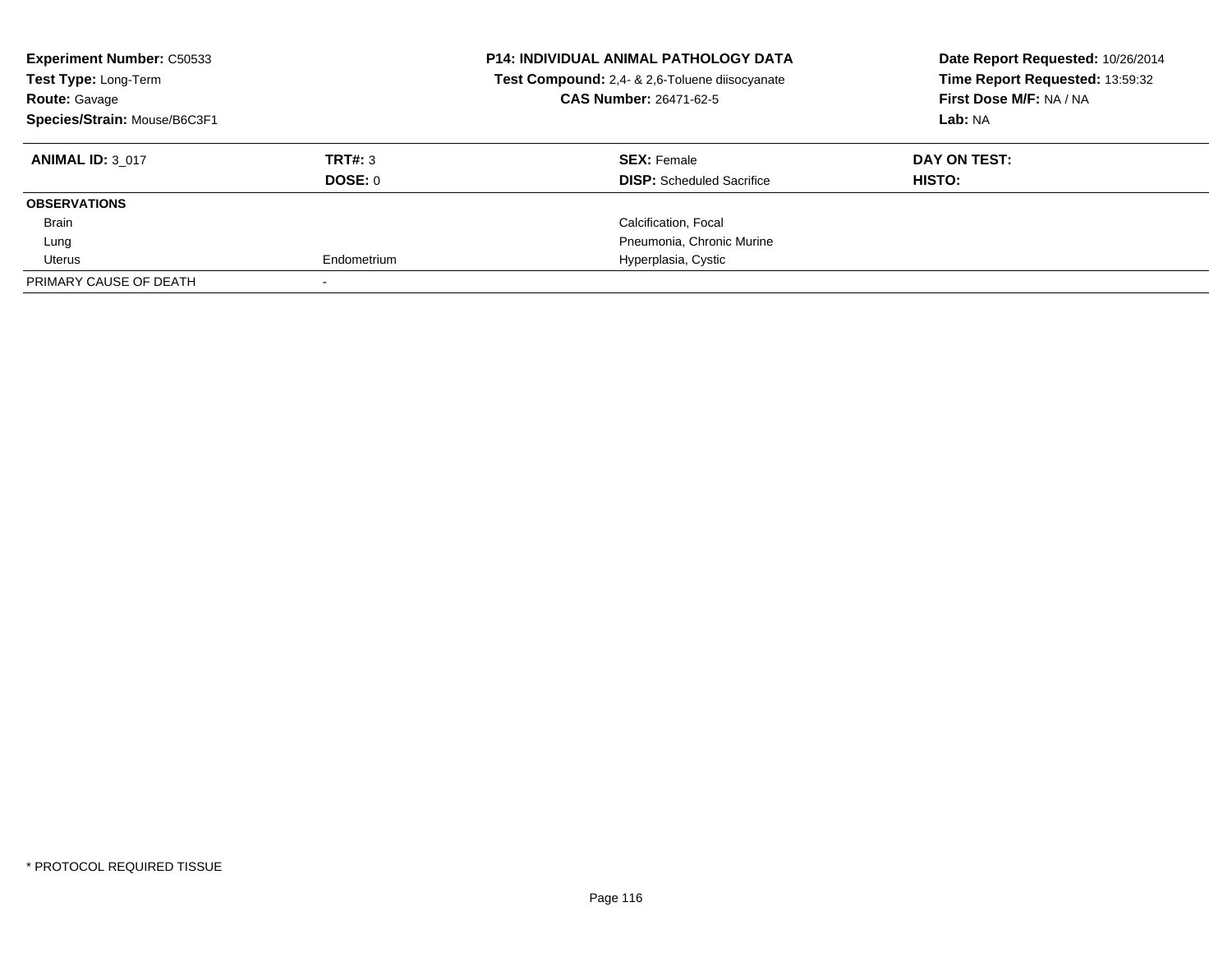| <b>Experiment Number: C50533</b><br>Test Type: Long-Term<br>Route: Gavage<br>Species/Strain: Mouse/B6C3F1 |                           | <b>P14: INDIVIDUAL ANIMAL PATHOLOGY DATA</b><br>Test Compound: 2,4- & 2,6-Toluene diisocyanate<br>CAS Number: 26471-62-5 | Date Report Requested: 10/26/2014<br>Time Report Requested: 13:59:32<br>First Dose M/F: NA / NA<br>Lab: NA |
|-----------------------------------------------------------------------------------------------------------|---------------------------|--------------------------------------------------------------------------------------------------------------------------|------------------------------------------------------------------------------------------------------------|
| <b>ANIMAL ID: 3 018</b>                                                                                   | TRT#: 3<br><b>DOSE: 0</b> | <b>SEX: Female</b><br><b>DISP:</b> Scheduled Sacrifice                                                                   | DAY ON TEST:<br>HISTO:                                                                                     |
| <b>OBSERVATIONS</b>                                                                                       |                           |                                                                                                                          |                                                                                                            |
| Brain                                                                                                     |                           | Calcification, Focal                                                                                                     |                                                                                                            |
| Lung                                                                                                      |                           | Pneumonia, Aspiration                                                                                                    |                                                                                                            |
|                                                                                                           |                           | Pneumonia, Chronic Murine                                                                                                |                                                                                                            |
| Uterus                                                                                                    | Endometrium               | Hyperplasia, Cystic                                                                                                      |                                                                                                            |
| PRIMARY CAUSE OF DEATH                                                                                    |                           |                                                                                                                          |                                                                                                            |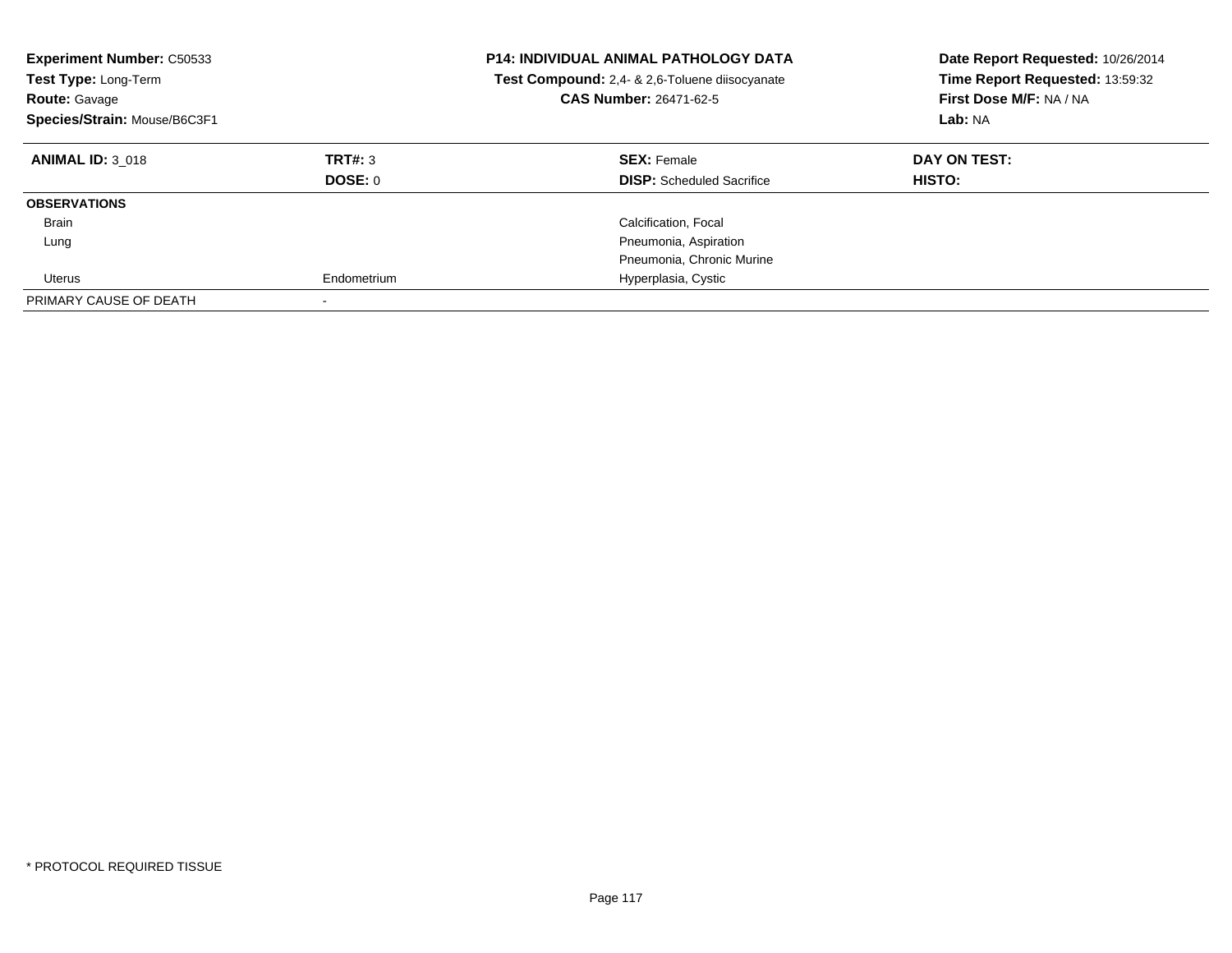| <b>Experiment Number: C50533</b><br>Test Type: Long-Term<br><b>Route: Gavage</b><br>Species/Strain: Mouse/B6C3F1 |             | <b>P14: INDIVIDUAL ANIMAL PATHOLOGY DATA</b><br>Test Compound: 2,4- & 2,6-Toluene diisocyanate<br>CAS Number: 26471-62-5 | Date Report Requested: 10/26/2014<br>Time Report Requested: 13:59:32<br>First Dose M/F: NA / NA<br>Lab: NA |
|------------------------------------------------------------------------------------------------------------------|-------------|--------------------------------------------------------------------------------------------------------------------------|------------------------------------------------------------------------------------------------------------|
| <b>ANIMAL ID: 3 019</b>                                                                                          | TRT#: 3     | <b>SEX: Female</b>                                                                                                       | DAY ON TEST:                                                                                               |
|                                                                                                                  | DOSE: 0     | <b>DISP:</b> Scheduled Sacrifice                                                                                         | <b>HISTO:</b>                                                                                              |
| <b>OBSERVATIONS</b>                                                                                              |             |                                                                                                                          |                                                                                                            |
| Bone                                                                                                             |             | <b>Fibrous Osteodystrophy</b>                                                                                            |                                                                                                            |
| Brain                                                                                                            |             | Calcification, Focal                                                                                                     |                                                                                                            |
| Lung                                                                                                             |             | Pneumonia, Aspiration                                                                                                    |                                                                                                            |
|                                                                                                                  |             | Pneumonia, Chronic Murine                                                                                                |                                                                                                            |
| Uterus                                                                                                           | Endometrium | Hyperplasia, Cystic                                                                                                      |                                                                                                            |
| PRIMARY CAUSE OF DEATH                                                                                           |             |                                                                                                                          |                                                                                                            |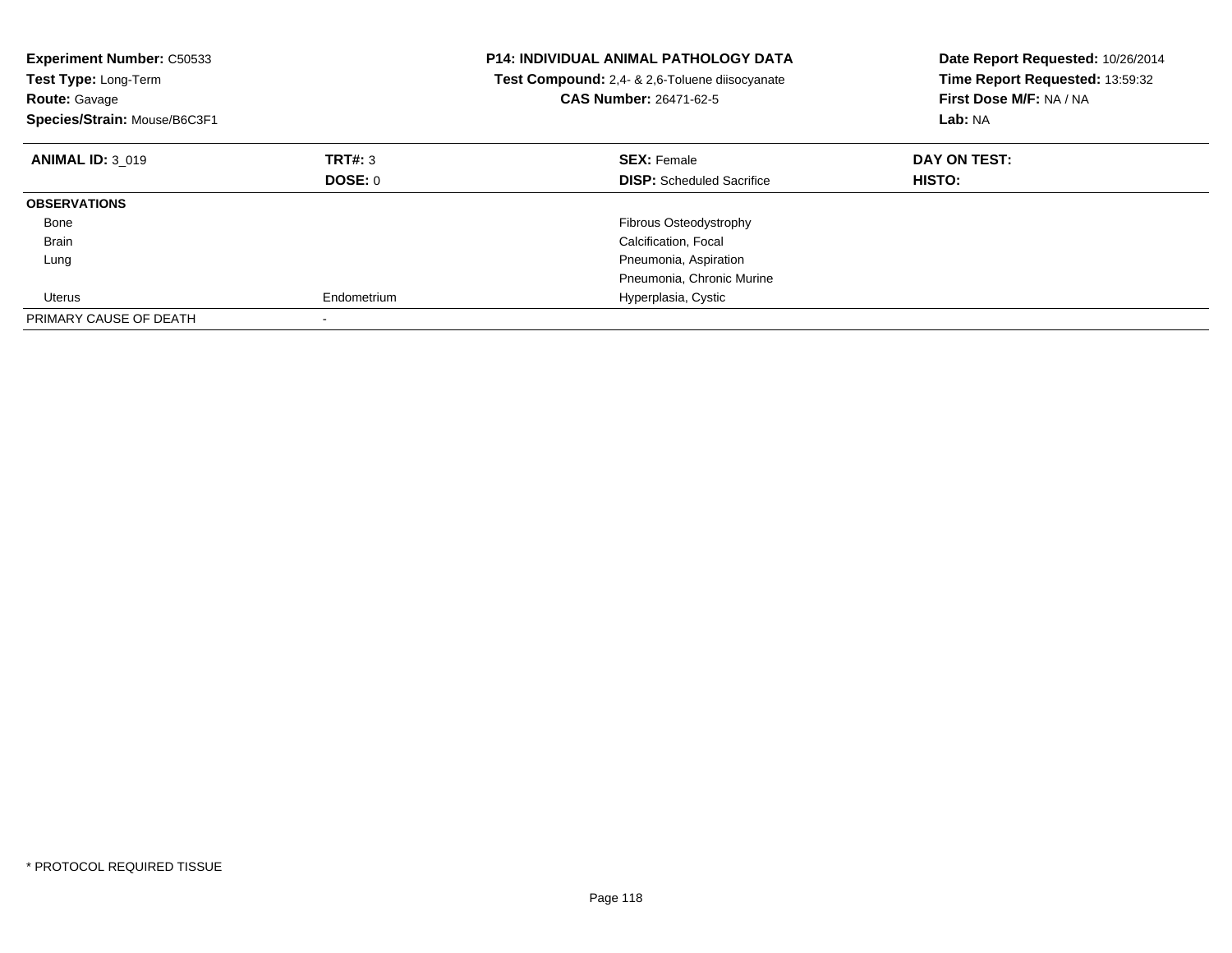| <b>Experiment Number: C50533</b><br>Test Type: Long-Term<br><b>Route: Gavage</b><br>Species/Strain: Mouse/B6C3F1 |             | <b>P14: INDIVIDUAL ANIMAL PATHOLOGY DATA</b><br>Test Compound: 2,4- & 2,6-Toluene diisocyanate<br><b>CAS Number: 26471-62-5</b> | Date Report Requested: 10/26/2014<br>Time Report Requested: 13:59:32<br>First Dose M/F: NA / NA<br>Lab: NA |
|------------------------------------------------------------------------------------------------------------------|-------------|---------------------------------------------------------------------------------------------------------------------------------|------------------------------------------------------------------------------------------------------------|
| <b>ANIMAL ID: 3 020</b>                                                                                          | TRT#: 3     | <b>SEX: Female</b>                                                                                                              | DAY ON TEST:                                                                                               |
|                                                                                                                  | DOSE: 0     | <b>DISP:</b> Scheduled Sacrifice                                                                                                | <b>HISTO:</b>                                                                                              |
| <b>OBSERVATIONS</b>                                                                                              |             |                                                                                                                                 |                                                                                                            |
| Bone                                                                                                             |             | Fibrous Osteodystrophy                                                                                                          |                                                                                                            |
| Brain                                                                                                            |             | Calcification, Focal                                                                                                            |                                                                                                            |
| Lung                                                                                                             |             | Pneumonia, Aspiration                                                                                                           |                                                                                                            |
|                                                                                                                  |             | Pneumonia, Chronic Murine                                                                                                       |                                                                                                            |
| Uterus                                                                                                           | Endometrium | Hyperplasia, Cystic                                                                                                             |                                                                                                            |
| PRIMARY CAUSE OF DEATH                                                                                           |             |                                                                                                                                 |                                                                                                            |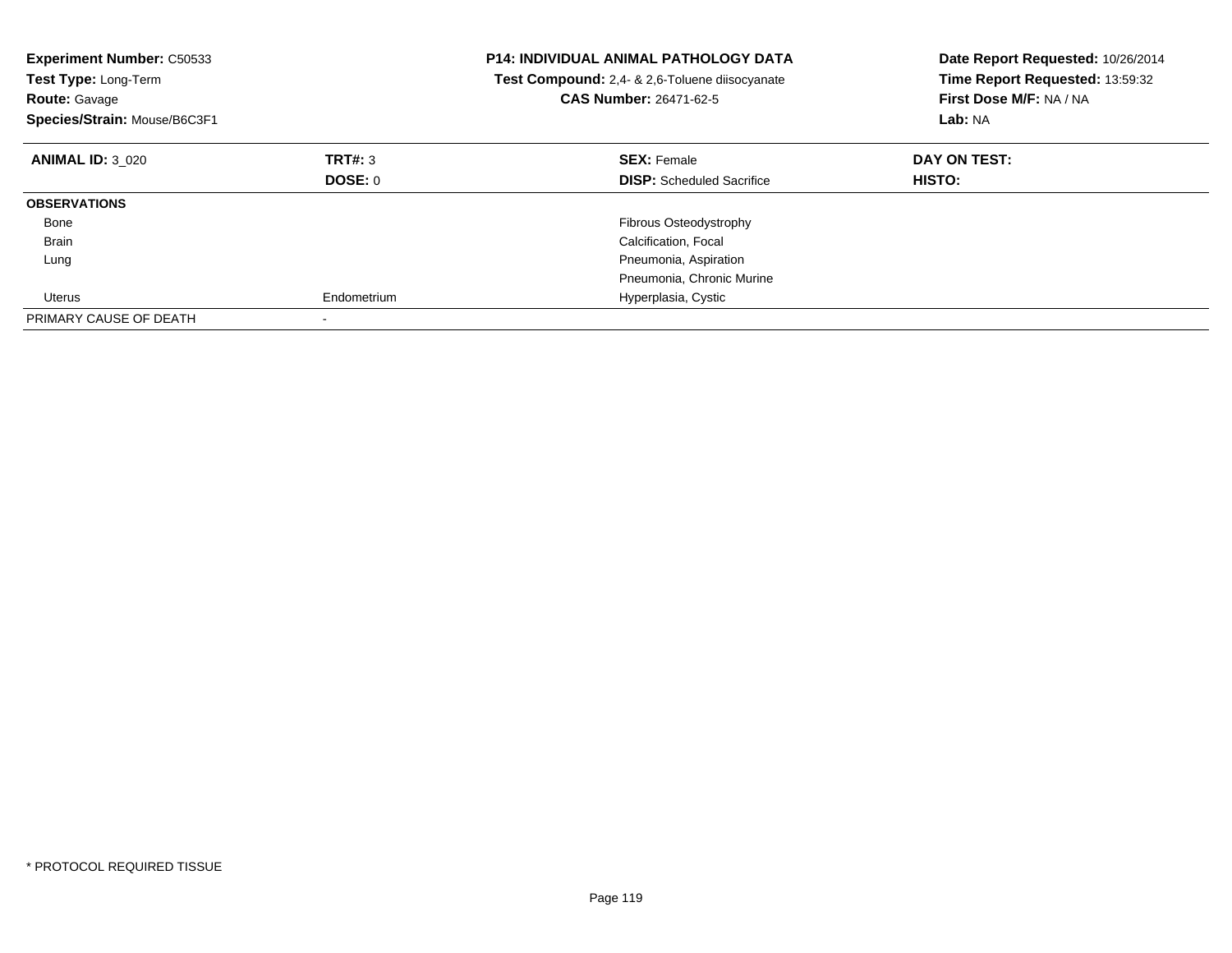| <b>Experiment Number: C50533</b><br>Test Type: Long-Term<br>Route: Gavage<br>Species/Strain: Mouse/B6C3F1 |             | <b>P14: INDIVIDUAL ANIMAL PATHOLOGY DATA</b><br>Test Compound: 2,4- & 2,6-Toluene diisocyanate<br><b>CAS Number: 26471-62-5</b> | Date Report Requested: 10/26/2014<br>Time Report Requested: 13:59:32<br>First Dose M/F: NA / NA<br>Lab: NA |
|-----------------------------------------------------------------------------------------------------------|-------------|---------------------------------------------------------------------------------------------------------------------------------|------------------------------------------------------------------------------------------------------------|
| <b>ANIMAL ID: 3 021</b>                                                                                   | TRT#: 3     | <b>SEX: Female</b>                                                                                                              | DAY ON TEST:                                                                                               |
|                                                                                                           | DOSE: 0     | <b>DISP:</b> Scheduled Sacrifice                                                                                                | HISTO:                                                                                                     |
| <b>OBSERVATIONS</b>                                                                                       |             |                                                                                                                                 |                                                                                                            |
| Bone                                                                                                      |             | <b>Fibrous Osteodystrophy</b>                                                                                                   |                                                                                                            |
| Lung                                                                                                      |             | Pneumonia, Aspiration                                                                                                           |                                                                                                            |
|                                                                                                           |             | Pneumonia, Chronic Murine                                                                                                       |                                                                                                            |
| Uterus                                                                                                    | Endometrium | Hyperplasia, Cystic                                                                                                             |                                                                                                            |
| PRIMARY CAUSE OF DEATH                                                                                    |             |                                                                                                                                 |                                                                                                            |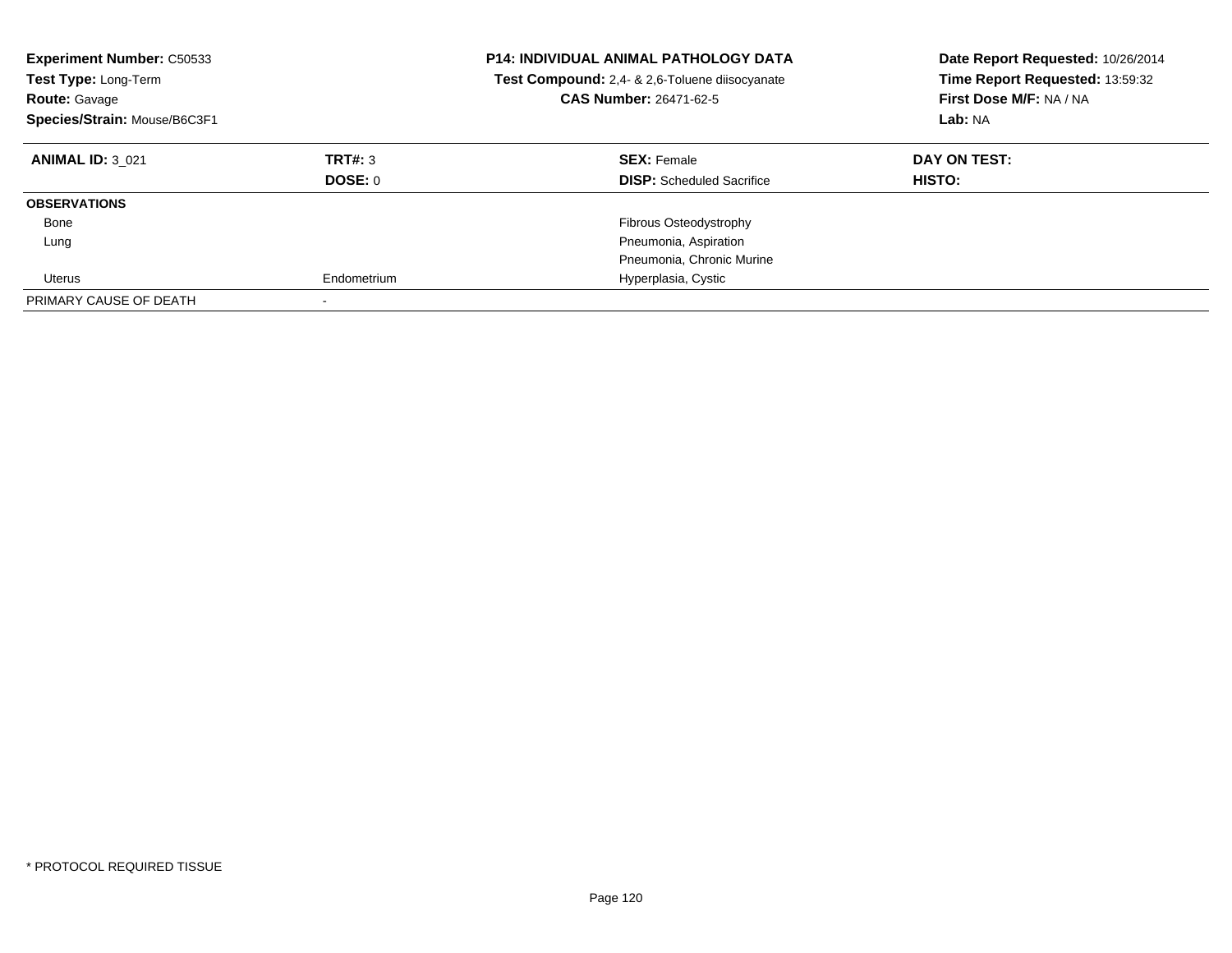| <b>Experiment Number: C50533</b><br><b>Test Type: Long-Term</b> |             | <b>P14: INDIVIDUAL ANIMAL PATHOLOGY DATA</b><br>Test Compound: 2,4- & 2,6-Toluene diisocyanate | Date Report Requested: 10/26/2014<br>Time Report Requested: 13:59:32 |
|-----------------------------------------------------------------|-------------|------------------------------------------------------------------------------------------------|----------------------------------------------------------------------|
| <b>Route: Gavage</b>                                            |             | <b>CAS Number: 26471-62-5</b>                                                                  | First Dose M/F: NA / NA                                              |
| Species/Strain: Mouse/B6C3F1                                    |             |                                                                                                | Lab: NA                                                              |
| <b>ANIMAL ID: 3 022</b>                                         | TRT#: 3     | <b>SEX: Female</b>                                                                             | DAY ON TEST:                                                         |
|                                                                 | DOSE: 0     | <b>DISP:</b> Scheduled Sacrifice                                                               | HISTO:                                                               |
| <b>OBSERVATIONS</b>                                             |             |                                                                                                |                                                                      |
| Bone                                                            |             | Fibrous Osteodystrophy                                                                         |                                                                      |
| Uterus                                                          | Endometrium | Hyperplasia, Cystic                                                                            |                                                                      |
| PRIMARY CAUSE OF DEATH                                          |             |                                                                                                |                                                                      |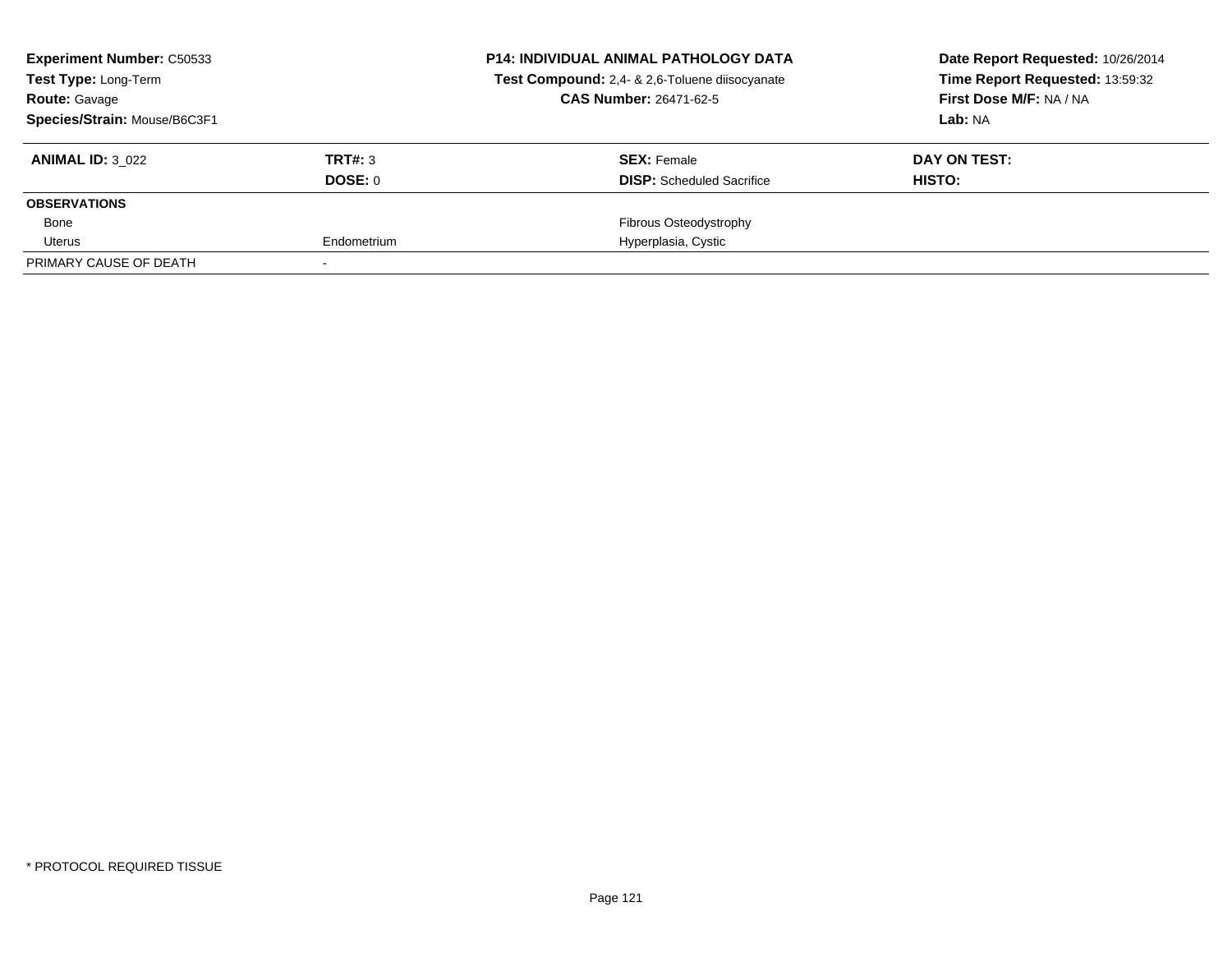| <b>Experiment Number: C50533</b><br><b>Test Type: Long-Term</b><br><b>Route: Gavage</b><br>Species/Strain: Mouse/B6C3F1 |                    | <b>P14: INDIVIDUAL ANIMAL PATHOLOGY DATA</b><br>Test Compound: 2,4- & 2,6-Toluene diisocyanate<br><b>CAS Number: 26471-62-5</b> | Date Report Requested: 10/26/2014<br>Time Report Requested: 13:59:32<br>First Dose M/F: NA / NA<br>Lab: NA |
|-------------------------------------------------------------------------------------------------------------------------|--------------------|---------------------------------------------------------------------------------------------------------------------------------|------------------------------------------------------------------------------------------------------------|
| <b>ANIMAL ID: 3 023</b>                                                                                                 | TRT#: 3<br>DOSE: 0 | <b>SEX: Female</b><br><b>DISP:</b> Scheduled Sacrifice                                                                          | DAY ON TEST:<br>HISTO:                                                                                     |
| <b>OBSERVATIONS</b>                                                                                                     |                    |                                                                                                                                 |                                                                                                            |
| Bone                                                                                                                    |                    | Fibrous Osteodystrophy                                                                                                          |                                                                                                            |
| Kidney                                                                                                                  |                    | Lymphocytic Inflammatory Infiltrate                                                                                             |                                                                                                            |
| Lung                                                                                                                    |                    | Pneumonia, Chronic Murine                                                                                                       |                                                                                                            |
| Uterus                                                                                                                  | Endometrium        | Hyperplasia, Cystic                                                                                                             |                                                                                                            |
| PRIMARY CAUSE OF DEATH                                                                                                  |                    |                                                                                                                                 |                                                                                                            |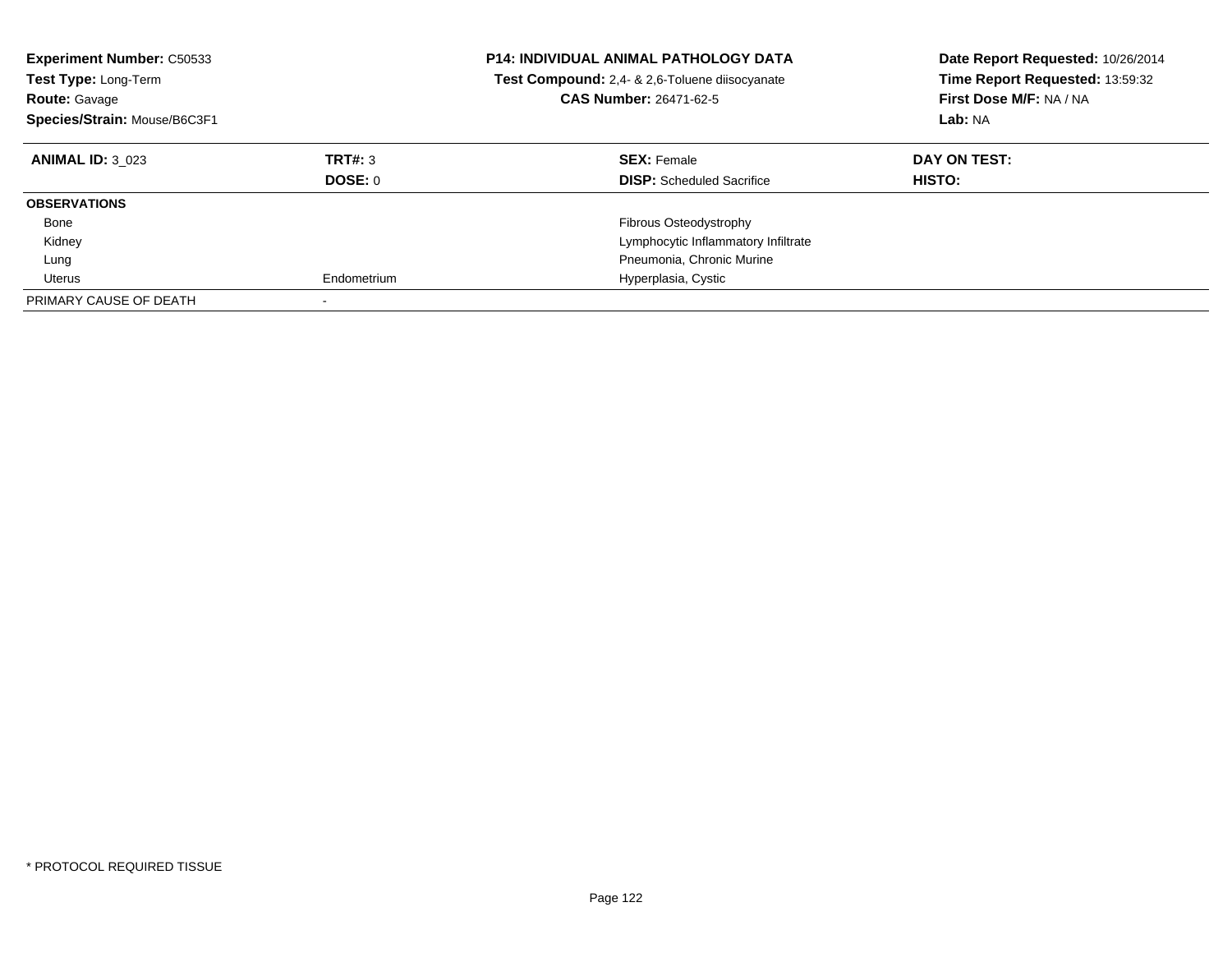| <b>Experiment Number: C50533</b><br>Test Type: Long-Term<br><b>Route: Gavage</b><br>Species/Strain: Mouse/B6C3F1 |             | <b>P14: INDIVIDUAL ANIMAL PATHOLOGY DATA</b><br>Test Compound: 2,4- & 2,6-Toluene diisocyanate<br><b>CAS Number: 26471-62-5</b> | Date Report Requested: 10/26/2014<br>Time Report Requested: 13:59:32<br>First Dose M/F: NA / NA<br>Lab: NA |
|------------------------------------------------------------------------------------------------------------------|-------------|---------------------------------------------------------------------------------------------------------------------------------|------------------------------------------------------------------------------------------------------------|
| <b>ANIMAL ID: 3 024</b>                                                                                          | TRT#: 3     | <b>SEX: Female</b>                                                                                                              | DAY ON TEST:                                                                                               |
|                                                                                                                  | DOSE: 0     | <b>DISP:</b> Scheduled Sacrifice                                                                                                | HISTO:                                                                                                     |
| <b>OBSERVATIONS</b>                                                                                              |             |                                                                                                                                 |                                                                                                            |
| Brain                                                                                                            |             | Calcification, Focal                                                                                                            |                                                                                                            |
| Lung                                                                                                             |             | Pneumonia, Chronic Murine                                                                                                       |                                                                                                            |
| Uterus                                                                                                           | Endometrium | Hyperplasia, Cystic                                                                                                             |                                                                                                            |
| PRIMARY CAUSE OF DEATH                                                                                           |             |                                                                                                                                 |                                                                                                            |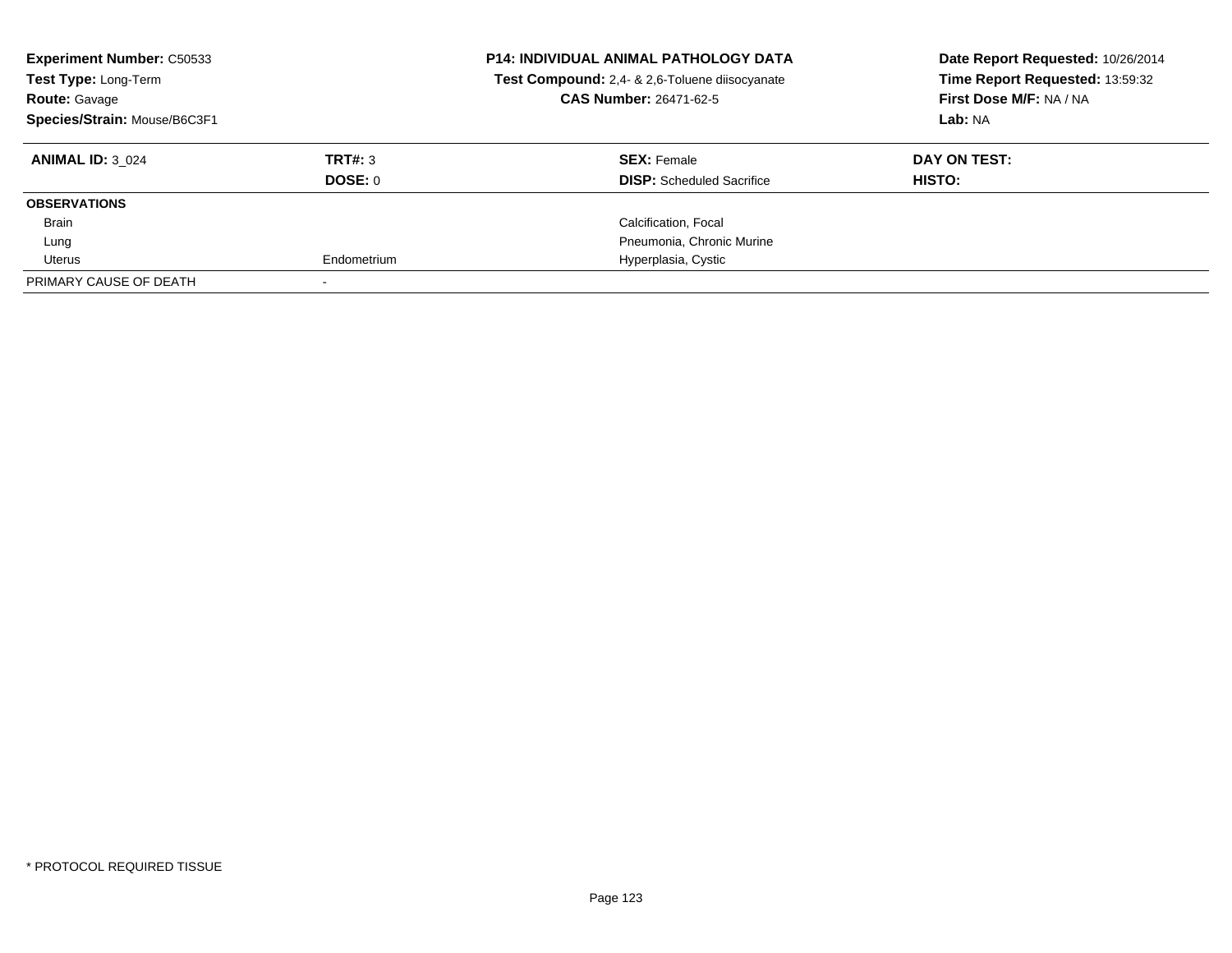| <b>Experiment Number: C50533</b><br>Test Type: Long-Term<br><b>Route: Gavage</b><br>Species/Strain: Mouse/B6C3F1 |             | <b>P14: INDIVIDUAL ANIMAL PATHOLOGY DATA</b><br>Test Compound: 2,4- & 2,6-Toluene diisocyanate<br><b>CAS Number: 26471-62-5</b> | Date Report Requested: 10/26/2014<br>Time Report Requested: 13:59:32<br>First Dose M/F: NA / NA<br>Lab: NA |
|------------------------------------------------------------------------------------------------------------------|-------------|---------------------------------------------------------------------------------------------------------------------------------|------------------------------------------------------------------------------------------------------------|
| <b>ANIMAL ID: 3 025</b>                                                                                          | TRT#: 3     | <b>SEX:</b> Female                                                                                                              | DAY ON TEST:                                                                                               |
|                                                                                                                  | DOSE: 0     | <b>DISP:</b> Scheduled Sacrifice                                                                                                | <b>HISTO:</b>                                                                                              |
| <b>OBSERVATIONS</b>                                                                                              |             |                                                                                                                                 |                                                                                                            |
| Bone                                                                                                             |             | Fibrous Osteodystrophy                                                                                                          |                                                                                                            |
| Kidney                                                                                                           |             | Lymphocytic Inflammatory Infiltrate                                                                                             |                                                                                                            |
| Liver                                                                                                            |             | Lymphocytic Inflammatory Infiltrate                                                                                             |                                                                                                            |
| Lung                                                                                                             |             | Hyperplasia, Alveolar Epithelium                                                                                                |                                                                                                            |
|                                                                                                                  |             | Pneumonia, Chronic Murine                                                                                                       |                                                                                                            |
| Uterus                                                                                                           | Endometrium | Hyperplasia, Cystic                                                                                                             |                                                                                                            |
| PRIMARY CAUSE OF DEATH                                                                                           |             |                                                                                                                                 |                                                                                                            |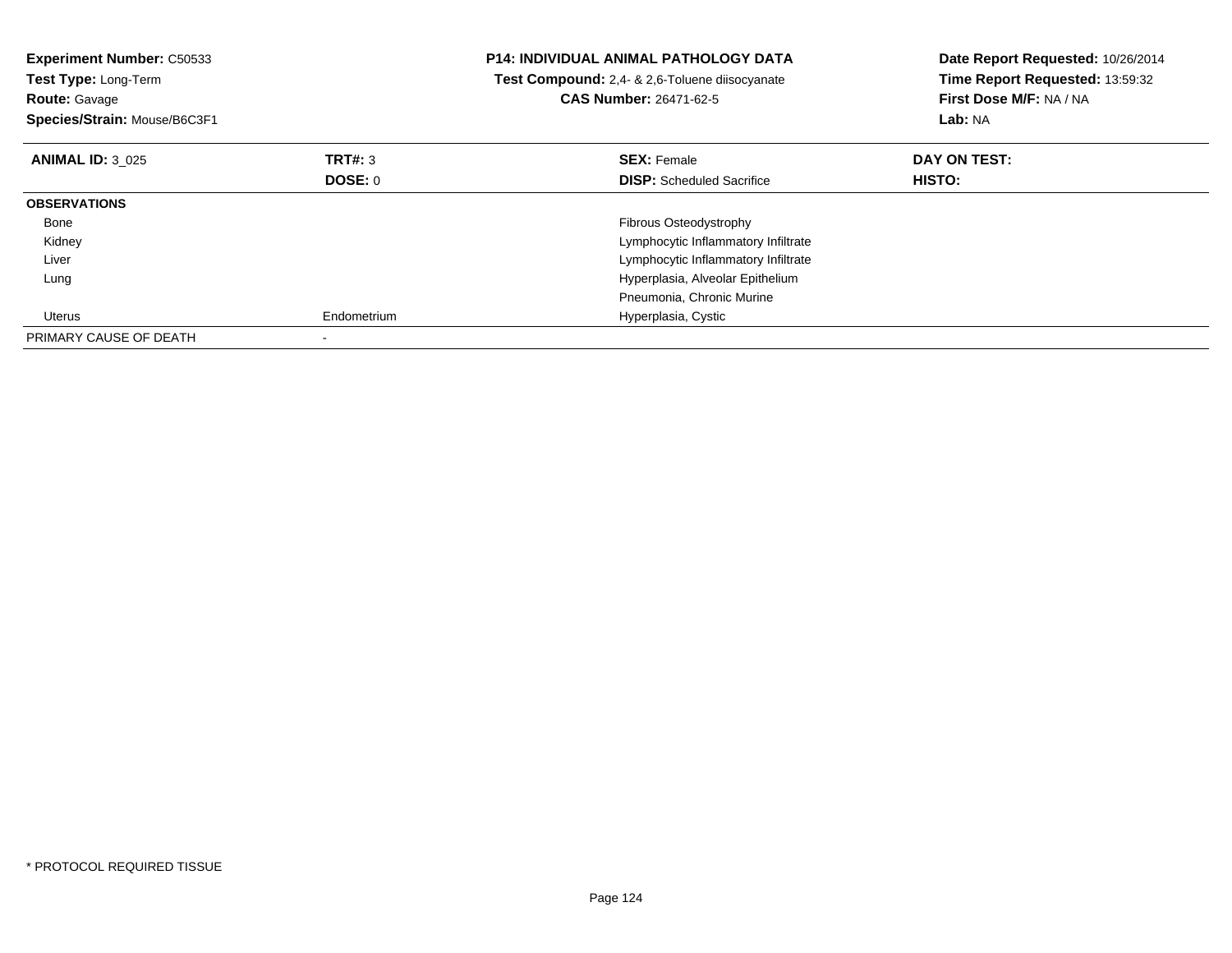| <b>Experiment Number: C50533</b><br>Test Type: Long-Term<br><b>Route: Gavage</b><br>Species/Strain: Mouse/B6C3F1 |               | <b>P14: INDIVIDUAL ANIMAL PATHOLOGY DATA</b><br>Test Compound: 2,4- & 2,6-Toluene diisocyanate<br><b>CAS Number: 26471-62-5</b> | Date Report Requested: 10/26/2014<br>Time Report Requested: 13:59:32<br>First Dose M/F: NA / NA<br><b>Lab: NA</b> |
|------------------------------------------------------------------------------------------------------------------|---------------|---------------------------------------------------------------------------------------------------------------------------------|-------------------------------------------------------------------------------------------------------------------|
| <b>ANIMAL ID: 3 026</b>                                                                                          | TRT#: 3       | <b>SEX: Female</b>                                                                                                              | DAY ON TEST:                                                                                                      |
|                                                                                                                  | DOSE: 0       | <b>DISP:</b> Scheduled Sacrifice                                                                                                | <b>HISTO:</b>                                                                                                     |
| <b>OBSERVATIONS</b>                                                                                              |               |                                                                                                                                 |                                                                                                                   |
| Bone                                                                                                             |               | Fibrous Osteodystrophy                                                                                                          |                                                                                                                   |
| <b>Brain</b>                                                                                                     |               | Calcification, Focal                                                                                                            |                                                                                                                   |
| Liver                                                                                                            |               | Lymphocytic Inflammatory Infiltrate                                                                                             |                                                                                                                   |
| Lung                                                                                                             |               | Pneumonia, Chronic Murine                                                                                                       |                                                                                                                   |
| Pancreas                                                                                                         | <b>Islets</b> | Hyperplasia, Nos                                                                                                                |                                                                                                                   |
| Uterus                                                                                                           | Endometrium   | Hyperplasia, Cystic                                                                                                             |                                                                                                                   |
| PRIMARY CAUSE OF DEATH                                                                                           |               |                                                                                                                                 |                                                                                                                   |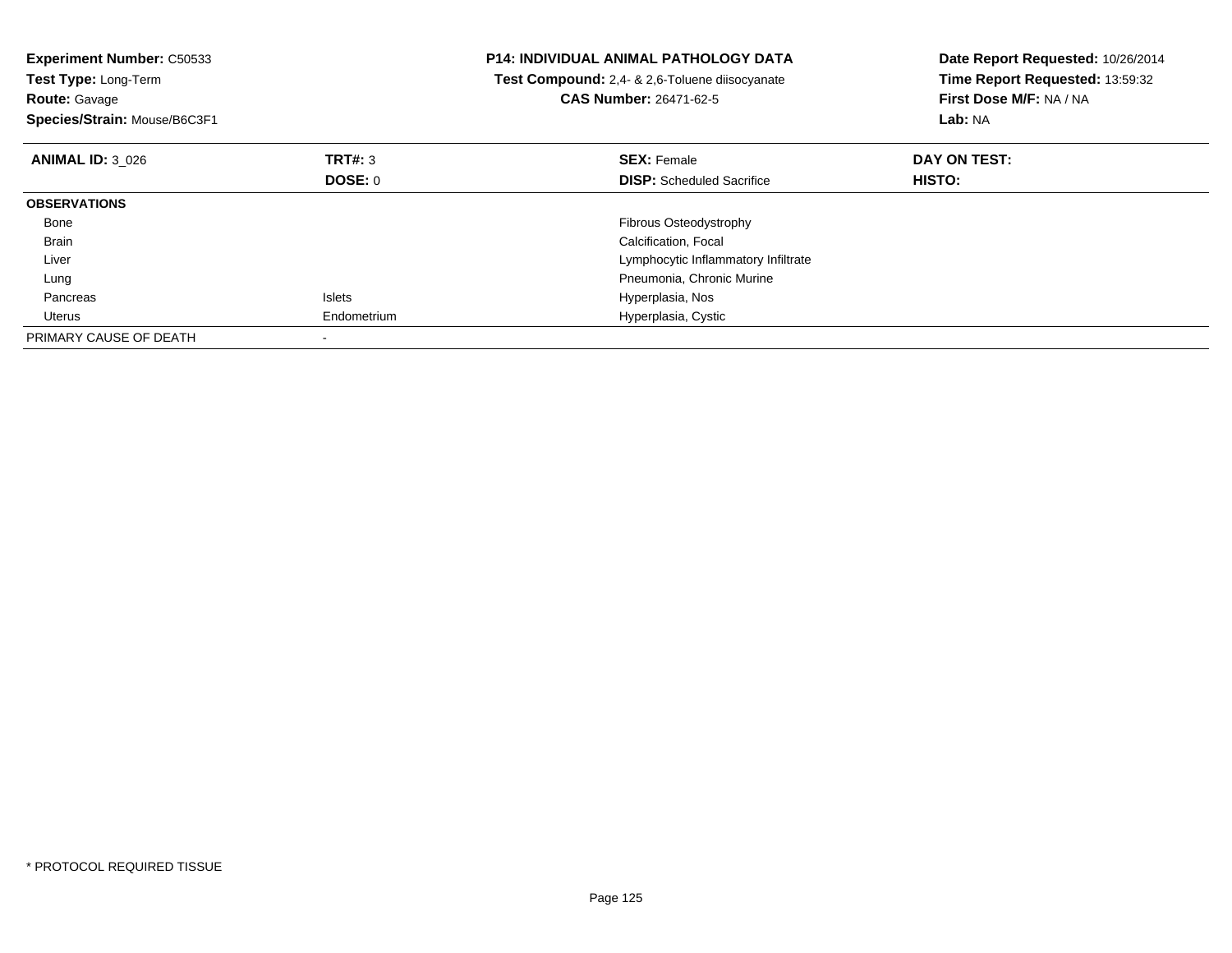| <b>Experiment Number: C50533</b><br><b>Test Type: Long-Term</b> |             | <b>P14: INDIVIDUAL ANIMAL PATHOLOGY DATA</b><br>Test Compound: 2,4- & 2,6-Toluene diisocyanate | Date Report Requested: 10/26/2014<br>Time Report Requested: 13:59:32 |
|-----------------------------------------------------------------|-------------|------------------------------------------------------------------------------------------------|----------------------------------------------------------------------|
| <b>Route: Gavage</b>                                            |             | <b>CAS Number: 26471-62-5</b>                                                                  | First Dose M/F: NA / NA                                              |
| Species/Strain: Mouse/B6C3F1                                    |             |                                                                                                | Lab: NA                                                              |
| <b>ANIMAL ID: 3 027</b>                                         | TRT#: 3     | <b>SEX: Female</b>                                                                             | DAY ON TEST:                                                         |
|                                                                 | DOSE: 0     | <b>DISP:</b> Scheduled Sacrifice                                                               | HISTO:                                                               |
| <b>OBSERVATIONS</b>                                             |             |                                                                                                |                                                                      |
| Bone                                                            |             | Fibrous Osteodystrophy                                                                         |                                                                      |
| Uterus                                                          | Endometrium | Hyperplasia, Cystic                                                                            |                                                                      |
| PRIMARY CAUSE OF DEATH                                          |             |                                                                                                |                                                                      |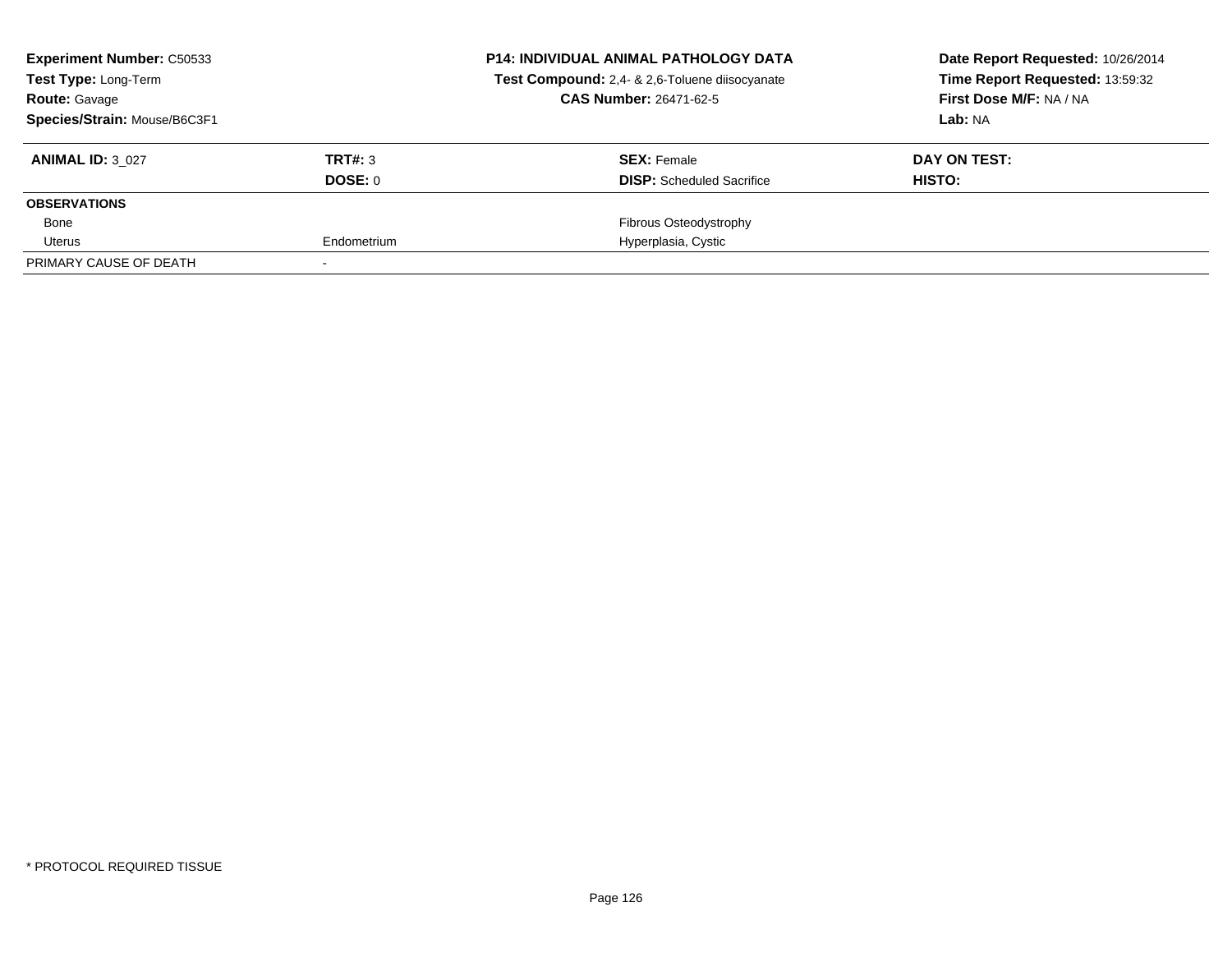| <b>Experiment Number: C50533</b><br>Test Type: Long-Term<br><b>Route: Gavage</b><br>Species/Strain: Mouse/B6C3F1 |             | <b>P14: INDIVIDUAL ANIMAL PATHOLOGY DATA</b><br>Test Compound: 2,4- & 2,6-Toluene diisocyanate<br><b>CAS Number: 26471-62-5</b> | Date Report Requested: 10/26/2014<br>Time Report Requested: 13:59:32<br>First Dose M/F: NA / NA<br>Lab: NA |
|------------------------------------------------------------------------------------------------------------------|-------------|---------------------------------------------------------------------------------------------------------------------------------|------------------------------------------------------------------------------------------------------------|
| <b>ANIMAL ID: 3 028</b>                                                                                          | TRT#: 3     | <b>SEX: Female</b>                                                                                                              | DAY ON TEST:                                                                                               |
|                                                                                                                  | DOSE: 0     | <b>DISP:</b> Scheduled Sacrifice                                                                                                | <b>HISTO:</b>                                                                                              |
| <b>OBSERVATIONS</b>                                                                                              |             |                                                                                                                                 |                                                                                                            |
| Bone                                                                                                             |             | Fibrous Osteodystrophy                                                                                                          |                                                                                                            |
| Brain                                                                                                            |             | Calcification, Focal                                                                                                            |                                                                                                            |
| Lung                                                                                                             |             | Pneumonia, Aspiration                                                                                                           |                                                                                                            |
|                                                                                                                  |             | Pneumonia, Chronic Murine                                                                                                       |                                                                                                            |
| Uterus                                                                                                           | Endometrium | Hyperplasia, Cystic                                                                                                             |                                                                                                            |
| PRIMARY CAUSE OF DEATH                                                                                           |             |                                                                                                                                 |                                                                                                            |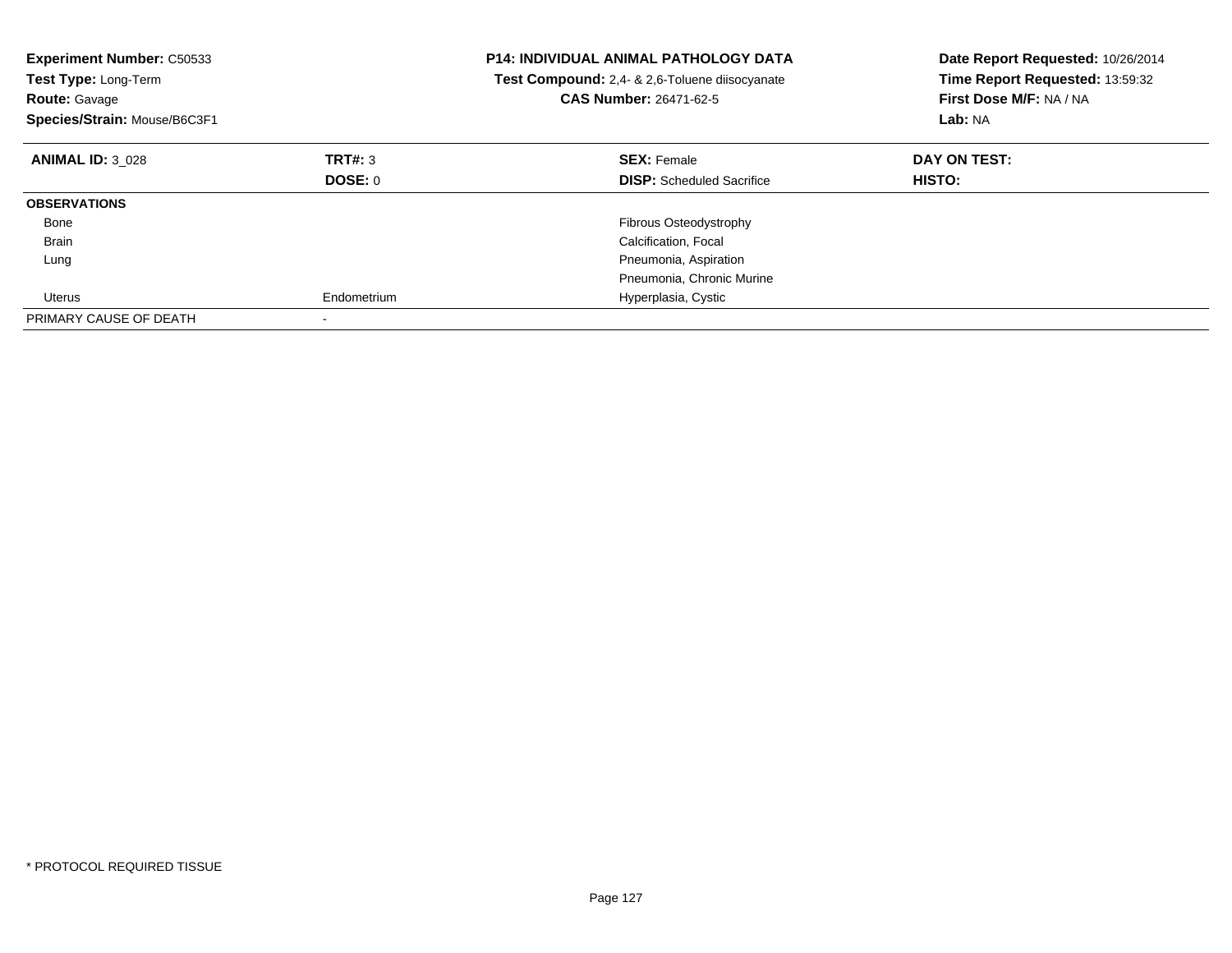| <b>Experiment Number: C50533</b><br>Test Type: Long-Term<br><b>Route: Gavage</b><br>Species/Strain: Mouse/B6C3F1 |                | <b>P14: INDIVIDUAL ANIMAL PATHOLOGY DATA</b><br>Test Compound: 2,4- & 2,6-Toluene diisocyanate<br><b>CAS Number: 26471-62-5</b> | Date Report Requested: 10/26/2014<br>Time Report Requested: 13:59:32<br>First Dose M/F: NA / NA<br>Lab: NA |
|------------------------------------------------------------------------------------------------------------------|----------------|---------------------------------------------------------------------------------------------------------------------------------|------------------------------------------------------------------------------------------------------------|
| <b>ANIMAL ID: 3 029</b>                                                                                          | TRT#: 3        | <b>SEX: Female</b>                                                                                                              | DAY ON TEST:                                                                                               |
|                                                                                                                  | <b>DOSE: 0</b> | <b>DISP:</b> Scheduled Sacrifice                                                                                                | HISTO:                                                                                                     |
| <b>OBSERVATIONS</b>                                                                                              |                |                                                                                                                                 |                                                                                                            |
| Bone                                                                                                             |                | Fibrous Osteodystrophy                                                                                                          |                                                                                                            |
| Lung                                                                                                             |                | Pneumonia, Chronic Murine                                                                                                       |                                                                                                            |
| Uterus                                                                                                           | Endometrium    | Hyperplasia, Cystic                                                                                                             |                                                                                                            |
| PRIMARY CAUSE OF DEATH                                                                                           |                |                                                                                                                                 |                                                                                                            |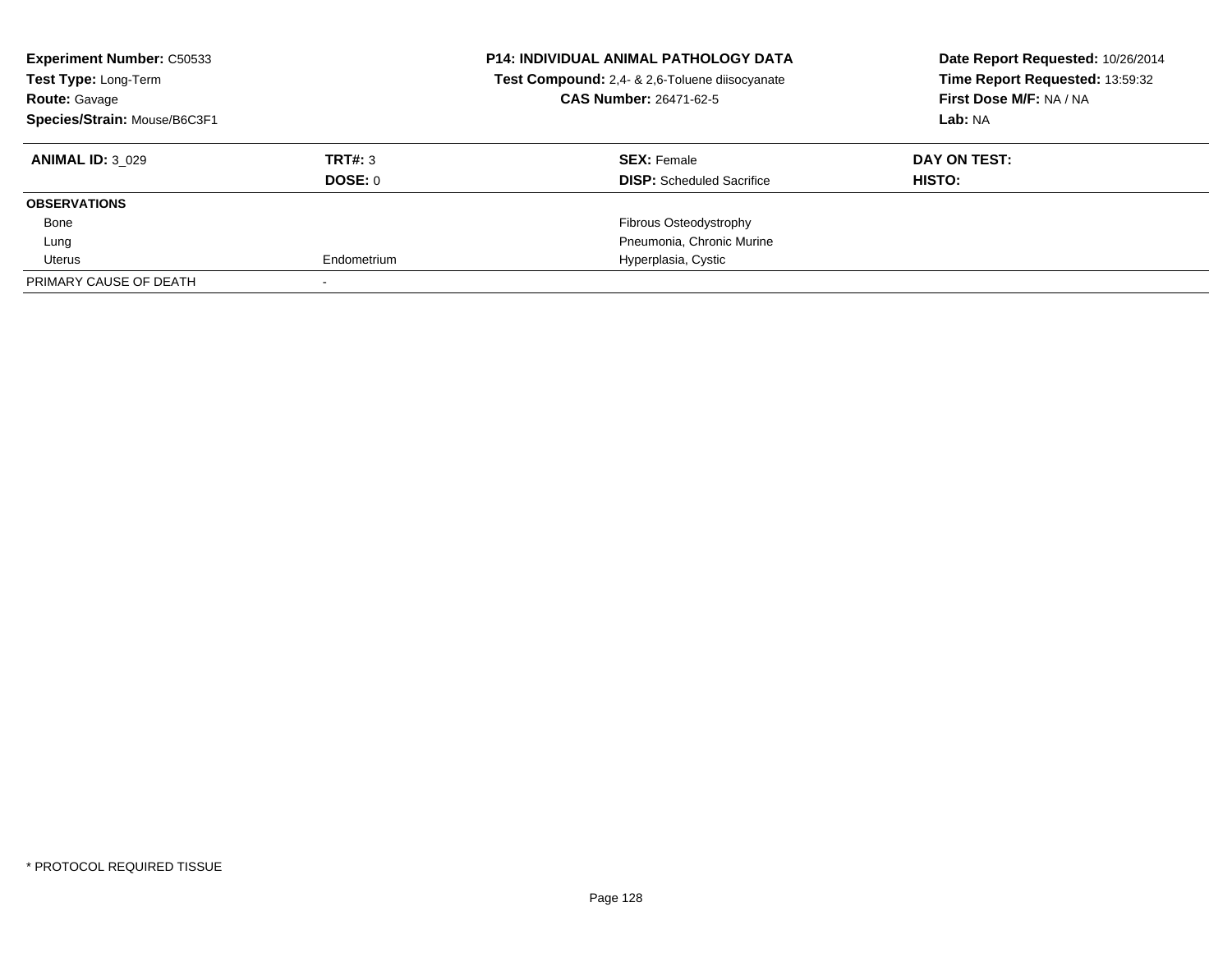| <b>Experiment Number: C50533</b><br><b>Test Type: Long-Term</b><br><b>Route: Gavage</b><br>Species/Strain: Mouse/B6C3F1 |                     | <b>P14: INDIVIDUAL ANIMAL PATHOLOGY DATA</b><br>Test Compound: 2,4- & 2,6-Toluene diisocyanate<br><b>CAS Number: 26471-62-5</b> | Date Report Requested: 10/26/2014<br>Time Report Requested: 13:59:32<br>First Dose M/F: NA / NA<br>Lab: NA |
|-------------------------------------------------------------------------------------------------------------------------|---------------------|---------------------------------------------------------------------------------------------------------------------------------|------------------------------------------------------------------------------------------------------------|
| <b>ANIMAL ID: 3 030</b>                                                                                                 | TRT#: 3<br>DOSE: 0  | <b>SEX: Female</b><br><b>DISP:</b> Scheduled Sacrifice                                                                          | DAY ON TEST:<br>HISTO:                                                                                     |
| <b>OBSERVATIONS</b>                                                                                                     |                     |                                                                                                                                 |                                                                                                            |
| Lung                                                                                                                    |                     | Pneumonia, Aspiration<br>Pneumonia, Chronic Murine                                                                              |                                                                                                            |
| Unspecified                                                                                                             | Multiple Organs Nos | Lymphoma, Histiocytic-Malignant Type                                                                                            |                                                                                                            |
| Uterus                                                                                                                  | Endometrium         | Hyperplasia, Cystic                                                                                                             |                                                                                                            |
| PRIMARY CAUSE OF DEATH                                                                                                  |                     |                                                                                                                                 |                                                                                                            |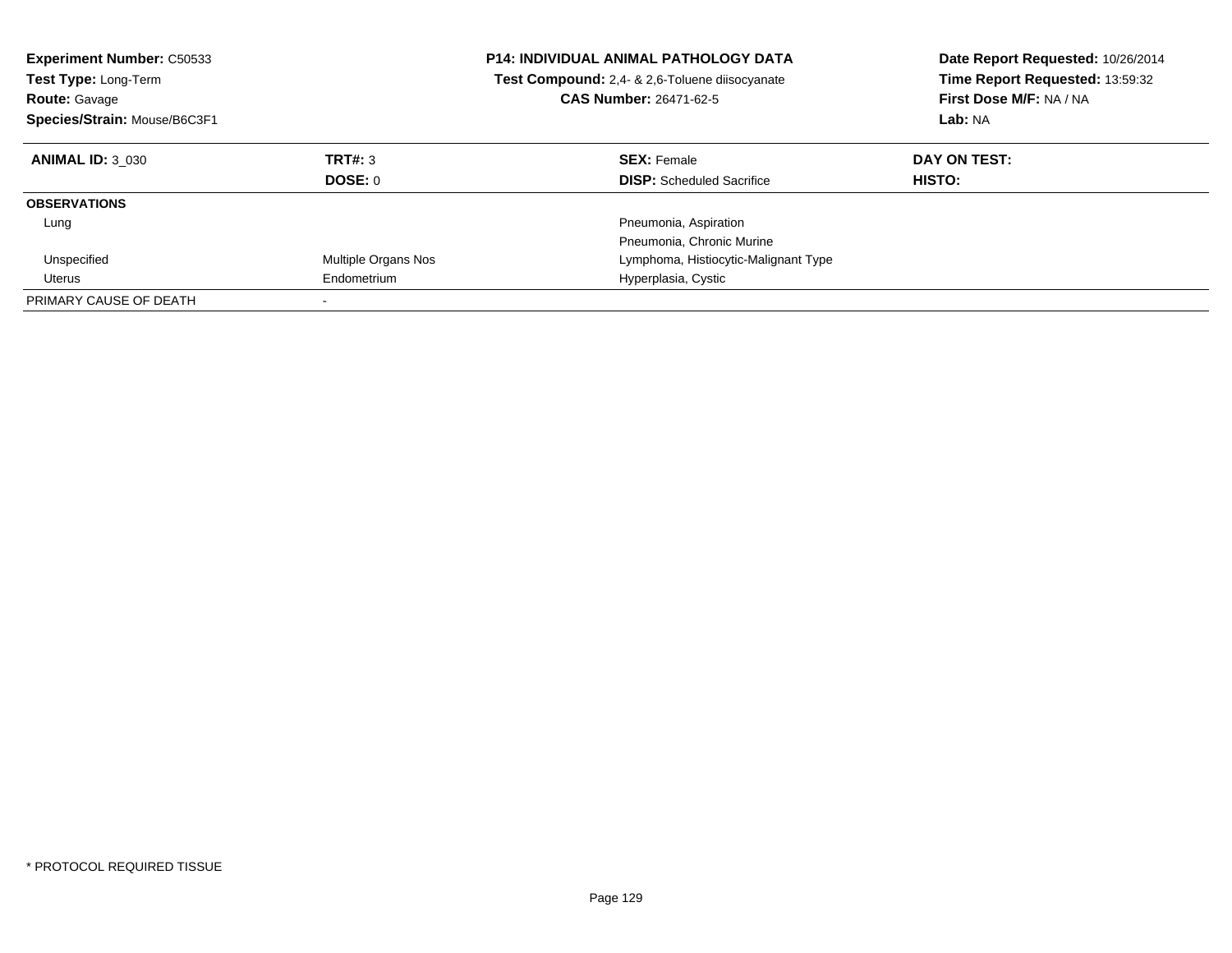| <b>Experiment Number: C50533</b><br><b>Test Type: Long-Term</b><br><b>Route: Gavage</b><br>Species/Strain: Mouse/B6C3F1 |                    | <b>P14: INDIVIDUAL ANIMAL PATHOLOGY DATA</b><br>Test Compound: 2,4- & 2,6-Toluene diisocyanate<br><b>CAS Number: 26471-62-5</b> | Date Report Requested: 10/26/2014<br>Time Report Requested: 13:59:32<br>First Dose M/F: NA / NA<br>Lab: NA |
|-------------------------------------------------------------------------------------------------------------------------|--------------------|---------------------------------------------------------------------------------------------------------------------------------|------------------------------------------------------------------------------------------------------------|
| <b>ANIMAL ID: 3 031</b>                                                                                                 | TRT#: 3<br>DOSE: 0 | <b>SEX: Female</b><br><b>DISP:</b> Scheduled Sacrifice                                                                          | DAY ON TEST:<br>HISTO:                                                                                     |
| <b>OBSERVATIONS</b>                                                                                                     |                    |                                                                                                                                 |                                                                                                            |
| Bone                                                                                                                    |                    | Fibrous Osteodystrophy                                                                                                          |                                                                                                            |
| Kidney                                                                                                                  |                    | Lymphocytic Inflammatory Infiltrate                                                                                             |                                                                                                            |
| Lung                                                                                                                    |                    | Pneumonia, Chronic Murine                                                                                                       |                                                                                                            |
| Uterus                                                                                                                  | Endometrium        | Hyperplasia, Cystic                                                                                                             |                                                                                                            |
| PRIMARY CAUSE OF DEATH                                                                                                  |                    |                                                                                                                                 |                                                                                                            |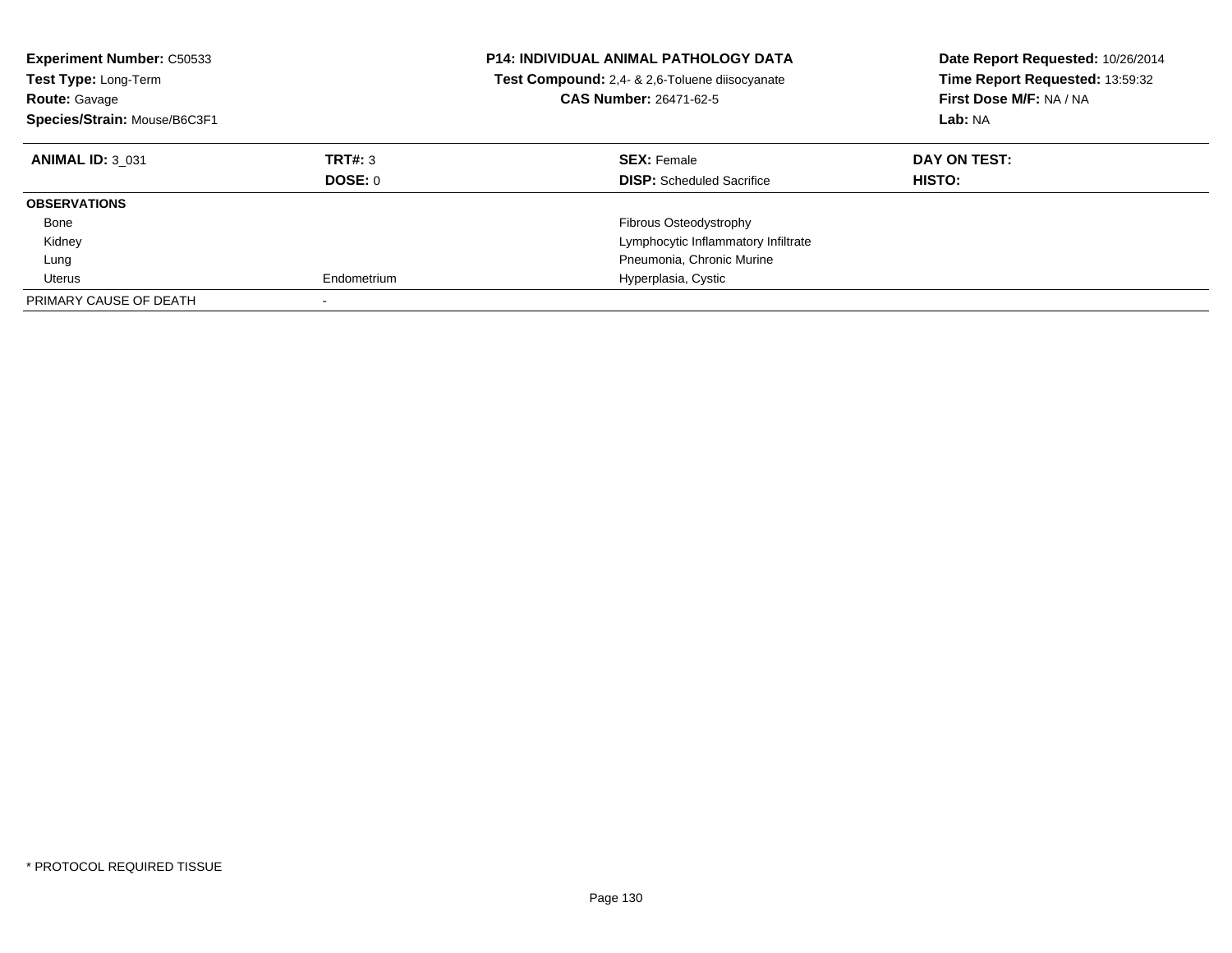| <b>Experiment Number: C50533</b><br>Test Type: Long-Term<br><b>Route: Gavage</b><br>Species/Strain: Mouse/B6C3F1 |             | <b>P14: INDIVIDUAL ANIMAL PATHOLOGY DATA</b><br>Test Compound: 2,4- & 2,6-Toluene diisocyanate<br><b>CAS Number: 26471-62-5</b> | Date Report Requested: 10/26/2014<br>Time Report Requested: 13:59:32<br>First Dose M/F: NA / NA<br>Lab: NA |
|------------------------------------------------------------------------------------------------------------------|-------------|---------------------------------------------------------------------------------------------------------------------------------|------------------------------------------------------------------------------------------------------------|
| <b>ANIMAL ID: 3 032</b>                                                                                          | TRT#: 3     | <b>SEX: Female</b>                                                                                                              | DAY ON TEST:                                                                                               |
|                                                                                                                  | DOSE: 0     | <b>DISP:</b> Scheduled Sacrifice                                                                                                | HISTO:                                                                                                     |
| <b>OBSERVATIONS</b>                                                                                              |             |                                                                                                                                 |                                                                                                            |
| Bone                                                                                                             |             | Fibrous Osteodystrophy                                                                                                          |                                                                                                            |
| Lung                                                                                                             |             | Pneumonia, Chronic Murine                                                                                                       |                                                                                                            |
| Uterus                                                                                                           | Endometrium | Hyperplasia, Cystic                                                                                                             |                                                                                                            |
| PRIMARY CAUSE OF DEATH                                                                                           |             |                                                                                                                                 |                                                                                                            |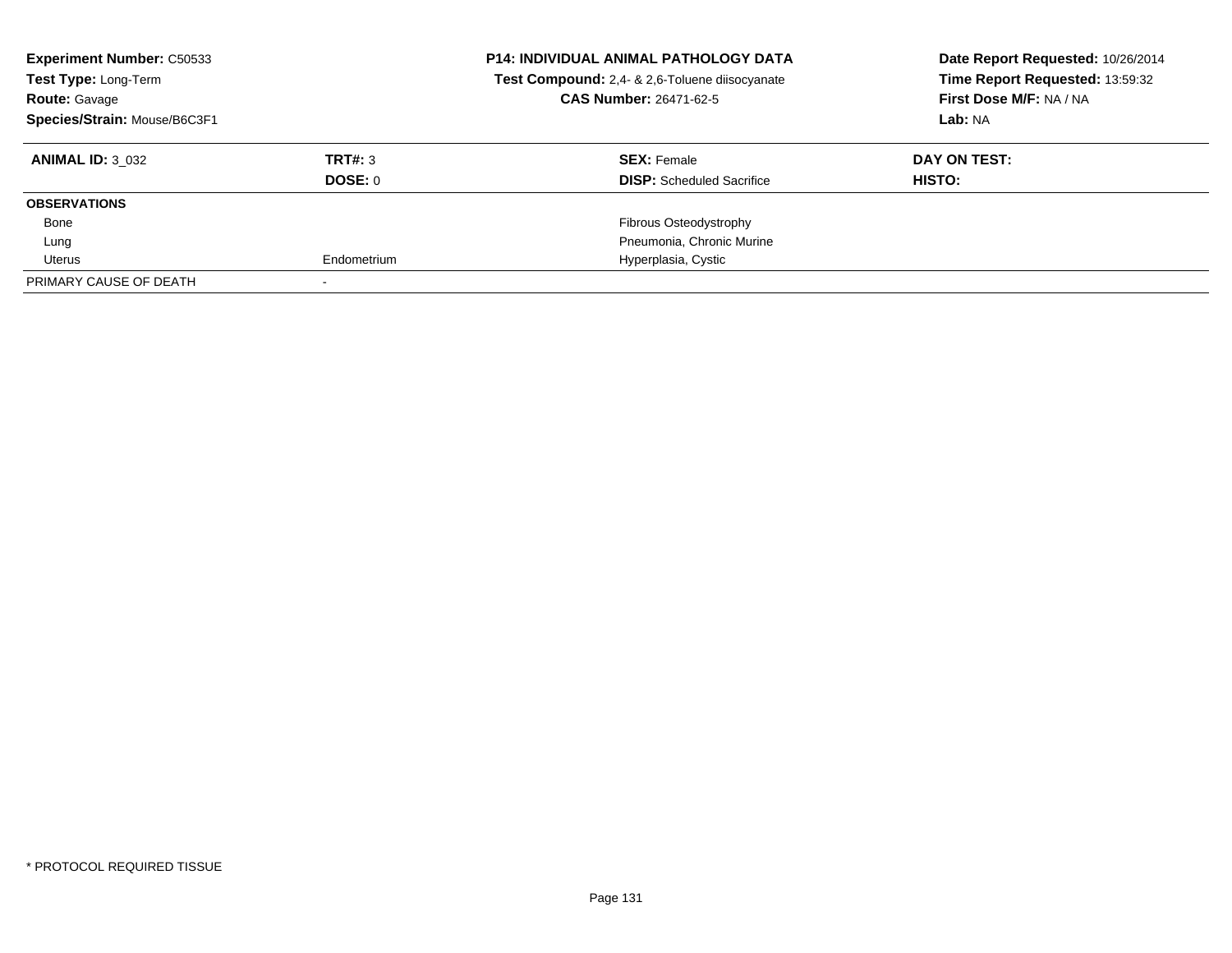| <b>Experiment Number: C50533</b><br>Test Type: Long-Term<br><b>Route: Gavage</b><br>Species/Strain: Mouse/B6C3F1 |                      | <b>P14: INDIVIDUAL ANIMAL PATHOLOGY DATA</b><br><b>Test Compound:</b> 2,4- & 2,6-Toluene diisocyanate<br><b>CAS Number: 26471-62-5</b> | Date Report Requested: 10/26/2014<br>Time Report Requested: 13:59:32<br>First Dose M/F: NA / NA<br>Lab: NA |
|------------------------------------------------------------------------------------------------------------------|----------------------|----------------------------------------------------------------------------------------------------------------------------------------|------------------------------------------------------------------------------------------------------------|
| <b>ANIMAL ID: 3 033</b>                                                                                          | TRT#: 3              | <b>SEX: Female</b>                                                                                                                     | DAY ON TEST:                                                                                               |
|                                                                                                                  | DOSE: 0              | <b>DISP:</b> Scheduled Sacrifice                                                                                                       | <b>HISTO:</b>                                                                                              |
| <b>OBSERVATIONS</b>                                                                                              |                      |                                                                                                                                        |                                                                                                            |
| Bone                                                                                                             |                      | <b>Fibrous Osteodystrophy</b>                                                                                                          |                                                                                                            |
| <b>Intestine Small</b>                                                                                           | <b>Mesentery Nos</b> | Necrosis, Fat                                                                                                                          |                                                                                                            |
| Lung                                                                                                             |                      | Pneumonia, Chronic Murine                                                                                                              |                                                                                                            |
| Pancreas                                                                                                         | <b>Islets</b>        | Hyperplasia, Nos                                                                                                                       |                                                                                                            |
| Uterus                                                                                                           | Endometrium          | Hyperplasia, Cystic                                                                                                                    |                                                                                                            |
| PRIMARY CAUSE OF DEATH                                                                                           |                      |                                                                                                                                        |                                                                                                            |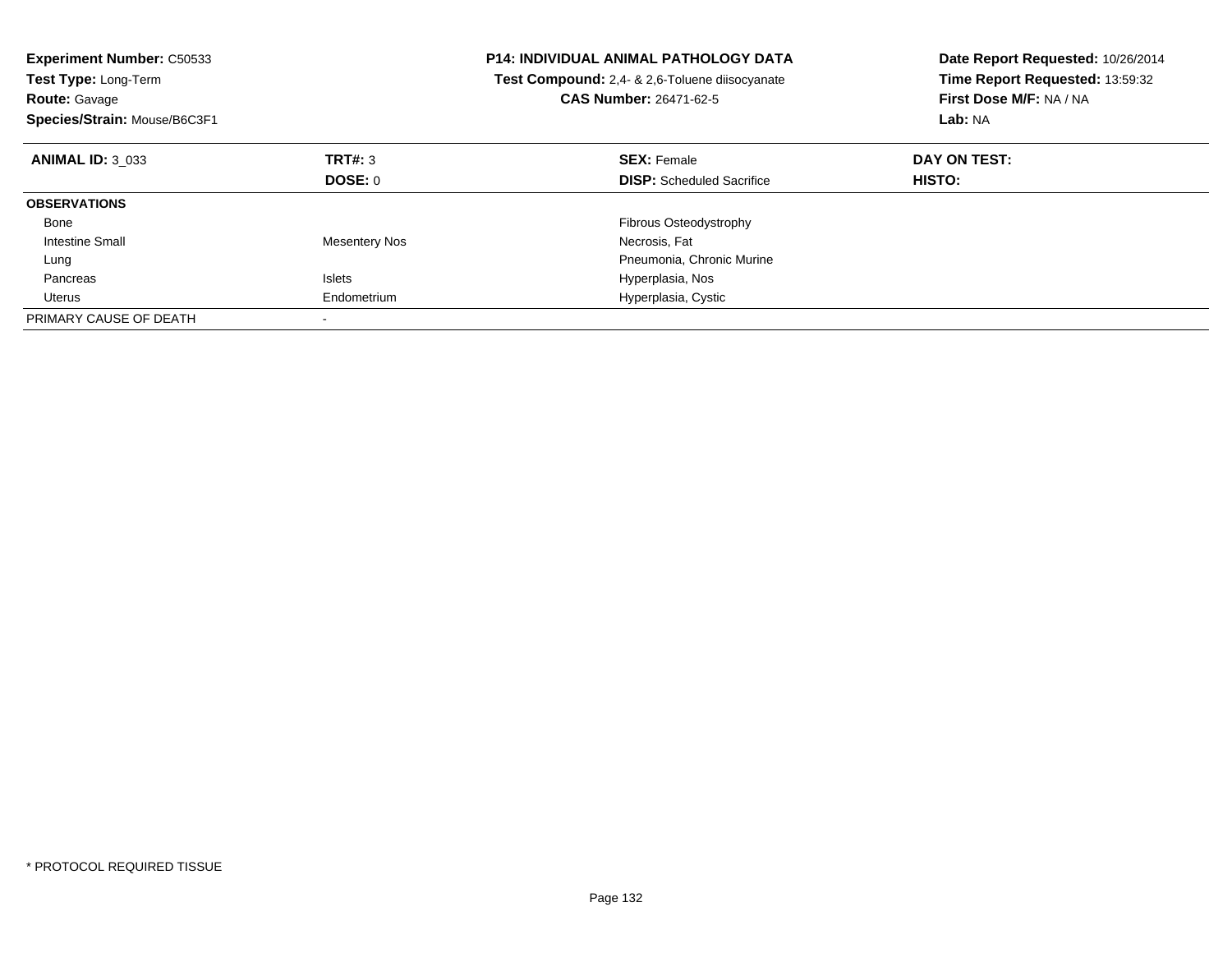| <b>Experiment Number: C50533</b><br>Test Type: Long-Term<br><b>Route: Gavage</b><br>Species/Strain: Mouse/B6C3F1 |                    | <b>P14: INDIVIDUAL ANIMAL PATHOLOGY DATA</b><br>Test Compound: 2,4- & 2,6-Toluene diisocyanate<br>CAS Number: 26471-62-5 | Date Report Requested: 10/26/2014<br>Time Report Requested: 13:59:32<br>First Dose M/F: NA / NA<br>Lab: NA |
|------------------------------------------------------------------------------------------------------------------|--------------------|--------------------------------------------------------------------------------------------------------------------------|------------------------------------------------------------------------------------------------------------|
| <b>ANIMAL ID: 3 034</b>                                                                                          | TRT#: 3<br>DOSE: 0 | <b>SEX:</b> Female<br><b>DISP:</b> Scheduled Sacrifice                                                                   | DAY ON TEST:<br>HISTO:                                                                                     |
| <b>OBSERVATIONS</b>                                                                                              |                    |                                                                                                                          |                                                                                                            |
| Bone                                                                                                             |                    | Fibrous Osteodystrophy                                                                                                   |                                                                                                            |
| Brain                                                                                                            |                    | Calcification, Focal                                                                                                     |                                                                                                            |
| Lung                                                                                                             |                    | Pneumonia, Aspiration                                                                                                    |                                                                                                            |
|                                                                                                                  |                    | Pneumonia, Chronic Murine                                                                                                |                                                                                                            |
| PRIMARY CAUSE OF DEATH                                                                                           |                    |                                                                                                                          |                                                                                                            |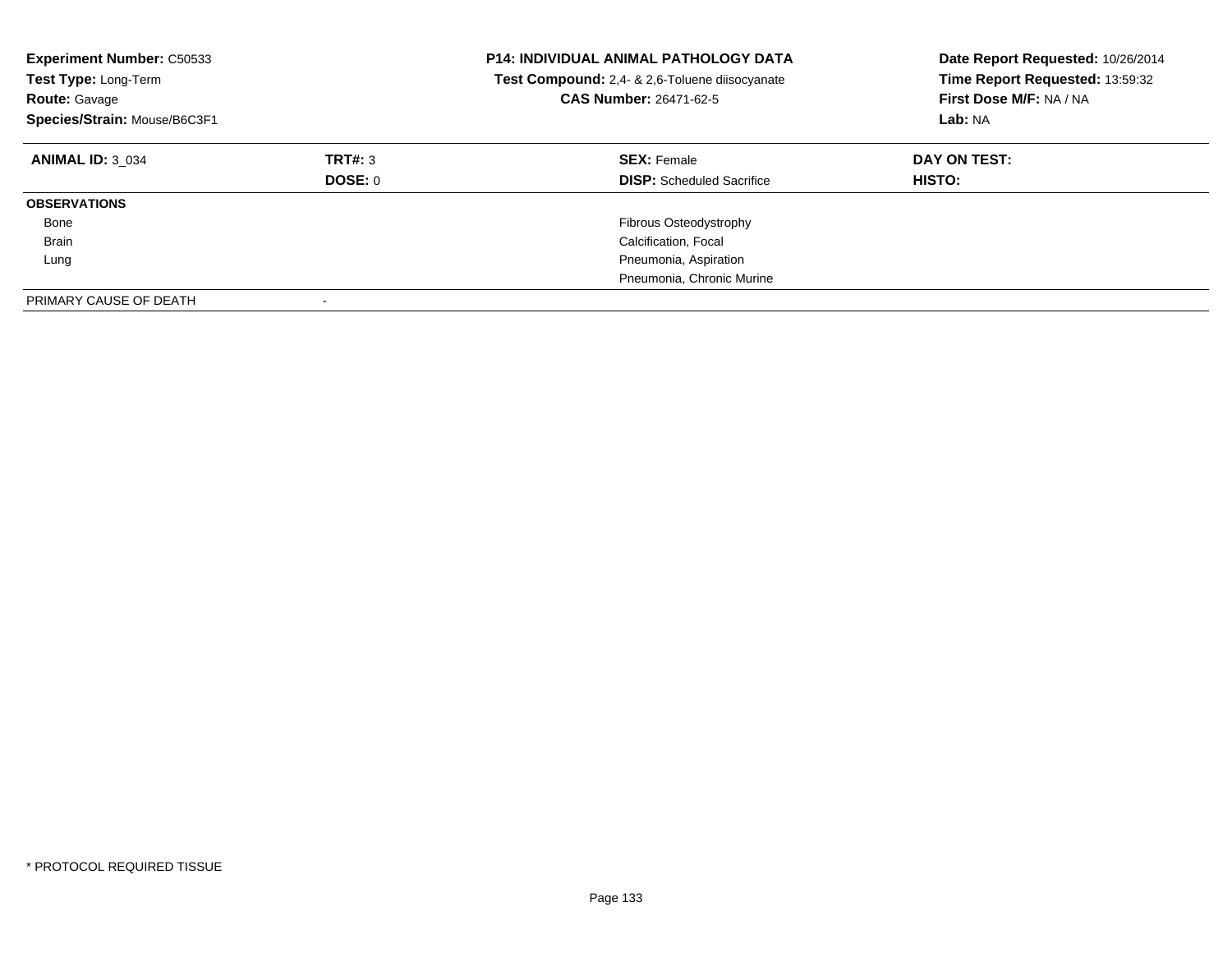| <b>Experiment Number: C50533</b><br>Test Type: Long-Term<br><b>Route: Gavage</b><br>Species/Strain: Mouse/B6C3F1 |             | <b>P14: INDIVIDUAL ANIMAL PATHOLOGY DATA</b><br>Test Compound: 2,4- & 2,6-Toluene diisocyanate<br><b>CAS Number: 26471-62-5</b> | Date Report Requested: 10/26/2014<br>Time Report Requested: 13:59:32<br>First Dose M/F: NA / NA<br>Lab: NA |
|------------------------------------------------------------------------------------------------------------------|-------------|---------------------------------------------------------------------------------------------------------------------------------|------------------------------------------------------------------------------------------------------------|
| <b>ANIMAL ID: 3 035</b>                                                                                          | TRT#: 3     | <b>SEX: Female</b>                                                                                                              | DAY ON TEST:                                                                                               |
|                                                                                                                  | DOSE: 0     | <b>DISP:</b> Scheduled Sacrifice                                                                                                | <b>HISTO:</b>                                                                                              |
| <b>OBSERVATIONS</b>                                                                                              |             |                                                                                                                                 |                                                                                                            |
| Bone                                                                                                             |             | <b>Fibrous Osteodystrophy</b>                                                                                                   |                                                                                                            |
| Liver                                                                                                            |             | Necrosis, Focal                                                                                                                 |                                                                                                            |
| Lung                                                                                                             |             | Pneumonia, Aspiration                                                                                                           |                                                                                                            |
|                                                                                                                  |             | Pneumonia, Chronic Murine                                                                                                       |                                                                                                            |
| Uterus                                                                                                           | Endometrium | Hyperplasia, Cystic                                                                                                             |                                                                                                            |
| PRIMARY CAUSE OF DEATH                                                                                           |             |                                                                                                                                 |                                                                                                            |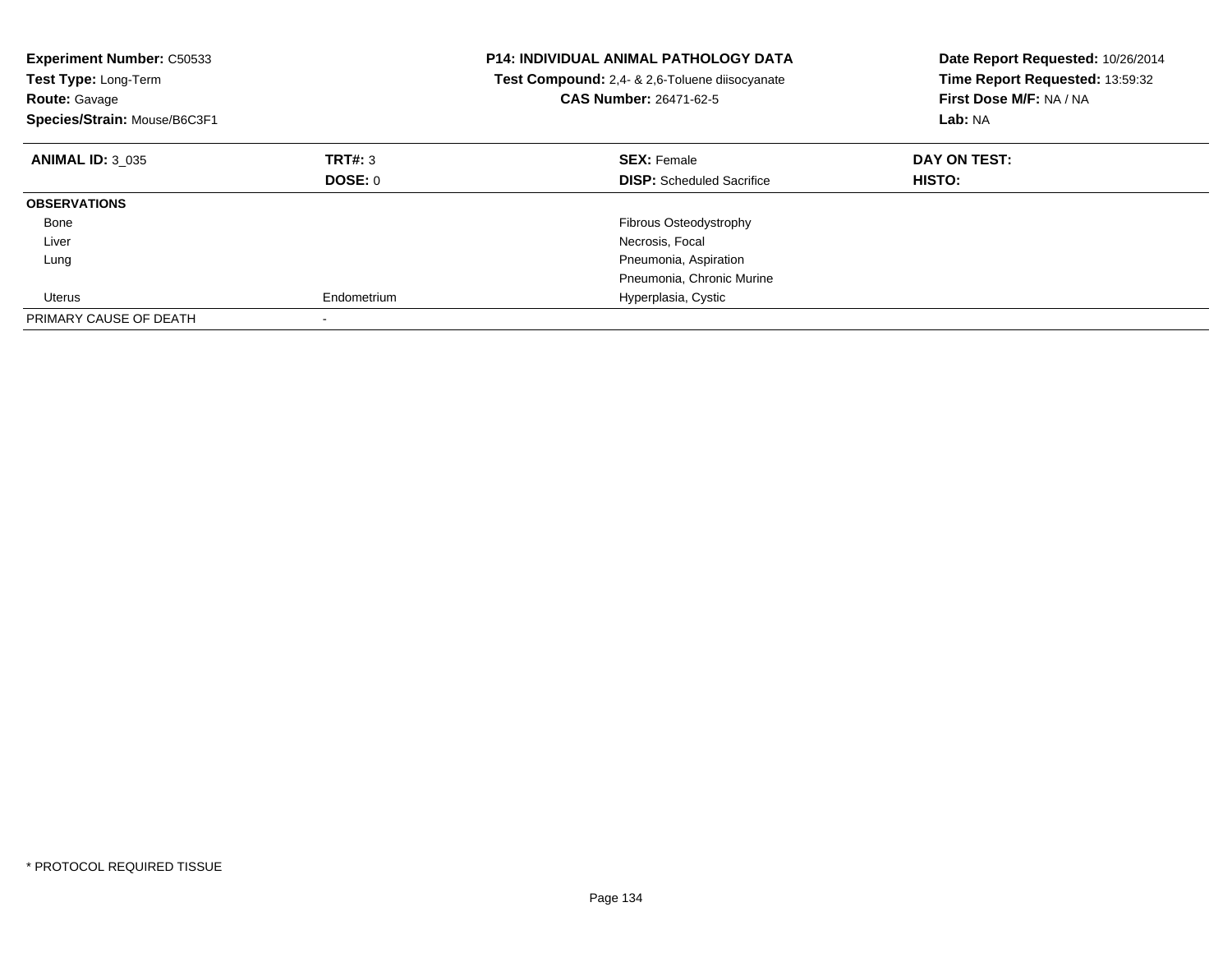| <b>Experiment Number: C50533</b><br>Test Type: Long-Term<br><b>Route: Gavage</b> |         | <b>P14: INDIVIDUAL ANIMAL PATHOLOGY DATA</b><br>Test Compound: 2,4- & 2,6-Toluene diisocyanate<br><b>CAS Number: 26471-62-5</b> | Date Report Requested: 10/26/2014<br>Time Report Requested: 13:59:32<br>First Dose M/F: NA / NA |
|----------------------------------------------------------------------------------|---------|---------------------------------------------------------------------------------------------------------------------------------|-------------------------------------------------------------------------------------------------|
| Species/Strain: Mouse/B6C3F1                                                     |         |                                                                                                                                 | Lab: NA                                                                                         |
| <b>ANIMAL ID: 3 036</b>                                                          | TRT#: 3 | <b>SEX: Female</b>                                                                                                              | DAY ON TEST:                                                                                    |
|                                                                                  | DOSE: 0 | <b>DISP:</b> Scheduled Sacrifice                                                                                                | HISTO:                                                                                          |
| <b>OBSERVATIONS</b>                                                              |         |                                                                                                                                 |                                                                                                 |
| Bone                                                                             |         | Fibrous Osteodystrophy                                                                                                          |                                                                                                 |
| Lung                                                                             |         | Pneumonia, Chronic Murine                                                                                                       |                                                                                                 |
| PRIMARY CAUSE OF DEATH                                                           |         |                                                                                                                                 |                                                                                                 |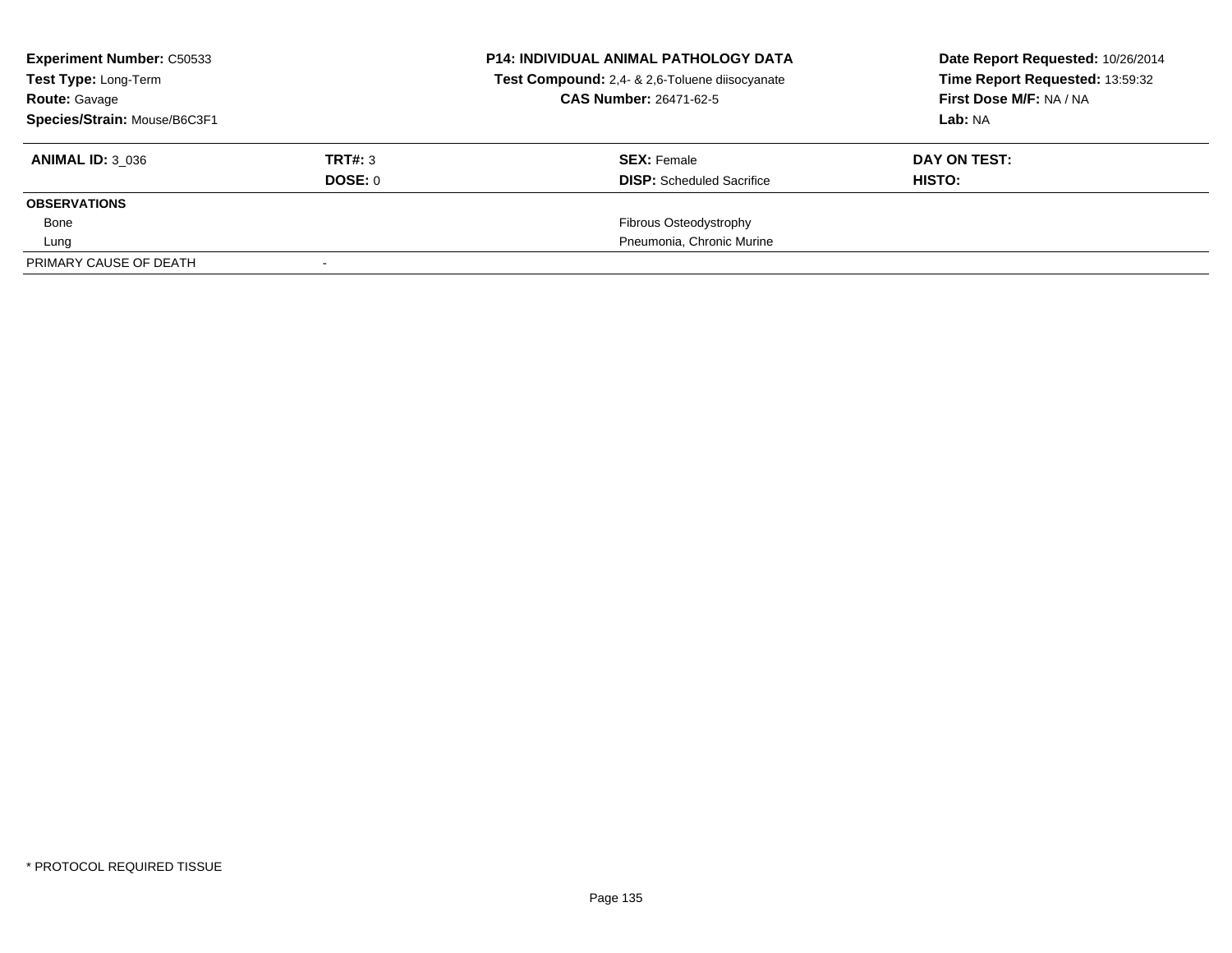| <b>Experiment Number: C50533</b><br>Test Type: Long-Term<br><b>Route: Gavage</b><br>Species/Strain: Mouse/B6C3F1 |               | <b>P14: INDIVIDUAL ANIMAL PATHOLOGY DATA</b><br>Test Compound: 2.4- & 2.6-Toluene diisocyanate<br><b>CAS Number: 26471-62-5</b> | Date Report Requested: 10/26/2014<br>Time Report Requested: 13:59:32<br>First Dose M/F: NA / NA<br>Lab: NA |
|------------------------------------------------------------------------------------------------------------------|---------------|---------------------------------------------------------------------------------------------------------------------------------|------------------------------------------------------------------------------------------------------------|
| <b>ANIMAL ID: 3 037</b>                                                                                          | TRT#: 3       | <b>SEX: Female</b>                                                                                                              | DAY ON TEST:                                                                                               |
|                                                                                                                  | DOSE: 0       | <b>DISP:</b> Scheduled Sacrifice                                                                                                | <b>HISTO:</b>                                                                                              |
| <b>OBSERVATIONS</b>                                                                                              |               |                                                                                                                                 |                                                                                                            |
| Adrenal gland                                                                                                    | Cortex Nos    | Hyperplasia, Focal                                                                                                              |                                                                                                            |
| Bone                                                                                                             |               | <b>Fibrous Osteodystrophy</b>                                                                                                   |                                                                                                            |
| Pancreas                                                                                                         | <b>Islets</b> | Hyperplasia, Nos                                                                                                                |                                                                                                            |
| Uterus                                                                                                           | Endometrium   | Hyperplasia, Cystic                                                                                                             |                                                                                                            |
| PRIMARY CAUSE OF DEATH                                                                                           |               |                                                                                                                                 |                                                                                                            |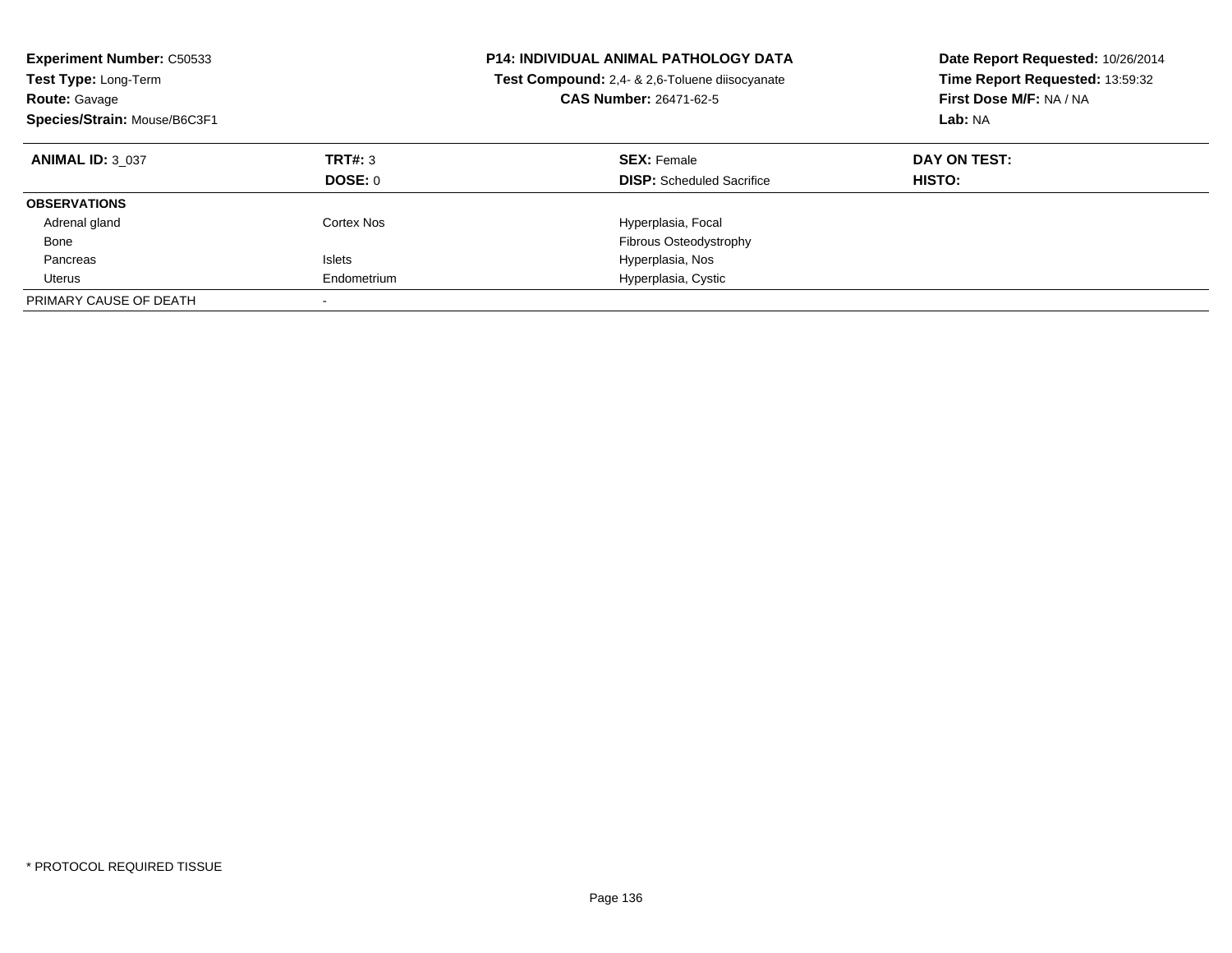| <b>Experiment Number: C50533</b><br>Test Type: Long-Term<br><b>Route: Gavage</b><br>Species/Strain: Mouse/B6C3F1 |                    | <b>P14: INDIVIDUAL ANIMAL PATHOLOGY DATA</b><br>Test Compound: 2,4- & 2,6-Toluene diisocyanate<br><b>CAS Number: 26471-62-5</b> | Date Report Requested: 10/26/2014<br>Time Report Requested: 13:59:32<br>First Dose M/F: NA / NA<br>Lab: NA |
|------------------------------------------------------------------------------------------------------------------|--------------------|---------------------------------------------------------------------------------------------------------------------------------|------------------------------------------------------------------------------------------------------------|
| <b>ANIMAL ID: 3 038</b>                                                                                          | TRT#: 3<br>DOSE: 0 | <b>SEX: Female</b><br><b>DISP:</b> Scheduled Sacrifice                                                                          | DAY ON TEST:<br><b>HISTO:</b>                                                                              |
| <b>OBSERVATIONS</b><br>Uterus                                                                                    | Endometrium        | Hyperplasia, Cystic                                                                                                             |                                                                                                            |
| PRIMARY CAUSE OF DEATH                                                                                           |                    |                                                                                                                                 |                                                                                                            |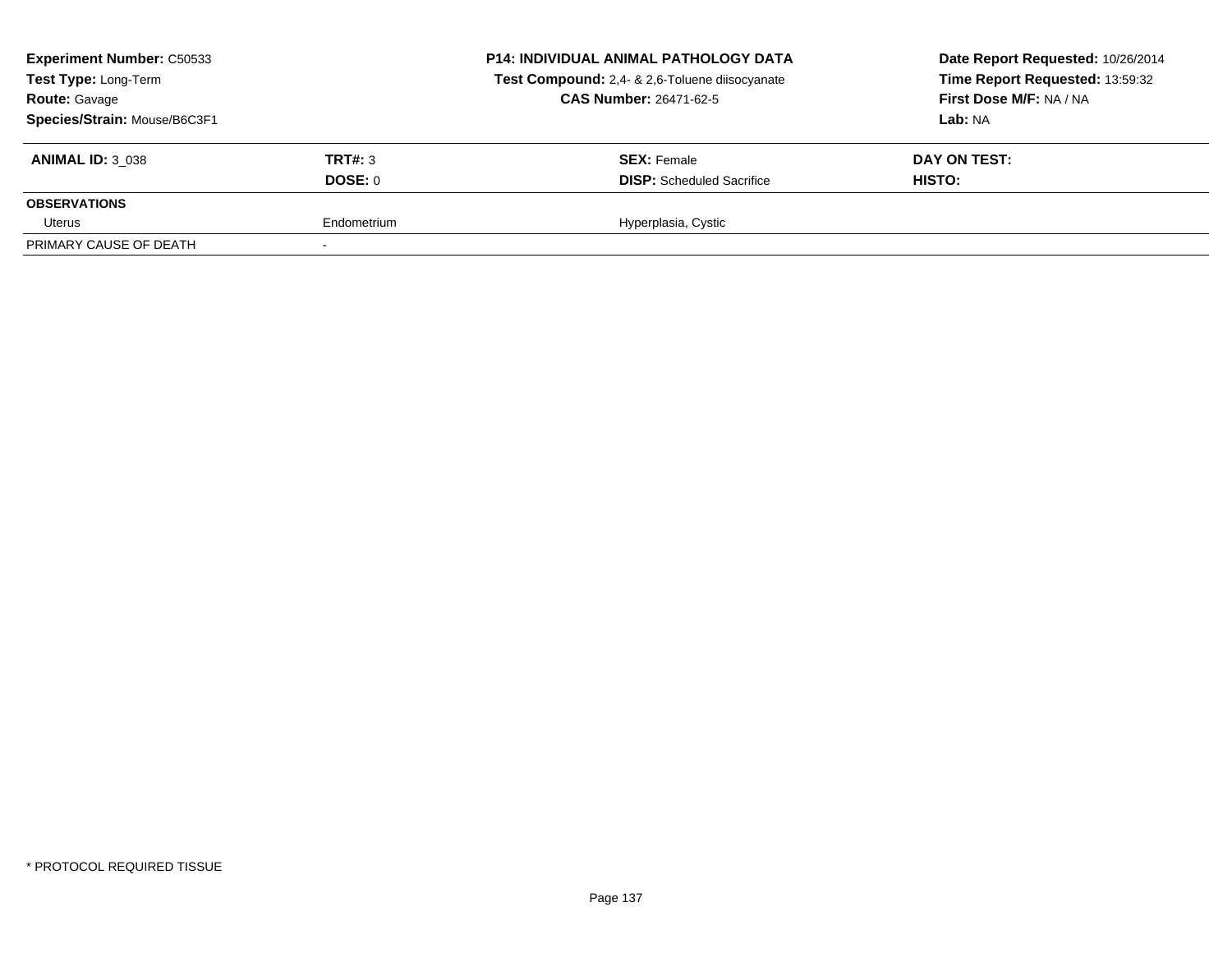| <b>Experiment Number: C50533</b><br>Test Type: Long-Term<br><b>Route: Gavage</b><br>Species/Strain: Mouse/B6C3F1 |               | <b>P14: INDIVIDUAL ANIMAL PATHOLOGY DATA</b><br><b>Test Compound:</b> 2,4- & 2,6-Toluene diisocyanate<br>CAS Number: 26471-62-5 | Date Report Requested: 10/26/2014<br>Time Report Requested: 13:59:32<br>First Dose M/F: NA / NA<br>Lab: NA |
|------------------------------------------------------------------------------------------------------------------|---------------|---------------------------------------------------------------------------------------------------------------------------------|------------------------------------------------------------------------------------------------------------|
| <b>ANIMAL ID: 3 039</b>                                                                                          | TRT#: 3       | <b>SEX: Female</b>                                                                                                              | DAY ON TEST:                                                                                               |
|                                                                                                                  | DOSE: 0       | <b>DISP:</b> Scheduled Sacrifice                                                                                                | HISTO:                                                                                                     |
| <b>OBSERVATIONS</b>                                                                                              |               |                                                                                                                                 |                                                                                                            |
| Bone                                                                                                             |               | <b>Fibrous Osteodystrophy</b>                                                                                                   |                                                                                                            |
| Lung                                                                                                             |               | Pneumonia, Aspiration                                                                                                           |                                                                                                            |
|                                                                                                                  |               | Pneumonia, Chronic Murine                                                                                                       |                                                                                                            |
| Pancreas                                                                                                         | <b>Islets</b> | Hyperplasia, Nos                                                                                                                |                                                                                                            |
| Uterus                                                                                                           | Endometrium   | Hyperplasia, Cystic                                                                                                             |                                                                                                            |
| PRIMARY CAUSE OF DEATH                                                                                           |               |                                                                                                                                 |                                                                                                            |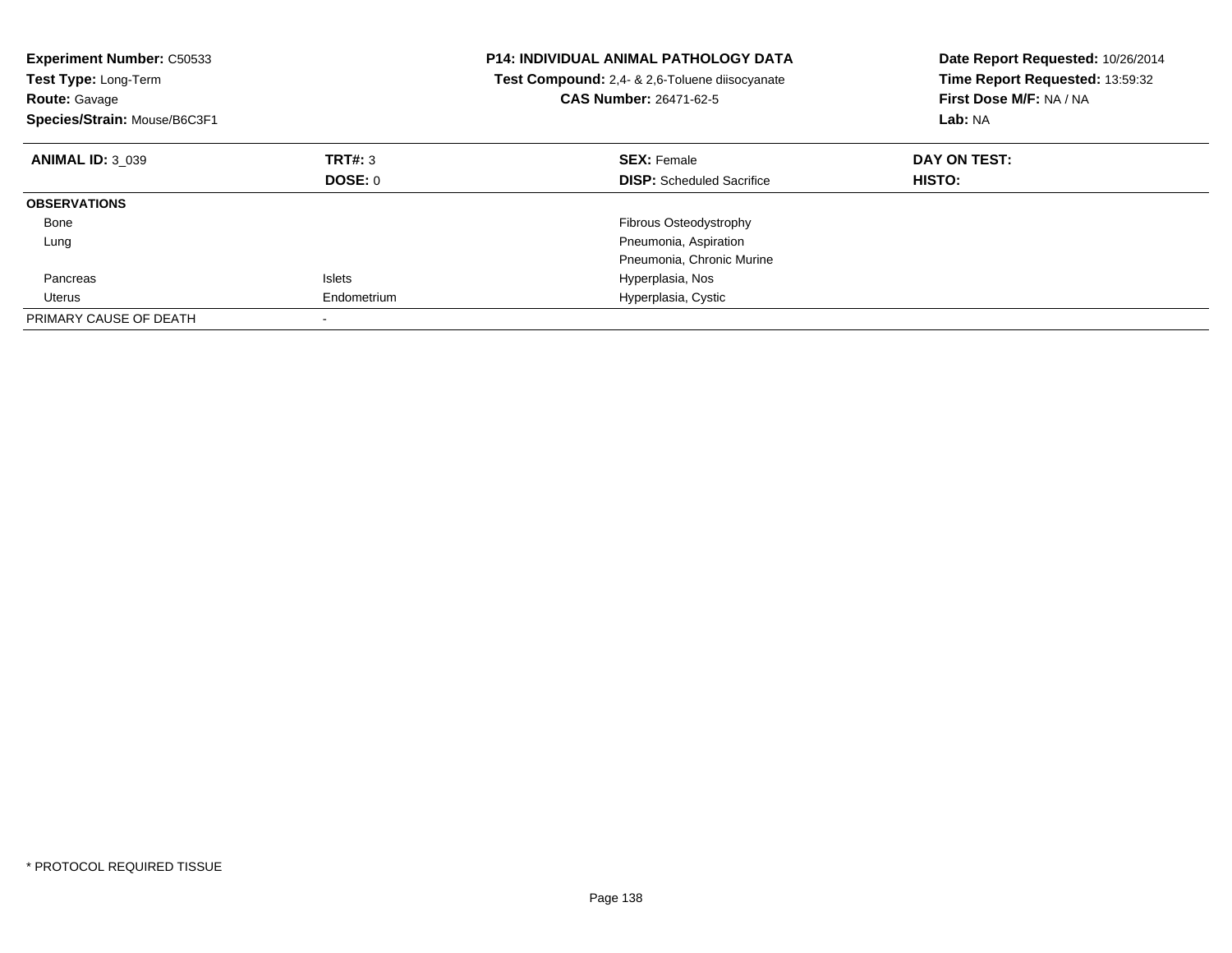| <b>Experiment Number: C50533</b><br>Test Type: Long-Term<br><b>Route: Gavage</b><br>Species/Strain: Mouse/B6C3F1 |             | <b>P14: INDIVIDUAL ANIMAL PATHOLOGY DATA</b><br>Test Compound: 2,4- & 2,6-Toluene diisocyanate<br><b>CAS Number: 26471-62-5</b> | Date Report Requested: 10/26/2014<br>Time Report Requested: 13:59:32<br>First Dose M/F: NA / NA<br>Lab: NA |
|------------------------------------------------------------------------------------------------------------------|-------------|---------------------------------------------------------------------------------------------------------------------------------|------------------------------------------------------------------------------------------------------------|
| <b>ANIMAL ID: 3 040</b>                                                                                          | TRT#: 3     | <b>SEX: Female</b>                                                                                                              | DAY ON TEST:                                                                                               |
|                                                                                                                  | DOSE: 0     | <b>DISP:</b> Scheduled Sacrifice                                                                                                | HISTO:                                                                                                     |
| <b>OBSERVATIONS</b>                                                                                              |             |                                                                                                                                 |                                                                                                            |
| Bone                                                                                                             |             | <b>Fibrous Osteodystrophy</b>                                                                                                   |                                                                                                            |
| Stomach                                                                                                          | Mucosa      | Calcification, Focal                                                                                                            |                                                                                                            |
| Uterus                                                                                                           | Endometrium | Hyperplasia, Cystic                                                                                                             |                                                                                                            |
| PRIMARY CAUSE OF DEATH                                                                                           |             |                                                                                                                                 |                                                                                                            |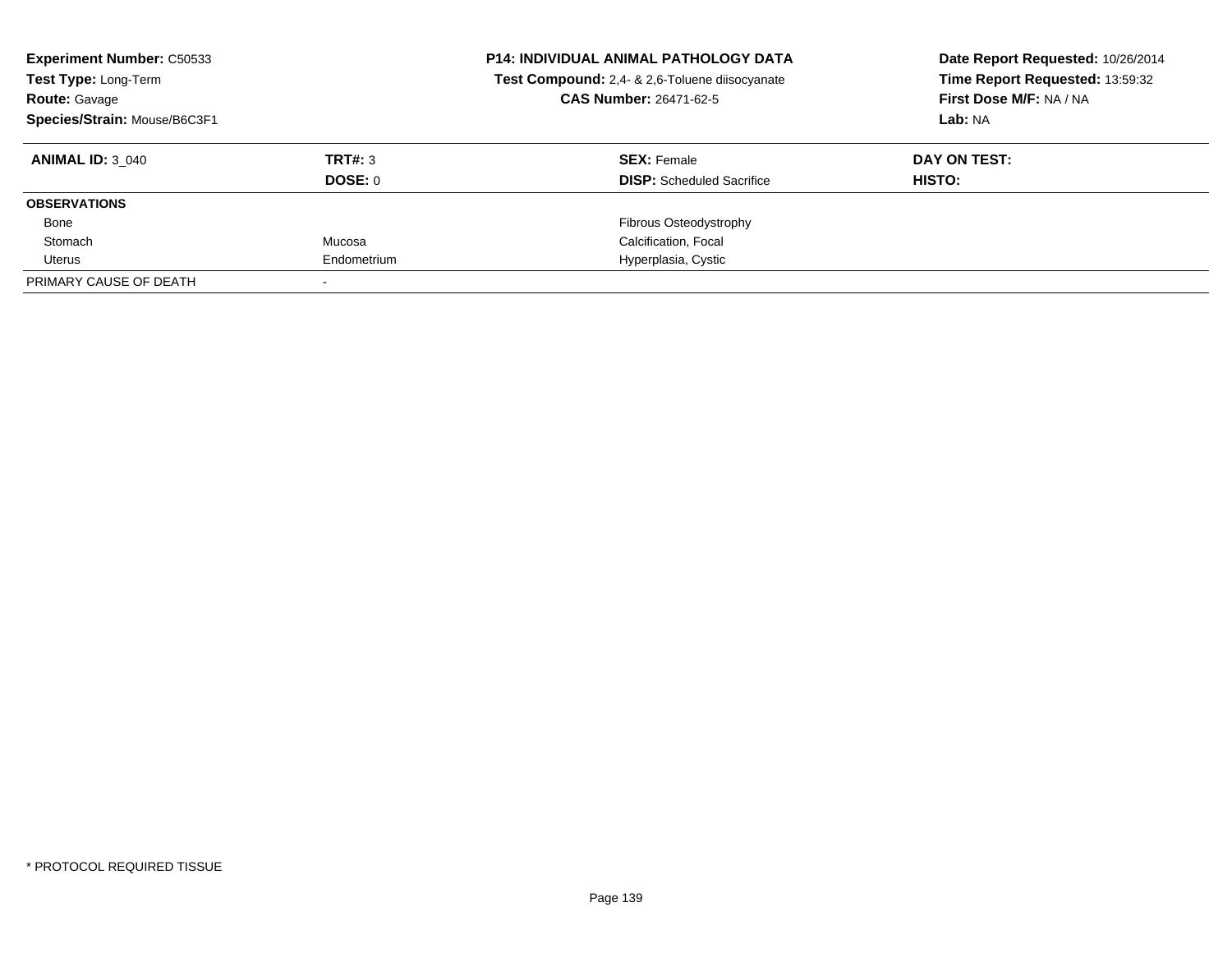| <b>Experiment Number: C50533</b><br>Test Type: Long-Term<br><b>Route: Gavage</b><br>Species/Strain: Mouse/B6C3F1 |                      | <b>P14: INDIVIDUAL ANIMAL PATHOLOGY DATA</b><br>Test Compound: 2,4- & 2,6-Toluene diisocyanate<br><b>CAS Number: 26471-62-5</b> | Date Report Requested: 10/26/2014<br>Time Report Requested: 13:59:32<br>First Dose M/F: NA / NA<br>Lab: NA |
|------------------------------------------------------------------------------------------------------------------|----------------------|---------------------------------------------------------------------------------------------------------------------------------|------------------------------------------------------------------------------------------------------------|
| <b>ANIMAL ID: 3 041</b>                                                                                          | TRT#: 3              | <b>SEX: Female</b>                                                                                                              | DAY ON TEST:                                                                                               |
|                                                                                                                  | DOSE: 0              | <b>DISP:</b> Scheduled Sacrifice                                                                                                | HISTO:                                                                                                     |
| <b>OBSERVATIONS</b>                                                                                              |                      |                                                                                                                                 |                                                                                                            |
| Bone                                                                                                             |                      | <b>Fibrous Osteodystrophy</b>                                                                                                   |                                                                                                            |
| Intestine Small                                                                                                  | <b>Mesentery Nos</b> | Necrosis, Fat                                                                                                                   |                                                                                                            |
| Lung                                                                                                             |                      | Pneumonia, Chronic Murine                                                                                                       |                                                                                                            |
| Uterus                                                                                                           | Endometrium          | Hyperplasia, Cystic                                                                                                             |                                                                                                            |
| PRIMARY CAUSE OF DEATH                                                                                           |                      |                                                                                                                                 |                                                                                                            |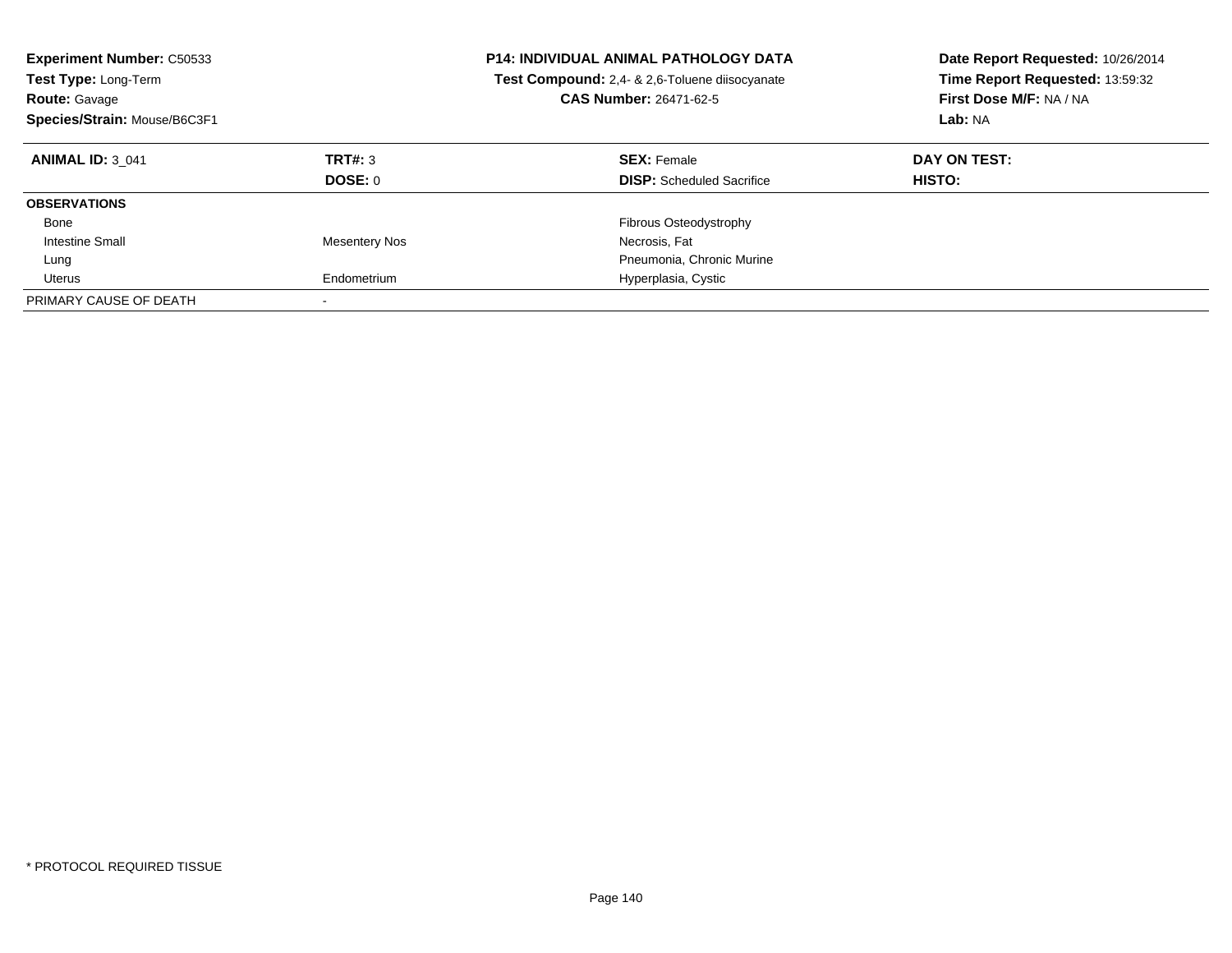| <b>Experiment Number: C50533</b><br>Test Type: Long-Term<br><b>Route: Gavage</b><br>Species/Strain: Mouse/B6C3F1 |             | <b>P14: INDIVIDUAL ANIMAL PATHOLOGY DATA</b><br><b>Test Compound:</b> 2,4- & 2,6-Toluene diisocyanate<br>CAS Number: 26471-62-5 | Date Report Requested: 10/26/2014<br>Time Report Requested: 13:59:32<br>First Dose M/F: NA / NA<br>Lab: NA |
|------------------------------------------------------------------------------------------------------------------|-------------|---------------------------------------------------------------------------------------------------------------------------------|------------------------------------------------------------------------------------------------------------|
| <b>ANIMAL ID: 3 042</b>                                                                                          | TRT#: 3     | <b>SEX: Female</b>                                                                                                              | DAY ON TEST:                                                                                               |
|                                                                                                                  | DOSE: 0     | <b>DISP:</b> Scheduled Sacrifice                                                                                                | HISTO:                                                                                                     |
| <b>OBSERVATIONS</b>                                                                                              |             |                                                                                                                                 |                                                                                                            |
| Bone                                                                                                             |             | <b>Fibrous Osteodystrophy</b>                                                                                                   |                                                                                                            |
| Brain                                                                                                            |             | Calcification, Focal                                                                                                            |                                                                                                            |
| Lung                                                                                                             |             | Pneumonia, Aspiration                                                                                                           |                                                                                                            |
|                                                                                                                  |             | Pneumonia, Chronic Murine                                                                                                       |                                                                                                            |
| Uterus                                                                                                           | Endometrium | Hyperplasia, Cystic                                                                                                             |                                                                                                            |
| PRIMARY CAUSE OF DEATH                                                                                           |             |                                                                                                                                 |                                                                                                            |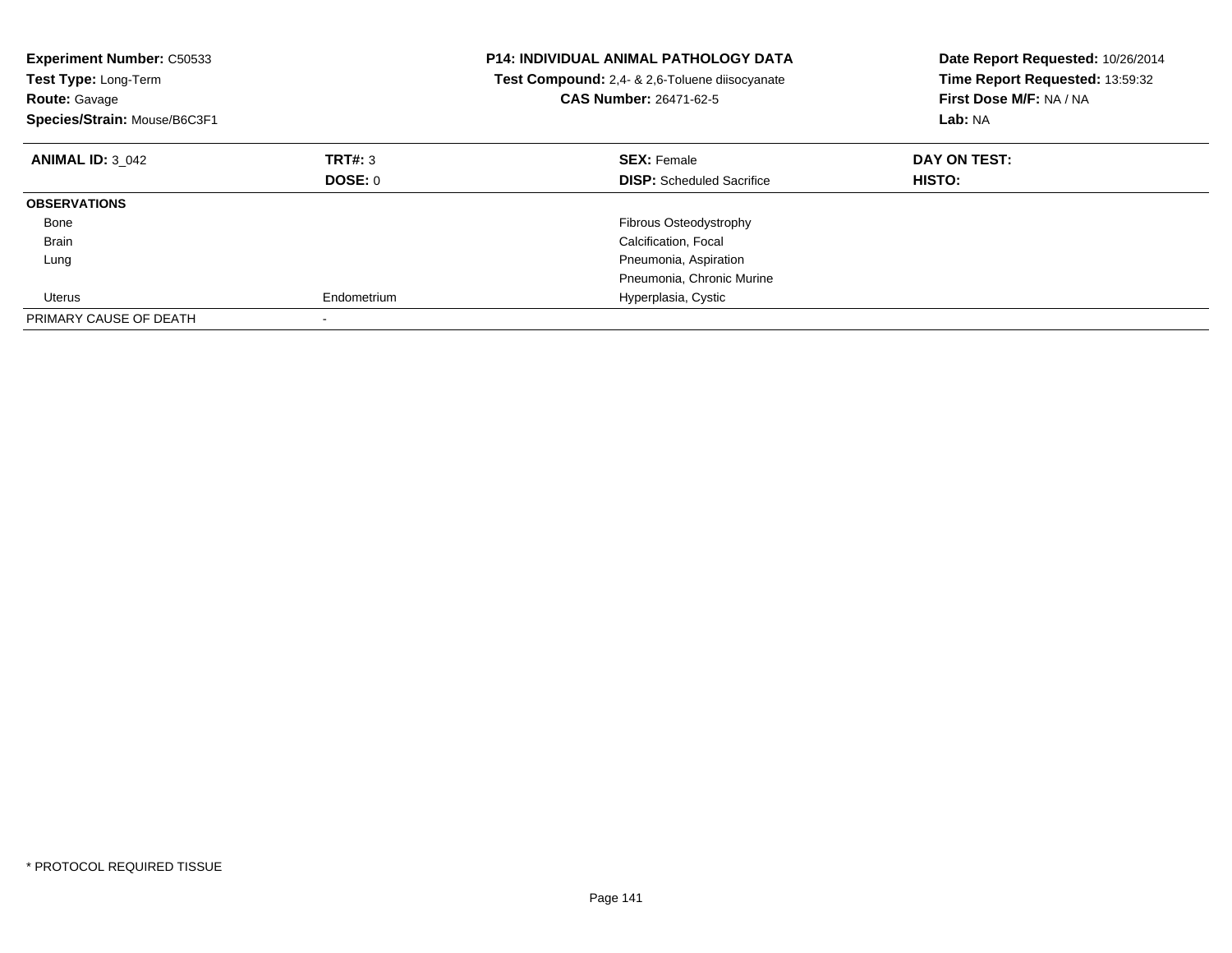| <b>Experiment Number: C50533</b><br>Test Type: Long-Term<br><b>Route: Gavage</b><br>Species/Strain: Mouse/B6C3F1 |                     | <b>P14: INDIVIDUAL ANIMAL PATHOLOGY DATA</b><br>Test Compound: 2,4- & 2,6-Toluene diisocyanate<br><b>CAS Number: 26471-62-5</b> | Date Report Requested: 10/26/2014<br>Time Report Requested: 13:59:32<br>First Dose M/F: NA / NA<br>Lab: NA |
|------------------------------------------------------------------------------------------------------------------|---------------------|---------------------------------------------------------------------------------------------------------------------------------|------------------------------------------------------------------------------------------------------------|
| <b>ANIMAL ID: 3 043</b>                                                                                          | TRT#: 3             | <b>SEX: Female</b>                                                                                                              | DAY ON TEST:                                                                                               |
|                                                                                                                  | <b>DOSE: 0</b>      | <b>DISP:</b> Scheduled Sacrifice                                                                                                | HISTO:                                                                                                     |
| <b>OBSERVATIONS</b>                                                                                              |                     |                                                                                                                                 |                                                                                                            |
| Bone                                                                                                             |                     | Fibrous Osteodystrophy                                                                                                          |                                                                                                            |
| Lung                                                                                                             |                     | Pneumonia, Aspiration                                                                                                           |                                                                                                            |
|                                                                                                                  |                     | Pneumonia, Chronic Murine                                                                                                       |                                                                                                            |
| Unspecified                                                                                                      | Multiple Organs Nos | Lymphoma, Nos-Malignant                                                                                                         |                                                                                                            |
| Uterus                                                                                                           | Endometrium         | Hyperplasia, Cystic                                                                                                             |                                                                                                            |
| PRIMARY CAUSE OF DEATH                                                                                           |                     |                                                                                                                                 |                                                                                                            |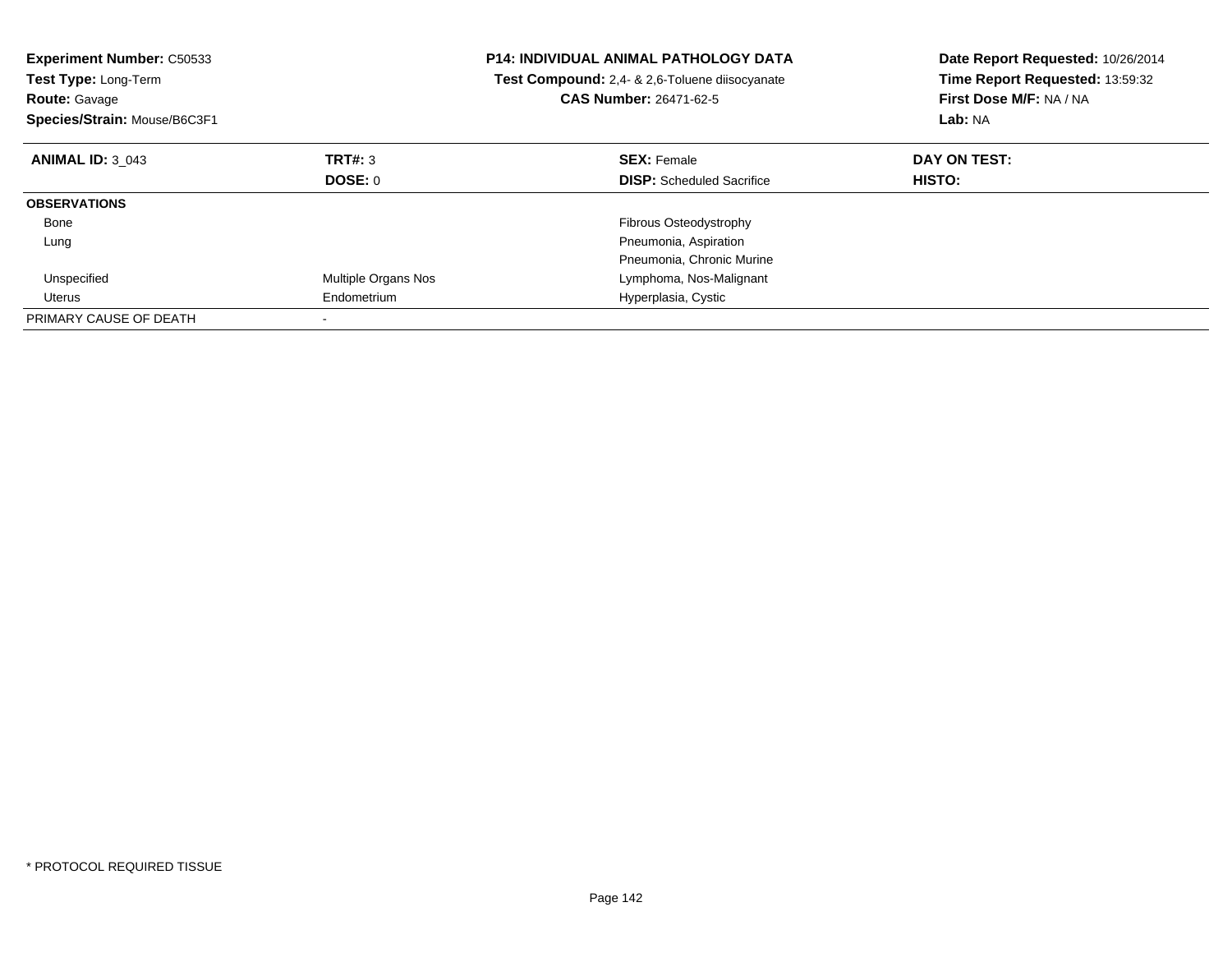| <b>Experiment Number: C50533</b><br>Test Type: Long-Term<br><b>Route: Gavage</b><br>Species/Strain: Mouse/B6C3F1 |             | <b>P14: INDIVIDUAL ANIMAL PATHOLOGY DATA</b><br>Test Compound: 2,4- & 2,6-Toluene diisocyanate<br><b>CAS Number: 26471-62-5</b> | Date Report Requested: 10/26/2014<br>Time Report Requested: 13:59:32<br>First Dose M/F: NA / NA<br>Lab: NA |
|------------------------------------------------------------------------------------------------------------------|-------------|---------------------------------------------------------------------------------------------------------------------------------|------------------------------------------------------------------------------------------------------------|
| <b>ANIMAL ID: 3 044</b>                                                                                          | TRT#: 3     | <b>SEX: Female</b>                                                                                                              | DAY ON TEST:                                                                                               |
|                                                                                                                  | DOSE: 0     | <b>DISP:</b> Scheduled Sacrifice                                                                                                | HISTO:                                                                                                     |
| <b>OBSERVATIONS</b>                                                                                              |             |                                                                                                                                 |                                                                                                            |
| Bone                                                                                                             |             | Fibrous Osteodystrophy                                                                                                          |                                                                                                            |
| Lung                                                                                                             |             | Pneumonia, Chronic Murine                                                                                                       |                                                                                                            |
| Uterus                                                                                                           | Endometrium | Hyperplasia, Cystic                                                                                                             |                                                                                                            |
| PRIMARY CAUSE OF DEATH                                                                                           |             |                                                                                                                                 |                                                                                                            |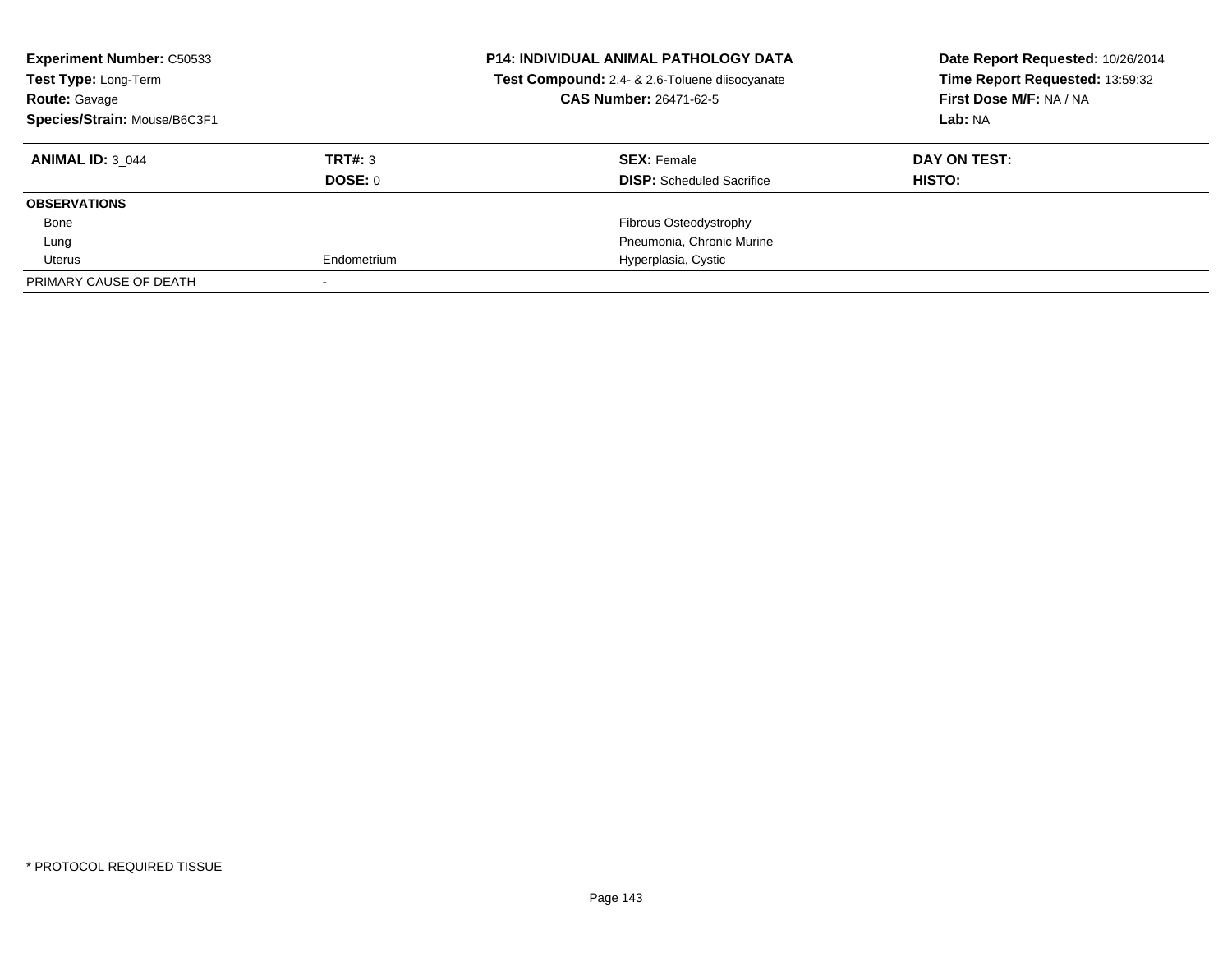| <b>Experiment Number: C50533</b><br>Test Type: Long-Term<br><b>Route: Gavage</b><br>Species/Strain: Mouse/B6C3F1 |                    | <b>P14: INDIVIDUAL ANIMAL PATHOLOGY DATA</b><br>Test Compound: 2,4- & 2,6-Toluene diisocyanate<br><b>CAS Number: 26471-62-5</b> | Date Report Requested: 10/26/2014<br>Time Report Requested: 13:59:32<br>First Dose M/F: NA / NA<br>Lab: NA |
|------------------------------------------------------------------------------------------------------------------|--------------------|---------------------------------------------------------------------------------------------------------------------------------|------------------------------------------------------------------------------------------------------------|
| <b>ANIMAL ID: 3 045</b>                                                                                          | TRT#: 3<br>DOSE: 0 | <b>SEX: Female</b><br><b>DISP:</b> Scheduled Sacrifice                                                                          | DAY ON TEST:<br>HISTO:                                                                                     |
| <b>OBSERVATIONS</b>                                                                                              |                    |                                                                                                                                 |                                                                                                            |
| Bone                                                                                                             |                    | Fibrous Osteodystrophy                                                                                                          |                                                                                                            |
| Lung                                                                                                             |                    | Hyperplasia, Alveolar Epithelium                                                                                                |                                                                                                            |
| Mammary gland                                                                                                    |                    | Adenoma, Nos                                                                                                                    |                                                                                                            |
| Uterus                                                                                                           | Endometrium        | Hyperplasia, Cystic                                                                                                             |                                                                                                            |
| PRIMARY CAUSE OF DEATH                                                                                           |                    |                                                                                                                                 |                                                                                                            |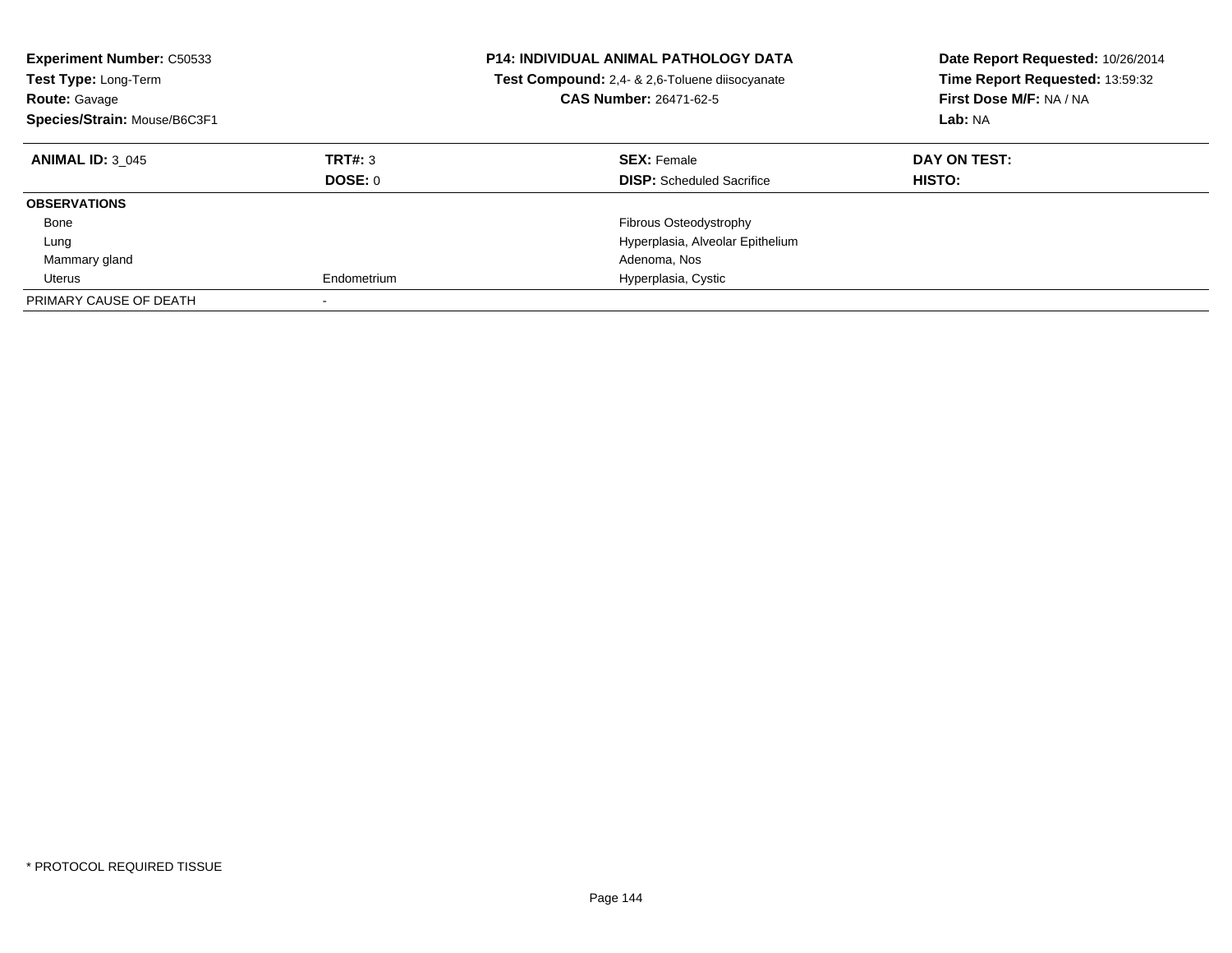| <b>Experiment Number: C50533</b><br>Test Type: Long-Term<br><b>Route: Gavage</b><br>Species/Strain: Mouse/B6C3F1 |                | <b>P14: INDIVIDUAL ANIMAL PATHOLOGY DATA</b><br>Test Compound: 2,4- & 2,6-Toluene diisocyanate<br><b>CAS Number: 26471-62-5</b> | Date Report Requested: 10/26/2014<br>Time Report Requested: 13:59:32<br>First Dose M/F: NA / NA<br>Lab: NA |
|------------------------------------------------------------------------------------------------------------------|----------------|---------------------------------------------------------------------------------------------------------------------------------|------------------------------------------------------------------------------------------------------------|
| <b>ANIMAL ID: 3 046</b>                                                                                          | TRT#: 3        | <b>SEX: Female</b>                                                                                                              | DAY ON TEST:                                                                                               |
|                                                                                                                  | <b>DOSE: 0</b> | <b>DISP:</b> Scheduled Sacrifice                                                                                                | <b>HISTO:</b>                                                                                              |
| <b>OBSERVATIONS</b>                                                                                              |                |                                                                                                                                 |                                                                                                            |
| Bone                                                                                                             |                | <b>Fibrous Osteodystrophy</b>                                                                                                   |                                                                                                            |
| Lung                                                                                                             |                | Pneumonia, Aspiration                                                                                                           |                                                                                                            |
|                                                                                                                  |                | Pneumonia, Chronic Murine                                                                                                       |                                                                                                            |
| Uterus                                                                                                           | Endometrium    | Hyperplasia, Cystic                                                                                                             |                                                                                                            |
|                                                                                                                  |                | Metaplasia, Squamous                                                                                                            |                                                                                                            |
| PRIMARY CAUSE OF DEATH                                                                                           |                |                                                                                                                                 |                                                                                                            |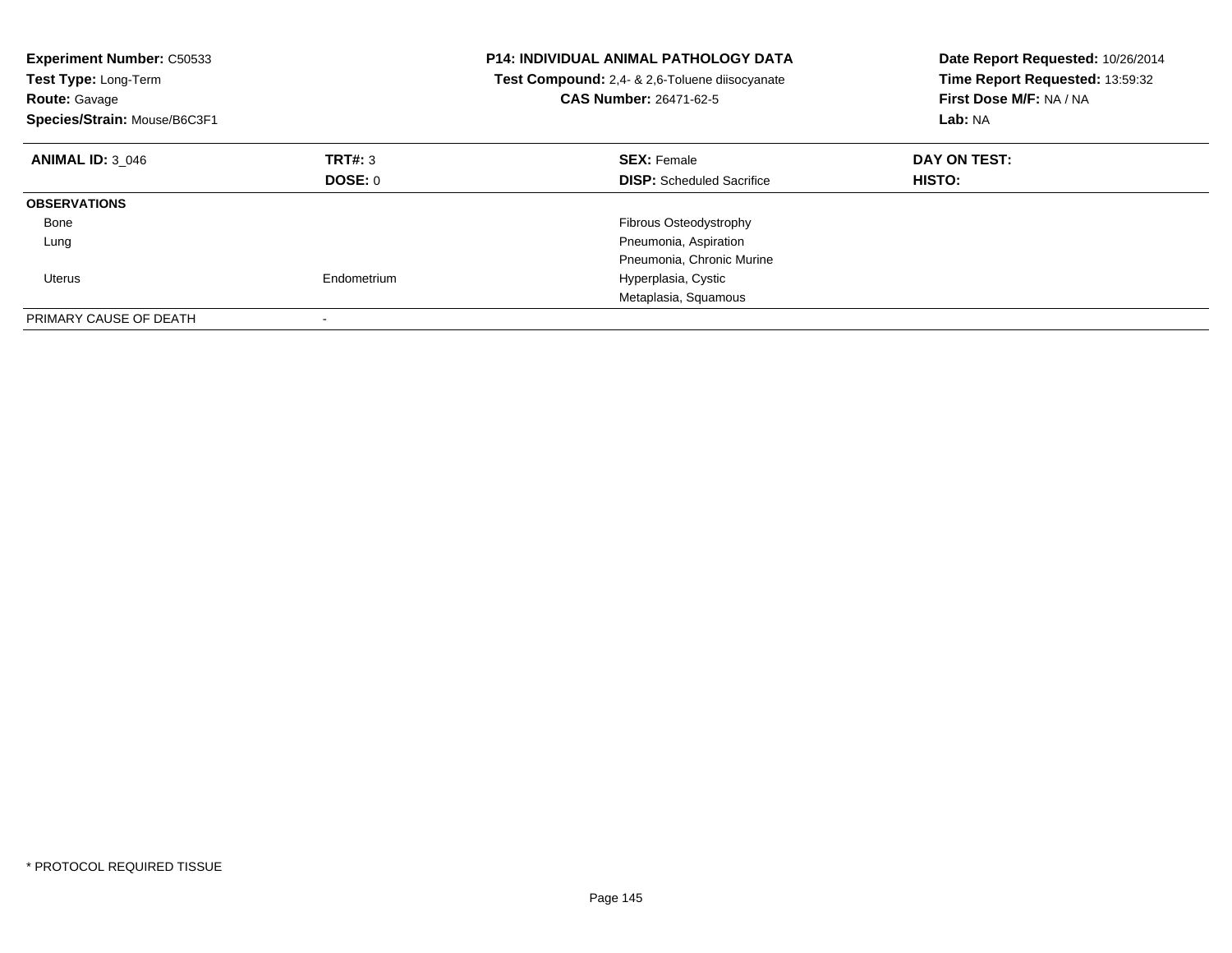| <b>Experiment Number: C50533</b><br>Test Type: Long-Term<br>Route: Gavage<br>Species/Strain: Mouse/B6C3F1 |             | <b>P14: INDIVIDUAL ANIMAL PATHOLOGY DATA</b><br>Test Compound: 2,4- & 2,6-Toluene diisocyanate<br><b>CAS Number: 26471-62-5</b> | Date Report Requested: 10/26/2014<br>Time Report Requested: 13:59:32<br>First Dose M/F: NA / NA<br>Lab: NA |
|-----------------------------------------------------------------------------------------------------------|-------------|---------------------------------------------------------------------------------------------------------------------------------|------------------------------------------------------------------------------------------------------------|
| <b>ANIMAL ID: 3 047</b>                                                                                   | TRT#: 3     | <b>SEX: Female</b>                                                                                                              | DAY ON TEST:                                                                                               |
|                                                                                                           | DOSE: 0     | <b>DISP:</b> Scheduled Sacrifice                                                                                                | HISTO:                                                                                                     |
| <b>OBSERVATIONS</b>                                                                                       |             |                                                                                                                                 |                                                                                                            |
| Bone                                                                                                      |             | <b>Fibrous Osteodystrophy</b>                                                                                                   |                                                                                                            |
| Lung                                                                                                      |             | Pneumonia, Aspiration                                                                                                           |                                                                                                            |
|                                                                                                           |             | Pneumonia, Chronic Murine                                                                                                       |                                                                                                            |
| Uterus                                                                                                    | Endometrium | Hyperplasia, Cystic                                                                                                             |                                                                                                            |
| PRIMARY CAUSE OF DEATH                                                                                    |             |                                                                                                                                 |                                                                                                            |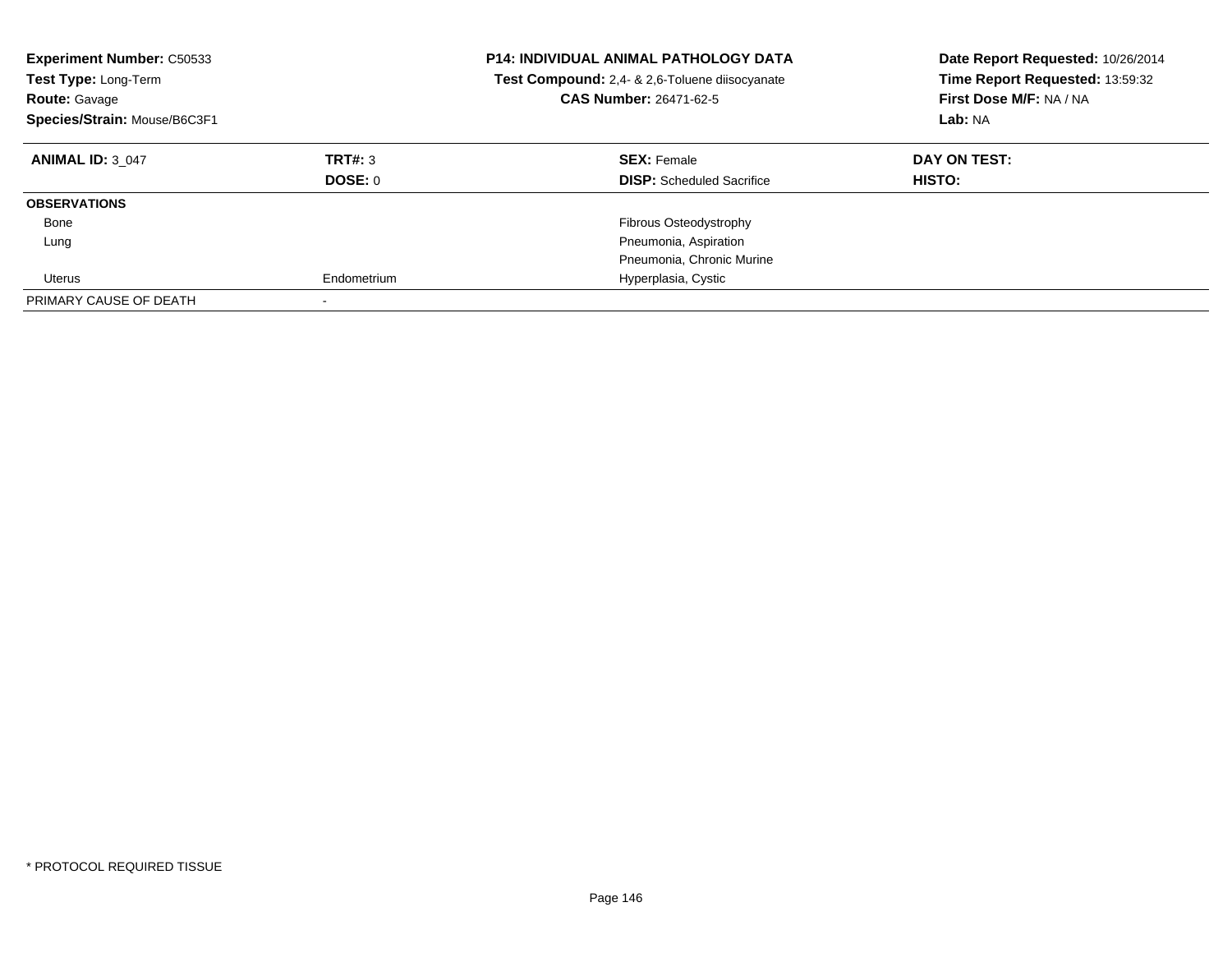| <b>Experiment Number: C50533</b><br>Test Type: Long-Term<br><b>Route: Gavage</b><br>Species/Strain: Mouse/B6C3F1 |                | <b>P14: INDIVIDUAL ANIMAL PATHOLOGY DATA</b><br>Test Compound: 2,4- & 2,6-Toluene diisocyanate<br>CAS Number: 26471-62-5 | Date Report Requested: 10/26/2014<br>Time Report Requested: 13:59:32<br>First Dose M/F: NA / NA<br>Lab: NA |
|------------------------------------------------------------------------------------------------------------------|----------------|--------------------------------------------------------------------------------------------------------------------------|------------------------------------------------------------------------------------------------------------|
| <b>ANIMAL ID: 3 048</b>                                                                                          | TRT#: 3        | <b>SEX: Female</b>                                                                                                       | DAY ON TEST:                                                                                               |
|                                                                                                                  | <b>DOSE: 0</b> | <b>DISP:</b> Scheduled Sacrifice                                                                                         | HISTO:                                                                                                     |
| <b>OBSERVATIONS</b>                                                                                              |                |                                                                                                                          |                                                                                                            |
| Bone                                                                                                             |                | Fibrous Osteodystrophy                                                                                                   |                                                                                                            |
| Bone marrow                                                                                                      |                | Atrophy, Nos                                                                                                             |                                                                                                            |
| Brain                                                                                                            |                | Hydrocephalus, Nos                                                                                                       |                                                                                                            |
| Lung                                                                                                             |                | Pneumonia, Chronic Murine                                                                                                |                                                                                                            |
| Uterus                                                                                                           | Endometrium    | Hyperplasia, Cystic                                                                                                      |                                                                                                            |
| PRIMARY CAUSE OF DEATH                                                                                           |                |                                                                                                                          |                                                                                                            |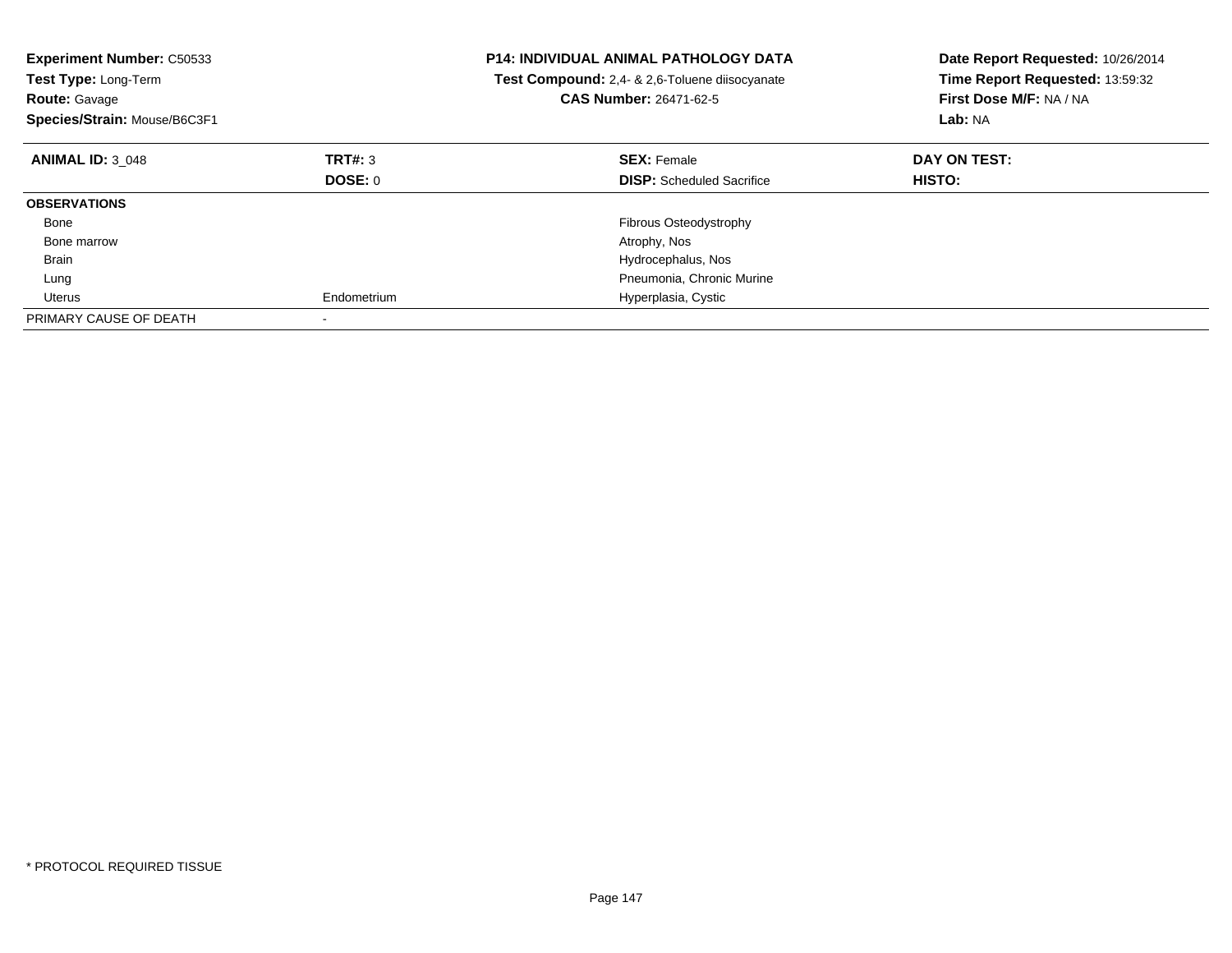| <b>Experiment Number: C50533</b><br><b>Test Type: Long-Term</b><br><b>Route: Gavage</b><br>Species/Strain: Mouse/B6C3F1 |                           | <b>P14: INDIVIDUAL ANIMAL PATHOLOGY DATA</b><br>Test Compound: 2,4- & 2,6-Toluene diisocyanate<br><b>CAS Number: 26471-62-5</b> | Date Report Requested: 10/26/2014<br>Time Report Requested: 13:59:32<br>First Dose M/F: NA / NA<br>Lab: NA |
|-------------------------------------------------------------------------------------------------------------------------|---------------------------|---------------------------------------------------------------------------------------------------------------------------------|------------------------------------------------------------------------------------------------------------|
| <b>ANIMAL ID: 3 049</b>                                                                                                 | TRT#: 3<br><b>DOSE: 0</b> | <b>SEX: Female</b><br><b>DISP:</b> Scheduled Sacrifice                                                                          | DAY ON TEST:<br><b>HISTO:</b>                                                                              |
| <b>OBSERVATIONS</b>                                                                                                     |                           |                                                                                                                                 |                                                                                                            |
| Bone                                                                                                                    |                           | <b>Fibrous Osteodystrophy</b>                                                                                                   |                                                                                                            |
| Lung                                                                                                                    |                           | Pneumonia, Chronic Murine                                                                                                       |                                                                                                            |
| Unspecified                                                                                                             | Multiple Organs Nos       | Lymphoma, Nos-Malignant                                                                                                         |                                                                                                            |
| Uterus                                                                                                                  | Endometrium               | Hyperplasia, Cystic                                                                                                             |                                                                                                            |
| PRIMARY CAUSE OF DEATH                                                                                                  |                           |                                                                                                                                 |                                                                                                            |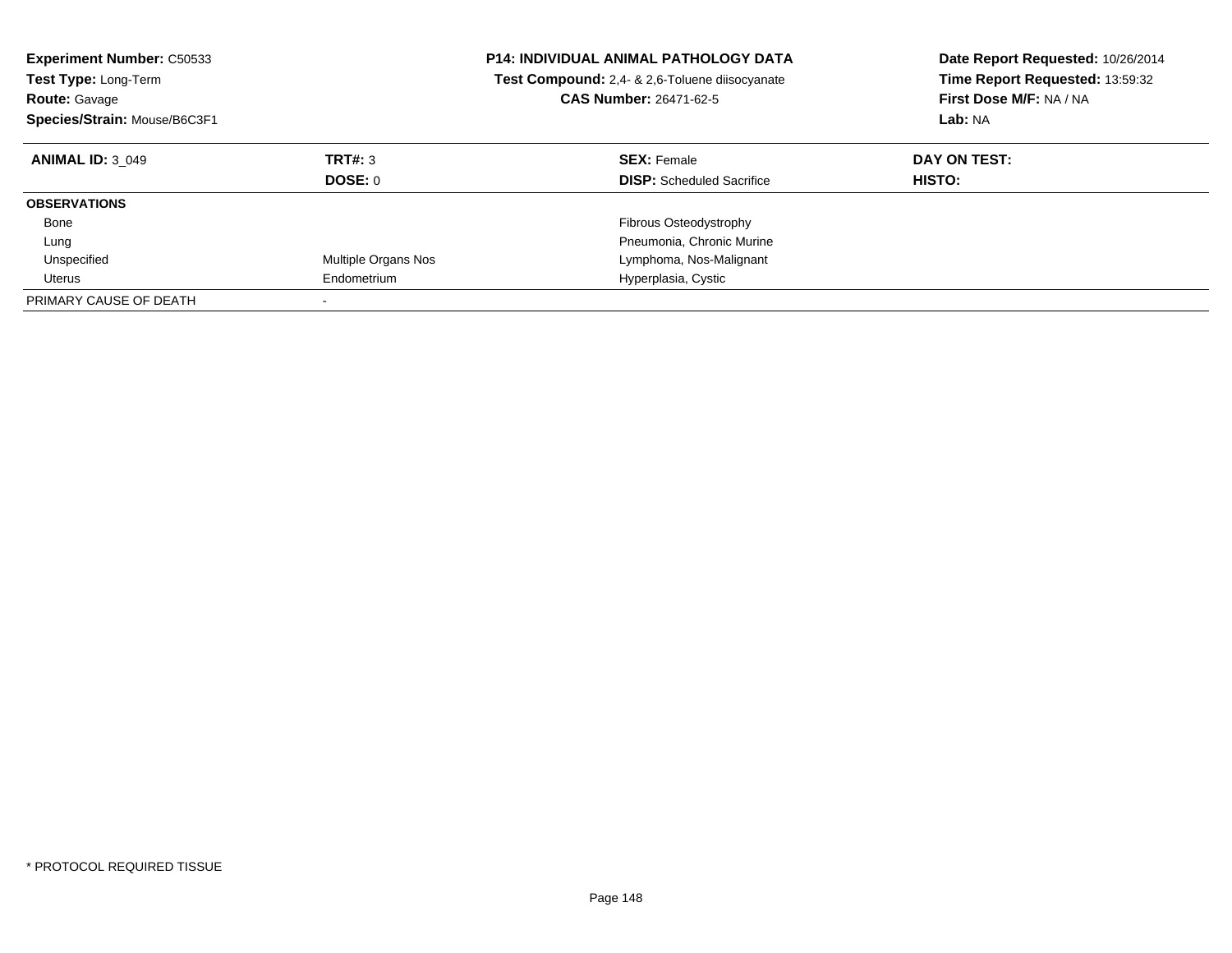| <b>Experiment Number: C50533</b><br>Test Type: Long-Term<br>Route: Gavage<br>Species/Strain: Mouse/B6C3F1 |                           | <b>P14: INDIVIDUAL ANIMAL PATHOLOGY DATA</b><br>Test Compound: 2,4- & 2,6-Toluene diisocyanate<br>CAS Number: 26471-62-5 | Date Report Requested: 10/26/2014<br>Time Report Requested: 13:59:32<br>First Dose M/F: NA / NA<br>Lab: NA |
|-----------------------------------------------------------------------------------------------------------|---------------------------|--------------------------------------------------------------------------------------------------------------------------|------------------------------------------------------------------------------------------------------------|
| <b>ANIMAL ID: 3 050</b>                                                                                   | TRT#: 3<br><b>DOSE: 0</b> | <b>SEX: Female</b><br><b>DISP:</b> Scheduled Sacrifice                                                                   | DAY ON TEST:<br>HISTO:                                                                                     |
| <b>OBSERVATIONS</b>                                                                                       |                           |                                                                                                                          |                                                                                                            |
| Bone                                                                                                      |                           | Fibrous Osteodystrophy                                                                                                   |                                                                                                            |
| Lung                                                                                                      |                           | Pneumonia, Aspiration                                                                                                    |                                                                                                            |
|                                                                                                           |                           | Pneumonia, Chronic Murine                                                                                                |                                                                                                            |
| Uterus                                                                                                    | Endometrium               | Hyperplasia, Cystic                                                                                                      |                                                                                                            |
| PRIMARY CAUSE OF DEATH                                                                                    |                           |                                                                                                                          |                                                                                                            |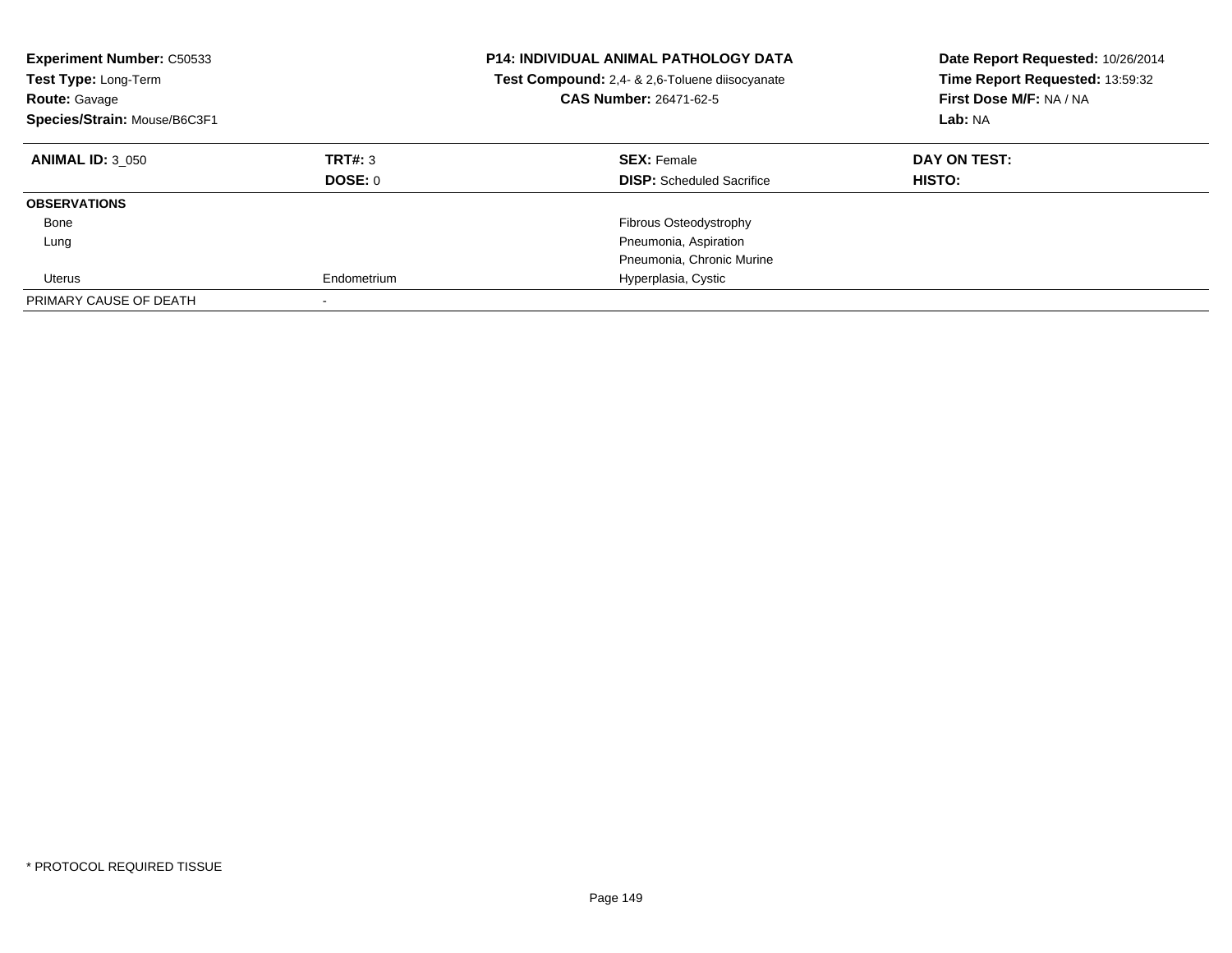| <b>Experiment Number: C50533</b><br><b>Test Type: Long-Term</b><br><b>Route: Gavage</b><br>Species/Strain: Mouse/B6C3F1 |                           | <b>P14: INDIVIDUAL ANIMAL PATHOLOGY DATA</b><br>Test Compound: 2,4- & 2,6-Toluene diisocyanate<br><b>CAS Number: 26471-62-5</b> | Date Report Requested: 10/26/2014<br>Time Report Requested: 13:59:32<br>First Dose M/F: NA / NA<br>Lab: NA |
|-------------------------------------------------------------------------------------------------------------------------|---------------------------|---------------------------------------------------------------------------------------------------------------------------------|------------------------------------------------------------------------------------------------------------|
| <b>ANIMAL ID: 4 001</b>                                                                                                 | <b>TRT#: 4</b><br>DOSE: 0 | <b>SEX: Female</b><br><b>DISP:</b> Scheduled Sacrifice                                                                          | DAY ON TEST:<br><b>HISTO:</b>                                                                              |
| <b>OBSERVATIONS</b>                                                                                                     |                           |                                                                                                                                 |                                                                                                            |
| Bone marrow                                                                                                             |                           | Fibrosis, Myelo                                                                                                                 |                                                                                                            |
| Lung                                                                                                                    |                           | Inflammation, Interstitial                                                                                                      |                                                                                                            |
| Thyroid                                                                                                                 |                           | Atrophy, Focal                                                                                                                  |                                                                                                            |
| Unspecified                                                                                                             | Multiple Organs Nos       | Lymphocytic Inflammatory Infiltrate                                                                                             |                                                                                                            |
| PRIMARY CAUSE OF DEATH                                                                                                  |                           |                                                                                                                                 |                                                                                                            |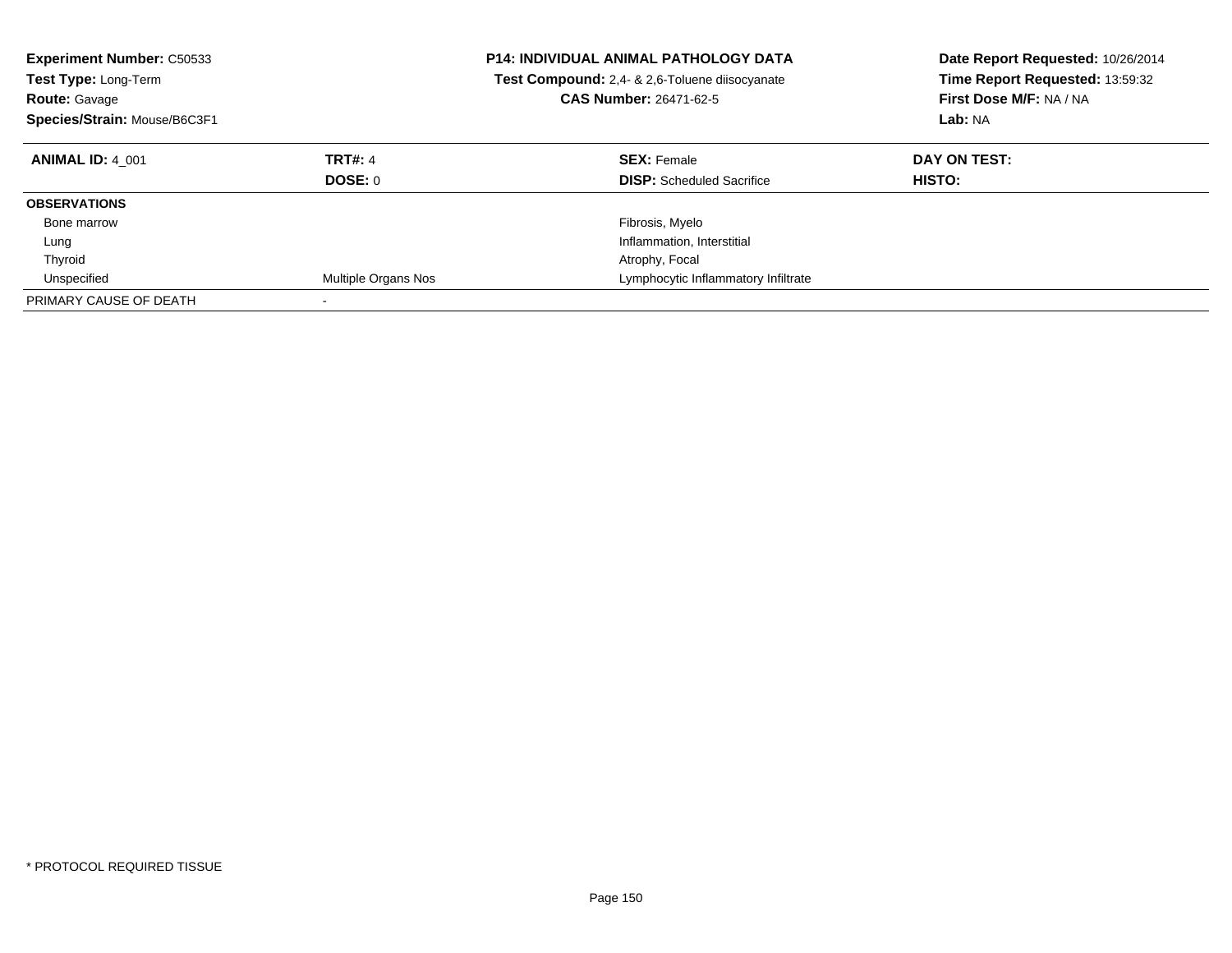| <b>Experiment Number: C50533</b><br>Test Type: Long-Term<br><b>Route: Gavage</b><br>Species/Strain: Mouse/B6C3F1 |                     | <b>P14: INDIVIDUAL ANIMAL PATHOLOGY DATA</b><br>Test Compound: 2,4- & 2,6-Toluene diisocyanate<br><b>CAS Number: 26471-62-5</b> | Date Report Requested: 10/26/2014<br>Time Report Requested: 13:59:32<br>First Dose M/F: NA / NA<br>Lab: NA |
|------------------------------------------------------------------------------------------------------------------|---------------------|---------------------------------------------------------------------------------------------------------------------------------|------------------------------------------------------------------------------------------------------------|
| <b>ANIMAL ID: 4 002</b>                                                                                          | <b>TRT#: 4</b>      | <b>SEX: Female</b>                                                                                                              | DAY ON TEST:                                                                                               |
|                                                                                                                  | DOSE: 0             | <b>DISP:</b> Natural Death                                                                                                      | HISTO:                                                                                                     |
| <b>OBSERVATIONS</b>                                                                                              |                     |                                                                                                                                 |                                                                                                            |
| Bone marrow                                                                                                      |                     | Fibrosis, Myelo                                                                                                                 |                                                                                                            |
| Unspecified                                                                                                      | Multiple Organs Nos | Leukemia, Nos                                                                                                                   |                                                                                                            |
| Uterus                                                                                                           | Endometrium         | Hyperplasia, Cystic                                                                                                             |                                                                                                            |
| PRIMARY CAUSE OF DEATH                                                                                           |                     |                                                                                                                                 |                                                                                                            |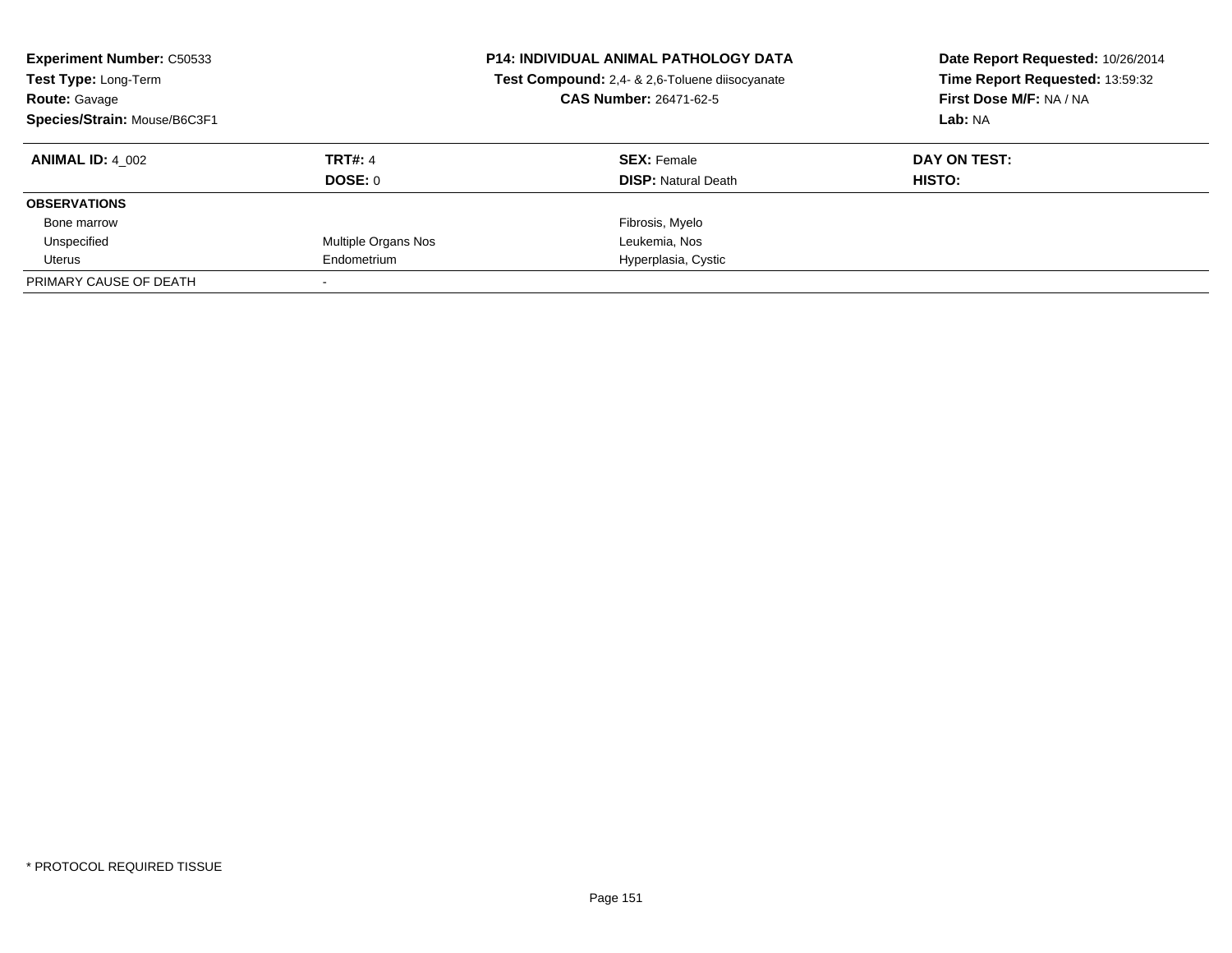| <b>Experiment Number: C50533</b><br><b>Test Type: Long-Term</b><br><b>Route: Gavage</b><br>Species/Strain: Mouse/B6C3F1 |                           | <b>P14: INDIVIDUAL ANIMAL PATHOLOGY DATA</b><br>Test Compound: 2,4- & 2,6-Toluene diisocyanate<br><b>CAS Number: 26471-62-5</b> | Date Report Requested: 10/26/2014<br>Time Report Requested: 13:59:32<br>First Dose M/F: NA / NA<br>Lab: NA |
|-------------------------------------------------------------------------------------------------------------------------|---------------------------|---------------------------------------------------------------------------------------------------------------------------------|------------------------------------------------------------------------------------------------------------|
| <b>ANIMAL ID: 4 003</b>                                                                                                 | <b>TRT#: 4</b><br>DOSE: 0 | <b>SEX: Female</b><br><b>DISP:</b> Scheduled Sacrifice                                                                          | DAY ON TEST:<br><b>HISTO:</b>                                                                              |
| <b>OBSERVATIONS</b>                                                                                                     |                           |                                                                                                                                 |                                                                                                            |
| Bone marrow                                                                                                             |                           | Fibrosis, Myelo                                                                                                                 |                                                                                                            |
| Ovary                                                                                                                   |                           | Cyst, Parovarian                                                                                                                |                                                                                                            |
| Unspecified                                                                                                             | Multiple Organs Nos       | Lymphocytic Inflammatory Infiltrate                                                                                             |                                                                                                            |
| Uterus                                                                                                                  | Endometrium               | Hyperplasia, Cystic                                                                                                             |                                                                                                            |
| PRIMARY CAUSE OF DEATH                                                                                                  |                           |                                                                                                                                 |                                                                                                            |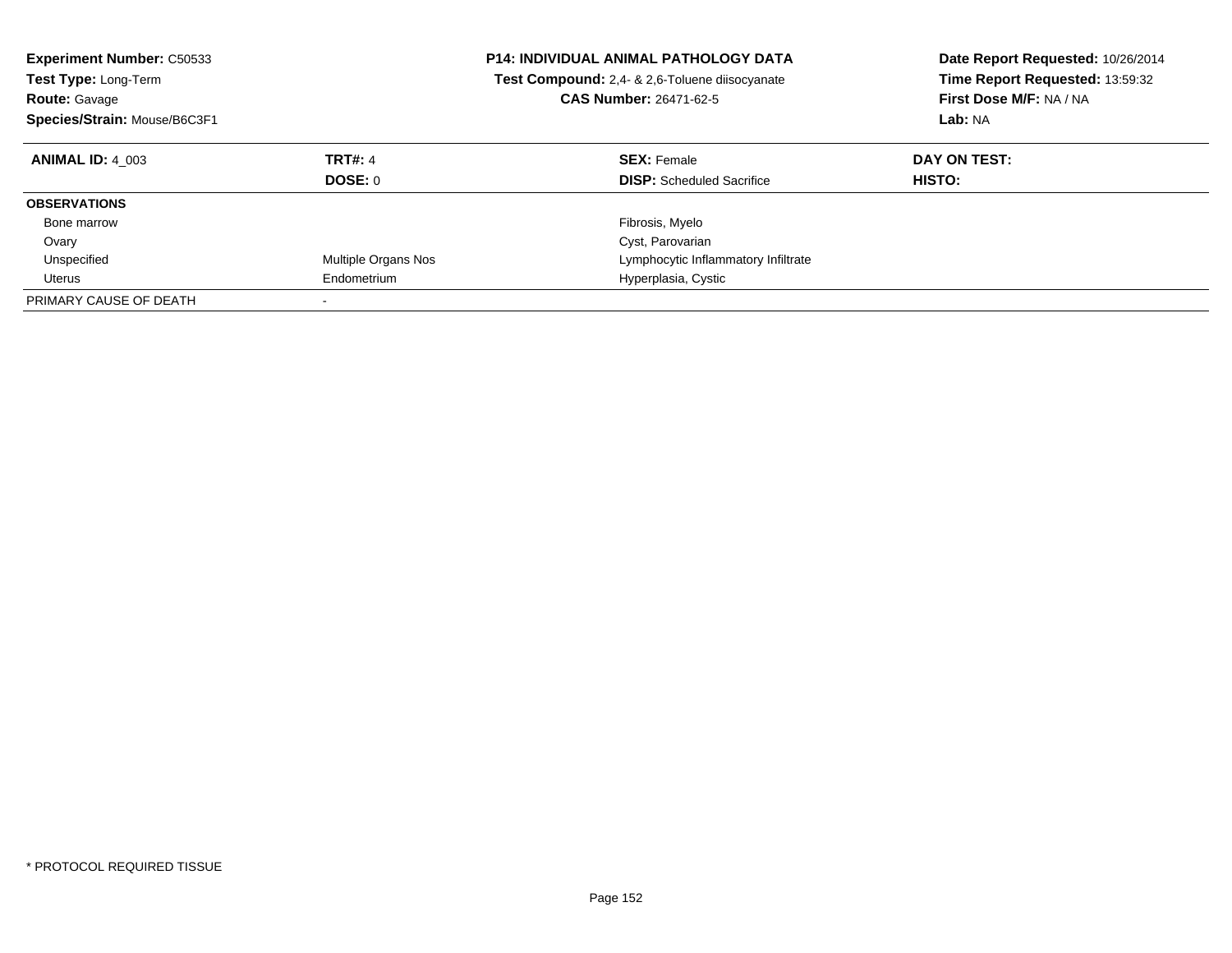| <b>Experiment Number: C50533</b><br>Test Type: Long-Term<br><b>Route: Gavage</b><br>Species/Strain: Mouse/B6C3F1 |                     | <b>P14: INDIVIDUAL ANIMAL PATHOLOGY DATA</b><br>Test Compound: 2,4- & 2,6-Toluene diisocyanate<br><b>CAS Number: 26471-62-5</b> | Date Report Requested: 10/26/2014<br>Time Report Requested: 13:59:32<br>First Dose M/F: NA / NA<br>Lab: NA |
|------------------------------------------------------------------------------------------------------------------|---------------------|---------------------------------------------------------------------------------------------------------------------------------|------------------------------------------------------------------------------------------------------------|
| <b>ANIMAL ID: 4 004</b>                                                                                          | <b>TRT#: 4</b>      | <b>SEX: Female</b>                                                                                                              | DAY ON TEST:                                                                                               |
|                                                                                                                  | DOSE: 0             | <b>DISP:</b> Scheduled Sacrifice                                                                                                | HISTO:                                                                                                     |
| <b>OBSERVATIONS</b>                                                                                              |                     |                                                                                                                                 |                                                                                                            |
| Bone marrow                                                                                                      |                     | Fibrosis, Myelo                                                                                                                 |                                                                                                            |
| Unspecified                                                                                                      | Multiple Organs Nos | Lymphocytic Inflammatory Infiltrate                                                                                             |                                                                                                            |
| Uterus                                                                                                           | Endometrium         | Hyperplasia, Cystic                                                                                                             |                                                                                                            |
| PRIMARY CAUSE OF DEATH                                                                                           |                     |                                                                                                                                 |                                                                                                            |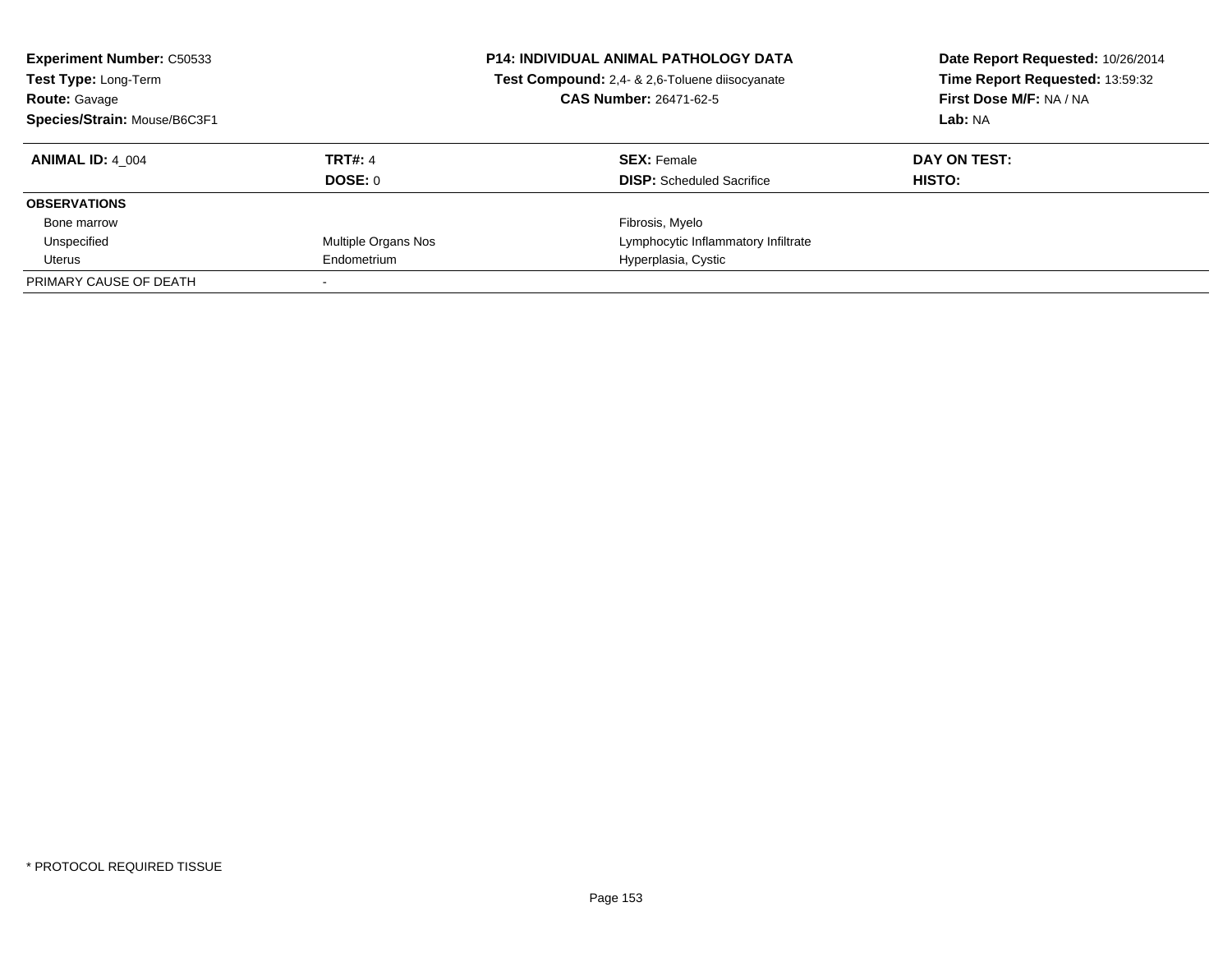**Experiment Number:** C50533**Test Type:** Long-Term**Route:** Gavage **Species/Strain:** Mouse/B6C3F1**P14: INDIVIDUAL ANIMAL PATHOLOGY DATA Test Compound:** 2,4- & 2,6-Toluene diisocyanate**CAS Number:** 26471-62-5**Date Report Requested:** 10/26/2014**Time Report Requested:** 13:59:32**First Dose M/F:** NA / NA**Lab:** NA**ANIMAL ID:** 4\_005**TRT#:** 4 **SEX:** Female **DAY ON TEST: DOSE:** 0**DISP:** Natural Death **HISTO: OBSERVATIONS** Bone marroww which is a state of the state of the state of the state of the state of the Fibrosis, Myelo state of the state of the state of the state of the state of the state of the state of the state of the state of the state of th BrainThalamus Calculus, Unknown Gross Or Micro Kidney Lymphocytic Inflammatory Infiltrate Liver Hepatocellular AdenomaNecrosis, Coagulative Follicular-Cell Adenoma Thyroid Urinary bladder Lymphocytic Inflammatory Infiltrate Uterus Endometrium Hyperplasia, Cystic PRIMARY CAUSE OF DEATH-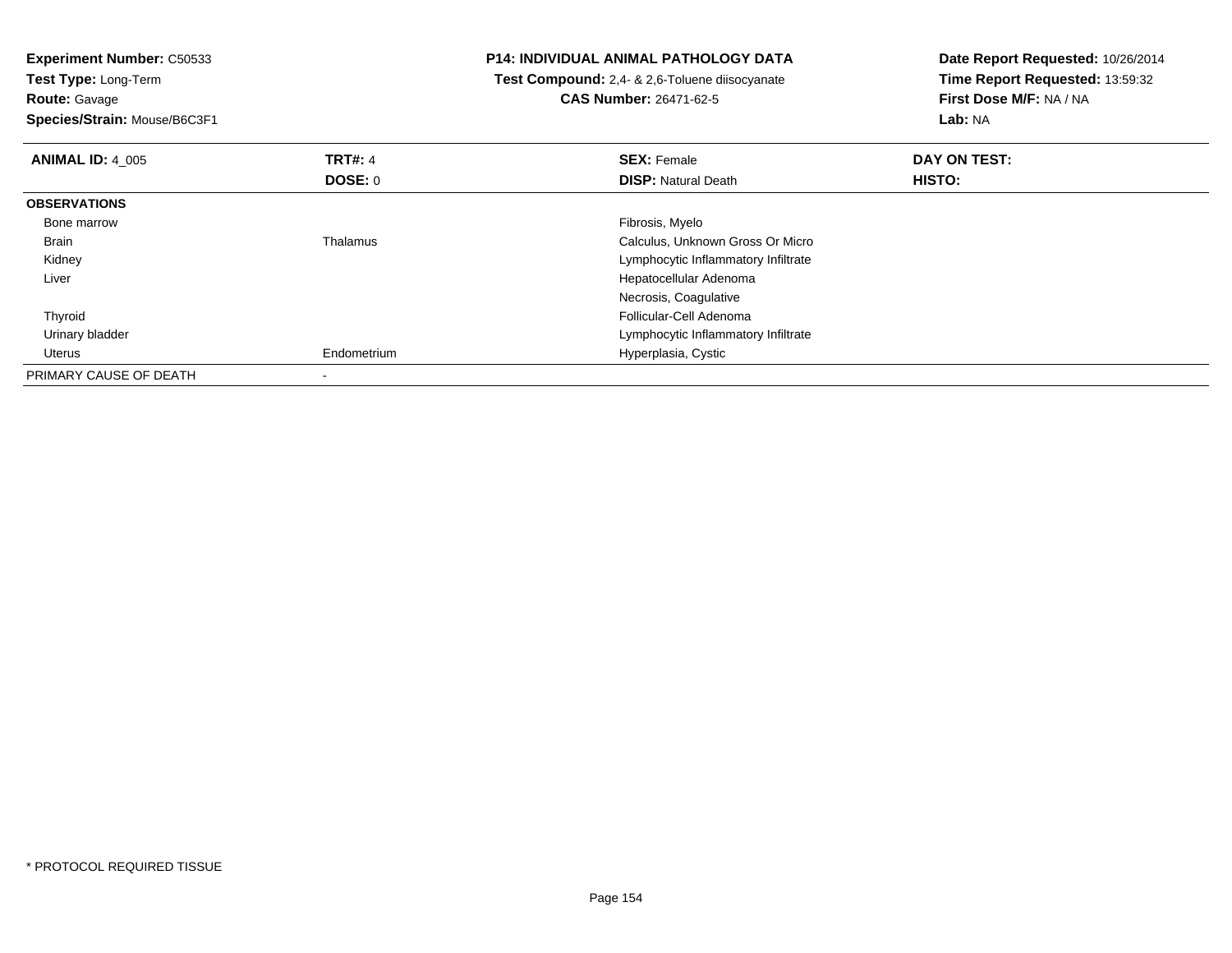| <b>Experiment Number: C50533</b><br><b>Test Type: Long-Term</b><br><b>Route: Gavage</b><br>Species/Strain: Mouse/B6C3F1 |                                  | <b>P14: INDIVIDUAL ANIMAL PATHOLOGY DATA</b><br>Test Compound: 2,4- & 2,6-Toluene diisocyanate<br><b>CAS Number: 26471-62-5</b> | Date Report Requested: 10/26/2014<br>Time Report Requested: 13:59:32<br>First Dose M/F: NA / NA<br>Lab: NA |
|-------------------------------------------------------------------------------------------------------------------------|----------------------------------|---------------------------------------------------------------------------------------------------------------------------------|------------------------------------------------------------------------------------------------------------|
| <b>ANIMAL ID: 4 006</b>                                                                                                 | <b>TRT#: 4</b><br><b>DOSE: 0</b> | <b>SEX: Female</b><br><b>DISP:</b> Moribund Sacrifice                                                                           | DAY ON TEST:<br>HISTO:                                                                                     |
| <b>OBSERVATIONS</b>                                                                                                     |                                  |                                                                                                                                 |                                                                                                            |
|                                                                                                                         |                                  | Fibrosis                                                                                                                        |                                                                                                            |
| Liver                                                                                                                   |                                  |                                                                                                                                 |                                                                                                            |
|                                                                                                                         |                                  | Necrosis, Coagulative                                                                                                           |                                                                                                            |
| Pancreas                                                                                                                | Acinus                           | Atrophy, Nos                                                                                                                    |                                                                                                            |
| Unspecified                                                                                                             | Multiple Organs Nos              | Lymphoma, Nos-Malignant                                                                                                         |                                                                                                            |
| PRIMARY CAUSE OF DEATH                                                                                                  |                                  |                                                                                                                                 |                                                                                                            |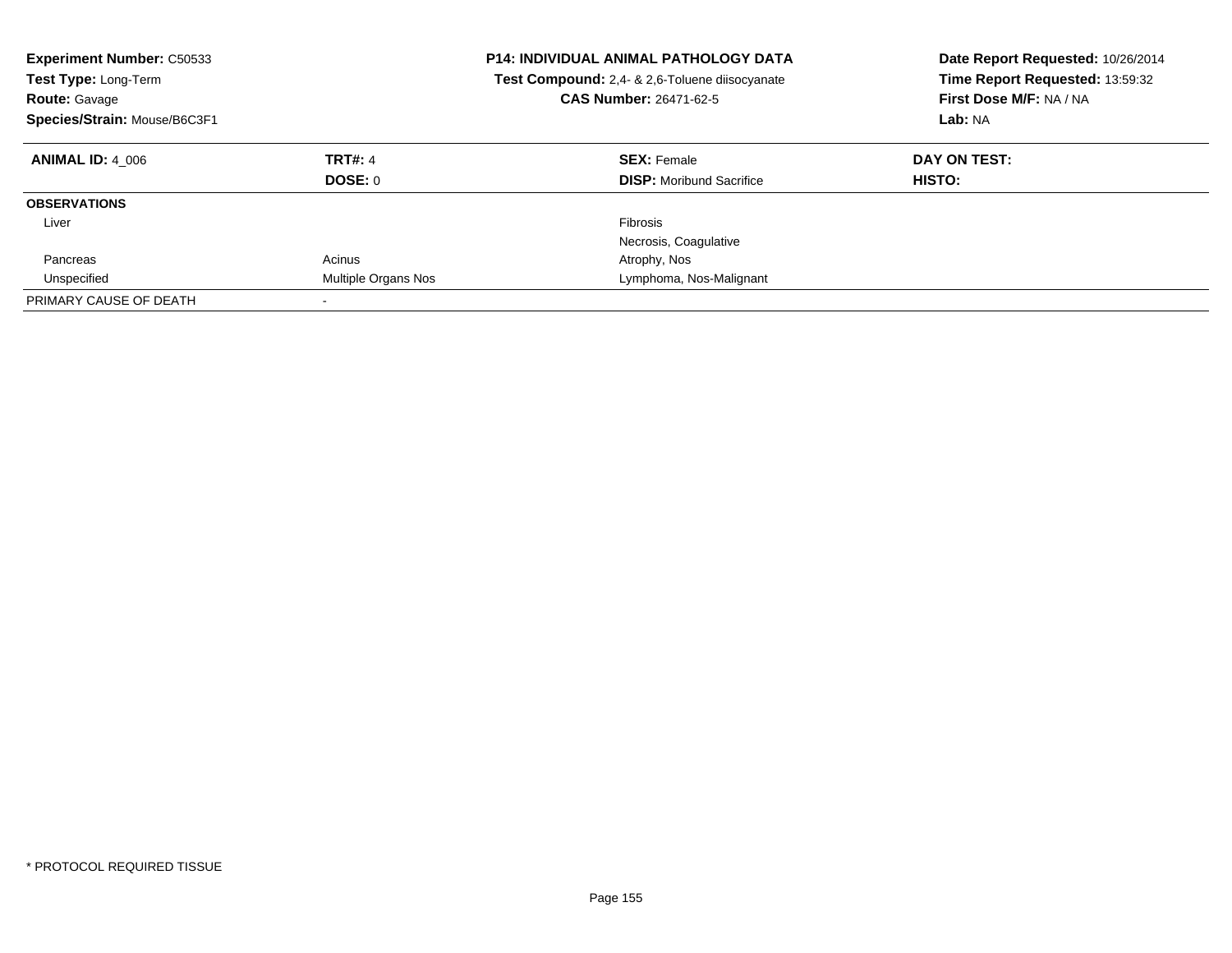**Experiment Number:** C50533

**Test Type:** Long-Term**Route:** Gavage

**Species/Strain:** Mouse/B6C3F1

## **P14: INDIVIDUAL ANIMAL PATHOLOGY DATA**

 **Test Compound:** 2,4- & 2,6-Toluene diisocyanate**CAS Number:** 26471-62-5

**Date Report Requested:** 10/26/2014 **Time Report Requested:** 13:59:32**First Dose M/F:** NA / NA**Lab:** NA

| <b>ANIMAL ID: 4 007</b> | <b>TRT#: 4</b> | <b>SEX: Female</b>                  | DAY ON TEST: |  |
|-------------------------|----------------|-------------------------------------|--------------|--|
|                         | <b>DOSE: 0</b> | <b>DISP:</b> Scheduled Sacrifice    | HISTO:       |  |
| <b>OBSERVATIONS</b>     |                |                                     |              |  |
| Bone marrow             |                | Fibrosis, Myelo                     |              |  |
| Brain                   | Thalamus       | Calculus, Unknown Gross Or Micro    |              |  |
| Kidney                  |                | Lymphocytic Inflammatory Infiltrate |              |  |
| Liver                   |                | Hepatocellular Adenoma              |              |  |
| Lung                    |                | Inflammation, Interstitial          |              |  |
| Salivary gland          |                | Lymphocytic Inflammatory Infiltrate |              |  |
| Thymus                  |                | Hyperplasia, Lymphoid               |              |  |
| Urinary bladder         |                | Lymphocytic Inflammatory Infiltrate |              |  |
| Uterus                  | Endometrium    | Hyperplasia, Cystic                 |              |  |
| PRIMARY CAUSE OF DEATH  |                |                                     |              |  |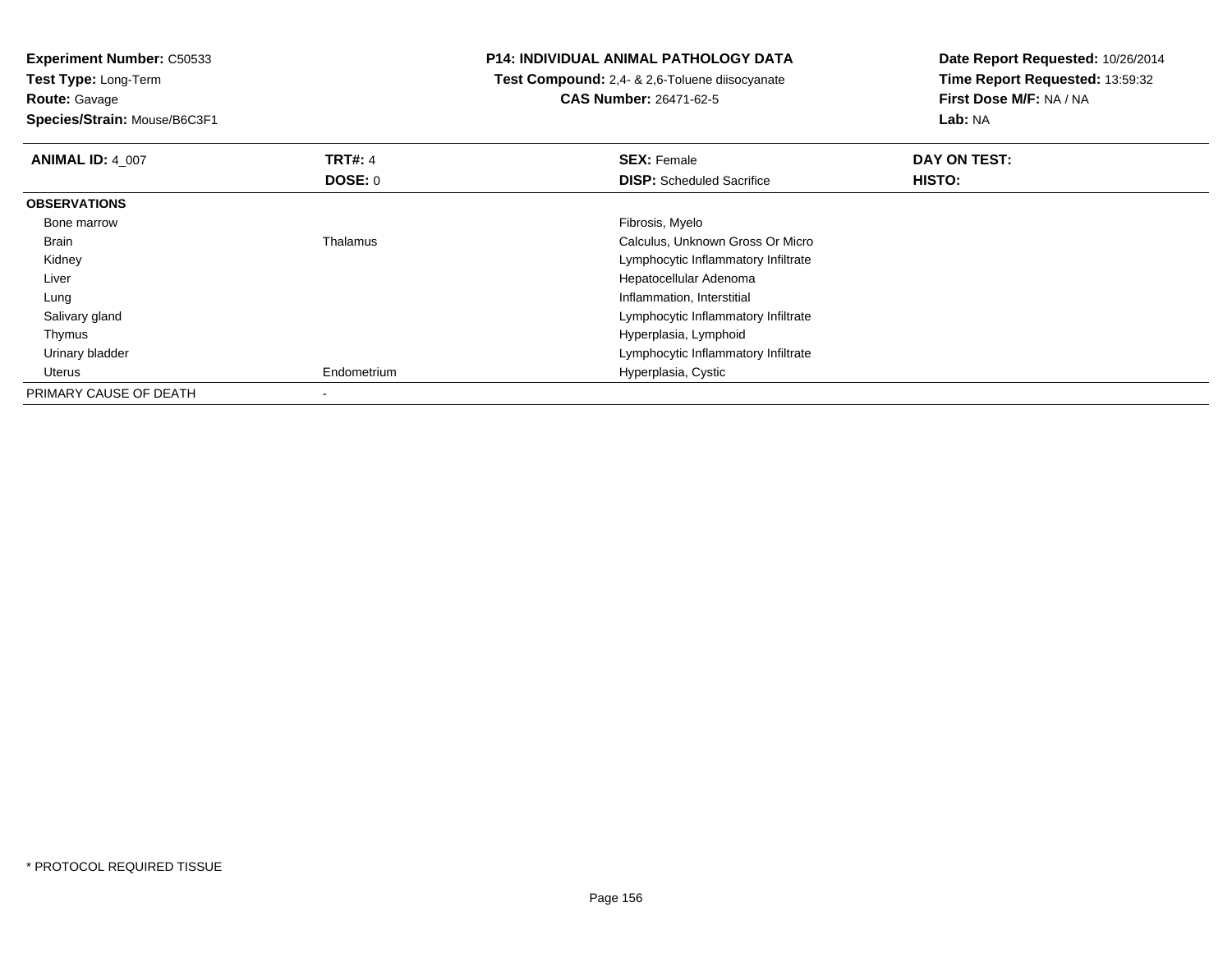| <b>Experiment Number: C50533</b><br><b>Test Type: Long-Term</b><br><b>Route: Gavage</b><br>Species/Strain: Mouse/B6C3F1 |                      | <b>P14: INDIVIDUAL ANIMAL PATHOLOGY DATA</b><br><b>Test Compound:</b> 2.4- & 2.6-Toluene diisocyanate<br><b>CAS Number: 26471-62-5</b> | Date Report Requested: 10/26/2014<br>Time Report Requested: 13:59:32<br>First Dose M/F: NA / NA<br>Lab: NA |
|-------------------------------------------------------------------------------------------------------------------------|----------------------|----------------------------------------------------------------------------------------------------------------------------------------|------------------------------------------------------------------------------------------------------------|
| <b>ANIMAL ID: 4 008</b>                                                                                                 | <b>TRT#: 4</b>       | <b>SEX: Female</b>                                                                                                                     | DAY ON TEST:                                                                                               |
|                                                                                                                         | <b>DOSE: 0</b>       | <b>DISP:</b> Scheduled Sacrifice                                                                                                       | HISTO:                                                                                                     |
| <b>OBSERVATIONS</b>                                                                                                     |                      |                                                                                                                                        |                                                                                                            |
| Bone marrow                                                                                                             |                      | Fibrosis, Myelo                                                                                                                        |                                                                                                            |
| Intestine Small                                                                                                         | <b>Mesentery Nos</b> | Cyst, Nos                                                                                                                              |                                                                                                            |
| Kidney                                                                                                                  |                      | Lymphocytic Inflammatory Infiltrate                                                                                                    |                                                                                                            |
| Urinary bladder                                                                                                         |                      | Lymphocytic Inflammatory Infiltrate                                                                                                    |                                                                                                            |
| Uterus                                                                                                                  | Endometrium          | Hyperplasia, Cystic                                                                                                                    |                                                                                                            |
| PRIMARY CAUSE OF DEATH                                                                                                  |                      |                                                                                                                                        |                                                                                                            |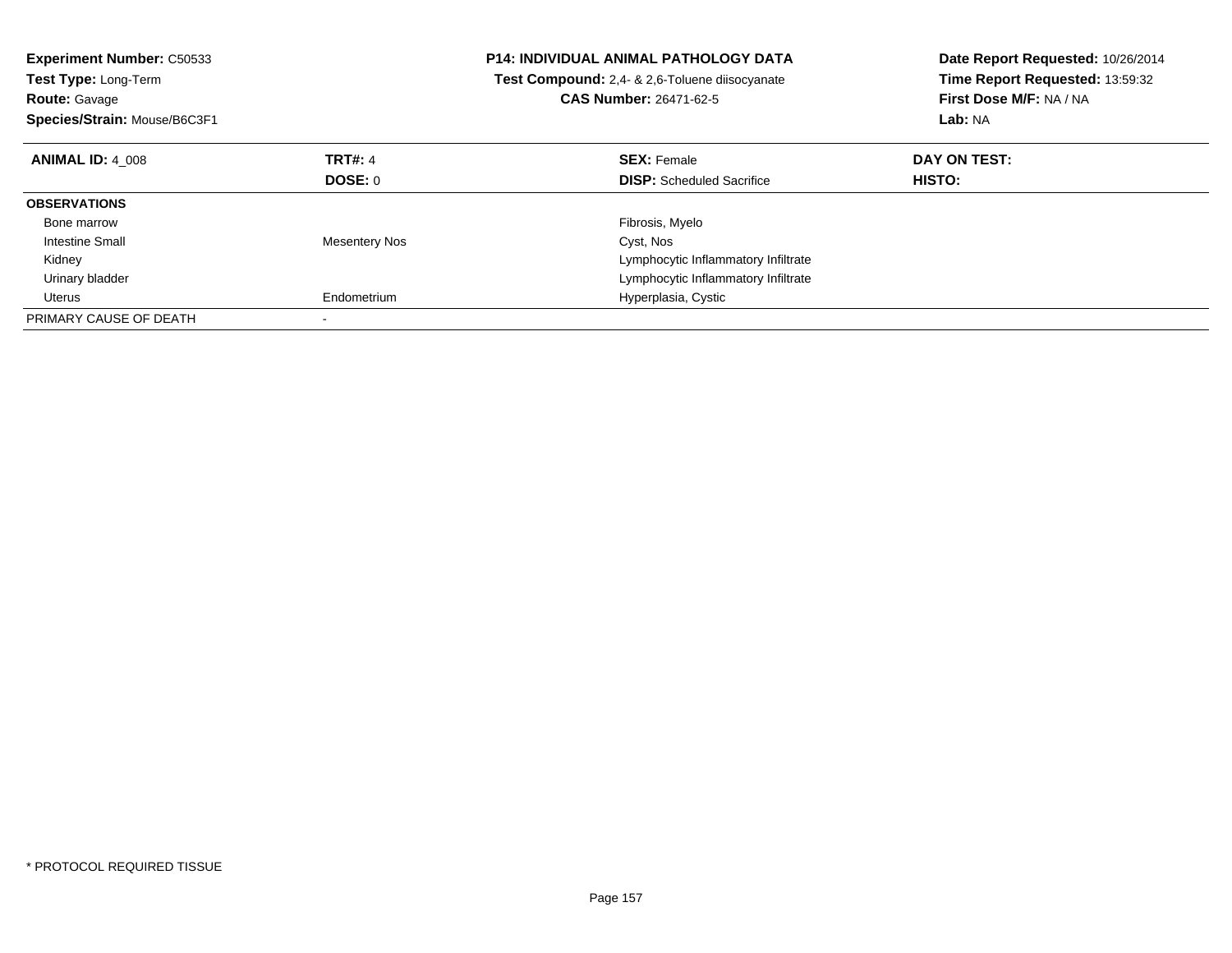| <b>Experiment Number: C50533</b><br>Test Type: Long-Term<br><b>Route: Gavage</b><br>Species/Strain: Mouse/B6C3F1 |                            | <b>P14: INDIVIDUAL ANIMAL PATHOLOGY DATA</b><br>Test Compound: 2,4- & 2,6-Toluene diisocyanate<br><b>CAS Number: 26471-62-5</b> | Date Report Requested: 10/26/2014<br>Time Report Requested: 13:59:32<br>First Dose M/F: NA / NA<br>Lab: NA |
|------------------------------------------------------------------------------------------------------------------|----------------------------|---------------------------------------------------------------------------------------------------------------------------------|------------------------------------------------------------------------------------------------------------|
| <b>ANIMAL ID: 4 009</b>                                                                                          | <b>TRT#: 4</b>             | <b>SEX: Female</b>                                                                                                              | DAY ON TEST:                                                                                               |
|                                                                                                                  | <b>DOSE: 0</b>             | <b>DISP:</b> Scheduled Sacrifice                                                                                                | <b>HISTO:</b>                                                                                              |
| <b>OBSERVATIONS</b>                                                                                              |                            |                                                                                                                                 |                                                                                                            |
| Bone marrow                                                                                                      |                            | Fibrosis, Myelo                                                                                                                 |                                                                                                            |
| Heart                                                                                                            |                            | Arteriosclerosis, Nos                                                                                                           |                                                                                                            |
| Liver                                                                                                            |                            | Hepatocellular Carcinoma                                                                                                        |                                                                                                            |
| Pituitary gland                                                                                                  |                            | Adenoma, Nos                                                                                                                    |                                                                                                            |
| Unspecified                                                                                                      | <b>Multiple Organs Nos</b> | Lymphocytic Inflammatory Infiltrate                                                                                             |                                                                                                            |
| Uterus                                                                                                           | Endometrium                | Hyperplasia, Cystic                                                                                                             |                                                                                                            |
| PRIMARY CAUSE OF DEATH                                                                                           |                            |                                                                                                                                 |                                                                                                            |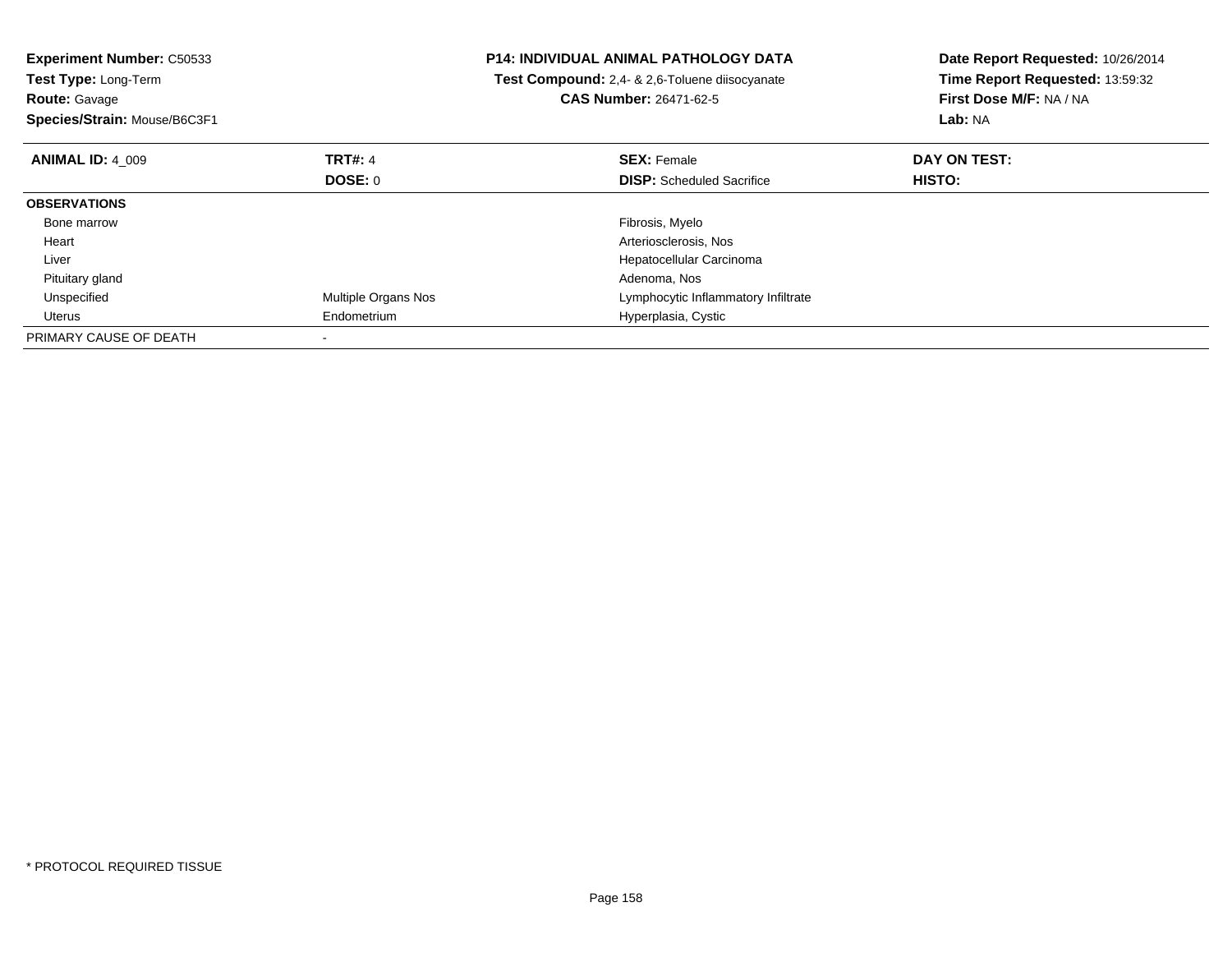| <b>Experiment Number: C50533</b><br>Test Type: Long-Term<br><b>Route: Gavage</b><br>Species/Strain: Mouse/B6C3F1 |                     | <b>P14: INDIVIDUAL ANIMAL PATHOLOGY DATA</b><br>Test Compound: 2,4- & 2,6-Toluene diisocyanate<br><b>CAS Number: 26471-62-5</b> | Date Report Requested: 10/26/2014<br>Time Report Requested: 13:59:32<br>First Dose M/F: NA / NA<br>Lab: NA |
|------------------------------------------------------------------------------------------------------------------|---------------------|---------------------------------------------------------------------------------------------------------------------------------|------------------------------------------------------------------------------------------------------------|
| <b>ANIMAL ID: 4 010</b>                                                                                          | <b>TRT#: 4</b>      | <b>SEX: Female</b>                                                                                                              | DAY ON TEST:                                                                                               |
|                                                                                                                  | <b>DOSE: 0</b>      | <b>DISP: Natural Death</b>                                                                                                      | HISTO:                                                                                                     |
| <b>OBSERVATIONS</b>                                                                                              |                     |                                                                                                                                 |                                                                                                            |
| <b>Brain</b>                                                                                                     | Thalamus            | Calculus, Unknown Gross Or Micro                                                                                                |                                                                                                            |
|                                                                                                                  |                     | <b>Hemosiderosis</b>                                                                                                            |                                                                                                            |
| Lung                                                                                                             |                     | <b>Hemosiderosis</b>                                                                                                            |                                                                                                            |
| Spleen                                                                                                           |                     | Hematopoiesis                                                                                                                   |                                                                                                            |
| Unspecified                                                                                                      | Multiple Organs Nos | Lymphoma, Nos-Malignant                                                                                                         |                                                                                                            |
| Uterus                                                                                                           | Endometrium         | Hyperplasia, Cystic                                                                                                             |                                                                                                            |
| PRIMARY CAUSE OF DEATH                                                                                           |                     |                                                                                                                                 |                                                                                                            |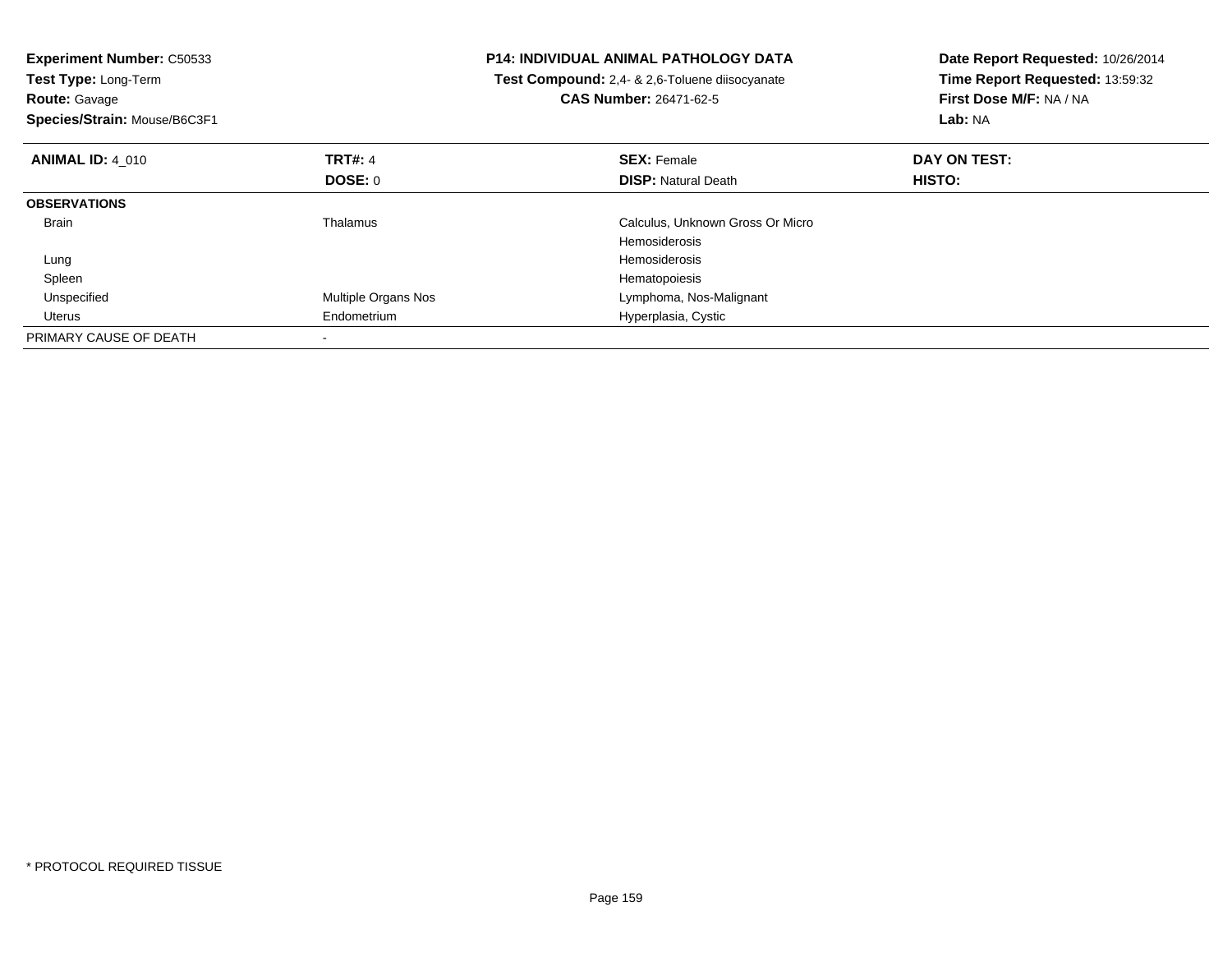| <b>Experiment Number: C50533</b><br><b>Test Type: Long-Term</b><br><b>Route: Gavage</b><br>Species/Strain: Mouse/B6C3F1 |                           | <b>P14: INDIVIDUAL ANIMAL PATHOLOGY DATA</b><br>Test Compound: 2,4- & 2,6-Toluene diisocyanate<br><b>CAS Number: 26471-62-5</b> | Date Report Requested: 10/26/2014<br>Time Report Requested: 13:59:32<br>First Dose M/F: NA / NA<br>Lab: NA |  |
|-------------------------------------------------------------------------------------------------------------------------|---------------------------|---------------------------------------------------------------------------------------------------------------------------------|------------------------------------------------------------------------------------------------------------|--|
| <b>ANIMAL ID: 4 011</b>                                                                                                 | <b>TRT#: 4</b><br>DOSE: 0 | <b>SEX: Female</b><br><b>DISP:</b> Moribund Sacrifice                                                                           | DAY ON TEST:<br><b>HISTO:</b>                                                                              |  |
| <b>OBSERVATIONS</b>                                                                                                     |                           |                                                                                                                                 |                                                                                                            |  |
| Bone marrow                                                                                                             |                           | Fibrosis, Myelo                                                                                                                 |                                                                                                            |  |
| Kidney                                                                                                                  |                           | Lymphocytic Inflammatory Infiltrate                                                                                             |                                                                                                            |  |
| Lung                                                                                                                    |                           | Inflammation, Interstitial                                                                                                      |                                                                                                            |  |
| Uterus                                                                                                                  | Endometrium               | Hyperplasia, Cystic                                                                                                             |                                                                                                            |  |
| PRIMARY CAUSE OF DEATH                                                                                                  |                           |                                                                                                                                 |                                                                                                            |  |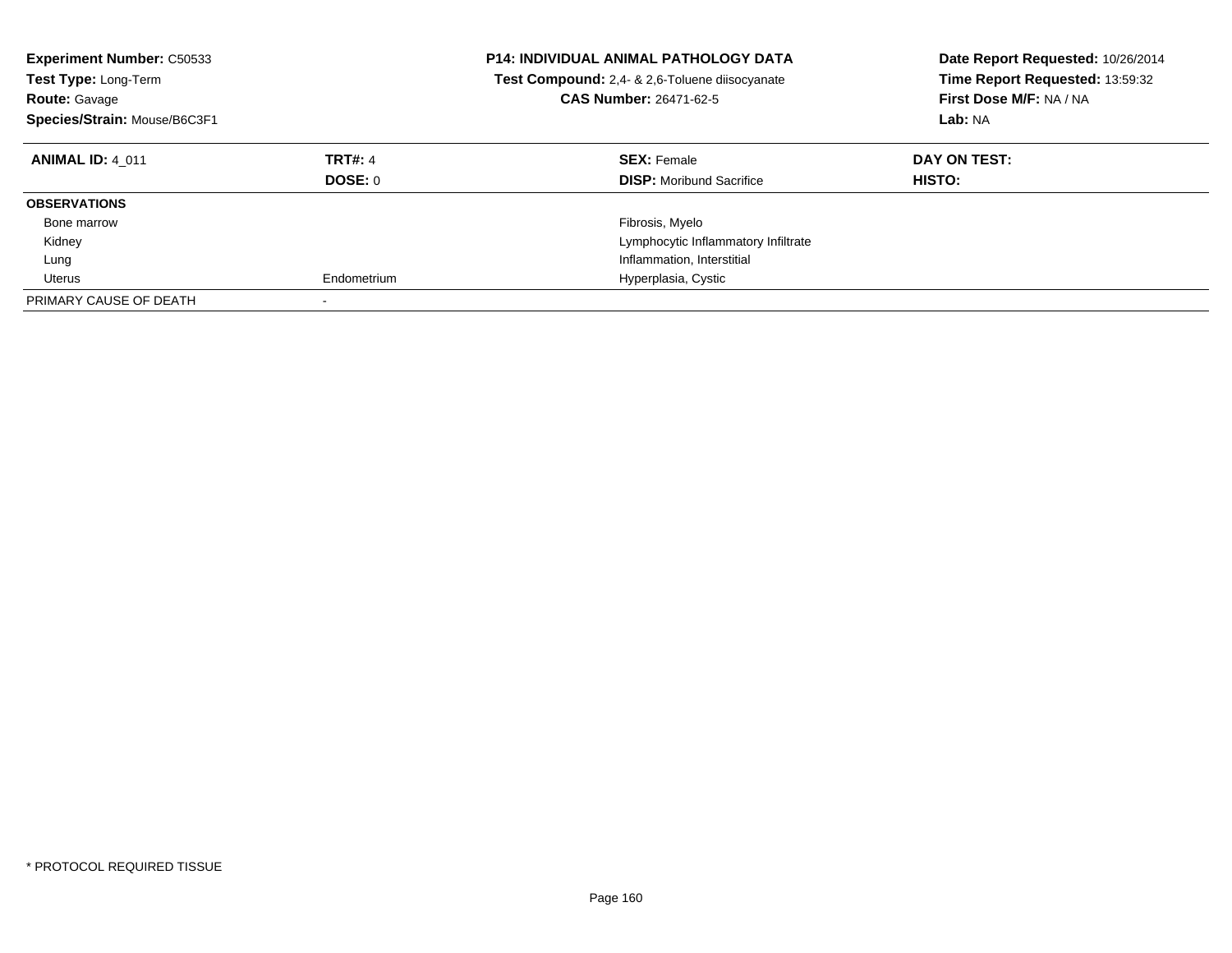| <b>Experiment Number: C50533</b><br><b>Test Type: Long-Term</b><br><b>Route: Gavage</b><br>Species/Strain: Mouse/B6C3F1 |                     | <b>P14: INDIVIDUAL ANIMAL PATHOLOGY DATA</b><br>Test Compound: 2,4- & 2,6-Toluene diisocyanate<br><b>CAS Number: 26471-62-5</b> | Date Report Requested: 10/26/2014<br>Time Report Requested: 13:59:32<br>First Dose M/F: NA / NA<br>Lab: NA |
|-------------------------------------------------------------------------------------------------------------------------|---------------------|---------------------------------------------------------------------------------------------------------------------------------|------------------------------------------------------------------------------------------------------------|
| <b>ANIMAL ID: 4 012</b>                                                                                                 | <b>TRT#: 4</b>      | <b>SEX: Female</b>                                                                                                              | DAY ON TEST:                                                                                               |
|                                                                                                                         | DOSE: 0             | <b>DISP:</b> Scheduled Sacrifice                                                                                                | <b>HISTO:</b>                                                                                              |
| <b>OBSERVATIONS</b>                                                                                                     |                     |                                                                                                                                 |                                                                                                            |
| Bone marrow                                                                                                             |                     | Fibrosis, Myelo                                                                                                                 |                                                                                                            |
| Pituitary gland                                                                                                         |                     | <b>Focal Cellular Change</b>                                                                                                    |                                                                                                            |
| Unspecified                                                                                                             | Multiple Organs Nos | Lymphocytic Inflammatory Infiltrate                                                                                             |                                                                                                            |
|                                                                                                                         | Multiple Organs Nos | Lymphoma, Nos-Malignant                                                                                                         |                                                                                                            |
| Uterus                                                                                                                  | Endometrium         | Hyperplasia, Cystic                                                                                                             |                                                                                                            |
| PRIMARY CAUSE OF DEATH                                                                                                  |                     |                                                                                                                                 |                                                                                                            |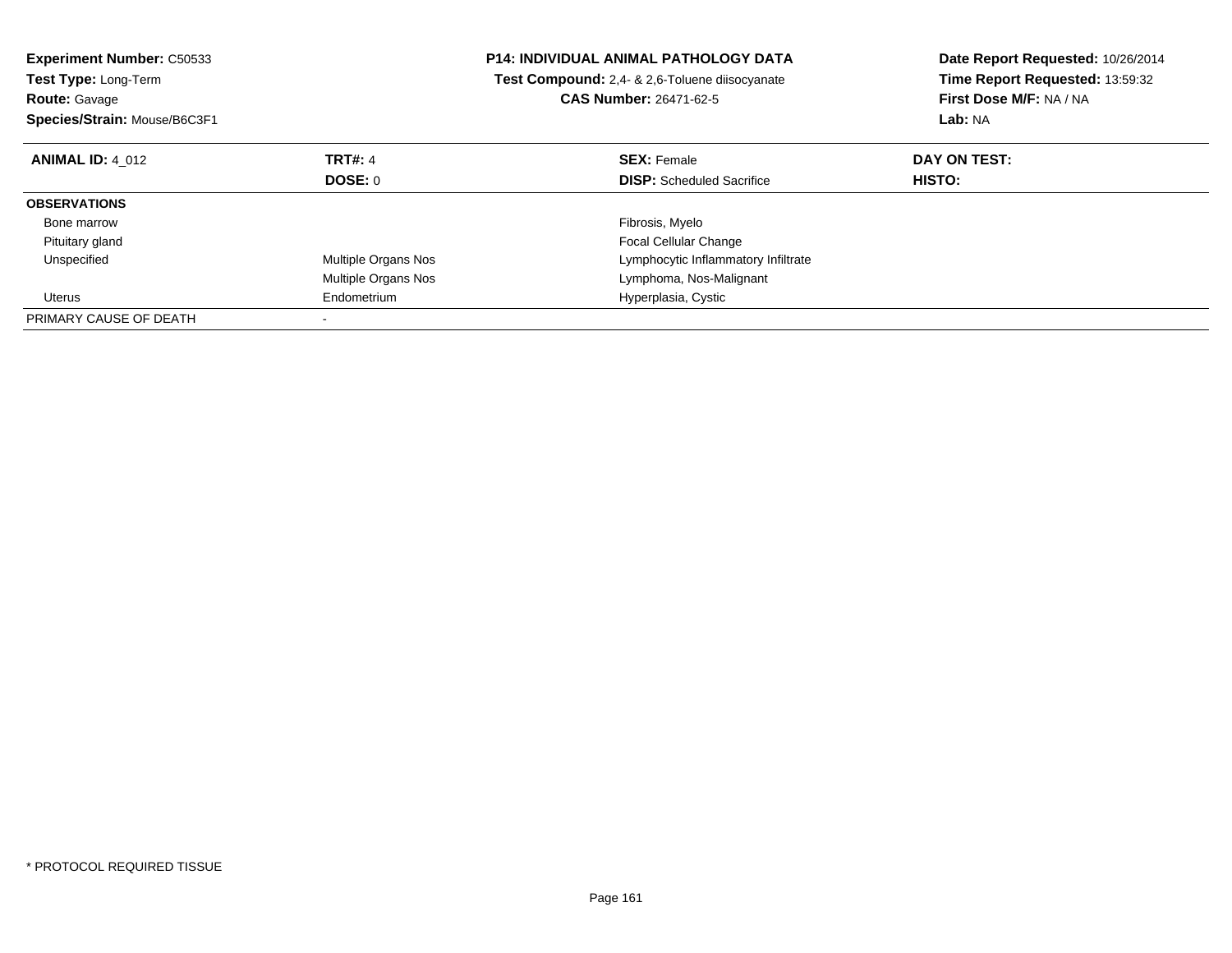| <b>Experiment Number: C50533</b><br><b>Test Type: Long-Term</b><br><b>Route: Gavage</b><br>Species/Strain: Mouse/B6C3F1 |                     | <b>P14: INDIVIDUAL ANIMAL PATHOLOGY DATA</b><br>Test Compound: 2,4- & 2,6-Toluene diisocyanate<br><b>CAS Number: 26471-62-5</b> | Date Report Requested: 10/26/2014<br>Time Report Requested: 13:59:32<br>First Dose M/F: NA / NA<br>Lab: NA |
|-------------------------------------------------------------------------------------------------------------------------|---------------------|---------------------------------------------------------------------------------------------------------------------------------|------------------------------------------------------------------------------------------------------------|
| <b>ANIMAL ID: 4 013</b>                                                                                                 | <b>TRT#: 4</b>      | <b>SEX: Female</b>                                                                                                              | DAY ON TEST:                                                                                               |
|                                                                                                                         | DOSE: 0             | <b>DISP:</b> Moribund Sacrifice                                                                                                 | HISTO:                                                                                                     |
| <b>OBSERVATIONS</b>                                                                                                     |                     |                                                                                                                                 |                                                                                                            |
| Bone marrow                                                                                                             |                     | Fibrosis, Myelo                                                                                                                 |                                                                                                            |
| Lung                                                                                                                    |                     | Inflammation, Interstitial                                                                                                      |                                                                                                            |
| Mammary gland                                                                                                           |                     | Dilatation, Ducts                                                                                                               |                                                                                                            |
| Ovary                                                                                                                   |                     | Cyst, Follicular Nos                                                                                                            |                                                                                                            |
| Pituitary gland                                                                                                         |                     | Adenoma, Nos                                                                                                                    |                                                                                                            |
| Unspecified                                                                                                             | Multiple Organs Nos | Lymphocytic Inflammatory Infiltrate                                                                                             |                                                                                                            |
| Uterus                                                                                                                  | Endometrium         | Hyperplasia, Cystic                                                                                                             |                                                                                                            |
| PRIMARY CAUSE OF DEATH                                                                                                  |                     |                                                                                                                                 |                                                                                                            |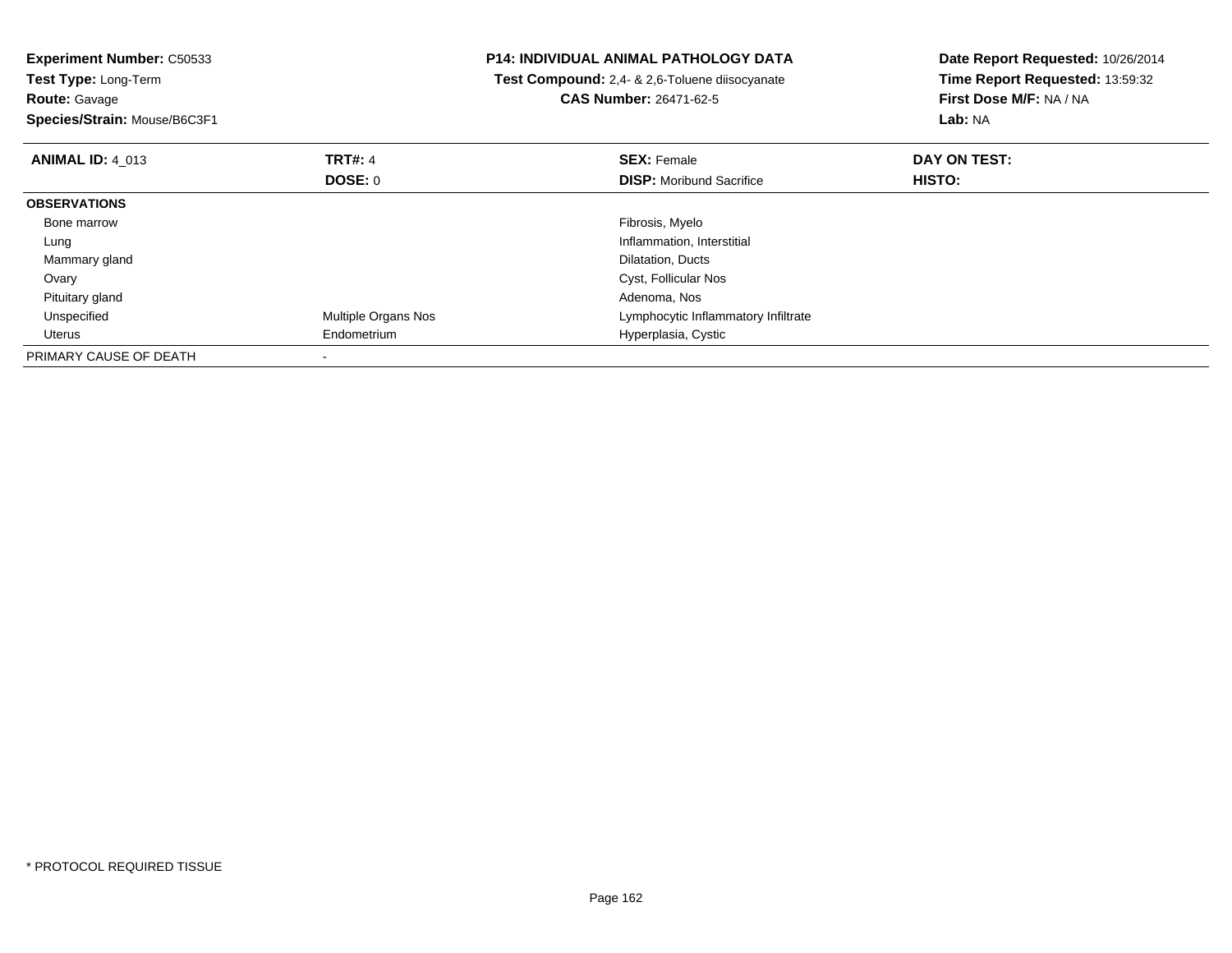| <b>Experiment Number: C50533</b><br><b>Test Type: Long-Term</b><br><b>Route: Gavage</b><br>Species/Strain: Mouse/B6C3F1 |                     | <b>P14: INDIVIDUAL ANIMAL PATHOLOGY DATA</b><br><b>Test Compound:</b> 2.4- & 2.6-Toluene diisocyanate<br><b>CAS Number: 26471-62-5</b> | Date Report Requested: 10/26/2014<br>Time Report Requested: 13:59:32<br>First Dose M/F: NA / NA<br>Lab: NA |
|-------------------------------------------------------------------------------------------------------------------------|---------------------|----------------------------------------------------------------------------------------------------------------------------------------|------------------------------------------------------------------------------------------------------------|
| <b>ANIMAL ID: 4 014</b>                                                                                                 | <b>TRT#: 4</b>      | <b>SEX: Female</b>                                                                                                                     | DAY ON TEST:                                                                                               |
|                                                                                                                         | DOSE: 0             | <b>DISP:</b> Scheduled Sacrifice                                                                                                       | HISTO:                                                                                                     |
| <b>OBSERVATIONS</b>                                                                                                     |                     |                                                                                                                                        |                                                                                                            |
| Bone marrow                                                                                                             |                     | Fibrosis, Myelo                                                                                                                        |                                                                                                            |
| Liver                                                                                                                   |                     | Cytoplasmic Change, Basophilic                                                                                                         |                                                                                                            |
| Lung                                                                                                                    |                     | Inflammation, Interstitial                                                                                                             |                                                                                                            |
| Unspecified                                                                                                             | Multiple Organs Nos | Lymphocytic Inflammatory Infiltrate                                                                                                    |                                                                                                            |
| Uterus                                                                                                                  | Endometrium         | Hyperplasia, Cystic                                                                                                                    |                                                                                                            |
| PRIMARY CAUSE OF DEATH                                                                                                  |                     |                                                                                                                                        |                                                                                                            |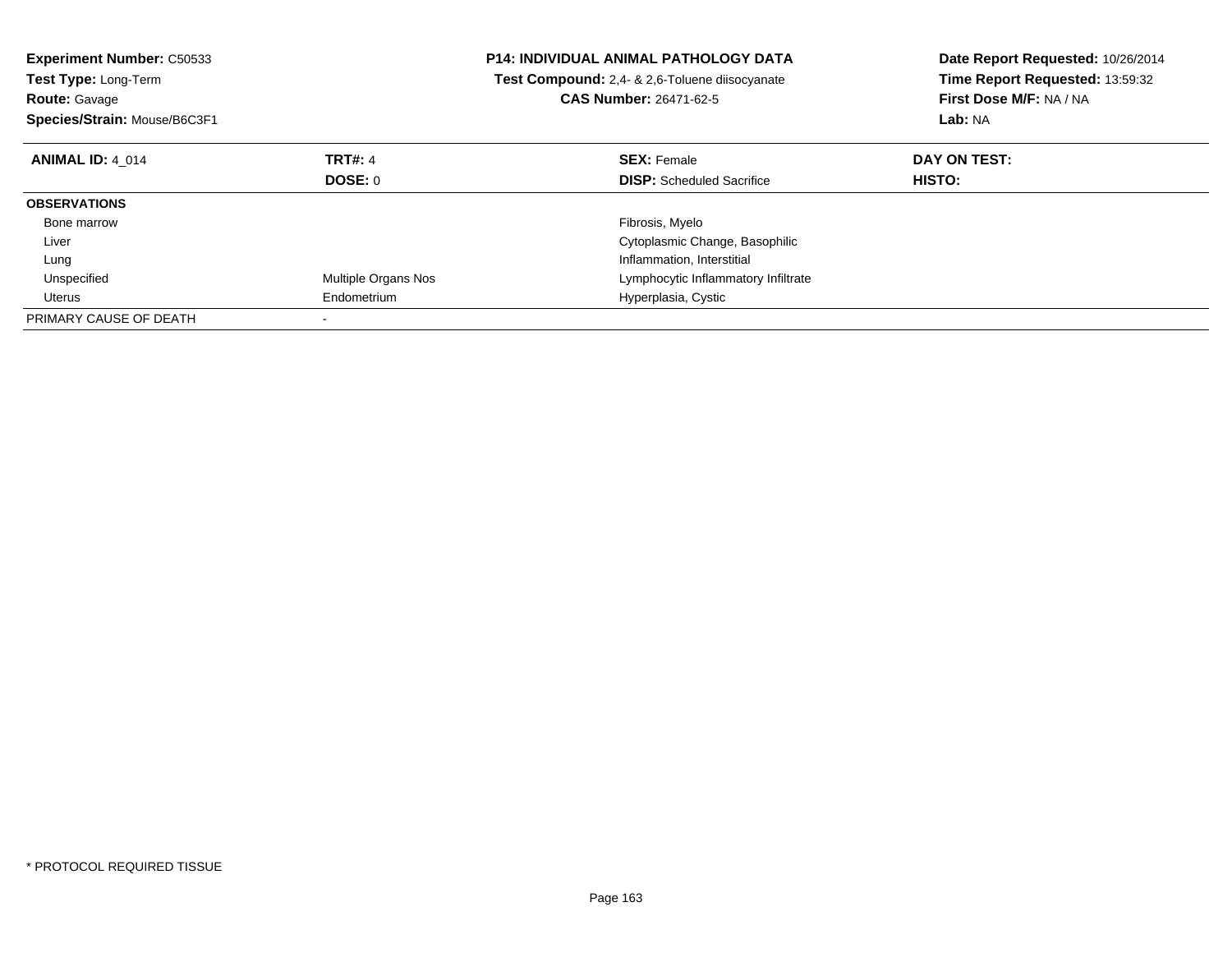| <b>Experiment Number: C50533</b><br><b>Test Type: Long-Term</b><br><b>Route: Gavage</b><br>Species/Strain: Mouse/B6C3F1 |                           | <b>P14: INDIVIDUAL ANIMAL PATHOLOGY DATA</b><br>Test Compound: 2,4- & 2,6-Toluene diisocyanate<br><b>CAS Number: 26471-62-5</b> | Date Report Requested: 10/26/2014<br>Time Report Requested: 13:59:32<br>First Dose M/F: NA / NA<br>Lab: NA |
|-------------------------------------------------------------------------------------------------------------------------|---------------------------|---------------------------------------------------------------------------------------------------------------------------------|------------------------------------------------------------------------------------------------------------|
| <b>ANIMAL ID: 4 015</b>                                                                                                 | <b>TRT#: 4</b><br>DOSE: 0 | <b>SEX: Female</b><br><b>DISP:</b> Scheduled Sacrifice                                                                          | DAY ON TEST:<br>HISTO:                                                                                     |
| <b>OBSERVATIONS</b>                                                                                                     |                           |                                                                                                                                 |                                                                                                            |
| Bone marrow                                                                                                             |                           | Fibrosis, Myelo                                                                                                                 |                                                                                                            |
| Heart                                                                                                                   | Cardiac Valve             | Pigmentation, Nos                                                                                                               |                                                                                                            |
| Unspecified                                                                                                             | Multiple Organs Nos       | Lymphocytic Inflammatory Infiltrate                                                                                             |                                                                                                            |
| Uterus                                                                                                                  | Endometrium               | Hyperplasia, Cystic                                                                                                             |                                                                                                            |
| PRIMARY CAUSE OF DEATH                                                                                                  |                           |                                                                                                                                 |                                                                                                            |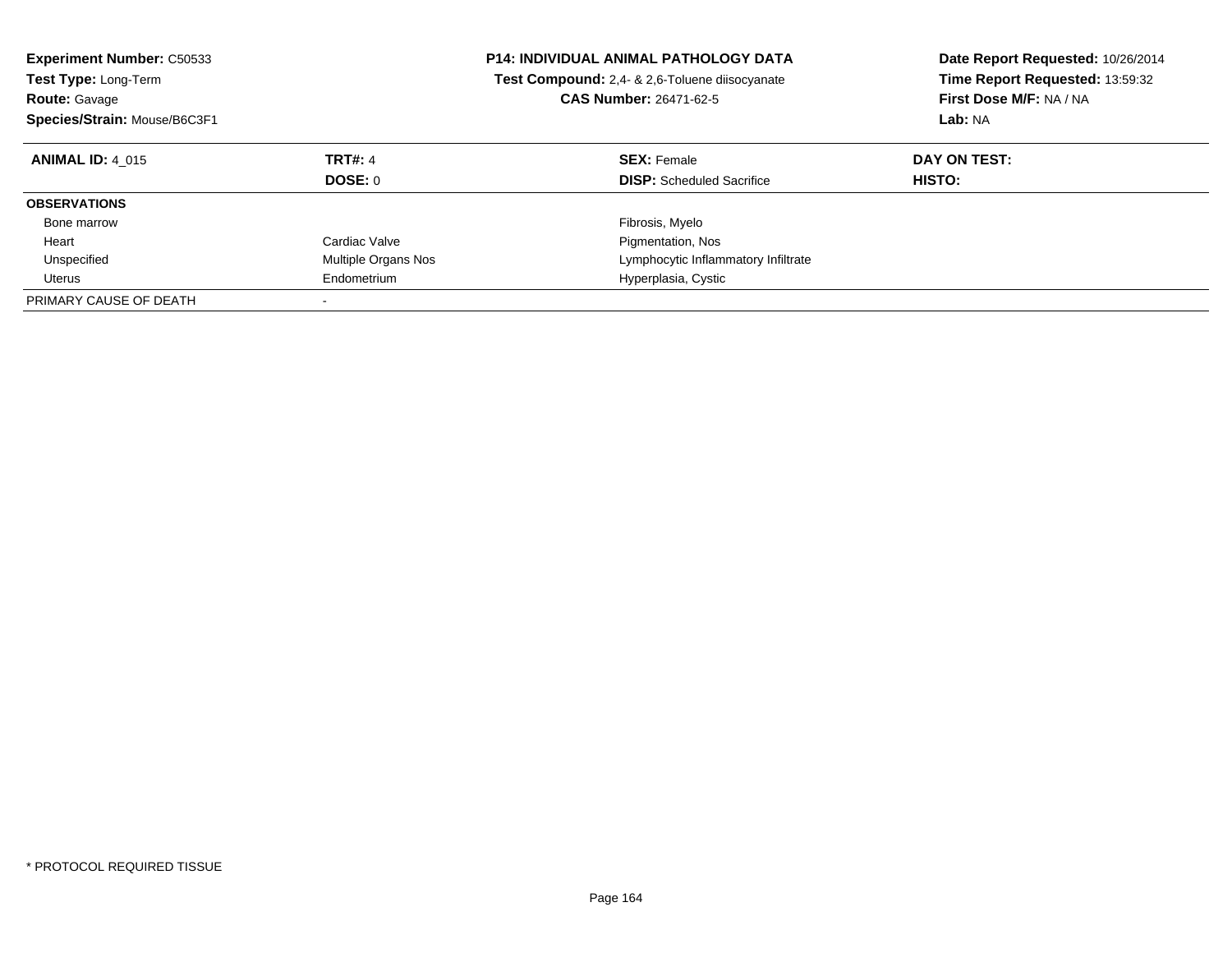| <b>Experiment Number: C50533</b><br>Test Type: Long-Term<br><b>Route: Gavage</b><br>Species/Strain: Mouse/B6C3F1 |                     | <b>P14: INDIVIDUAL ANIMAL PATHOLOGY DATA</b><br>Test Compound: 2,4- & 2,6-Toluene diisocyanate<br><b>CAS Number: 26471-62-5</b> | Date Report Requested: 10/26/2014<br>Time Report Requested: 13:59:32<br>First Dose M/F: NA / NA<br>Lab: NA |  |
|------------------------------------------------------------------------------------------------------------------|---------------------|---------------------------------------------------------------------------------------------------------------------------------|------------------------------------------------------------------------------------------------------------|--|
| <b>ANIMAL ID: 4 016</b>                                                                                          | <b>TRT#: 4</b>      | <b>SEX: Female</b>                                                                                                              | DAY ON TEST:                                                                                               |  |
|                                                                                                                  | DOSE: 0             | <b>DISP:</b> Scheduled Sacrifice                                                                                                | HISTO:                                                                                                     |  |
| <b>OBSERVATIONS</b>                                                                                              |                     |                                                                                                                                 |                                                                                                            |  |
| Bone marrow                                                                                                      |                     | Fibrosis, Myelo                                                                                                                 |                                                                                                            |  |
| Unspecified                                                                                                      | Multiple Organs Nos | Lymphocytic Inflammatory Infiltrate                                                                                             |                                                                                                            |  |
| Uterus                                                                                                           | Endometrium         | Hyperplasia, Cystic                                                                                                             |                                                                                                            |  |
| PRIMARY CAUSE OF DEATH                                                                                           |                     |                                                                                                                                 |                                                                                                            |  |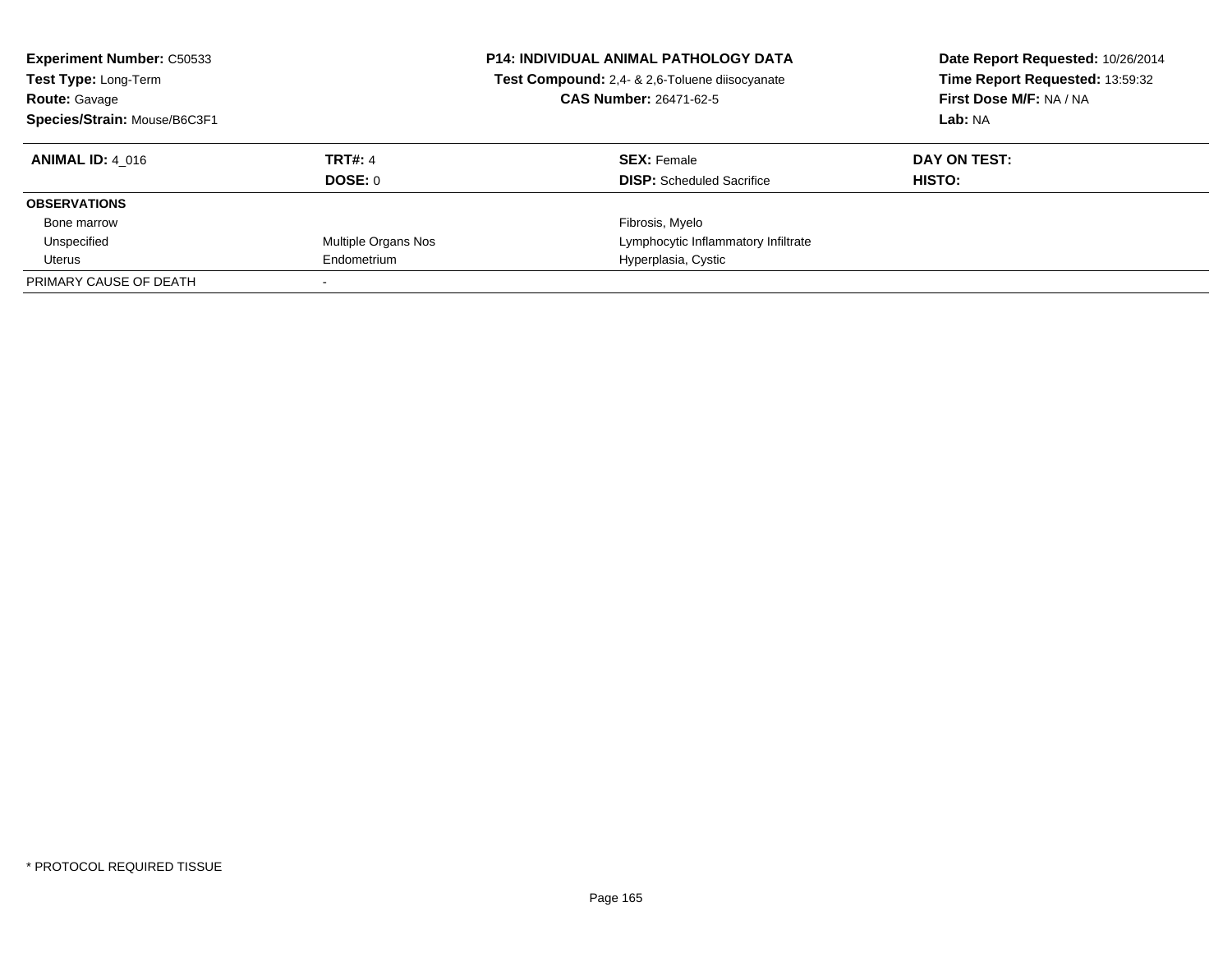| <b>Experiment Number: C50533</b><br>Test Type: Long-Term<br><b>Route: Gavage</b><br>Species/Strain: Mouse/B6C3F1 |                     | <b>P14: INDIVIDUAL ANIMAL PATHOLOGY DATA</b><br>Test Compound: 2,4- & 2,6-Toluene diisocyanate<br><b>CAS Number: 26471-62-5</b> | Date Report Requested: 10/26/2014<br>Time Report Requested: 13:59:32<br>First Dose M/F: NA / NA<br>Lab: NA |
|------------------------------------------------------------------------------------------------------------------|---------------------|---------------------------------------------------------------------------------------------------------------------------------|------------------------------------------------------------------------------------------------------------|
| <b>ANIMAL ID: 4 017</b>                                                                                          | <b>TRT#: 4</b>      | <b>SEX: Female</b>                                                                                                              | DAY ON TEST:                                                                                               |
|                                                                                                                  | <b>DOSE: 0</b>      | <b>DISP:</b> Scheduled Sacrifice                                                                                                | HISTO:                                                                                                     |
| <b>OBSERVATIONS</b>                                                                                              |                     |                                                                                                                                 |                                                                                                            |
| Bone marrow                                                                                                      |                     | Fibrosis, Myelo                                                                                                                 |                                                                                                            |
| Lung                                                                                                             |                     | Inflammation, Interstitial                                                                                                      |                                                                                                            |
| Thyroid                                                                                                          |                     | Atrophy, Focal                                                                                                                  |                                                                                                            |
| Unspecified                                                                                                      | Multiple Organs Nos | Lymphoma, Nos-Malignant                                                                                                         |                                                                                                            |
| Uterus                                                                                                           | Endometrium         | Hyperplasia, Cystic                                                                                                             |                                                                                                            |
| PRIMARY CAUSE OF DEATH                                                                                           |                     |                                                                                                                                 |                                                                                                            |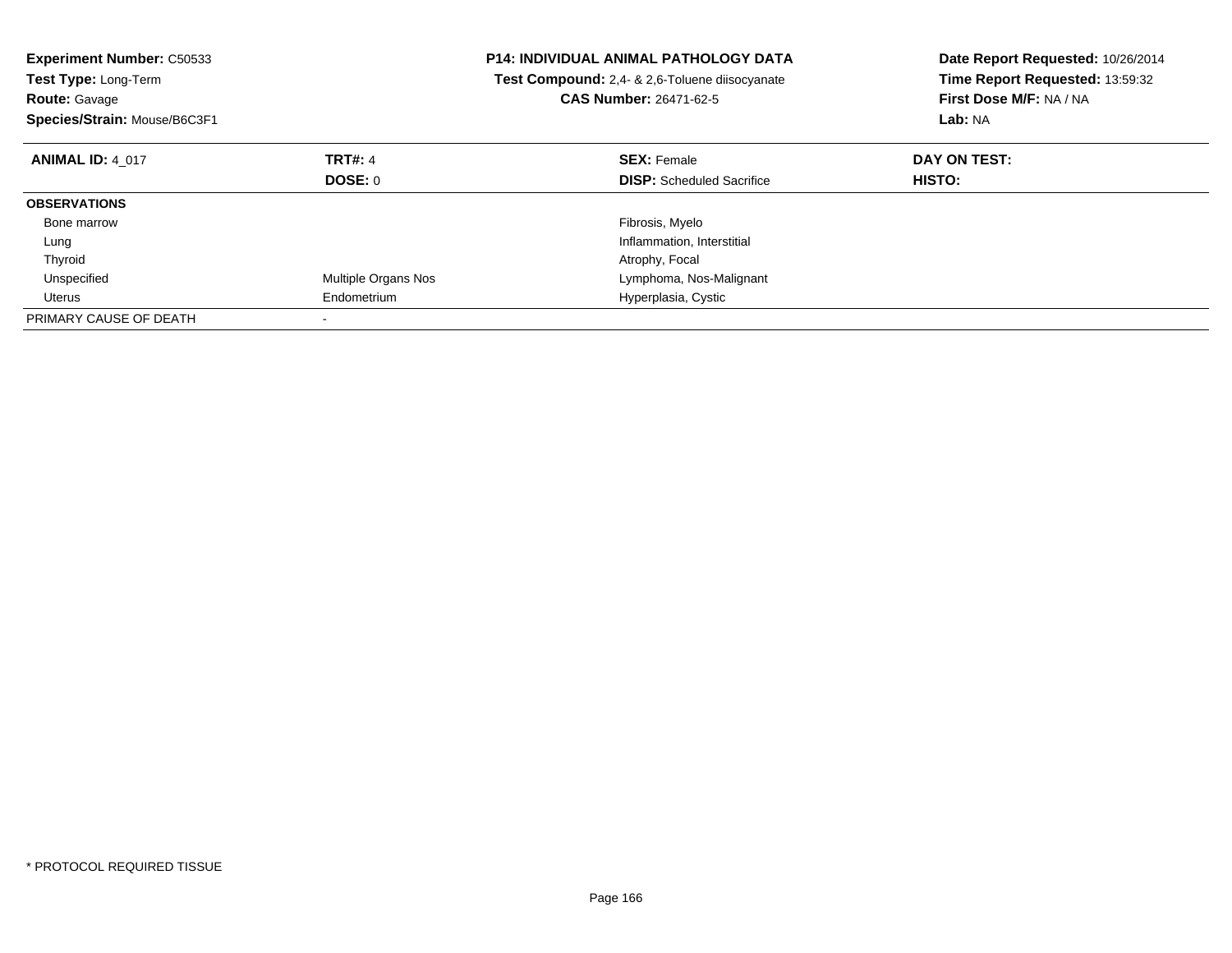| <b>Experiment Number: C50533</b><br>Test Type: Long-Term<br><b>Route: Gavage</b><br>Species/Strain: Mouse/B6C3F1 |                     | <b>P14: INDIVIDUAL ANIMAL PATHOLOGY DATA</b><br>Test Compound: 2,4- & 2,6-Toluene diisocyanate<br><b>CAS Number: 26471-62-5</b> | Date Report Requested: 10/26/2014<br>Time Report Requested: 13:59:32<br>First Dose M/F: NA / NA<br>Lab: NA |
|------------------------------------------------------------------------------------------------------------------|---------------------|---------------------------------------------------------------------------------------------------------------------------------|------------------------------------------------------------------------------------------------------------|
| <b>ANIMAL ID: 4 018</b>                                                                                          | <b>TRT#: 4</b>      | <b>SEX: Female</b>                                                                                                              | DAY ON TEST:                                                                                               |
|                                                                                                                  | <b>DOSE: 0</b>      | <b>DISP:</b> Scheduled Sacrifice                                                                                                | HISTO:                                                                                                     |
| <b>OBSERVATIONS</b>                                                                                              |                     |                                                                                                                                 |                                                                                                            |
| Bone marrow                                                                                                      |                     | Fibrosis, Myelo                                                                                                                 |                                                                                                            |
| <b>Brain</b>                                                                                                     | Thalamus            | Calculus, Unknown Gross Or Micro                                                                                                |                                                                                                            |
| Lung                                                                                                             |                     | Inflammation, Interstitial                                                                                                      |                                                                                                            |
| Thyroid                                                                                                          |                     | Atrophy, Focal                                                                                                                  |                                                                                                            |
| Unspecified                                                                                                      | Multiple Organs Nos | Lymphocytic Inflammatory Infiltrate                                                                                             |                                                                                                            |
| Uterus                                                                                                           | Endometrium         | Hyperplasia, Cystic                                                                                                             |                                                                                                            |
| PRIMARY CAUSE OF DEATH                                                                                           |                     |                                                                                                                                 |                                                                                                            |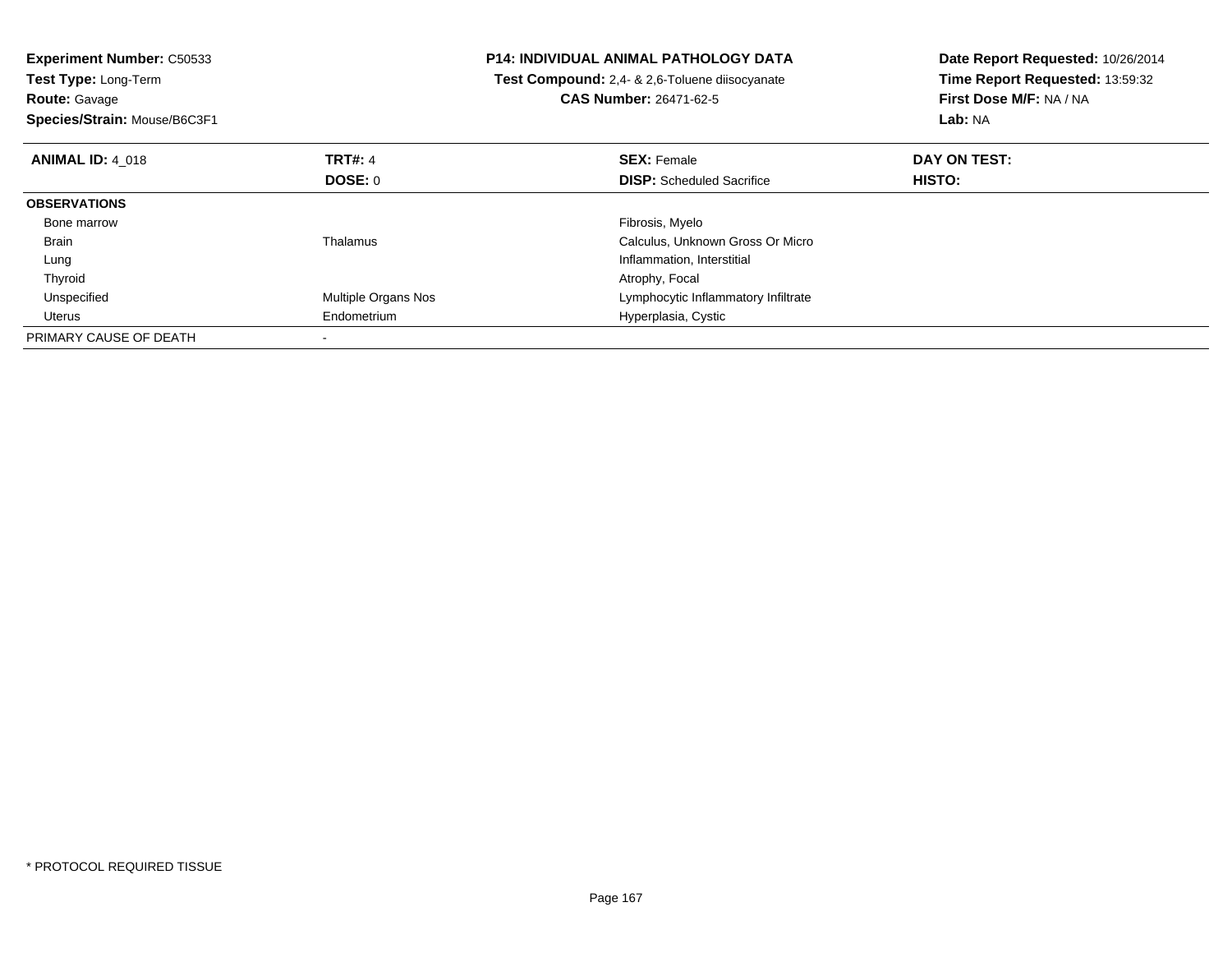| <b>Experiment Number: C50533</b><br>Test Type: Long-Term |                     | <b>P14: INDIVIDUAL ANIMAL PATHOLOGY DATA</b>   | Date Report Requested: 10/26/2014<br>Time Report Requested: 13:59:32 |
|----------------------------------------------------------|---------------------|------------------------------------------------|----------------------------------------------------------------------|
|                                                          |                     | Test Compound: 2,4- & 2,6-Toluene diisocyanate |                                                                      |
| <b>Route: Gavage</b>                                     |                     | <b>CAS Number: 26471-62-5</b>                  | First Dose M/F: NA / NA                                              |
| Species/Strain: Mouse/B6C3F1                             |                     |                                                | Lab: NA                                                              |
| <b>ANIMAL ID: 4 019</b>                                  | <b>TRT#: 4</b>      | <b>SEX: Female</b>                             | DAY ON TEST:                                                         |
|                                                          | <b>DOSE: 0</b>      | <b>DISP:</b> Scheduled Sacrifice               | HISTO:                                                               |
| <b>OBSERVATIONS</b>                                      |                     |                                                |                                                                      |
| Bone marrow                                              |                     | Fibrosis, Myelo                                |                                                                      |
| Brain                                                    | Thalamus            | Calculus, Unknown Gross Or Micro               |                                                                      |
| Lung                                                     |                     | Inflammation, Interstitial                     |                                                                      |
| Thyroid                                                  |                     | Atrophy, Focal                                 |                                                                      |
| Unspecified                                              | Multiple Organs Nos | Lymphocytic Inflammatory Infiltrate            |                                                                      |
|                                                          | Multiple Organs Nos | Lymphoma, Nos-Malignant                        |                                                                      |
| Uterus                                                   | Endometrium         | Hyperplasia, Cystic                            |                                                                      |
| PRIMARY CAUSE OF DEATH                                   |                     |                                                |                                                                      |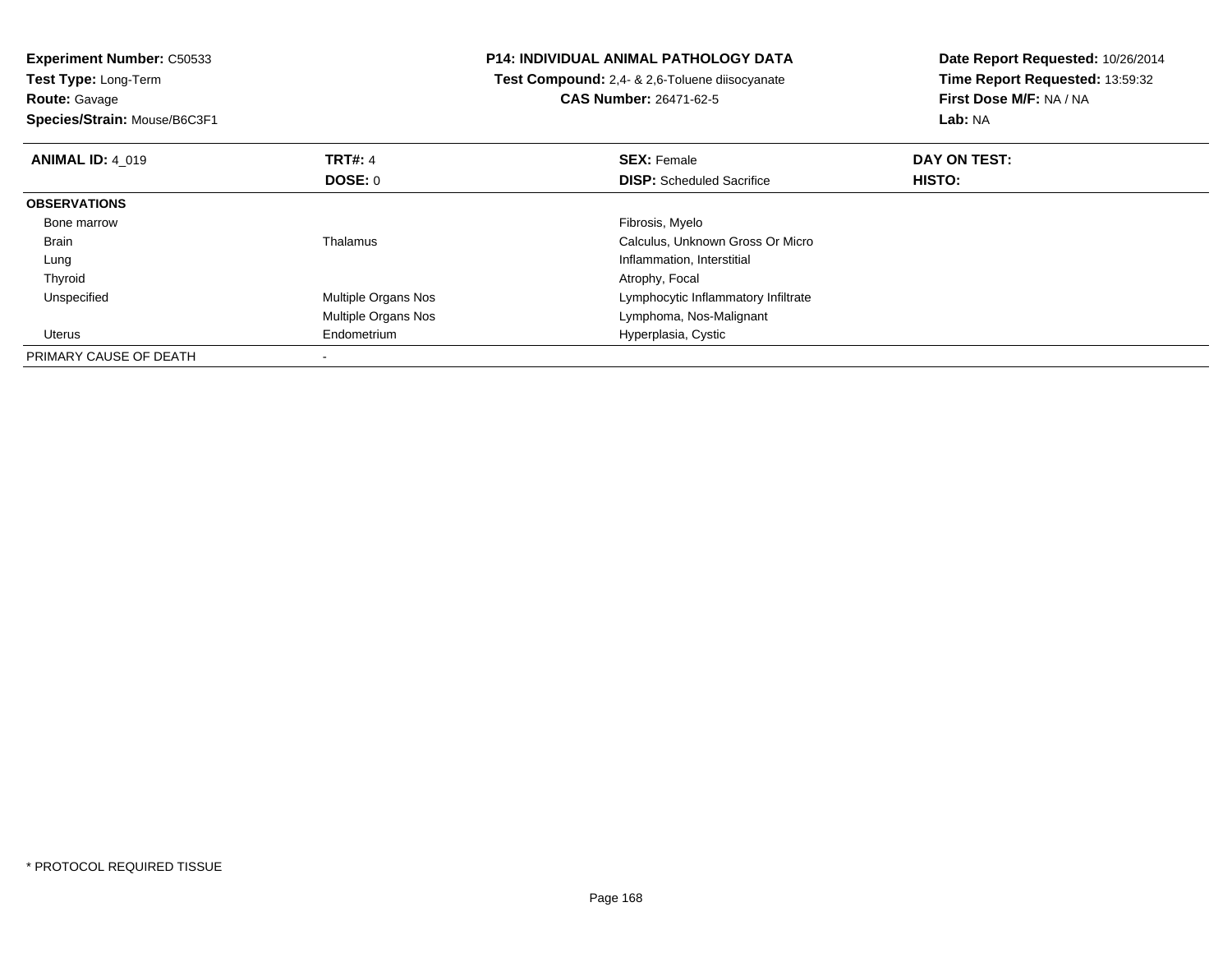**Experiment Number:** C50533**Test Type:** Long-Term

**Route:** Gavage

**Species/Strain:** Mouse/B6C3F1

## **P14: INDIVIDUAL ANIMAL PATHOLOGY DATA**

 **Test Compound:** 2,4- & 2,6-Toluene diisocyanate**CAS Number:** 26471-62-5

**Date Report Requested:** 10/26/2014 **Time Report Requested:** 13:59:32**First Dose M/F:** NA / NA**Lab:** NA

| <b>ANIMAL ID: 4_020</b> | <b>TRT#: 4</b>      | <b>SEX: Female</b>                  | DAY ON TEST: |  |
|-------------------------|---------------------|-------------------------------------|--------------|--|
|                         | DOSE: 0             | <b>DISP:</b> Scheduled Sacrifice    | HISTO:       |  |
| <b>OBSERVATIONS</b>     |                     |                                     |              |  |
| Bone marrow             |                     | Fibrosis, Myelo                     |              |  |
| Brain                   | Thalamus            | Calculus, Unknown Gross Or Micro    |              |  |
| Liver                   |                     | Hematopoiesis                       |              |  |
| Lymph node              |                     | Hematopoiesis                       |              |  |
|                         |                     | Plasmacytosis                       |              |  |
| Pituitary gland         |                     | <b>Focal Cellular Change</b>        |              |  |
| Spleen                  |                     | Hematopoiesis                       |              |  |
| Thyroid                 |                     | Atrophy, Focal                      |              |  |
| Unspecified             | Multiple Organs Nos | Lymphocytic Inflammatory Infiltrate |              |  |
| Uterus                  |                     | <b>Endometrial Stromal Sarcoma</b>  |              |  |
| PRIMARY CAUSE OF DEATH  |                     |                                     |              |  |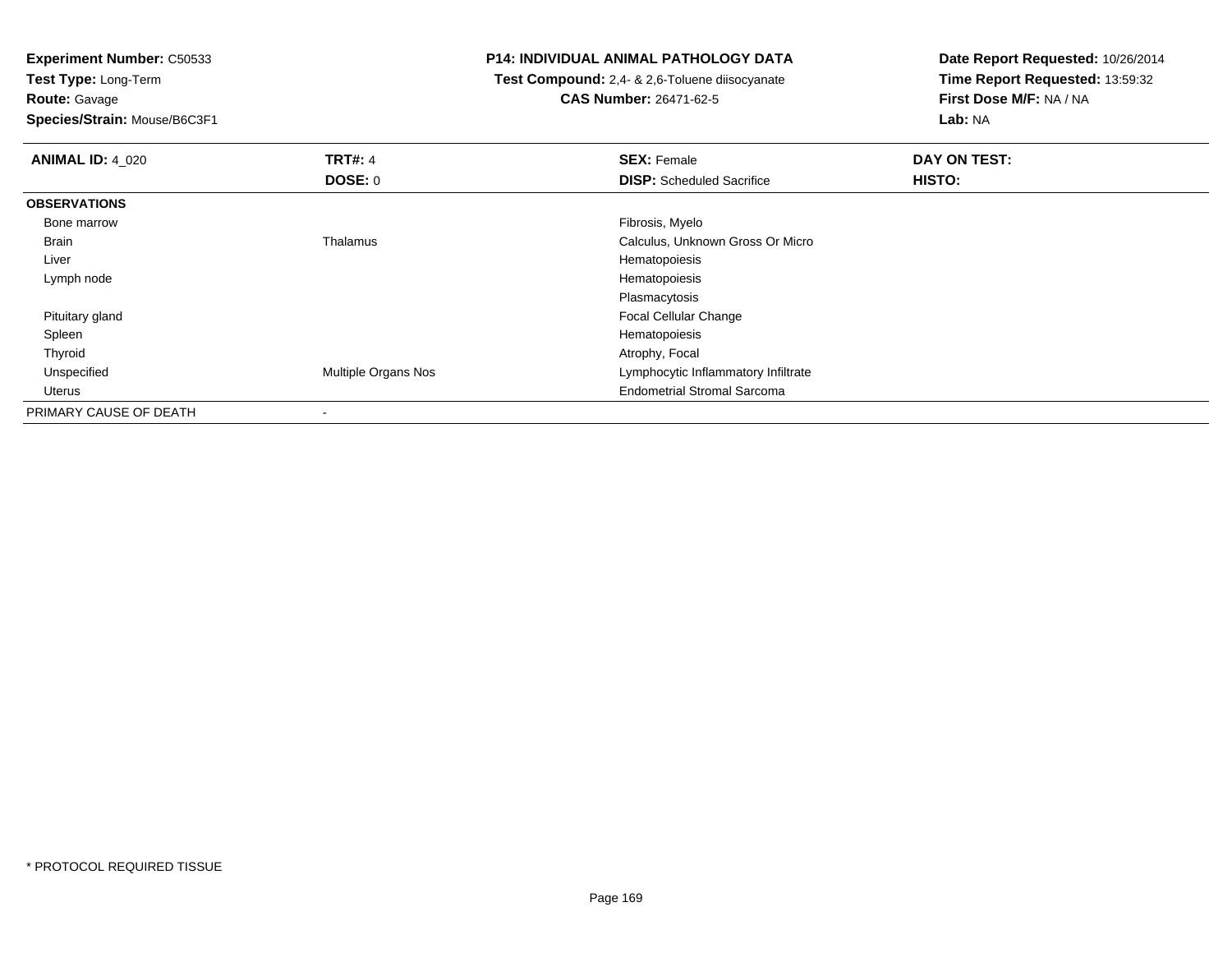| <b>Experiment Number: C50533</b><br>Test Type: Long-Term<br><b>Route: Gavage</b> |                     | <b>P14: INDIVIDUAL ANIMAL PATHOLOGY DATA</b><br>Test Compound: 2,4- & 2,6-Toluene diisocyanate<br><b>CAS Number: 26471-62-5</b> | Date Report Requested: 10/26/2014<br>Time Report Requested: 13:59:32<br>First Dose M/F: NA / NA |
|----------------------------------------------------------------------------------|---------------------|---------------------------------------------------------------------------------------------------------------------------------|-------------------------------------------------------------------------------------------------|
| Species/Strain: Mouse/B6C3F1                                                     |                     |                                                                                                                                 | Lab: NA                                                                                         |
| <b>ANIMAL ID: 4 021</b>                                                          | <b>TRT#: 4</b>      | <b>SEX: Female</b>                                                                                                              | DAY ON TEST:                                                                                    |
|                                                                                  | DOSE: 0             | <b>DISP:</b> Natural Death                                                                                                      | HISTO:                                                                                          |
| <b>OBSERVATIONS</b>                                                              |                     |                                                                                                                                 |                                                                                                 |
| Unspecified                                                                      | Multiple Organs Nos | Leukemia, Nos                                                                                                                   |                                                                                                 |
| Urinary bladder                                                                  |                     | Inflammation, Suppurative                                                                                                       |                                                                                                 |
| PRIMARY CAUSE OF DEATH                                                           |                     |                                                                                                                                 |                                                                                                 |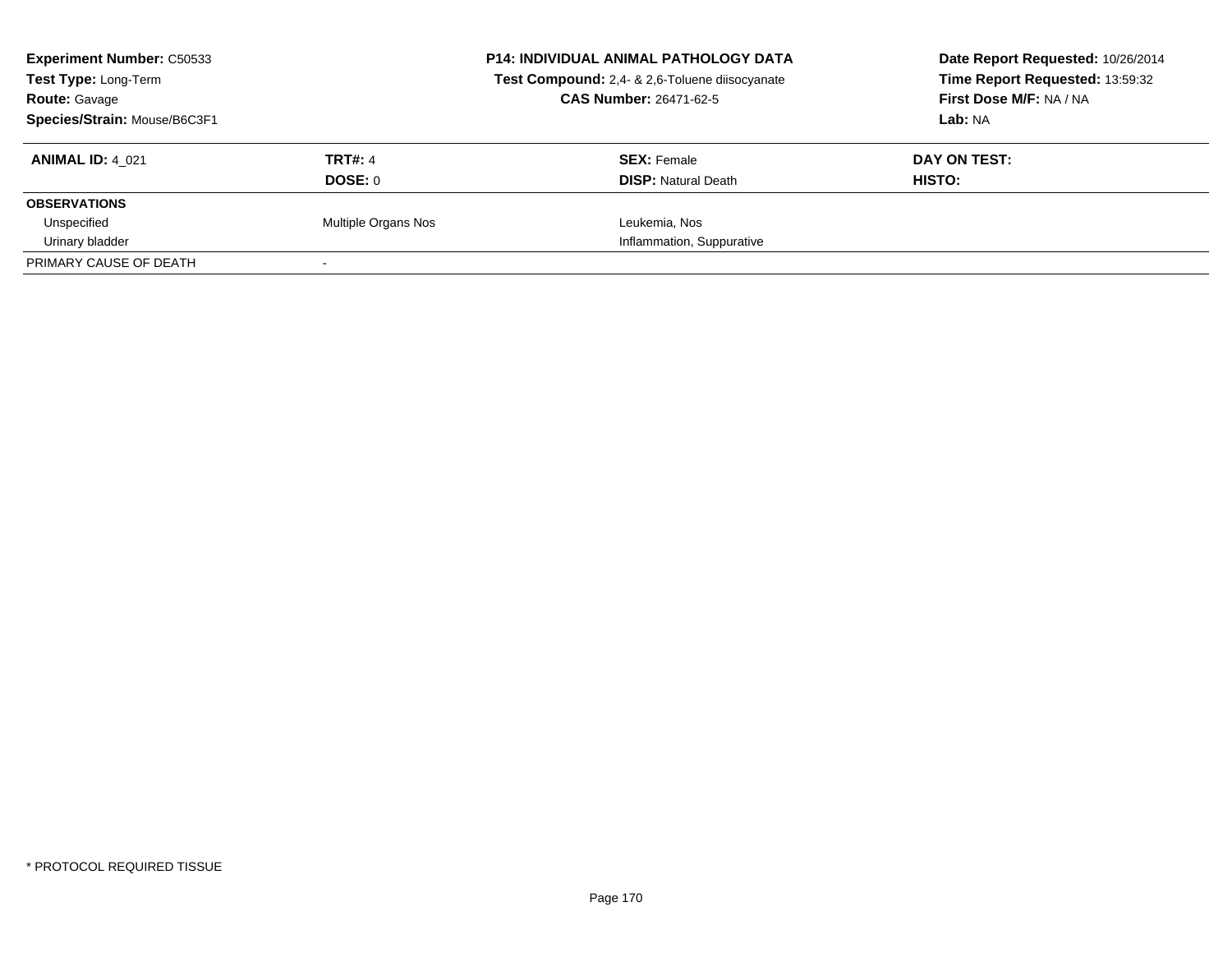| <b>Experiment Number: C50533</b><br>Test Type: Long-Term<br><b>Route: Gavage</b><br>Species/Strain: Mouse/B6C3F1 |                | <b>P14: INDIVIDUAL ANIMAL PATHOLOGY DATA</b><br>Test Compound: 2,4- & 2,6-Toluene diisocyanate<br><b>CAS Number: 26471-62-5</b> | Date Report Requested: 10/26/2014<br>Time Report Requested: 13:59:32<br>First Dose M/F: NA / NA<br>Lab: NA |
|------------------------------------------------------------------------------------------------------------------|----------------|---------------------------------------------------------------------------------------------------------------------------------|------------------------------------------------------------------------------------------------------------|
| <b>ANIMAL ID: 4_022</b>                                                                                          | <b>TRT#: 4</b> | <b>SEX: Female</b>                                                                                                              | DAY ON TEST:                                                                                               |
|                                                                                                                  | <b>DOSE: 0</b> | <b>DISP:</b> Natural Death                                                                                                      | HISTO:                                                                                                     |
| <b>OBSERVATIONS</b>                                                                                              |                |                                                                                                                                 |                                                                                                            |
| Bone marrow                                                                                                      |                | Fibrosis, Myelo                                                                                                                 |                                                                                                            |
| Intestine Large                                                                                                  | Cecum, Colon   | Leiomyosarcoma                                                                                                                  |                                                                                                            |
| Liver                                                                                                            |                | Sarcoma, Nos, Metastatic                                                                                                        |                                                                                                            |
| Lung                                                                                                             |                | Sarcoma, Nos, Metastatic                                                                                                        |                                                                                                            |
| Ovary                                                                                                            |                | Cyst, Hemorrhagic                                                                                                               |                                                                                                            |
| Unspecified                                                                                                      | Leg            | Sarcoma, Nos                                                                                                                    |                                                                                                            |
| Uterus                                                                                                           | Endometrium    | Hyperplasia, Cystic                                                                                                             |                                                                                                            |
| PRIMARY CAUSE OF DEATH                                                                                           |                |                                                                                                                                 |                                                                                                            |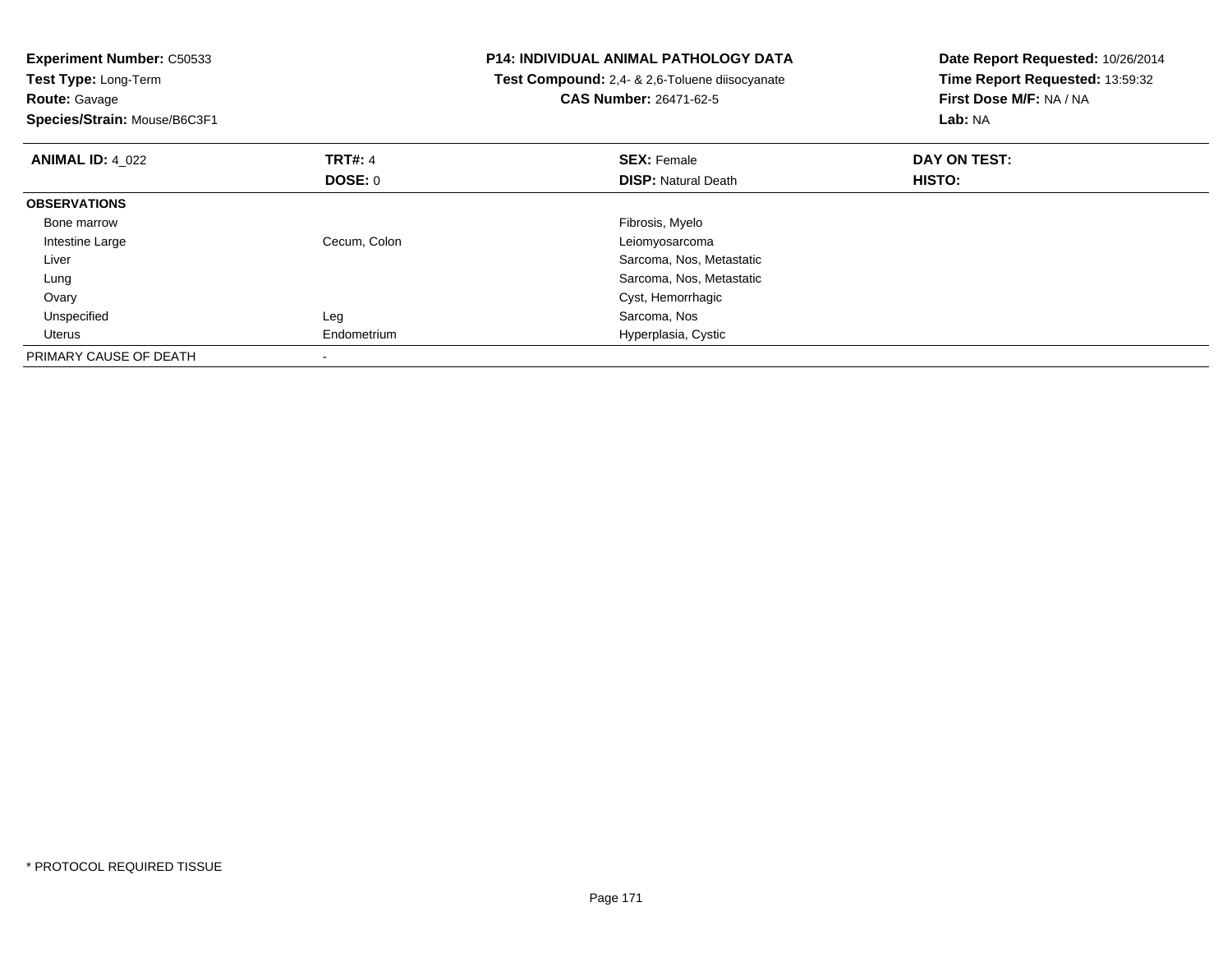| <b>Experiment Number: C50533</b><br><b>Test Type: Long-Term</b><br><b>Route: Gavage</b><br>Species/Strain: Mouse/B6C3F1 |                     | <b>P14: INDIVIDUAL ANIMAL PATHOLOGY DATA</b><br>Test Compound: 2,4- & 2,6-Toluene diisocyanate<br><b>CAS Number: 26471-62-5</b> | Date Report Requested: 10/26/2014<br>Time Report Requested: 13:59:32<br>First Dose M/F: NA / NA<br>Lab: NA |
|-------------------------------------------------------------------------------------------------------------------------|---------------------|---------------------------------------------------------------------------------------------------------------------------------|------------------------------------------------------------------------------------------------------------|
| <b>ANIMAL ID: 4 023</b>                                                                                                 | <b>TRT#: 4</b>      | <b>SEX: Female</b>                                                                                                              | DAY ON TEST:                                                                                               |
|                                                                                                                         | <b>DOSE: 0</b>      | <b>DISP:</b> Scheduled Sacrifice                                                                                                | <b>HISTO:</b>                                                                                              |
| <b>OBSERVATIONS</b>                                                                                                     |                     |                                                                                                                                 |                                                                                                            |
| Bone marrow                                                                                                             |                     | Fibrosis, Myelo                                                                                                                 |                                                                                                            |
| <b>Brain</b>                                                                                                            | Thalamus            | Calculus, Unknown Gross Or Micro                                                                                                |                                                                                                            |
| Lung                                                                                                                    |                     | Inflammation, Interstitial                                                                                                      |                                                                                                            |
| Unspecified                                                                                                             | Multiple Organs Nos | Lymphocytic Inflammatory Infiltrate                                                                                             |                                                                                                            |
| Uterus                                                                                                                  | Endometrium         | Hyperplasia, Cystic                                                                                                             |                                                                                                            |
| PRIMARY CAUSE OF DEATH                                                                                                  |                     |                                                                                                                                 |                                                                                                            |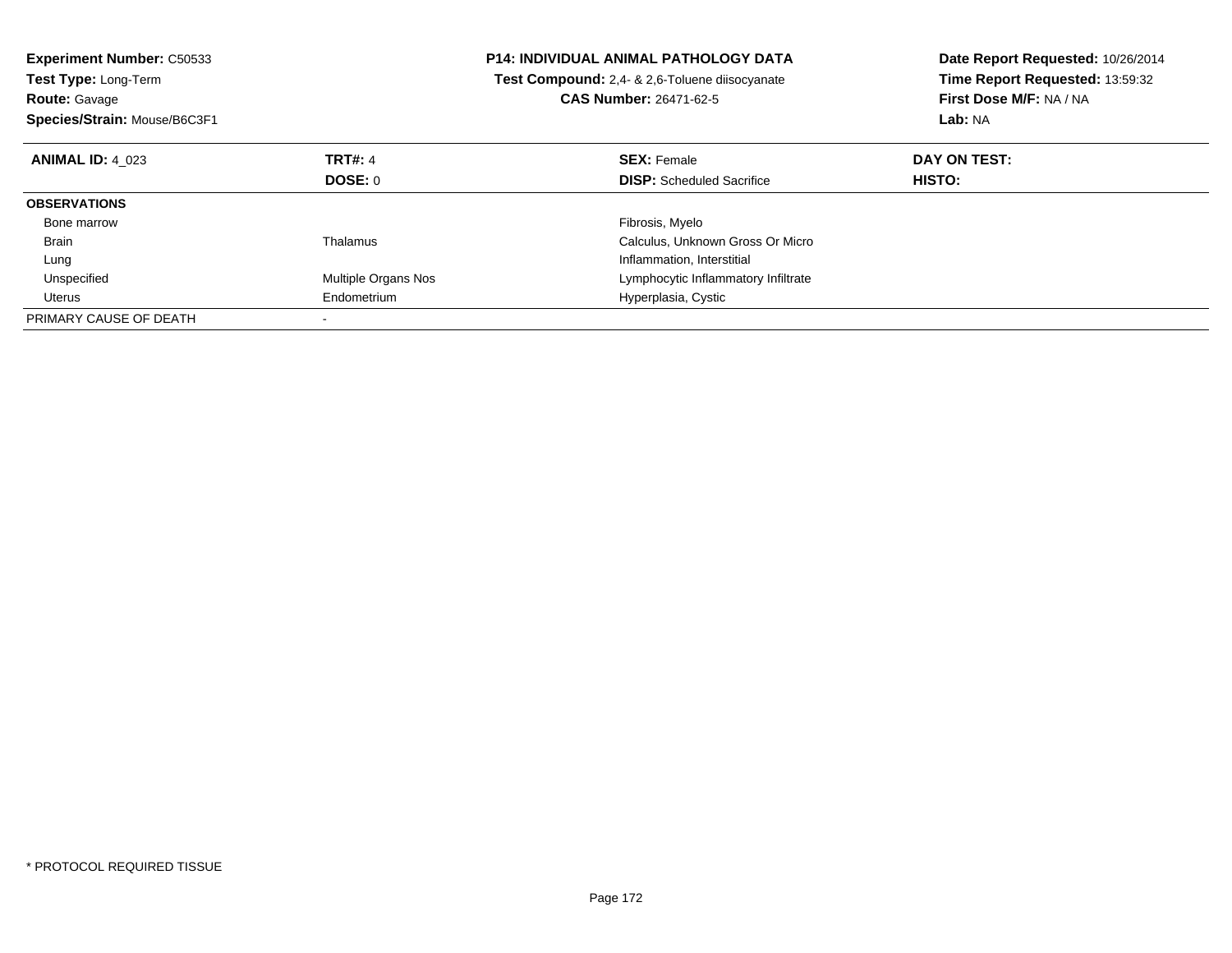| <b>Experiment Number: C50533</b><br><b>Test Type: Long-Term</b><br><b>Route: Gavage</b><br>Species/Strain: Mouse/B6C3F1 |                | <b>P14: INDIVIDUAL ANIMAL PATHOLOGY DATA</b><br>Test Compound: 2,4- & 2,6-Toluene diisocyanate<br><b>CAS Number: 26471-62-5</b> | Date Report Requested: 10/26/2014<br>Time Report Requested: 13:59:32<br>First Dose M/F: NA / NA<br>Lab: NA |
|-------------------------------------------------------------------------------------------------------------------------|----------------|---------------------------------------------------------------------------------------------------------------------------------|------------------------------------------------------------------------------------------------------------|
| <b>ANIMAL ID: 4 024</b>                                                                                                 | <b>TRT#: 4</b> | <b>SEX: Female</b>                                                                                                              | DAY ON TEST:                                                                                               |
|                                                                                                                         | DOSE: 0        | <b>DISP:</b> Scheduled Sacrifice                                                                                                | <b>HISTO:</b>                                                                                              |
| <b>OBSERVATIONS</b>                                                                                                     |                |                                                                                                                                 |                                                                                                            |
| Bone marrow                                                                                                             |                | Fibrosis, Myelo                                                                                                                 |                                                                                                            |
| Kidney                                                                                                                  |                | Lymphocytic Inflammatory Infiltrate                                                                                             |                                                                                                            |
| Liver                                                                                                                   |                | Lymphocytic Inflammatory Infiltrate                                                                                             |                                                                                                            |
| Lung                                                                                                                    |                | Inflammation, Interstitial                                                                                                      |                                                                                                            |
| Urinary bladder                                                                                                         |                | Lymphocytic Inflammatory Infiltrate                                                                                             |                                                                                                            |
| Uterus                                                                                                                  | Endometrium    | Hyperplasia, Cystic                                                                                                             |                                                                                                            |
| PRIMARY CAUSE OF DEATH                                                                                                  |                |                                                                                                                                 |                                                                                                            |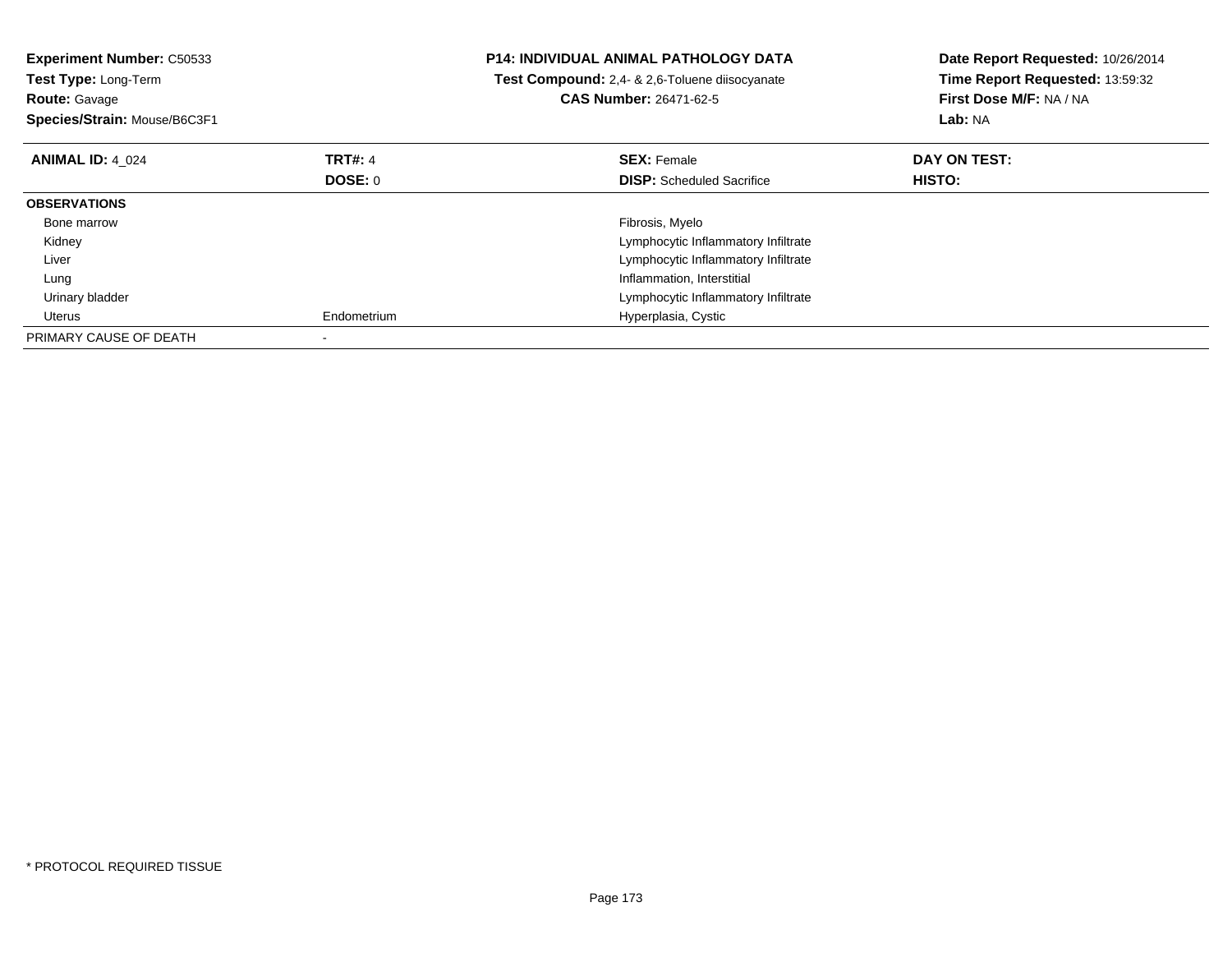| <b>Experiment Number: C50533</b><br>Test Type: Long-Term<br><b>Route:</b> Gavage<br>Species/Strain: Mouse/B6C3F1 |                | <b>P14: INDIVIDUAL ANIMAL PATHOLOGY DATA</b><br>Test Compound: 2,4- & 2,6-Toluene diisocyanate<br><b>CAS Number: 26471-62-5</b> | Date Report Requested: 10/26/2014<br>Time Report Requested: 13:59:32<br>First Dose M/F: NA / NA<br><b>Lab: NA</b> |
|------------------------------------------------------------------------------------------------------------------|----------------|---------------------------------------------------------------------------------------------------------------------------------|-------------------------------------------------------------------------------------------------------------------|
| <b>ANIMAL ID: 4 025</b>                                                                                          | <b>TRT#: 4</b> | <b>SEX: Female</b>                                                                                                              | DAY ON TEST:                                                                                                      |
|                                                                                                                  | DOSE: 0        | <b>DISP:</b> Scheduled Sacrifice                                                                                                | HISTO:                                                                                                            |
| <b>OBSERVATIONS</b>                                                                                              |                |                                                                                                                                 |                                                                                                                   |
| Bone marrow                                                                                                      |                | Fibrosis, Myelo                                                                                                                 |                                                                                                                   |
| Kidney                                                                                                           |                | Lymphocytic Inflammatory Infiltrate                                                                                             |                                                                                                                   |
| Liver                                                                                                            |                | Inflammation, Multifocal                                                                                                        |                                                                                                                   |
| Lung                                                                                                             |                | Inflammation, Interstitial                                                                                                      |                                                                                                                   |
| Thyroid                                                                                                          |                | Atrophy, Focal                                                                                                                  |                                                                                                                   |
| Urinary bladder                                                                                                  |                | Lymphocytic Inflammatory Infiltrate                                                                                             |                                                                                                                   |
| Uterus                                                                                                           | Endometrium    | Hyperplasia, Cystic                                                                                                             |                                                                                                                   |
| PRIMARY CAUSE OF DEATH                                                                                           |                |                                                                                                                                 |                                                                                                                   |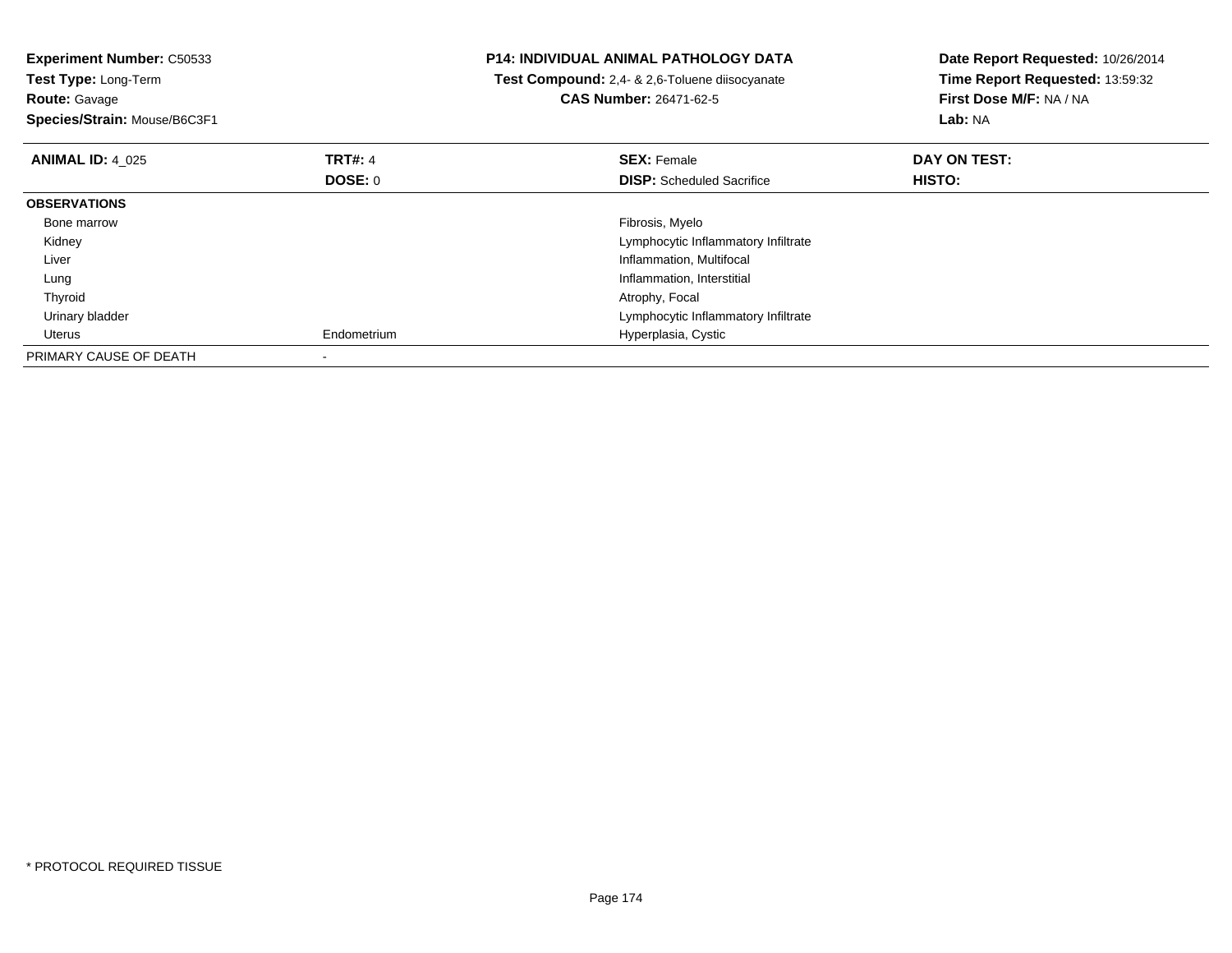| <b>Experiment Number: C50533</b><br>Test Type: Long-Term<br><b>Route: Gavage</b><br>Species/Strain: Mouse/B6C3F1 |                | <b>P14: INDIVIDUAL ANIMAL PATHOLOGY DATA</b><br>Test Compound: 2,4- & 2,6-Toluene diisocyanate<br><b>CAS Number: 26471-62-5</b> | Date Report Requested: 10/26/2014<br>Time Report Requested: 13:59:32<br>First Dose M/F: NA / NA<br>Lab: NA |
|------------------------------------------------------------------------------------------------------------------|----------------|---------------------------------------------------------------------------------------------------------------------------------|------------------------------------------------------------------------------------------------------------|
| <b>ANIMAL ID: 4 026</b>                                                                                          | <b>TRT#: 4</b> | <b>SEX: Female</b>                                                                                                              | DAY ON TEST:                                                                                               |
|                                                                                                                  | <b>DOSE: 0</b> | <b>DISP:</b> Scheduled Sacrifice                                                                                                | HISTO:                                                                                                     |
| <b>OBSERVATIONS</b>                                                                                              |                |                                                                                                                                 |                                                                                                            |
| Bone marrow                                                                                                      |                | Fibrosis, Myelo                                                                                                                 |                                                                                                            |
| Kidney                                                                                                           |                | Lymphocytic Inflammatory Infiltrate                                                                                             |                                                                                                            |
| Uterus                                                                                                           | Endometrium    | Hyperplasia, Cystic                                                                                                             |                                                                                                            |
| PRIMARY CAUSE OF DEATH                                                                                           |                |                                                                                                                                 |                                                                                                            |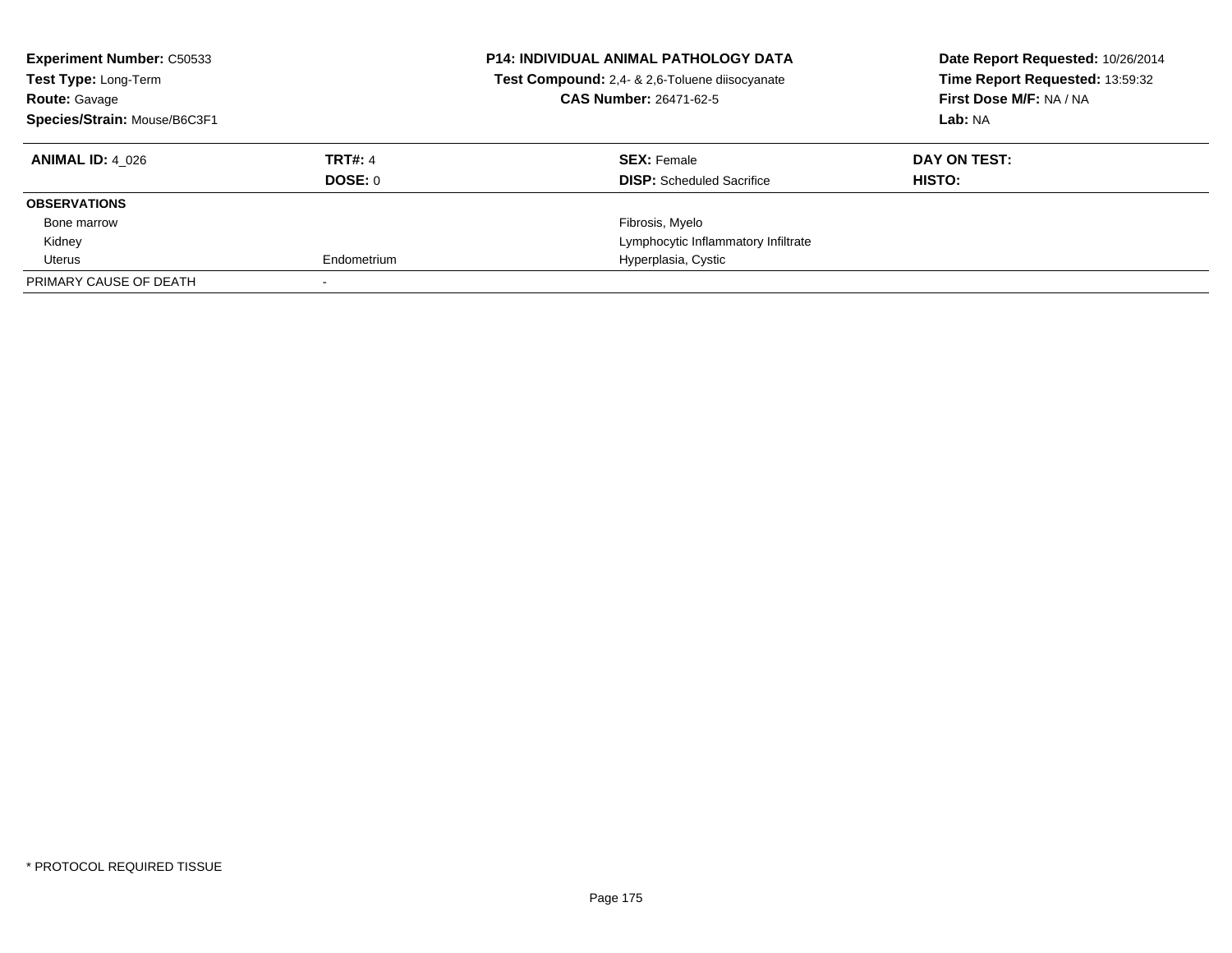| <b>Experiment Number: C50533</b><br>Test Type: Long-Term<br><b>Route: Gavage</b><br>Species/Strain: Mouse/B6C3F1 |                | <b>P14: INDIVIDUAL ANIMAL PATHOLOGY DATA</b><br><b>Test Compound:</b> 2.4- & 2.6-Toluene diisocyanate<br><b>CAS Number: 26471-62-5</b> | Date Report Requested: 10/26/2014<br>Time Report Requested: 13:59:32<br>First Dose M/F: NA / NA<br>Lab: NA |
|------------------------------------------------------------------------------------------------------------------|----------------|----------------------------------------------------------------------------------------------------------------------------------------|------------------------------------------------------------------------------------------------------------|
| <b>ANIMAL ID: 4 027</b>                                                                                          | <b>TRT#: 4</b> | <b>SEX: Female</b>                                                                                                                     | DAY ON TEST:                                                                                               |
|                                                                                                                  | <b>DOSE: 0</b> | <b>DISP:</b> Scheduled Sacrifice                                                                                                       | <b>HISTO:</b>                                                                                              |
| <b>OBSERVATIONS</b>                                                                                              |                |                                                                                                                                        |                                                                                                            |
| Bone marrow                                                                                                      |                | Fibrosis, Myelo                                                                                                                        |                                                                                                            |
| Kidney                                                                                                           |                | Lymphocytic Inflammatory Infiltrate                                                                                                    |                                                                                                            |
| Lung                                                                                                             |                | Inflammation, Interstitial                                                                                                             |                                                                                                            |
| Urinary bladder                                                                                                  |                | Lymphocytic Inflammatory Infiltrate                                                                                                    |                                                                                                            |
| Uterus                                                                                                           | Endometrium    | Hyperplasia, Cystic                                                                                                                    |                                                                                                            |
| PRIMARY CAUSE OF DEATH                                                                                           |                |                                                                                                                                        |                                                                                                            |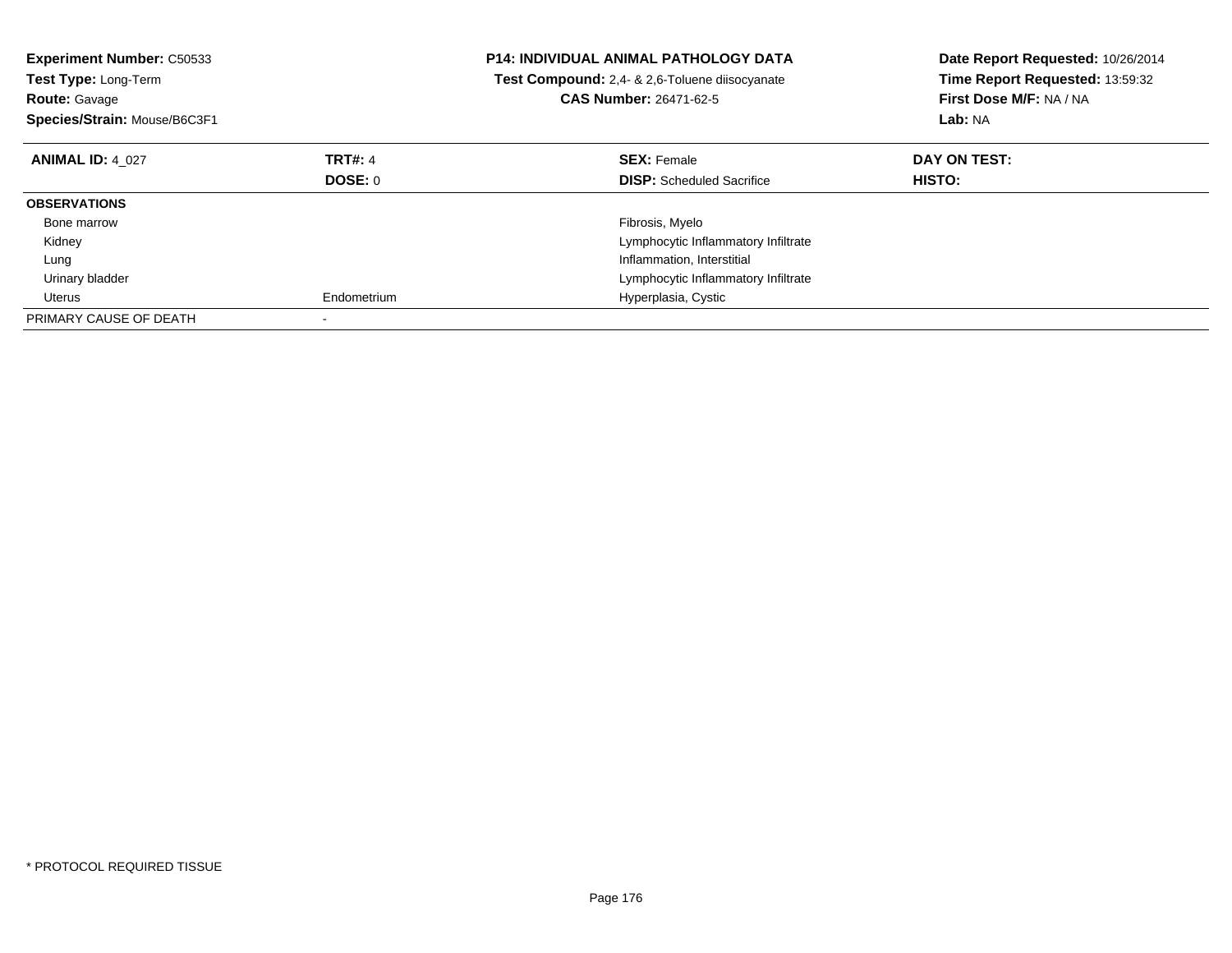| <b>Experiment Number: C50533</b><br>Test Type: Long-Term<br><b>Route: Gavage</b><br>Species/Strain: Mouse/B6C3F1 |                     | <b>P14: INDIVIDUAL ANIMAL PATHOLOGY DATA</b><br>Test Compound: 2,4- & 2,6-Toluene diisocyanate<br><b>CAS Number: 26471-62-5</b> | Date Report Requested: 10/26/2014<br>Time Report Requested: 13:59:32<br>First Dose M/F: NA / NA<br>Lab: NA |
|------------------------------------------------------------------------------------------------------------------|---------------------|---------------------------------------------------------------------------------------------------------------------------------|------------------------------------------------------------------------------------------------------------|
| <b>ANIMAL ID: 4 028</b>                                                                                          | <b>TRT#: 4</b>      | <b>SEX: Female</b>                                                                                                              | DAY ON TEST:                                                                                               |
|                                                                                                                  | DOSE: 0             | <b>DISP:</b> Scheduled Sacrifice                                                                                                | <b>HISTO:</b>                                                                                              |
| <b>OBSERVATIONS</b>                                                                                              |                     |                                                                                                                                 |                                                                                                            |
| Bone marrow                                                                                                      |                     | Fibrosis, Myelo                                                                                                                 |                                                                                                            |
| Brain                                                                                                            | Meninges            | Pigmentation, Nos                                                                                                               |                                                                                                            |
| Ovary                                                                                                            |                     | Cyst, Parovarian                                                                                                                |                                                                                                            |
| Pituitary gland                                                                                                  |                     | Adenoma, Nos                                                                                                                    |                                                                                                            |
| Unspecified                                                                                                      | Multiple Organs Nos | Lymphocytic Inflammatory Infiltrate                                                                                             |                                                                                                            |
| Uterus                                                                                                           | Endometrium         | Hyperplasia, Cystic                                                                                                             |                                                                                                            |
| PRIMARY CAUSE OF DEATH                                                                                           |                     |                                                                                                                                 |                                                                                                            |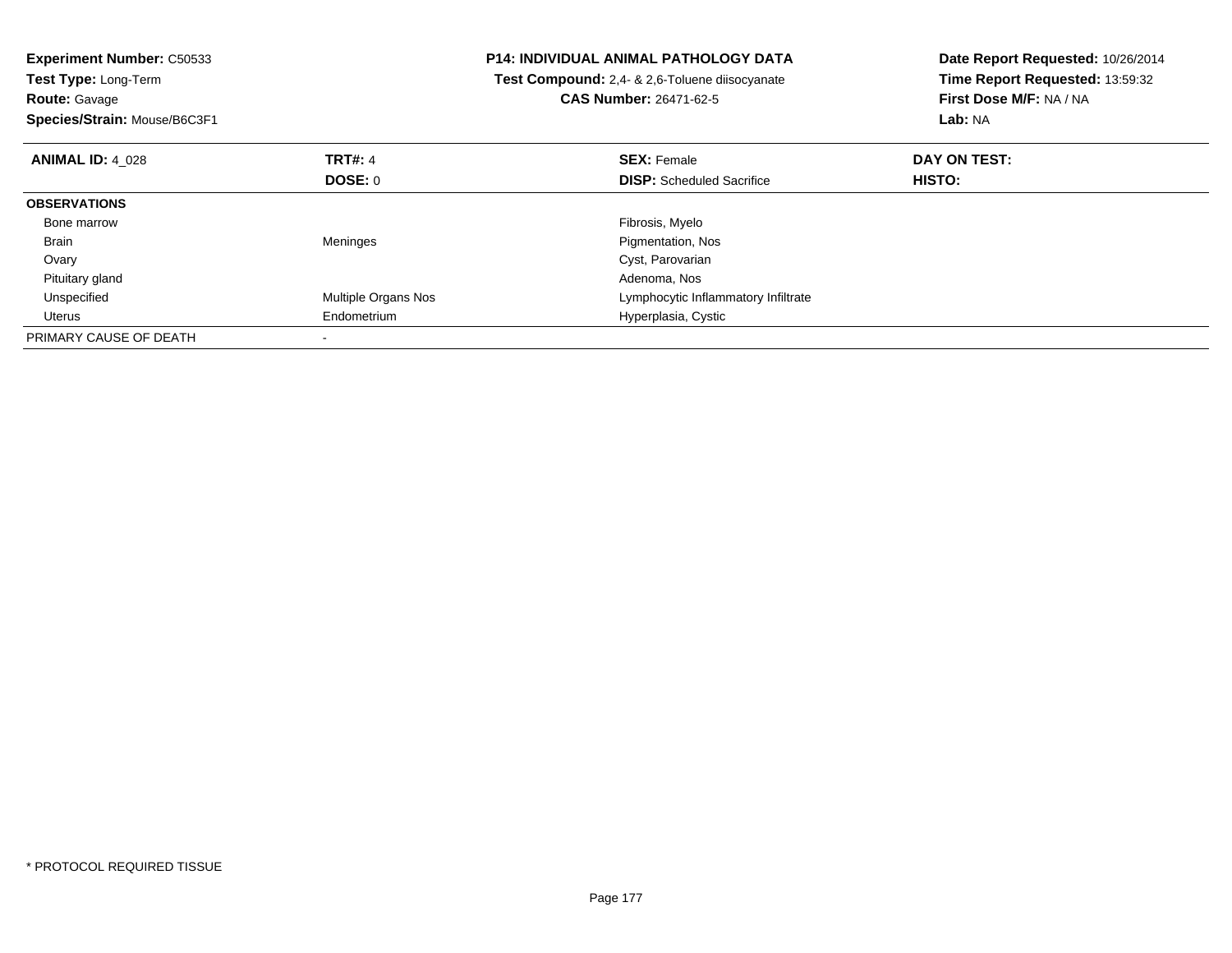| <b>Experiment Number: C50533</b> |                                                       | <b>P14: INDIVIDUAL ANIMAL PATHOLOGY DATA</b> | Date Report Requested: 10/26/2014 |
|----------------------------------|-------------------------------------------------------|----------------------------------------------|-----------------------------------|
| Test Type: Long-Term             | <b>Test Compound:</b> 2,4- & 2,6-Toluene diisocyanate |                                              | Time Report Requested: 13:59:32   |
| <b>Route: Gavage</b>             |                                                       | <b>CAS Number: 26471-62-5</b>                | First Dose M/F: NA / NA           |
| Species/Strain: Mouse/B6C3F1     |                                                       |                                              | Lab: NA                           |
| <b>ANIMAL ID: 4 029</b>          | TRT#: 4                                               | <b>SEX: Female</b>                           | DAY ON TEST:                      |
|                                  | <b>DOSE: 0</b>                                        | <b>DISP: Accidently Killed</b>               | HISTO:                            |
| <b>OBSERVATIONS</b>              |                                                       |                                              |                                   |
| Bone                             | Vertebral Column                                      | Osteosarcoma                                 |                                   |
| Brain                            | Thalamus                                              | Calculus, Unknown Gross Or Micro             |                                   |
| Kidney                           |                                                       | Osteosarcoma, Metastatic                     |                                   |
| Lung                             |                                                       | Osteosarcoma, Metastatic                     |                                   |
| Lymph node                       | Mediastinal Lymph Node                                | Hemorrhage                                   |                                   |
| Uterus                           | Endometrium                                           | Hyperplasia, Cystic                          |                                   |
| PRIMARY CAUSE OF DEATH           |                                                       |                                              |                                   |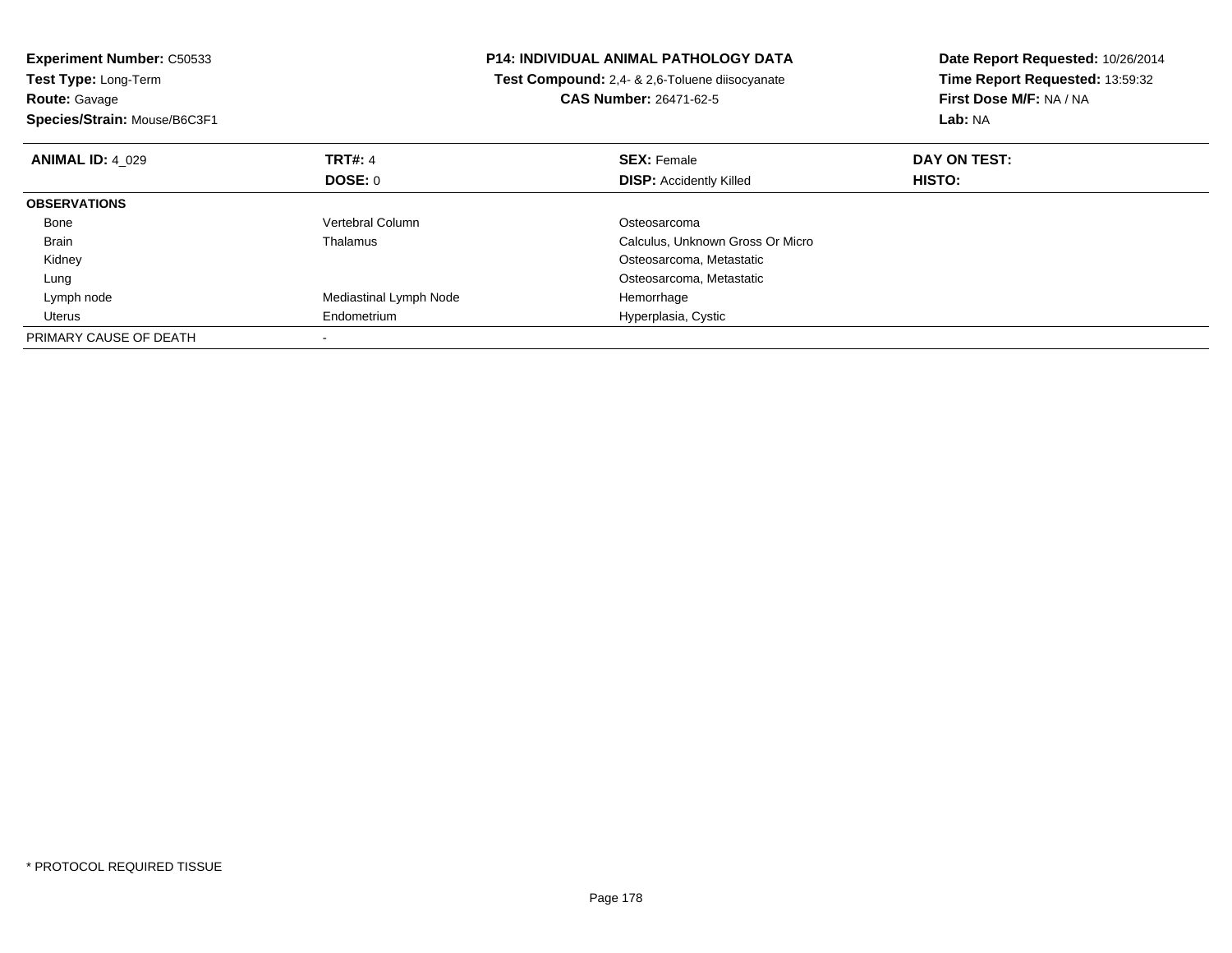| <b>Experiment Number: C50533</b> |                     | <b>P14: INDIVIDUAL ANIMAL PATHOLOGY DATA</b>   | Date Report Requested: 10/26/2014 |
|----------------------------------|---------------------|------------------------------------------------|-----------------------------------|
| Test Type: Long-Term             |                     | Test Compound: 2,4- & 2,6-Toluene diisocyanate | Time Report Requested: 13:59:32   |
| <b>Route: Gavage</b>             |                     | <b>CAS Number: 26471-62-5</b>                  | First Dose M/F: NA / NA           |
| Species/Strain: Mouse/B6C3F1     |                     |                                                | Lab: NA                           |
| <b>ANIMAL ID: 4 030</b>          | <b>TRT#: 4</b>      | <b>SEX: Female</b>                             | DAY ON TEST:                      |
|                                  | <b>DOSE: 0</b>      | <b>DISP:</b> Scheduled Sacrifice               | HISTO:                            |
| <b>OBSERVATIONS</b>              |                     |                                                |                                   |
| Bone marrow                      |                     | Fibrosis, Myelo                                |                                   |
| Brain                            | Thalamus            | Calculus, Unknown Gross Or Micro               |                                   |
| Lung                             |                     | Hemorrhage                                     |                                   |
| Ovary                            |                     | Cyst, Parovarian                               |                                   |
|                                  |                     | Mineralization                                 |                                   |
| Pituitary gland                  |                     | Adenoma, Nos                                   |                                   |
| Unspecified                      | Multiple Organs Nos | Lymphocytic Inflammatory Infiltrate            |                                   |
| Uterus                           | Endometrium         | Hyperplasia, Cystic                            |                                   |
| PRIMARY CAUSE OF DEATH           |                     |                                                |                                   |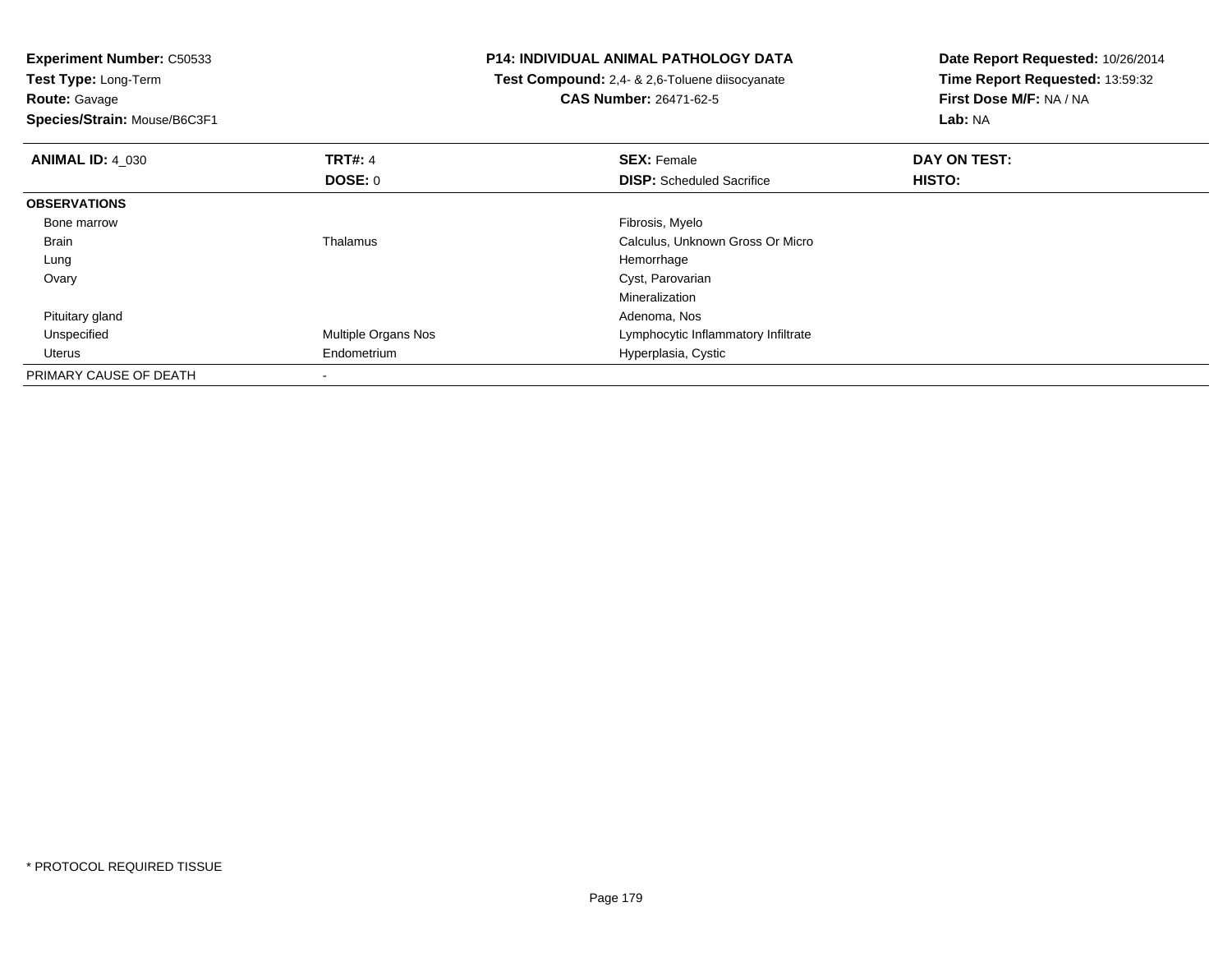| <b>Experiment Number: C50533</b><br>Test Type: Long-Term<br><b>Route: Gavage</b><br>Species/Strain: Mouse/B6C3F1 |                     | P14: INDIVIDUAL ANIMAL PATHOLOGY DATA<br>Test Compound: 2,4- & 2,6-Toluene diisocyanate<br><b>CAS Number: 26471-62-5</b> | Date Report Requested: 10/26/2014<br>Time Report Requested: 13:59:32<br>First Dose M/F: NA / NA<br>Lab: NA |
|------------------------------------------------------------------------------------------------------------------|---------------------|--------------------------------------------------------------------------------------------------------------------------|------------------------------------------------------------------------------------------------------------|
| <b>ANIMAL ID: 4 031</b>                                                                                          | <b>TRT#: 4</b>      | <b>SEX: Female</b>                                                                                                       | DAY ON TEST:                                                                                               |
|                                                                                                                  | <b>DOSE: 0</b>      | <b>DISP:</b> Scheduled Sacrifice                                                                                         | HISTO:                                                                                                     |
| <b>OBSERVATIONS</b>                                                                                              |                     |                                                                                                                          |                                                                                                            |
| Bone marrow                                                                                                      |                     | Fibrosis, Myelo                                                                                                          |                                                                                                            |
| <b>Brain</b>                                                                                                     | Thalamus            | Calculus, Unknown Gross Or Micro                                                                                         |                                                                                                            |
| Lung                                                                                                             |                     | Hemorrhage                                                                                                               |                                                                                                            |
| Ovary                                                                                                            |                     | Cyst, Parovarian                                                                                                         |                                                                                                            |
| Unspecified                                                                                                      | Multiple Organs Nos | Lymphocytic Inflammatory Infiltrate                                                                                      |                                                                                                            |
| Uterus                                                                                                           | Endometrium         | Hyperplasia, Cystic                                                                                                      |                                                                                                            |
| PRIMARY CAUSE OF DEATH                                                                                           |                     |                                                                                                                          |                                                                                                            |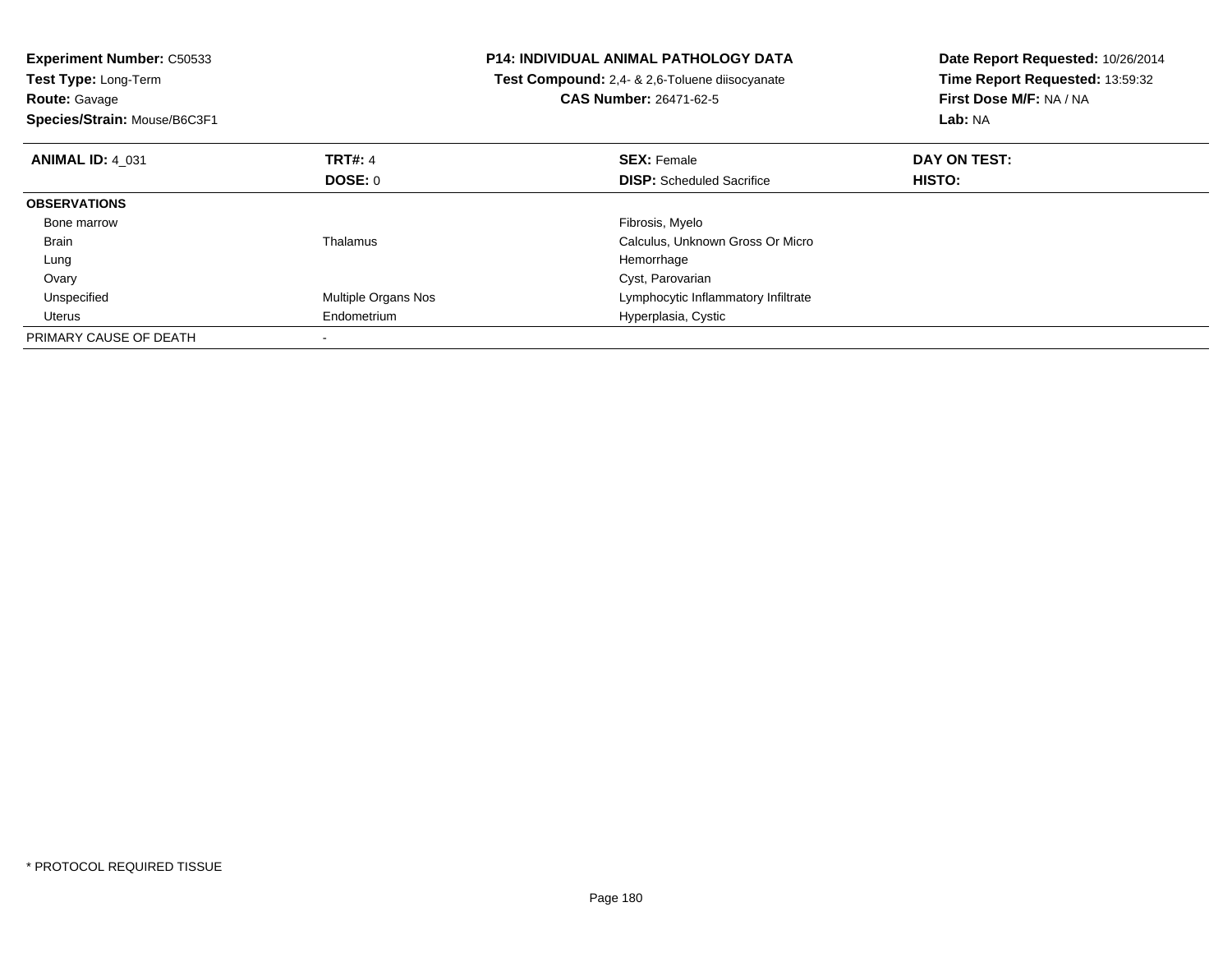| <b>Experiment Number: C50533</b><br><b>Test Type: Long-Term</b><br><b>Route: Gavage</b><br>Species/Strain: Mouse/B6C3F1 |                           | <b>P14: INDIVIDUAL ANIMAL PATHOLOGY DATA</b><br>Test Compound: 2,4- & 2,6-Toluene diisocyanate<br><b>CAS Number: 26471-62-5</b> | Date Report Requested: 10/26/2014<br>Time Report Requested: 13:59:32<br>First Dose M/F: NA / NA<br>Lab: NA |
|-------------------------------------------------------------------------------------------------------------------------|---------------------------|---------------------------------------------------------------------------------------------------------------------------------|------------------------------------------------------------------------------------------------------------|
| <b>ANIMAL ID: 4 032</b>                                                                                                 | <b>TRT#: 4</b><br>DOSE: 0 | <b>SEX: Female</b><br><b>DISP:</b> Scheduled Sacrifice                                                                          | DAY ON TEST:<br><b>HISTO:</b>                                                                              |
| <b>OBSERVATIONS</b>                                                                                                     |                           |                                                                                                                                 |                                                                                                            |
| Bone marrow                                                                                                             |                           | Fibrosis, Myelo                                                                                                                 |                                                                                                            |
| <b>Brain</b>                                                                                                            | Thalamus                  | Calculus, Unknown Gross Or Micro                                                                                                |                                                                                                            |
| Unspecified                                                                                                             | Multiple Organs Nos       | Lymphocytic Inflammatory Infiltrate                                                                                             |                                                                                                            |
| Uterus                                                                                                                  | Endometrium               | Hyperplasia, Cystic                                                                                                             |                                                                                                            |
| PRIMARY CAUSE OF DEATH                                                                                                  |                           |                                                                                                                                 |                                                                                                            |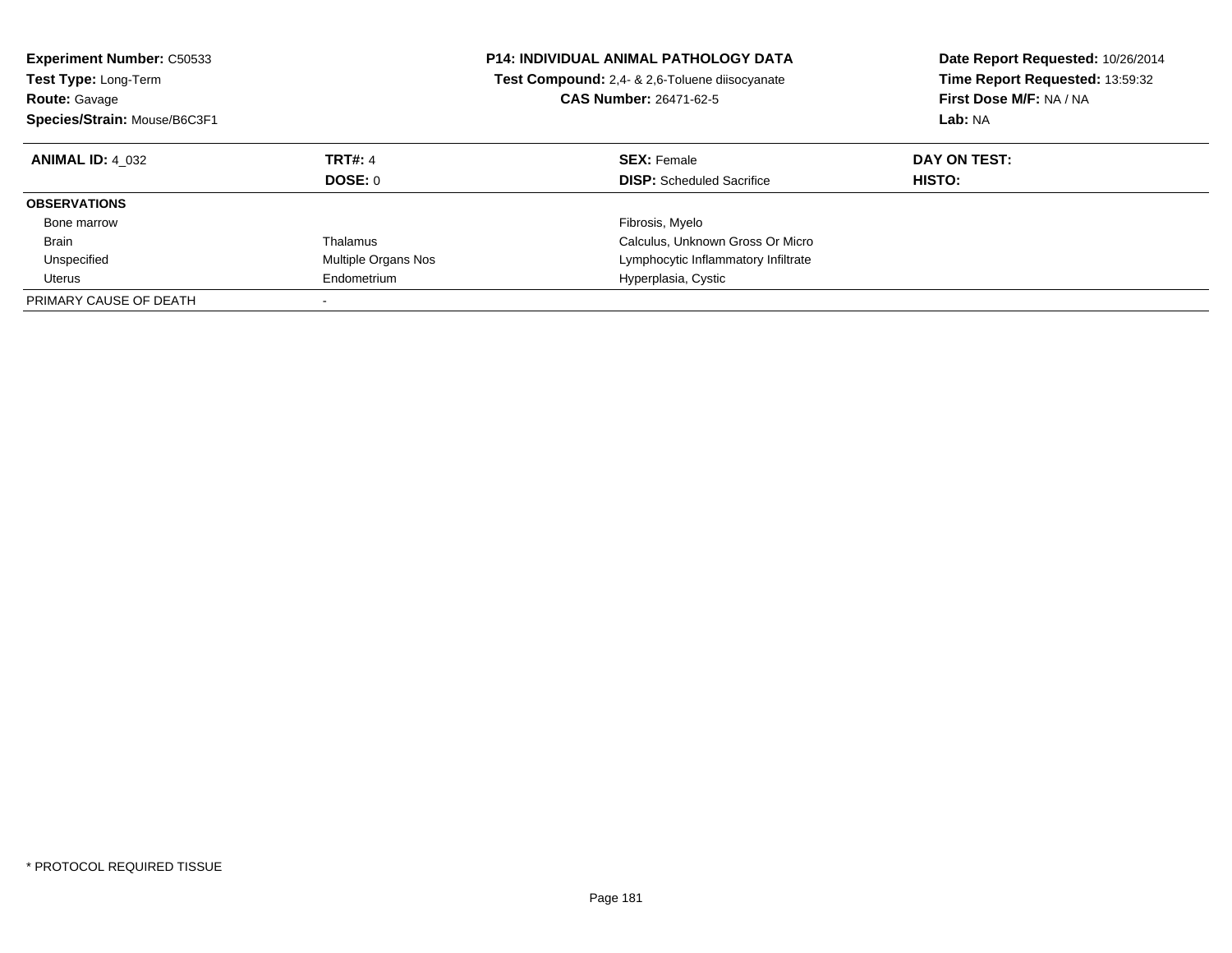| <b>Experiment Number: C50533</b> |                        | <b>P14: INDIVIDUAL ANIMAL PATHOLOGY DATA</b>   | Date Report Requested: 10/26/2014 |
|----------------------------------|------------------------|------------------------------------------------|-----------------------------------|
| Test Type: Long-Term             |                        | Test Compound: 2,4- & 2,6-Toluene diisocyanate | Time Report Requested: 13:59:32   |
| <b>Route: Gavage</b>             |                        | <b>CAS Number: 26471-62-5</b>                  | First Dose M/F: NA / NA           |
| Species/Strain: Mouse/B6C3F1     |                        |                                                | Lab: NA                           |
| <b>ANIMAL ID: 4 033</b>          | <b>TRT#: 4</b>         | <b>SEX: Female</b>                             | DAY ON TEST:                      |
|                                  | <b>DOSE: 0</b>         | <b>DISP:</b> Natural Death                     | <b>HISTO:</b>                     |
| <b>OBSERVATIONS</b>              |                        |                                                |                                   |
| Bone                             | Rib                    | Osteosarcoma                                   |                                   |
| Bone marrow                      |                        | Fibrosis, Myelo                                |                                   |
| Heart                            | Myocardium Nos         | Inflammation, Granulomatous                    |                                   |
| Kidney                           |                        | Cyst, Nos                                      |                                   |
| Lung                             |                        | Osteosarcoma, Metastatic                       |                                   |
| Unspecified                      | <b>Mediastinum Nos</b> | Osteosarcoma, Metastatic                       |                                   |
| Uterus                           | Endometrium            | Hyperplasia, Cystic                            |                                   |
| PRIMARY CAUSE OF DEATH           |                        |                                                |                                   |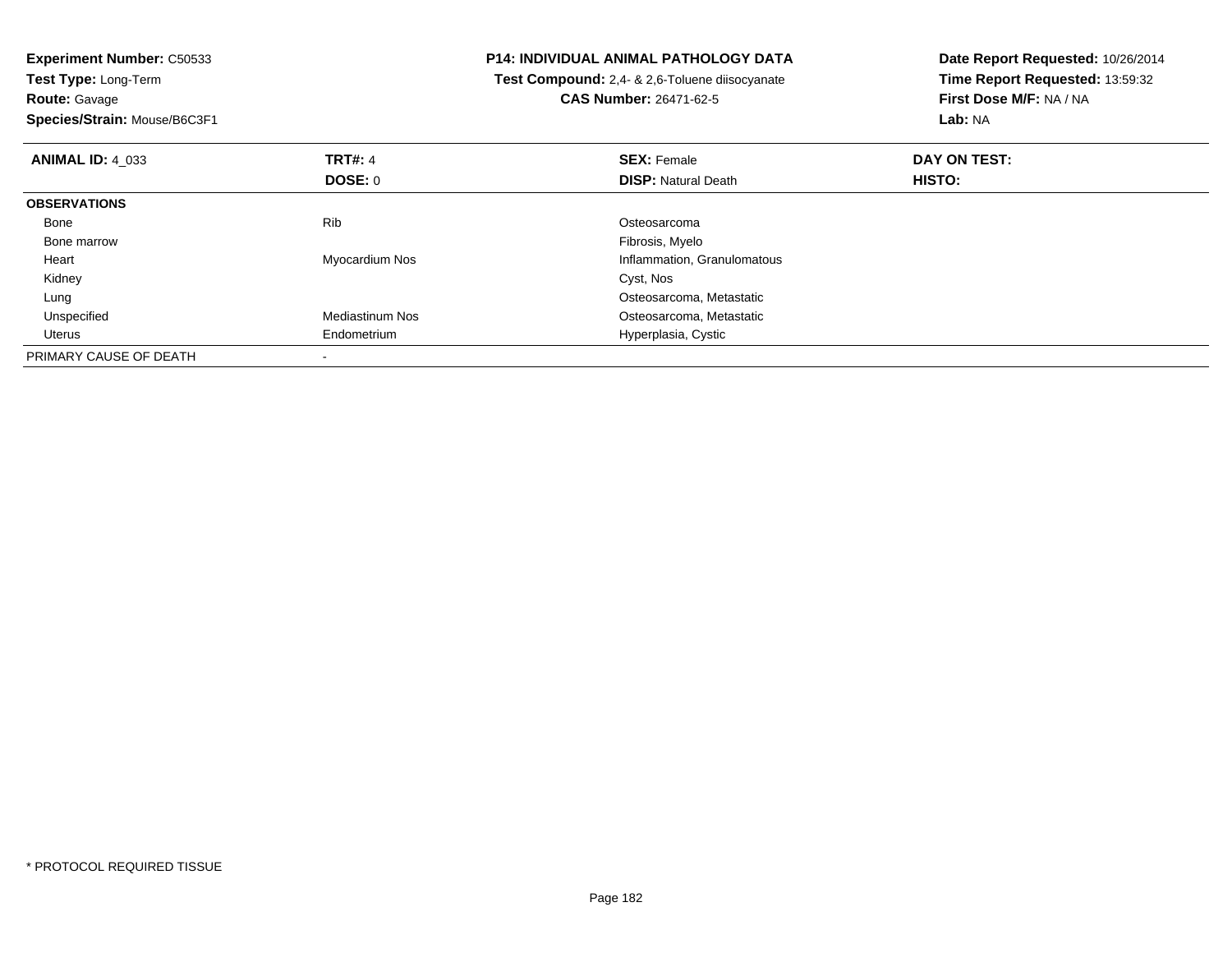| <b>Experiment Number: C50533</b><br><b>Test Type: Long-Term</b><br><b>Route: Gavage</b><br>Species/Strain: Mouse/B6C3F1 |                     | <b>P14: INDIVIDUAL ANIMAL PATHOLOGY DATA</b><br>Test Compound: 2,4- & 2,6-Toluene diisocyanate<br><b>CAS Number: 26471-62-5</b> | Date Report Requested: 10/26/2014<br>Time Report Requested: 13:59:32<br>First Dose M/F: NA / NA<br>Lab: NA |
|-------------------------------------------------------------------------------------------------------------------------|---------------------|---------------------------------------------------------------------------------------------------------------------------------|------------------------------------------------------------------------------------------------------------|
| <b>ANIMAL ID: 4 034</b>                                                                                                 | <b>TRT#: 4</b>      | <b>SEX: Female</b>                                                                                                              | DAY ON TEST:                                                                                               |
|                                                                                                                         | DOSE: 0             | <b>DISP:</b> Scheduled Sacrifice                                                                                                | HISTO:                                                                                                     |
| <b>OBSERVATIONS</b>                                                                                                     |                     |                                                                                                                                 |                                                                                                            |
| Bone marrow                                                                                                             |                     | Fibrosis, Myelo                                                                                                                 |                                                                                                            |
| <b>Brain</b>                                                                                                            | Thalamus            | Calculus, Unknown Gross Or Micro                                                                                                |                                                                                                            |
| Liver                                                                                                                   |                     | Cytoplasmic Change, Ground-Glass                                                                                                |                                                                                                            |
| Unspecified                                                                                                             | Multiple Organs Nos | Lymphocytic Inflammatory Infiltrate                                                                                             |                                                                                                            |
| Uterus                                                                                                                  | Endometrium         | Hyperplasia, Cystic                                                                                                             |                                                                                                            |
| PRIMARY CAUSE OF DEATH                                                                                                  |                     |                                                                                                                                 |                                                                                                            |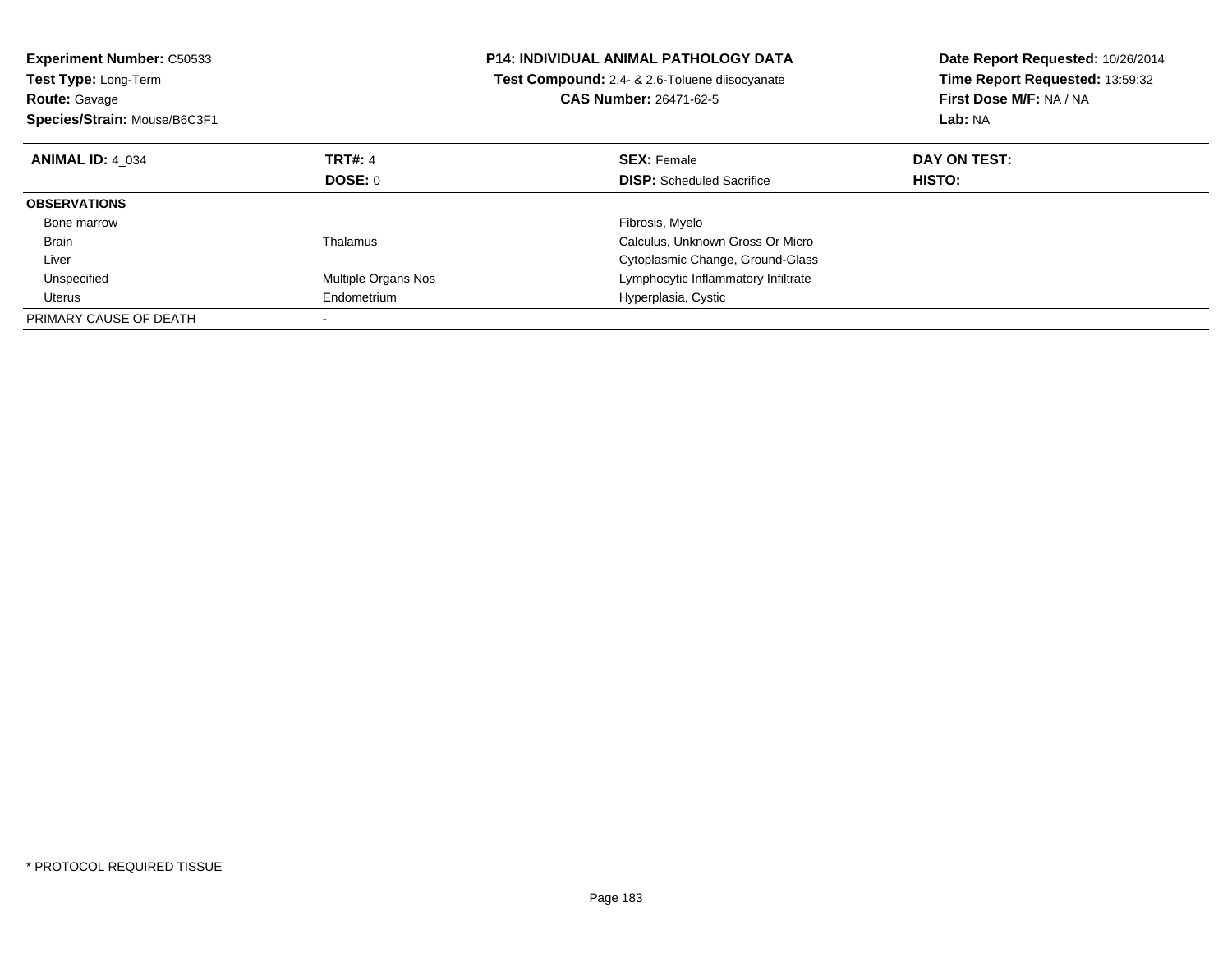| <b>Experiment Number: C50533</b><br>Test Type: Long-Term<br><b>Route: Gavage</b><br>Species/Strain: Mouse/B6C3F1 |                     | <b>P14: INDIVIDUAL ANIMAL PATHOLOGY DATA</b><br>Test Compound: 2,4- & 2,6-Toluene diisocyanate<br><b>CAS Number: 26471-62-5</b> | Date Report Requested: 10/26/2014<br>Time Report Requested: 13:59:32<br>First Dose M/F: NA / NA<br>Lab: NA |  |
|------------------------------------------------------------------------------------------------------------------|---------------------|---------------------------------------------------------------------------------------------------------------------------------|------------------------------------------------------------------------------------------------------------|--|
| <b>ANIMAL ID: 4 035</b>                                                                                          | <b>TRT#: 4</b>      | <b>SEX: Female</b>                                                                                                              | DAY ON TEST:                                                                                               |  |
|                                                                                                                  | <b>DOSE: 0</b>      | <b>DISP:</b> Scheduled Sacrifice                                                                                                | HISTO:                                                                                                     |  |
| <b>OBSERVATIONS</b>                                                                                              |                     |                                                                                                                                 |                                                                                                            |  |
| Bone marrow                                                                                                      |                     | Fibrosis, Myelo                                                                                                                 |                                                                                                            |  |
| Unspecified                                                                                                      | Multiple Organs Nos | Lymphocytic Inflammatory Infiltrate                                                                                             |                                                                                                            |  |
| Uterus                                                                                                           | Endometrium         | Hyperplasia, Cystic                                                                                                             |                                                                                                            |  |
| PRIMARY CAUSE OF DEATH                                                                                           |                     |                                                                                                                                 |                                                                                                            |  |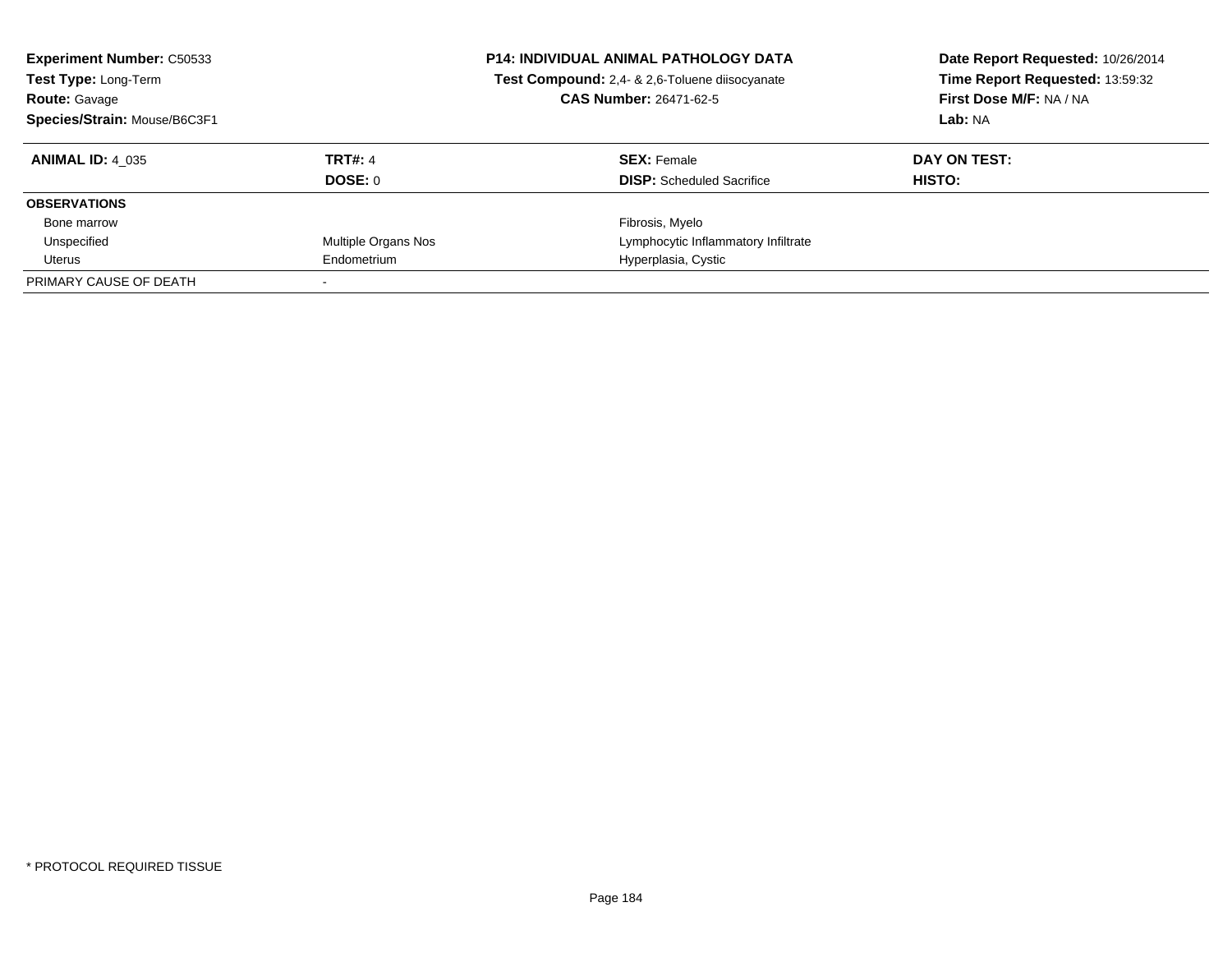| <b>Experiment Number: C50533</b><br>Test Type: Long-Term |                     | <b>P14: INDIVIDUAL ANIMAL PATHOLOGY DATA</b><br>Test Compound: 2,4- & 2,6-Toluene diisocyanate | Date Report Requested: 10/26/2014<br>Time Report Requested: 13:59:32 |
|----------------------------------------------------------|---------------------|------------------------------------------------------------------------------------------------|----------------------------------------------------------------------|
| <b>Route: Gavage</b>                                     |                     | <b>CAS Number: 26471-62-5</b>                                                                  | First Dose M/F: NA / NA                                              |
| Species/Strain: Mouse/B6C3F1                             |                     |                                                                                                | Lab: NA                                                              |
| <b>ANIMAL ID: 4 036</b>                                  | <b>TRT#: 4</b>      | <b>SEX: Female</b>                                                                             | DAY ON TEST:                                                         |
|                                                          | DOSE: 0             | <b>DISP:</b> Natural Death                                                                     | HISTO:                                                               |
| <b>OBSERVATIONS</b>                                      |                     |                                                                                                |                                                                      |
| Stomach                                                  |                     | Ulcer, Nos                                                                                     |                                                                      |
| Unspecified                                              | Multiple Organs Nos | Lymphoma, Nos-Malignant                                                                        |                                                                      |
| PRIMARY CAUSE OF DEATH                                   |                     |                                                                                                |                                                                      |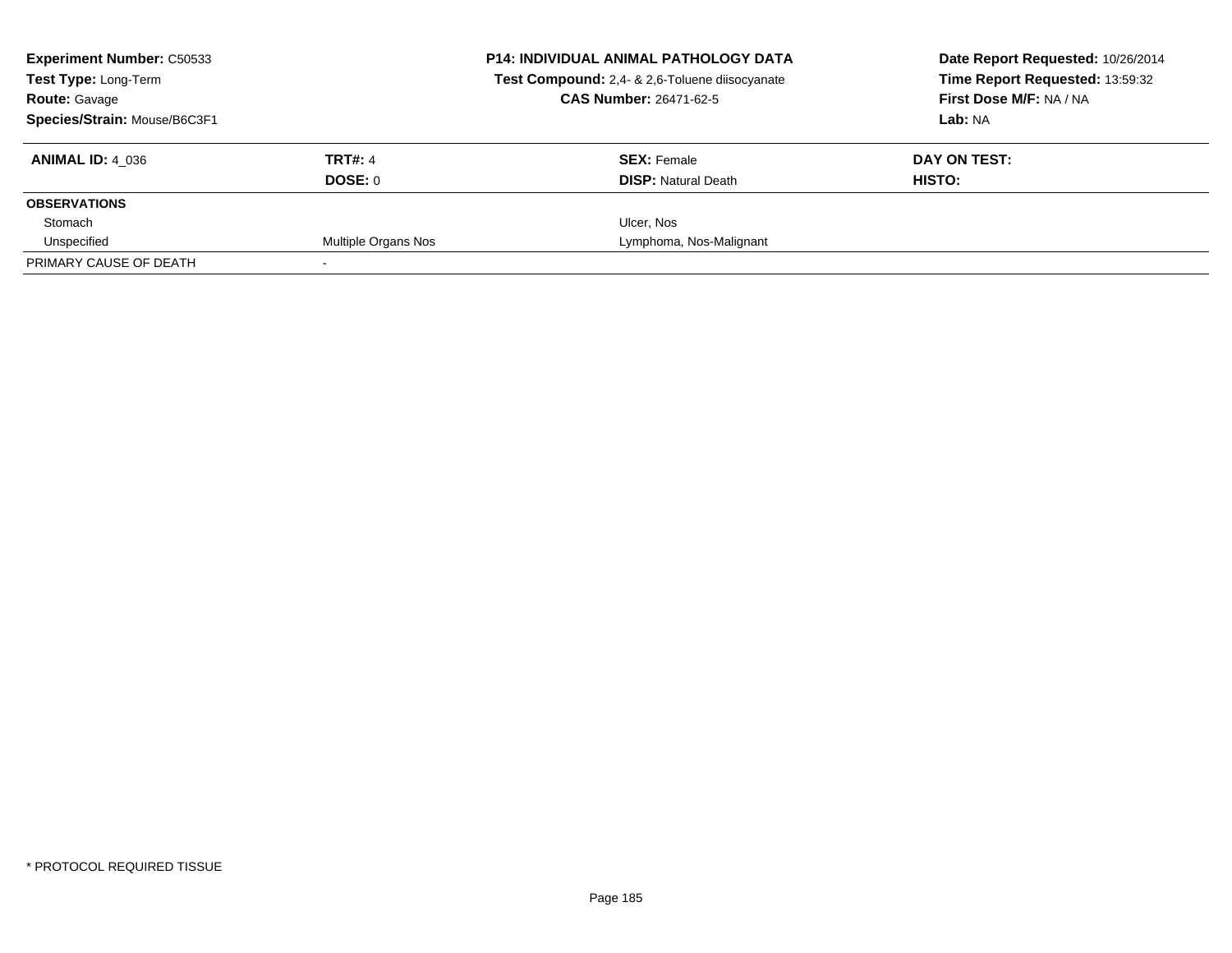| <b>Experiment Number: C50533</b><br>Test Type: Long-Term<br><b>Route: Gavage</b><br>Species/Strain: Mouse/B6C3F1 |                     | <b>P14: INDIVIDUAL ANIMAL PATHOLOGY DATA</b><br>Test Compound: 2,4- & 2,6-Toluene diisocyanate<br><b>CAS Number: 26471-62-5</b> | Date Report Requested: 10/26/2014<br>Time Report Requested: 13:59:32<br>First Dose M/F: NA / NA<br>Lab: NA |
|------------------------------------------------------------------------------------------------------------------|---------------------|---------------------------------------------------------------------------------------------------------------------------------|------------------------------------------------------------------------------------------------------------|
| <b>ANIMAL ID: 4 037</b>                                                                                          | <b>TRT#: 4</b>      | <b>SEX: Female</b>                                                                                                              | DAY ON TEST:                                                                                               |
|                                                                                                                  | DOSE: 0             | <b>DISP:</b> Natural Death                                                                                                      | HISTO:                                                                                                     |
| <b>OBSERVATIONS</b>                                                                                              |                     |                                                                                                                                 |                                                                                                            |
| Bone marrow                                                                                                      |                     | Fibrosis, Myelo                                                                                                                 |                                                                                                            |
| Harderian gland                                                                                                  | Hardarian Gland     | Adenoma, Nos                                                                                                                    |                                                                                                            |
| Liver                                                                                                            |                     | Necrosis, Nos                                                                                                                   |                                                                                                            |
| Unspecified                                                                                                      | Multiple Organs Nos | Leukemia, Nos                                                                                                                   |                                                                                                            |
| Uterus                                                                                                           | Endometrium         | Hyperplasia, Cystic                                                                                                             |                                                                                                            |
| PRIMARY CAUSE OF DEATH                                                                                           |                     |                                                                                                                                 |                                                                                                            |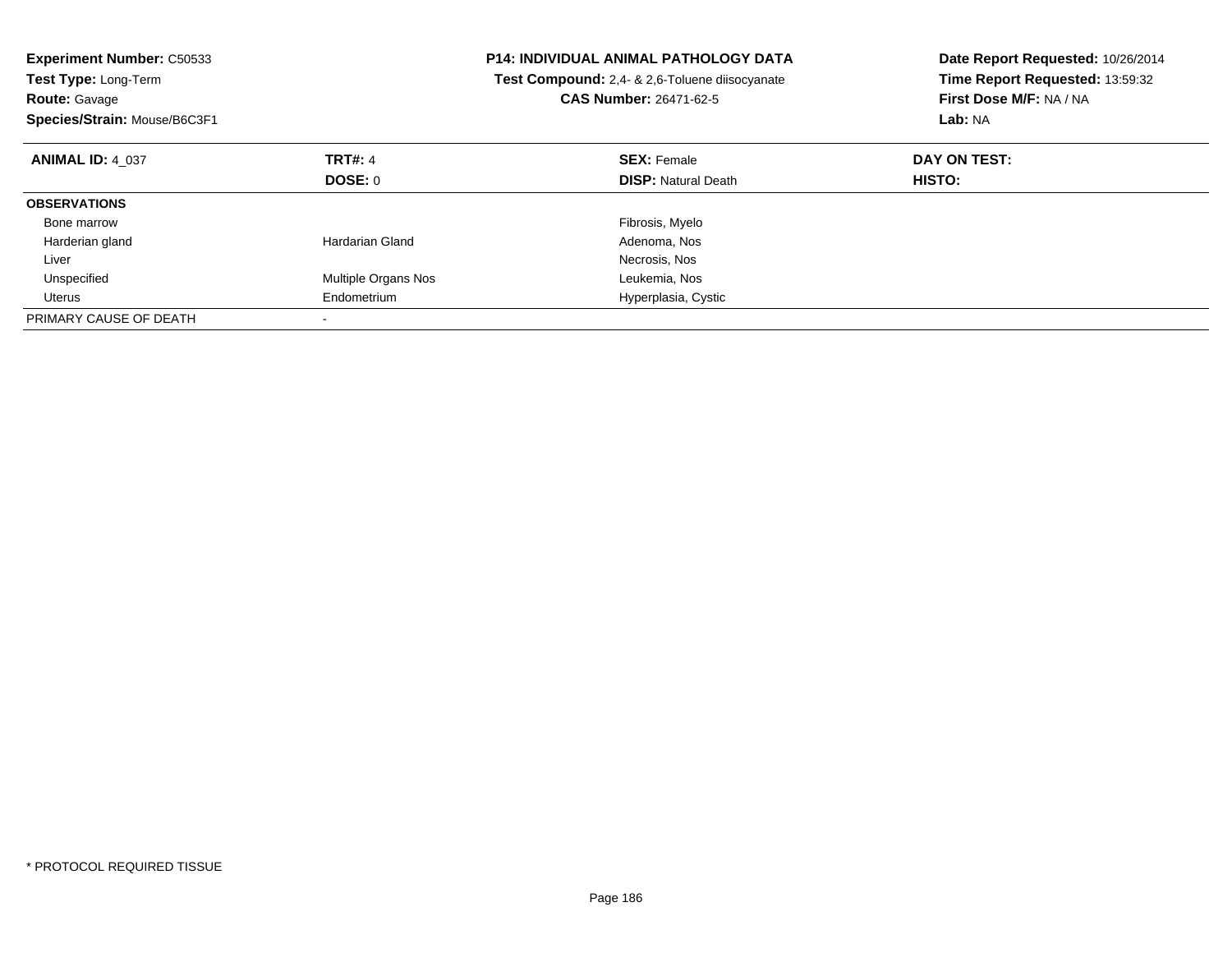| <b>Experiment Number: C50533</b><br><b>Test Type: Long-Term</b><br><b>Route: Gavage</b><br>Species/Strain: Mouse/B6C3F1 |                           | <b>P14: INDIVIDUAL ANIMAL PATHOLOGY DATA</b><br>Test Compound: 2,4- & 2,6-Toluene diisocyanate<br><b>CAS Number: 26471-62-5</b> | Date Report Requested: 10/26/2014<br>Time Report Requested: 13:59:32<br>First Dose M/F: NA / NA<br>Lab: NA |
|-------------------------------------------------------------------------------------------------------------------------|---------------------------|---------------------------------------------------------------------------------------------------------------------------------|------------------------------------------------------------------------------------------------------------|
| <b>ANIMAL ID: 4 038</b>                                                                                                 | <b>TRT#: 4</b><br>DOSE: 0 | <b>SEX: Female</b><br><b>DISP:</b> Scheduled Sacrifice                                                                          | DAY ON TEST:<br><b>HISTO:</b>                                                                              |
| <b>OBSERVATIONS</b>                                                                                                     |                           |                                                                                                                                 |                                                                                                            |
| Bone marrow                                                                                                             |                           | Fibrosis, Myelo                                                                                                                 |                                                                                                            |
| Thyroid                                                                                                                 |                           | Atrophy, Focal                                                                                                                  |                                                                                                            |
| Unspecified                                                                                                             | Multiple Organs Nos       | Lymphoma, Nos-Malignant                                                                                                         |                                                                                                            |
| Uterus                                                                                                                  | Endometrium               | Hyperplasia, Cystic                                                                                                             |                                                                                                            |
| PRIMARY CAUSE OF DEATH                                                                                                  |                           |                                                                                                                                 |                                                                                                            |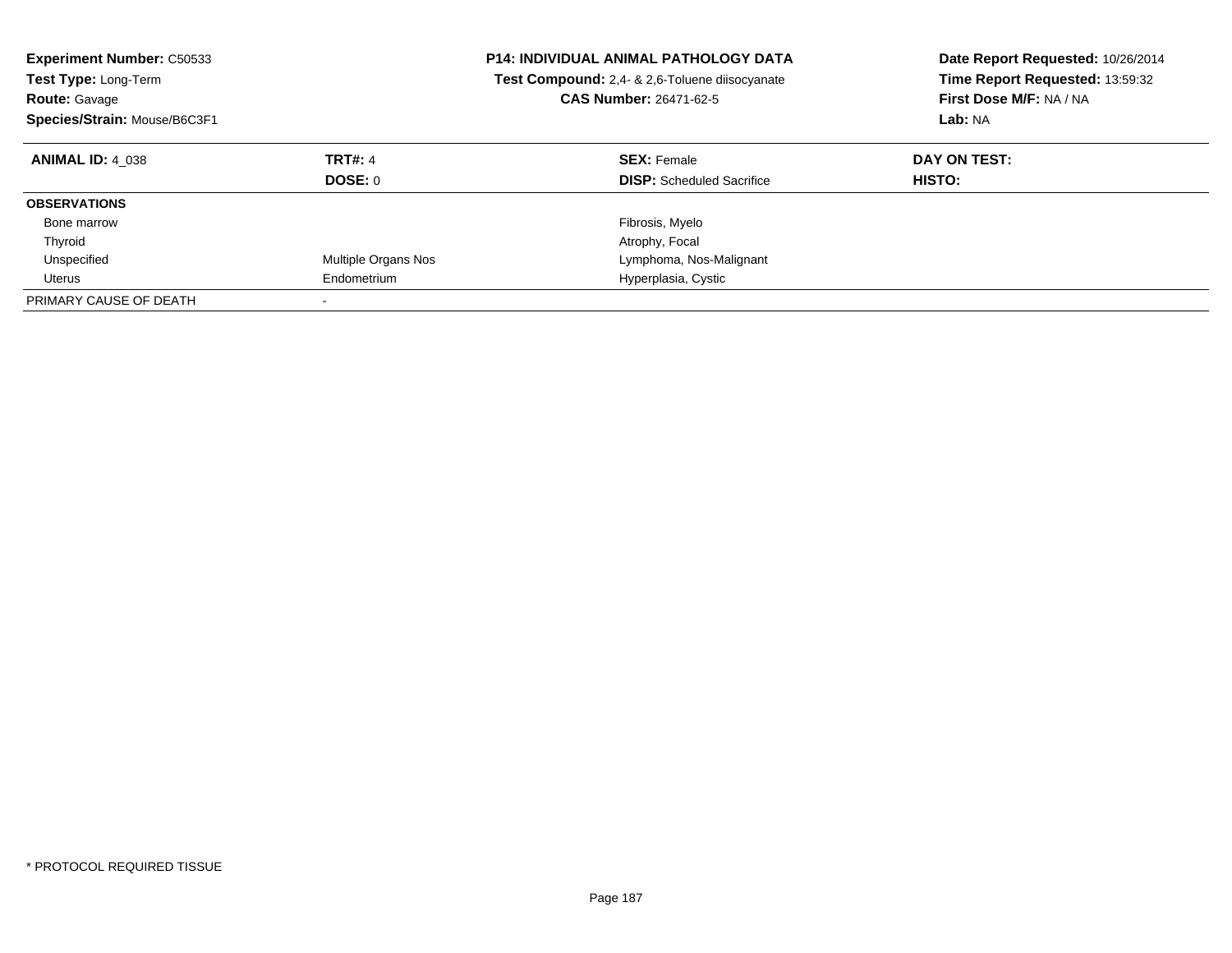| <b>Experiment Number: C50533</b><br>Test Type: Long-Term<br><b>Route: Gavage</b><br>Species/Strain: Mouse/B6C3F1 |                  | <b>P14: INDIVIDUAL ANIMAL PATHOLOGY DATA</b><br>Test Compound: 2,4- & 2,6-Toluene diisocyanate<br>CAS Number: 26471-62-5 | Date Report Requested: 10/26/2014<br>Time Report Requested: 13:59:32<br>First Dose M/F: NA / NA<br>Lab: NA |  |
|------------------------------------------------------------------------------------------------------------------|------------------|--------------------------------------------------------------------------------------------------------------------------|------------------------------------------------------------------------------------------------------------|--|
| <b>ANIMAL ID: 4 039</b>                                                                                          | <b>TRT#: 4</b>   | <b>SEX: Female</b>                                                                                                       | DAY ON TEST:                                                                                               |  |
|                                                                                                                  | DOSE: 0          | <b>DISP:</b> Natural Death                                                                                               | HISTO:                                                                                                     |  |
| <b>OBSERVATIONS</b>                                                                                              |                  |                                                                                                                          |                                                                                                            |  |
| Bone                                                                                                             | Sternum          | Fibrosis, Myelo                                                                                                          |                                                                                                            |  |
|                                                                                                                  | Vertebral Column | Osteosarcoma                                                                                                             |                                                                                                            |  |
| Lung                                                                                                             |                  | Osteosarcoma, Metastatic                                                                                                 |                                                                                                            |  |
| PRIMARY CAUSE OF DEATH                                                                                           |                  |                                                                                                                          |                                                                                                            |  |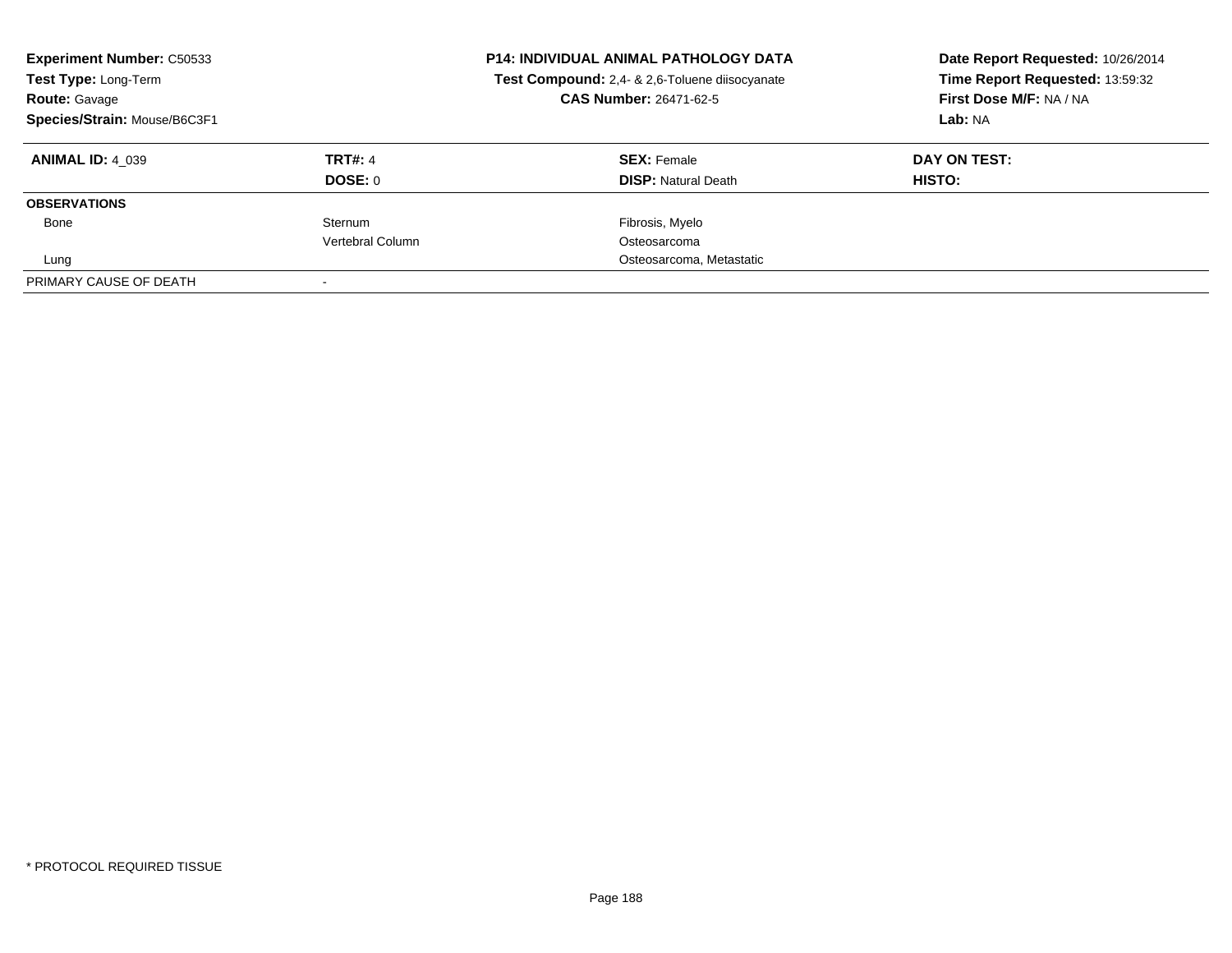**Experiment Number:** C50533**Test Type:** Long-Term**Route:** Gavage

**Species/Strain:** Mouse/B6C3F1

## **P14: INDIVIDUAL ANIMAL PATHOLOGY DATA**

 **Test Compound:** 2,4- & 2,6-Toluene diisocyanate**CAS Number:** 26471-62-5

**Date Report Requested:** 10/26/2014 **Time Report Requested:** 13:59:32**First Dose M/F:** NA / NA**Lab:** NA

| <b>ANIMAL ID: 4 040</b> | <b>TRT#: 4</b>      | <b>SEX: Female</b>                  | DAY ON TEST: |  |
|-------------------------|---------------------|-------------------------------------|--------------|--|
|                         | <b>DOSE: 0</b>      | <b>DISP:</b> Scheduled Sacrifice    | HISTO:       |  |
| <b>OBSERVATIONS</b>     |                     |                                     |              |  |
| Bone                    | Sternum             | Necrosis, Nos                       |              |  |
| Bone marrow             |                     | Fibrosis, Myelo                     |              |  |
| Brain                   | Thalamus            | Calculus, Unknown Gross Or Micro    |              |  |
| Liver                   |                     | Cytoplasmic Change, Ground-Glass    |              |  |
| Lung                    |                     | Inflammation, Interstitial          |              |  |
| Ovary                   |                     | Cyst, Parovarian                    |              |  |
| Spleen                  |                     | Hyperplasia, Lymphoid               |              |  |
| Thyroid                 |                     | Atrophy, Focal                      |              |  |
| Unspecified             | Multiple Organs Nos | Lymphocytic Inflammatory Infiltrate |              |  |
| Uterus                  | Endometrium         | Hyperplasia, Cystic                 |              |  |
| PRIMARY CAUSE OF DEATH  | $\,$                |                                     |              |  |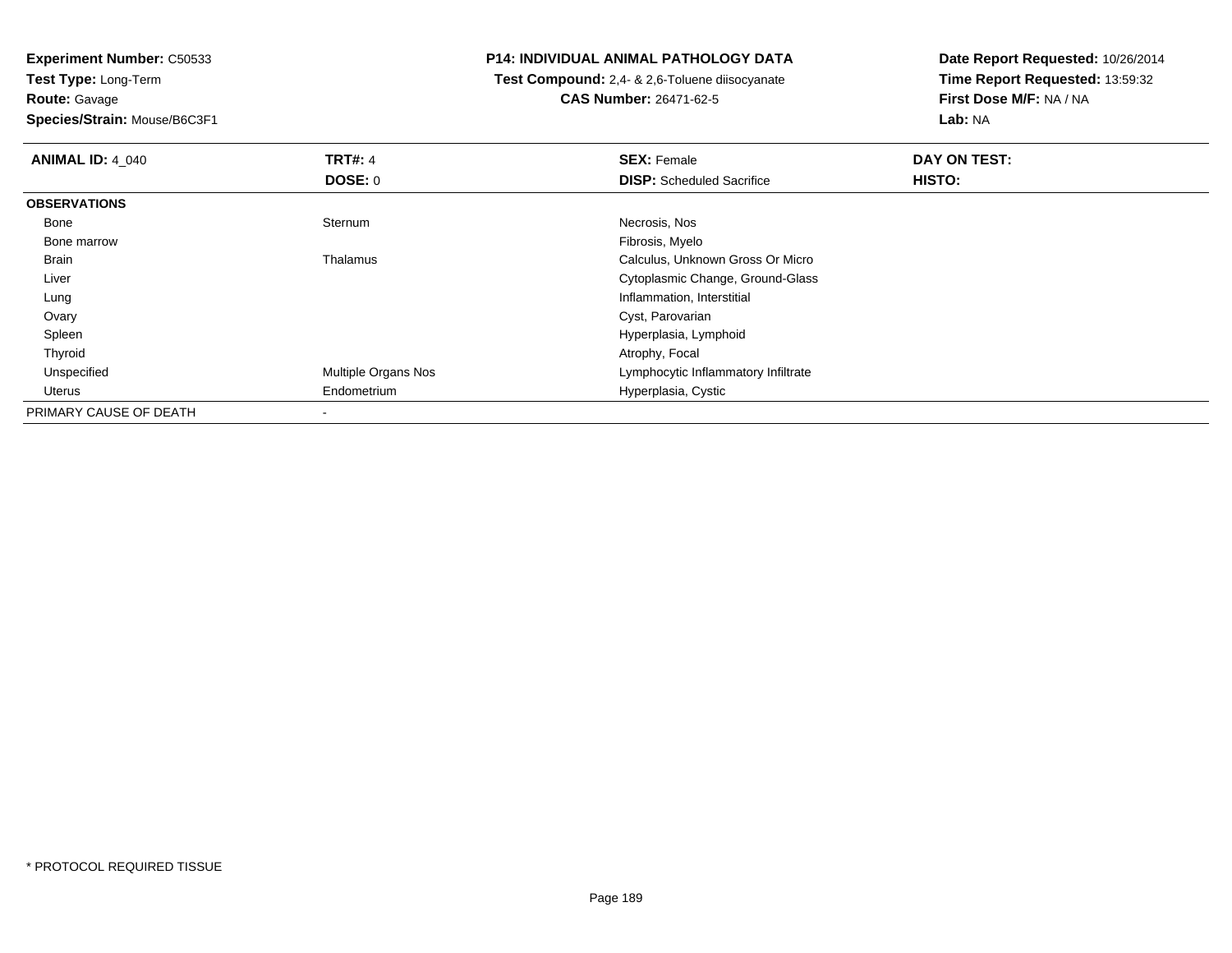| <b>Experiment Number: C50533</b><br><b>Test Type: Long-Term</b><br><b>Route: Gavage</b><br>Species/Strain: Mouse/B6C3F1 |                           | <b>P14: INDIVIDUAL ANIMAL PATHOLOGY DATA</b><br>Test Compound: 2,4- & 2,6-Toluene diisocyanate<br><b>CAS Number: 26471-62-5</b> | Date Report Requested: 10/26/2014<br>Time Report Requested: 13:59:32<br>First Dose M/F: NA / NA<br>Lab: NA |
|-------------------------------------------------------------------------------------------------------------------------|---------------------------|---------------------------------------------------------------------------------------------------------------------------------|------------------------------------------------------------------------------------------------------------|
| <b>ANIMAL ID: 4 041</b>                                                                                                 | <b>TRT#: 4</b><br>DOSE: 0 | <b>SEX: Female</b><br><b>DISP:</b> Scheduled Sacrifice                                                                          | DAY ON TEST:<br><b>HISTO:</b>                                                                              |
| <b>OBSERVATIONS</b>                                                                                                     |                           |                                                                                                                                 |                                                                                                            |
| Bone marrow                                                                                                             |                           | Fibrosis, Myelo                                                                                                                 |                                                                                                            |
| Thyroid                                                                                                                 |                           | Atrophy, Focal                                                                                                                  |                                                                                                            |
| Unspecified                                                                                                             | Multiple Organs Nos       | Lymphocytic Inflammatory Infiltrate                                                                                             |                                                                                                            |
| Uterus                                                                                                                  | Endometrium               | Hyperplasia, Cystic                                                                                                             |                                                                                                            |
| PRIMARY CAUSE OF DEATH                                                                                                  |                           |                                                                                                                                 |                                                                                                            |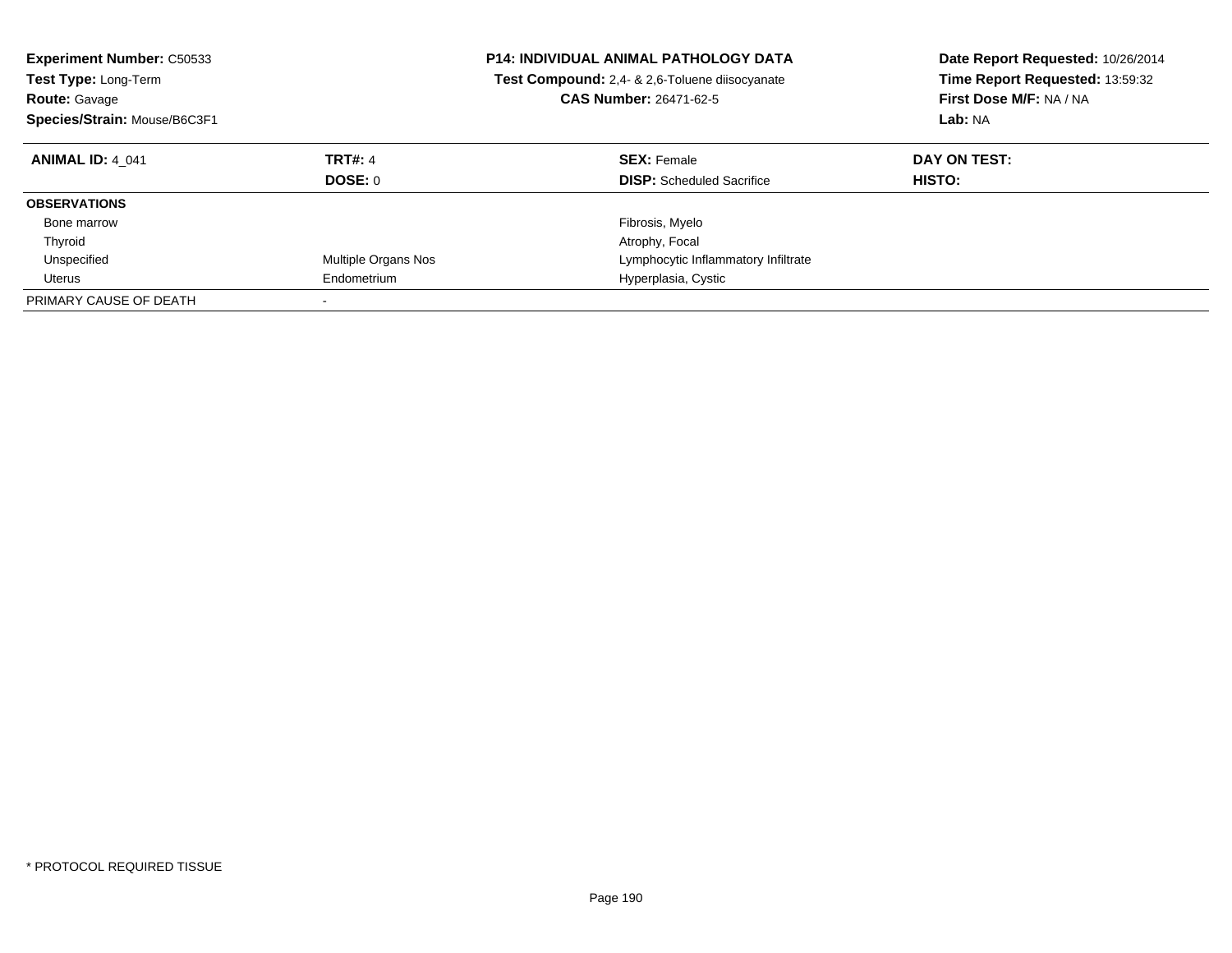| <b>Experiment Number: C50533</b><br>Test Type: Long-Term<br><b>Route: Gavage</b><br>Species/Strain: Mouse/B6C3F1 |                       | <b>P14: INDIVIDUAL ANIMAL PATHOLOGY DATA</b><br>Test Compound: 2,4- & 2,6-Toluene diisocyanate<br><b>CAS Number: 26471-62-5</b> | Date Report Requested: 10/26/2014<br>Time Report Requested: 13:59:32<br>First Dose M/F: NA / NA<br>Lab: NA |
|------------------------------------------------------------------------------------------------------------------|-----------------------|---------------------------------------------------------------------------------------------------------------------------------|------------------------------------------------------------------------------------------------------------|
| <b>ANIMAL ID: 4_042</b>                                                                                          | <b>TRT#: 4</b>        | <b>SEX: Female</b>                                                                                                              | DAY ON TEST:                                                                                               |
|                                                                                                                  | DOSE: 0               | <b>DISP:</b> Moribund Sacrifice                                                                                                 | <b>HISTO:</b>                                                                                              |
| <b>OBSERVATIONS</b>                                                                                              |                       |                                                                                                                                 |                                                                                                            |
| <b>Blood vessel</b>                                                                                              | Aorta Nos             | Mineralization                                                                                                                  |                                                                                                            |
| Eye                                                                                                              |                       | Abscess, Nos                                                                                                                    |                                                                                                            |
| Liver                                                                                                            |                       | Hepatocellular Carcinoma                                                                                                        |                                                                                                            |
| Lung                                                                                                             |                       | Hepatocellular Carcinoma, Metastatic                                                                                            |                                                                                                            |
|                                                                                                                  |                       | Pneumonia, Aspiration                                                                                                           |                                                                                                            |
| Lymph node                                                                                                       | Mesenteric Lymph Node | Hemorrhage                                                                                                                      |                                                                                                            |
| Ovary                                                                                                            |                       | Cyst, Follicular Nos                                                                                                            |                                                                                                            |
| PRIMARY CAUSE OF DEATH                                                                                           |                       |                                                                                                                                 |                                                                                                            |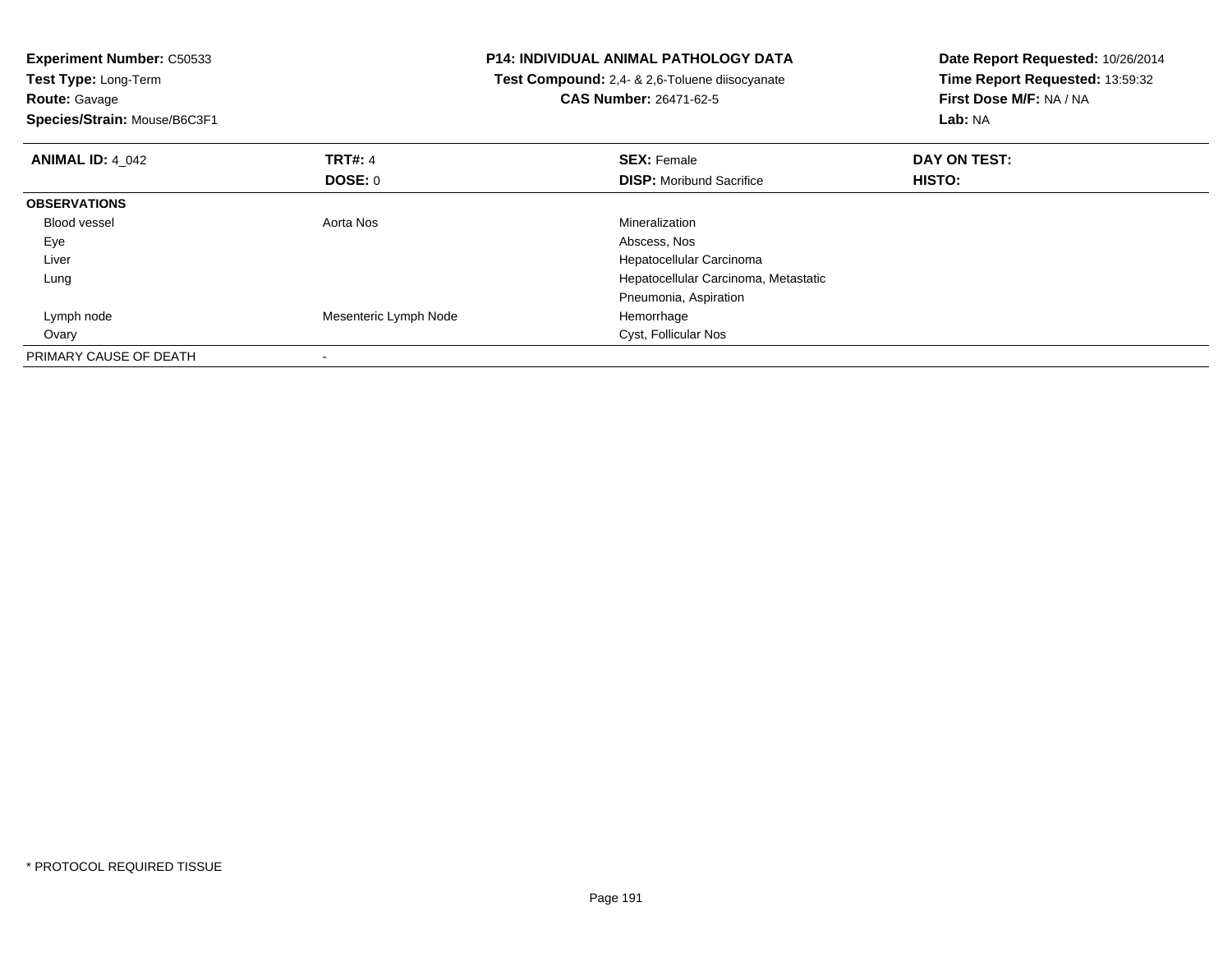| <b>Experiment Number: C50533</b><br><b>Test Type: Long-Term</b><br><b>Route: Gavage</b><br>Species/Strain: Mouse/B6C3F1 |                           | <b>P14: INDIVIDUAL ANIMAL PATHOLOGY DATA</b><br>Test Compound: 2,4- & 2,6-Toluene diisocyanate<br><b>CAS Number: 26471-62-5</b> | Date Report Requested: 10/26/2014<br>Time Report Requested: 13:59:32<br>First Dose M/F: NA / NA<br>Lab: NA |
|-------------------------------------------------------------------------------------------------------------------------|---------------------------|---------------------------------------------------------------------------------------------------------------------------------|------------------------------------------------------------------------------------------------------------|
| <b>ANIMAL ID: 4 043</b>                                                                                                 | <b>TRT#: 4</b><br>DOSE: 0 | <b>SEX: Female</b><br><b>DISP:</b> Scheduled Sacrifice                                                                          | DAY ON TEST:<br><b>HISTO:</b>                                                                              |
| <b>OBSERVATIONS</b>                                                                                                     |                           |                                                                                                                                 |                                                                                                            |
| Bone marrow                                                                                                             |                           | Fibrosis, Myelo                                                                                                                 |                                                                                                            |
| <b>Brain</b>                                                                                                            | Thalamus                  | Calculus, Unknown Gross Or Micro                                                                                                |                                                                                                            |
| Unspecified                                                                                                             | Multiple Organs Nos       | Lymphocytic Inflammatory Infiltrate                                                                                             |                                                                                                            |
| Uterus                                                                                                                  | Endometrium               | Hyperplasia, Cystic                                                                                                             |                                                                                                            |
| PRIMARY CAUSE OF DEATH                                                                                                  |                           |                                                                                                                                 |                                                                                                            |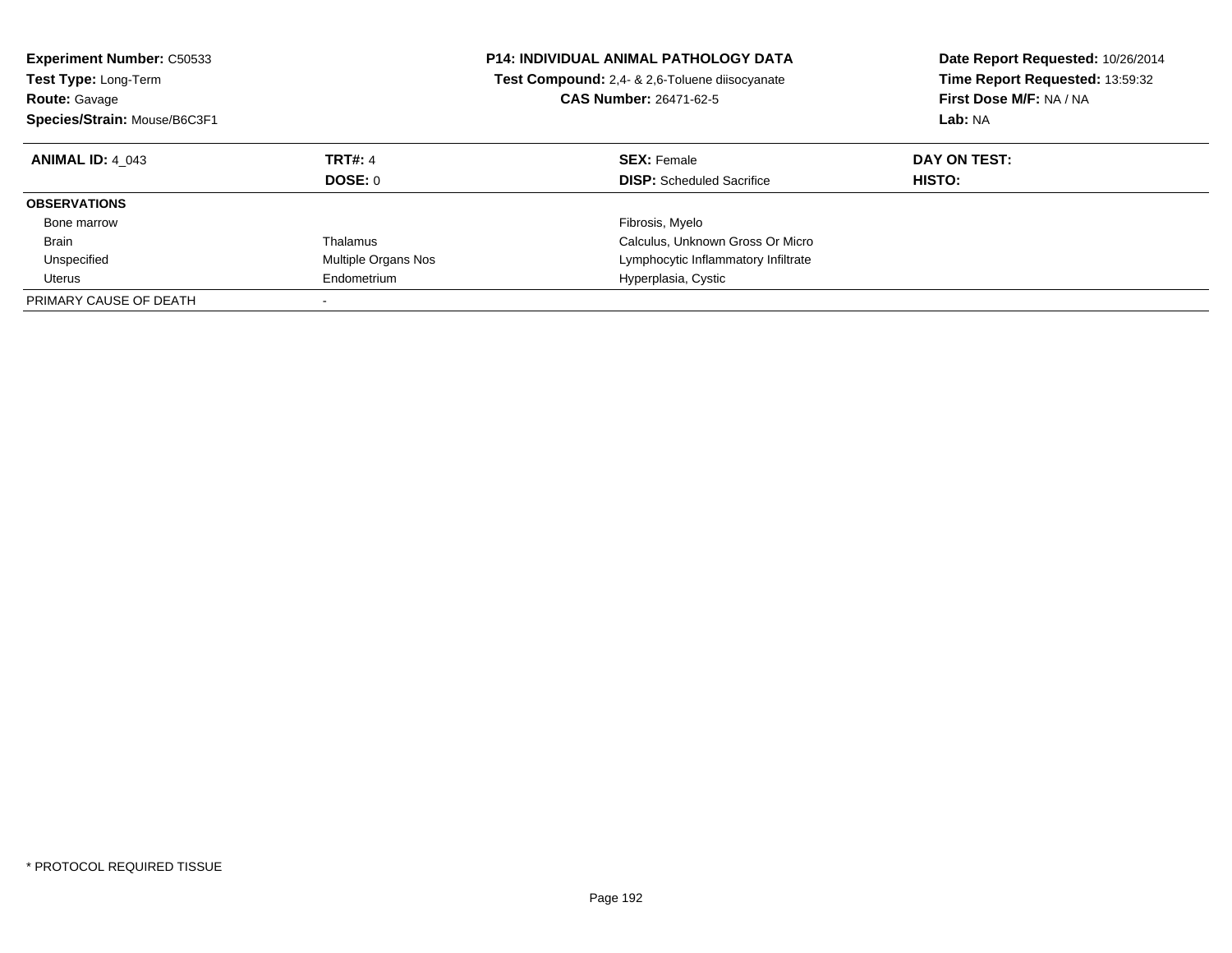| <b>Experiment Number: C50533</b><br>Test Type: Long-Term<br><b>Route: Gavage</b><br>Species/Strain: Mouse/B6C3F1 |                            | <b>P14: INDIVIDUAL ANIMAL PATHOLOGY DATA</b><br>Test Compound: 2,4- & 2,6-Toluene diisocyanate<br><b>CAS Number: 26471-62-5</b> | Date Report Requested: 10/26/2014<br>Time Report Requested: 13:59:32<br>First Dose M/F: NA / NA<br>Lab: NA |
|------------------------------------------------------------------------------------------------------------------|----------------------------|---------------------------------------------------------------------------------------------------------------------------------|------------------------------------------------------------------------------------------------------------|
| <b>ANIMAL ID: 4 044</b>                                                                                          | <b>TRT#: 4</b>             | <b>SEX: Female</b>                                                                                                              | DAY ON TEST:                                                                                               |
|                                                                                                                  | <b>DOSE: 0</b>             | <b>DISP:</b> Scheduled Sacrifice                                                                                                | HISTO:                                                                                                     |
| <b>OBSERVATIONS</b>                                                                                              |                            |                                                                                                                                 |                                                                                                            |
| Bone marrow                                                                                                      |                            | Fibrosis, Myelo                                                                                                                 |                                                                                                            |
| Ovary                                                                                                            |                            | Cyst, Parovarian                                                                                                                |                                                                                                            |
| Pituitary gland                                                                                                  |                            | <b>Focal Cellular Change</b>                                                                                                    |                                                                                                            |
| Thyroid                                                                                                          |                            | Atrophy, Focal                                                                                                                  |                                                                                                            |
| Unspecified                                                                                                      | <b>Multiple Organs Nos</b> | Lymphocytic Inflammatory Infiltrate                                                                                             |                                                                                                            |
| Uterus                                                                                                           | Endometrium                | Hyperplasia, Cystic                                                                                                             |                                                                                                            |
| PRIMARY CAUSE OF DEATH                                                                                           |                            |                                                                                                                                 |                                                                                                            |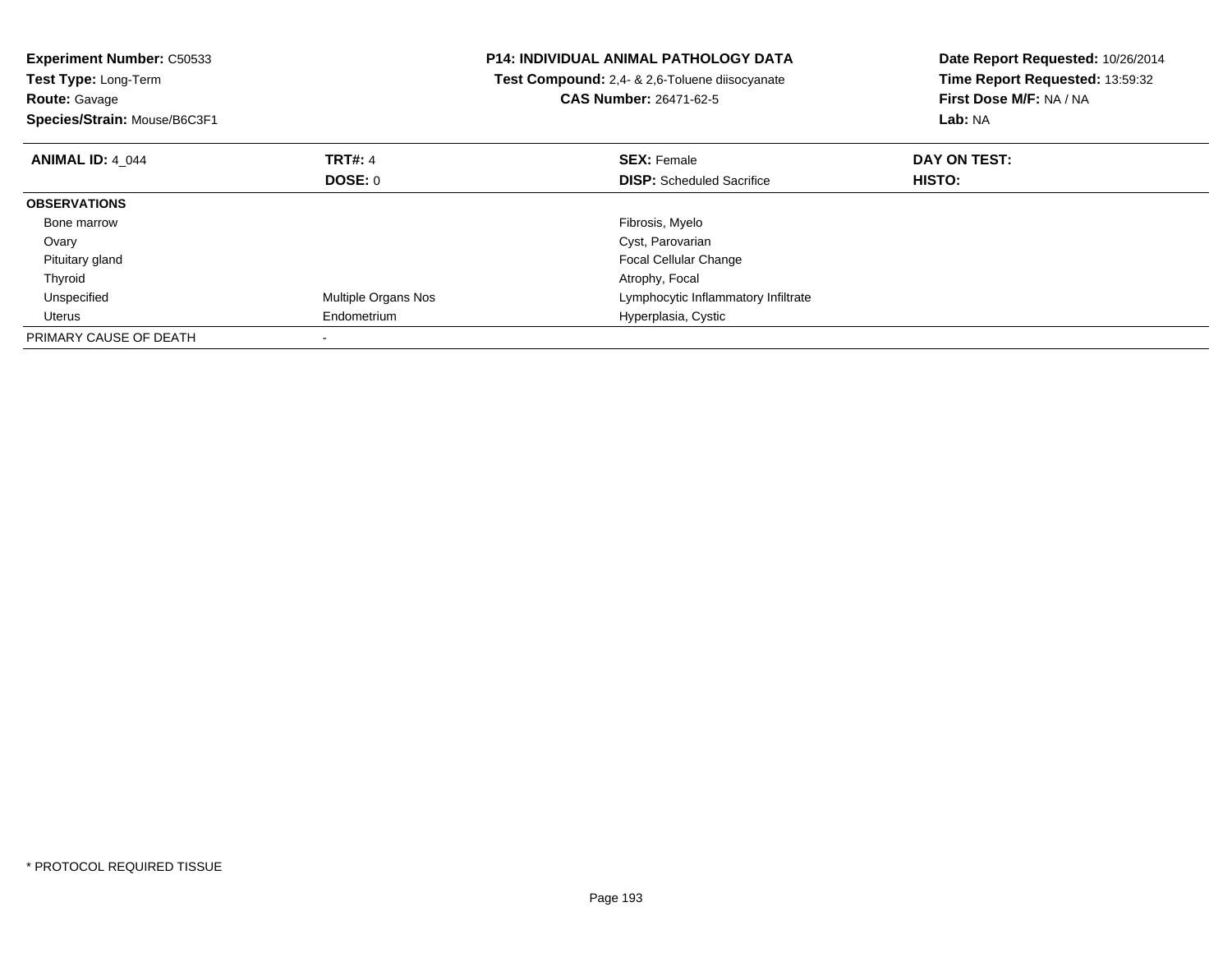| <b>Experiment Number: C50533</b><br>Test Type: Long-Term<br><b>Route: Gavage</b><br>Species/Strain: Mouse/B6C3F1 |                     | <b>P14: INDIVIDUAL ANIMAL PATHOLOGY DATA</b><br>Test Compound: 2,4- & 2,6-Toluene diisocyanate<br><b>CAS Number: 26471-62-5</b> | Date Report Requested: 10/26/2014<br>Time Report Requested: 13:59:32<br>First Dose M/F: NA / NA<br>Lab: NA |
|------------------------------------------------------------------------------------------------------------------|---------------------|---------------------------------------------------------------------------------------------------------------------------------|------------------------------------------------------------------------------------------------------------|
| <b>ANIMAL ID: 4 045</b>                                                                                          | <b>TRT#: 4</b>      | <b>SEX: Female</b>                                                                                                              | DAY ON TEST:                                                                                               |
|                                                                                                                  | DOSE: 0             | <b>DISP:</b> Scheduled Sacrifice                                                                                                | HISTO:                                                                                                     |
| <b>OBSERVATIONS</b>                                                                                              |                     |                                                                                                                                 |                                                                                                            |
| Bone marrow                                                                                                      |                     | Fibrosis, Myelo                                                                                                                 |                                                                                                            |
| Unspecified                                                                                                      | Multiple Organs Nos | Lymphoma, Nos-Malignant                                                                                                         |                                                                                                            |
| Uterus                                                                                                           | Endometrium         | Hyperplasia, Cystic                                                                                                             |                                                                                                            |
| PRIMARY CAUSE OF DEATH                                                                                           |                     |                                                                                                                                 |                                                                                                            |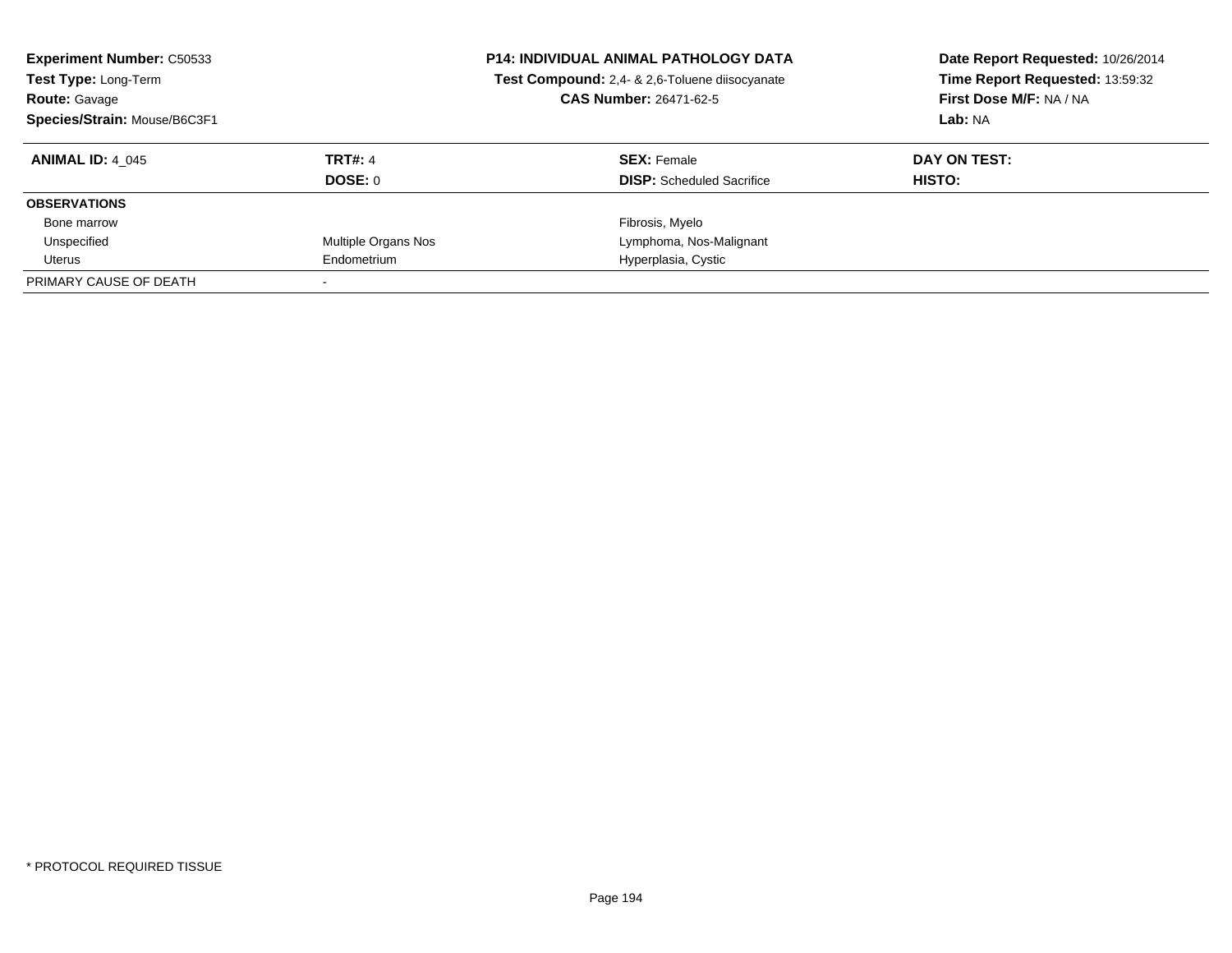| <b>Experiment Number: C50533</b><br><b>Test Type: Long-Term</b><br><b>Route: Gavage</b><br>Species/Strain: Mouse/B6C3F1 |                           | <b>P14: INDIVIDUAL ANIMAL PATHOLOGY DATA</b><br>Test Compound: 2,4- & 2,6-Toluene diisocyanate<br><b>CAS Number: 26471-62-5</b> | Date Report Requested: 10/26/2014<br>Time Report Requested: 13:59:32<br>First Dose M/F: NA / NA<br>Lab: NA |
|-------------------------------------------------------------------------------------------------------------------------|---------------------------|---------------------------------------------------------------------------------------------------------------------------------|------------------------------------------------------------------------------------------------------------|
| <b>ANIMAL ID: 4 046</b>                                                                                                 | <b>TRT#: 4</b><br>DOSE: 0 | <b>SEX: Female</b><br><b>DISP:</b> Scheduled Sacrifice                                                                          | DAY ON TEST:<br>HISTO:                                                                                     |
| <b>OBSERVATIONS</b>                                                                                                     |                           |                                                                                                                                 |                                                                                                            |
| Bone marrow                                                                                                             |                           | Fibrosis, Myelo                                                                                                                 |                                                                                                            |
| Lung                                                                                                                    |                           | Inflammation, Interstitial                                                                                                      |                                                                                                            |
| Unspecified                                                                                                             | Multiple Organs Nos       | Lymphocytic Inflammatory Infiltrate                                                                                             |                                                                                                            |
| Uterus                                                                                                                  | Endometrium               | Hyperplasia, Cystic                                                                                                             |                                                                                                            |
| PRIMARY CAUSE OF DEATH                                                                                                  |                           |                                                                                                                                 |                                                                                                            |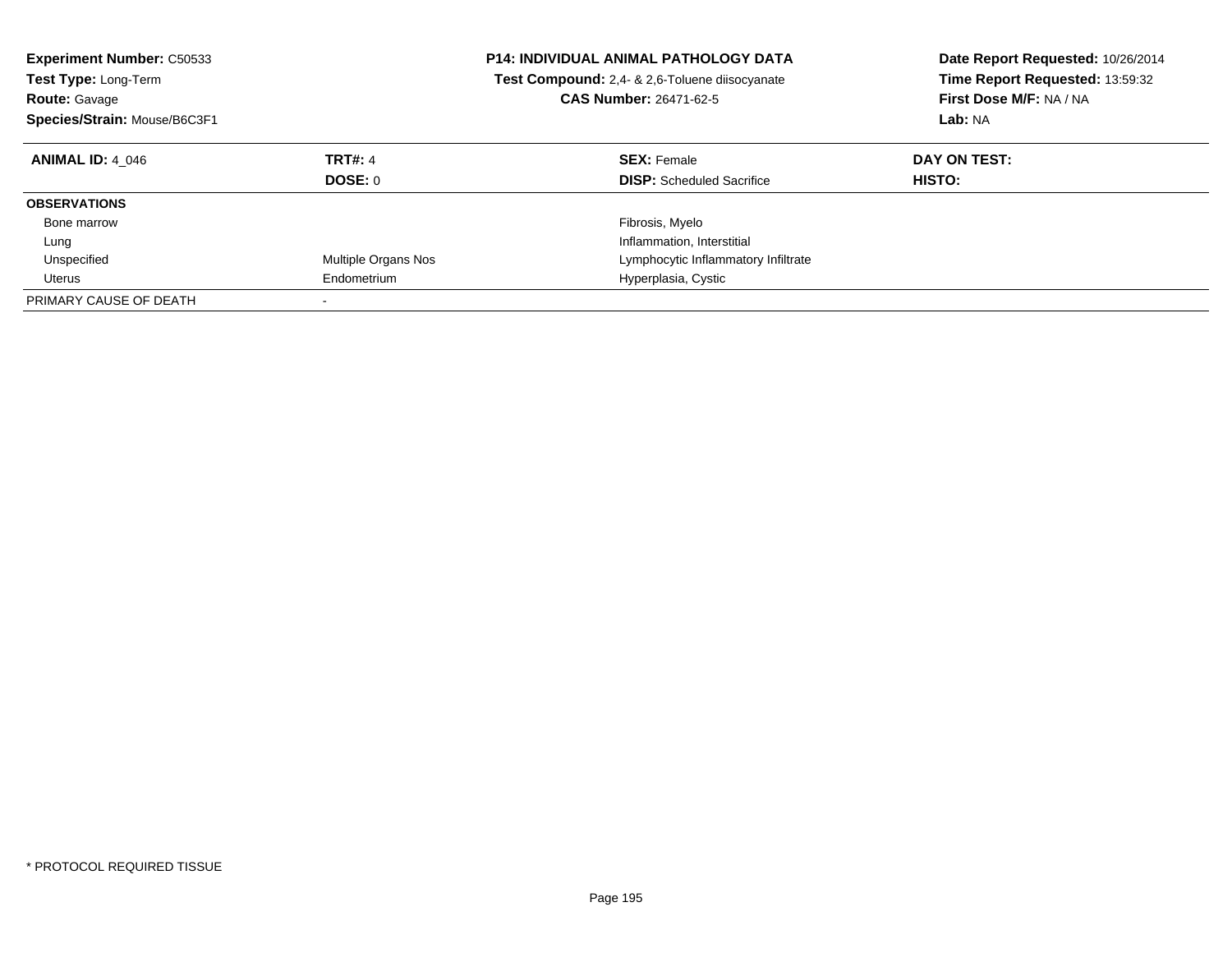| <b>Experiment Number: C50533</b><br>Test Type: Long-Term<br><b>Route: Gavage</b><br>Species/Strain: Mouse/B6C3F1 |                     | P14: INDIVIDUAL ANIMAL PATHOLOGY DATA<br>Test Compound: 2,4- & 2,6-Toluene diisocyanate<br><b>CAS Number: 26471-62-5</b> | Date Report Requested: 10/26/2014<br>Time Report Requested: 13:59:32<br>First Dose M/F: NA / NA<br>Lab: NA |
|------------------------------------------------------------------------------------------------------------------|---------------------|--------------------------------------------------------------------------------------------------------------------------|------------------------------------------------------------------------------------------------------------|
| <b>ANIMAL ID: 4_047</b>                                                                                          | <b>TRT#: 4</b>      | <b>SEX: Female</b>                                                                                                       | DAY ON TEST:                                                                                               |
|                                                                                                                  | DOSE: 0             | <b>DISP:</b> Natural Death                                                                                               | HISTO:                                                                                                     |
| <b>OBSERVATIONS</b>                                                                                              |                     |                                                                                                                          |                                                                                                            |
| Kidney                                                                                                           |                     | Glomerulonephritis, Nos                                                                                                  |                                                                                                            |
| Lung                                                                                                             |                     | Hemorrhage                                                                                                               |                                                                                                            |
| Ovary                                                                                                            |                     | Abscess, Nos                                                                                                             |                                                                                                            |
| Spleen                                                                                                           |                     | Hematopoiesis                                                                                                            |                                                                                                            |
| Unspecified                                                                                                      | Multiple Organs Nos | Inflammation, Chronic                                                                                                    |                                                                                                            |
| Uterus                                                                                                           | Endometrium         | Hyperplasia, Cystic                                                                                                      |                                                                                                            |
|                                                                                                                  |                     | Polyangiitis                                                                                                             |                                                                                                            |
| PRIMARY CAUSE OF DEATH                                                                                           |                     |                                                                                                                          |                                                                                                            |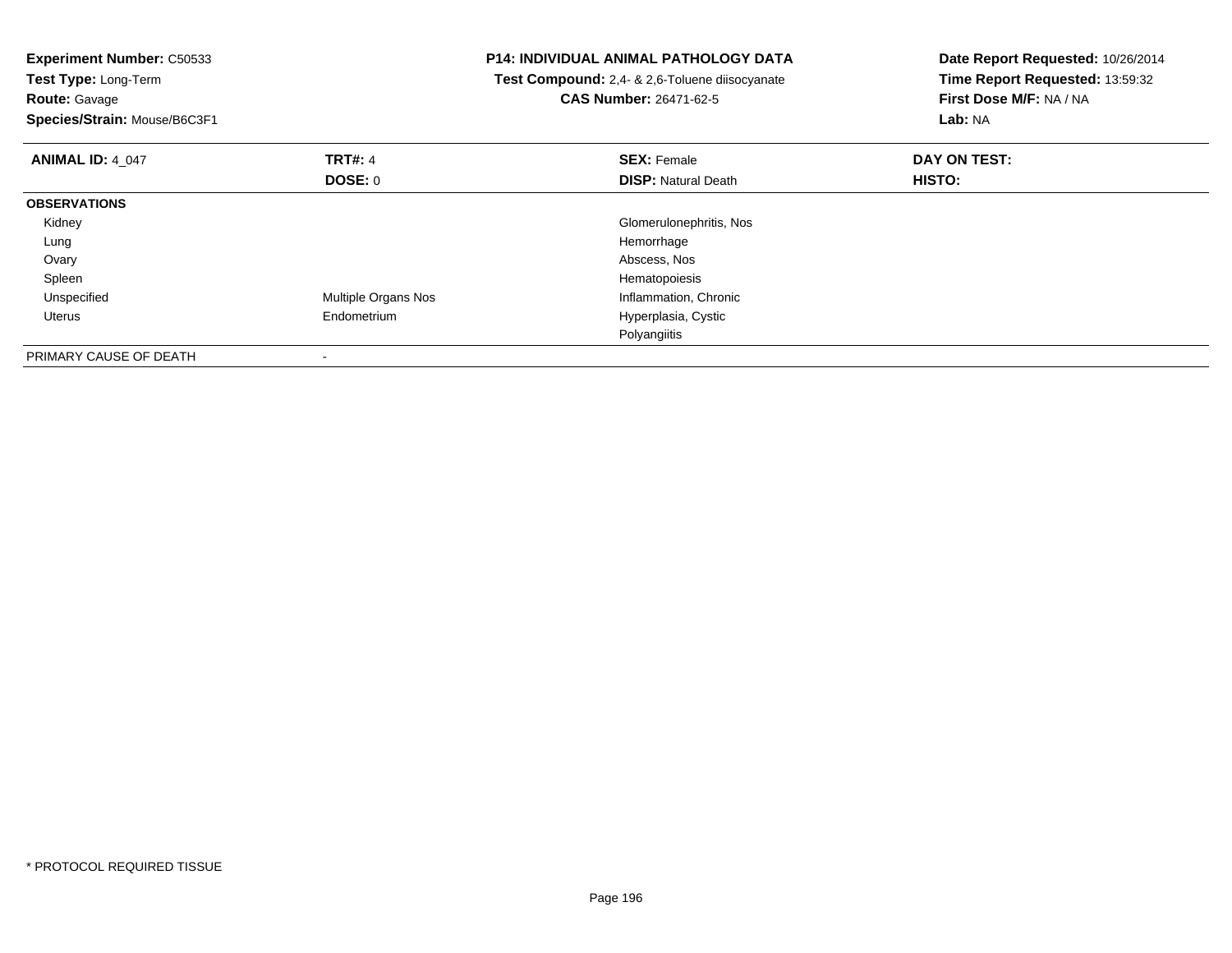**Experiment Number:** C50533**Test Type:** Long-Term

**Route:** Gavage

**Species/Strain:** Mouse/B6C3F1

## **P14: INDIVIDUAL ANIMAL PATHOLOGY DATA**

 **Test Compound:** 2,4- & 2,6-Toluene diisocyanate**CAS Number:** 26471-62-5

**Date Report Requested:** 10/26/2014 **Time Report Requested:** 13:59:32**First Dose M/F:** NA / NA**Lab:** NA

| <b>ANIMAL ID: 4 048</b> | <b>TRT#: 4</b>      | <b>SEX: Female</b>                   | DAY ON TEST: |  |
|-------------------------|---------------------|--------------------------------------|--------------|--|
|                         | <b>DOSE: 0</b>      | <b>DISP:</b> Scheduled Sacrifice     | HISTO:       |  |
| <b>OBSERVATIONS</b>     |                     |                                      |              |  |
| Bone marrow             |                     | Fibrosis, Myelo                      |              |  |
| Brain                   | Thalamus            | Calculus, Unknown Gross Or Micro     |              |  |
| Lung                    |                     | Inflammation, Interstitial           |              |  |
| Lymph node              | Renal Lymph Node    | Hyperplasia, Lymphoid                |              |  |
|                         | Inguinal Lymph Node | Lymphoma, Histiocytic-Malignant Type |              |  |
| Ovary                   |                     | Cyst, Parovarian                     |              |  |
| Unspecified             | Multiple Organs Nos | Lymphocytic Inflammatory Infiltrate  |              |  |
| Uterus                  | Endometrium         | Hyperplasia, Cystic                  |              |  |
| PRIMARY CAUSE OF DEATH  |                     |                                      |              |  |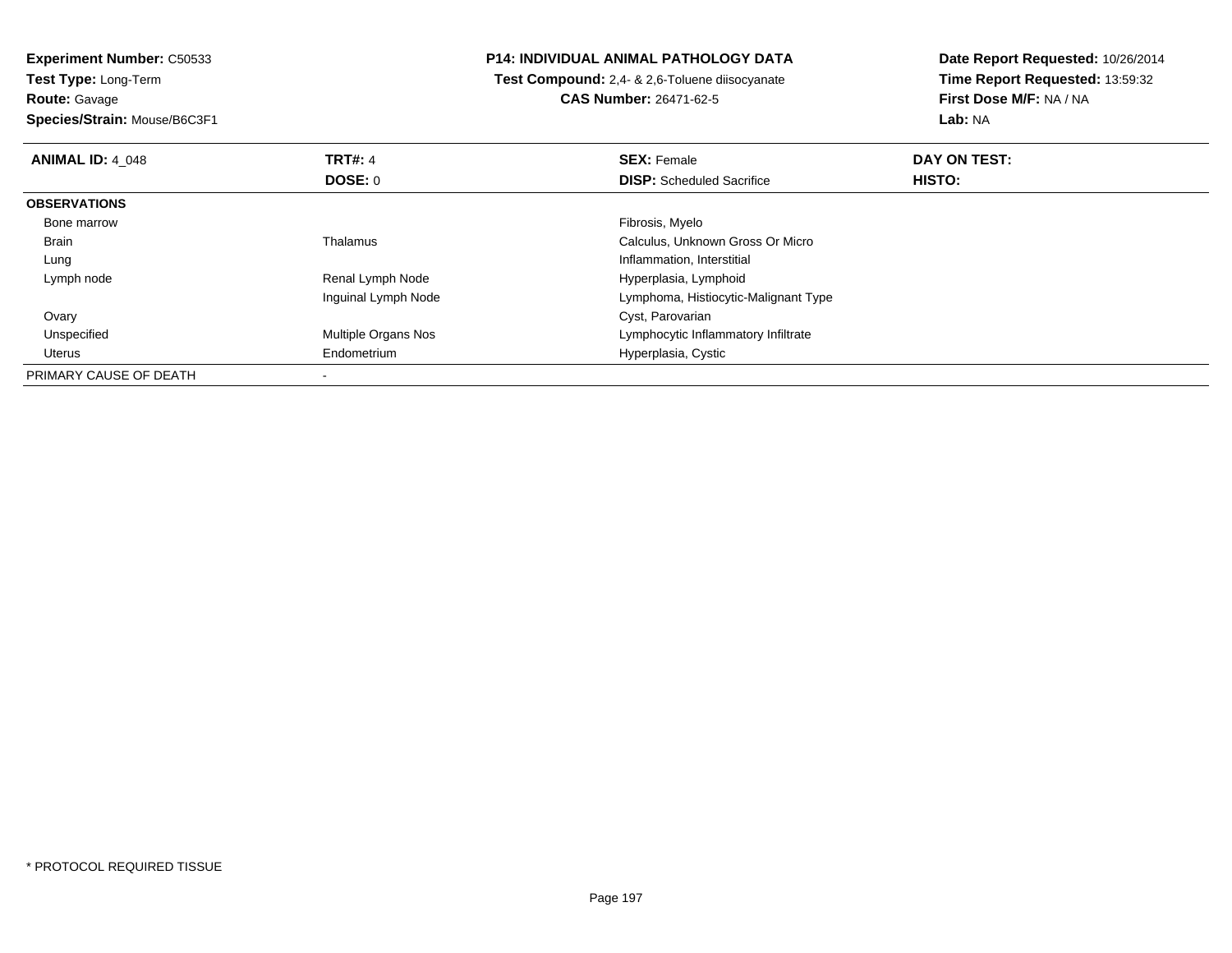| <b>Experiment Number: C50533</b><br>Test Type: Long-Term<br><b>Route: Gavage</b><br>Species/Strain: Mouse/B6C3F1 |                | <b>P14: INDIVIDUAL ANIMAL PATHOLOGY DATA</b><br>Test Compound: 2,4- & 2,6-Toluene diisocyanate<br>CAS Number: 26471-62-5 | Date Report Requested: 10/26/2014<br>Time Report Requested: 13:59:32<br>First Dose M/F: NA / NA<br>Lab: NA |
|------------------------------------------------------------------------------------------------------------------|----------------|--------------------------------------------------------------------------------------------------------------------------|------------------------------------------------------------------------------------------------------------|
| <b>ANIMAL ID: 4 049</b>                                                                                          | <b>TRT#: 4</b> | <b>SEX: Female</b>                                                                                                       | DAY ON TEST:                                                                                               |
|                                                                                                                  | <b>DOSE: 0</b> | <b>DISP: Natural Death</b>                                                                                               | <b>HISTO:</b>                                                                                              |
| <b>OBSERVATIONS</b>                                                                                              |                |                                                                                                                          |                                                                                                            |
| Bone                                                                                                             |                | Osteosarcoma                                                                                                             |                                                                                                            |
| Kidney                                                                                                           |                | Lymphocytic Inflammatory Infiltrate                                                                                      |                                                                                                            |
| Lung                                                                                                             |                | Osteosarcoma, Metastatic                                                                                                 |                                                                                                            |
| PRIMARY CAUSE OF DEATH                                                                                           |                |                                                                                                                          |                                                                                                            |